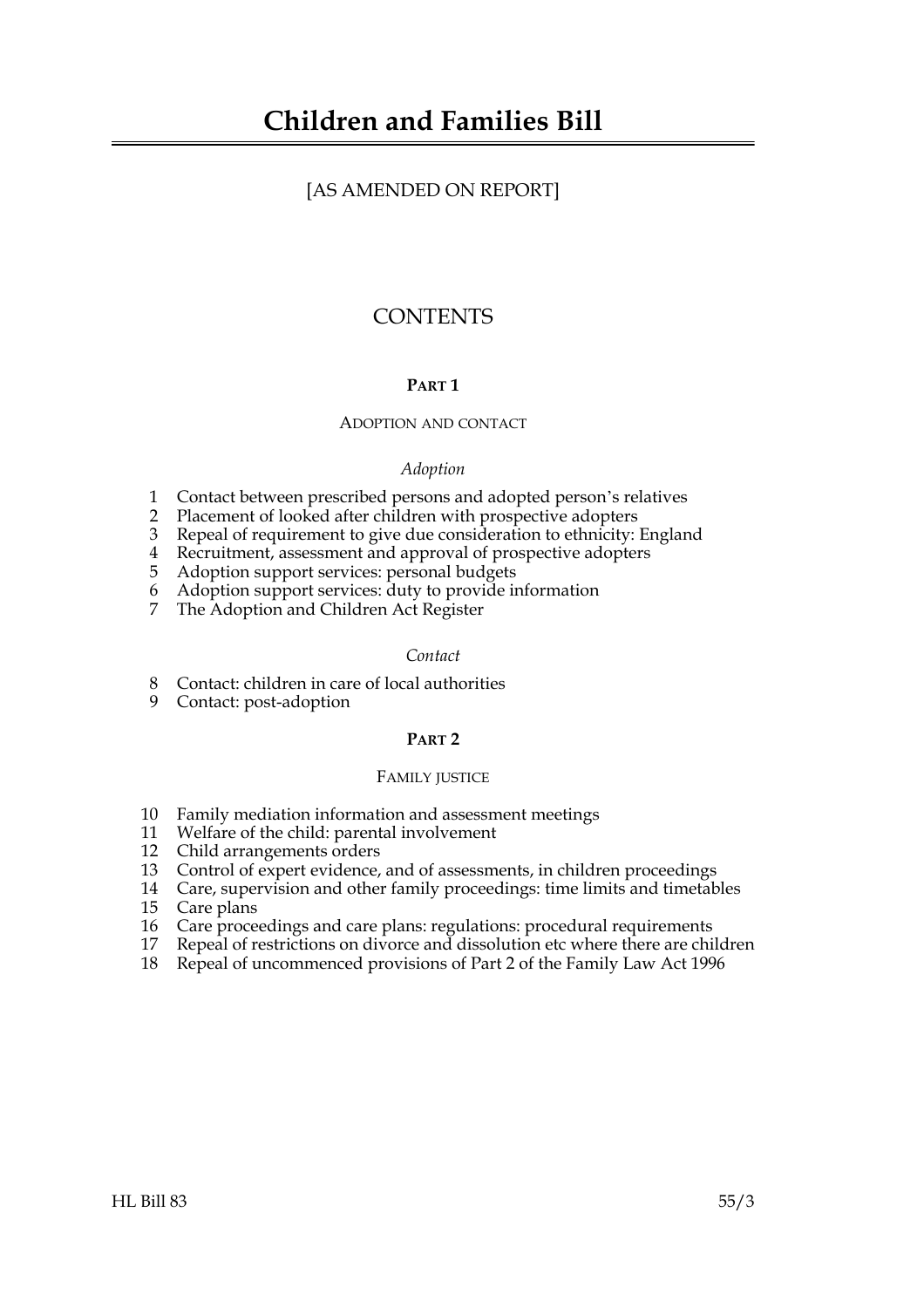# **PART 3**

# CHILDREN AND YOUNG PEOPLE IN ENGLAND WITH SPECIAL EDUCATIONAL NEEDS OR **DISABILITIES**

#### *Local authority functions: general principles*

19 Local authority functions: supporting and involving children and young people

#### *Special educational needs etc*

- 20 When a child or young person has special educational needs
- 21 Special educational provision, health care provision and social care provision

*Identifying children and young people with special educational needs and disabilities*

- 22 Identifying children and young people with special educational needs and disabilities
- 23 Duty of health bodies to bring certain children to local authority's attention

#### *Children and young people for whom a local authority is responsible*

24 When a local authority is responsible for a child or young person

*Education, health and care provision: integration and joint commissioning*

- 25 Promoting integration
- 26 Joint commissioning arrangements

#### *Review of education and care provision*

27 Duty to keep education and care provision under review

#### *Co-operation and assistance*

- 28 Co-operating generally: local authority functions
- 29 Co-operating generally: governing body functions

#### *Information and advice*

- 30 Local offer
- 31 Co-operating in specific cases: local authority functions
- 32 Advice and information

#### *Mainstream education*

- 33 Children and young people with EHC plans
- 34 Children and young people with special educational needs but no EHC plan
- 35 Children with SEN in maintained nurseries and mainstream schools

#### *Assessment*

36 Assessment of education, health and care needs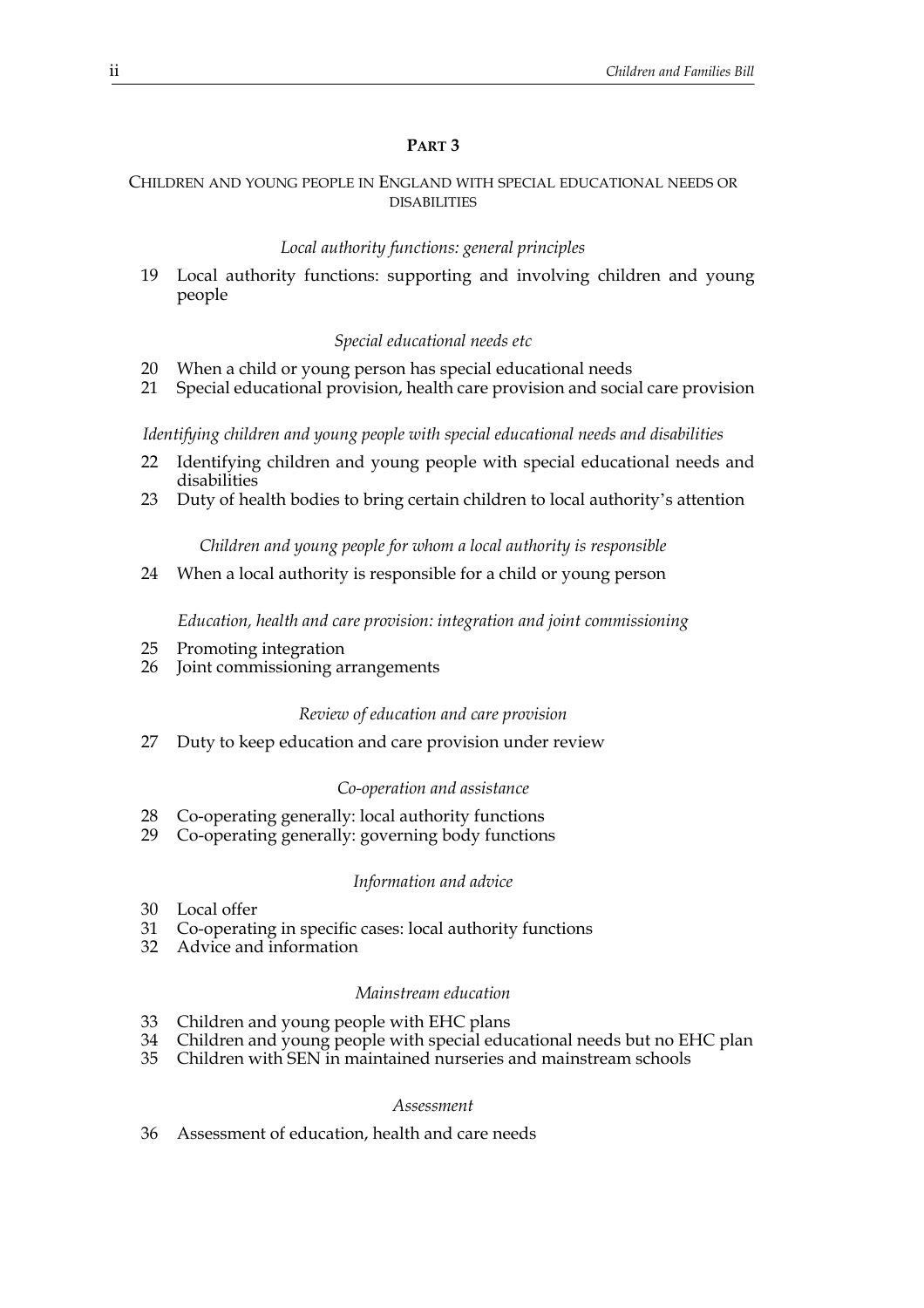# *Education, health and care plans*

- 37 Education, health and care plans
- 38 Preparation of EHC plans: draft plan
- 39 Finalising EHC plans: request for particular school or other institution
- 40 Finalising EHC plans: no request for particular school or other institution
- 41 Independent special schools and special post-16 institutions: approval
- 42 Duty to secure special educational provision and health care provision in accordance with EHC Plan
- 43 Schools and other institutions named in EHC plan: duty to admit
- 44 Reviews and re-assessments
- 45 Ceasing to maintain an EHC plan
- 46 Maintaining an EHC plan after young person's 25th birthday
- 47 Transfer of EHC plans
- 48 Release of child or young person for whom EHC plan previously maintained
- 49 Personal budgets and direct payments
- 50 Continuation of services under section 17 of the Children Act 1989

# *Appeals, mediation and dispute resolution*

- 51 Appeals
- 52 Mediation
- 53 Resolution of disagreements
- 54 Appeals and claims by children: pilot schemes
- 55 Appeals and claims by children: follow-up provision
- 56 Equality Act 2010: claims against schools by disabled young people

# *Special educational provision: functions of local authorities*

- 57 Special educational provision otherwise than in schools, post-16 institutions etc
- 58 Special educational provision outside England and Wales
- 59 Fees for special educational provision at non-maintained schools and post-16 institutions
- 60 Supply of goods and services
- 61 Access to schools, post-16 institutions and other institutions

# *Special educational provision: functions of governing bodies and others*

- 62 Using best endeavours to secure special educational provision
- 63 SEN co-ordinators
- 64 Informing parents and young people
- 65 SEN information report

# *Detained persons*

- 
- 66 Application of Part to detained persons<br>67 Assessment of post-detention education Assessment of post-detention education, health and care needs of detained persons
- 68 Securing EHC plans for certain detained persons
- 69 EHC plans for certain detained persons: appeals and mediation
- 70 Duty to keep EHC plans for detained persons
- 71 Supply of goods and services: detained persons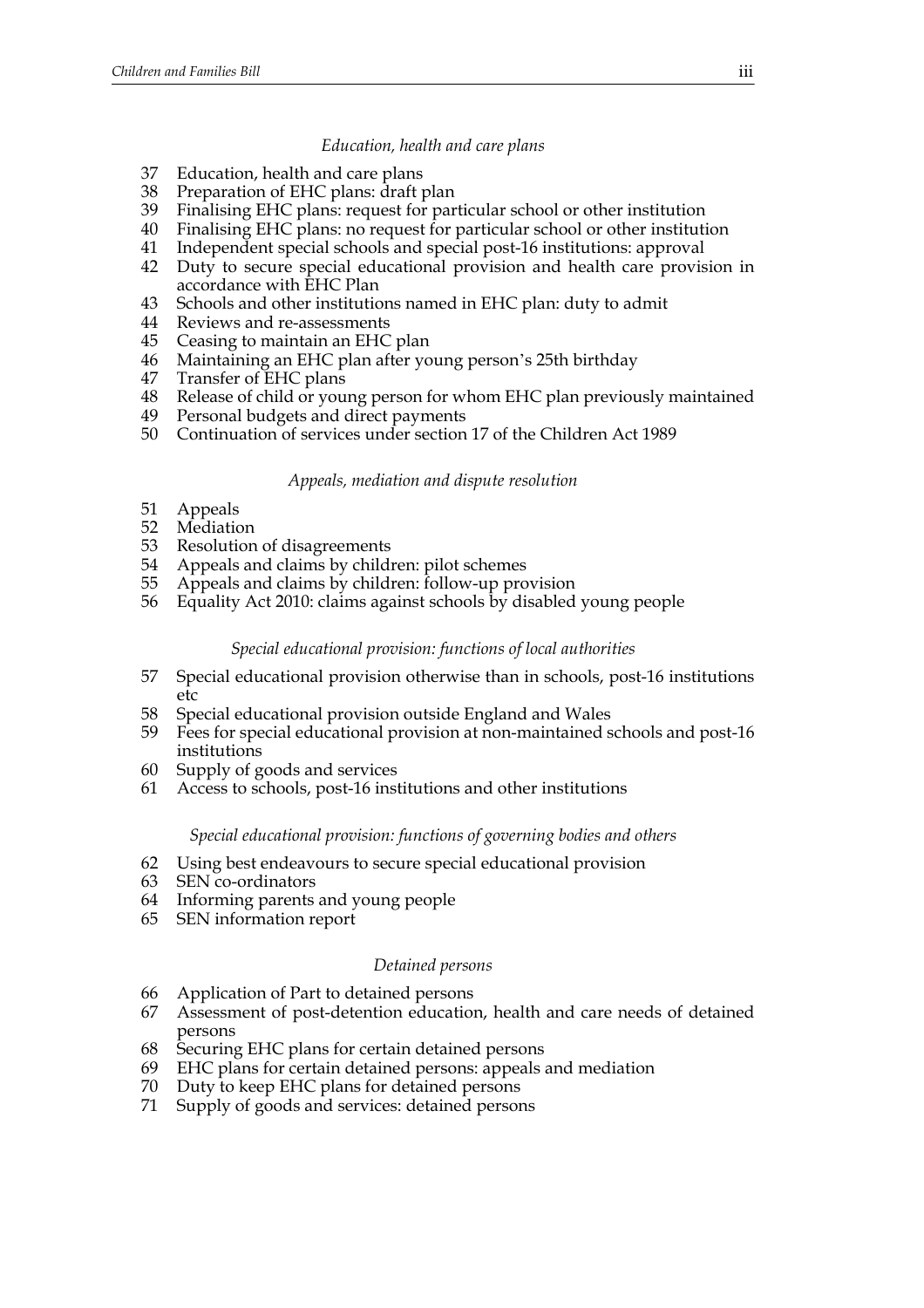*Information to improve well-being of children and young people with SEN*

72 Provision and publication of special needs information

#### *Code of practice*

- 73 Code of practice
- 74 Making and approval of code

#### *Supplementary*

- 75 Parents and young people lacking capacity
- 76 Part does not apply to detained children and young people
- 77 Disapplication of Chapter 1 of Part 4 of EA 1996 in relation to children in England
- 78 Consequential amendments
- 79 Interpretation of Part 3

#### **PART 4**

#### CHILDCARE ETC

- 80 Childminder agencies<br>81 Inspections at request
- Inspections at request of providers of childcare to young children
- 82 Repeal of local authority's duty to assess sufficiency of childcare provision
- 83 Discharge of authority's duty to secure free early years provision
- 84 Governing bodies: provision of community facilities
- 85 Childcare costs scheme: preparatory expenditure

# **PART 5**

#### WELFARE OF CHILDREN

- 86 Extension of licensing of child performances to children under 14
- 87 Regulation of retail packaging etc of tobacco products
- 88 Protection of children's health: offence of smoking in a private vehicle
- 89 Young carers
- 90 Promotion of educational achievement of children looked after by local authorities
- 91 Duty to support pupils with medical conditions<br>92 Local authority functions relating to children etc
- 92 Local authority functions relating to children etc: intervention<br>93 Application of suspension etc powers to establishments and
- Application of suspension etc powers to establishments and agencies in England
- 94 Objectives and standards for establishments and agencies in England<br>95 National minimum standards for establishments and agencies in Engl
- National minimum standards for establishments and agencies in England
- 96 Disqualification from carrying on, or being employed in, a children's home
- 97 Provision of free school lunches

#### **PART 6**

#### THE CHILDREN'S COMMISSIONER

- 98 Primary function of the Children's Commissioner
- 99 Provision by Commissioner of advice and assistance to certain children
- 100 Commissioner's powers to enter premises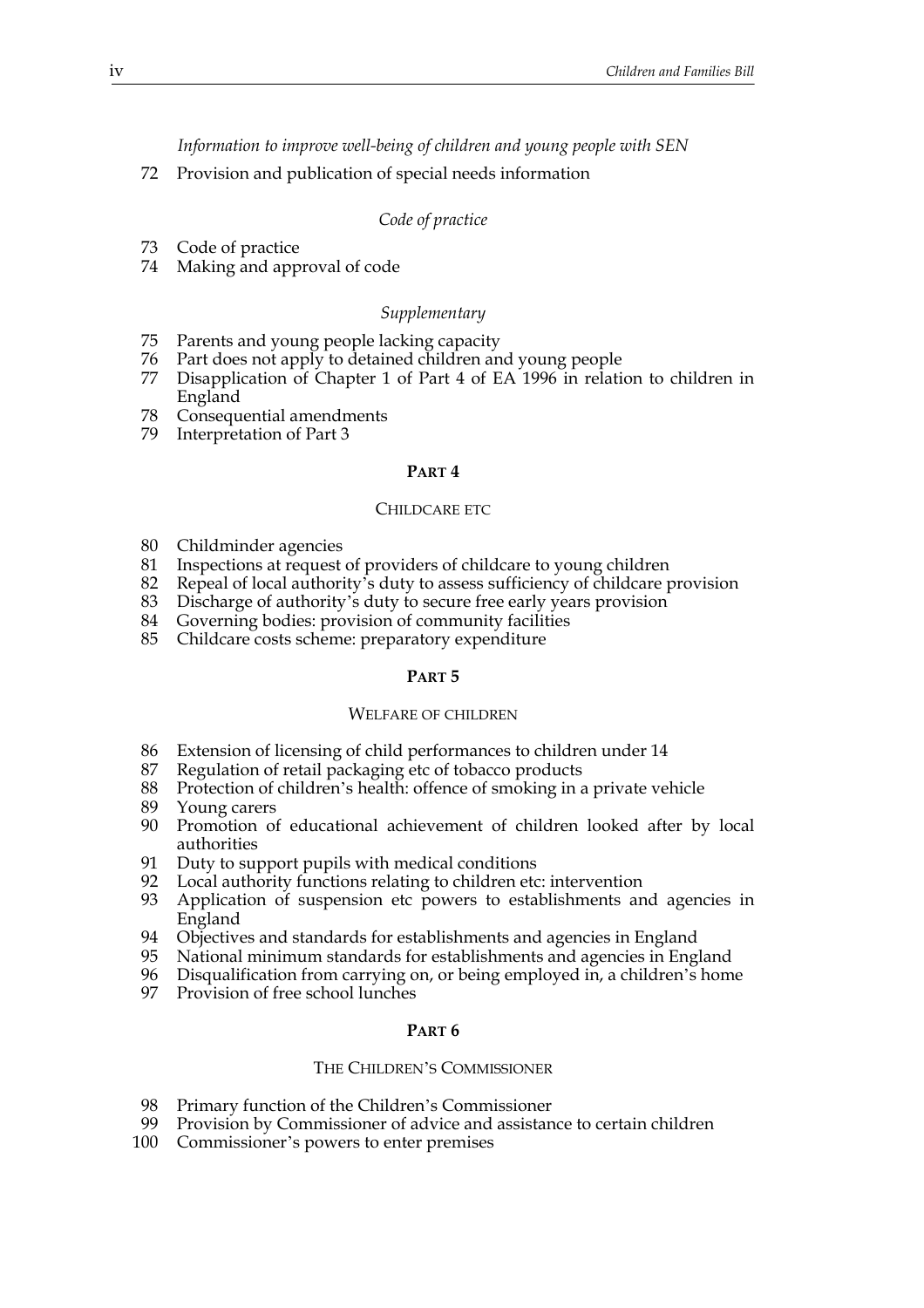- 101 Provision of information to Commissioner
- 102 Advisory board
- 103 Business plans
- 104 Annual reports
- 105 Children living away from home or receiving social care
- 106 Children's Commissioner: minor and consequential amendments
- 107 Repeal of requirement to appoint Children's Rights Director

#### **PART 7**

#### STATUTORY RIGHTS TO LEAVE AND PAY

#### *Shared parental leave*

- 108 Shared parental leave
- 109 Exclusion or curtailment of other statutory rights to leave

#### *Statutory shared parental pay*

- 110 Statutory shared parental pay
- 111 Exclusion or curtailment of other statutory rights to pay

#### *Other statutory rights*

- 112 Statutory rights to leave and pay of prospective adopters with whom looked after children are placed
- 113 Statutory rights to leave and pay of applicants for parental orders
- 114 Statutory paternity pay: notice requirement and period of payment
- 115 Rate of statutory adoption pay
- 116 Abolition of additional paternity leave and additional statutory paternity pay

#### *Further amendments*

117 Further amendments

#### **PART 8**

#### TIME OFF WORK: ANTE-NATAL CARE ETC

- 118 Time off work to accompany to ante-natal appointments<br>119 Time off work to attend adoption appointments
- Time off work to attend adoption appointments
- 120 Right not to be subjected to detriment: agency workers
- 121 Time off work for ante-natal care: increased amount of award

## **PART 9**

#### RIGHT TO REQUEST FLEXIBLE WORKING

- 122 Removal of requirement to be a carer
- 123 Dealing with applications
- 124 Complaints to employment tribunals<br>125 Review of sections 122 to 124
- Review of sections 122 to 124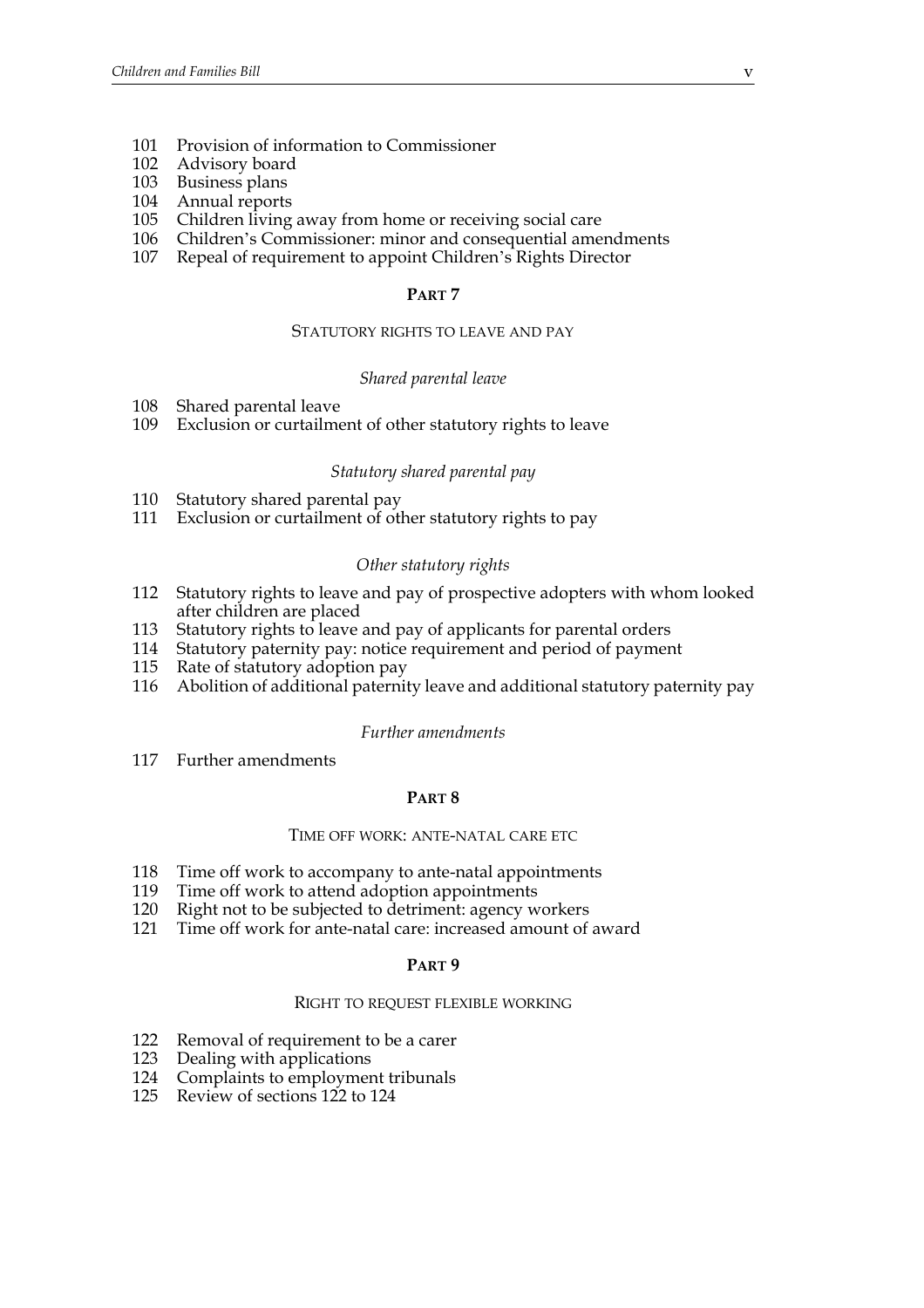# **PART 10**

#### GENERAL PROVISIONS

- 126 Orders and regulations
- 127 Consequential amendments, repeals and revocations
- 128 Transitional, transitory or saving provision
- 129 Financial provision
- 130 Commencement
- 131 Short title and extent

Schedule 1 — The Adoption and Children Act Register

- Schedule 2 Child arrangements orders: amendments
	- Part 1 Amendments of the Children Act 1989
	- Part 2 Amendments in other legislation
- Schedule 3 Special educational needs: consequential amendments
	- Part 1 Amendments to the Education Act 1996
	- Part 2 Amendments to other Acts
- Schedule 4 Childminder agencies: amendments
	- Part 1 The childcare registers
	- Part 2 Early years childminder agencies
	- Part 3 Later years childminder agencies
	- Part 4 Voluntary registration with childminder agency
	- Part 5 Provisions applying in relation to all childminder agencies
	-
- Part 6 Other amendments<br>dule 5 Children's Commissioner: Schedule 5 — Children's Commissioner: minor and consequential amendments
- Schedule 6 Repeal of requirement to appoint Children's Rights Director: transfer schemes
- Schedule 7 Statutory rights to leave and pay: further amendments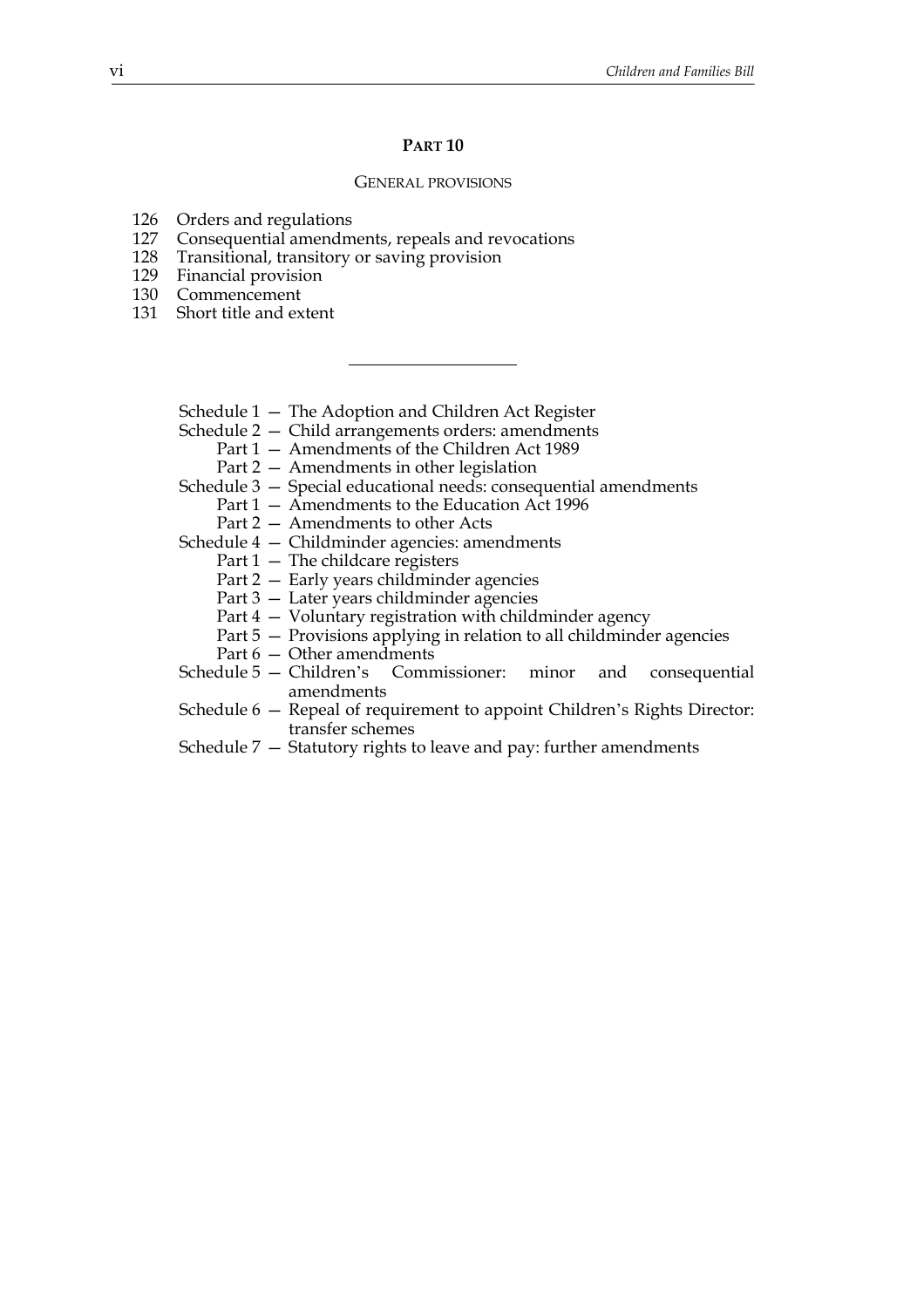# A **BILL**

# [AS AMENDED ON REPORT]

#### TO

Make provision about children, families, and people with special educational needs or disabilities; to make provision about the right to request flexible working; and for connected purposes.

E IT ENACTED by the Queen's most Excellent Majesty, by and with the advice and consent of the Lords Spiritual and Temporal, and Commons, in this present **B** E IT ENACTED by the Queen's most Excellent Majesty, by and with consent of the Lords Spiritual and Temporal, and Commons, Parliament assembled, and by the authority of the same, as follows:  $-$ 

#### **PART 1**

#### ADOPTION AND CONTACT

## *Adoption*

#### **1 Contact between prescribed persons and adopted person's relatives**

- (1) In section 98 of the Adoption and Children Act 2002 (pre-commencement adoptions: information), after subsection (1) insert— *5*
	- "(1A) Regulations under section 9 may make provision for the purpose of facilitating contact between persons with a prescribed relationship to a person adopted before the appointed day and that person's relatives."
- (2) In each of subsections (2) and (3) of that section, for "that purpose" substitute "a purpose within subsection (1) or (1A)". *10*
- (3) In subsection (7) of that section, after the definition of "appointed day" insert— ""prescribed" means prescribed by regulations under section 9;".

#### **2 Placement of looked after children with prospective adopters**

(1) Section 22C of the Children Act 1989 is amended as follows.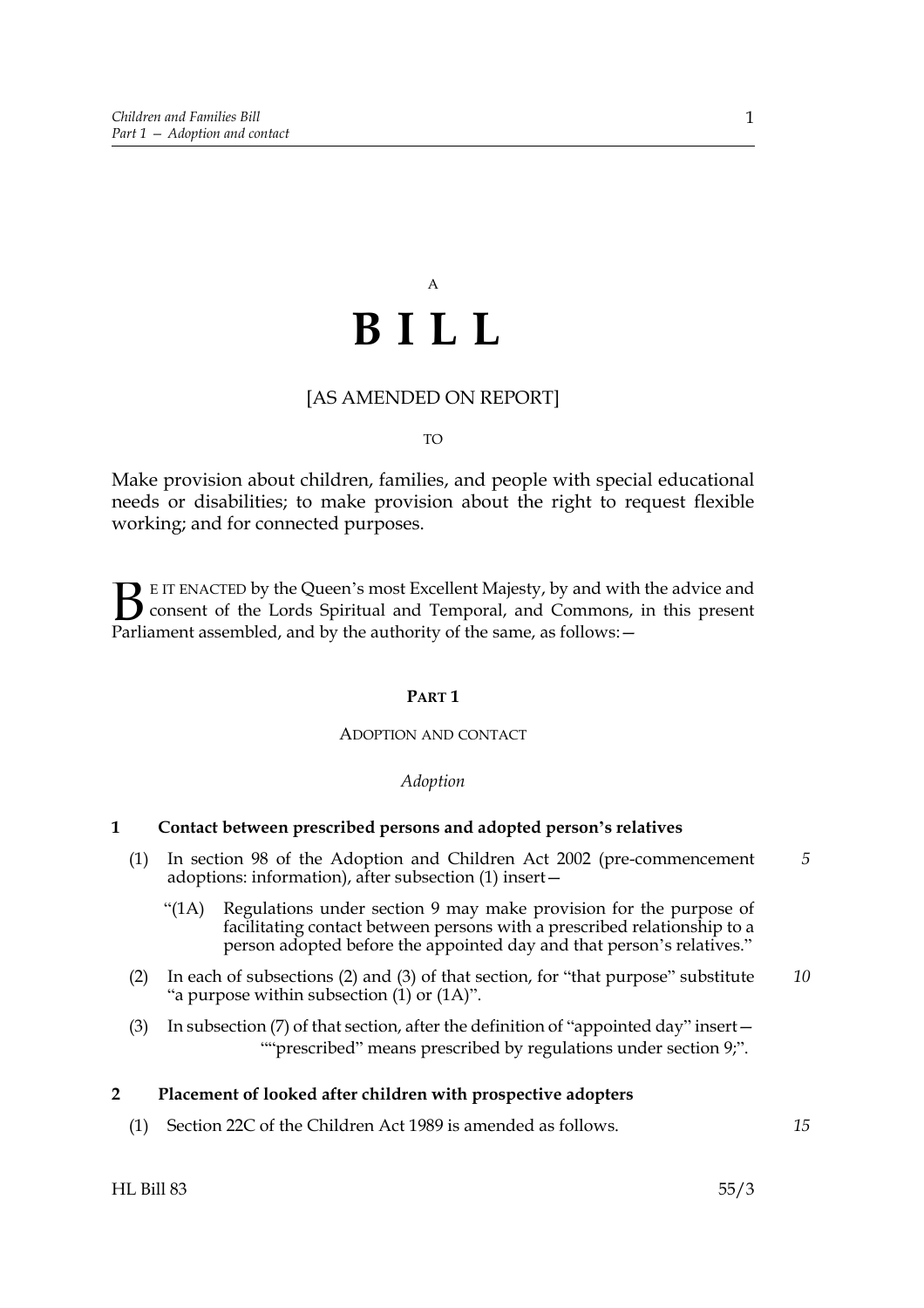- (2) In subsection (7), after "subject to" insert "subsection (9B) and".
- (3) After subsection (9) insert—
	- "(9A) Subsection (9B) applies (subject to subsection (9C)) where the local authority are a local authority in England and—
		- (a) are considering adoption for C, or
		- (b) are satisfied that C ought to be placed for adoption but are not authorised under section 19 of the Adoption and Children Act 2002 (placement with parental consent) or by virtue of section 21 of that Act (placement orders) to place C for adoption.

# (9B) Where this subsection applies—

- (a) subsections (7) to (9) do not apply to the local authority,
- (b) the local authority must consider placing C with an individual within subsection (6)(a), and
- (c) where the local authority decide that a placement with such an individual is not the most appropriate placement for C, the local authority must consider placing C with a local authority foster parent who has been approved as a prospective adopter. *15*
- (9C) Subsection (9B) does not apply where the local authority have applied for a placement order under section 21 of the Adoption and Children Act 2002 in respect of C and the application has been refused."

#### **3 Repeal of requirement to give due consideration to ethnicity: England**

- (1) Section 1 of the Adoption and Children Act 2002 (considerations applying when making decisions about the adoption of a child) is amended as follows.
- (2) In subsection (5) (due consideration to be given to religious persuasion, racial origin and cultural and linguistic background), for "In placing the child for adoption, the adoption agency" substitute "In placing a child for adoption, an adoption agency in Wales". *25*
- (3) In consequence of the amendment made by subsection  $(2)$  -
	- (a) in subsection (1), for "This section applies" substitute "Subsections (2) to (4) apply";
	- (b) in subsection (6), for "The court or adoption agency" substitute "In coming to a decision relating to the adoption of a child, a court or adoption agency";
	- (c) After subsection (8) insert—
		- "(9) In this section "adoption agency in Wales" means an adoption agency that is— *35*
			- (a) a local authority in Wales, or
			- (b) a registered adoption society whose principal office is in Wales."

## **4 Recruitment, assessment and approval of prospective adopters**

(1) In Chapter 2 of Part 1 of the Adoption and Children Act 2002 (the Adoption

*10*

*5*

*20*

*30*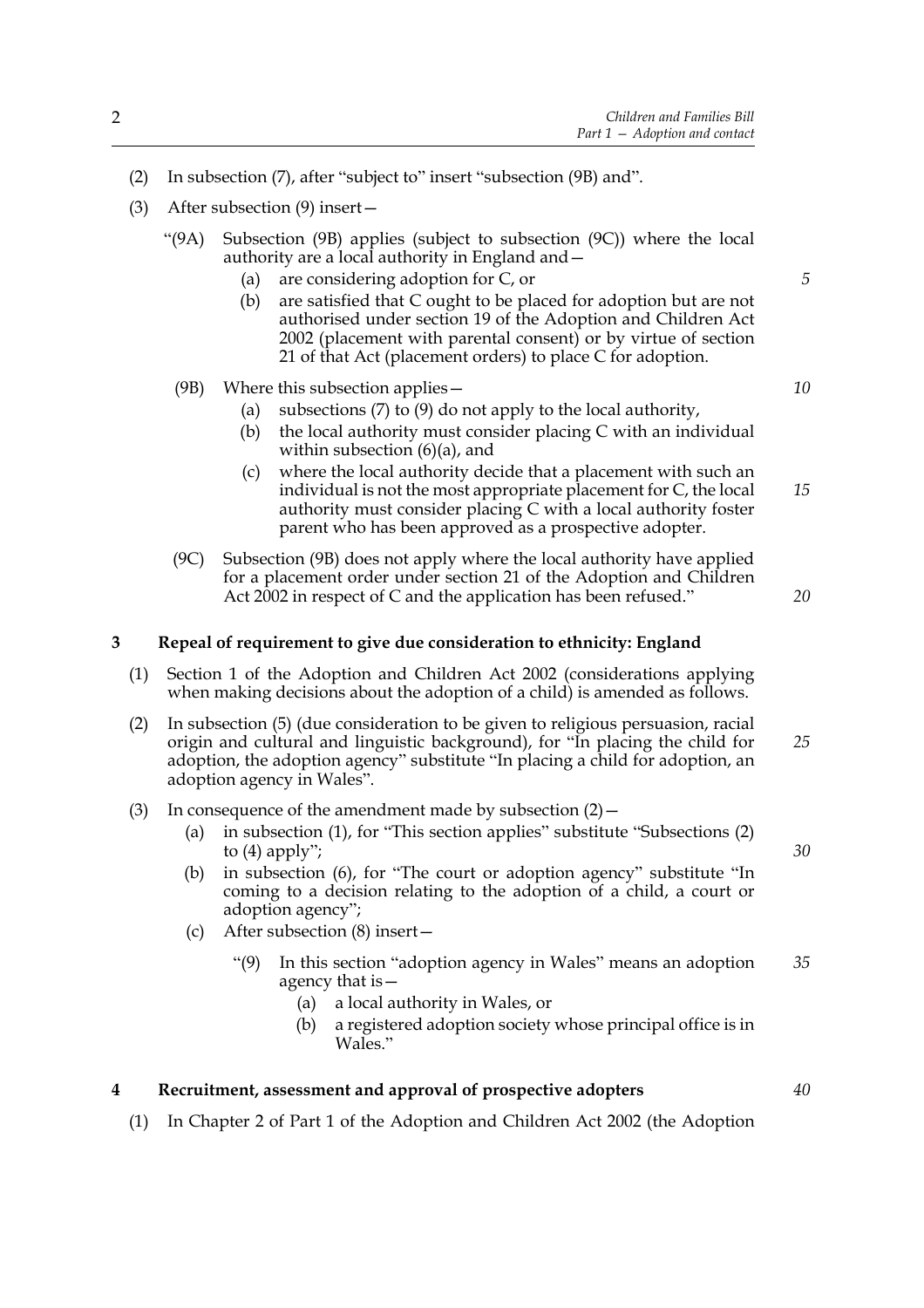Service) after section 3 insert—

### **"3A Recruitment, assessment and approval of prospective adopters**

- (1) The Secretary of State may give directions requiring one or more named local authorities in England, or one or more descriptions of local authority in England, to make arrangements for all or any of their functions within subsection (3) to be carried out on their behalf by one or more other adoption agencies.
- (2) The Secretary of State may by order require all local authorities in England to make arrangements for all or any of their functions within subsection (3) to be carried out on their behalf by one or more other adoption agencies.
- (3) The functions are their functions in relation to  $-$ 
	- (a) the recruitment of persons as prospective adopters;
	- (b) the assessment of prospective adopters' suitability to adopt a child;
	- (c) the approval of prospective adopters as suitable to adopt a child.
- (2) In section 140(3) of that Act (statutory instruments containing subordinate legislation that are subject to the affirmative procedure), before paragraph (a) insert—
	- "(za) under section 3A(2),".
- (3) The Secretary of State may not make an order under subsection (2) of section 3A of the Adoption and Children Act 2002 (as inserted by subsection (1)) before 1 March 2015.

#### **5 Adoption support services: personal budgets**

In Chapter 2 of Part 1 of the Adoption and Children Act 2002 (the Adoption Service) after section 4 insert—

## **"4A Adoption support services: personal budgets**

- (1) This section applies where—
	- (a) after carrying out an assessment under section 4, a local authority in England decide to provide any adoption support services to a person ("the recipient"), and *30*
	- (b) the recipient is an adopted person or the parent of an adopted person.
- (2) The local authority must prepare a personal budget for the recipient if asked to do so by the recipient or (in prescribed circumstances) a person of a prescribed description. *35*
- (3) The authority prepare a "personal budget" for the recipient if they identify an amount as available to secure the adoption support services that they have decided to provide, with a view to the recipient being involved in securing those services.
- (4) Regulations may make provision about personal budgets, in particular—
	- (a) about requests for personal budgets;

*5*

*10*

*15*

*20*

*25*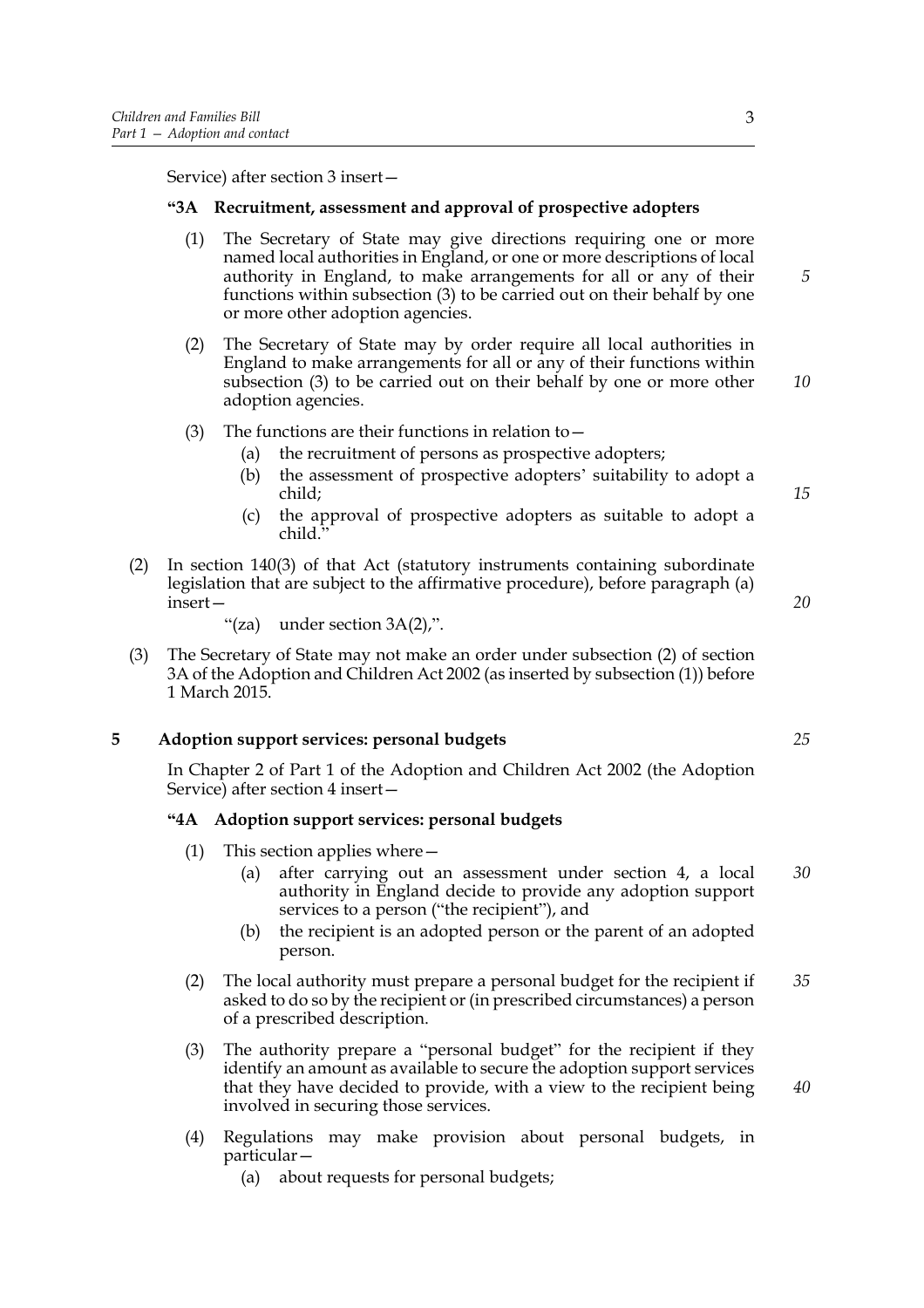- (b) about the amount of a personal budget;
- (c) about the sources of the funds making up a personal budget;
- (d) for payments ("direct payments") representing all or part of a personal budget to be made to the recipient, or (in prescribed circumstances) a person of a prescribed description, in order to secure any adoption support services to which the budget relates;
- (e) about the description of adoption support services to which personal budgets and direct payments may (and may not) relate;
- (f) for a personal budget or direct payment to cover the agreed cost of the adoption support services to which the budget or payment relates;
- (g) about when, how, to whom and on what conditions direct payments may (and may not) be made;
- (h) about when direct payments may be required to be repaid and the recovery of unpaid sums;
- (i) about conditions with which a person or body making direct payments must comply before, after or at the time of making a direct payment;
- (j) about arrangements for providing information, advice or support in connection with personal budgets and direct payments.
- (5) If the regulations include provision authorising direct payments, they must—
	- (a) require the consent of the recipient, or (in prescribed circumstances) a person of a prescribed description, to be obtained before direct payments are made;
	- (b) require the authority to stop making direct payments where the required consent is withdrawn.
- (6) Any adoption support services secured by means of direct payments made by a local authority are to be treated as adoption support services provided by the authority for all purposes, subject to any prescribed conditions or exceptions.
- (7) On the occasion of the first exercise of the power to make regulations under this section— *35*
	- (a) the statutory instrument containing the regulations is not to be made unless a draft of the instrument has been laid before, and approved by a resolution of, each House of Parliament, and
	- (b) accordingly section 140(2) does not apply to the instrument.
- (8) In this section "prescribed" means prescribed by regulations."

### **6 Adoption support services: duty to provide information**

In Chapter 2 of Part 1 of the Adoption and Children Act 2002 (the Adoption Service) after section 4A (as inserted by section 5) insert—

## **"4B Adoption support services: duty to provide information**

(1) Except in circumstances prescribed by regulations, a local authority in England must provide the information specified in subsection  $(2)$  to  $-$ 

*25*

*20*

*5*

*10*

*15*

*30*

*40*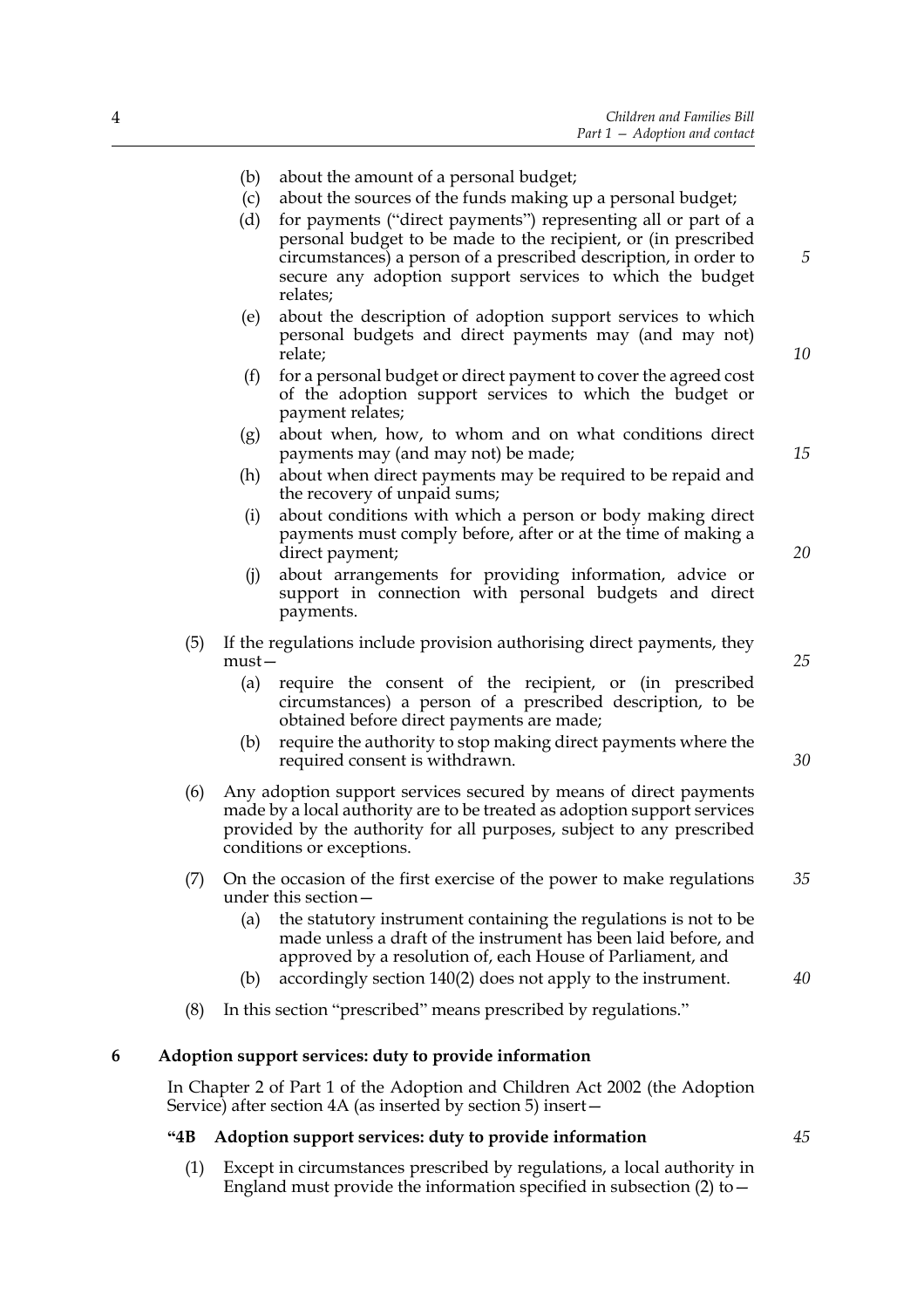$(2)$ 

| (a) | any person who has contacted the authority to request<br>information about adopting a child,                                                                                                                |    |
|-----|-------------------------------------------------------------------------------------------------------------------------------------------------------------------------------------------------------------|----|
| (b) | any person who has informed the authority that he or she<br>wishes to adopt a child,                                                                                                                        |    |
| (c) | any person within the authority's area who the authority are<br>aware is a parent of an adopted child, and                                                                                                  | 5  |
| (d) | any person within the authority's area who is a parent of an<br>adopted child and has contacted the authority to request any of<br>the information specified in subsection (2).                             |    |
|     | The information is $-$                                                                                                                                                                                      | 10 |
| (a) | information about the adoption support services available to<br>people in the authority's area;                                                                                                             |    |
| (b) | information about the right to request an assessment under<br>section 4 (assessments etc for adoption support services), and<br>the authority's duties under that section and regulations made<br>under it; | 15 |

- (c) information about the authority's duties under section 4A (adoption support services: personal budgets) and regulations made under it;
- (d) any other information prescribed by regulations."

# **7 The Adoption and Children Act Register**

- (1) The Adoption and Children Act 2002 is amended as follows.
- (2) In section 125 (Adoption and Children Act Register)—
	- (a) in subsection  $(1)(a)$ , after "children who are suitable for adoption" insert ", children for whom a local authority in England are considering adoption"; *25*
	- (b) in subsection (3), after "search" insert "(subject to regulations under section 128A)".
- (3) In section 128 (supply of information for the register), in subsection (4)(b), after "children suitable for adoption" insert "or for whom a local authority in England are considering adoption". *30*
- (4) After section 128 insert—

# **"128A Search and inspection of the register by prospective adopters**

- (1) Regulations may make provision enabling prospective adopters who are suitable to adopt a child to search and inspect the register, for the purposes of assisting them to find a child for whom they would be appropriate adopters.
- (2) Regulations under subsection (1) may make provision enabling prospective adopters to search and inspect only prescribed parts of the register, or prescribed content on the register.
- (3) Access to the register for the purpose of searching and inspecting it may be granted on any prescribed terms and conditions.
- (4) Regulations may prescribe the steps to be taken by prospective adopters in respect of information received by them as a result of searching or inspecting the register.

*10*

*20*

*35*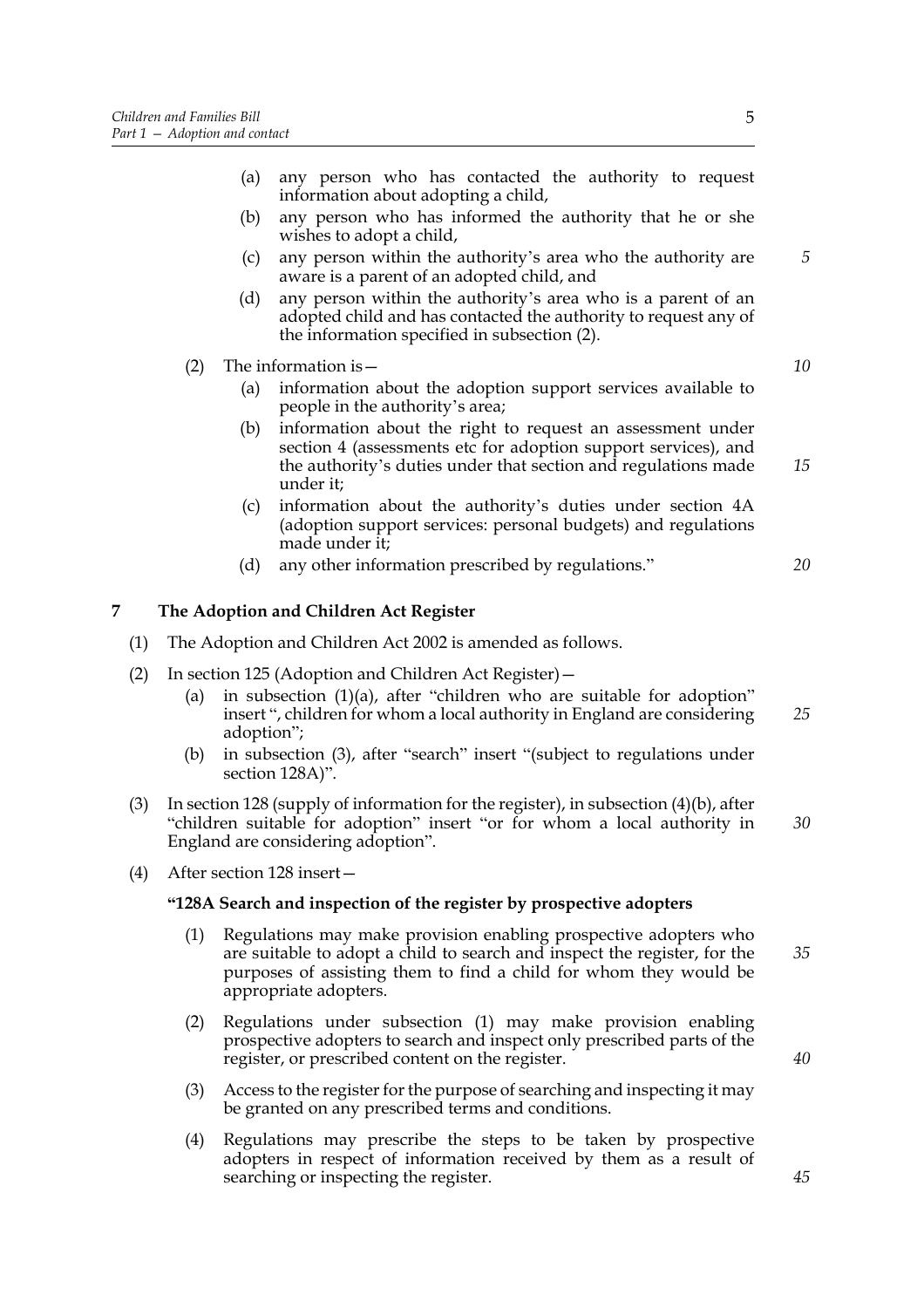- (5) Regulations may make provision requiring prospective adopters, in prescribed circumstances, to pay a prescribed fee to the Secretary of State or the registration organisation in respect of searching or inspecting the register.
- (6) On the occasion of the first exercise of the power to make regulations under this section— *5*
	- (a) the statutory instrument containing the regulations is not to be made unless a draft of the instrument has been laid before, and approved by a resolution of, each House of Parliament, and
	- (b) accordingly section 140(2) does not apply to the instrument." *10*
- (5) In section 129 (disclosure of information), in subsection (2)(a) after "suitable for adoption" insert "or for whom a local authority in England is considering adoption".
- (6) In section 140(7) (power for subordinate legislation to make different provision for different purposes) after "purposes" insert "or areas".
- (7) In section 97 of the Children Act 1989 (privacy for children involved in certain proceedings), after subsection (6) insert—
	- " $(6A)$  It is not a contravention of this section to  $-$ 
		- (a) enter material in the Adoption and Children Act Register (established under section 125 of the Adoption and Children Act 2002), or *20*
		- (b) permit persons to search and inspect that register pursuant to regulations made under section 128A of that Act."
- (8) Schedule 1 (amendments to the Adoption and Children Act 2002 to provide for the Adoption and Children Act Register not to apply to Wales and Scotland and to remove the requirement to make provision for that register by Order in Council, and other related amendments) has effect. *25*

#### *Contact*

# **8 Contact: children in care of local authorities**

- (1) Section 34 of the Children Act 1989 (parental contact etc with children in care) is amended as follows. *30*
- (2) In subsection (1), after "subject to the provisions of this section" insert "and their duty under section  $22(3)(a)$ ".
- (3) After subsection (6) insert—
	- "(6A) Where (by virtue of an order under this section, or because subsection (6) applies) a local authority in England are authorised to refuse to allow contact between the child and a person mentioned in any of paragraphs (a) to (c) of paragraph 15(1) of Schedule 2, paragraph 15(1) of that Schedule does not require the authority to endeavour to promote contact between the child and that person." *35 40*
- (4) In subsection (8), before paragraph (a) insert—
	- "(za) what a local authority in England must have regard to in considering whether contact between a child and a person mentioned in any of paragraphs (a) to (d) of subsection (1) is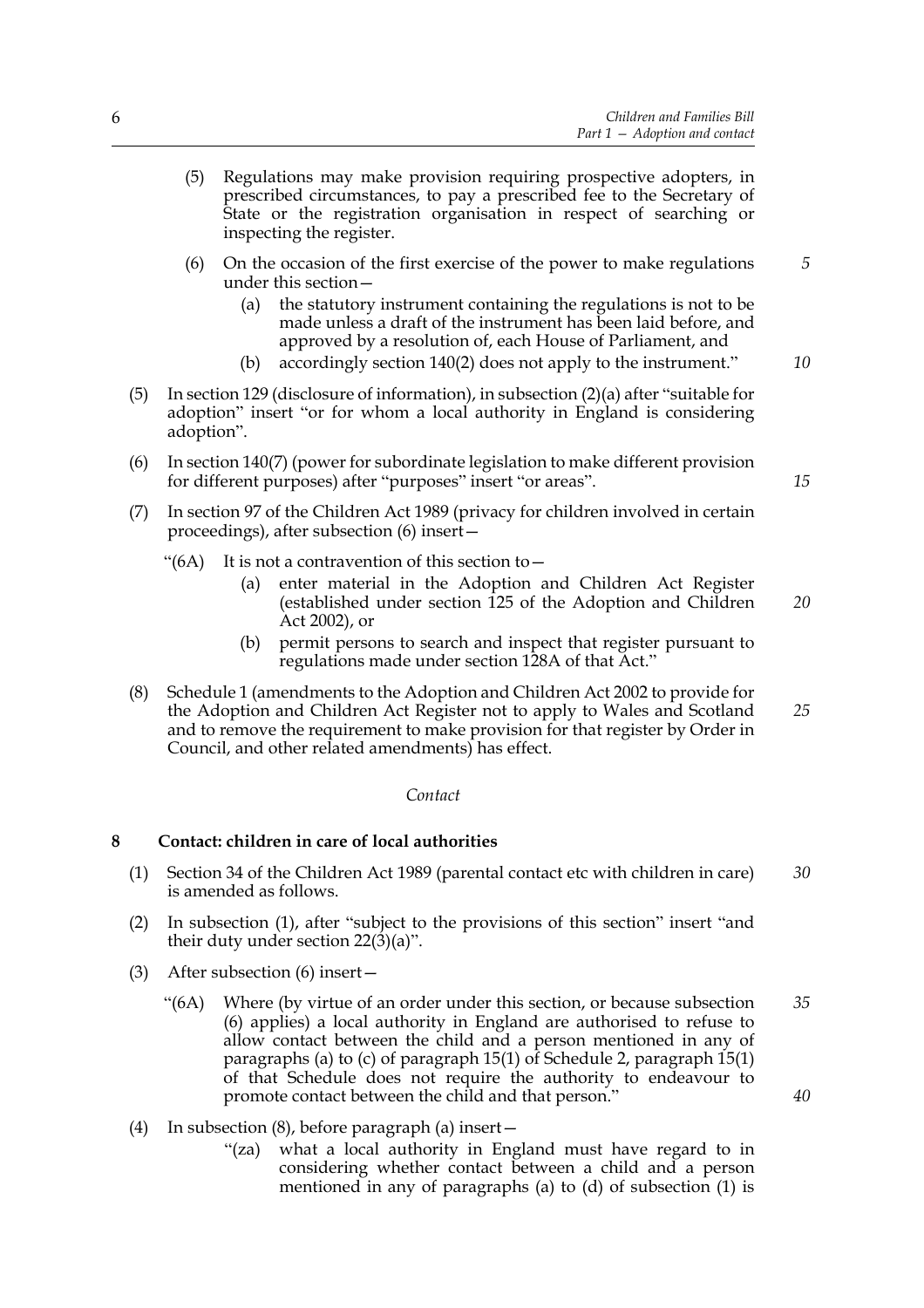consistent with safeguarding and promoting the child's welfare;".

(5) In subsection (11) after "Before" insert "making, varying or discharging an order under this section or".

# **9 Contact: post-adoption**

(1) After section 51 of the Adoption and Children Act 2002 insert—

#### *"Post-adoption contact*

# **51A Post-adoption contact**

- (1) This section applies where—
	- (a) an adoption agency has placed or was authorised to place a child for adoption, and *10*
	- (b) the court is making or has made an adoption order in respect of the child.
- (2) When making the adoption order or at any time afterwards, the court may make an order under this section—
	- (a) requiring the person in whose favour the adoption order is or has been made to allow the child to visit or stay with the person named in the order under this section, or for the person named in that order and the child otherwise to have contact with each other, or
	- (b) prohibiting the person named in the order under this section from having contact with the child.
- (3) The following people may be named in an order under this section—
	- (a) any person who (but for the child's adoption) would be related to the child by blood (including half-blood), marriage or civil partnership; *25*
	- (b) any former guardian of the child;
	- (c) any person who had parental responsibility for the child immediately before the making of the adoption order;
	- (d) any person who was entitled to make an application for an order under section 26 in respect of the child (contact with children placed or to be placed for adoption) by virtue of subsection  $(3)(c)$ ,  $(d)$  or  $(e)$  of that section; *30*
	- (e) any person with whom the child has lived for a period of at least one year.
- (4) An application for an order under this section may be made by  $-$ 
	- (a) a person who has applied for the adoption order or in whose favour the adoption order is or has been made,
	- (b) the child, or
	- (c) any person who has obtained the court's leave to make the application. *40*
- (5) In deciding whether to grant leave under subsection  $(4)(c)$ , the court must consider—

*15*

*5*

*20*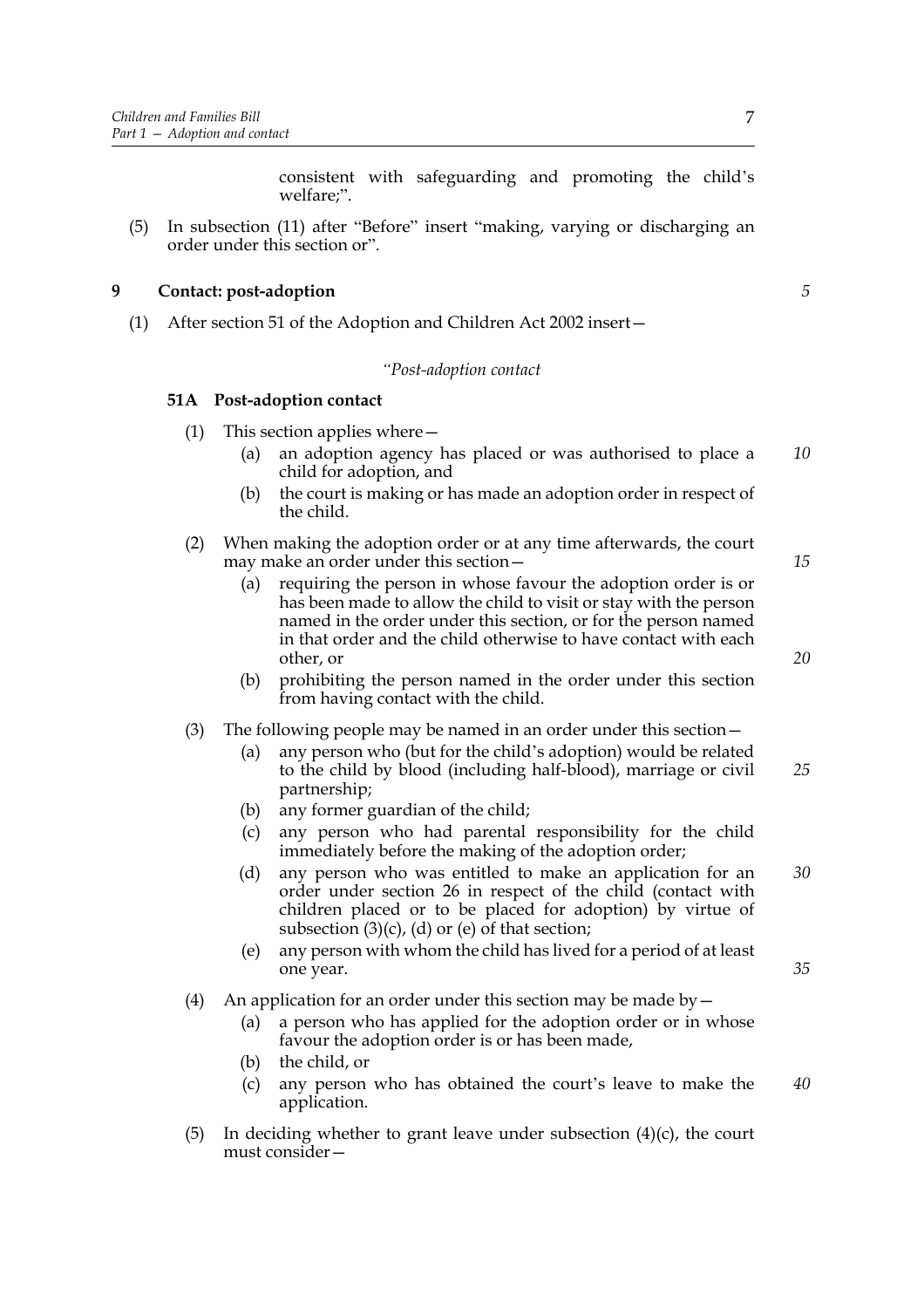|     | (a)      | any risk there might be of the proposed application disrupting<br>the child's life to such an extent that he or she would be harmed<br>by it (within the meaning of the 1989 Act),                |    |
|-----|----------|---------------------------------------------------------------------------------------------------------------------------------------------------------------------------------------------------|----|
|     | (b)      | the applicant's connection with the child, and                                                                                                                                                    |    |
|     | (c)      | any representations made to the court by $-$                                                                                                                                                      | 5  |
|     |          | the child, or<br>(i)                                                                                                                                                                              |    |
|     |          | a person who has applied for the adoption order or in<br>(ii)<br>whose favour the adoption order is or has been made.                                                                             |    |
| (6) |          | When making an adoption order, the court may on its own initiative<br>make an order of the type mentioned in subsection $(2)(b)$ .                                                                | 10 |
| (7) |          | The period of one year mentioned in subsection $(3)(e)$ need not be<br>continuous but must not have begun more than five years before the<br>making of the application.                           |    |
| (8) |          | Where this section applies, an order under section 8 of the 1989 Act may<br>not make provision about contact between the child and any person<br>who may be named in an order under this section. | 15 |
| 51B |          | Orders under section 51A: supplementary                                                                                                                                                           |    |
| (1) |          | An order under section 51A-                                                                                                                                                                       |    |
|     | (a)      | may contain directions about how it is to be carried into effect,                                                                                                                                 |    |
|     | (b)      | may be made subject to any conditions the court thinks<br>appropriate,                                                                                                                            | 20 |
|     | (c)      | may be varied or revoked by the court on an application by the<br>child, a person in whose favour the adoption order was made or<br>a person named in the order, and                              |    |
|     | (d)      | has effect until the child's 18th birthday, unless revoked.                                                                                                                                       | 25 |
| (2) |          | Subsection $(3)$ applies to proceedings $-$                                                                                                                                                       |    |
|     | (a)      | on an application for an adoption order in which –                                                                                                                                                |    |
|     |          | an application is made for an order under section 51A,<br>(i)<br><b>or</b>                                                                                                                        |    |
|     |          | the court indicates that it is considering making such an<br>(ii)<br>order on its own initiative;                                                                                                 | 30 |
|     | (b)      | on an application for an order under section 51A;                                                                                                                                                 |    |
|     | (c)      | on an application for such an order to be varied or revoked.                                                                                                                                      |    |
| (3) | $(4)) -$ | The court must (in the light of any rules made by virtue of subsection                                                                                                                            | 35 |
|     | (a)      | draw up a timetable with a view to determining without delay<br>whether to make, (or as the case may be) vary or revoke an<br>order under section 51A, and                                        |    |
|     | (b)      | give directions for the purpose of ensuring, so far as is<br>reasonably practicable, that that timetable is adhered to.                                                                           | 40 |
| (4) |          | Rules of court may -                                                                                                                                                                              |    |
|     | (a)      | specify periods within which specified steps must be taken in<br>relation to proceedings to which subsection (3) applies, and                                                                     |    |
|     | (b)      | make other provision with respect to such proceedings for the<br>purpose of ensuring, so far as is reasonably practicable, that the<br>court makes determinations about orders under section 51A  | 45 |

without delay."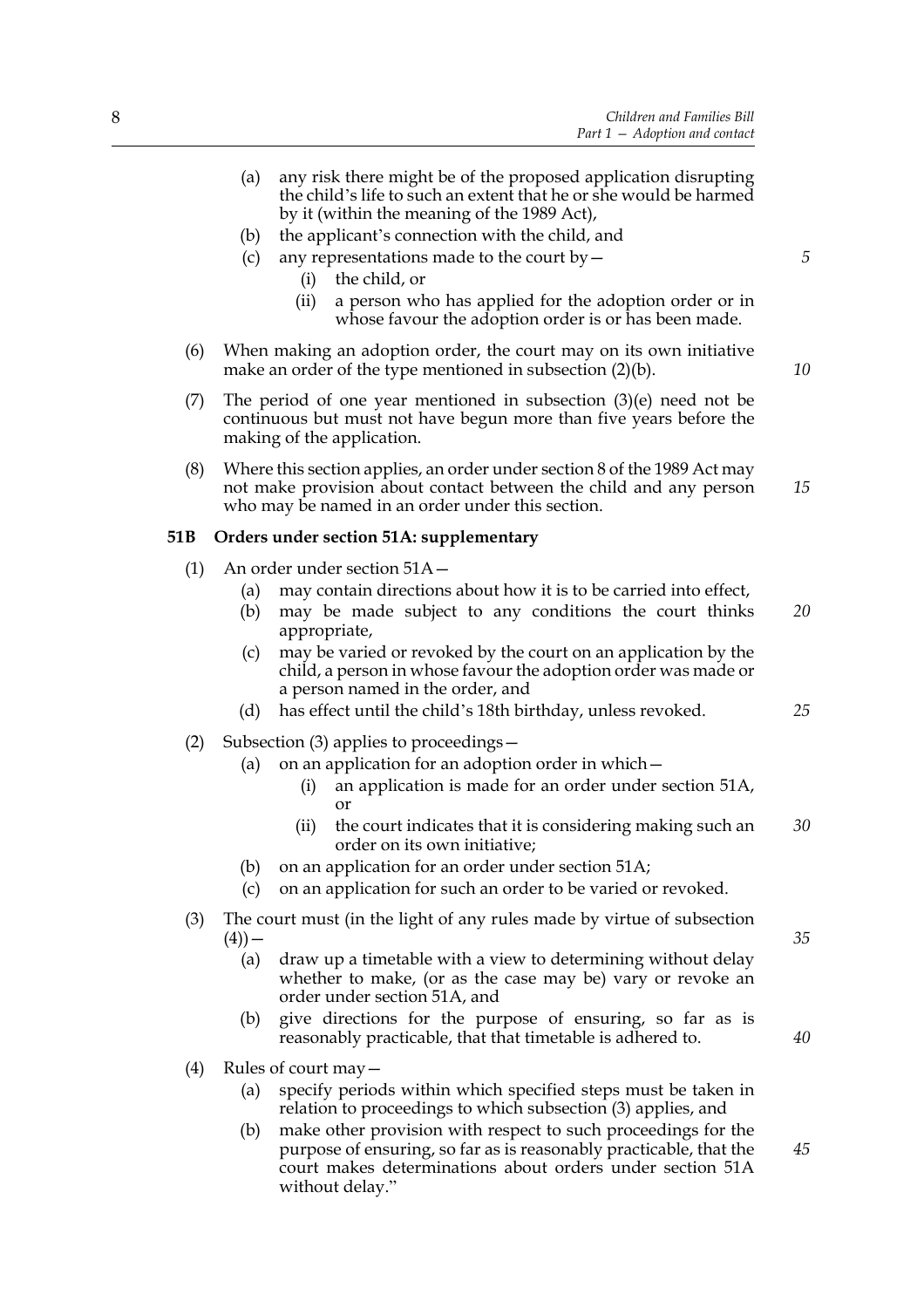- (2) In section 1 of the Adoption and Children Act 2002 (considerations applying to the exercise of powers relating to the adoption of a child), in subsection  $(7)(a)$ after "section 26" insert "or 51A".
- (3) In section 26 of that Act (children placed, or authorised to be placed, for adoption: contact), omit subsection (5).
- (4) In section 96(3) of that Act (section 95 does not prohibit payment of legal or medical expenses in connection with applications under section 26 etc) after "26" insert ", 51A".
- (5) In section 1(1) of the Family Law Act 1986 (orders which are Part 1 orders) after paragraph (ab) insert—
	- "(ac) an order made under section 51A of the Adoption and Children Act 2002 (post-adoption contact), other than an order varying or revoking such an order;".
- (6) In section 2 of that Act (jurisdiction of courts in England and Wales to make Part 1 orders: pre-conditions) after subsection (2B) insert—
	- "(2C) A court in England and Wales shall not have jurisdiction to make an order under section 51A of the Adoption and Children Act 2002 unless—
		- (a) it has jurisdiction under the Council Regulation or the Hague Convention, or
		- (b) neither the Council Regulation nor the Hague Convention applies but the condition in section 3 of this Act is satisfied."
- (7) In section 9 of the Children Act 1989, in subsection (5)(a) (restrictions on making certain orders with respect to children) after "order" insert "or an order under section 51A of the Adoption and Children Act 2002 (post-adoption contact)".
- (8) In section 17(4) of the Armed Forces Act 1991 (persons to be given notice of application for service family child assessment order) before paragraph (e) insert—
	- "(db) any person in whose favour an order under section 51A of the Adoption and Children Act 2002 (post-adoption contact) is in force with respect to the child;". *30*
- (9) In section 18(7) of that Act (persons who may apply to vary or discharge a service family child assessment order) before paragraph (e) insert—
	- "(db) any person in whose favour an order under section 51A of the Adoption and Children Act 2002 (post-adoption contact) is in force with respect to the child;". *35*
- (10) In section 20(8) of that Act (persons who are to be allowed reasonable contact with a child subject to a protection order) before paragraph (d) insert—
	- "(cb) any person in whose favour an order under section 51A of the Adoption and Children Act 2002 (post-adoption contact) is in force with respect to the child;". *40*
- (11) In section 22A(7) of that Act (persons who are to be allowed reasonable contact with a child in service police protection) before paragraph (d) insert—
	- "(cb) any person in whose favour an order under section 51A of the Adoption and Children Act 2002 (post-adoption contact) is in force with respect to the child,". *45*

*10*

*5*

*20*

*25*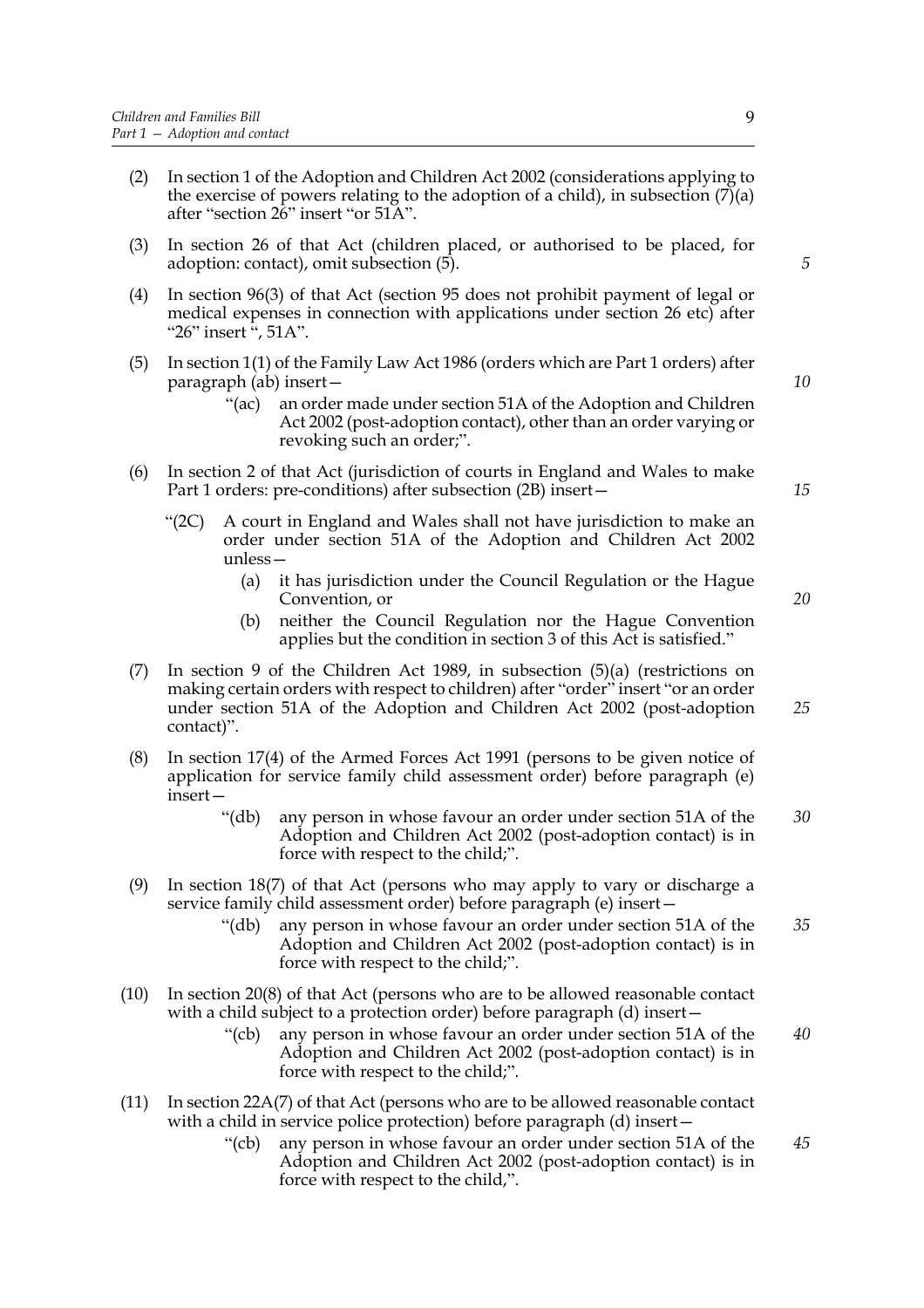# (12) In Part 1 of Schedule 1 to the Legal Aid, Sentencing and Punishment of Offenders Act 2012 (civil legal services)—

- (a) in paragraph 12(9) (victims of domestic violence and family matters), in the definition of "family enactment" after paragraph (o) insert—
	- "(p) section 51A of the Adoption and Children Act 2002 (post-adoption contact orders).", and
- (b) in paragraph 13(1) (protection of children and family matters) after paragraph (f) insert—
	- "(g) orders under section 51A of the Adoption and Children Act 2002 (post-adoption contact)."

#### **PART 2**

### FAMILY JUSTICE

#### **10 Family mediation information and assessment meetings**

- (1) Before making a relevant family application, a person must attend a family mediation information and assessment meeting.
- (2) Family Procedure Rules—
	- (a) may provide for subsection (1) not to apply in circumstances specified in the Rules,
	- (b) may make provision about convening a family mediation information and assessment meeting, or about the conduct of such a meeting,
	- (c) may make provision for the court not to issue, or otherwise deal with, an application if, in contravention of subsection (1), the applicant has not attended a family mediation information and assessment meeting, and
	- (d) may provide for a determination as to whether an applicant has contravened subsection (1) to be made after considering only evidence of a description specified in the Rules. *25*
- (3) In this section—

"the court" means the High Court or the family court;

- "family mediation information and assessment meeting", in relation to a relevant family application, means a meeting held for the purpose of enabling information to be provided about— *30*
	- (a) mediation of disputes of the kinds to which relevant family applications relate,
	- (b) ways in which disputes of those kinds may be resolved otherwise than by the court, and *35*
	- (c) the suitability of mediation, or of any such other way of resolving disputes, for trying to resolve any dispute to which the particular application relates;

"family proceedings" has the same meaning as in section 75 of the Courts Act 2003; *40*

"relevant family application" means an application that—

- (a) is made to the court in, or to initiate, family proceedings, and
- (b) is of a description specified in Family Procedure Rules.
- (4) This section is without prejudice to sections 75 and 76 of the Courts Act 2003 (power to make Family Procedure Rules). *45*

*5*

*10*

*20*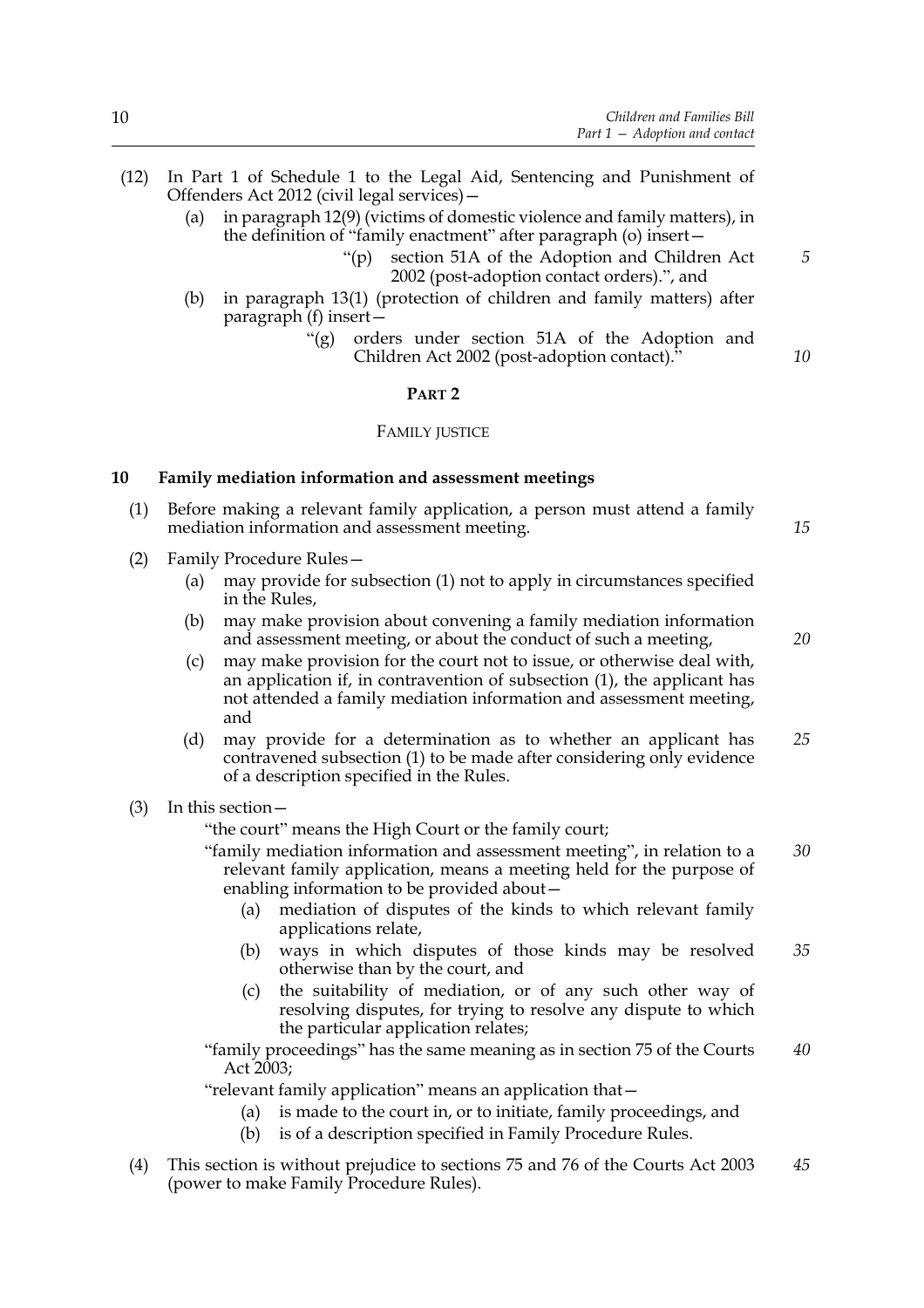# **11 Welfare of the child: parental involvement**

- (1) Section 1 of the Children Act 1989 (welfare of the child) is amended as follows.
- (2) After subsection (2) insert—
	- "(2A) A court, in the circumstances mentioned in subsection  $(4)(a)$  or  $(7)$ , is as respects each parent within subsection (6)(a) to presume, unless the contrary is shown, that involvement of that parent in the life of the child concerned will further the child's welfare.
	- (2B) Involvement is any kind of direct or indirect involvement that promotes the welfare of the child; it shall not be taken to mean any particular division of a child's time."
- *10*

*5*

- (3) After subsection (5) insert—
	- "(6) In subsection (2A) "parent" means parent of the child concerned; and, for the purposes of that subsection, a parent of the child concerned—
		- (a) is within this paragraph if that parent can be involved in the child's life in a way that does not put the child at risk of suffering harm; and *15*
		- (b) is to be treated as being within paragraph (a) unless there is some evidence before the court in the particular proceedings to suggest that involvement of that parent in the child's life would put the child at risk of suffering harm whatever the form of the involvement.
		- (7) The circumstances referred to are that the court is considering whether to make an order under section  $4(1)(c)$  or  $(2A)$  or  $4ZA(1)(c)$  or  $(5)$ (parental responsibility of parent other than mother)."

# **12 Child arrangements orders**

- (1) Section 8(1) of the Children Act 1989 is amended as follows.
- (2) Omit the definitions of "contact order" and "residence order".
- (3) After "In this Act—" insert—
	- ""child arrangements order" means an order regulating arrangements relating to any of the following—
		- (a) with whom a child is to live, spend time or otherwise have contact, and
		- (b) when a child is to live, spend time or otherwise have contact with any person;".
- (4) Schedule 2 (amendments relating to child arrangements orders) has effect.

# **13 Control of expert evidence, and of assessments, in children proceedings**

- (1) A person may not without the permission of the court instruct a person to provide expert evidence for use in children proceedings.
- (2) Where in contravention of subsection (1) a person is instructed to provide expert evidence, evidence resulting from the instructions is inadmissible in children proceedings unless the court rules that it is admissible.

*25*

*20*

*35*

*40*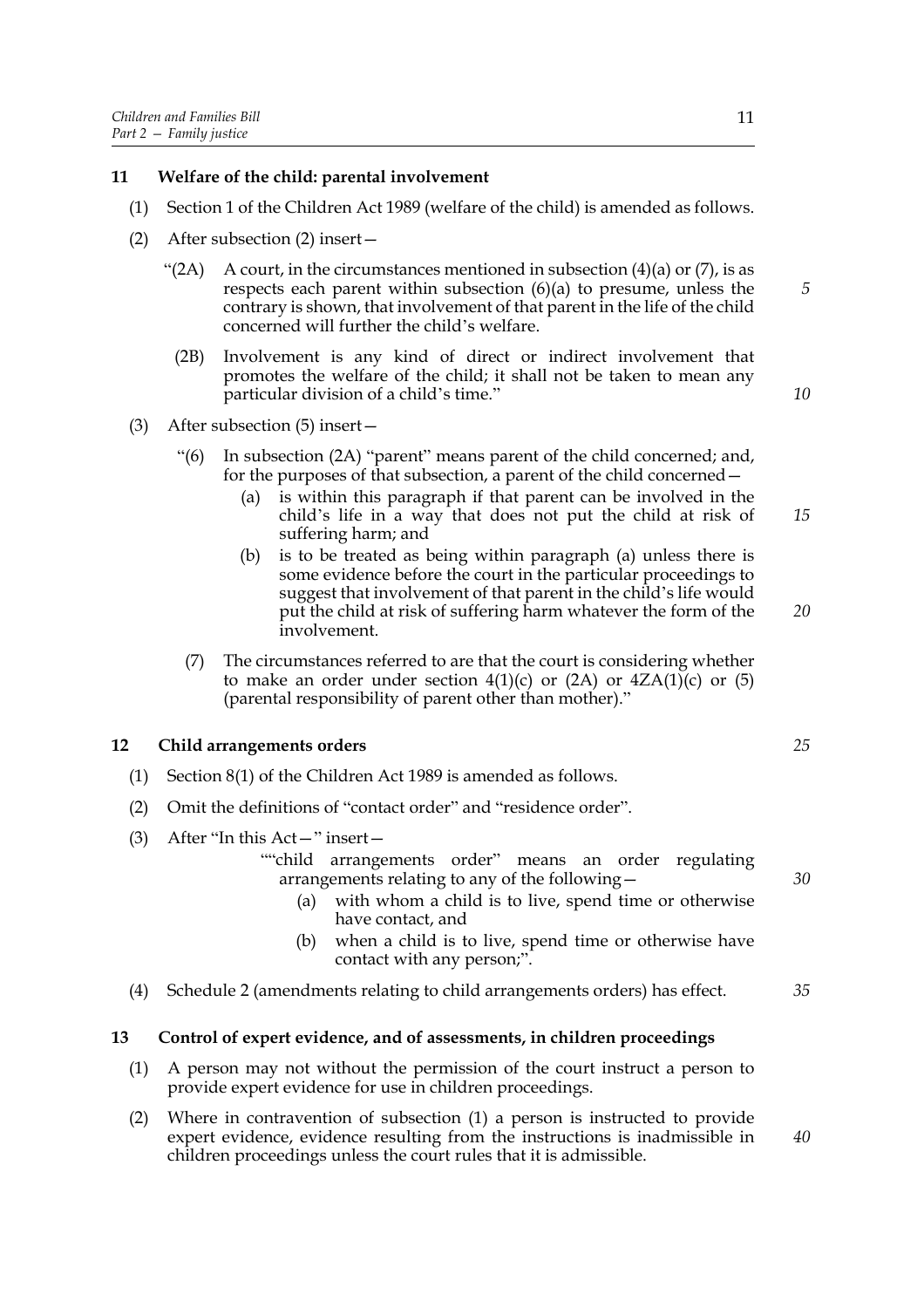*5*

*20*

*25*

- (3) A person may not without the permission of the court cause a child to be medically or psychiatrically examined or otherwise assessed for the purposes of the provision of expert evidence in children proceedings.
- (4) Where in contravention of subsection (3) a child is medically or psychiatrically examined or otherwise assessed, evidence resulting from the examination or other assessment is inadmissible in children proceedings unless the court rules that it is admissible.
- (5) In children proceedings, a person may not without the permission of the court put expert evidence (in any form) before the court.
- (6) The court may give permission as mentioned in subsection (1), (3) or (5) only if the court is of the opinion that the expert evidence is necessary to assist the court to resolve the proceedings justly. *10*
- (7) When deciding whether to give permission as mentioned in subsection  $(1)$ ,  $(3)$ or  $(5)$  the court is to have regard in particular to  $-$ 
	- (a) any impact which giving permission would be likely to have on the welfare of the children concerned, including in the case of permission as mentioned in subsection (3) any impact which any examination or other assessment would be likely to have on the welfare of the child who would be examined or otherwise assessed, *15*
	- (b) the issues to which the expert evidence would relate,
	- (c) the questions which the court would require the expert to answer,
	- (d) what other expert evidence is available (whether obtained before or after the start of proceedings),
	- (e) whether evidence could be given by another person on the matters on which the expert would give evidence,
	- (f) the impact which giving permission would be likely to have on the timetable for, and duration and conduct of, the proceedings,
	- (g) the cost of the expert evidence, and
	- (h) any matters prescribed by Family Procedure Rules.
- (8) References in this section to providing expert evidence, or to putting expert evidence before a court, do not include references to— *30*
	- (a) the provision or giving of evidence—
		- (i) by a person who is a member of the staff of a local authority or of an authorised applicant,
		- (ii) in proceedings to which the authority or authorised applicant is a party, and *35*
		- (iii) in the course of the person's work for the authority or authorised applicant,
	- (b) the provision or giving of evidence—
		- (i) by a person within a description prescribed for the purposes of subsection (1) of section 94 of the Adoption and Children Act 2002 (suitability for adoption etc.), and *40*
		- (ii) about the matters mentioned in that subsection,
	- (c) the provision or giving of evidence by an officer of the Children and Family Court Advisory and Support Service when acting in that capacity, or
	- (d) the provision or giving of evidence by a Welsh family proceedings officer (as defined by section 35(4) of the Children Act 2004) when acting in that capacity.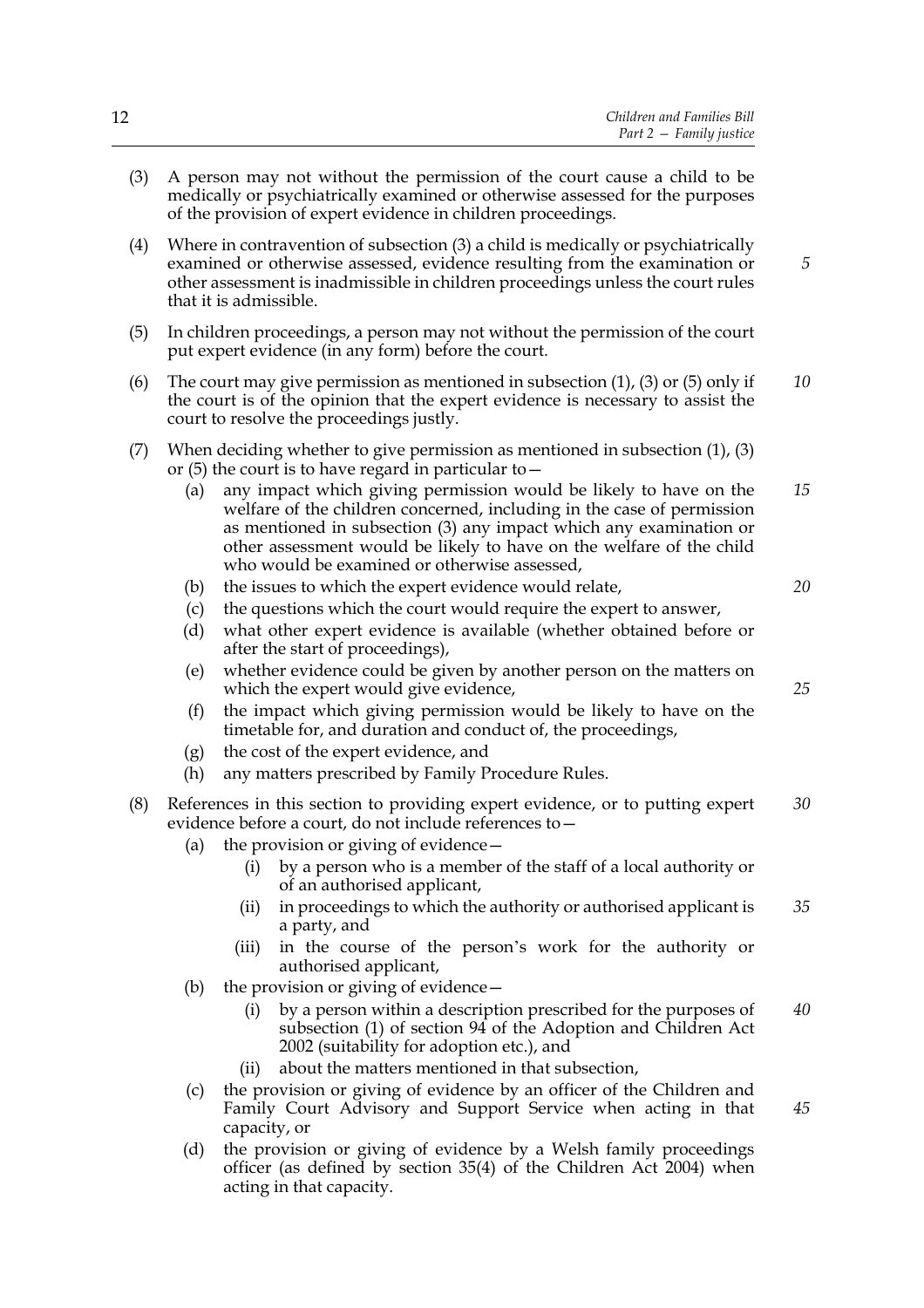# (9) In this section—

"authorised applicant" means—

- (a) the National Society for the Prevention of Cruelty to Children, or
- (b) a person authorised by an order under section 31 of the Children Act 1989 to bring proceedings under that section; *5*

"child" means a person under the age of 18;

- "children proceedings" has such meaning as may be prescribed by Family Procedure Rules;
- "the court", in relation to any children proceedings, means the court in which the proceedings are taking place; *10*

"local authority"—

- (a) in relation to England means—
	- (i) a county council,
	- (ii) a district council for an area for which there is no county council, *15*
	- (iii) a London borough council,
	- (iv) the Common Council of the City of London, or
	- (v) the Council of the Isles of Scilly, and
- (b) in relation to Wales means a county council or a county borough council. *20*
- (10) The preceding provisions of this section are without prejudice to sections 75 and 76 of the Courts Act 2003 (power to make Family Procedure Rules).
- (11) In section 38 of the Children Act 1989 (court's power to make interim care and supervision orders, and to give directions as to medical examination etc. of children) after subsection (7) insert— *25*
	- "(7A) A direction under subsection (6) to the effect that there is to be a medical or psychiatric examination or other assessment of the child may be given only if the court is of the opinion that the examination or other assessment is necessary to assist the court to resolve the proceedings justly. *30*
	- (7B) When deciding whether to give a direction under subsection (6) to that effect the court is to have regard in particular to—
		- (a) any impact which any examination or other assessment would be likely to have on the welfare of the child, and any other impact which giving the direction would be likely to have on the welfare of the child, *35*
		- (b) the issues with which the examination or other assessment would assist the court,
		- (c) the questions which the examination or other assessment would enable the court to answer, *40*
		- (d) the evidence otherwise available,
		- (e) the impact which the direction would be likely to have on the timetable, duration and conduct of the proceedings,
		- (f) the cost of the examination or other assessment, and
		- (g) any matters prescribed by Family Procedure Rules."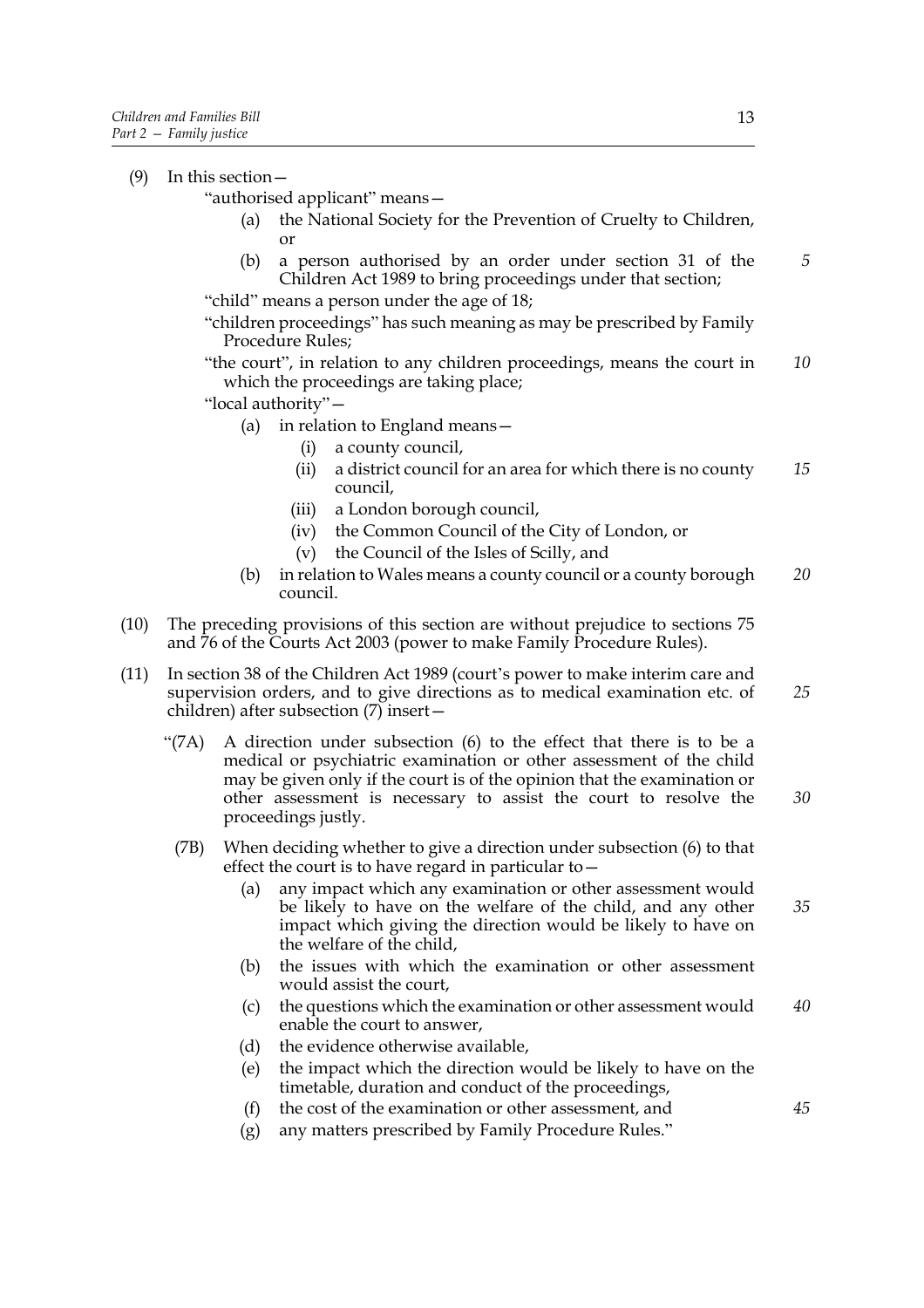# **14 Care, supervision and other family proceedings: time limits and timetables**

- (1) The Children Act 1989 is amended as follows.
- (2) In section 32(1)(a) (timetable for dealing with application for care or supervision order) for "disposing of the application without delay; and" substitute "disposing of the application—
	- (i) without delay, and
	- (ii) in any event within twenty-six weeks beginning with the day on which the application was issued; and".
- (3) In section 32 (care and supervision orders) after subsection (2) insert—
	- "(3) A court, when drawing up a timetable under subsection  $(1)(a)$ , must in particular have regard to— *10*
		- (a) the impact which the timetable would have on the welfare of the child to whom the application relates; and
		- (b) the impact which the timetable would have on the conduct of the proceedings.
	- (4) A court, when revising a timetable drawn up under subsection  $(1)(a)$  or when making any decision which may give rise to a need to revise such a timetable (which does not include a decision under subsection (5)), must in particular have regard to—
		- (a) the impact which any revision would have on the welfare of the child to whom the application relates; and *20*
		- (b) the impact which any revision would have on the duration and conduct of the proceedings.
	- (5) A court in which an application under this Part is proceeding may extend the period that is for the time being allowed under subsection  $(1)(a)(ii)$  in the case of the application, but may do so only if the court considers that the extension is necessary to enable the court to resolve the proceedings justly. *25*
	- (6) When deciding whether to grant an extension under subsection (5), a court must in particular have regard to—
		- (a) the impact which any ensuing timetable revision would have on the welfare of the child to whom the application relates, and
		- (b) the impact which any ensuing timetable revision would have on the duration and conduct of the proceedings;

and here "ensuing timetable revision" means any revision, of the timetable under subsection (1)(a) for the proceedings, which the court considers may ensue from the extension. *35*

- (7) When deciding whether to grant an extension under subsection (5), a court is to take account of the following guidance: extensions are not to be granted routinely and are to be seen as requiring specific justification.
- (8) Each separate extension under subsection (5) is to end no more than eight weeks after the later of—
	- (a) the end of the period being extended; and
	- (b) the end of the day on which the extension is granted.

*30*

*5*

*15*

*40*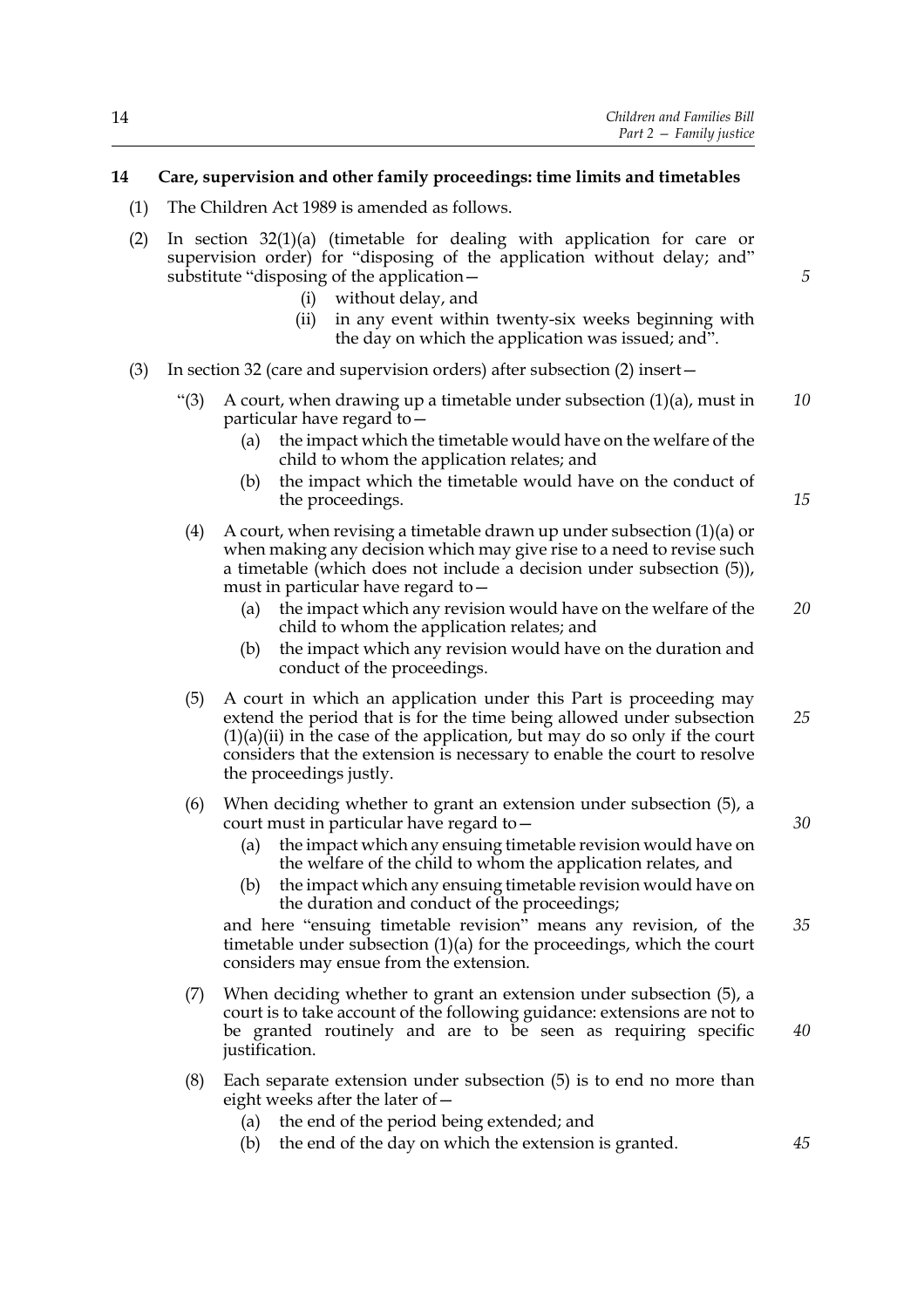- (9) The Lord Chancellor may by regulations amend subsection  $(1)(a)(ii)$ , or the opening words of subsection (8), for the purpose of varying the period for the time being specified in that provision.
- (10) Rules of court may provide that a court—
	- (a) when deciding whether to exercise the power under subsection (5), or
	- (b) when deciding how to exercise that power,

must, or may or may not, have regard to matters specified in the rules, or must take account of any guidance set out in the rules."

- (4) In section 38 (interim care and supervision orders)—
	- (a) in subsection (4) (duration of interim order) omit—
		- (i) paragraph (a) (order may not last longer than 8 weeks), and
		- (ii) paragraph (b) (subsequent order generally may not last longer than 4 weeks),
	- (b) in that subsection after paragraph (d) insert—
		- "(da) in a case which falls within subsection (1)(b) and in which—
			- (i) no direction has been given under section 37(4), and
			- (ii) no application for a care order or supervision order has been made with respect to the child, *20*

the expiry of the period of eight weeks beginning with the date on which the order is made;", and

- (c) omit subsection (5) (interpretation of subsection (4)(b)).
- (5) In section 11(1) (section 8 orders: court's duty, in the light of rules made by virtue of section 11(2), to draw up timetable and give directions to implement it) for "rules made by virtue of subsection (2))" substitute "provision in rules of court that is of the kind mentioned in subsection  $(2)(a)$  or  $(b)$ )". *25*
- (6) In section  $14E(1)$  (special guardianship orders: court's duty, in the light of rules made by virtue of subsection (3), to draw up timetable and give directions to implement it) for "rules made by virtue of subsection (3))" substitute "provision in rules of court that is of the kind mentioned in section  $11(2)(a)$  or  $(\bar{b})$ ". *30*
- (7) In section 32(1) (care and supervision orders: court's duty, in the light of rules made by virtue of section 32(2), to draw up timetable and give directions to implement it)—
	- (a) for "hearing an application for an order under this Part" substitute "in which an application for an order under this Part is proceeding", and
	- (b) for "rules made by virtue of subsection (2))" substitute "provision in rules of court that is of the kind mentioned in subsection  $(2)(a)$  or  $(b)$ ". *40*
- (8) In section 109(1) of the Adoption and Children Act 2002 (adoption and placement orders: court's duty, in the light of rules made by virtue of section 109(2), to draw up timetable and give directions to implement it) for "rules made by virtue of subsection (2))" substitute "provision in rules of court that is of the kind mentioned in subsection  $(2)(a)$  or  $(b)$ )".

# **15 Care plans**

(1) For section 31(3A) of the Children Act 1989 (no care order to be made until

*15*

*35*

*45*

*10*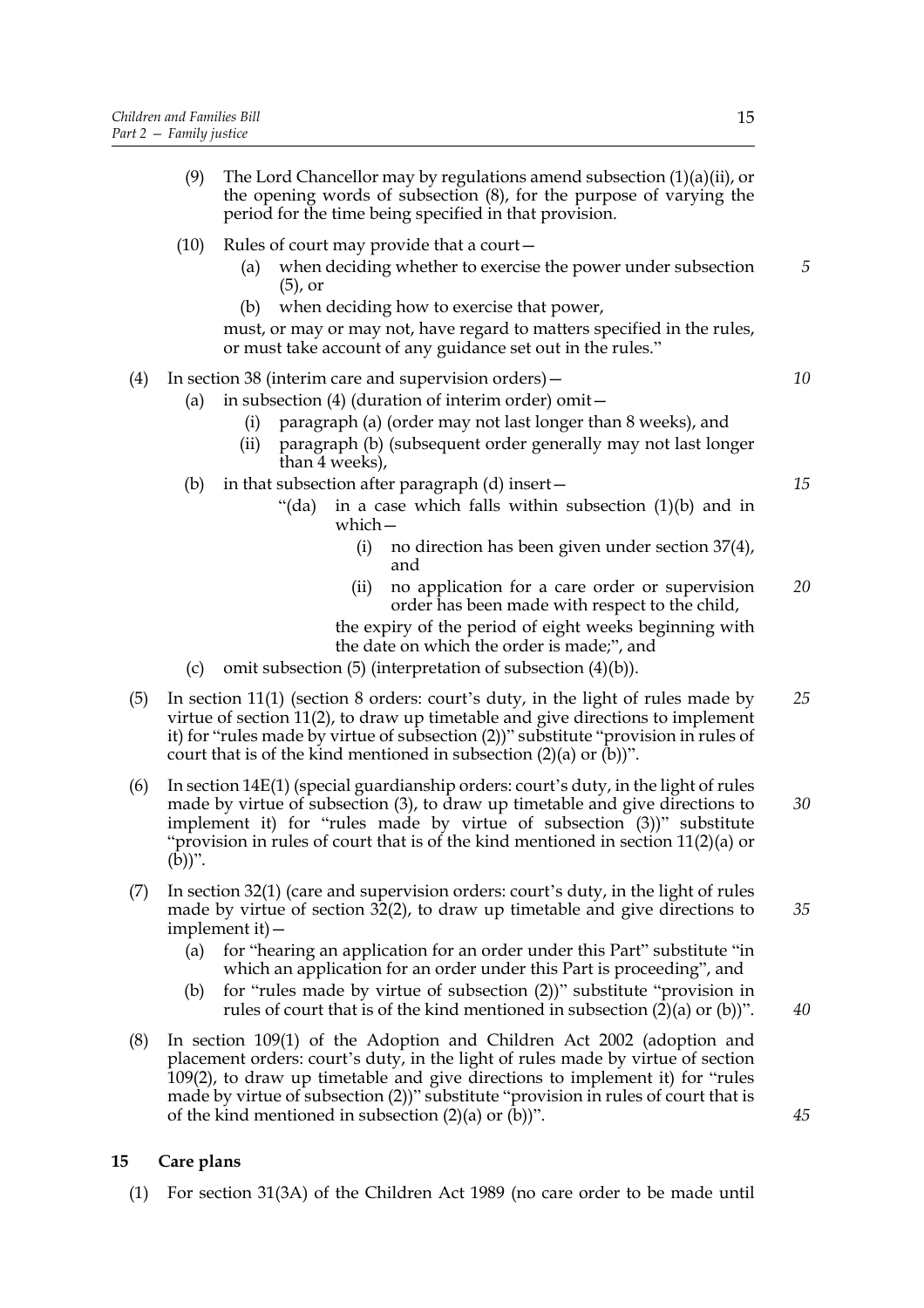*5*

*10*

court has considered section 31A care plan) substitute—

- "(3A) A court deciding whether to make a care order
	- is required to consider the permanence provisions of the section 31A plan for the child concerned, but
	- (b) is not required to consider the remainder of the section 31A plan, subject to section 34(11).
- (3B) For the purposes of subsection (3A), the permanence provisions of a section 31A plan are such of the plan's provisions setting out the longterm plan for the upbringing of the child concerned as provide for any of the following—
	- (a) the child to live with any parent of the child's or with any other member of, or any friend of, the child's family;
	- (b) adoption;
	- (c) long-term care not within paragraph (a) or (b).
- (3C) The Secretary of State may by regulations amend this section for the purpose of altering what for the purposes of subsection (3A) are the permanence provisions of a section 31A plan." *15*
- (2) In section 31A of the Children Act 1989 (care plans)—
	- (a) in subsection (1) (where application made for care order, care plan to be prepared within such time as the court may direct) for "the court may direct" substitute "may be prescribed", and *20*
	- (b) after subsection (4) insert—
		- "(4A) In this section "prescribed"—
			- (a) in relation to a care plan whose preparation is the responsibility of a local authority for an area in England, means prescribed by the Secretary of State; and *25*
			- (b) in relation to a care plan whose preparation is the responsibility of a local authority in Wales, means prescribed by the Welsh Ministers."
- (3) In consequence of subsection (1), section 121(1) of the Adoption and Children Act 2002 is repealed. *30*

#### **16 Care proceedings and care plans: regulations: procedural requirements**

- (1) In section 104 of the Children Act 1989 (regulations and orders)—
	- (a) in subsections (2) and (3A) (regulations within subsection (3B) or (3C) not subject to annulment but to be approved in draft) after "(3B)" insert ", (3BA)", and *35*
	- (b) after subsection (3B) insert—
		- "(3BA) Regulations fall within this subsection if they are regulations made in the exercise of the power conferred by section 31(3C) or  $32(9)$ ."
- (2) In section 104A(1) of the Children Act 1989 (regulations made by the Welsh Ministers to be made by statutory instrument) after "Part 3," insert "section 31A,".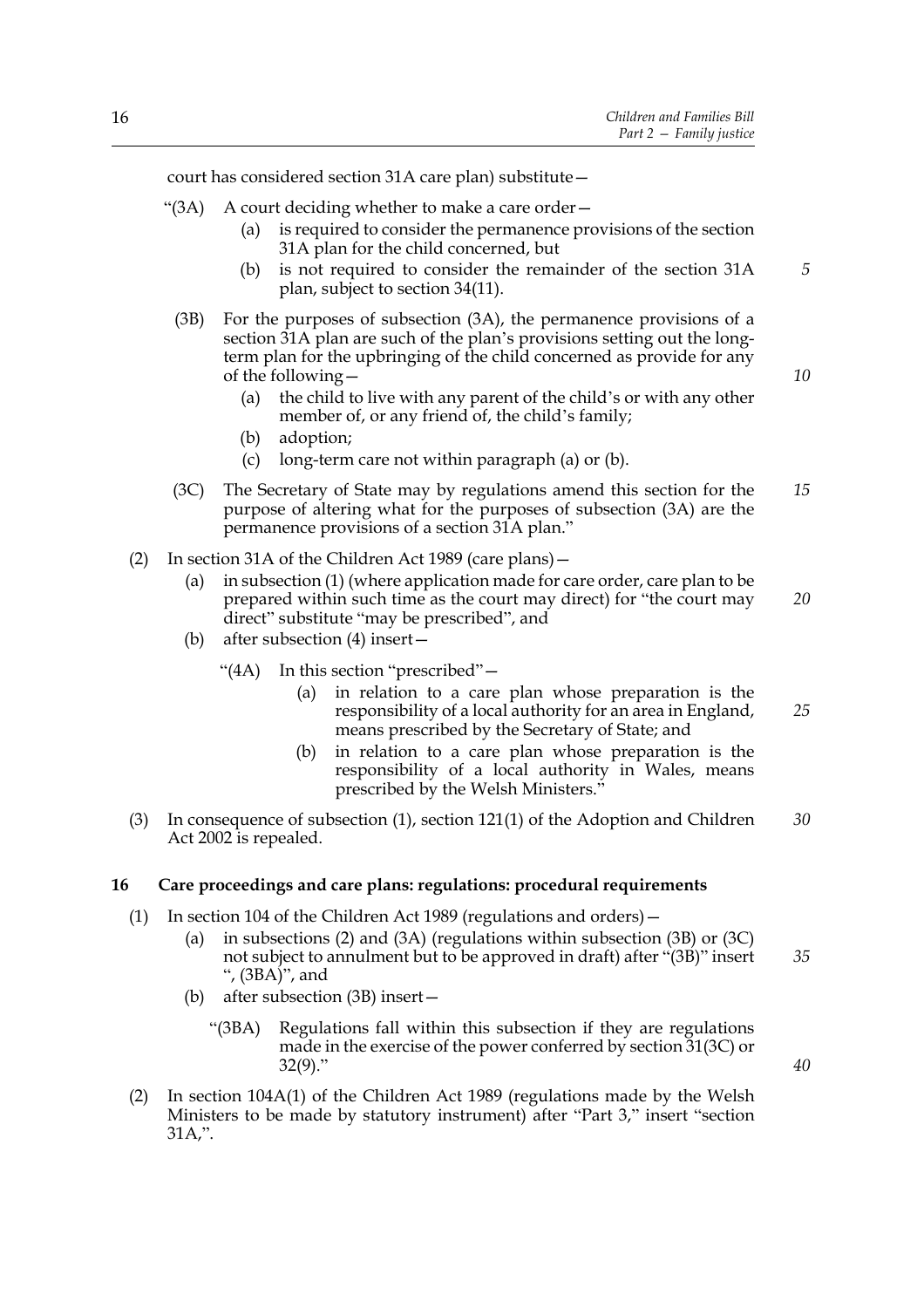# **17 Repeal of restrictions on divorce and dissolution etc where there are children**

- (1) The following are repealed—
	- (a) section 41 of the Matrimonial Causes Act 1973 (in proceedings for divorce etc. court is to consider whether to exercise powers under Children Act 1989);
	- (b) section 63 of the Civil Partnership Act 2004 (in proceedings for dissolution etc. court is to consider whether to exercise powers under Children Act 1989).
- (2) The following amendments and repeals are in consequence of the repeals made by subsection (1).
- (3) In section 9(1)(a) of the Matrimonial Causes Act 1973 (proceedings after decree of divorce: power to make decree absolute is subject to section  $4\tilde{1}$ ) –
	- (a) for "sections" substitute "section", and
	- (b) omit "and 41".
- (4) In section 17(2) of that Act (grant of decree of judicial separation is subject to section 41) omit ", subject to section 41 below,". *15*
- (5) Omit paragraph 31 of Schedule 12 to the Children Act 1989 (which substitutes section 41 of the Matrimonial Causes Act 1973).
- (6) In section 40(4)(b) of the Civil Partnership Act 2004 (proceedings after conditional order: power to make order final is subject to section 63) omit the words from "and section 63" to the end. *20*
- (7) In section 56(3) of that Act (making of separation order is subject to section 63) omit ", subject to section 63,".

# **18 Repeal of uncommenced provisions of Part 2 of the Family Law Act 1996**

- (1) Part 2 of the Family Law Act 1996 (divorce and separation), except section 22 (the only provision of Part 2 which is in force), is repealed. *25*
- (2) In consequence of subsection (1), the following provisions of the Family Law Act 1996 (which relate to provisions of Part 2) are repealed—
	- (a) section  $1(c)$  and  $(d)$ ,
	- (b) section  $63(2)(a)$ ,
	- (c) section  $64(1)(a)$ ,
	- (d) in section 65(5) the words "to rules made under section 12 or",
	- (e) Part 1 of Schedule 8, except—
		- (i) paragraph  $16(5)(a)$ ,  $(6)(b)$  and  $(7)$  (which have been brought into force), and
		- (ii) paragraphs 4 and 16(1) (which relate to those provisions),
	- (f) in Schedule 9, paragraphs 1 and 2 and, in paragraph 4, the definitions of "decree", "instrument" and "petition", and
	- (i) in Schedule 10, the entries relating to  $-$ 
		- (i) the Matrimonial Causes Act 1973,
		- (ii) the Domicile and Matrimonial Proceedings Act 1973,
		- (iii) sections 1, 7 and 63 of, and paragraph 38 of Schedule 2 to, the Domestic Proceedings and Magistrates' Courts Act 1978,
		- (iv) the Senior Courts Act 1981,
		- (v) the Administration of Justice Act 1982,

*5*

*10*

- 
- 
- *30*

*35*

*40*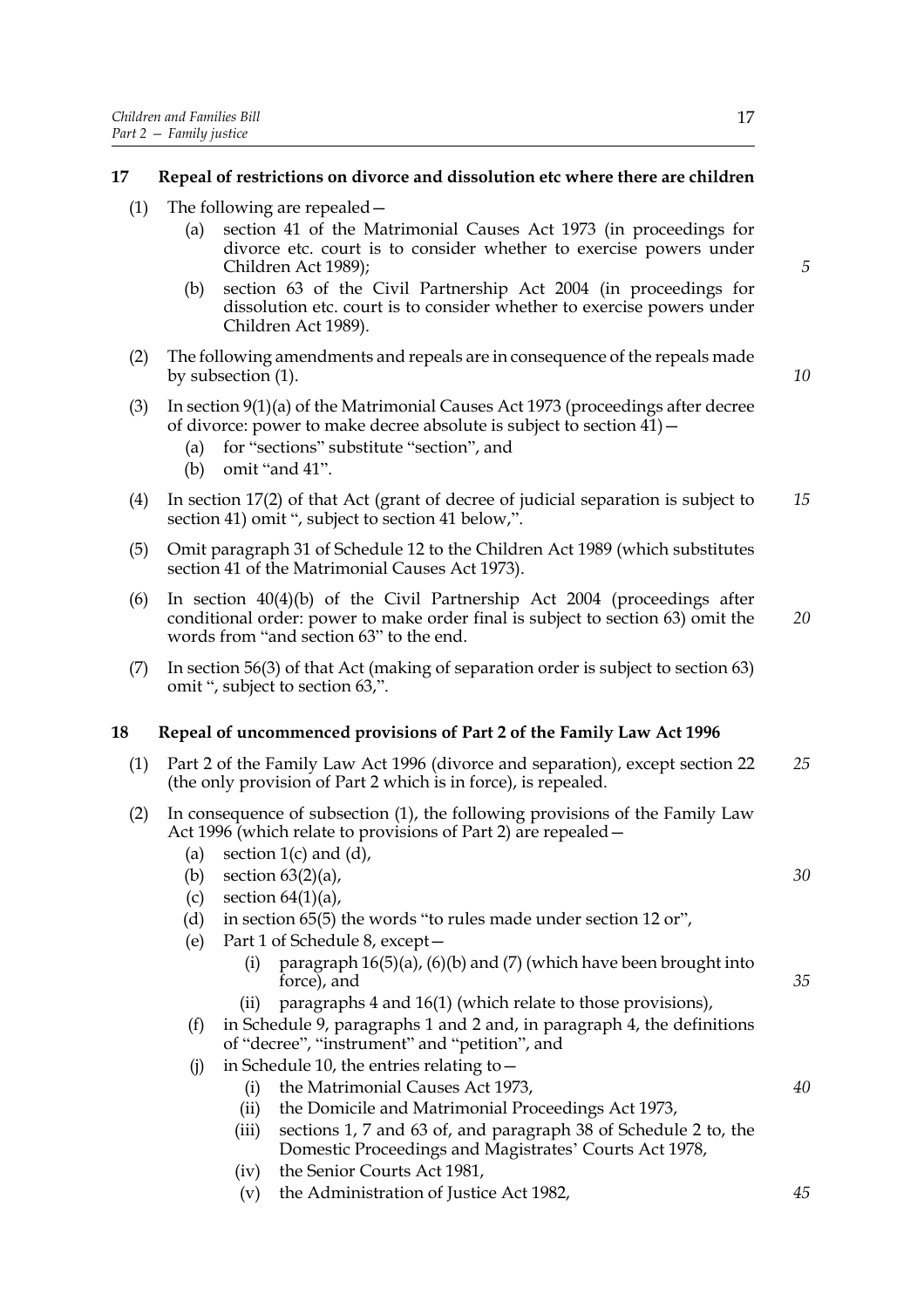- (vi) the Matrimonial and Family Proceedings Act 1984,
- (vii) the Family Law Act 1986, and
- (viii) Schedule 13 to the Children Act 1989.
- (3) In consequence of subsections (1) and (2), the following provisions are repealed—
	- (a) paragraphs 50 to 52 of Schedule 4 to the Access to Justice Act 1999,
	- (b) the following provisions of the Welfare Reform and Pensions Act 1999—
		- (i) section  $28(1)(b)$  and (c), (2), (4) and (5),
		- (ii) section  $48(1)(b)$  and (c), (2), (4) and (5), and
		- (iii) in Schedule 12, paragraphs 64 to 66,
	- (c) paragraphs 22 to 25 of Schedule 1 to the Constitutional Reform Act 2005,
	- (d) paragraph 12 of Schedule 2 to the Children and Adoption Act 2006, and
	- (e) the following provisions of Schedule 5 to the Legal Aid, Sentencing and Punishment of Offenders Act 2012— *15*
		- (i) paragraphs 43 to 45, and
		- (ii) in the second column of the Table in Part 2, paragraph (l) of the entry relating to Schedule 4 to the Access to Justice Act 1999.
- (4) In consequence of subsection (1), in section 1 of the Family Law Act 1996 (general principles underlying Part 2), in the words before paragraph (a) and in the title, for "Parts II and III" substitute "section 22". *20*
- (5) In consequence of subsection  $(3)(b)(i)$ , in section 28(11) of the Welfare Reform and Pensions Act 1999 (interpretation of subsections (4)(b), (5)(c) and (6)) for "subsections  $(4)(b)$ ,  $(5)(c)$  and<sup>"</sup> substitute "subsection".
- (6) The modifications set out in subsection (7), which were originally made by article 3(2) of the No. 2 Order and article 4 of the No. 3 Order, are to continue to have effect but as amendments of the provisions concerned (rather than as modifications having effect until the coming into force of provisions of the Family Law Act 1996 repealed by this section without having come into force).
- (7) The modifications are—
	- (a) in section 22(2) of the Matrimonial and Family Proceedings Act 1984 for the words from "if" to "granted" substitute "if a decree of divorce, a decree of nullity of marriage or a decree of judicial separation has been granted", and
	- (b) in section 31 of the Matrimonial Causes Act 1973—
		- (i) in subsection (7D) for "Subsections (7) and (8) of section 22A" substitute "Section 23(6)",
		- (ii) in subsection (7D) for "section 22A" substitute "section 23", and
		- (iii) in subsection (7F) for "section 23A" substitute "section 24".
- (8) In section 31(7D) of the Matrimonial Causes Act 1973—
	- (a) for "apply", in the first place, substitute "applies", and
	- (b) for "they apply where it" substitute "it applies where the court".
- (9) Articles 3(2) and 4 of the No. 2 Order, and article 4 of the No. 3 Order, are revoked; and in subsection (6) and this subsection—
	- "the No. 2 Order" means the Family Law Act 1996 (Commencement No. 2) Order 1997 (S.I. 1997/1892), and

*25*

*5*

*10*

*30*

*40*

*45*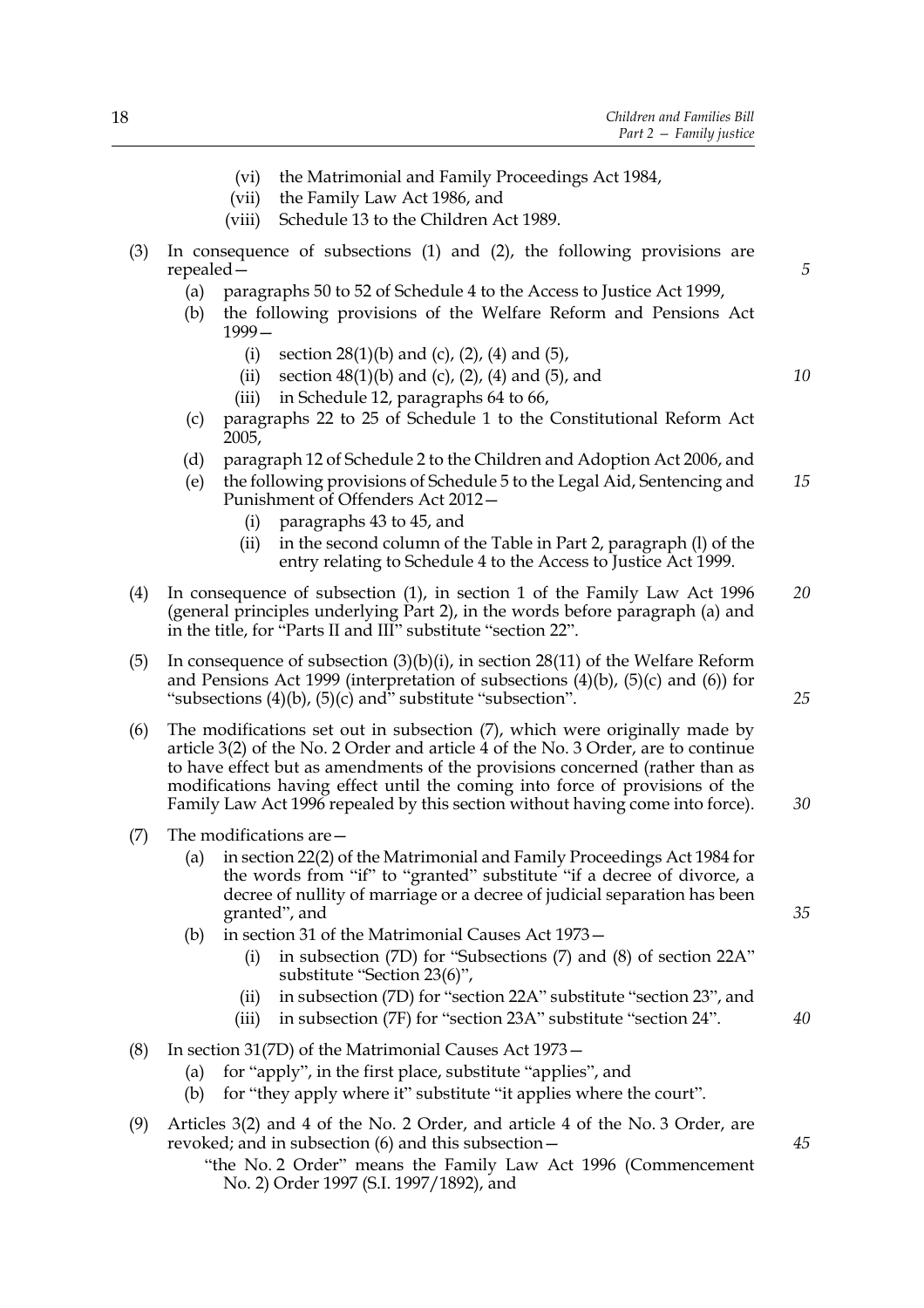"the No. 3 Order" means the Family Law Act 1996 (Commencement No. 3) Order 1998 (S.I. 1998/2572).

#### **PART 3**

# CHILDREN AND YOUNG PEOPLE IN ENGLAND WITH SPECIAL EDUCATIONAL NEEDS OR DISABILITIES

*Local authority functions: general principles*

# **19 Local authority functions: supporting and involving children and young people**

In exercising a function under this Part in the case of a child or young person, a local authority in England must have regard to the following matters in particular— *10*

- (a) the views, wishes and feelings of the child and his or her parent, or the young person;
- (b) the importance of the child and his or her parent, or the young person, participating as fully as possible in decisions relating to the exercise of the function concerned; *15*
- (c) the importance of the child and his or her parent, or the young person, being provided with the information and support necessary to enable participation in those decisions;
- (d) the need to support the child and his or her parent, or the young person, in order to facilitate the development of the child or young person and to help him or her achieve the best possible educational and other outcomes. *20*

### *Special educational needs etc*

#### **20 When a child or young person has special educational needs**

- (1) A child or young person has special educational needs if he or she has a learning difficulty or disability which calls for special educational provision to be made for him or her.
- (2) A child of compulsory school age or a young person has a learning difficulty or disability if he or she—
	- (a) has a significantly greater difficulty in learning than the majority of others of the same age, or
	- (b) has a disability which prevents or hinders him or her from making use of facilities of a kind generally provided for others of the same age in mainstream schools or mainstream post-16 institutions.
- (3) A child under compulsory school age has a learning difficulty or disability if he or she is likely to be within subsection (2) when of compulsory school age (or would be likely, if no special educational provision were made).
- (4) A child or young person does not have a learning difficulty or disability solely because the language (or form of language) in which he or she is or will be taught is different from a language (or form of language) which is or has been spoken at home.

*5*

*30*

*25*

*35*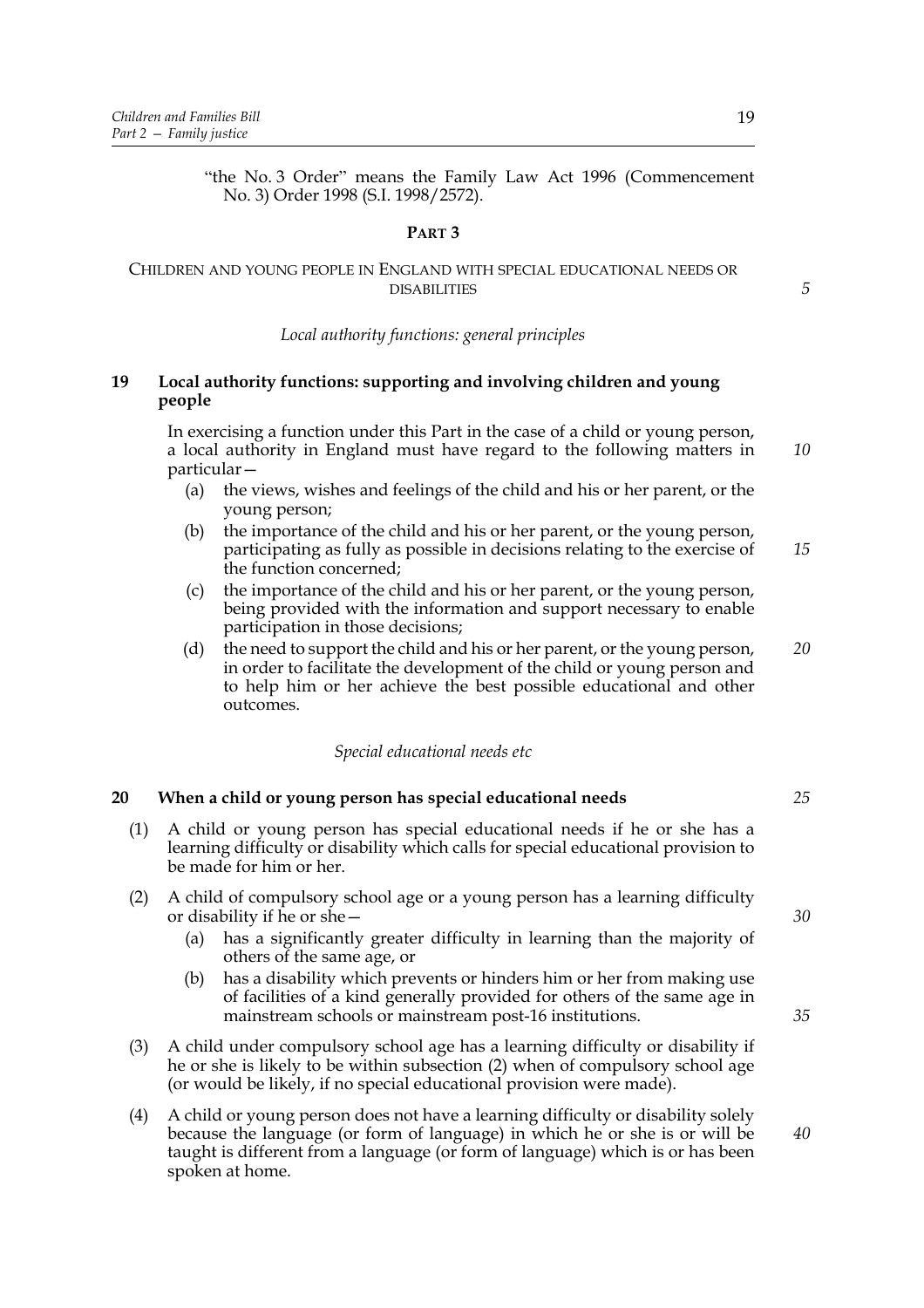(5) This section applies for the purposes of this Part.

# **21 Special educational provision, health care provision and social care provision**

- (1) "Special educational provision", for a child aged two or more or a young person, means educational or training provision that is additional to, or different from, that made generally for others of the same age in—
	- (a) mainstream schools in England,
	- (b) maintained nursery schools in England,
	- (c) mainstream post-16 institutions in England, or
	- (d) places in England at which relevant early years education is provided.
- (2) "Special educational provision", for a child aged under two, means educational provision of any kind. *10*
- (3) "Health care provision" means the provision of health care services as part of the comprehensive health service in England continued under section 1(1) of the National Health Service Act 2006.
- (4) "Social care provision" means the provision made by a local authority in the exercise of its social services functions. *15*
- (5) Health care provision or social care provision which educates or trains a child or young person is to be treated as special educational provision (instead of health care provision or social care provision).
- (6) This section applies for the purposes of this Part.

*Identifying children and young people with special educational needs and disabilities*

# **22 Identifying children and young people with special educational needs and disabilities**

A local authority in England must exercise its functions with a view to securing that it identifies—

- (a) all the children and young people in its area who have or may have special educational needs, and
- (b) all the children and young people in its area who have a disability.

# **23 Duty of health bodies to bring certain children to local authority's attention**

- (1) This section applies where, in the course of exercising functions in relation to a child who is under compulsory school age, a clinical commissioning group, NHS trust or NHS foundation trust form the opinion that the child has (or probably has) special educational needs or a disability. *30*
- (2) The group or trust must—
	- (a) inform the child's parent of their opinion and of their duty under subsection (3), and *35*
	- (b) give the child's parent an opportunity to discuss their opinion with an officer of the group or trust.
- (3) The group or trust must then bring their opinion to the attention of the appropriate local authority in England.

*20*

*5*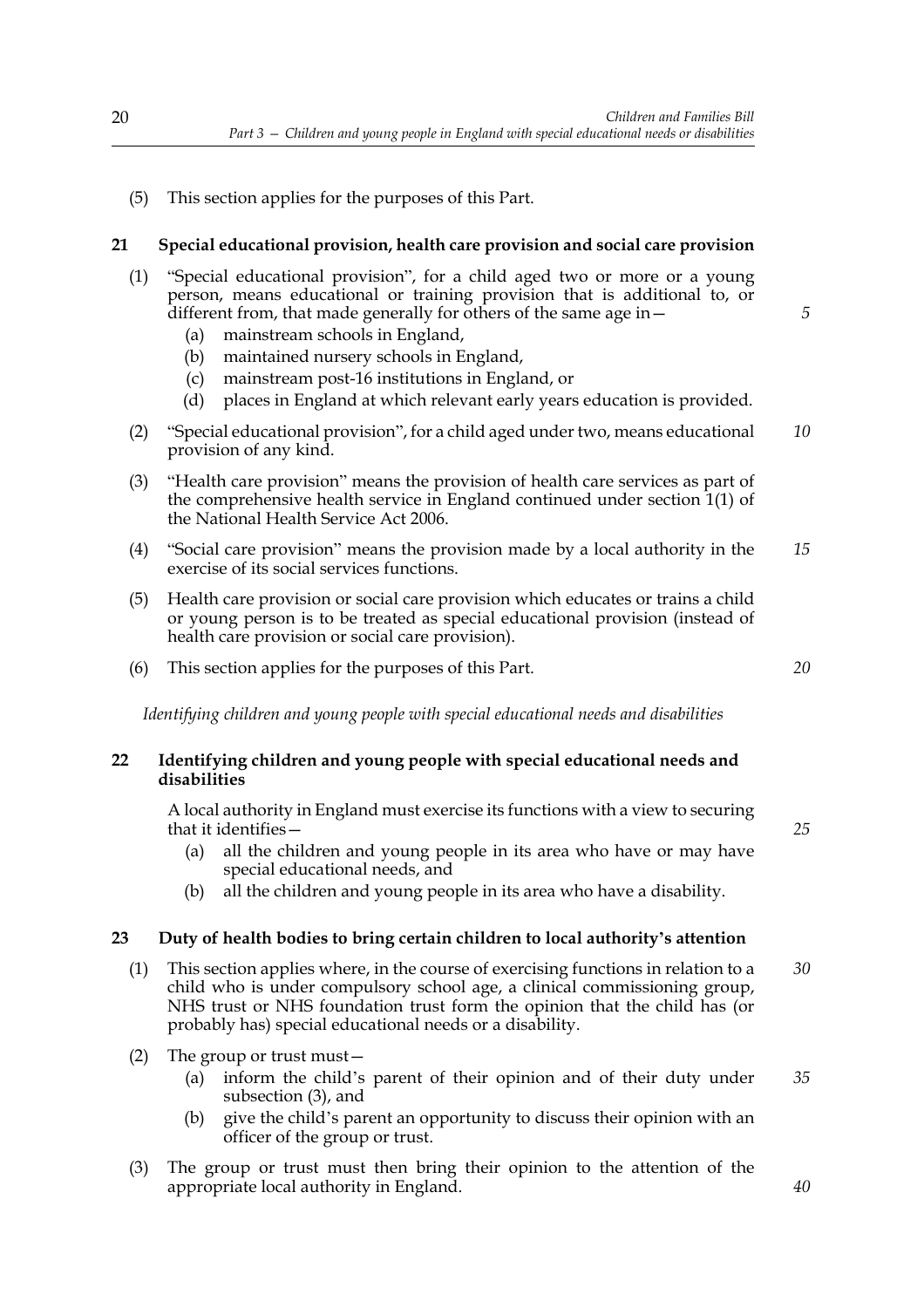(4) If the group or trust think a particular voluntary organisation is likely to be able to give the parent advice or assistance in connection with any special educational needs or disability the child may have, they must inform the parent of that.

*Children and young people for whom a local authority is responsible*

# **24 When a local authority is responsible for a child or young person**

- (1) A local authority in England is responsible for a child or young person if he or she is in the authority's area and has been—
	- (a) identified by the authority as someone who has or may have special educational needs, or
	- (b) brought to the authority's attention by any person as someone who has or may have special educational needs.
- (2) This section applies for the purposes of this Part.

*Education, health and care provision: integration and joint commissioning*

# **25 Promoting integration**

- (1) A local authority in England must exercise its functions under this Part with a view to ensuring the integration of educational provision and training provision with health care provision and social care provision, where it thinks that this would—
	- (a) promote the well-being of children or young people in its area who have special educational needs or a disability, or *20*
	- (b) improve the quality of special educational provision—
		- (i) made in its area for children or young people who have special educational needs, or
		- (ii) made outside its area for children or young people for whom it is responsible who have special educational needs. *25*
- (2) The reference in subsection (1) to the well-being of children and young people is to their well-being so far as relating to—
	- (a) physical and mental health and emotional well-being;
	- (b) protection from abuse and neglect;
	- (c) control by them over their day-to-day lives;
	- (d) participation in education, training or recreation;
	- (e) social and economic well-being;
	- (f) domestic, family and personal relationships;
	- (g) the contribution made by them to society.

# **26 Joint commissioning arrangements**

- (1) A local authority in England and its partner commissioning bodies must make arrangements ("joint commissioning arrangements") about the education, health and care provision to be secured for—
	- (a) children and young people for whom the authority is responsible who have special educational needs, and *40*

*5*

*10*

*15*

*30*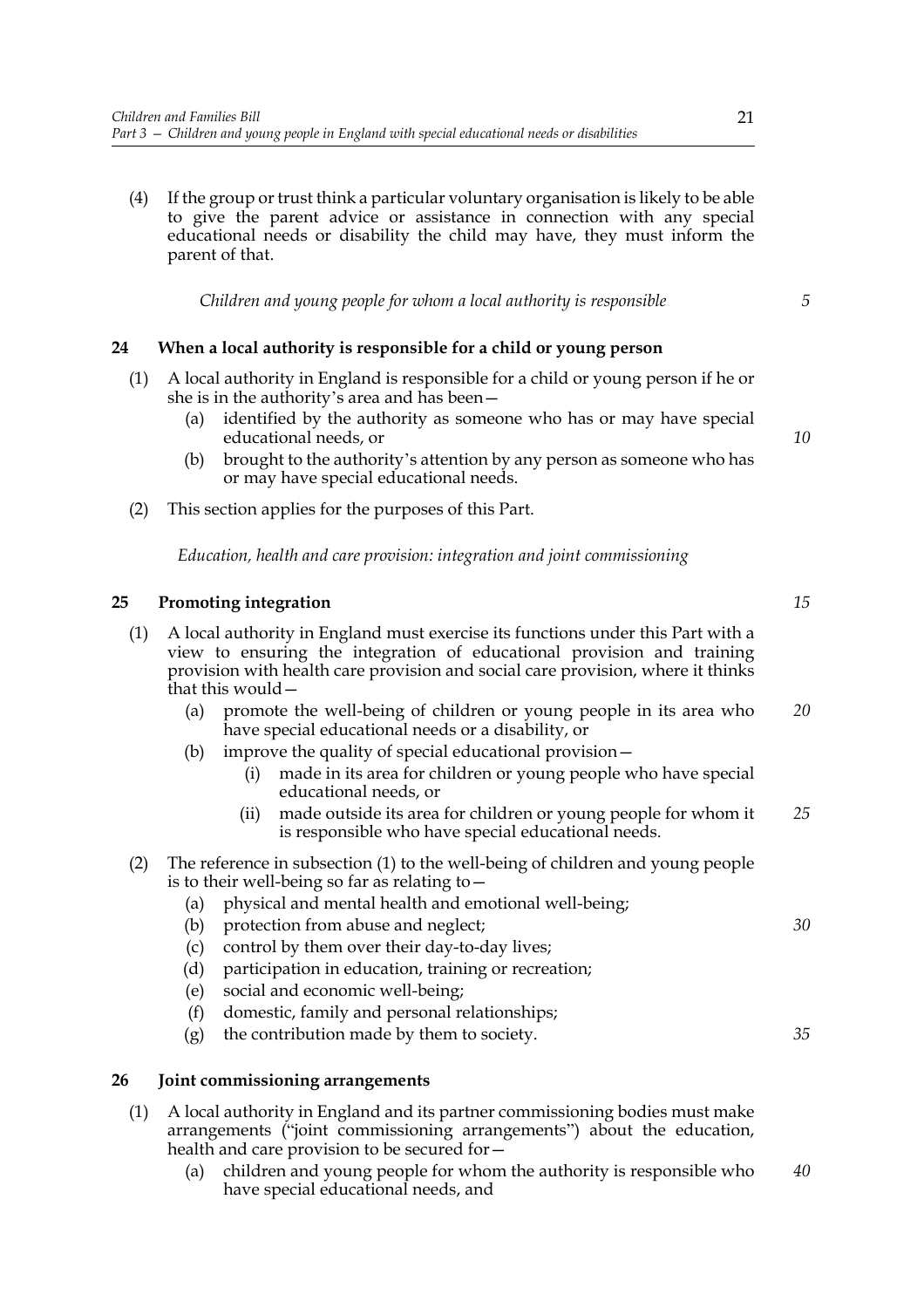(b) children and young people in the authority's area who have a disability.

# (2) In this Part "education, health and care provision" means—

- (a) special educational provision;
- (b) health care provision;
- (c) social care provision.
- (3) Joint commissioning arrangements must include arrangements for considering and agreeing—
	- (a) the education, health and care provision reasonably required by  $-$ 
		- (i) the learning difficulties and disabilities which result in the children and young people within subsection (1)(a) having special educational needs, and *10*
		- (ii) the disabilities of the children and young people within subsection (1)(b);
	- (b) what education, health and care provision is to be secured;
	- (c) by whom education, health and care provision is to be secured;
	- (d) what advice and information is to be provided about education, health and care provision;
	- (e) by whom, to whom and how such advice and information is to be provided;
	- (f) how complaints about education, health and care provision may be made and are to be dealt with;
	- (g) procedures for ensuring that disputes between the parties to the joint commissioning arrangements are resolved as quickly as possible.
- (4) Joint commissioning arrangements about securing education, health and care provision must in particular include arrangements for— *25*
	- (a) securing EHC needs assessments;
	- (b) securing the education, health and care provision specified in EHC plans;
	- (c) agreeing personal budgets under section 49.
- (5) Joint commissioning arrangements may also include other provision.
- (6) The parties to joint commissioning arrangements must—
	- (a) have regard to them in the exercise of their functions, and
	- (b) keep them under review.
- (7) Section 116B of the Local Government and Public Involvement in Health Act 2007 (duty to have regard to assessment of relevant needs and joint health and wellbeing strategy) applies in relation to functions exercisable under this section. *35*
- (8) A local authority's "partner commissioning bodies" are—
	- (a) the National Health Service Commissioning Board, to the extent that it is under a duty under section 3B of the National Health Service Act 2006 to arrange for the provision of services or facilities for— *40*
		- (i) any children and young people for whom the authority is responsible who have special educational needs, or
		- (ii) any children and young people in the authority's area who have a disability, and *45*

*5*

*15*

*20*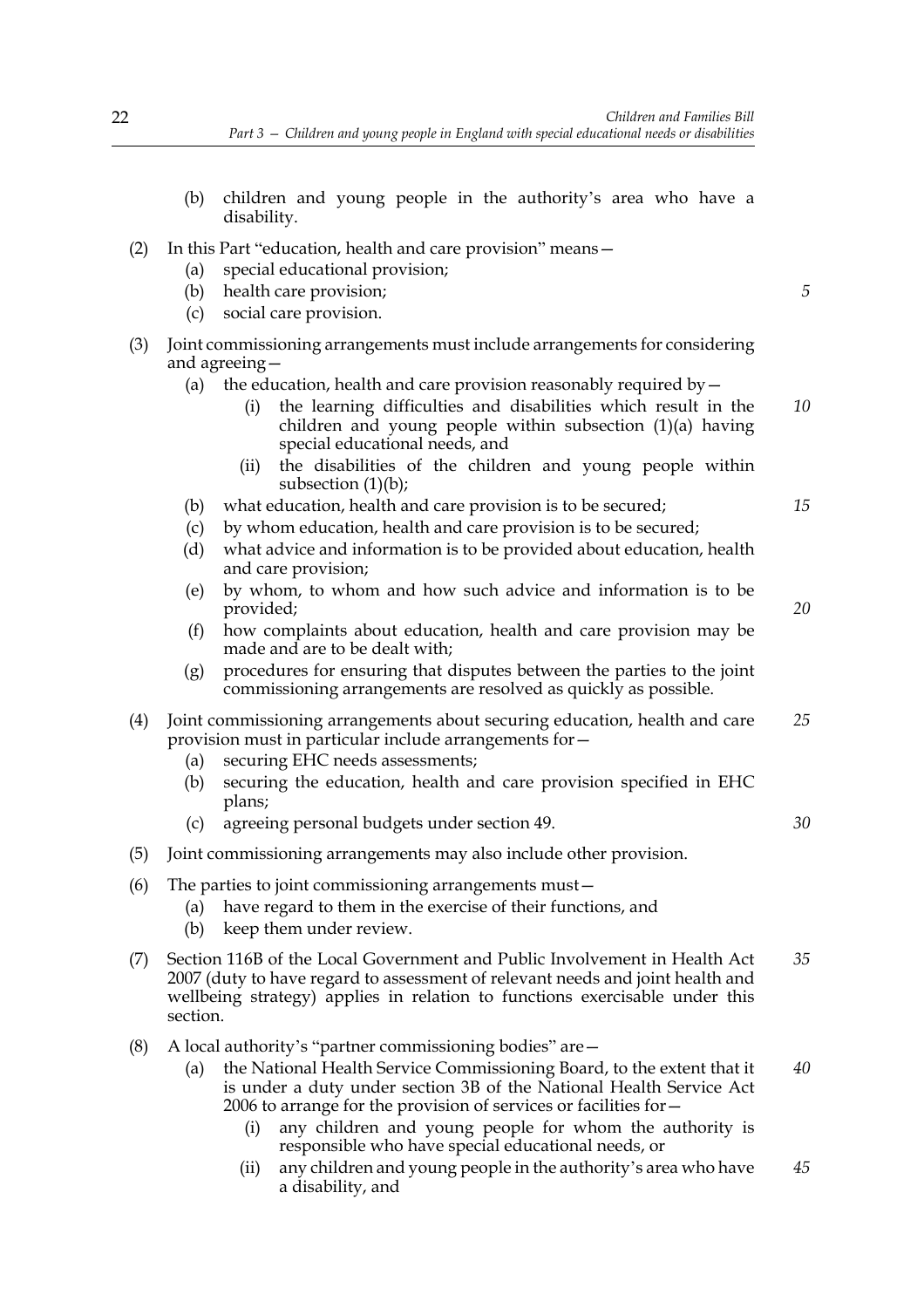- (b) each clinical commissioning group that is under a duty under section 3 of that Act to arrange for the provision of services or facilities for any children and young people within paragraph (a).
- (9) Regulations may prescribe circumstances in which a clinical commissioning group that would otherwise be a partner commissioning body of a local authority by virtue of subsection  $(8)(b)$  is to be treated as not being a partner commissioning body of the authority.

*Review of education and care provision*

# **27 Duty to keep education and care provision under review**

- (1) A local authority in England must keep under review—
	- (a) the educational provision, training provision and social care provision made in its area for children and young people who have special educational needs or a disability, and
	- (b) the educational provision, training provision and social care provision made outside its area for
		- children and young people for whom it is responsible who have special educational needs, and
		- (ii) children and young people in its area who have a disability.
- (2) The authority must consider the extent to which the provision referred to in subsection  $(1)(a)$  and  $(b)$  is sufficient to meet the educational needs, training needs and social care needs of the children and young people concerned. *20*
- (3) In exercising its functions under this section, the authority must consult—
	- (a) children and young people in its area with special educational needs, and the parents of children in its area with special educational needs;
	- (b) children and young people in its area who have a disability, and the parents of children in its area who have a disability; *25*
	- (c) the governing bodies of maintained schools and maintained nursery schools in its area;
	- (d) the proprietors of Academies in its area;
	- (e) the governing bodies, proprietors or principals of post-16 institutions in its area; *30*
	- (f) the governing bodies of non-maintained special schools in its area;
	- (g) the advisory boards of children's centres in its area;
	- (h) the providers of relevant early years education in its area;
	- (i) the governing bodies, proprietors or principals of other schools and post-16 institutions in England and Wales that the authority thinks are or are likely to be attended by— *35*
		- (i) children or young people for whom it is responsible, or
		- (ii) children or young people in its area who have a disability;
	- (j) a youth offending team that the authority thinks has functions in relation to— *40*
		- (i) children or young people for whom it is responsible, or
		- (ii) children or young people in its area who have a disability;
	- (k) such other persons as the authority thinks appropriate.
- (4) Section 116B of the Local Government and Public Involvement in Health Act 2007 (duty to have regard to assessment of relevant needs and joint health and *45*

*5*

*10*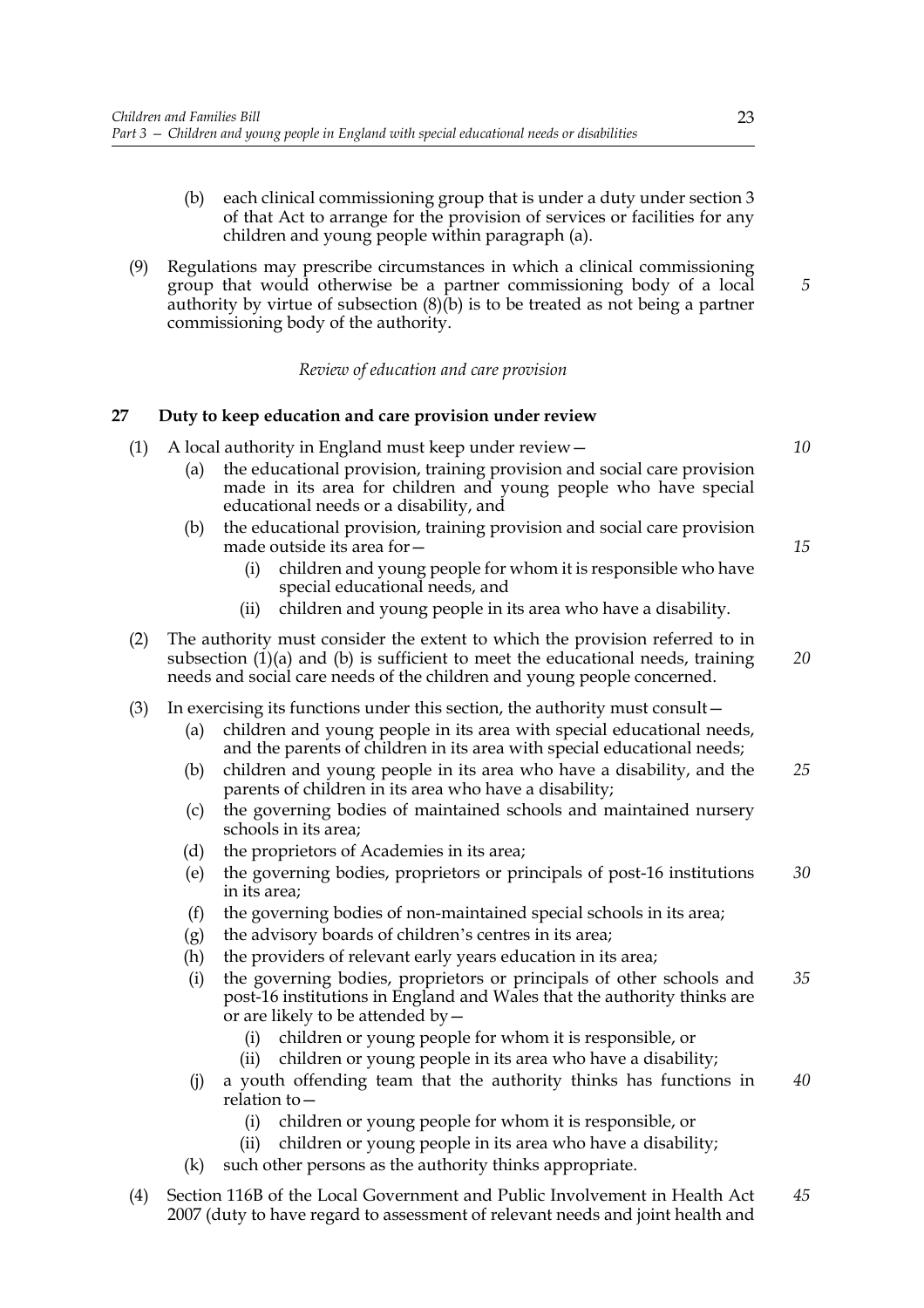wellbeing strategy) applies in relation to functions exercisable under this section.

(5) "Children's centre" has the meaning given by section 5A(4) of the Childcare Act 2006.

*Co-operation and assistance*

# **28 Co-operating generally: local authority functions**

- (1) A local authority in England must co-operate with each of its local partners, and each local partner must co-operate with the authority, in the exercise of the authority's functions under this Part.
- (2) Each of the following is a local partner of a local authority in England for this purpose— *10*
	- (a) where the authority is a county council for an area for which there is also a district council, the district council;
	- (b) the governing body of a maintained school or maintained nursery school that is maintained by the authority or provides education or training for children or young people for whom the authority is responsible; *15*
	- (c) the proprietor of an Academy that is in the authority's area or provides education or training for children or young people for whom the authority is responsible;
	- (d) the proprietor of a non-maintained special school that is in the authority's area or provides education or training for children or young people for whom the authority is responsible;
	- (e) the governing body of an institution within the further education sector that is in the authority's area, or is attended, or likely to be attended, by children or young people for whom the authority is responsible;
	- (f) the management committee of a pupil referral unit that is in the authority's area, or is in England and is or is likely to be attended by children or young people for whom the authority is responsible;
	- (g) the proprietor of an institution approved by the Secretary of State under section 41 (independent special schools and special post 16 institutions: approval) that is in the authority's area, or is attended, or likely to be attended, by children or young people for whom the authority is responsible; *30*
	- (h) any other person (other than a school or post-16 institution) that makes special educational provision for a child or young person for whom the authority is responsible; *35*
	- (i) a youth offending team that the authority thinks has functions in relation to children or young people for whom it is responsible;
	- (j) a person in charge of relevant youth accommodation—
		- (i) in which there are detained persons aged 18 or under for whom the authority was responsible immediately before the beginning of their detention, or
		- (ii) that the authority thinks is accommodation in which such persons are likely to be detained;
	- (k) the National Health Service Commissioning Board;
	- (l) a clinical commissioning group—

*20*

*25*

*40*

*45*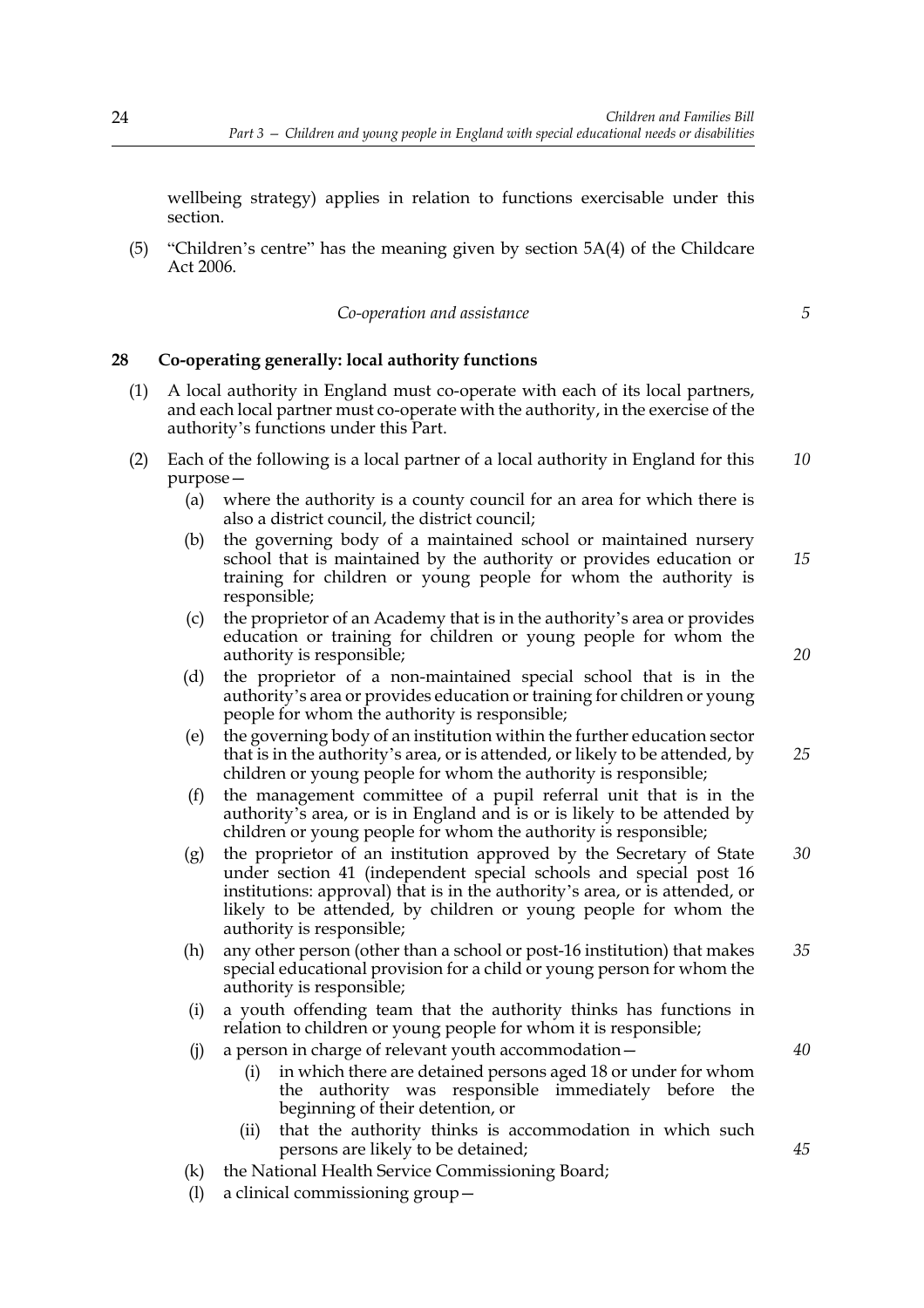- (i) whose area coincides with, or falls wholly or partly within, the authority's area, or
- (ii) which is under a duty under section 3 of the National Health Service Act 2006 to arrange for the provision of services or facilities for any children and young people for whom the authority is responsible;
- (m) an NHS trust or NHS foundation trust which provides services in the authority's area, or which exercises functions in relation to children or young people for whom the authority is responsible;
- (n) a Local Health Board which exercises functions in relation to children or young people for whom the authority is responsible. *10*
- (3) A local authority in England must make arrangements for ensuring cooperation between—
	- (a) the officers of the authority who exercise the authority's functions relating to education or training,
	- (b) the officers of the authority who exercise the authority's social services functions for children or young people with special educational needs, and
	- (c) the officers of the authority, so far as they are not officers within paragraph (a) or (b), who exercise the authority's functions relating to provision which is within section 30(2)(e) (provision to assist in preparing children and young people for adulthood and independent living). *20*
- (4) Regulations may prescribe circumstances in which a clinical commissioning group that would otherwise be a local partner of a local authority by virtue of subsection  $(2)(I)(ii)$  is to be treated as not being a local partner of the authority. *25*

# **29 Co-operating generally: governing body functions**

- (1) This section applies where an appropriate authority for a school or post-16 institution mentioned in subsection (2) has functions under this Part.
- (2) The schools and post-16 institutions referred to in subsection (1) are  $-$ 
	- (a) mainstream schools;
	- (b) maintained nursery schools;
	- (c) 16 to 19 Academies;
	- (d) institutions within the further education sector;
	- (e) pupil referral units;
	- (f) alternative provision Academies.
- (3) The appropriate authority must co-operate with each responsible local authority, and each responsible local authority must co-operate with the appropriate authority, in the exercise of those functions.
- (4) A responsible local authority, in relation to an appropriate authority for a school or post-16 institution mentioned in subsection (2), is a local authority in England that is responsible for any child or young person who is a registered pupil or a student at the school or post-16 institution. *40*
- (5) The "appropriate authority" for a school or post-16 institution is  $-$ 
	- (a) in the case of a maintained school, maintained nursery school, or institution within the further education sector, the governing body; *45*
	- (b) in the case of an Academy, the proprietor;

*5*

*15*

*30*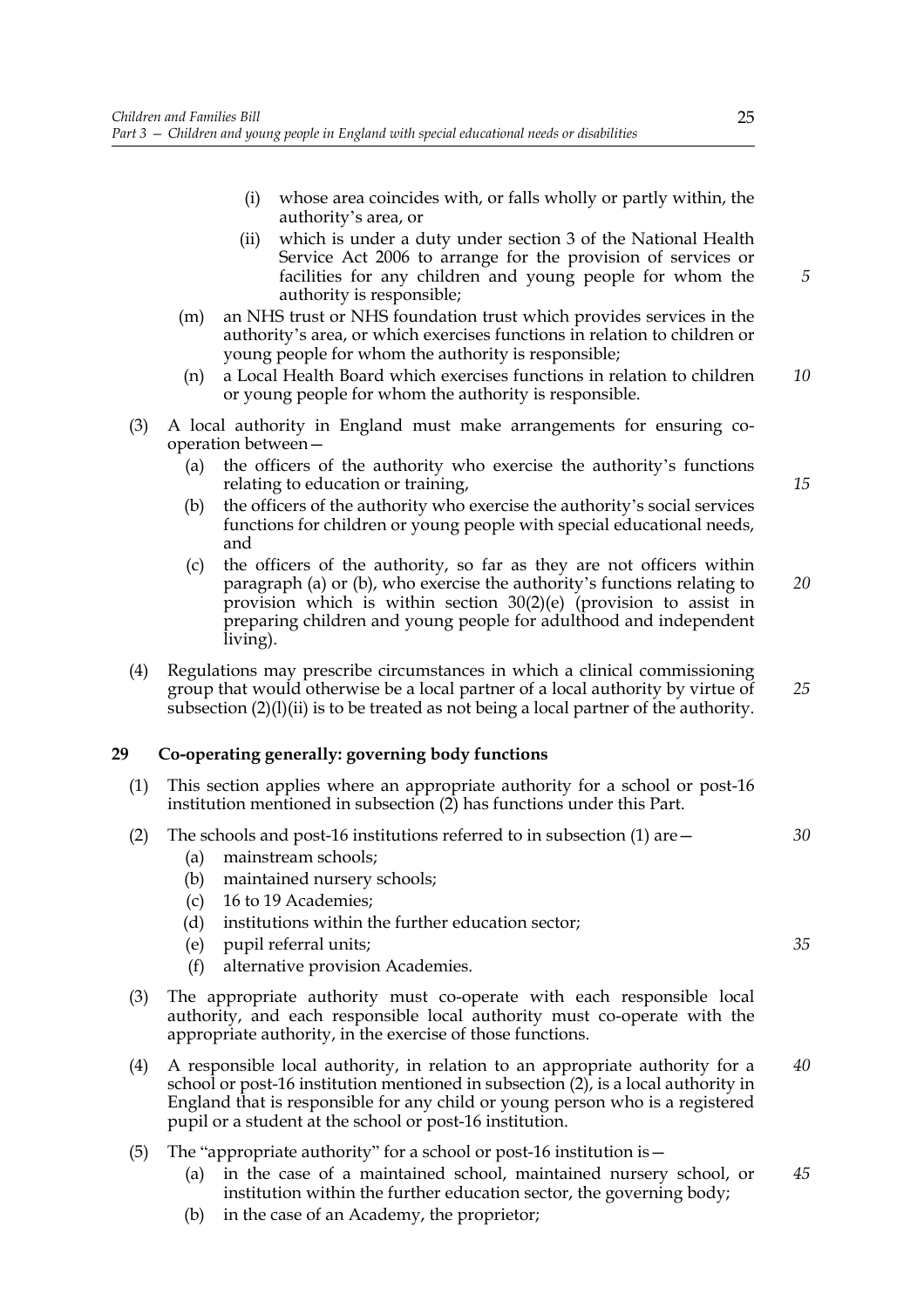# (c) in the case of a pupil referral unit, the management committee.

# *Information and advice*

# **30 Local offer**

- (1) A local authority in England must publish information about—
	- (a) the provision within subsection (2) it expects to be available in its area at the time of publication for children and young people who have special educational needs or a disability, and *5*
	- (b) the provision within subsection (2) it expects to be available outside its area at that time for—
		- (i) children and young people for whom it is responsible, and

*10*

*15*

- (ii) children and young people in its area who have a disability.
- (2) The provision for children and young people referred to in subsection  $(1)$  is  $-$ 
	- (a) education, health and care provision;
	- (b) other educational provision;
	- (c) other training provision;
	- (d) arrangements for travel to and from schools and post-16 institutions and places at which relevant early years education is provided;
	- (e) provision to assist in preparing children and young people for adulthood and independent living.
- (3) For the purposes of subsection  $(2)(e)$ , provision to assist in preparation for adulthood and independent living includes provision relating to— *20*
	- (a) finding employment;
	- (b) obtaining accommodation;
	- (c) participation in society.
- (4) Information required to be published by an authority under this section is to be known as its "local offer". *25*
- (5) A local authority must keep its local offer under review and may from time to time revise it.
- (6) A local authority must from time to time publish—
	- (a) comments about its local offer it has received from or on behalf of  $-$ *30*
		- (i) children and young people with special educational needs, and the parents of children with special educational needs, and
		- (ii) children and young people who have a disability, and the parents of children who have a disability, and
	- (b) the authority's response to those comments (including details of any action the authority intends to take). *35*
- (7) Comments published under subsection (6)(a) must be published in a form that does not enable the person making them to be identified.
- (8) Regulations may make provision about—
	- (a) the information to be included in an authority's local offer;
	- (b) how an authority's local offer is to be published;
	- (c) who is to be consulted by an authority in preparing and reviewing its local offer;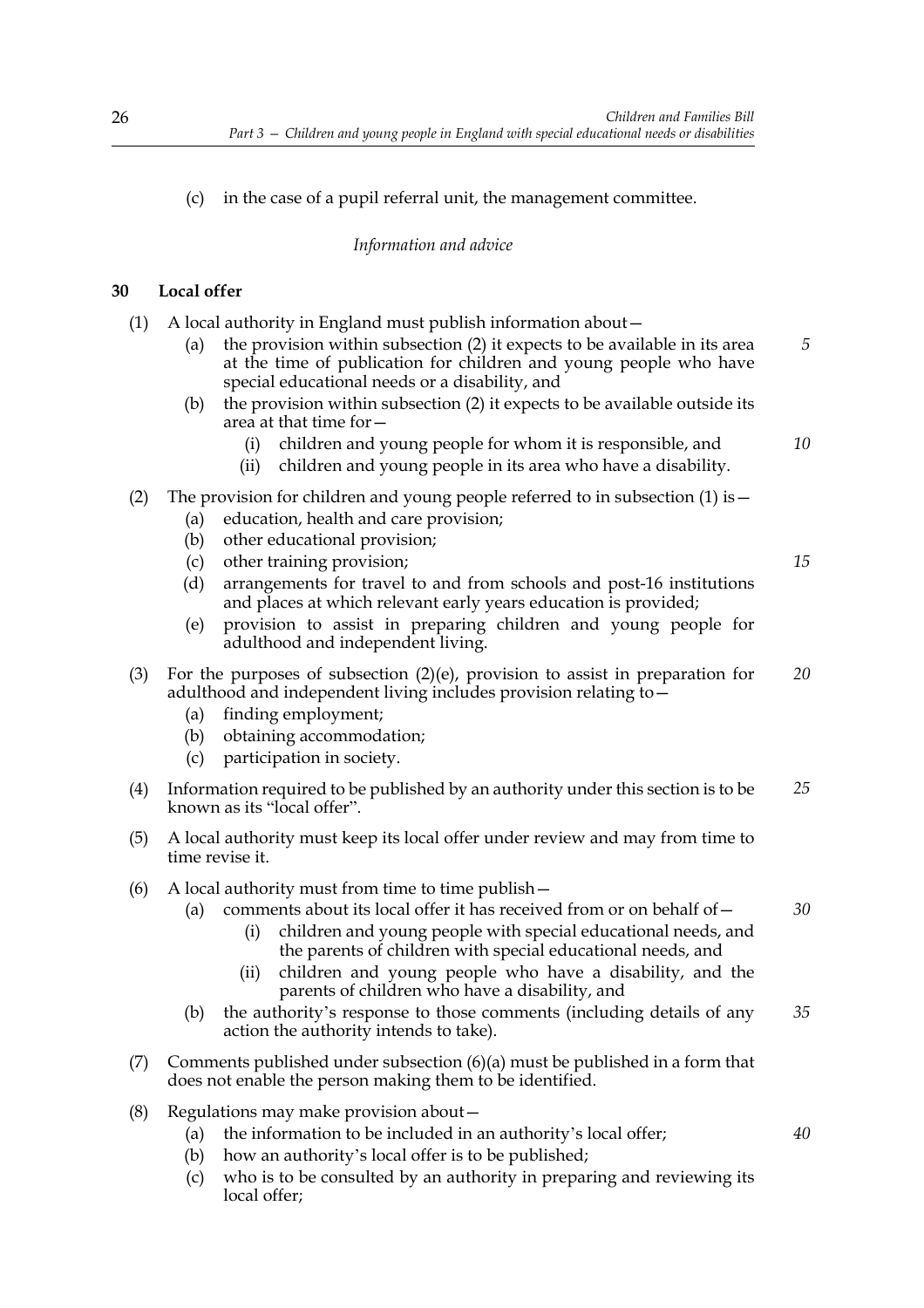(d) how an authority is to involve—

- (i) children and young people with special educational needs, and the parents of children with special educational needs, and (ii) children and young people who have a disability, and the parents of children who have a disability, in the preparation and review of its local offer; (e) the publication of comments on the local offer, and the local authority's response, under subsection (6) (including circumstances in which comments are not required to be published). (9) The regulations may in particular require an authority's local offer to include— (a) information about how to obtain an EHC needs assessment; (b) information about other sources of information, advice and support  $for -$ 
	- (i) children and young people with special educational needs and those who care for them, and
	- (ii) children and young people who have a disability and those who care for them;
	- (c) information about gaining access to provision additional to, or different from, the provision mentioned in subsection (2);
	- (d) information about how to make a complaint about provision mentioned in subsection (2). *20*

# **31 Co-operating in specific cases: local authority functions**

| (1) This section applies where a local authority in England requests the co-<br>operation of any of the following persons and bodies in the exercise of a |    |
|-----------------------------------------------------------------------------------------------------------------------------------------------------------|----|
| function under this Part-                                                                                                                                 | 25 |
| (a) another local authority;                                                                                                                              |    |
|                                                                                                                                                           |    |

- (b) a youth offending team;
- (c) the person in charge of any relevant youth accommodation;
- (d) the National Health Service Commissioning Board;
- (e) a clinical commissioning group;
- (f) a Local Health Board;
- (g) an NHS trust or NHS foundation trust.
- (2) The person or body must comply with the request, unless the person or body considers that doing so would—
	- (a) be incompatible with the duties of the person or body, or
	- (b) otherwise have an adverse effect on the exercise of the functions of the person or body.
- (3) A person or body that decides not to comply with a request under subsection (1) must give the authority that made the request written reasons for the decision.
- (4) Regulations may provide that, where a person or body is under a duty to comply with a request to co-operate with a local authority in securing an EHC needs assessment, a detained person's EHC needs assessment or the preparation of an EHC plan, the person or body must comply with the request within a prescribed period, unless a prescribed exception applies.

*5*

*10*

*15*

*40*

*45*

*30*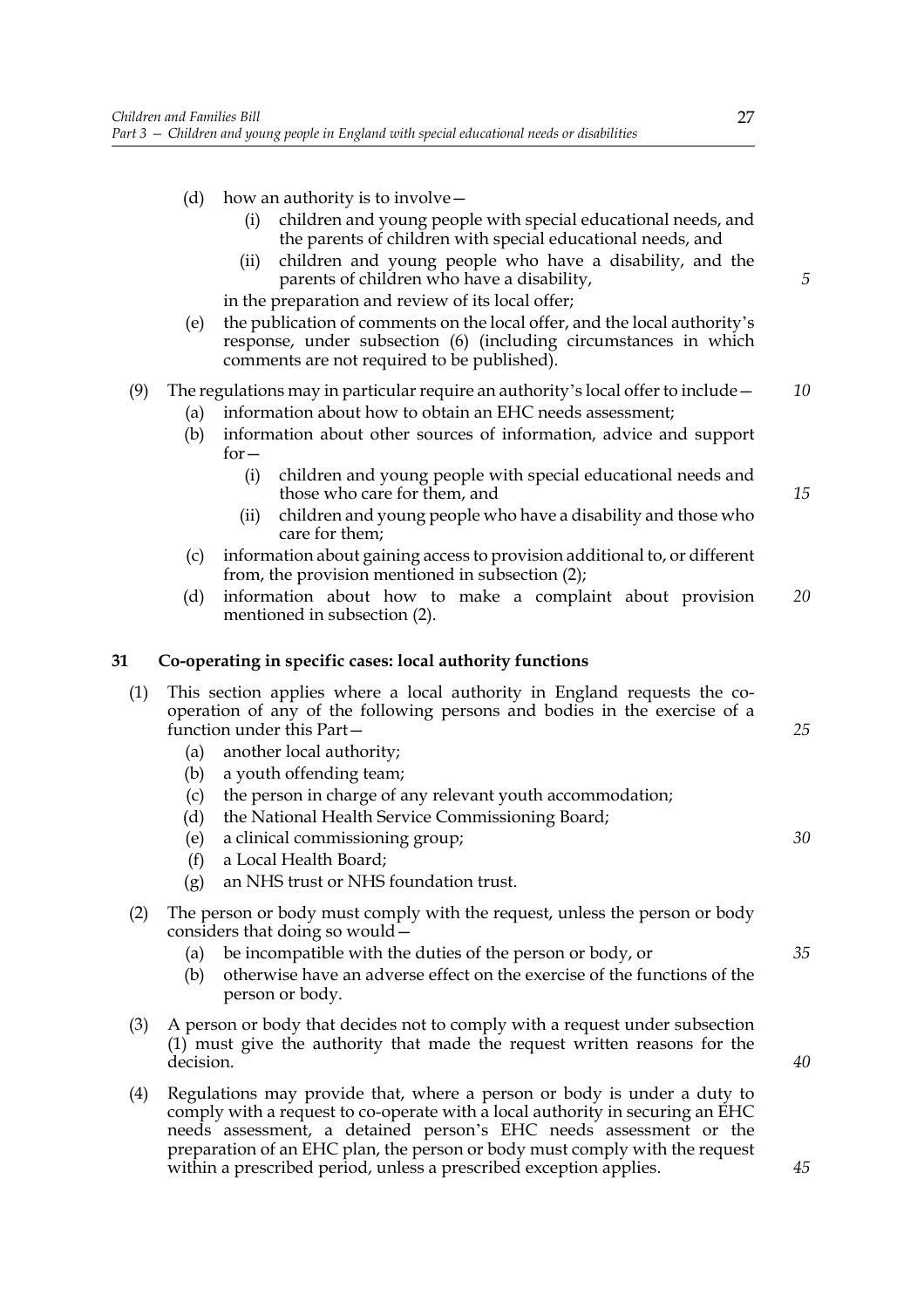# **32 Advice and information**

- (1) A local authority in England must arrange for children and young people for whom it is responsible, and the parents of children for whom it is responsible, to be provided with advice and information about matters relating to the special educational needs of the children or young people concerned.
- (2) A local authority in England must arrange for children and young people in its area with a disability, and the parents of children in its area with a disability, to be provided with advice and information about matters relating to the disabilities of the children or young people concerned.
- (3) The authority must take such steps as it thinks appropriate for making the services provided under subsections (1) and (2) known to -*10*
	- (a) the parents of children in its area;
	- (b) children in its area;
	- (c) young people in its area;
	- (d) the head teachers, proprietors and principals of schools and post-16 institutions in its area. *15*
- (4) The authority may also take such steps as it thinks appropriate for making the services provided under subsections (1) and (2) known to such other persons as it thinks appropriate.

#### *Mainstream education*

*20*

*5*

# **33 Children and young people with EHC plans**

- (1) This section applies where a local authority is securing the preparation of an EHC plan for a child or young person who is to be educated in a school or post-16 institution.
- (2) In a case within section 39(5) or  $40(2)$ , the local authority must secure that the plan provides for the child or young person to be educated in a maintained nursery school, mainstream school or mainstream post-16 institution, unless that is incompatible with— *25*
	- (a) the wishes of the child's parent or the young person, or
	- (b) the provision of efficient education for others.
- (3) A local authority may rely on the exception in subsection (2)(b) in relation to maintained nursery schools, mainstream schools or mainstream post-16 institutions in its area taken as a whole only if it shows that there are no reasonable steps that it could take to prevent the incompatibility.
- (4) A local authority may rely on the exception in subsection  $(2)(b)$  in relation to a particular maintained nursery school, mainstream school or mainstream post-16 institution only if it shows that there are no reasonable steps that it or the governing body, proprietor or principal could take to prevent the incompatibility. *35*
- (5) The governing body, proprietor or principal of a maintained nursery school, mainstream school or mainstream post-16 institution may rely on the exception in subsection (2)(b) only if they show that there are no reasonable steps that they or the local authority could take to prevent the incompatibility. *40*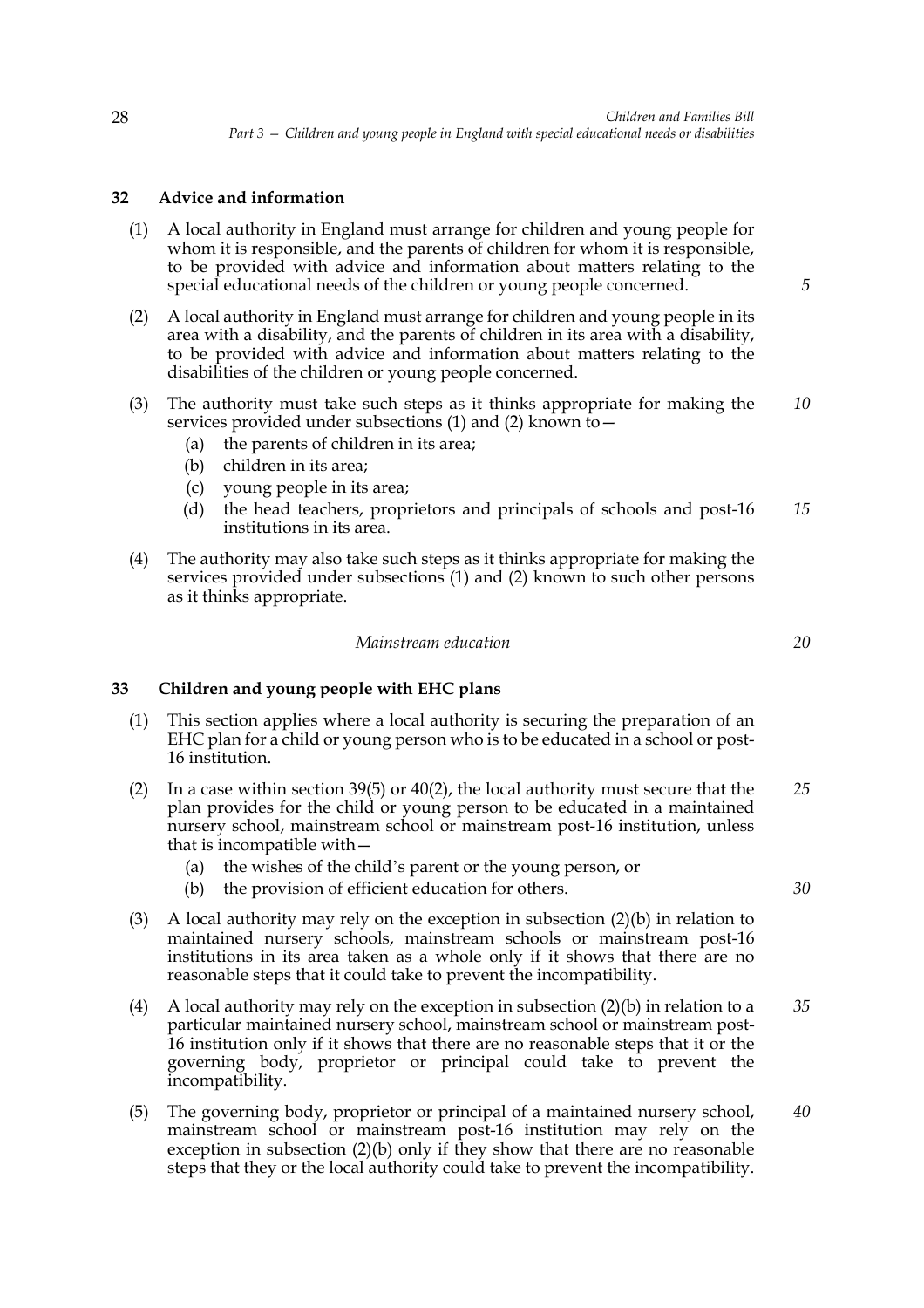- (6) Subsection (2) does not prevent the child or young person from being educated in an independent school, a non-maintained special school or a special post-16 institution, if the cost is not to be met by a local authority or the Secretary of State.
- (7) This section does not affect the operation of section 59 (fees payable by local authority for special educational provision at non-maintained schools and post-16 institutions). *5*

# **34 Children and young people with special educational needs but no EHC plan**

- (1) This section applies to a child or young person in England who has special educational needs but for whom no EHC plan is maintained, if he or she is to be educated in a school or post-16 institution.
- (2) The child or young person must be educated in a maintained nursery school, mainstream school or mainstream post-16 institution, subject to subsections (3) and (4).
- (3) The child or young person may be educated in an independent school, a nonmaintained special school or a special post-16 institution, if the cost is not to be met by a local authority or the Secretary of State. *15*
- (4) The child or young person may be educated in a special school or special post-16 institution during any period in which any of subsections (5) to (9) applies.
- (5) This subsection applies while the child or young person is admitted to a special school or special post-16 institution for the purposes of an EHC needs assessment, if all the following have agreed to his or her admission to the school or post-16 institution— *20*
	- (a) the local authority which is responsible for him or her;
	- (b) the head teacher of the school or the principal of the Academy or post-16 institution; *25*
	- (c) the child's parent or the young person;
	- (d) anyone else whose advice is required to be obtained in connection with the assessment by virtue of regulations under section 36(11).
- (6) This subsection applies while the child or young person remains admitted to a special school or special post-16 institution, in prescribed circumstances, following an EHC needs assessment at the school or post-16 institution. *30*
- (7) This subsection applies while the child or young person is admitted to a special school or special post-16 institution, following a change in his or her circumstances, if all the following have agreed to his or her admission to the school or post-16 institution— *35*
	- (a) the local authority which is responsible for him or her;
	- (b) the head teacher of the school or the principal of the Academy or post-16 institution;
	- (c) the child's parent or the young person.
- (8) This subsection applies while the child or young person is admitted to a special school which is established in a hospital and is—
	- (a) a community or foundation special school, or
	- (b) an Academy school.

*10*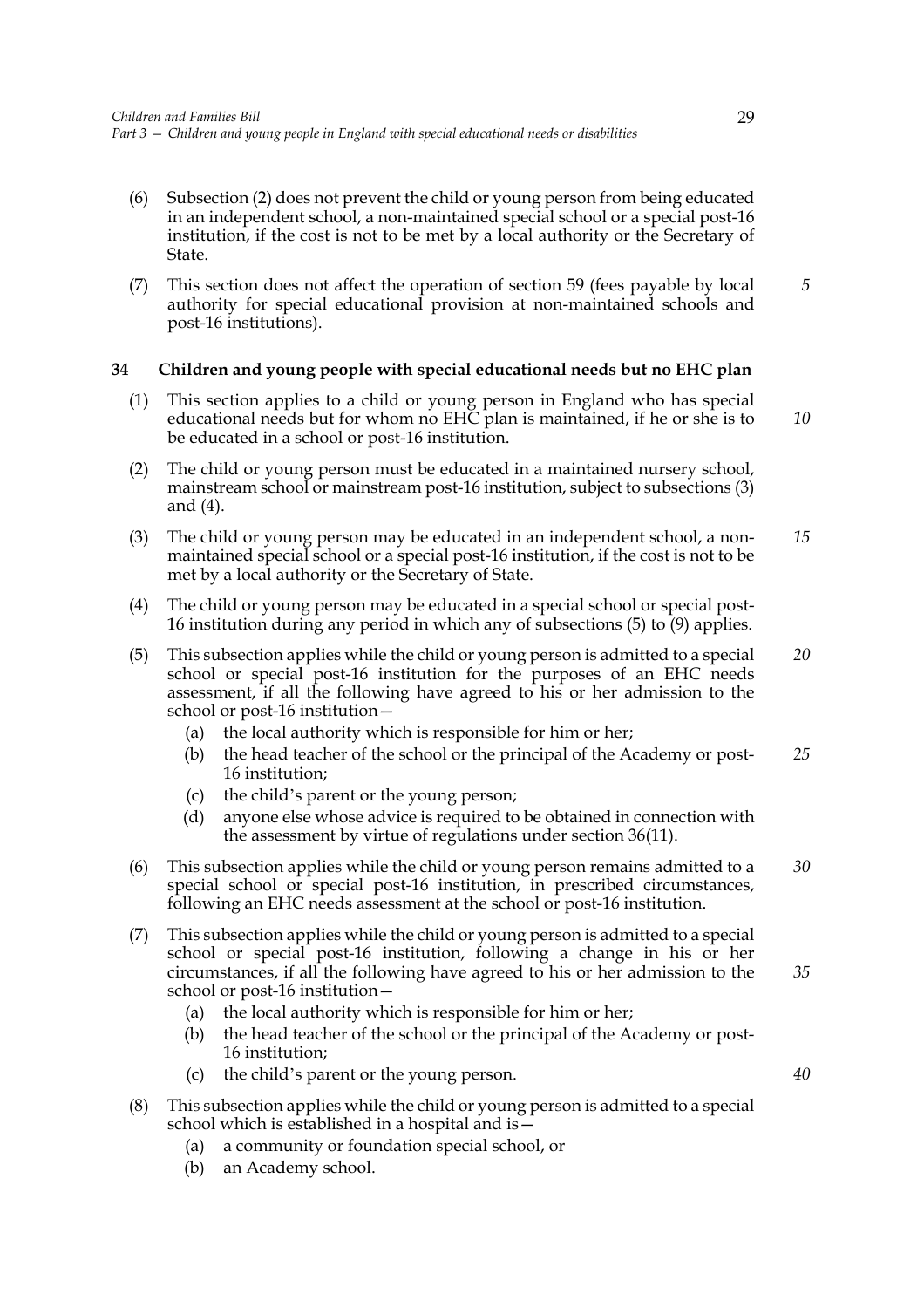(9) This subsection applies while the child is admitted to a special school or special post-16 institution that is an Academy, if the Academy arrangements made in respect of the school or post-16 institution permit it to admit children and young people with special educational needs for whom no EHC plan is maintained.

*5*

(10) This section does not affect the operation of section 59 (fees payable by local authority for special educational provision at non-maintained schools and post-16 institutions).

# **35 Children with SEN in maintained nurseries and mainstream schools**

- (1) This section applies where a child with special educational needs is being educated in a maintained nursery school or a mainstream school. *10*
- (2) Those concerned with making special educational provision for the child must secure that the child engages in the activities of the school together with children who do not have special educational needs, subject to subsection (3).
- (3) Subsection (2) applies only so far as is reasonably practicable and is compatible with— *15*
	- (a) the child receiving the special educational provision called for by his or her special educational needs,
	- (b) the provision of efficient education for the children with whom he or she will be educated, and
	- (c) the efficient use of resources.

#### *Assessment*

# **36 Assessment of education, health and care needs**

- (1) A request for a local authority in England to secure an EHC needs assessment for a child or young person may be made to the authority by the child's parent, the young person or a person acting on behalf of a school or post-16 institution. *25*
- (2) An "EHC needs assessment" is an assessment of the educational, health care and social care needs of a child or young person.
- (3) When a request is made to a local authority under subsection (1), or a local authority otherwise becomes responsible for a child or young person, the authority must determine whether it may be necessary for special educational provision to be made for the child or young person in accordance with an EHC plan. *30*
- (4) In making a determination under subsection (3), the local authority must consult the child's parent or the young person.
- (5) Where the local authority determines that it is not necessary for special educational provision to be made for the child or young person in accordance with an EHC plan it must notify the child's parent or the young person—
	- (a) of the reasons for that determination, and
	- (b) that accordingly it has decided not to secure an EHC needs assessment for the child or young person. *40*
- (6) Subsection (7) applies where—
	- (a) no EHC plan is maintained for the child or young person,

*20*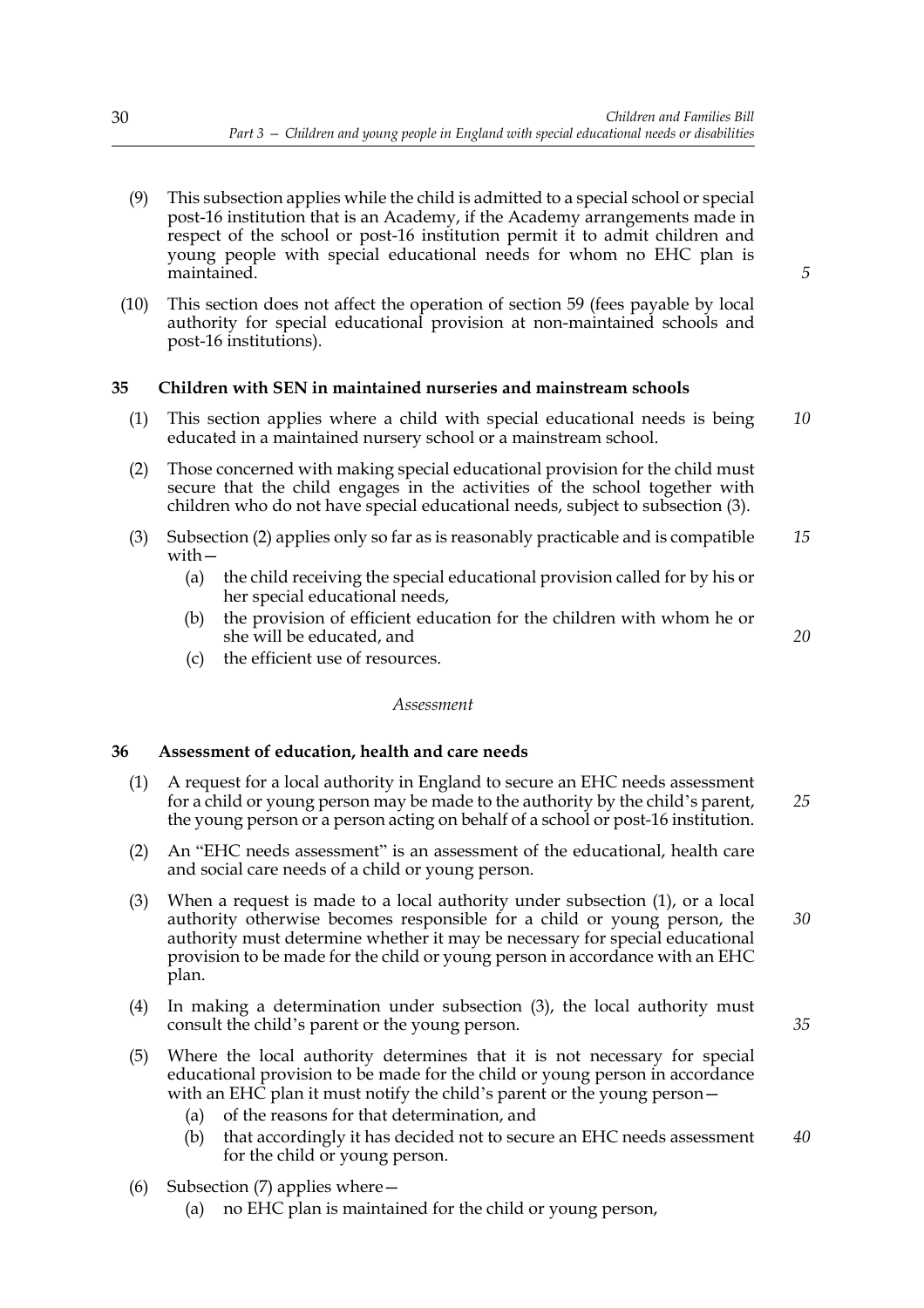- (b) the child or young person has not been assessed under this section or section 67 during the previous six months, and
- (c) the local authority determines that it may be necessary for special educational provision to be made for the child or young person in accordance with an EHC plan.
- (7) The authority must notify the child's parent or the young person—
	- (a) that it is considering securing an EHC needs assessment for the child or young person, and
	- (b) that the parent or young person has the right to  $-$ 
		- (i) express views to the authority (orally or in writing), and
		- (ii) submit evidence to the authority.
- (8) The local authority must secure an EHC needs assessment for the child or young person if, after having regard to any views expressed and evidence submitted under subsection (7), the authority is of the opinion that —
	- (a) the child or young person has or may have special educational needs, and *15*
	- (b) it may be necessary for special educational provision to be made for the child or young person in accordance with an EHC plan.
- (9) After an EHC needs assessment has been carried out, the local authority must notify the child's parent or the young person of—
	- (a) the outcome of the assessment,
	- (b) whether it proposes to secure that an EHC plan is prepared for the child or young person, and
	- (c) the reasons for that decision.
- (10) In making a determination or forming an opinion for the purposes of this section in relation to a young person aged over 18, a local authority must consider whether he or she requires additional time, in comparison to the majority of others of the same age who do not have special educational needs, to complete his or her education or training. *25*
- (11) Regulations may make provision about EHC needs assessments, in particular— *30*
	- (a) about requests under subsection (1);
	- (b) imposing time limits in relation to consultation under subsection (4);
	- (c) about giving notice;
	- (d) about expressing views and submitting evidence under subsection (7); *35*
	- (e) about how assessments are to be conducted;
	- (f) about advice to be obtained in connection with an assessment;
	- (g) about combining an EHC needs assessment with other assessments;
	- (h) about the use for the purposes of an EHC needs assessment of information obtained as a result of other assessments;
	- (i) about the use of information obtained as a result of an EHC needs assessment, including the use of that information for the purposes of other assessments;
	- (j) about the provision of information, advice and support in connection with an EHC needs assessment.

*5*

*10*

*20*

*45*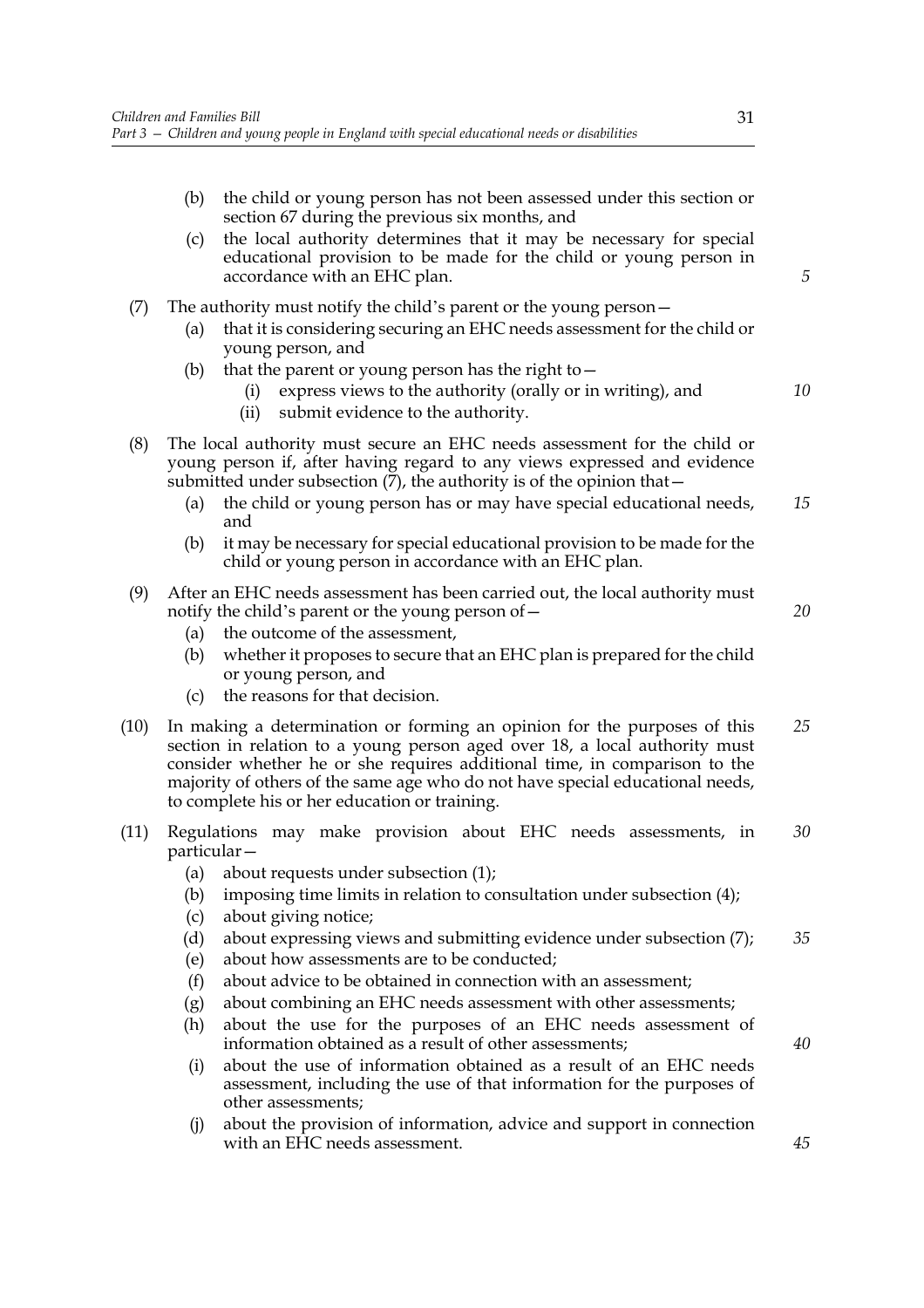#### *Education, health and care plans*

#### **37 Education, health and care plans**

- (1) Where, in the light of an EHC needs assessment, it is necessary for special educational provision to be made for a child or young person in accordance with an EHC plan—
	- (a) the local authority must secure that an EHC plan is prepared for the child or young person, and
	- (b) once an EHC plan has been prepared, it must maintain the plan.
- (2) For the purposes of this Part, an EHC plan is a plan specifying  $-$ 
	- (a) the child's or young person's special educational needs;
		- (b) the outcomes sought for him or her;
		- (c) the special educational provision required by him or her;
		- (d) any health care and social care provision reasonably required by the learning difficulties and disabilities which result in him or her having special educational needs.
- (3) An EHC plan may also specify other health care and social care provision reasonably required by the child or young person.
- (4) Regulations may make provision about the preparation, content, maintenance, amendment and disclosure of EHC plans.
- (5) Regulations under subsection (4) about amendments of EHC plans must include provision applying section 33 (mainstream education for children and young people with EHC plans) to a case where an EHC plan is to be amended under those regulations. *20*

### **38 Preparation of EHC plans: draft plan**

- (1) Where a local authority is required to secure that an EHC plan is prepared for a child or young person, it must consult the child's parent or the young person about the content of the plan during the preparation of a draft of the plan. *25*
- (2) The local authority must then—
	- (a) send the draft plan to the child's parent or the young person, and
	- (b) give the parent or young person notice of his or her right to  $-$ 
		- (i) make representations about the content of the draft plan, and
		- (ii) request the authority to secure that a particular school or other institution within subsection (3) is named in the plan.
- (3) A school or other institution is within this subsection if it is  $-$ 
	- (a) a maintained school;
	- (b) a maintained nursery school;
	- (c) an Academy;
	- (d) an institution within the further education sector in England;
	- (e) a non-maintained special school;
	- (f) an institution approved by the Secretary of State under section 41 (independent special schools and special post-16 institutions: approval). *40*

*5*

*10*

*15*

*30*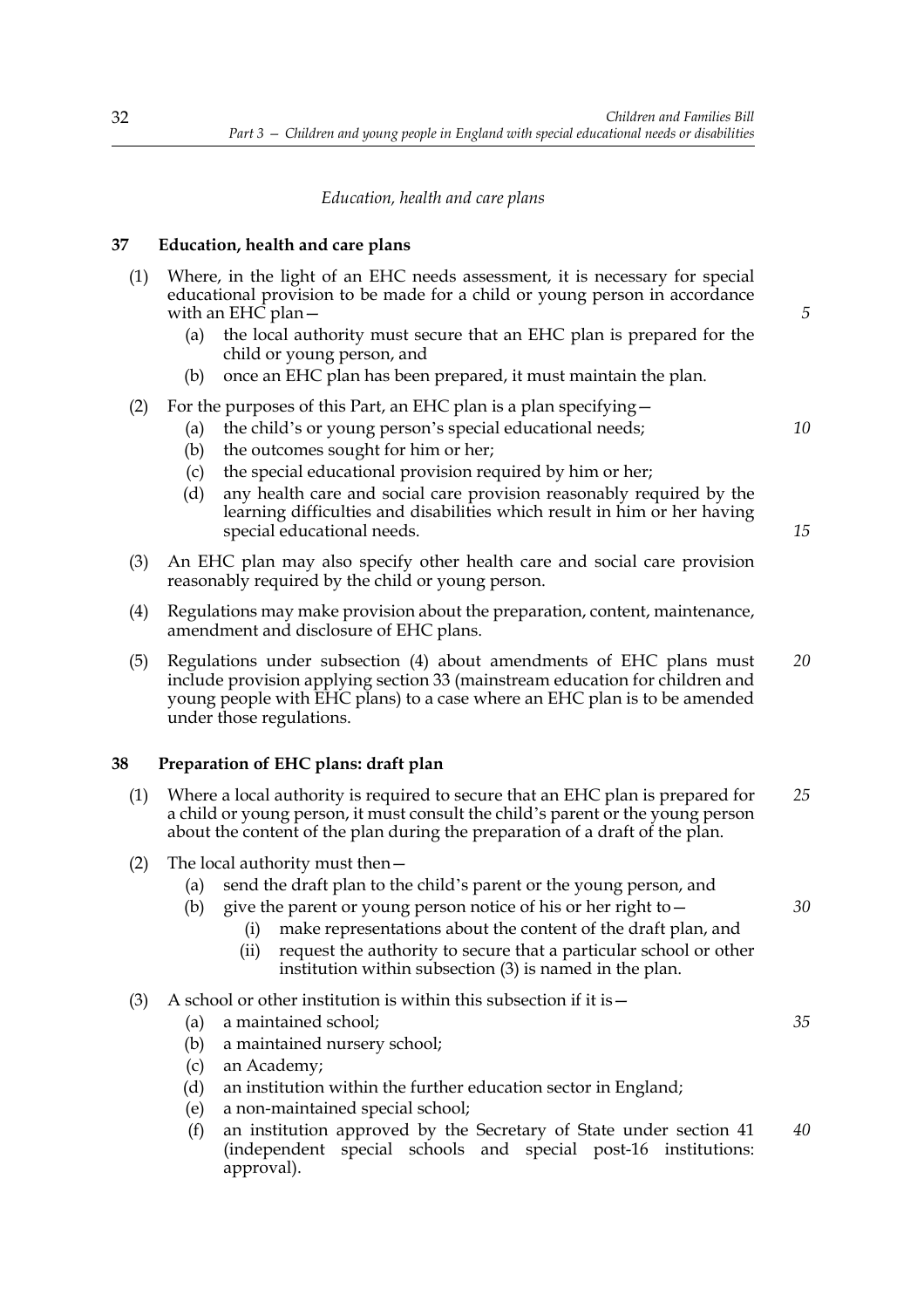(4) A notice under subsection (2)(b) must specify a period before the end of which any representations or requests must be made.

# (5) The draft EHC plan sent to the child's parent or the young person must not—

- (a) name a school or other institution, or
- (b) specify a type of school or other institution.

### **39 Finalising EHC plans: request for particular school or other institution**

- (1) This section applies where, before the end of the period specified in a notice under section  $38(2)(b)$ , a request is made to a local authority to secure that a particular school or other institution is named in an EHC plan.
- (2) The local authority must consult—
	- (a) the governing body, proprietor or principal of the school or other institution,
	- (b) the governing body, proprietor or principal of any other school or other institution the authority is considering having named in the plan, and
	- (c) if a school or other institution is within paragraph (a) or (b) and is maintained by another local authority, that authority. *15*
- (3) The local authority must secure that the EHC plan names the school or other institution specified in the request, unless subsection (4) applies.
- (4) This subsection applies where—
	- (a) the school or other institution requested is unsuitable for the age, ability, aptitude or special educational needs of the child or young person concerned, or *20*
	- (b) the attendance of the child or young person at the requested school or other institution would be incompatible with—
		- (i) the provision of efficient education for others, or
		- (ii) the efficient use of resources.
- (5) Where subsection (4) applies, the local authority must secure that the plan—
	- (a) names a school or other institution which the local authority thinks would be appropriate for the child or young person, or
	- (b) specifies the type of school or other institution which the local authority thinks would be appropriate for the child or young person. *30*
- (6) Before securing that the plan names a school or other institution under subsection  $(5)(a)$ , the local authority must (if it has not already done so) consult—
	- (a) the governing body, proprietor or principal of any school or other institution the authority is considering having named in the plan, and *35*
	- (b) if that school or other institution is maintained by another local authority, that authority.
- (7) The local authority must, at the end of the period specified in the notice under section 38(2)(b), secure that any changes it thinks necessary are made to the draft EHC plan. *40*
- (8) The local authority must send a copy of the finalised EHC plan to  $-$ 
	- (a) the child's parent or the young person, and
	- (b) the governing body, proprietor or principal of any school or other institution named in the plan.

*5*

*10*

*25*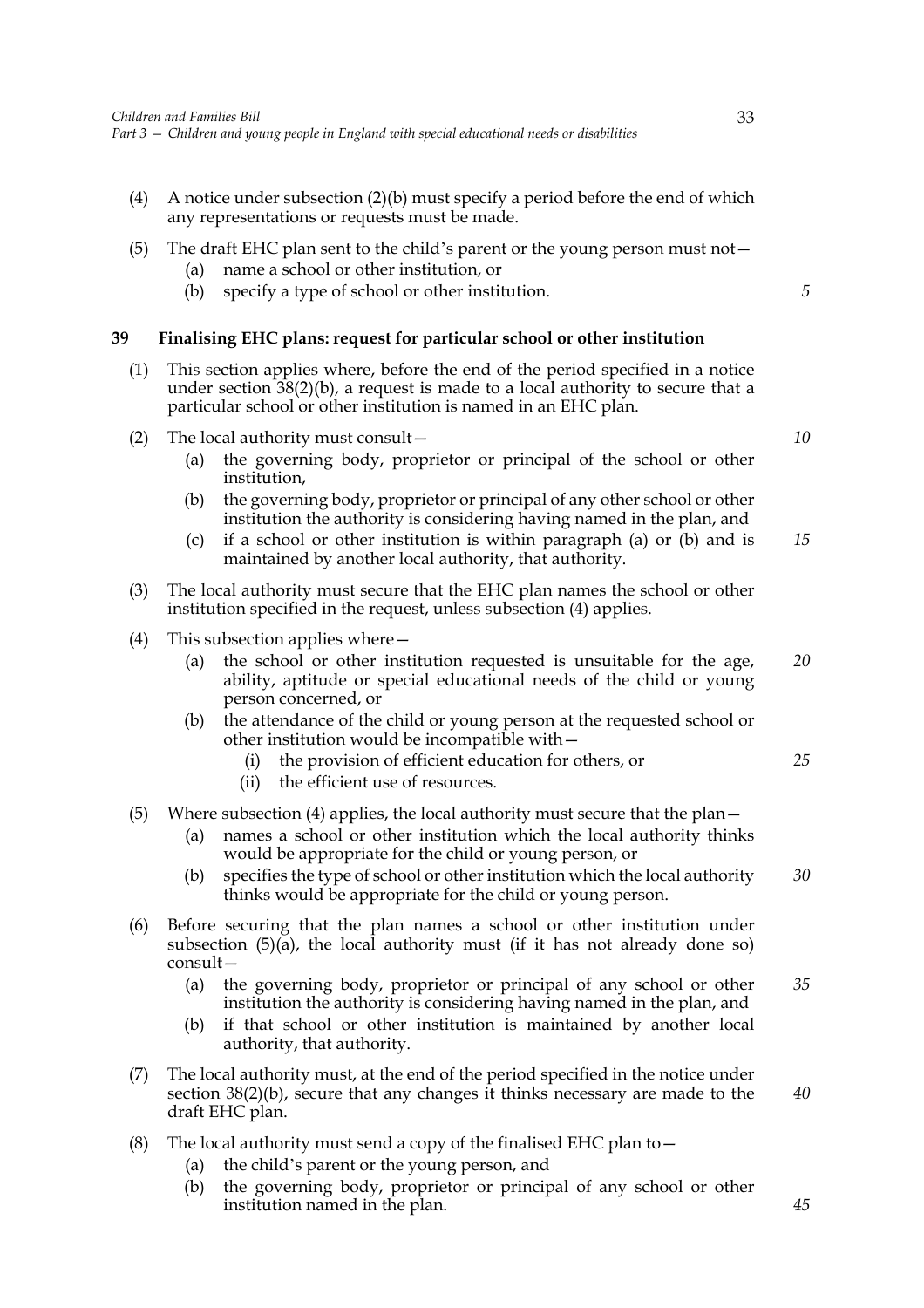# **40 Finalising EHC plans: no request for particular school or other institution**

- (1) This section applies where no request is made to a local authority before the end of the period specified in a notice under section 38(2)(b) to secure that a particular school or other institution is named in an EHC plan.
- (2) The local authority must secure that the plan—
	- (a) names a school or other institution which the local authority thinks would be appropriate for the child or young person concerned, or
	- (b) specifies the type of school or other institution which the local authority thinks would be appropriate for the child or young person.
- (3) Before securing that the plan names a school or other institution under subsection  $(2)(a)$ , the local authority must consult – *10*
	- (a) the governing body, proprietor or principal of any school or other institution the authority is considering having named in the plan, and
	- (b) if that school or other institution is maintained by another local authority, that authority.
- (4) The local authority must also secure that any changes it thinks necessary are made to the draft EHC plan.
- (5) The local authority must send a copy of the finalised EHC plan to  $-$ 
	- (a) the child's parent or the young person, and
	- (b) the governing body, proprietor or principal of any school or other institution named in the plan. *20*

#### **41 Independent special schools and special post-16 institutions: approval**

- (1) The Secretary of State may approve an institution within subsection (2) for the purpose of enabling the institution to be the subject of a request for it to be named in an EHC plan.
- (2) An institution is within this subsection if it is  $-$ 
	- (a) an independent educational institution (within the meaning of Chapter 1 of Part 4 of ESA 2008)—
		- (i) which has been entered on the register of independent educational institutions in England (kept under section 95 of that Act), and
		- (ii) which is specially organised to make special educational provision for students with special educational needs,
	- (b) an independent school—
		- (i) which has been entered on the register of independent schools in Wales (kept under section 158 of the Education Act 2002), and *35*
		- (ii) which is specially organised to make special educational provision for pupils with special educational needs, or
	- (c) a special post-16 institution which is not an institution within the further education sector or a 16 to 19 Academy.
- (3) The Secretary of State may approve an institution under subsection (1) only if its proprietor consents.
- (4) The Secretary of State may withdraw approval given under subsection (1).
- (5) Regulations may make provision about giving and withdrawing approval under this section, in particular—

*5*

*15*

*25*

*30*

*40*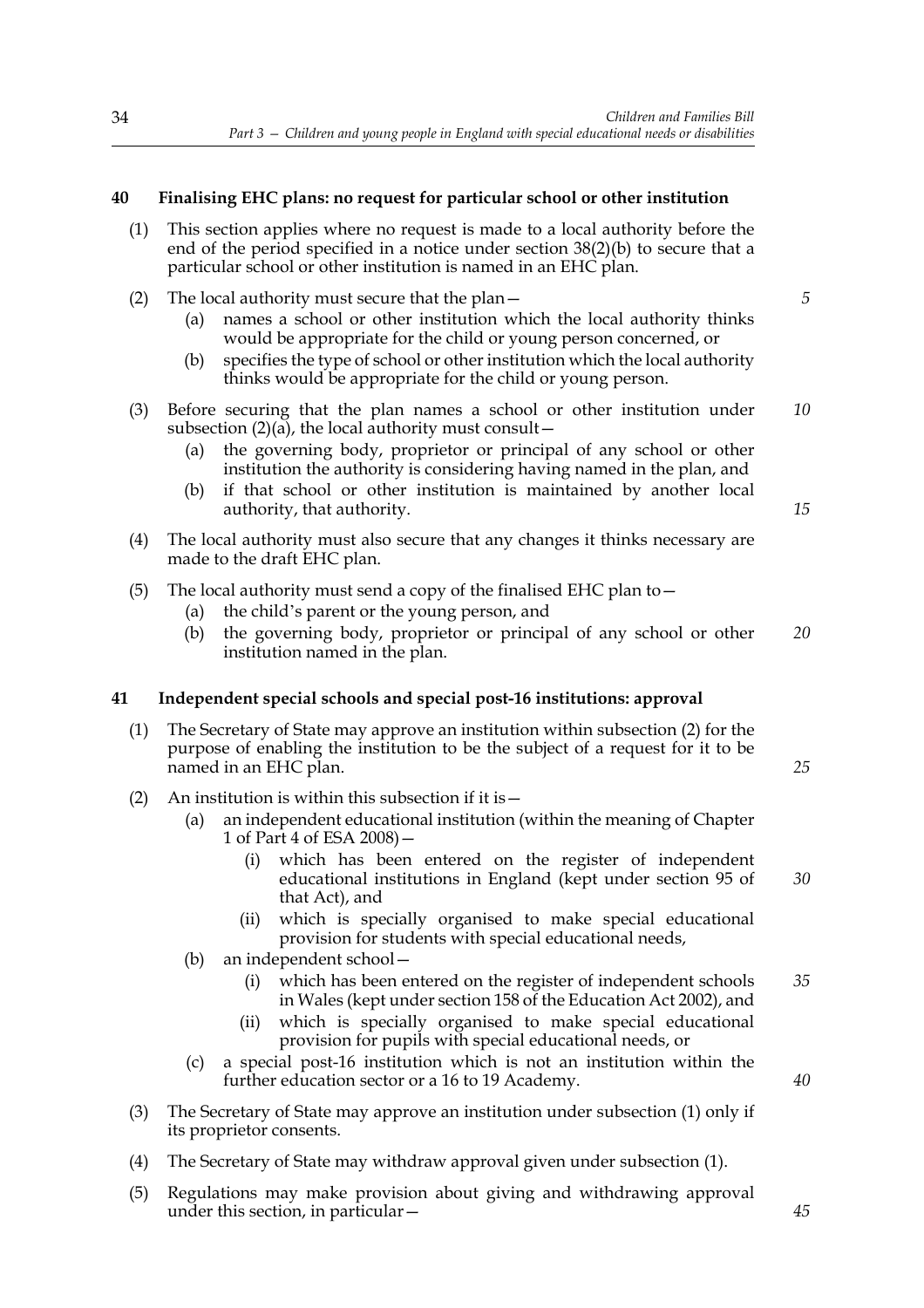- (a) about the types of special post-16 institutions which may be approved under subsection  $(1)$ ;
- (b) specifying criteria which an institution must meet before it can be approved under subsection (1);
- (c) about the matters which may or must be taken into account in deciding to give or withdraw approval;
- (d) about the publication of a list of all institutions who are approved under this section.

#### **42 Duty to secure special educational provision and health care provision in accordance with EHC Plan**

*5*

- (1) This section applies where a local authority maintains an EHC plan for a child or young person.
- (2) The local authority must secure the specified special educational provision for the child or young person.
- (3) If the plan specifies health care provision, the responsible commissioning body must arrange the specified health care provision for the child or young person. *15*
- (4) "The responsible commissioning body", in relation to any specified health care provision, means the body (or each body) that is under a duty to arrange health care provision of that kind in respect of the child or young person.
- (5) Subsections (2) and (3) do not apply if the child's parent or the young person has made suitable alternative arrangements. *20*
- (6) "Specified", in relation to an EHC plan, means specified in the plan.

### **43 Schools and other institutions named in EHC plan: duty to admit**

| (1) | Subsection (2) applies if one of the following is named in an EHC plan $-$                                                                              |    |
|-----|---------------------------------------------------------------------------------------------------------------------------------------------------------|----|
|     | a maintained school;<br>(a)                                                                                                                             | 25 |
|     | a maintained nursery school;<br>(b)                                                                                                                     |    |
|     | an Academy;<br>(c)                                                                                                                                      |    |
|     | (d)<br>an institution within the further education sector in England;                                                                                   |    |
|     | a non-maintained special school;<br>(e)                                                                                                                 |    |
|     | an institution approved by the Secretary of State under section 41.<br>(f)                                                                              | 30 |
| (2) | The governing body, proprietor or principal of the school or other institution<br>must admit the child or young person for whom the plan is maintained. |    |
| (3) | Subsection (2) has effect regardless of any duty imposed on the governing<br>body of a school by section 1(6) of SSFA 1998.                             |    |
| (4) | Subsection (2) does not affect any power to exclude a pupil or student from a<br>school or other institution.                                           | 35 |
| 44  | Reviews and re-assessments                                                                                                                              |    |
| (1) | A local authority must review an EHC plan that it maintains -<br>(a) in the period of 12 months starting with the date on which the plan was            |    |

in the period of 12 months starting with the date on which the plan was first made, and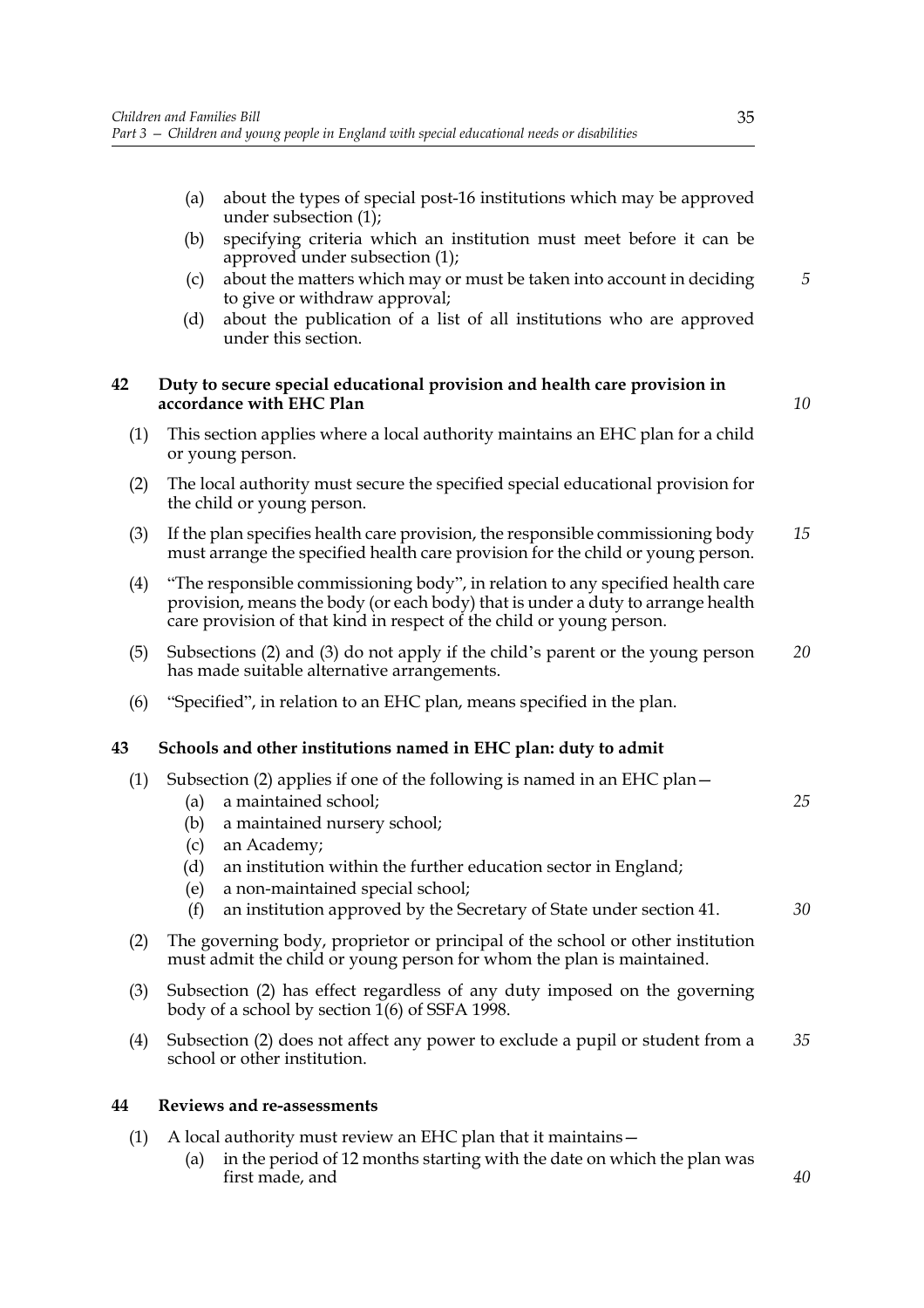- (b) in each subsequent period of 12 months starting with the date on which the plan was last reviewed under this section.
- (2) A local authority must secure a re-assessment of the educational, health care and social care needs of a child or young person for whom it maintains an EHC plan if a request is made to it by  $-$ 
	- (a) the child's parent or the young person, or
	- (b) the governing body, proprietor or principal of the school, post-16 institution or other institution which the child or young person attends.
- (3) A local authority may also secure a re-assessment of those needs at any other time if it thinks it necessary.
- *10*

*5*

- (4) Subsections (1) and (2) are subject to any contrary provision in regulations made under subsection (7)(b).
- (5) In reviewing an EHC plan maintained for a young person aged over 18, or deciding whether to secure a re-assessment of the needs of such a young person, a local authority must have regard to whether the educational or training outcomes specified in the plan have been achieved.
- (6) During a review or re-assessment, a local authority must consult the parent of the child, or the young person, for whom it maintains the EHC plan.
- (7) Regulations may make provision about reviews and re-assessments, in particular—
	- (a) about other circumstances in which a local authority must or may review an EHC plan or secure a re-assessment (including before the end of a specified phase of a child's or young person's education);
	- (b) about circumstances in which it is not necessary for a local authority to review an EHC plan or secure a re-assessment;
	- (c) about amending or replacing an EHC plan following a review or reassessment.
- (8) Regulations under subsection (7) about re-assessments may in particular apply provisions of or made under this Part that are applicable to EHC needs assessments, with or without modifications.
- (9) Regulations under subsection (7)(c) must include provision applying section 33 (mainstream education for children and young people with EHC plans) to a case where an EHC plan is to be amended following a review.

### **45 Ceasing to maintain an EHC plan**

- (1) A local authority may cease to maintain an EHC plan for a child or young person only if— *35*
	- (a) the authority is no longer responsible for the child or young person, or
	- (b) the authority determines that it is no longer necessary for the plan to be maintained.
- (2) The circumstances in which it is no longer necessary for an EHC plan to be maintained for a child or young person include where the child or young person no longer requires the special educational provision specified in the plan. *40*
- (3) When determining whether a young person aged over 18 no longer requires the special educational provision specified in his or her EHC plan, a local

36

*20*

*15*

*25*

*30*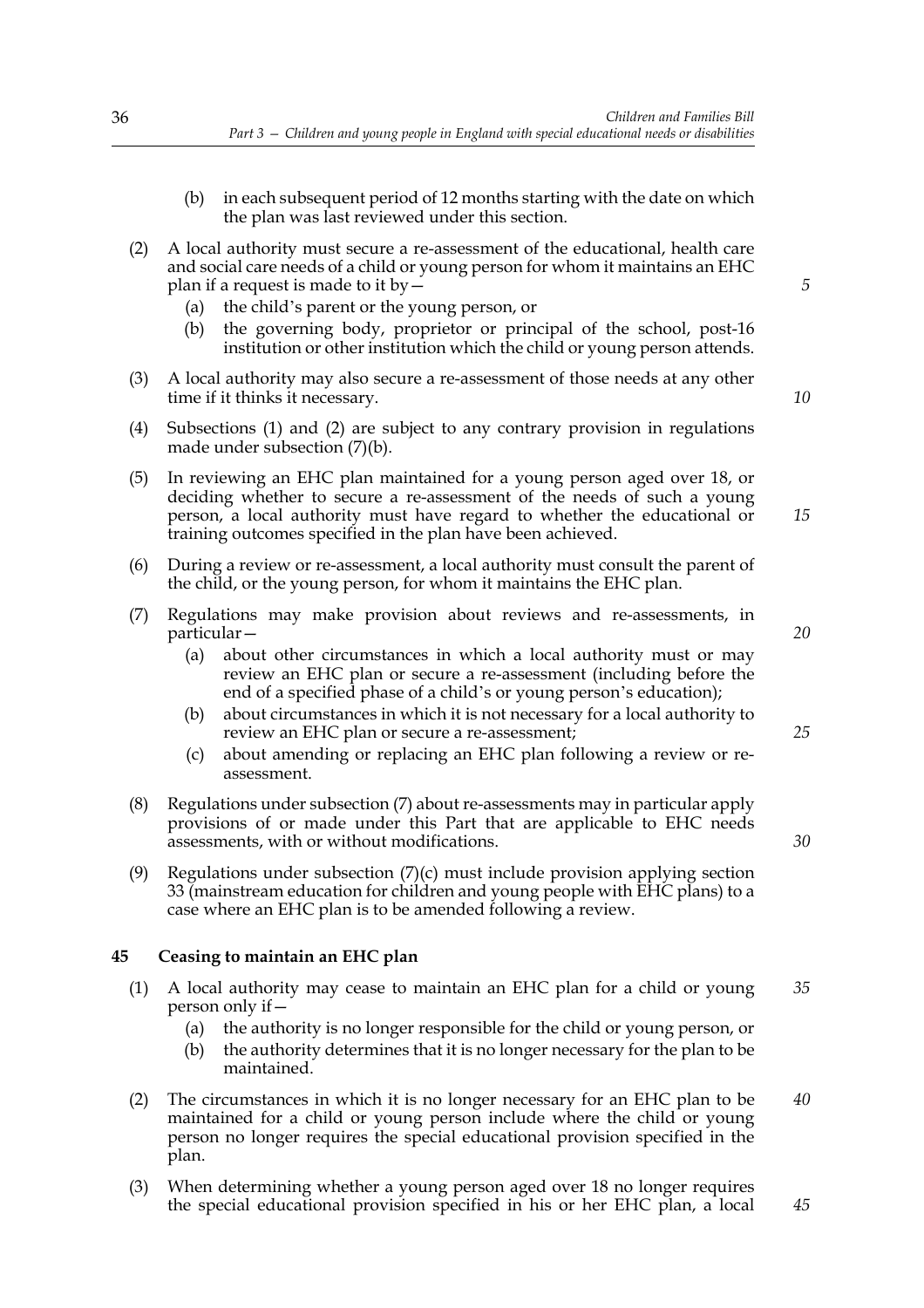authority must have regard to whether the educational or training outcomes specified in the plan have been achieved.

- (4) A local authority may not cease to maintain an EHC plan for a child or young person until—
	- (a) after the end of the period allowed for bringing an appeal under section 51 against its decision to cease to maintain the plan, where no such appeal is brought before the end of that period; *5*
	- (b) after the appeal has been finally determined, where such an appeal is brought before the end of that period.
- (5) Regulations may make provision about ceasing to maintain an EHC plan, in particular about— *10*
	- (a) other circumstances in which it is no longer necessary for an EHC plan to be maintained;
	- (b) circumstances in which a local authority may not determine that it is no longer necessary for an EHC plan to be maintained;
	- (c) the procedure to be followed by a local authority when determining whether to cease to maintain an EHC plan.

# **46 Maintaining an EHC plan after young person's 25th birthday**

- (1) A local authority may continue to maintain an EHC plan for a young person until the end of the academic year during which the young person attains the age of 25. *20*
- (2) "Academic year" means the period of twelve months ending on the prescribed date.

### **47 Transfer of EHC plans**

- (1) Regulations may make provision for an EHC plan maintained for a child or young person by one local authority to be transferred to another local authority in England, where the other authority becomes responsible for the child or young person. *25*
- (2) The regulations may in particular—
	- (a) impose a duty on the other authority to maintain the plan;
	- (b) treat the plan as if originally prepared by the other authority;
	- (c) treat things done by the transferring authority in relation to the plan as done by the other authority.

### **48 Release of child or young person for whom EHC plan previously maintained**

- (1) This section applies where—
	- (a) a child or young person who has been subject to a detention order (within the meaning of section 562(1A)(a) of EA 1996) is released,
	- (b) on the release date, a local authority in England becomes responsible for him or her, and
	- (c) an EHC plan was—
		- (i) maintained for him or her immediately before the start of the detention, or
		- (ii) kept for him or her under section 70 during the detention.

*30*

*15*

*35*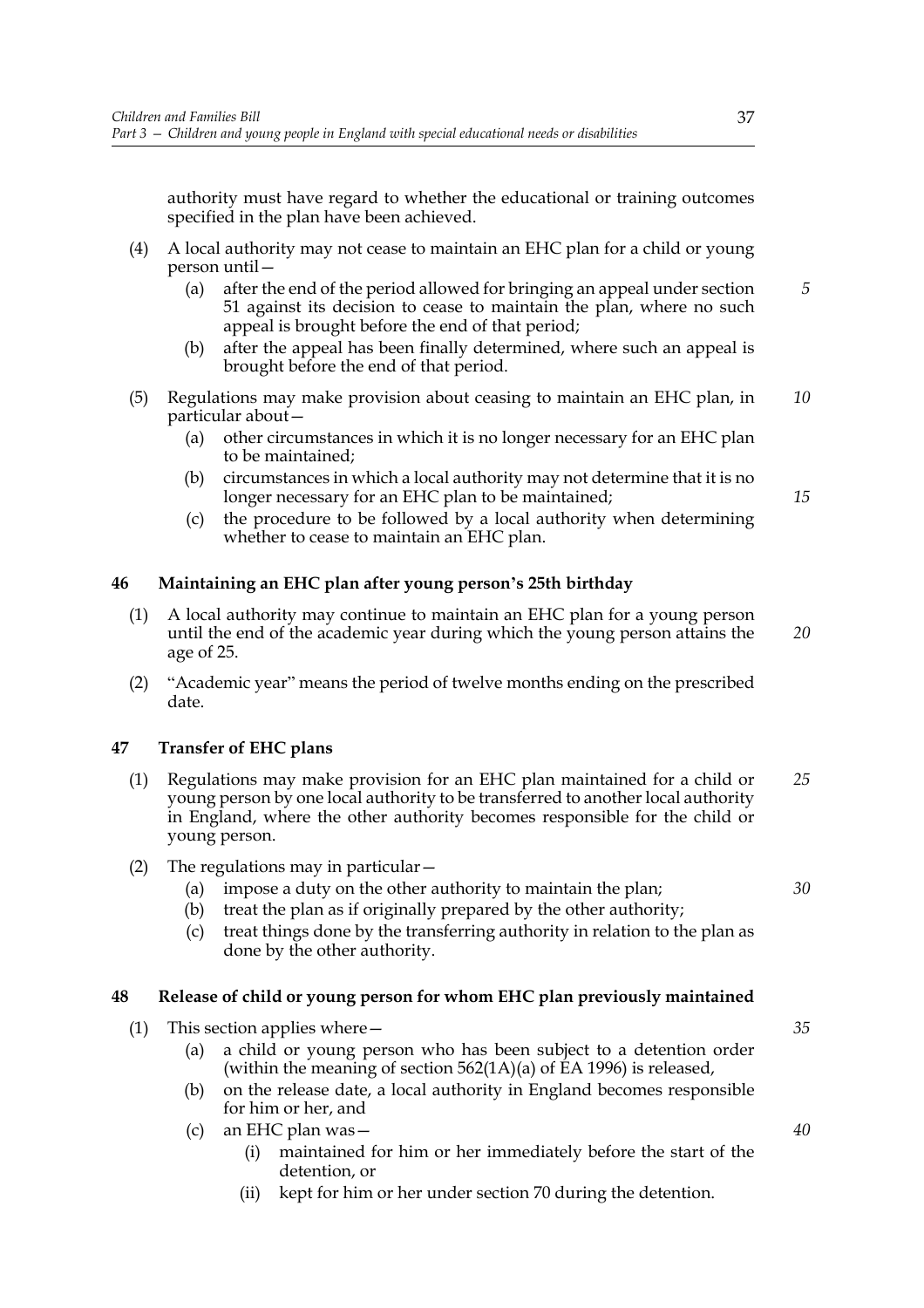- (2) The local authority must—
	- (a) maintain the plan, and
	- (b) review the plan as soon as reasonably practicable after the release date.
- (3) Subsection (2)(b) is subject to any contrary provision in regulations under section  $44(7)(b)$ .

# **49 Personal budgets and direct payments**

- (1) A local authority that maintains an EHC plan, or is securing the preparation of an EHC plan, for a child or young person must prepare a personal budget for him or her if asked to do so by the child's parent or the young person.
- (2) The authority prepares a "personal budget" for the child or young person if it identifies an amount as available to secure particular provision that is specified, or proposed to be specified, in the EHC plan, with a view to the child's parent or the young person being involved in securing the provision. *10*
- (3) Regulations may make provision about personal budgets, in particular—
	- (a) about requests for personal budgets;
	- (b) about the amount of a personal budget;
	- (c) about the sources of the funds making up a personal budget;
	- (d) for payments ("direct payments") representing all or part of a personal budget to be made to a child's parent or a young person, or a person of a prescribed description in prescribed circumstances, in order to secure provision to which the budget relates;
	- (e) about the description of provision to which personal budgets and direct payments may (and may not) relate;
	- (f) for a personal budget or direct payment to cover the agreed cost of the provision to which the budget or payment relates;
	- (g) about when, how, to whom and on what conditions direct payments may (and may not) be made;
	- (h) about when direct payments may be required to be repaid and the recovery of unpaid sums;
	- (i) about conditions with which a person or body making direct payments must comply before, after or at the time of making a direct payment; *30*
	- (j) about arrangements for providing information, advice or support in connection with personal budgets and direct payments.
- (4) If the regulations include provision authorising direct payments, they must—
	- (a) require the consent of a child's parent or a young person, or a person of a prescribed description in prescribed circumstances, to be obtained before direct payments are made; *35*
	- (b) require the authority to stop making direct payments where the required consent is withdrawn.
- (5) Special educational provision acquired by means of a direct payment made by a local authority is to be treated as having been secured by the authority in pursuance of its duty under section 42(2), subject to any prescribed conditions or exceptions. *40*
- (6) Subsection  $(7)$  applies if  $-$ 
	- (a) an EHC plan is maintained for a child or young person, and

*45*

*5*

*15*

*20*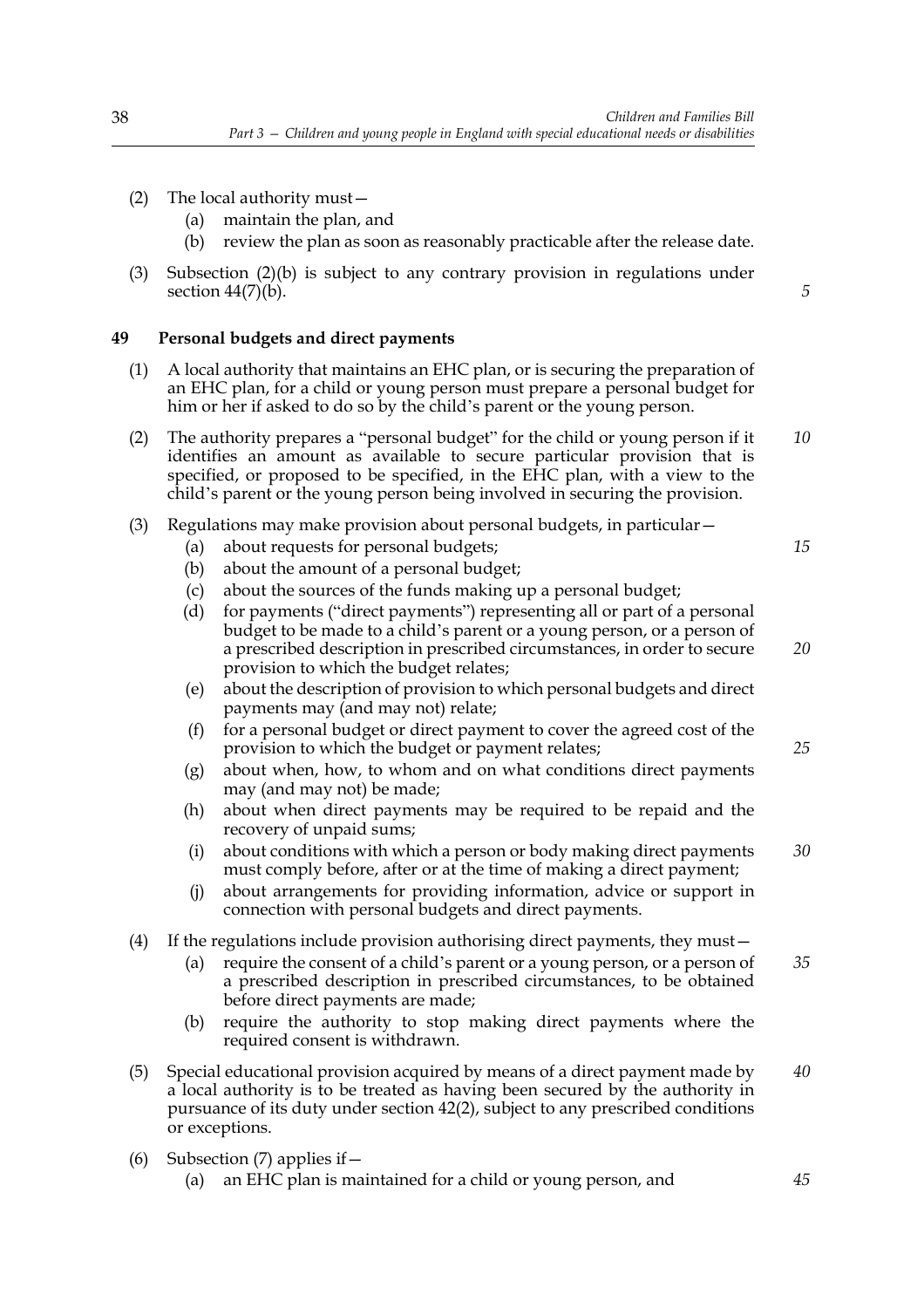- (b) health care provision specified in the plan is acquired for him or her by means of a payment made by a commissioning body under section 12A(1) of the National Health Service Act 2006 (direct payments for health care).
- (7) The health care provision is to be treated as having been arranged by the commissioning body in pursuance of its duty under section 42(3) of this Act, subject to any prescribed conditions or exceptions.
- (8) "Commissioning body", in relation to any specified health care provision, means a body that is under a duty to arrange health care provision of that kind in respect of the child or young person.

*10*

*5*

#### **50 Continuation of services under section 17 of the Children Act 1989**

After section 17 of the Children Act 1989 (provision of services for children etc) insert—

#### **"17ZD Section 17 services: continued provision where EHC plan maintained**

- (1) This section applies where, immediately before a child in need reaches the age of 18— *15*
	- (a) a local authority in England is providing services for the child in the exercise of functions conferred by section 17, and
	- (b) an EHC plan is maintained for the child.
- (2) The local authority may continue to provide services for the child in the exercise of those functions after the child reaches the age of 18, but may not continue to do so after the EHC plan has ceased to be maintained. *20*
- (3) In this section "EHC plan" means a plan within section 37(2) of the Children and Families Act 2014."

*Appeals, mediation and dispute resolution*

### **51 Appeals**

- (1) A child's parent or a young person may appeal to the First-tier Tribunal against the matters set out in subsection (2), subject to section 52 (mediation).
- (2) The matters are—
	- (a) a decision of a local authority not to secure an EHC needs assessment for the child or young person; *30*
	- (b) a decision of a local authority, following an EHC needs assessment, that it is not necessary for special educational provision to be made for the child or young person in accordance with an EHC plan;
	- (c) where an EHC plan is maintained for the child or young person—
		- (i) the child's or young person's special educational needs as specified in the plan;
		- (ii) the special educational provision specified in the plan;
		- (iii) the school or other institution named in the plan, or the type of school or other institution specified in the plan;
		- (iv) if no school or other institution is named in the plan, that fact;

*25*

*35*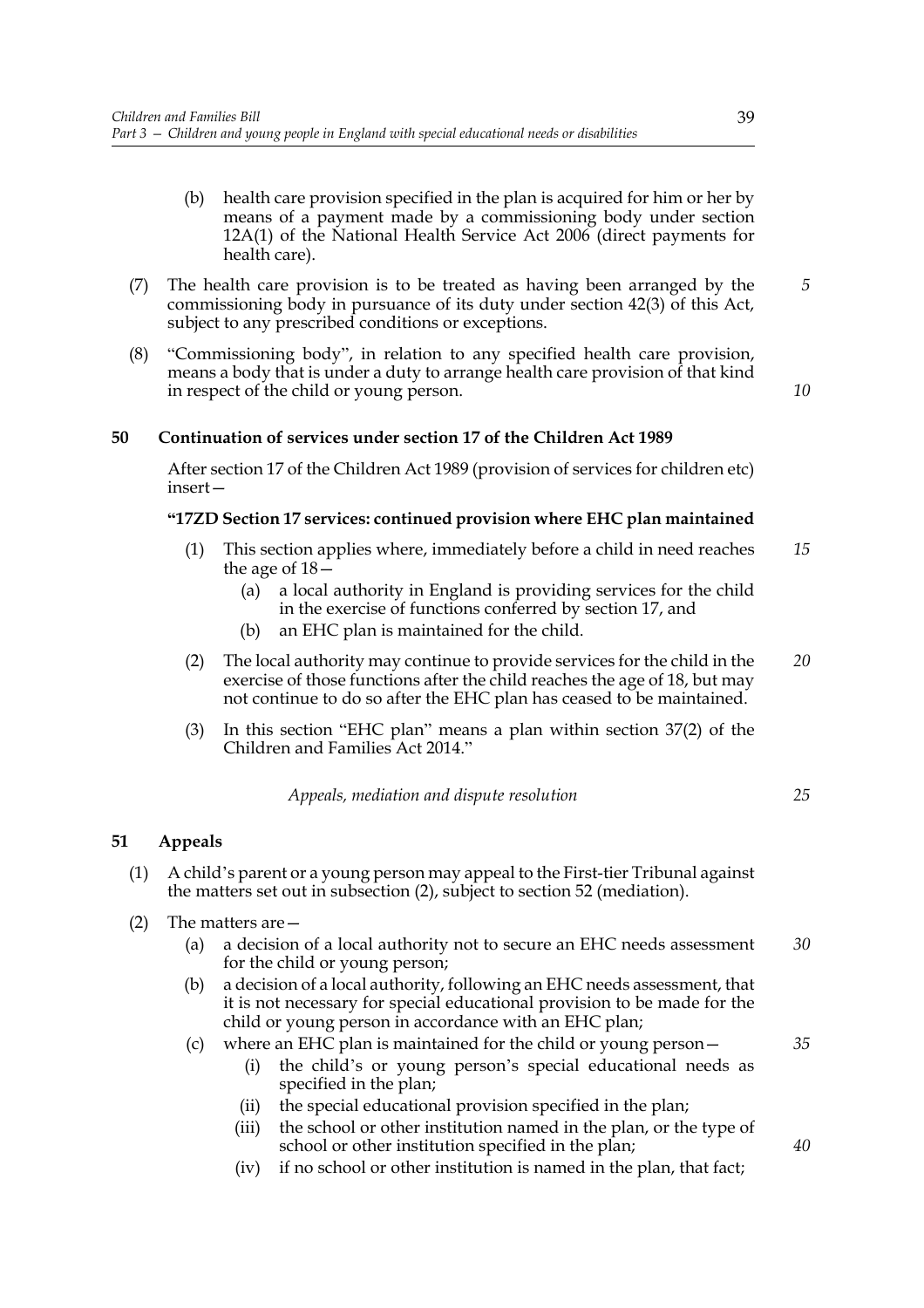- (d) a decision of a local authority not to secure a re-assessment of the needs of the child or young person under section 44 following a request to do so;
- (e) a decision of a local authority not to secure the amendment or replacement of an EHC plan it maintains for the child or young person following a review or re-assessment under section 44;
- (f) a decision of a local authority under section 45 to cease to maintain an EHC plan for the child or young person.
- (3) A child's parent or a young person may appeal to the First-tier Tribunal under subsection  $(2)(c)$  –
	- (a) when an EHC plan is first finalised for the child or young person, and
	- (b) following an amendment or replacement of the plan.
- (4) Regulations may make provision about appeals to the First-tier Tribunal in respect of EHC plans, in particular about—
	- (a) other matters relating to EHC plans against which appeals may be brought; *15*
	- (b) making and determining appeals;
	- (c) the powers of the First-tier Tribunal on determining an appeal;
	- (d) unopposed appeals.
- (5) A person commits an offence if without reasonable excuse that person fails to comply with any requirement— *20*
	- (a) in respect of the discovery or inspection of documents, or
	- (b) to attend to give evidence and produce documents,

where that requirement is imposed by Tribunal Procedure Rules in relation to an appeal under this section or regulations under subsection (4)(a).

(6) A person guilty of an offence under subsection (5) is liable on summary conviction to a fine not exceeding level 3 on the standard scale.

# **52 Mediation**

- (1) This section applies where a child's parent or young person intends to appeal to the First-tier Tribunal under section 51 or regulations made under that section in respect of—
	- (a) a decision of a local authority, or
	- (b) the content of an EHC plan maintained by a local authority.
- (2) But this section does not apply in respect of an appeal concerning only—
	- (a) the school or other institution named in an EHC plan;
	- (b) the type of school or other institution specified in an EHC plan;
	- (c) the fact that an EHC plan does not name a school or other institution.
- (3) The parent or young person may make the appeal only if a mediation adviser has issued a certificate to him or her under subsection (4) or (5).
- (4) A mediation adviser must issue a certificate to the parent or young person if  $-$ *40*
	- (a) the adviser has provided him or her with information and advice about pursuing mediation with the local authority, and
	- (b) the parent or young person has informed the adviser that he or she does not wish to pursue mediation.

*25*

*5*

*10*

*35*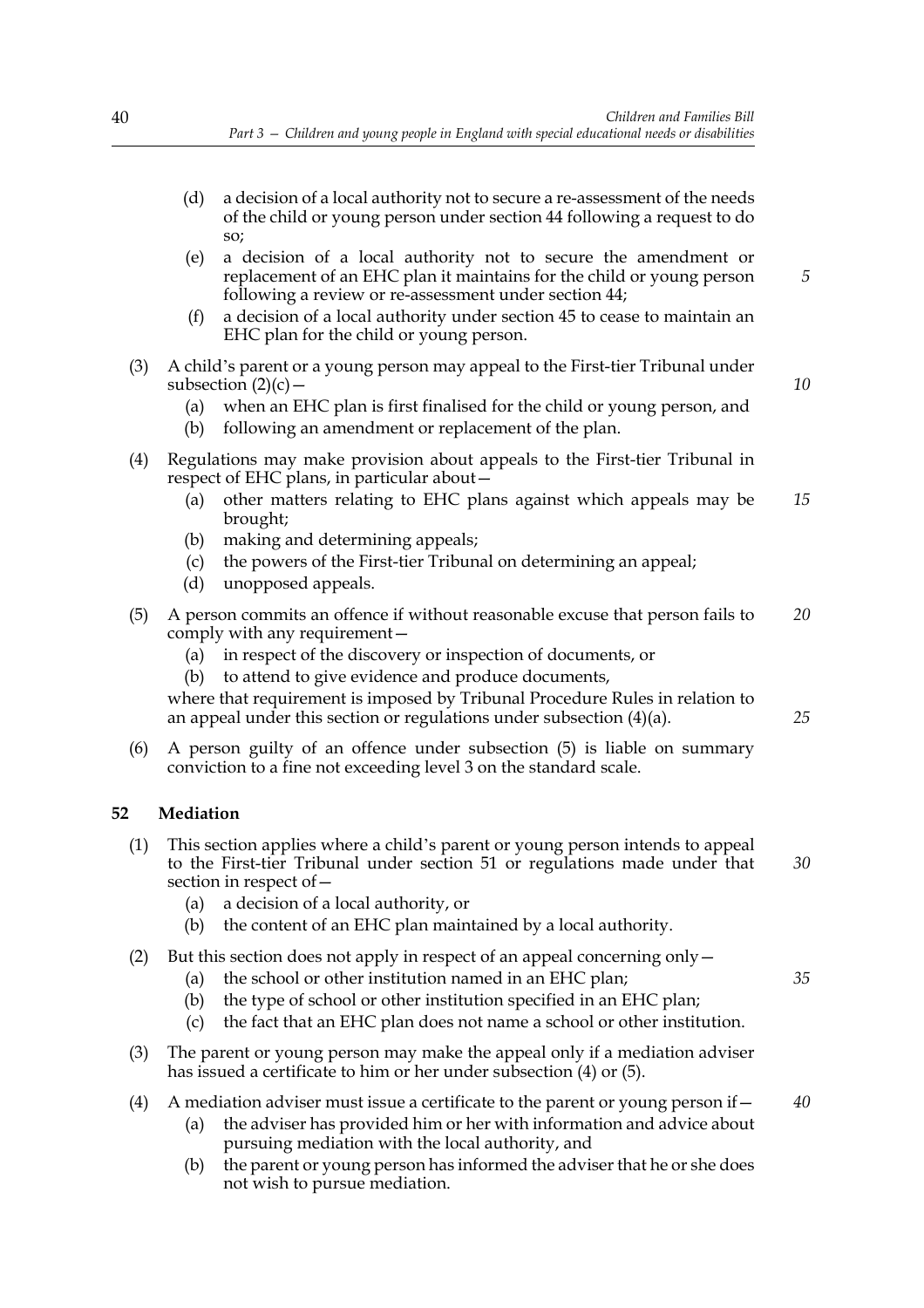- (5) A mediation adviser must issue a certificate to the parent or young person if the adviser has provided him or her with information and advice about pursuing mediation with the local authority, and the parent or young person has—
	- (a) informed the adviser that he or she wishes to pursue mediation with the local authority, and
	- (b) participated in such mediation.
- (6) Where the parent or young person has informed the mediation adviser that he or she wishes to pursue mediation with the local authority—
	- (a) the adviser must notify the authority, and
	- (b) the authority must—
		- (i) arrange for mediation between it and the parent or young person,
		- (ii) ensure that the mediation is conducted by an independent person, and
		- (iii) participate in the mediation.
- (7) Regulations may make provision for the purposes of the preceding provisions of this section, in particular—
	- (a) about giving notice;
	- (b) imposing time limits;
	- (c) about exceptions to subsection (3);
	- (d) enabling a local authority to take prescribed steps following the conclusion of mediation;
	- (e) about who may attend mediation;
	- (f) where a child's parent is a party to mediation, requiring the mediator to take reasonable steps to ascertain the views of the child; *25*
	- (g) about the provision of advocacy and other support services for the parent or young person;
	- (h) requiring a local authority to pay reasonable travel expenses and other expenses of a prescribed description, up to any prescribed limit;
	- (i) about the training, qualifications and experience of mediation advisers and mediators;
	- (j) conferring powers or imposing requirements on local authorities, mediation advisers and mediators.
- (8) In this section "mediation adviser" means an independent person who can provide information and advice about pursuing mediation with a local authority. *35*
- (9) For the purposes of subsections  $(6)(b)(ii)$  and  $(8)$ , a person who is employed by a local authority in England is not independent.

#### **53 Resolution of disagreements**

- (1) A local authority in England must make arrangements with a view to avoiding or resolving disagreements within subsection (2).
- (2) The disagreements are those about the exercise by the local authority or relevant bodies of their functions under this Part, where the disagreement is between—
	- (a) the local authority or a relevant body, and

*5*

*10*

*15*

*20*

*30*

*40*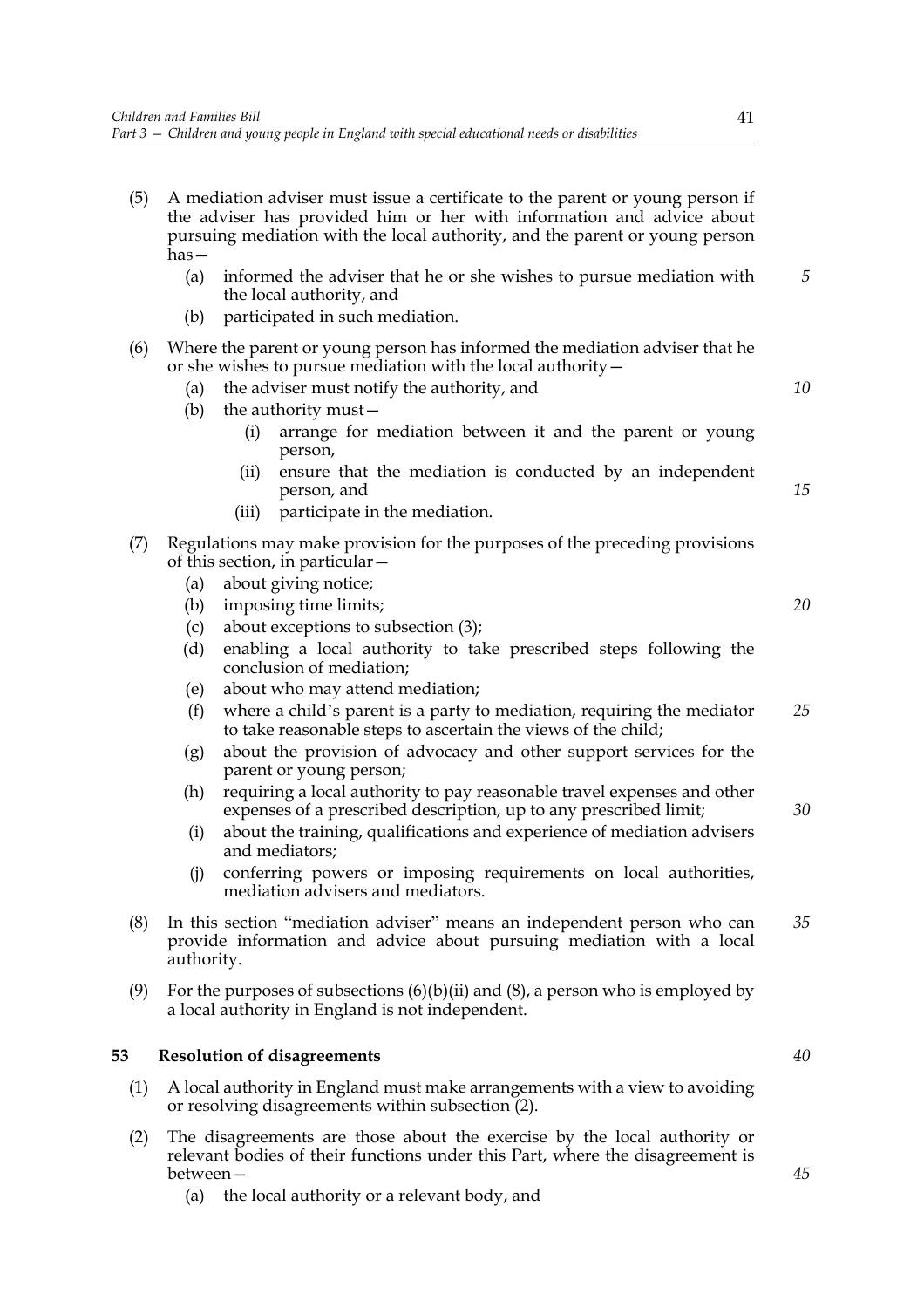- (b) the parents of children, and young people, in the authority's area.
- (3) A local authority in England must make arrangements with a view to avoiding or resolving, in each relevant school or post-16 institution, disagreements within subsection (4).
- (4) The disagreements are those about the special educational provision made for a child or young person with special educational needs who is a registered pupil or a student at the relevant school or post-16 institution concerned, where the disagreement is between— *5*
	- (a) the child's parent, or the young person, and
	- (b) the appropriate authority for the school or post-16 institution.

*10*

*15*

*25*

*30*

*35*

- (5) Arrangements within this section must provide for the appointment of independent persons with the function of facilitating the avoidance or resolution of the disagreements to which the arrangements apply. For this purpose, a person who is employed by a local authority in England is not independent.
- (6) A local authority in England must take such steps as it thinks appropriate for making the arrangements under this section known to—
	- (a) the parents of children in its area with special educational needs,
	- (b) young people in its area with special educational needs, and
	- (c) the head teachers, governing bodies, proprietors and principals of schools and post-16 institutions in its area. *20*
- (7) A local authority in England may take such steps as it thinks appropriate for making the arrangements under this section known to such other persons as it thinks appropriate.
- (8) In this section—

| "relevant body" means- |  |  |  |  |
|------------------------|--|--|--|--|
|                        |  |  |  |  |

- (a) the governing body of a maintained school, maintained nursery school or institution within the further education sector;
- (b) the proprietor of an Academy;
- "relevant school or post-16 institution" means—
	- (a) a maintained school;
	- (b) a maintained nursery school;
	- (c) a post-16 institution;
	- (d) an Academy;
	- (e) an independent school;
	- (f) a non-maintained special school;
	- (g) a pupil referral unit;
	- (h) a place at which relevant early years education is provided.
- (9) For the purposes of this section, the "appropriate authority" for a relevant school or post-16 institution is—
	- (a) in the case of a maintained school, maintained nursery school or nonmaintained special school, the governing body;
	- (b) in the case of a post-16 institution, the governing body, proprietor or principal;
	- (c) in the case of an Academy or independent school, the proprietor;
	- (d) in the case of a pupil referral unit, the management committee;

*45*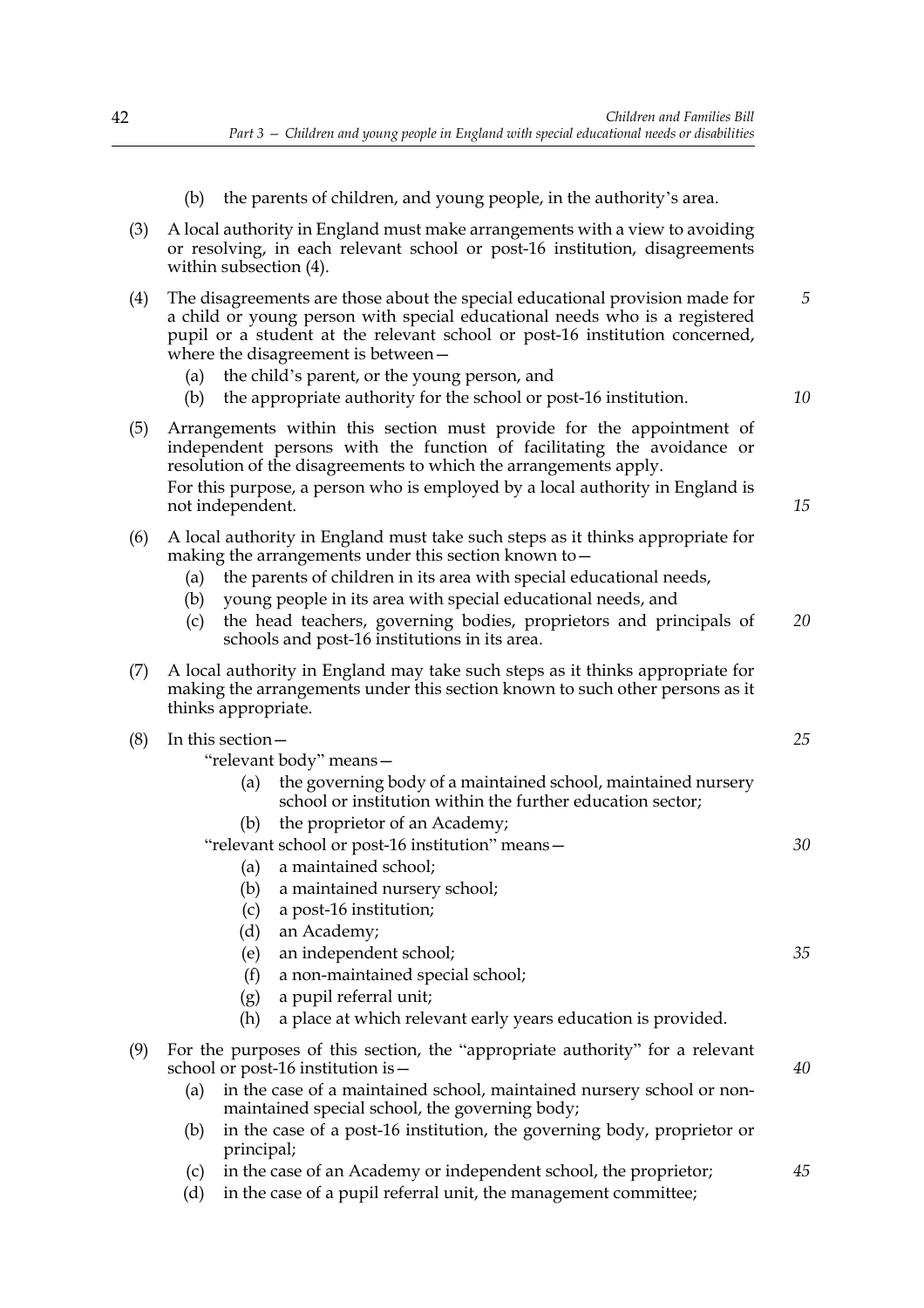(e) in the case of a place at which relevant early years education is provided, the provider of the relevant early years education.

# **54 Appeals and claims by children: pilot schemes**

- (1) The Secretary of State may by order make pilot schemes enabling children in England to—
	- (a) appeal to the First-tier Tribunal under section 51;
	- (b) make a claim to the First-tier Tribunal under Schedule 17 to the Equality Act 2010 (disabled pupils: enforcement) that a responsible body in England has contravened Chapter 1 of Part 6 of that Act because of the child's disability.
- (2) An order under subsection (1) may, in particular, make provision—
	- (a) about the age from which children may appeal or make a claim;
	- (b) in respect of appeals under section 51, about mediation and the application of section 52;
	- (c) about the bringing of appeals or making of claims by a child and by his or her parent concurrently; *15*
	- (d) about determining whether a child is capable of bringing an appeal or making a claim, and the assistance and support a child may require to be able to do so;
	- (e) enabling a person to exercise a child's rights under an order under subsection  $(1)$  on behalf of the child; *20*
	- (f) enabling children to have access to advice and information which is available to a parent or young person in respect of an appeal or claim of a kind mentioned in subsection (1);
	- (g) about the provision of advocacy and other support services to children; *25*
	- (h) requiring notices to be given to a child (as well as to his or her parent);
	- (i) requiring documents to be served on a child (as well as on his or her parent).
- (3) An order under subsection (1) may apply a statutory provision, with or without modifications.
- (4) In subsection (3), "statutory provision" means a provision made by or under this or any other Act, whenever passed or made.
- (5) This section is repealed at the end of five years beginning with the day on which this Act is passed.

### **55 Appeals and claims by children: follow-up provision**

- (1) The Secretary of State may by order provide that children in England may—
	- (a) appeal to the First-tier Tribunal under section 51;
	- (b) make a claim to the First-tier Tribunal under Schedule 17 to the Equality Act 2010 (disabled pupils: enforcement) that a responsible body in England has contravened Chapter 1 of Part 6 of that Act because of the child's disability.
- (2) The Secretary of State may not make an order under subsection (1) until the end of two years beginning with the day on which the first order is made under section  $54(1)$ .
- (3) An order under subsection (1) may, in particular, make provision—

*5*

*10*

*30*

*35*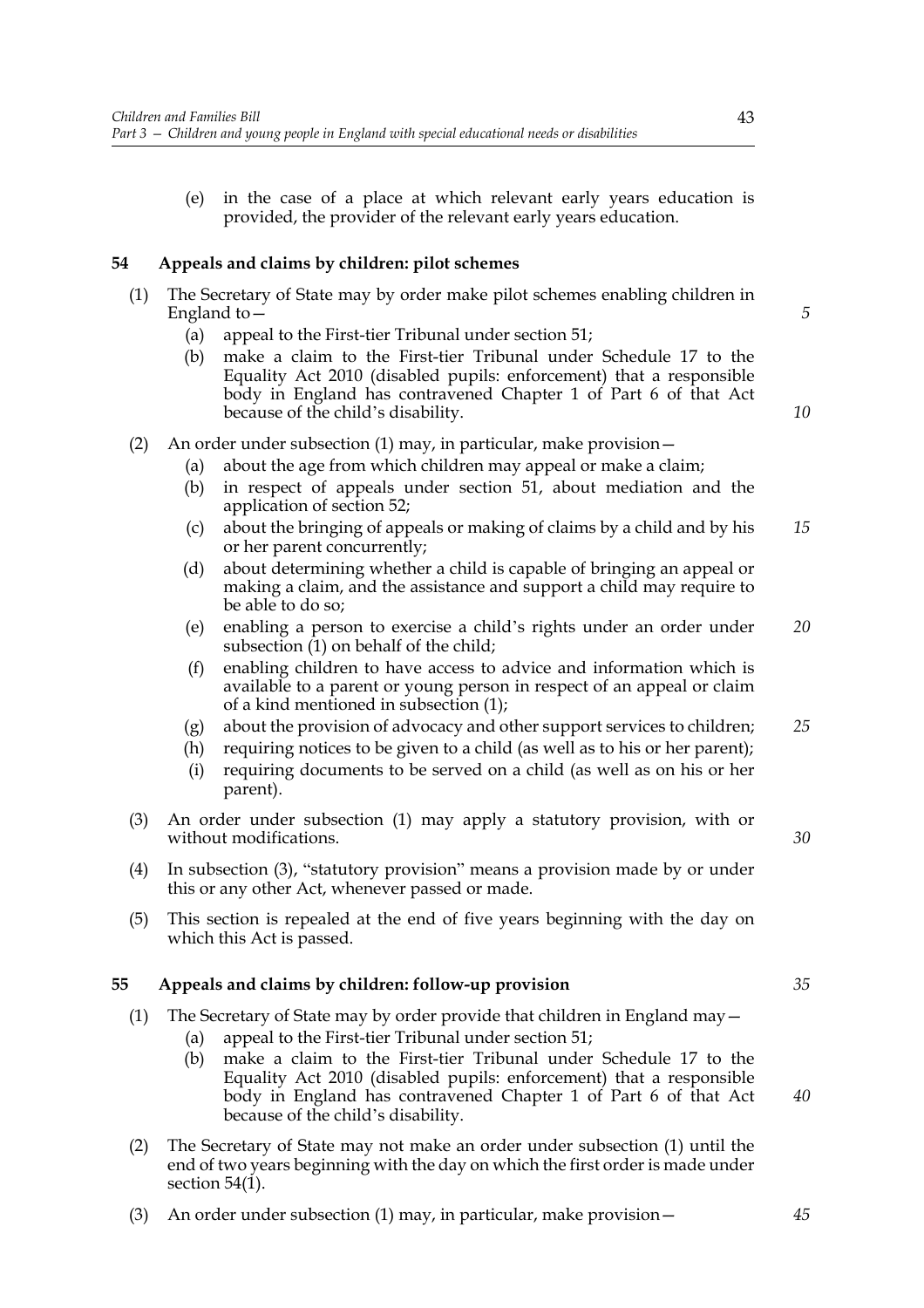- (a) about the age from which children may appeal or make a claim;
- (b) in respect of appeals under section 51, about mediation and the application of section 52;
- (c) about the bringing of appeals or making of claims by a child and by his or her parent concurrently;
- (d) about determining whether a child is capable of bringing an appeal or making a claim, and the assistance and support a child may require to be able to do so;
- (e) enabling a person to exercise a child's rights under an order under subsection (1) on behalf of the child;
- (f) enabling children to have access to advice and information which is available to a parent or young person in respect of an appeal or claim of a kind mentioned in subsection (1);
- (g) about the provision of advocacy and other support services to children;
- (h) requiring notices to be given to a child (as well as to his or her parent);
- (i) requiring documents to be served on a child (as well as on his or her parent).
- (4) An order under subsection (1) may—
	- (a) amend, repeal or revoke a statutory provision, or
	- (b) apply a statutory provision, with or without modifications.
- (5) In subsection (4), "statutory provision" means a provision made by or under this or any other Act, whenever passed or made.

### **56 Equality Act 2010: claims against schools by disabled young people**

In Part 2 of Schedule 17 to the Equality Act 2010 (disabled pupils: enforcement in tribunals in England and Wales), in paragraph 3 (who may make a claim that a school has contravened Chapter 1 of Part 6 of that Act because of a person's disability) for "to the Tribunal by the person's parent" substitute "— *25*

- (a) to the English Tribunal by the person's parent or, if the person is over compulsory school age, the person;
- (b) to the Welsh Tribunal by the person's parent."

*Special educational provision: functions of local authorities*

#### **57 Special educational provision otherwise than in schools, post-16 institutions etc**

- (1) A local authority in England may arrange for any special educational provision that it has decided is necessary for a child or young person for whom it is responsible to be made otherwise than in a school or post-16 institution or a place at which relevant early years education is provided.
- (2) An authority may do so only if satisfied that it would be inappropriate for the provision to be made in a school or post-16 institution or at such a place.
- (3) Before doing so, the authority must consult the child's parent or the young person. *40*

*5*

*10*

*15*

*20*

*35*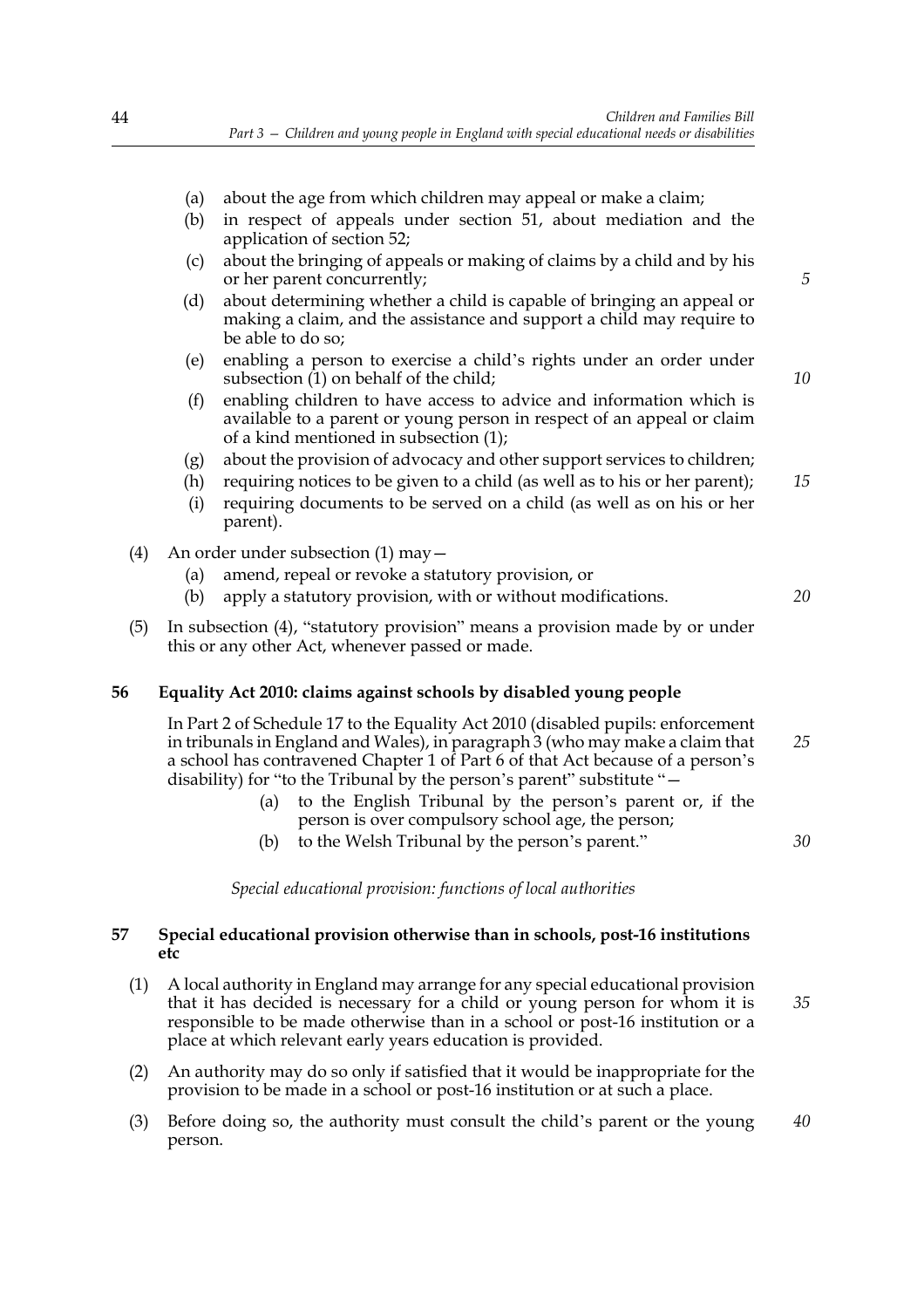### **58 Special educational provision outside England and Wales**

- (1) This section applies where a local authority in England makes arrangements for a child or young person for whom it maintains an EHC plan to attend an institution outside England and Wales which specialises in providing for children or young people with special educational needs.
- (2) The arrangements may (in particular) include contributing to or paying—
	- (a) fees charged by the institution;
	- (b) the child's or young person's travelling expenses;
	- (c) expenses reasonably incurred in maintaining the child or young person while at the institution or travelling to or from it;
	- (d) expenses reasonably incurred by someone accompanying the child or young person while travelling to or from the institution or staying there.

#### **59 Fees for special educational provision at non-maintained schools and post-16 institutions**

- (1) Subsection (2) applies where—
	- (a) a local authority maintains an EHC plan for a child or young person,
	- (b) special educational provision in respect of the child or young person is made at a school, post-16 institution or place at which relevant early years education is provided, and
	- (c) that school, institution or place is named in the EHC plan.
- (2) The local authority must pay any fees payable in respect of education or training provided for the child or young person at that school, institution or place in accordance with the EHC plan.
- (3) Subsection (4) applies where—
	- (a) a local authority is responsible for a child or young person for whom no EHC plan is maintained,
	- (b) special educational provision in respect of the child or young person is made at a school, post-16 institution or place at which relevant early years education is provided, and
	- (c) the local authority is satisfied that—
		- (i) the interests of the child or young person require special educational provision to be made, and
		- (ii) it is appropriate for education or training to be provided to the child or young person at the school, institution or place in question.
- (4) The local authority must pay any fees payable in respect of the special educational provision made at the school, institution or place in question which is required to meet the special educational needs of the child or young person.
- (5) Where board and lodging are provided for the child or young person at the school, post-16 institution or place mentioned in subsection (2) or (4), the authority must also pay any fees in respect of the board and lodging, if satisfied that special educational provision cannot be provided at the school, post-16 institution or place unless the board and lodging are also provided.

*5*

*10*

*15*

*20*

*25*

*30*

*40*

*35*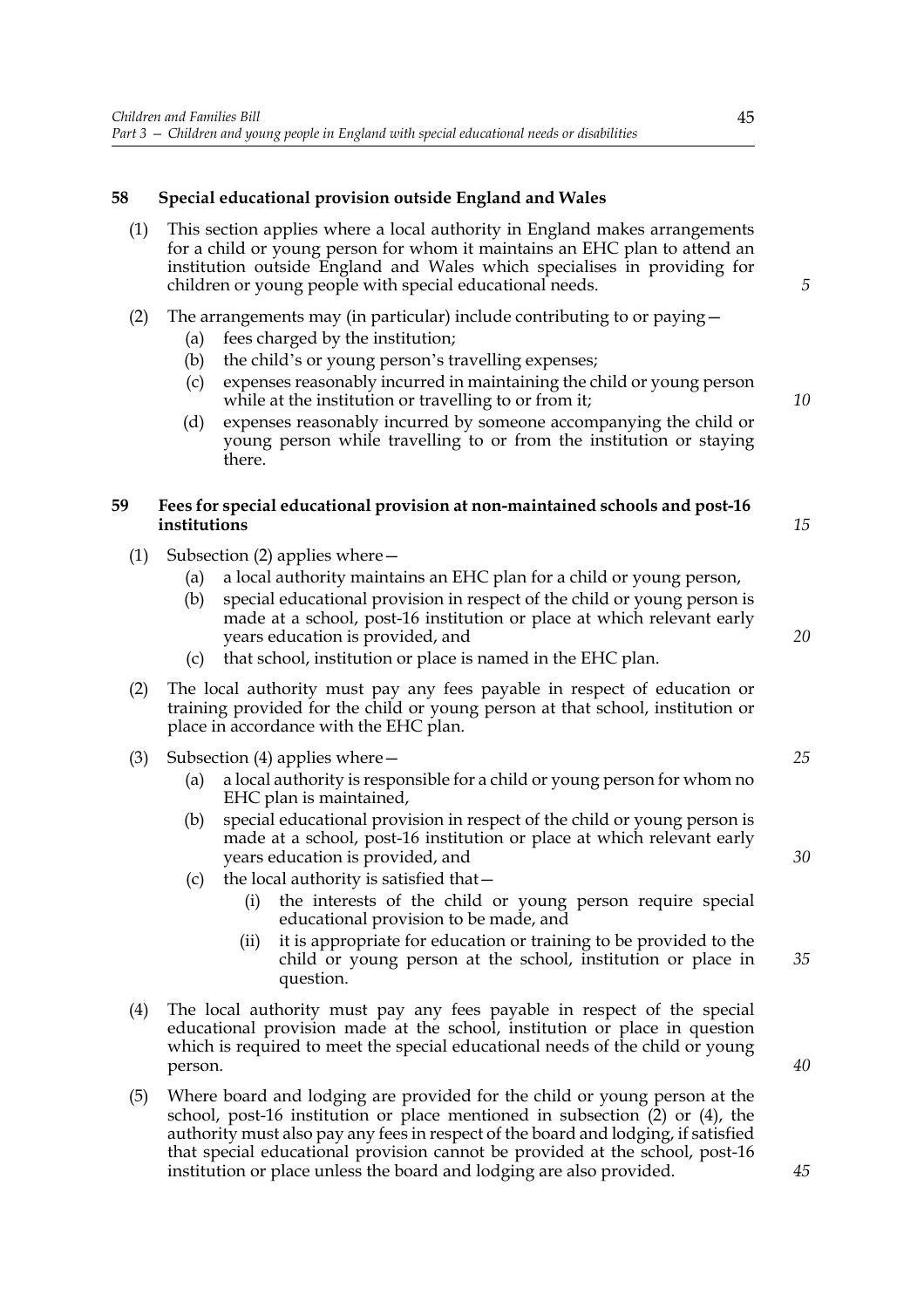# **60 Supply of goods and services**

- (1) A local authority in England may supply goods and services to—
	- (a) the governing body of a maintained school or maintained nursery school in England;
	- (b) the proprietor of an Academy;
	- (c) the governing body of an institution within the further education sector that the authority thinks is or is to be attended by a young person for whom the authority maintains an EHC plan,

but only for the purpose set out in subsection (2).

- (2) The purpose is that of assisting the governing body or proprietor in the performance of— *10*
	- (a) any duty imposed on the body under section 62(2) (duty to use best endeavours to secure special educational provision called for by special educational needs);
	- (b) in the case of a governing body of a community or foundation special school, any duty imposed on the body. *15*
- (3) The goods and services may be supplied on the terms and conditions that the authority thinks fit, including terms as to payment.
- (4) A local authority in England may supply goods and services to any authority or other person (other than a governing body or proprietor within subsection (1)), but only for the purpose set out in subsection (5).
- (5) The purpose is that of assisting the authority or other person in making special educational provision for a child who is receiving relevant early years education, in a case where the authority has decided that the special educational provision is necessary for the child.

**61 Access to schools, post-16 institutions and other institutions**

- (1) This section applies where a local authority in England maintains an EHC plan for a child or young person.
- (2) A person authorised by the authority is entitled to have access at any reasonable time to the premises of a school, post-16 institution or other institution at which education or training is provided in pursuance of the plan, for the purpose of monitoring the education or training.
- (3) Subsection (2) does not apply to the premises of a mainstream post-16 institution in Wales.

*Special educational provision: functions of governing bodies and others*

**62 Using best endeavours to secure special educational provision**

- (1) This section imposes duties on the appropriate authorities for the following schools and other institutions in England—
	- (a) mainstream schools;
	- (b) maintained nursery schools;
	- (c) 16 to 19 Academies;
	- (d) alternative provision Academies;
	- (e) institutions within the further education sector;

*30*

*20*

*25*

*5*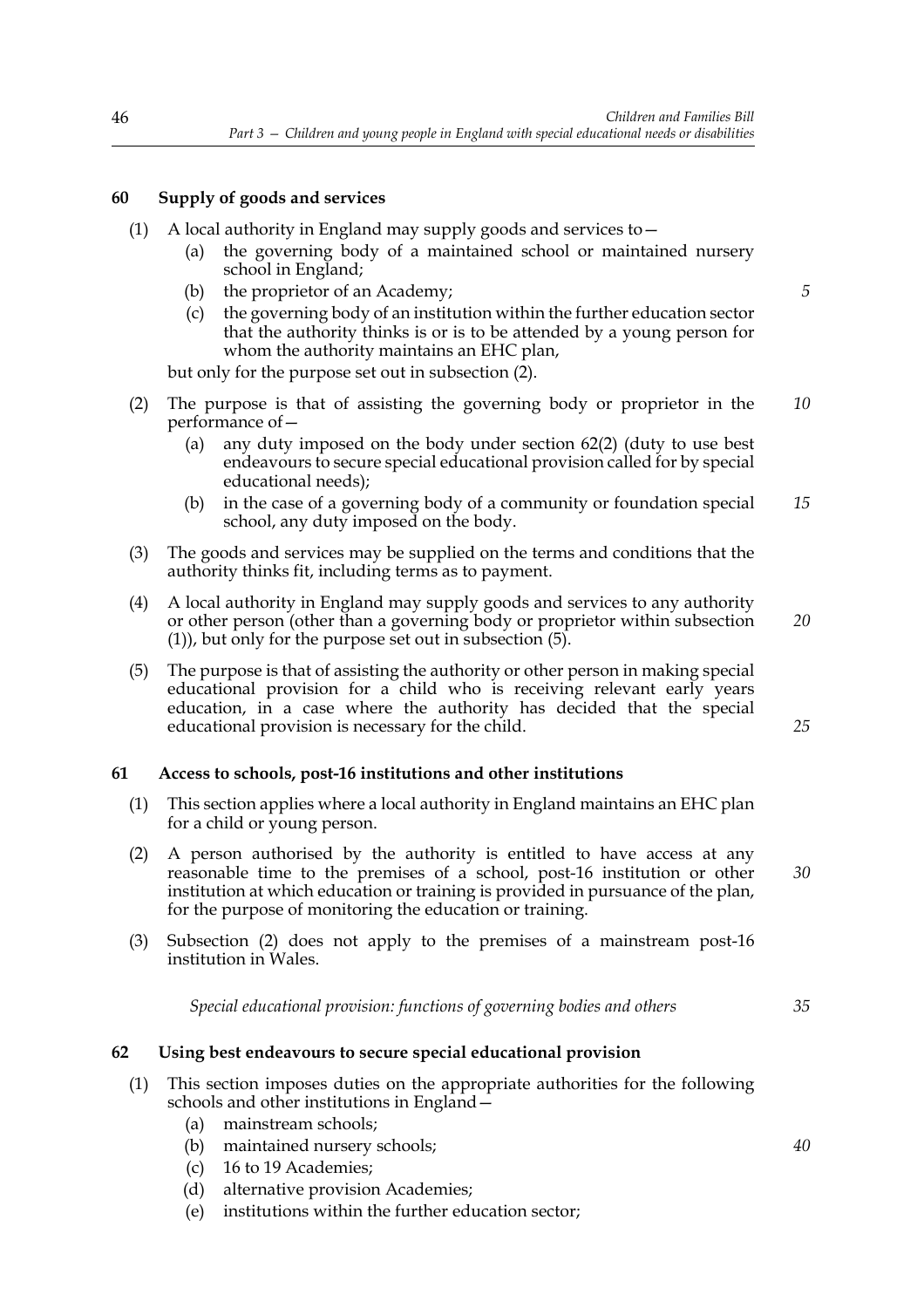- (f) pupil referral units.
- (2) If a registered pupil or a student at a school or other institution has special educational needs, the appropriate authority must, in exercising its functions in relation to the school or other institution, use its best endeavours to secure that the special educational provision called for by the pupil's or student's special educational needs is made.
- (3) The "appropriate authority" for a school or other institution is  $-$ 
	- (a) in the case of a maintained school, maintained nursery school or institution within the further education sector, the governing body;
	- (b) in the case of an Academy, the proprietor;
	- (c) in the case of a pupil referral unit, the management committee.

#### **63 SEN co-ordinators**

- (1) This section imposes duties on the appropriate authorities of the following schools in England—
	- (a) mainstream schools;
	- (b) maintained nursery schools.
- (2) The appropriate authority must designate a member of staff at the school (to be known as the "SEN co-ordinator") as having responsibility for co-ordinating the provision for pupils with special educational needs.
- (3) Regulations may—
	- (a) require appropriate authorities which are subject to the duty imposed by subsection (2) to ensure that SEN co-ordinators have prescribed qualifications or prescribed experience (or both);
	- (b) confer other functions relating to SEN co-ordinators on appropriate authorities which are subject to the duty imposed by subsection (2).
- (4) The "appropriate authority" for a school is—
	- (a) in the case of a maintained school or maintained nursery school, the governing body;
	- (b) in the case of an Academy, the proprietor.

#### **64 Informing parents and young people**

- (1) This section applies if  $-$ 
	- (a) special educational provision is made for a child or young person at a maintained school, a maintained nursery school, an Academy school, an alternative provision Academy or a pupil referral unit, and
	- (b) no EHC plan is maintained for the child or young person.
- (2) The appropriate authority for the school must inform the child's parent or the young person that special educational provision is being made for the child or young person.
- (3) The "appropriate authority" for a school is—
	- (a) in the case of a maintained school or maintained nursery school, the governing body; *40*
	- (b) in the case of an Academy school or an alternative provision Academy, the proprietor;
	- (c) in the case of a pupil referral unit, the management committee.

*5*

*10*

*15*

*20*

*25*

*30*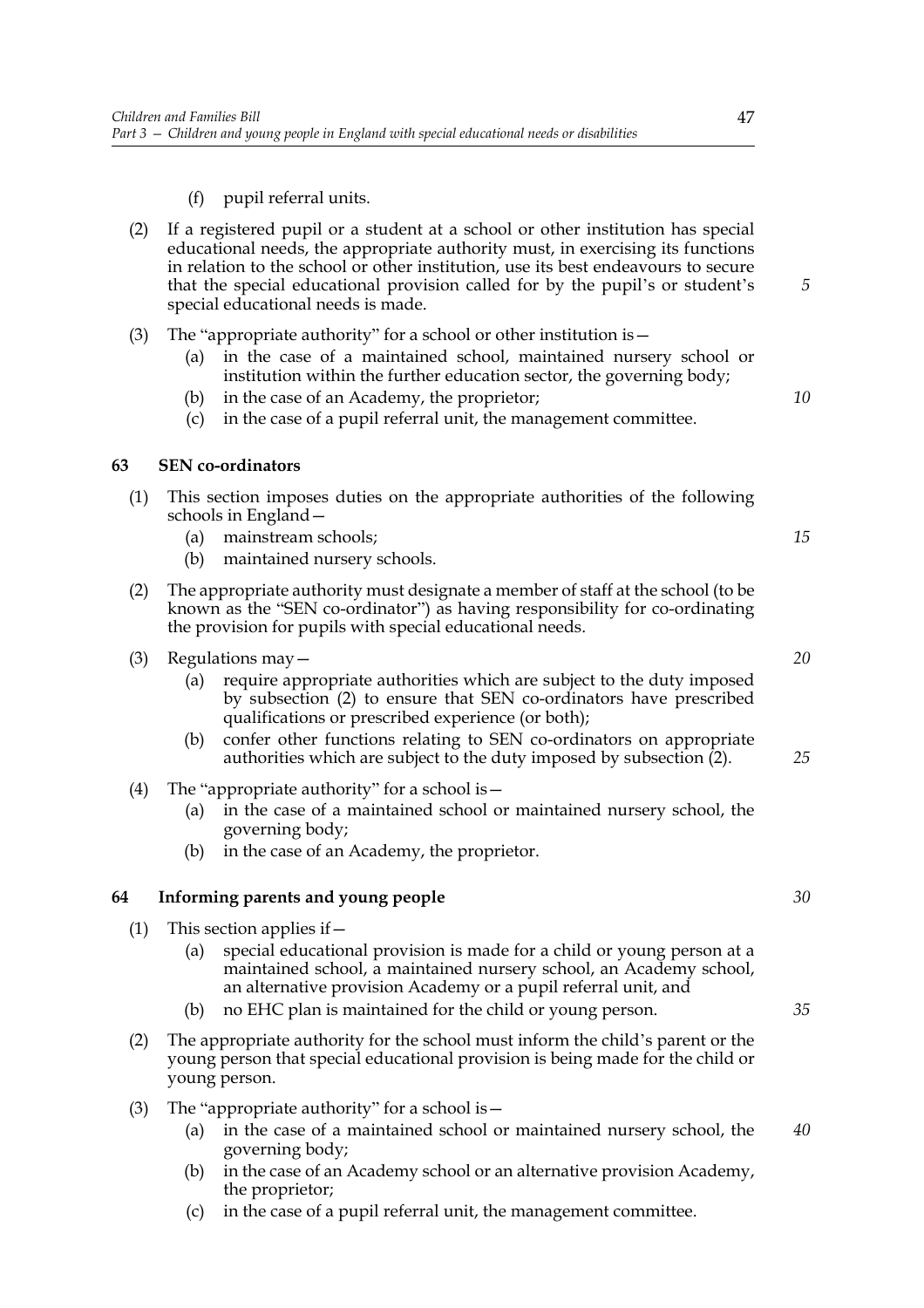# **65 SEN information report**

- (1) This section imposes a duty on  $-$ 
	- (a) the governing bodies of maintained schools and maintained nursery schools in England, and
	- (b) the proprietors of Academy schools.
- (2) A governing body or proprietor must prepare a report containing SEN information.
- (3) "SEN information" is  $-$ 
	- (a) such information as may be prescribed about the implementation of the governing body's or proprietor's policy for pupils at the school with special educational needs; *10*
	- (b) information as to—
		- (i) the arrangements for the admission of disabled persons as pupils at the school;
		- (ii) the steps taken to prevent disabled pupils from being treated less favourably than other pupils; *15*
		- (iii) the facilities provided to assist access to the school by disabled pupils;
		- (iv) the plan prepared by the governing body or proprietor under paragraph 3 of Schedule 10 to the Equality Act 2010 (accessibility plan). *20*
- (4) In this section—

"disabled person" means a person who is a disabled person for the purposes of the Equality Act 2010;

"disabled pupil" includes a disabled person who may be admitted to a school as a pupil. *25*

#### *Detained persons*

#### **66 Application of Part to detained persons**

- (1) Subject to this section and sections 67 to 71, nothing in or made under this Part applies to, or in relation to, a child or young person detained in pursuance of—
	- (a) an order made by a court, or
	- (b) an order of recall made by the Secretary of State.
- (2) Subsection (1) does not apply to—
	- (a) section 28;
	- (b) section 31;
	- (c) section 75;
	- (d) section 79;
	- (e) any amendment made by this Part of a provision which applies to, or in relation to, a child or young person detained in pursuance of—
		- (i) an order made by a court, or
		- (ii) an order of recall made by the Secretary of State.
- (3) Regulations may apply any provision of this Part, with or without modifications, to or in relation to a child or young person detained in pursuance of—

*30*

*35*

*40*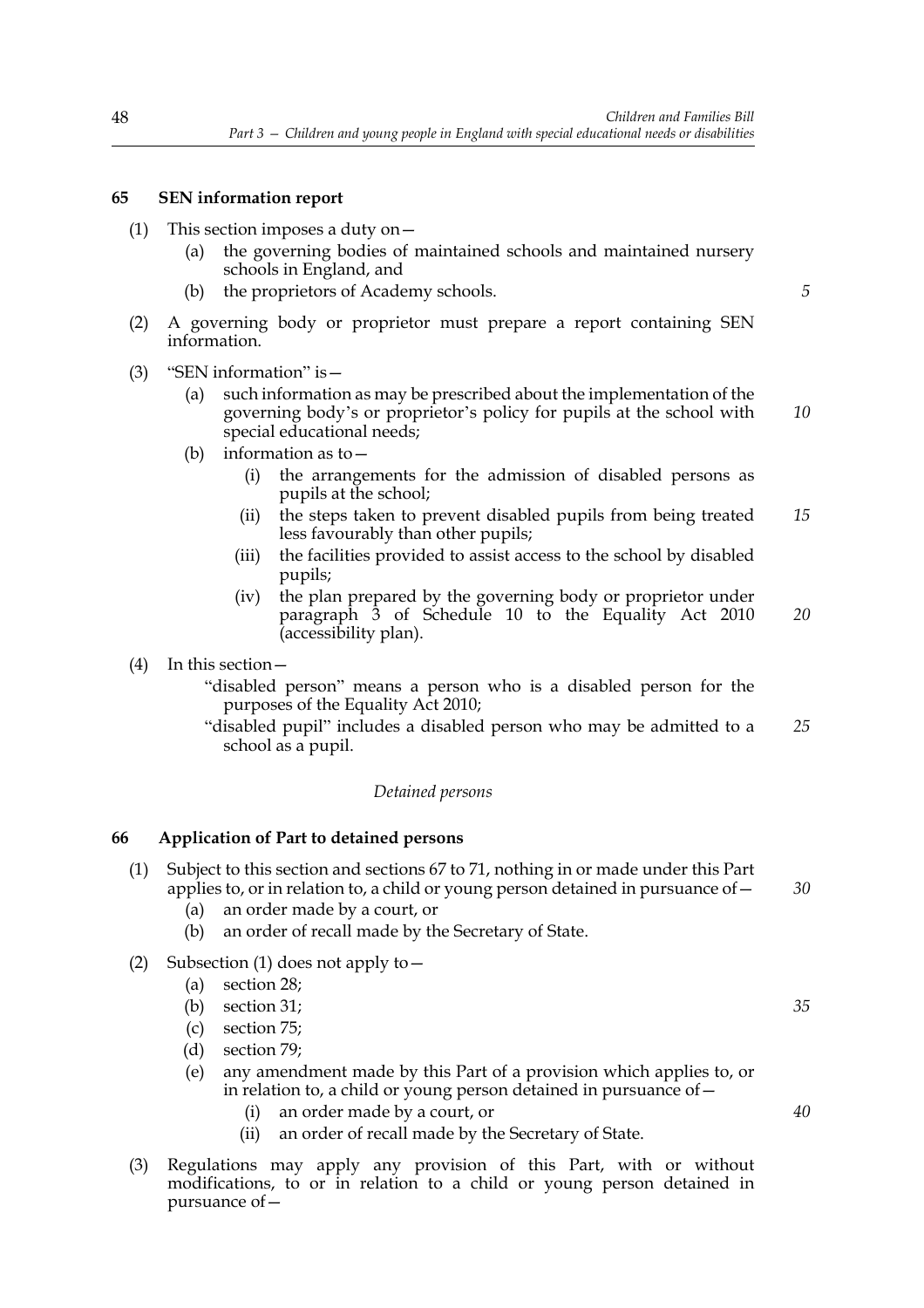- (a) an order made by a court, or
- (b) an order of recall made by the Secretary of State.
- (4) The Secretary of State must consult the Welsh Ministers before making regulations under subsection (3) which will apply any provision of this Part to, or in relation to, a child or young person who is detained in Wales.
- (5) For the purposes of this Part—

"appropriate person", in relation to a detained person, means—

- (a) where the detained person is a child, the detained person's parent, or
- (b) where the detained person is a young person, the detained person; *10*

"detained person" means a child or young person who is—

- (a) 18 or under,
- (b) subject to a detention order (within the meaning of section 562(1A)(a) of EA 1996), and
- (c) detained in relevant youth accommodation,

and in provisions applying on a person's release, includes a person who, immediately before release, was a detained person;

"detained person's EHC needs assessment" means an assessment of what the education, health care and social care needs of a detained person will be on his or her release from detention; *20*

"relevant youth accommodation" has the same meaning as in section 562(1A)(b) of EA 1996, save that it does not include relevant youth accommodation which is not in England.

- (6) For the purposes of this Part—
	- (a) "beginning of the detention" has the same meaning as in Chapter 5A of Part 10 of EA 1996 (persons detained in youth accommodation), and
	- (b) "the home authority" has the same meaning as in that Chapter, subject to regulations under subsection (7) (and regulations under section  $562$ J( $\check{4}$ ) of EA 1996 made by the Secretary of State may also make provision in relation to the definition of "the home authority" for the purposes of this Part).
- (7) For the purposes of this Part, regulations may provide for paragraph (a) of the definition of "the home authority" in section 562J(1) of EA 1996 (the home authority of a looked after child) to apply with modifications in relation to such provisions of this Part as may be specified in the regulations.

#### **67 Assessment of post-detention education, health and care needs of detained persons**

- (1) This section applies in relation to a detained person for whom—
	- (a) the home authority is a local authority in England, and
	- (b) no EHC plan is being kept by a local authority.
- (2) A request to the home authority to secure a detained person's EHC needs assessment for the detained person may be made by  $-$ 
	- (a) the appropriate person, or
	- (b) the person in charge of the relevant youth accommodation where the detained person is detained. *45*

*25*

*15*

*5*

*35*

*40*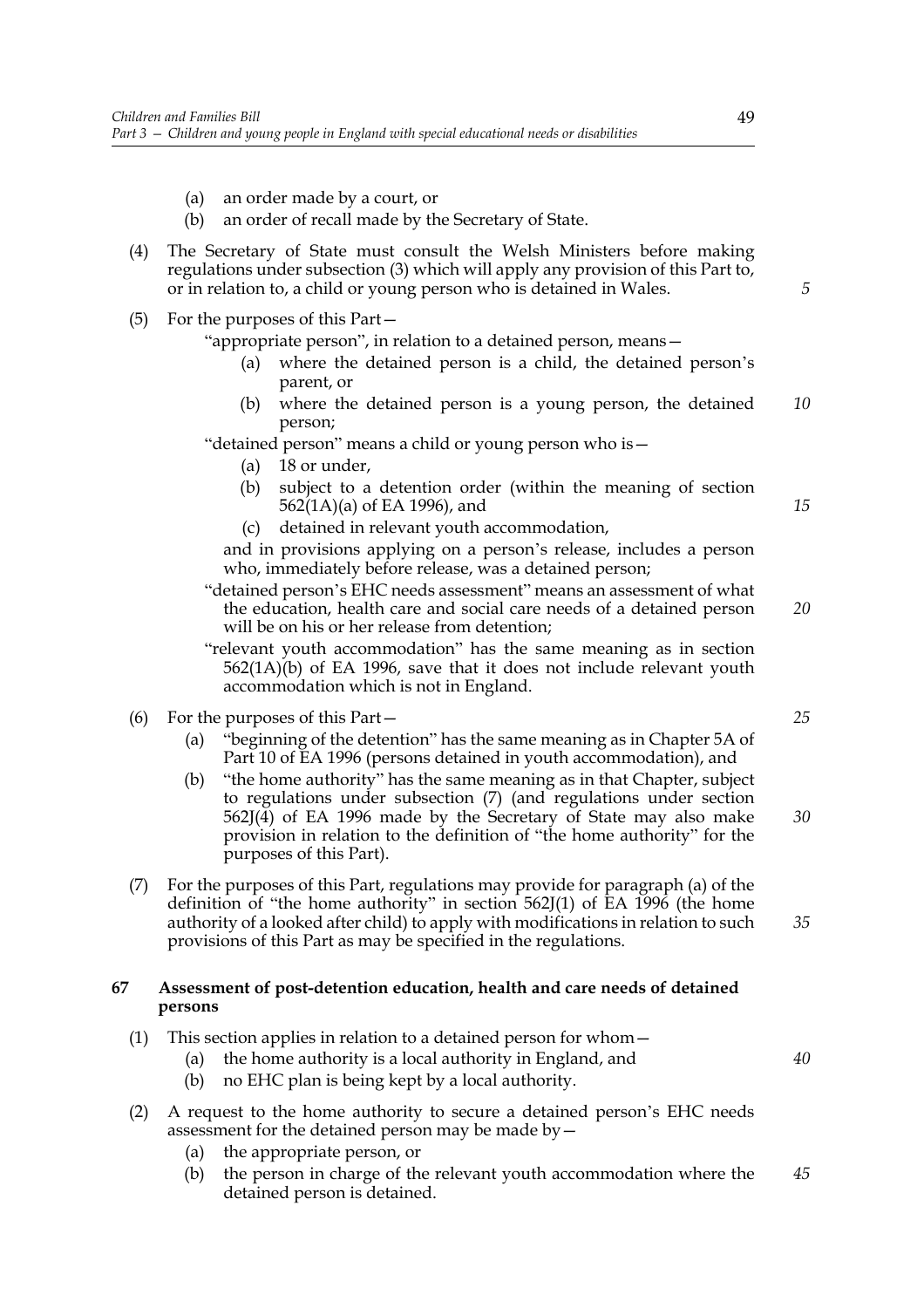- (3) Where this subsection applies, the home authority must determine whether it may be necessary for special educational provision to be made for the detained person in accordance with an EHC plan on release from detention.
- (4) Subsection (3) applies where—
	- (a) a request is made under subsection (2),
	- (b) the detained person has been brought to the home authority's attention by any person as someone who has or may have special educational needs, or
	- (c) the detained person has otherwise come to the home authority's attention as someone who has or may have special educational needs.
- (5) In making a determination under subsection (3), the home authority must consult—
	- (a) the appropriate person, and
	- (b) the person in charge of the relevant youth accommodation where the detained person is detained.
- (6) Where the home authority determines that it will not be necessary for special educational provision to be made for the detained person in accordance with an EHC plan on release from detention, it must notify the appropriate person and the person in charge of the relevant youth accommodation where the detained person is detained—
	- (a) of the reasons for that determination, and
	- (b) that accordingly it has decided not to secure a detained person's EHC needs assessment for the detained person.
- (7) Subsection (8) applies where—
	- (a) the detained person has not been assessed under this section or section 36 during the previous six months, and *25*
	- (b) the home authority determines that it may be necessary for special educational provision to be made for the detained person in accordance with an EHC plan on release from detention.
- (8) The home authority must notify the appropriate person and the person in charge of the relevant youth accommodation where the detained person is detained— *30*
	- (a) that it is considering securing a detained person's EHC needs assessment for the detained person, and
	- (b) that the appropriate person and the person in charge of the relevant youth accommodation where the detained person is detained each have the right to— *35*
		- (i) express views to the authority (orally or in writing), and
		- (ii) submit evidence to the authority.
- (9) The home authority must secure a detained person's EHC needs assessment if, after having regard to any views expressed and evidence submitted under subsection  $(8)$ , the authority is of the opinion that -*40*
	- (a) the detained person has or may have special educational needs, and
	- (b) it may be necessary for special educational provision to be made for the detained person in accordance with an EHC plan on release from detention.

*5*

*10*

*20*

*45*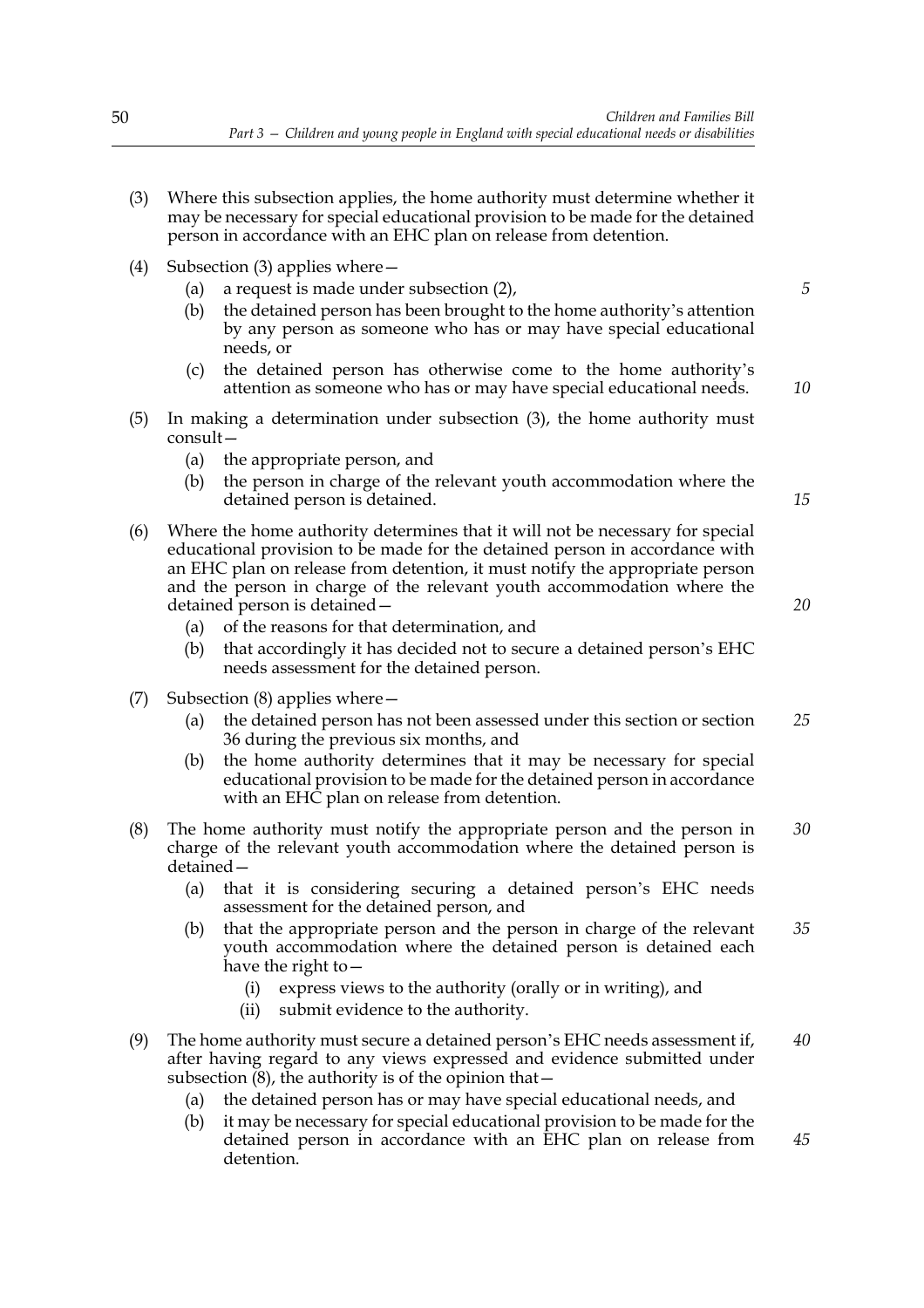- (10) After a detained person's EHC needs assessment has been carried out, the local authority must notify the appropriate person and the person in charge of the relevant youth accommodation where the detained person is detained of—
	- (a) the outcome of the assessment,
	- (b) whether it proposes to secure that an EHC plan is prepared for the detained person, and
	- (c) the reasons for that decision.
- (11) Regulations may make provision about detained persons' EHC needs assessments, in particular—
	- (a) about requests under subsection (2);
	- (b) imposing time limits in relation to consultation under subsection (5);
	- (c) about giving notice;
	- (d) about expressing views and submitting evidence under subsection (8);
	- (e) about how detained persons' EHC needs assessments are to be conducted;
	- (f) about advice to be obtained in connection with a detained person's EHC needs assessment;
	- (g) about combining a detained person's EHC needs assessment with other assessments;
	- (h) about the use for the purposes of a detained person's EHC needs assessment of information obtained as a result of other assessments; *20*
	- (i) about the use of information obtained as a result of a detained person's EHC needs assessment, including the use of that information for the purposes of other assessments;
	- (j) about the provision of information, advice and support in connection with a detained person's EHC needs assessment. *25*

### **68 Securing EHC plans for certain detained persons**

- (1) Where, in the light of a detained person's EHC needs assessment it is necessary for special education provision to be made for the detained person in accordance with an EHC plan on release from detention, the home authority must secure that an EHC plan is prepared for him or her. *30*
- (2) Sections 37(2) to (5) and 38 to 40 apply in relation to an EHC plan secured under subsection (1) as they apply to an EHC plan secured under section 37(1), with the following modifications—
	- (a) references to "the child or young person" are to be read as references to the detained person, *35*
	- (b) references to the local authority are to be read as references to the home authority, and
	- (c) references to the child's parent or the young person are to be read as references to the appropriate person.
- (3) Section 33(2) to (7) apply where a home authority is securing the preparation of an EHC plan under this section as they apply where a local authority is securing a plan under section 37, with the following modifications—
	- (a) references to "the child or young person" are to be read as references to the detained person,
	- (b) references to the local authority are to be read as references to the home authority,

*10*

*5*

*40*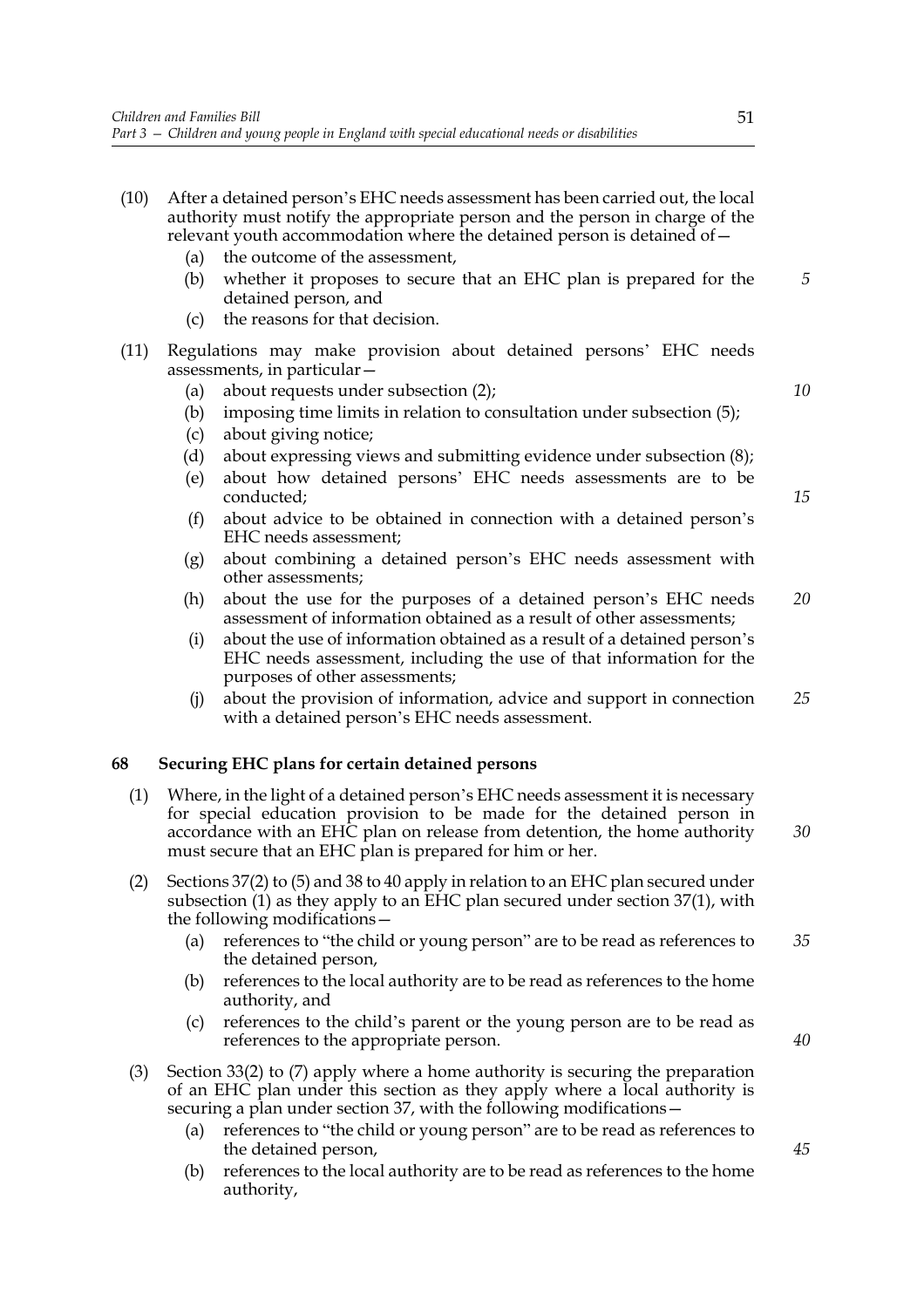- (c) references to the child's parent or the young person are to be read as references to the appropriate person, and
- (d) the reference in subsection (2) to section 39(5) and 40(2) is to be read as a reference to those provisions as applied by subsection (2) of this section.

# **69 EHC plans for certain detained persons: appeals and mediation**

- (1) An appropriate person in relation to a detained person may appeal to the Firsttier Tribunal against the matters set out in subsection (2), subject to section 52 (as applied by this section).
- (2) The matters are—
	- (a) a decision of the home authority not to secure a detained person's EHC needs assessment for the detained person;
	- (b) a decision of the home authority, following a detained person's EHC needs assessment, that it is not necessary for special educational provision to be made for the detained person in accordance with an EHC plan on release from detention; *15*
	- (c) where an EHC plan is secured for the detained person—
		- (i) the school or other institution named in the plan, or the type of school or other institution named in the plan;
		- (ii) if no school or other institution is named in the plan, that fact. *20*
- (3) The appropriate person may appeal to the First-tier Tribunal under subsection  $(2)(c)$  only when an EHC plan is first finalised for the detained person in accordance with section 68.
- (4) Regulations may make provision about appeals to the First-tier Tribunal in respect of EHC plans secured under section 68, in particular about—
	- (a) making and determining appeals;
	- (b) the powers of the First-tier Tribunal on determining an appeal;
	- (c) unopposed appeals.
- (5) A person commits an offence if without reasonable excuse that person fails to comply with any requirement—
	- (a) in respect of the discovery or inspection of documents, or
	- (b) to attend to give evidence and produce documents,

where that requirement is imposed by Tribunal Procedure Rules in relation to an appeal under this section.

- (6) A person guilty of an offence under subsection (5) is liable on summary conviction to a fine not exceeding level 3 on the standard scale. *35*
- (7) Section 52(2) to (9) apply where an appropriate person intends to appeal to the First-tier Tribunal under this section as they apply where a child's parent or young person intends to appeal under section 51, with the following modifications—
	- (a) references to the child's parent or young person are to be read as references to the appropriate person, and
	- (b) references to the local authority are to be read as references to the home authority.

*10*

*5*

*25*

*30*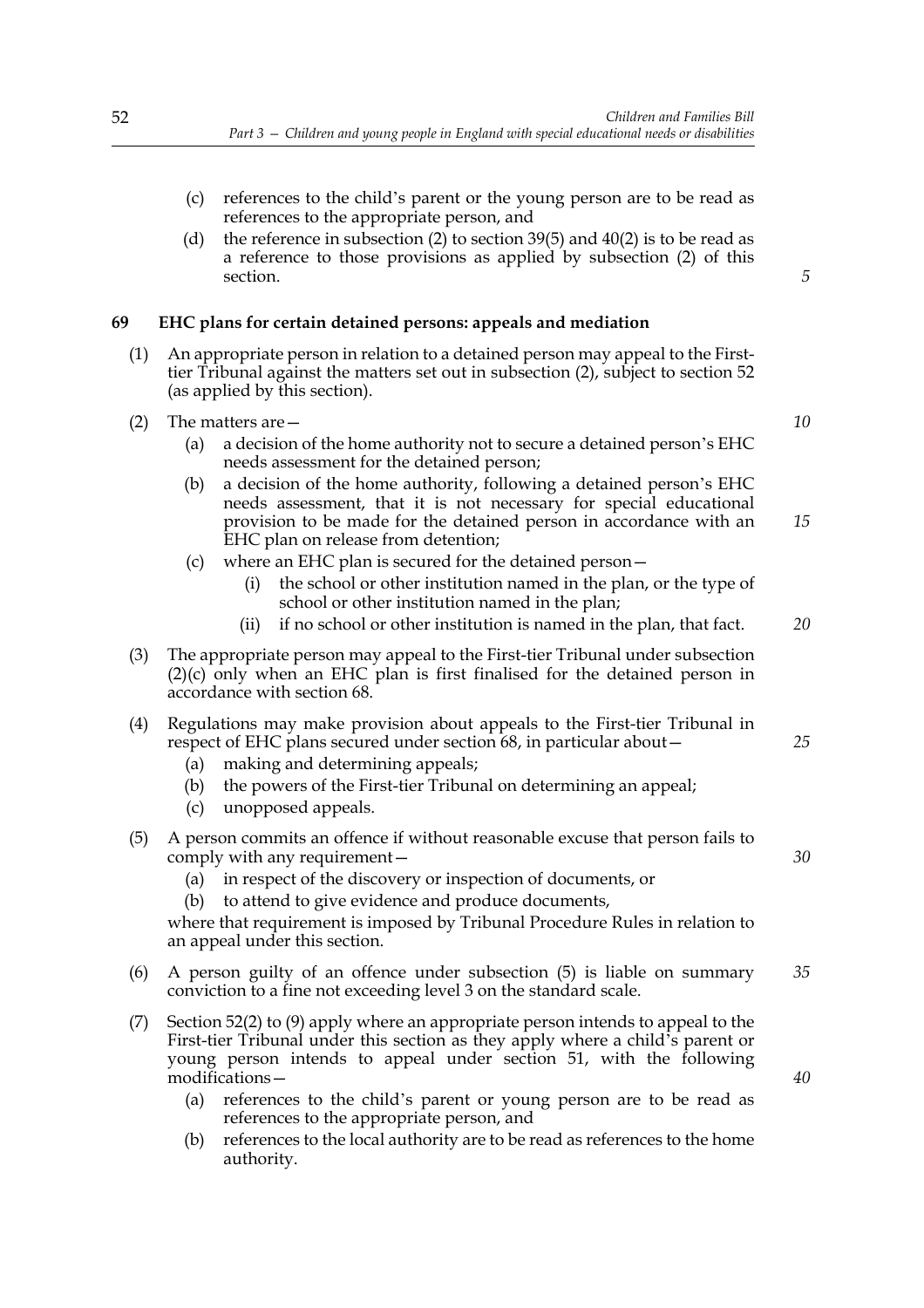- (8) Regulations under subsection (7) of section 52 may make provision for the purposes of subsection (7) of this section, and accordingly in subsection (7)(f) of section 52—
	- (a) the reference to a child's parent is to be read as a reference to the parent of a detained person who is a child, and
	- (b) the reference to the child is to be read as a reference to a detained person who is a child.

### **70 Duty to keep EHC plans for detained persons**

- (1) This section applies in relation to a detained person—
	- (a) for whom a local authority in England was maintaining an EHC plan immediately before the beginning of his or her detention, or *10*
	- (b) for whom the home authority has secured the preparation of an EHC plan under section 68.
- (2) The home authority must keep the EHC plan while the person is detained in relevant youth accommodation.
- (3) Regulations may make provision about the keeping of EHC plans under subsection (2), and the disclosure of such plans.
- (4) The home authority must use its best endeavours to arrange appropriate special educational provision for the detained person while he or she is detained in relevant youth accommodation.
- (5) If the EHC plan specifies health care provision, the detained person's health services commissioner must use its best endeavours to arrange appropriate health care provision for the detained person while he or she is detained in relevant youth accommodation.
- (6) For the purposes of subsection (4), appropriate special educational provision  $is -$ *25*
	- (a) the special educational provision specified in the EHC plan,
	- (b) educational provision corresponding as closely as possible to the special educational provision specified in the plan, or
	- (c) if it appears to the home authority that the special educational provision specified in the plan is no longer appropriate for the person, such special educational provision as reasonably appears to the home authority to be appropriate. *30*
- (7) For the purposes of subsection (5), appropriate health care provision is—
	- (a) the health care provision specified in the EHC plan,
	- (b) health care provision corresponding as closely as possible to the health care provision specified in the plan, or
	- (c) if it appears to the detained person's health services commissioner that the health care provision specified in the plan is no longer appropriate for the person, such health care provision as reasonably appears to the detained person's health services commissioner to be appropriate.
- (8) In this section, "detained person's health services commissioner", in relation to a detained person, means the body that is under a duty under the National Health Service Act 2006 to arrange for the provision of services or facilities in respect of the detained person during his or her detention.

*20*

*15*

*5*

*35*

*40*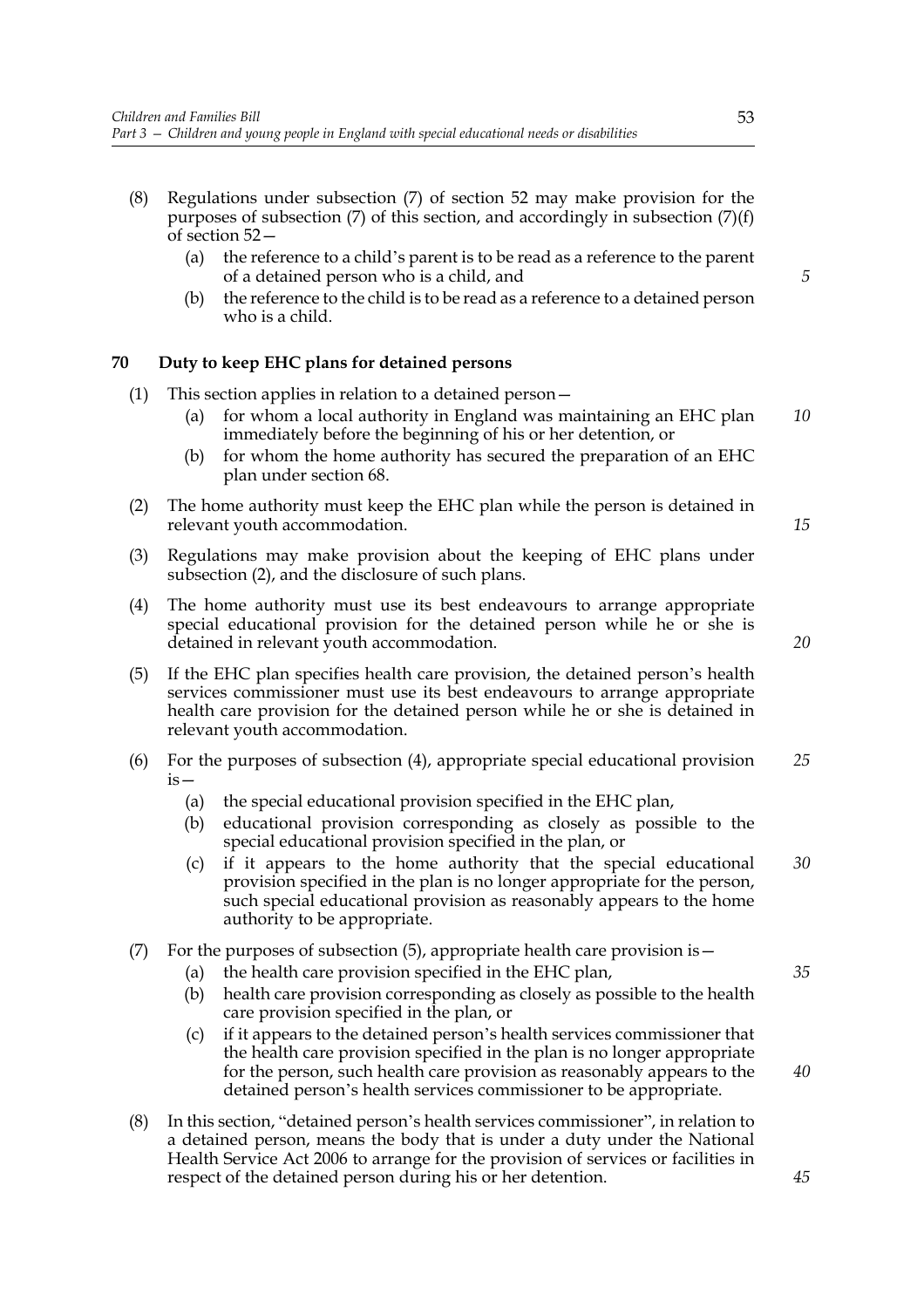# **71 Supply of goods and services: detained persons**

- (1) A local authority in England may supply goods and services to any authority or other person making special educational provision for a detained person, but only for the purpose set out in subsection (2).
- (2) The purpose is that of assisting the local authority in the performance of a duty under section 70. *5*
- (3) The goods and services may be supplied on the terms and conditions that the authority thinks fit, including terms as to payment.

*Information to improve well-being of children and young people with SEN*

#### **72 Provision and publication of special needs information**

- (1) The Secretary of State must exercise the powers listed in subsection (2) with a view to securing, in particular, the provision of special needs information which the Secretary of State thinks would be likely to assist the Secretary of State or others in improving the well-being of—
	- (a) children in England with special educational needs, and
	- (b) young people aged under 19 in England with special educational needs.
- (2) The powers are those of the Secretary of State under the following provisions of EA 1996 (so far as relating to England)  $-$ 
	- (a) section 29 (information from local authorities for purposes of Secretary of State's functions); *20*
	- (b) section 408 (information in relation to maintained schools);
	- (c) section 537 (information about schools);
	- (d) section 537A (information about individual pupils);
	- (e) section 537B (information about children receiving funded education outside school); *25*
	- (f) section 538 (information from governing bodies for purposes of Secretary of State's education functions).
- (3) In each calendar year, the Secretary of State must publish, or arrange to be published, special needs information which has been obtained under EA 1996, where the Secretary of State thinks the publication of the information would be likely to assist the Secretary of State or others in improving the well-being of —
	- (a) children in England with special educational needs, and
	- (b) young people aged under 19 in England with special educational needs.
- (4) Information published under subsection (3) must be published in the form and manner that the Secretary of State thinks fit, except that the names of the children and young people to whom the information relates must not be included.
- (5) The Secretary of State may make a charge, or arrange for a charge to be made, for documents supplied by virtue of this section. *40*
- (6) A charge under subsection (5) must not exceed the cost of supply.
- (7) "Special needs information" means—

*15*

*10*

*30*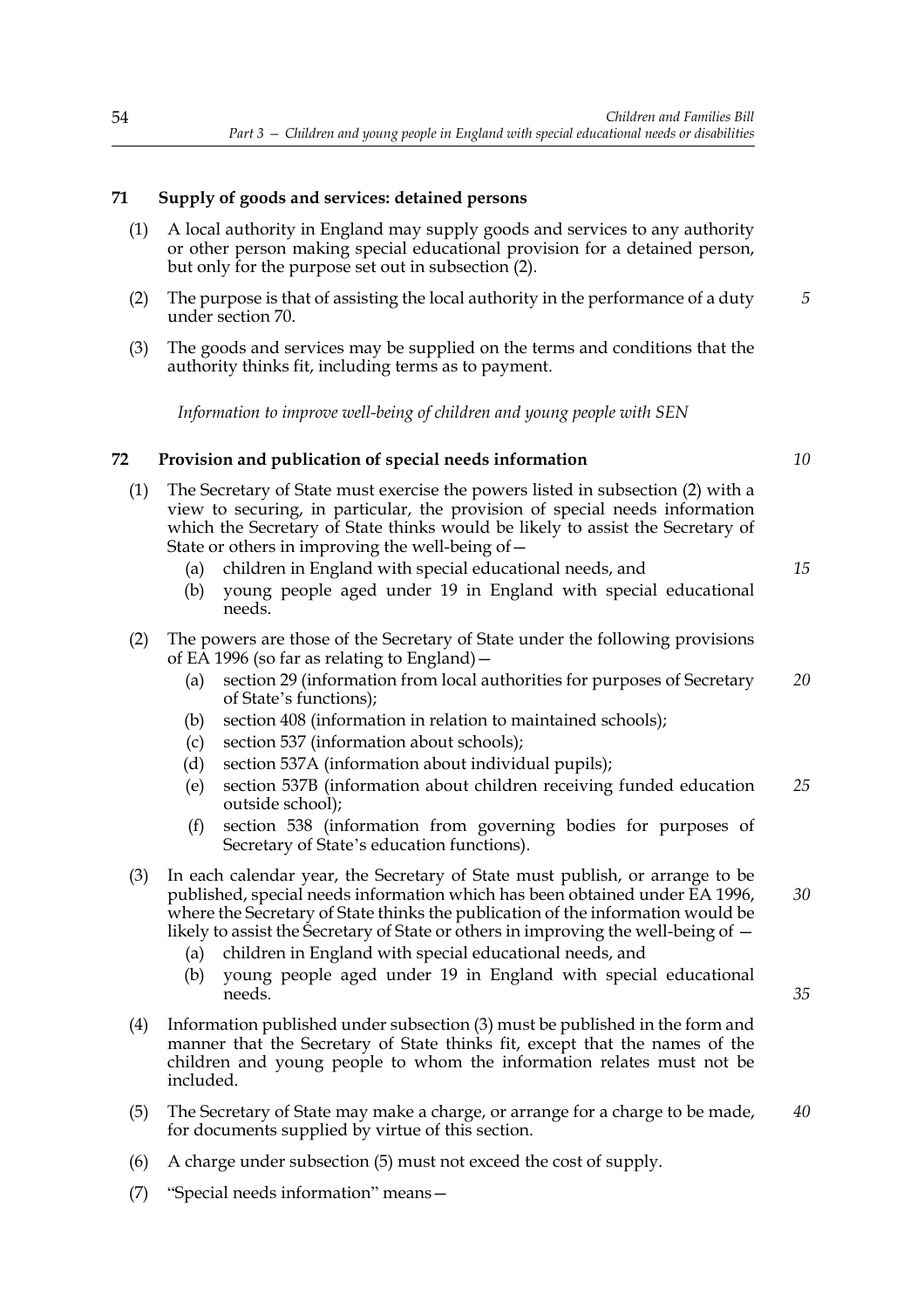- (a) information about children, and young people, in England with special educational needs, and
- (b) information about special educational provision made for those children and young people.
- (8) References in this section to the well-being of children and young people with special educational needs are to their well-being so far as relating to— *5*
	- (a) physical and mental health and emotional well-being;
	- (b) protection from abuse and neglect;
	- (c) control by them over their day-to-day lives;
	- (d) participation in education, training or recreation;
	- (e) social and economic well-being;
	- (f) domestic, family and personal relationships;
	- (g) the contribution made by them to society.

#### *Code of practice*

| 73  |                                                                                                                                                  | Code of practice                                                                                                                                                    | 15 |
|-----|--------------------------------------------------------------------------------------------------------------------------------------------------|---------------------------------------------------------------------------------------------------------------------------------------------------------------------|----|
| (1) |                                                                                                                                                  | The Secretary of State must issue a code of practice giving guidance about the<br>exercise of their functions under this Part to -                                  |    |
|     | (a)                                                                                                                                              | local authorities in England;                                                                                                                                       |    |
|     | (b)                                                                                                                                              | the governing bodies of schools;                                                                                                                                    |    |
|     | (c)                                                                                                                                              | the governing bodies of institutions within the further education sector;                                                                                           | 20 |
|     | (d)                                                                                                                                              | the proprietors of Academies;                                                                                                                                       |    |
|     | (e)                                                                                                                                              | the management committees of pupil referral units;                                                                                                                  |    |
|     | (f)                                                                                                                                              | the proprietors of institutions approved by the Secretary of State under<br>section 41 (independent special schools and special post-16 institutions:<br>approval); | 25 |
|     | (g)                                                                                                                                              | providers of relevant early years education;                                                                                                                        |    |
|     | (h)                                                                                                                                              | the National Health Service Commissioning Board;                                                                                                                    |    |
|     | (i)                                                                                                                                              | clinical commissioning groups;                                                                                                                                      |    |
|     | (j)                                                                                                                                              | NHS trusts;                                                                                                                                                         |    |
|     | (k)                                                                                                                                              | NHS foundation trusts;                                                                                                                                              | 30 |
|     | (1)                                                                                                                                              | Local Health Boards.                                                                                                                                                |    |
| (2) |                                                                                                                                                  | The Secretary of State may revise the code from time to time.                                                                                                       |    |
| (3) |                                                                                                                                                  | The Secretary of State must publish the current version of the code.                                                                                                |    |
| (4) | The persons listed in subsection (1) must have regard to the code in exercising<br>their functions under this Part.                              |                                                                                                                                                                     |    |
| (5) | Those who exercise functions for the purpose of the exercise by those persons<br>of functions under this Part must also have regard to the code. |                                                                                                                                                                     |    |
| (6) |                                                                                                                                                  | The First-tier Tribunal must have regard to any provision of the code that<br>appears to it to be relevant to a question arising on an appeal under this Part.      |    |

### **74 Making and approval of code**

(1) Where the Secretary of State proposes to issue or revise a code under section 73, the Secretary of State must prepare a draft of the code (or revised code).

*10*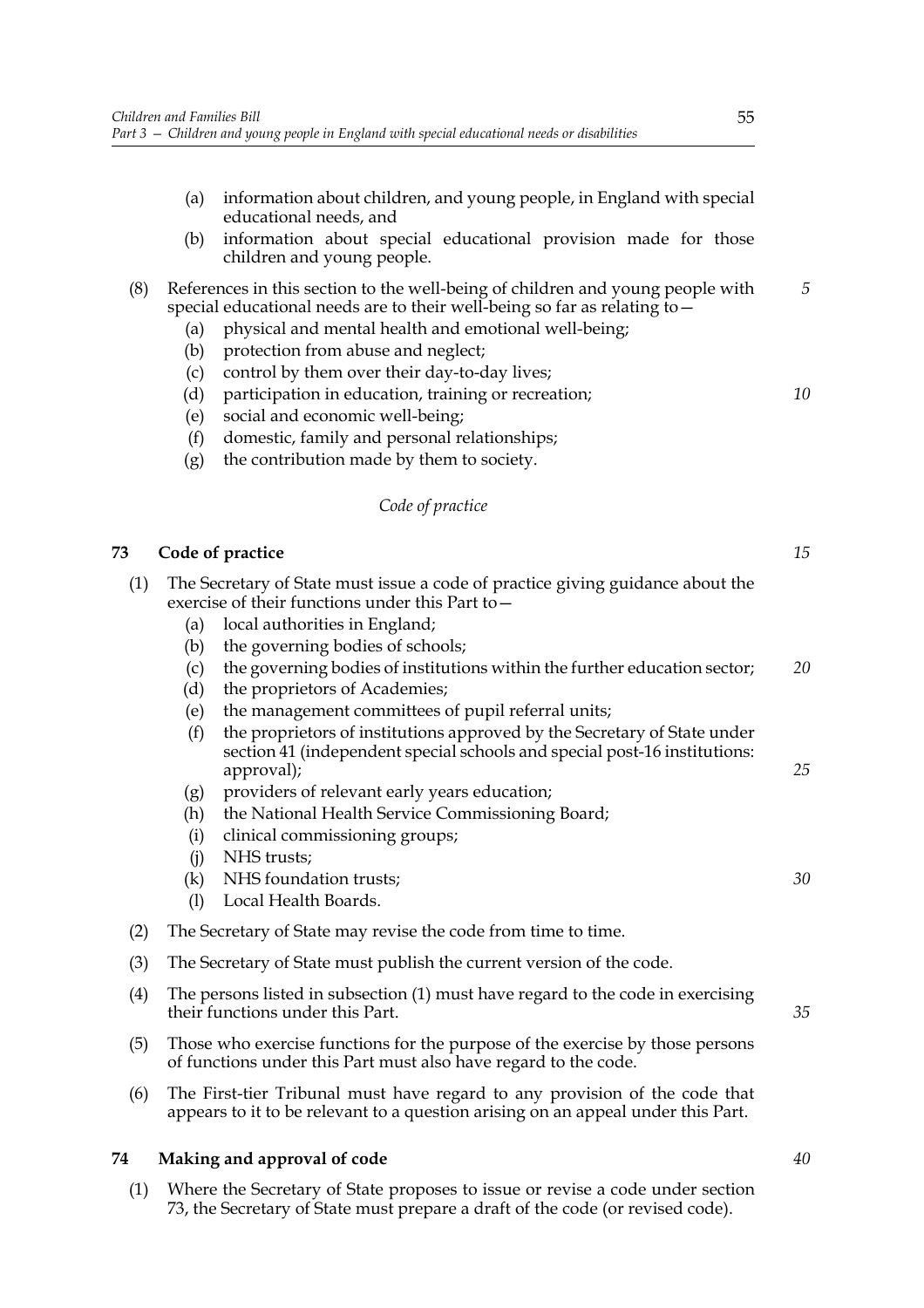- (2) The Secretary of State must consult such persons as the Secretary of State thinks fit about the draft and must consider any representations made by them.
- (3) If the Secretary of State decides to proceed with the draft (in its original form or with modifications), the Secretary of State must lay a copy of the draft before each House of Parliament.
- (4) The Secretary of State may not take any further steps in relation to—
	- (a) a proposed code unless the draft is approved by a resolution of each House, or
	- (b) a proposed revised code if, within the 40-day period, either House resolves not to approve the draft.
- (5) Subsection (6) applies if  $-$ 
	- (a) both Houses resolve to approve the draft, as mentioned in subsection  $(4)(a)$ , or
	- (b) neither House resolves not to approve the draft, as mentioned in subsection (4)(b).
- (6) The Secretary of State must issue the code or revised code in the form of the draft, and it comes into force on such date as the Secretary of State may by order appoint.
- (7) Subsection (4) does not prevent a new draft of a proposed code (or proposed revised code) from being laid before Parliament.
- (8) In this section "40-day period", in relation to the draft of a proposed revised code, means—
	- (a) if the draft is laid before one House on a later day than the day on which it is laid before the other, the period of 40 days beginning with the later of the two days, and
	- (b) in any other case, the period of 40 days beginning with the day on which the draft is laid before each House.
- (9) For the purposes of subsection (8), no account is to be taken of any period during which Parliament is dissolved or prorogued or during which both Houses are adjourned for more than four days.

#### *Supplementary*

#### **75 Parents and young people lacking capacity**

- (1) Regulations may apply any statutory provision with modifications, for the purpose of giving effect to this Part in a case where the parent of a child, or a young person, lacks capacity at the relevant time.
- (2) Regulations under subsection (1) may in particular include provision for  $-$ 
	- (a) references to a child's parent to be read as references to, or as including references to, a representative of the parent;
	- (b) references to a young person to be read as references to, or as including references to, a representative of the young person, the young person's parent, or a representative of the young person's parent;
	- (c) modifications to have effect in spite of section  $27(1)(g)$  of the Mental Capacity Act 2005 (Act does not permit decisions on discharging parental responsibilities in matters not relating to a child's property to be made on a person's behalf).

*15*

*5*

*10*

*25*

*30*

*35*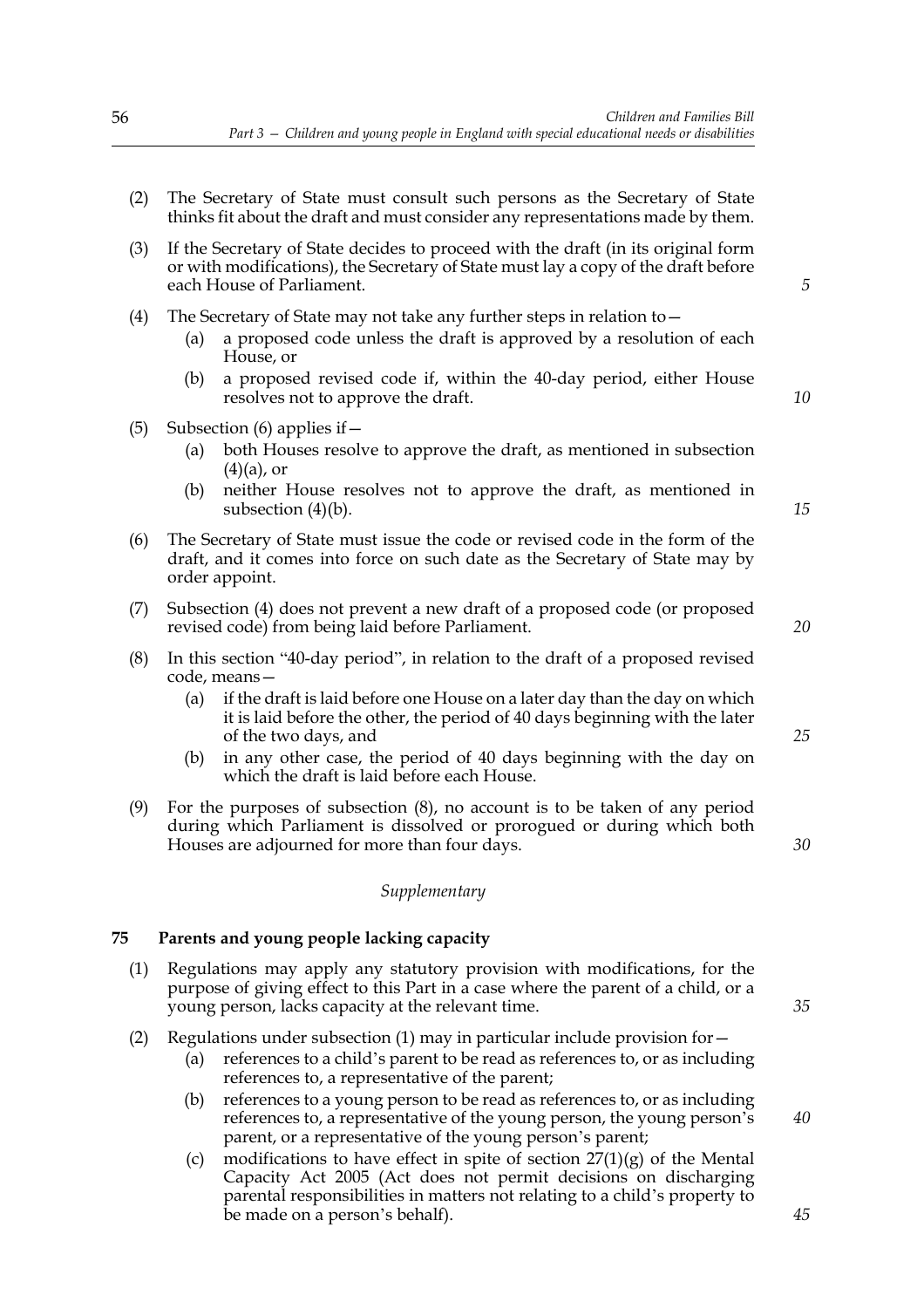- (3) "Statutory provision" means a provision made by or under this or any other Act, whenever passed or made.
- (4) "The relevant time" means the time at which, under the statutory provision in question, something is required or permitted to be done by or in relation to the parent or young person.
- (5) The reference in subsection (1) to lacking capacity is to lacking capacity within the meaning of the Mental Capacity Act 2005.
- (6) "Representative", in relation to a parent or young person, means—
	- (a) a deputy appointed by the Court of Protection under section 16(2)(b) of the Mental Capacity Act 2005 to make decisions on the parent's or young person's behalf in relation to matters within this Part;
	- (b) the donee of a lasting power of attorney (within the meaning of section 9 of that Act) appointed by the parent or young person to make decisions on his or her behalf in relation to matters within this Part;
	- (c) an attorney in whom an enduring power of attorney (within the meaning of Schedule 4 to that Act) created by the parent or young person is vested, where the power of attorney is registered in accordance with paragraphs 4 and 13 of that Schedule or an application for registration of the power of attorney has been made. *15*

| 76  | Part does not apply to detained children and young people                                                                                                                         | 20 |
|-----|-----------------------------------------------------------------------------------------------------------------------------------------------------------------------------------|----|
|     | Nothing in or made under this Part applies to a child or young person who is<br>detained in pursuance of -<br>an order made by a court, or<br>(a)                                 |    |
|     | an order of recall made by the Secretary of State.<br>(b)                                                                                                                         |    |
|     |                                                                                                                                                                                   |    |
| 77  | Disapplication of Chapter 1 of Part 4 of EA 1996 in relation to children in<br>England                                                                                            | 25 |
|     | Chapter 1 of Part 4 of EA 1996 (children with special educational needs) ceases<br>to apply in relation to children in the area of a local authority in England.                  |    |
| 78  | <b>Consequential amendments</b>                                                                                                                                                   |    |
|     | Schedule 3 (amendments consequential on this Part) has effect.                                                                                                                    | 30 |
| 79  | <b>Interpretation of Part 3</b>                                                                                                                                                   |    |
| (1) | In this Part-<br>"EA 1996" means the Education Act 1996;<br>"ESA 2008" means the Education and Skills Act 2008;<br>"SSFA 1998" means the School Standards and Framework Act 1998. | 35 |
| (2) | In this Part-<br>"appropriate person" has the meaning given by section 66(5);<br>"beginning of the detention" has the meaning given by section 66(6);                             |    |

"detained person" has the meaning given by section 66(5);

"detained person's EHC needs assessment" has the meaning given by section 66(5); *40*

*5*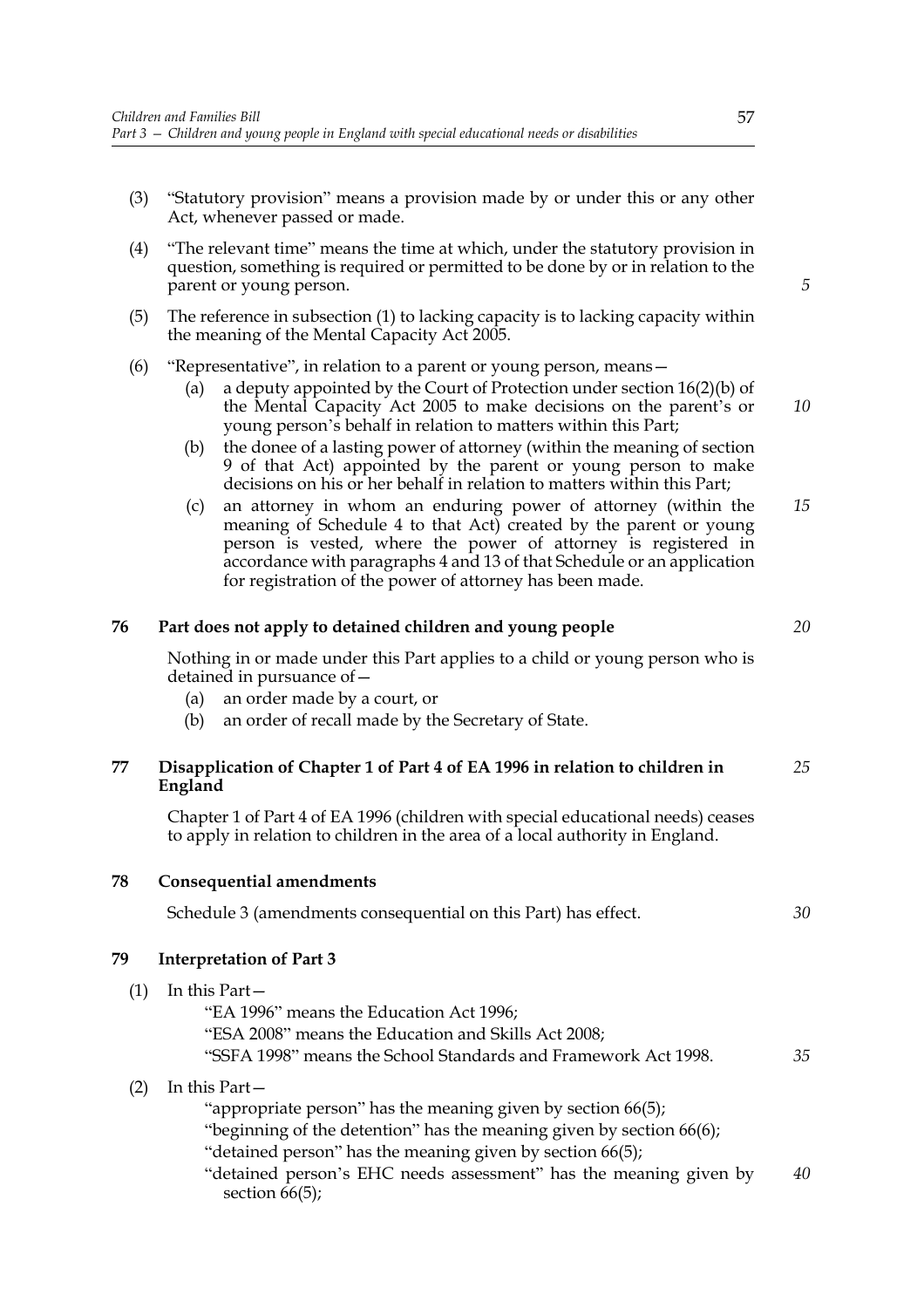|     | "education, health and care provision" has the meaning given by section<br>26(2);                                                                                                                                                                          |    |
|-----|------------------------------------------------------------------------------------------------------------------------------------------------------------------------------------------------------------------------------------------------------------|----|
|     | "EHC needs assessment" has the meaning given by section 36(2);                                                                                                                                                                                             |    |
|     | "EHC plan" means a plan within section 37(2);                                                                                                                                                                                                              | 5  |
|     | "health care provision" has the meaning given by section 21(3);<br>"the home authority" has the meaning given by section 66(6) (subject to<br>subsection (7) of that section);                                                                             |    |
|     | "mainstream post-16 institution" means a post-16 institution that is not a<br>special post-16 institution;                                                                                                                                                 |    |
|     | "mainstream school" means-                                                                                                                                                                                                                                 | 10 |
|     | a maintained school that is not a special school, or<br>(a)<br>an Academy school that is not a special school;<br>(b)                                                                                                                                      |    |
|     | "maintained school" means-                                                                                                                                                                                                                                 |    |
|     | a community, foundation or voluntary school, or<br>(a)                                                                                                                                                                                                     |    |
|     | a community or foundation special school not established in a<br>(b)<br>hospital;                                                                                                                                                                          | 15 |
|     | "post-16 institution" means an institution which-                                                                                                                                                                                                          |    |
|     | provides education or training for those over compulsory<br>(a)<br>school age, but                                                                                                                                                                         |    |
|     | is not a school or other institution which is within the higher<br>(b)<br>education sector or which provides only higher education;                                                                                                                        | 20 |
|     | "proprietor", in relation to an institution that is not a school, means the<br>person or body of persons responsible for the management of the<br>institution;                                                                                             |    |
|     | "relevant early years education" has the meaning given by section 123 of<br><b>SSFA 1998;</b>                                                                                                                                                              | 25 |
|     | "relevant youth accommodation" has the meaning given by section 66(5);                                                                                                                                                                                     |    |
|     | "social care provision" has the meaning given by section 21(4);                                                                                                                                                                                            |    |
|     | "social services functions" in relation to a local authority has the same<br>meaning as in the Local Authority Social Services Act 1970;                                                                                                                   | 30 |
|     | "special educational needs" has the meaning given by section 20(1);                                                                                                                                                                                        |    |
|     | "special educational provision" has the meaning given by section 21(1)<br>and $(2)$ ;                                                                                                                                                                      |    |
|     | "special post-16 institution" means a post-16 institution that is specially<br>organised to make special educational provision for students with<br>special educational needs;                                                                             | 35 |
|     | "training" has the same meaning as in section 15ZA of EA 1996;                                                                                                                                                                                             |    |
|     | "young person" means a person over compulsory school age but under<br>25.                                                                                                                                                                                  |    |
| (3) | A child or young person has a disability for the purposes of this Part if he or<br>she has a disability for the purposes of the Equality Act 2010.                                                                                                         | 40 |
| (4) | A reference in this Part to "education" -<br>includes a reference to full-time and part-time education, but<br>(a)<br>does not include a reference to higher education,<br>(b)<br>and "educational" and "educate" (and other related terms) are to be read | 45 |
|     | accordingly.                                                                                                                                                                                                                                               |    |

- (5) A reference in this Part to—
	- (a) a community, foundation or voluntary school, or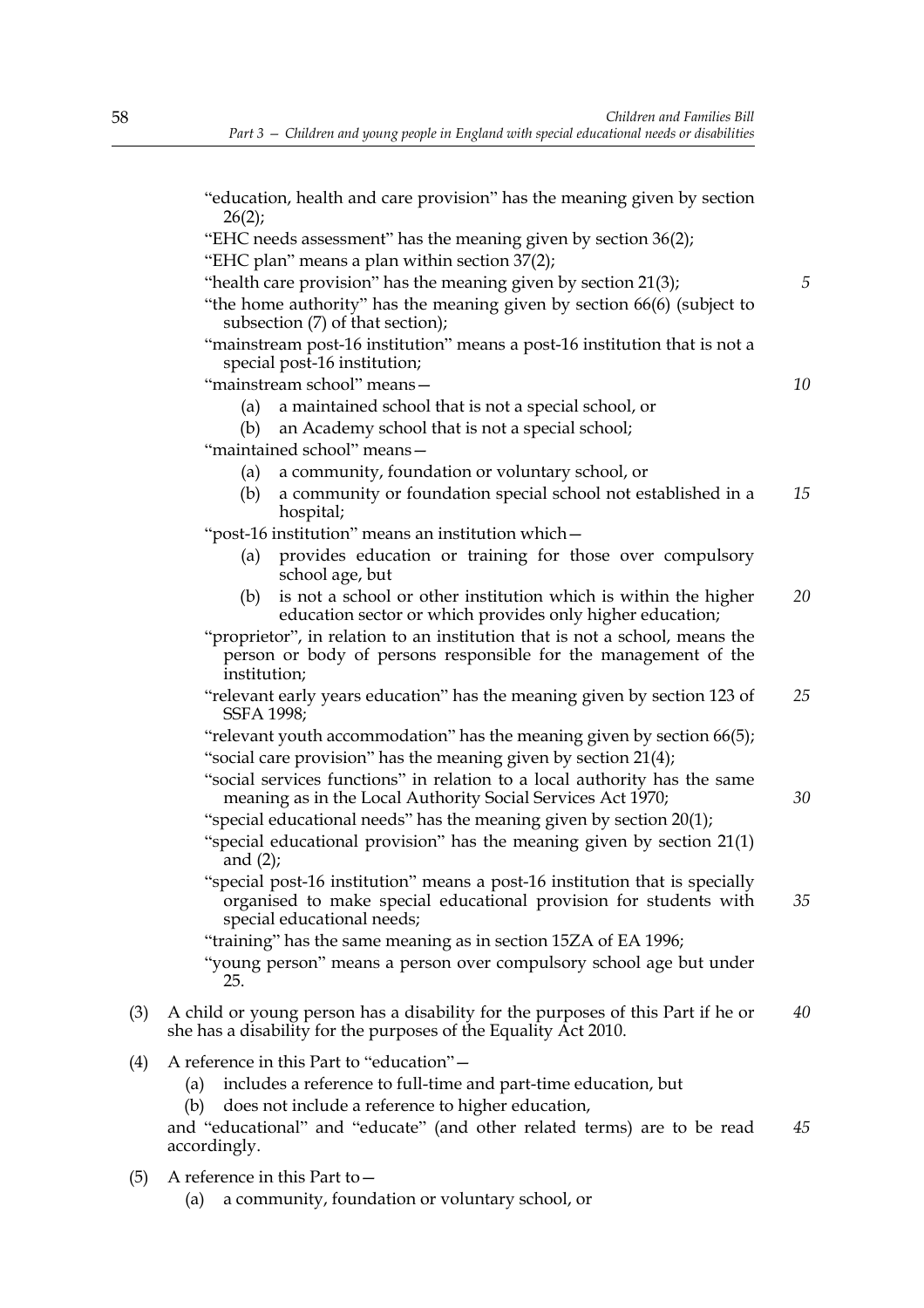(b) a community or foundation special school,

is to such a school within the meaning of SSFA 1998.

- (6) A reference in this Part to a child or young person who is "in the area" of a local authority in England does not include a child or young person who is wholly or mainly resident in the area of a local authority in Wales.
- (7) EA 1996 and the preceding provisions of this Part (except so far as they amend other Acts) are to be read as if those provisions were contained in EA 1996.

#### **PART 4**

#### CHILDCARE ETC

### **80 Childminder agencies**

Schedule 4 (amendments to the Childcare Act 2006 to provide for the registration of childminder agencies on the childcare registers and the registration of certain childcare providers with those agencies, and other related amendments) has effect.

#### **81 Inspections at request of providers of childcare to young children**

In section 49 of the Childcare Act 2006 (inspections of early years provision), after subsection (5) insert—

- "(5A) The Chief Inspector may charge a prescribed fee for conducting an inspection of early years provision where—
	- (a) the inspection is conducted at the request of a registered person who provides that early years provision, and *20*
	- (b) the Chief Inspector is required by the Secretary of State under subsection (2)(b) to conduct that inspection."

### **82 Repeal of local authority's duty to assess sufficiency of childcare provision**

Section 11 of the Childcare Act 2006 (duty of local authority in England to assess sufficiency of childcare provision) is repealed. *25*

### **83 Discharge of authority's duty to secure free early years provision**

- (1) Part 1 of the Childcare Act 2006 (general functions of local authorities in England in relation to childcare) is amended as follows.
- (2) After section 7 (duty to secure early years provision free of charge in accordance with regulations) insert— *30*

# **"7A Discharge of duty under section 7**

- (1) Regulations may require an English local authority to discharge its duty to a young child under section 7 by making arrangements which secure that an early years provider chosen by a parent of the child provides the early years provision to which the child is entitled in cases where—
	- (a) the early years provider is willing to provide it, and
	- (b) the early years provider is also willing to accept—

*10*

*5*

*15*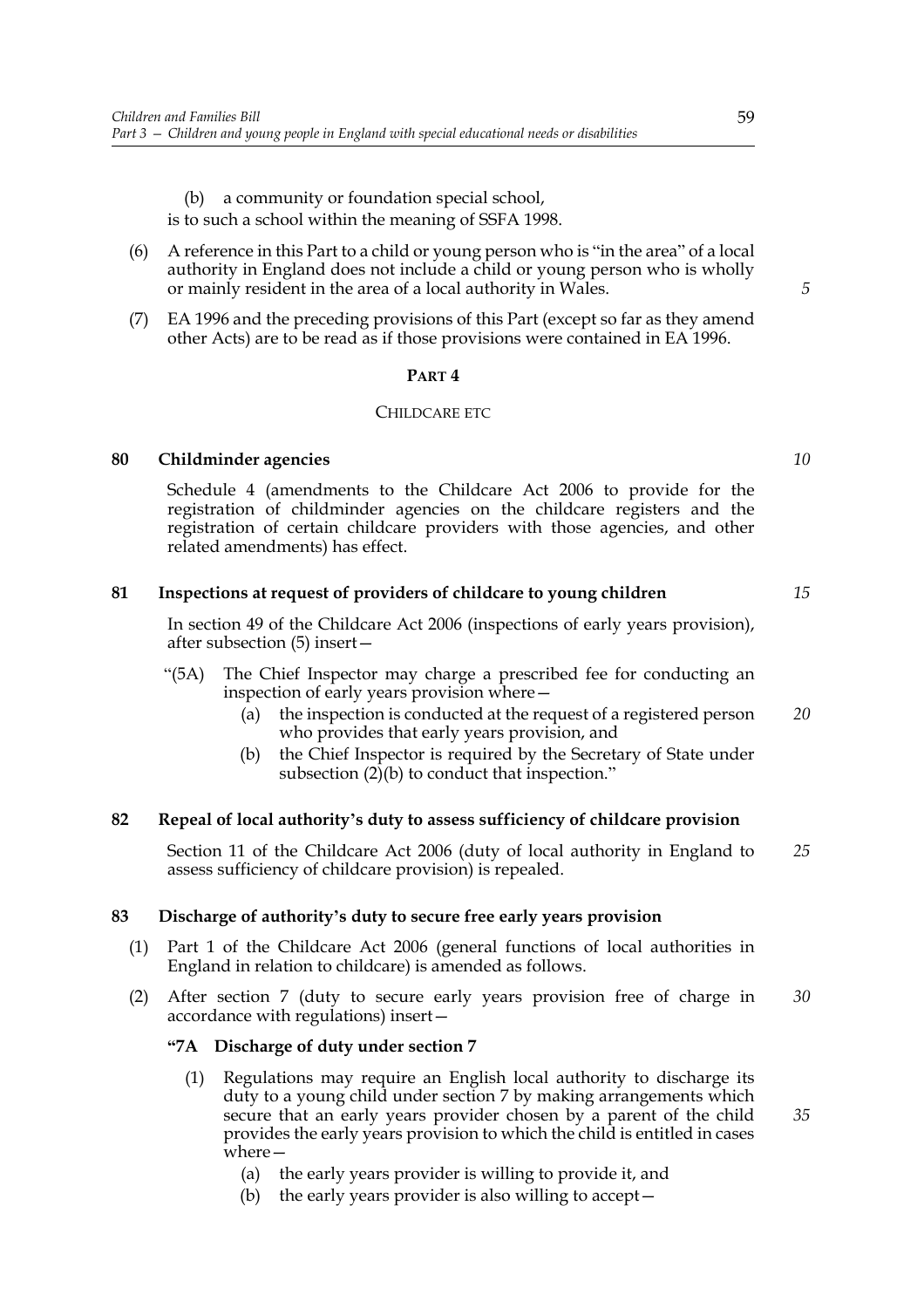- (i) any terms as to the payments which would be made to him or her in respect of the provision, and
- (ii) any requirements which would be imposed in respect of it.
- (2) Arrangements made by an authority to satisfy any requirement imposed under subsection (1) may be made with an early years provider or with an early years childminder agency or any other person who is able to arrange for an early years provider to provide early years provision. *5*

### (3) The regulations may provide that such a requirement—

- (a) applies only if the early years provider is of a prescribed description;
- (b) applies only if the early years provision provided by the early years provider is of a prescribed description;
- (c) does not apply in prescribed circumstances.
- (4) The regulations may provide that arrangements made by an authority for the purpose of complying with such a requirement must include provision allowing the local authority to terminate the arrangements in prescribed circumstances.
- (5) In this section— "early years childminder agency" and "early years provider" have the same meanings as in Part 3; "parent" has the same meaning as in section 2."

(3) After section 9 (arrangements between local authority and childcare providers) insert—

# **"9A Arrangements made by local authorities for the purposes of section 7**

Regulations may provide that arrangements made by an English local authority for the purpose of discharging its duty under section 7—

- (a) may impose requirements on the person with whom the arrangements are made only if the requirements are of a prescribed description;
- (b) may not impose requirements of a prescribed description on the person with whom the arrangements are made."

### **84 Governing bodies: provision of community facilities**

- (1) Section 28 of the Education Act 2002 (limits on the powers of governing bodies of maintained schools to provide community facilities etc under section 27) is amended as follows. *35*
- (2) In subsection (4), for "a governing body" substitute "the governing body of a maintained school in Wales".
- (3) Omit subsection (4C).
- (4) In subsection  $(5)$ 
	- (a) for "a governing body" substitute "the governing body of a maintained school in Wales", and
	- (b) in paragraph (a) omit "(in relation to England) by the Secretary of State or (in relation to Wales)".

*25*

*30*

*20*

*10*

*15*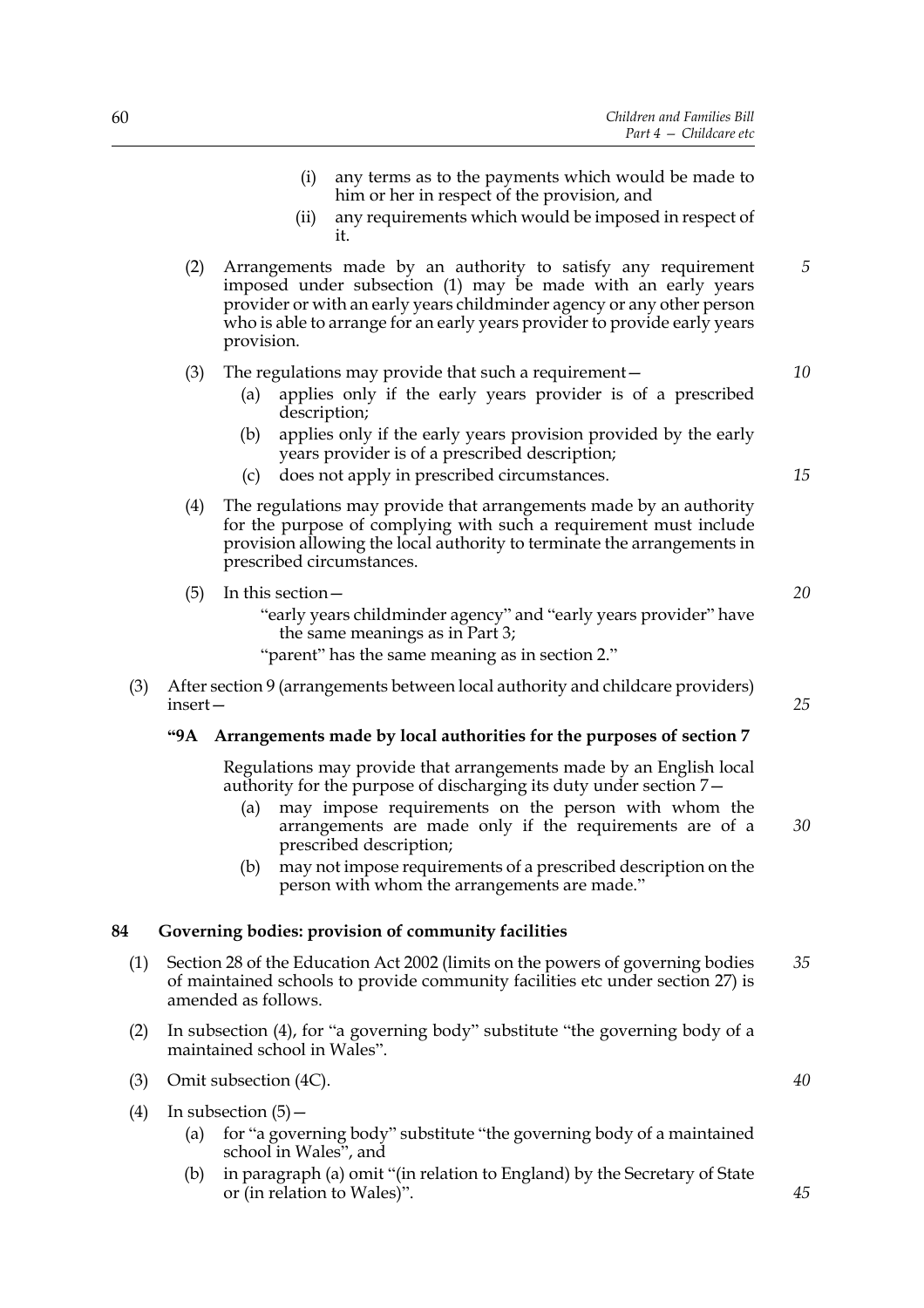#### **85 Childcare costs scheme: preparatory expenditure**

The Commissioners for Her Majesty's Revenue and Customs may incur expenditure in preparing for the introduction of a scheme for providing assistance in respect of the costs of childcare.

#### **PART 5**

#### WELFARE OF CHILDREN

#### **86 Extension of licensing of child performances to children under 14**

Section 38 of the Children and Young Persons Act 1963 (licences for performances by children under 14 not to be granted except for certain dramatic or musical performances) is repealed.

#### **87 Regulation of retail packaging etc of tobacco products**

- (1) The Secretary of State may make regulations under subsection (6) or (8) if the Secretary of State considers that the regulations may contribute at any time to reducing the risk of harm to, or promoting, the health or welfare of people under the age of 18.
- (2) Subsection (1) does not prevent the Secretary of State, in making regulations under subsection (6) or (8), from considering whether the regulations may contribute at any time to reducing the risk of harm to, or promoting, the health or welfare of people aged 18 or over.
- (3) The Secretary of State may treat regulations under subsection (6) or (8) as capable of contributing to reducing the risk of harm to, or promoting, the health or welfare of people under the age of 18 if the Secretary of State considers that—
	- (a) at least some of the provisions of the regulations are capable of having that effect, or
	- (b) the regulations are capable of having that effect when taken together with other regulations that were previously made under subsection  $(6)$ or (8) and are in force.
- (4) Regulations under subsection (6) or (8) are to be treated for the purposes of subsection (1) or (2) as capable of contributing to reducing the risk of harm to, or promoting, people's health or welfare if (for example) they may contribute to any of the following—
	- (a) discouraging people from starting to use tobacco products;
	- (b) encouraging people to give up using tobacco products;
	- (c) helping people who have given up, or are trying to give up, using tobacco products not to start using them again; *35*
	- (d) reducing the appeal or attractiveness of tobacco products;
	- (e) reducing the potential for elements of the packaging of tobacco products other than health warnings to detract from the effectiveness of those warnings;
	- (f) reducing opportunities for the packaging of tobacco products to mislead consumers about the effects of using them;
	- (g) reducing opportunities for the packaging of tobacco products to create false perceptions about the nature of such products;

*10*

*15*

*5*

*25*

*20*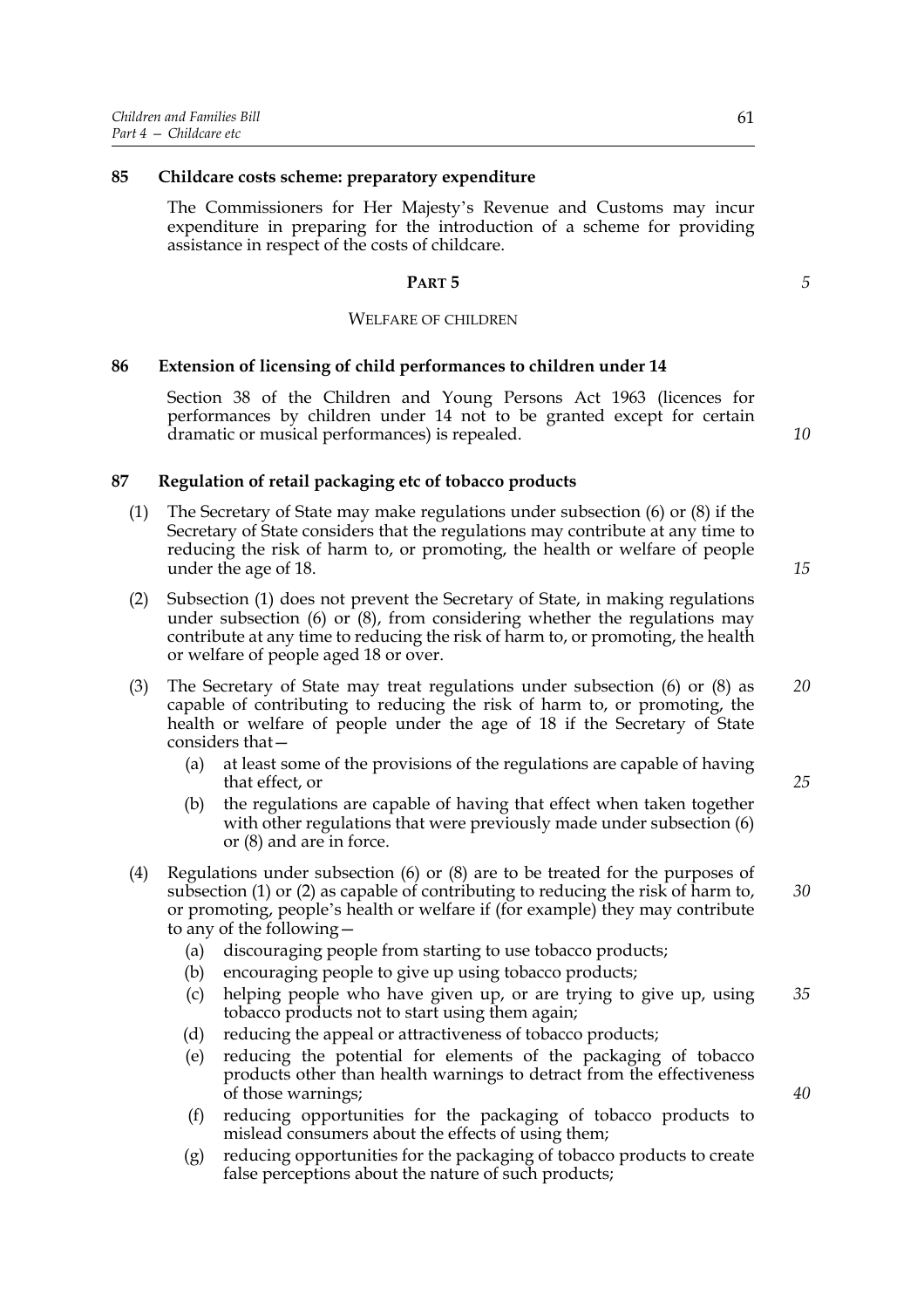|     | (h)                                    | having an effect on attitudes, beliefs, intentions and behaviours relating<br>to the reduction in use of tobacco products.                                                                                                                                                                                                                                                                                                                                                                           |          |
|-----|----------------------------------------|------------------------------------------------------------------------------------------------------------------------------------------------------------------------------------------------------------------------------------------------------------------------------------------------------------------------------------------------------------------------------------------------------------------------------------------------------------------------------------------------------|----------|
| (5) | (a)<br>(b)                             | Regulations under subsection $(6)$ or $(8)$ are to be treated for the purposes of<br>subsection (1) as capable of contributing to reducing the risk of harm to, or<br>promoting, the health or welfare of people under the age of $18$ if $-$<br>they may contribute to reducing activities by such people which risk<br>harming their health or welfare after they reach the age of 18, or<br>they may benefit such people by reducing the use of tobacco products<br>among people aged 18 or over. | 5        |
| (6) |                                        | The Secretary of State may by regulations make provision about the retail<br>packaging of tobacco products.                                                                                                                                                                                                                                                                                                                                                                                          | 10       |
| (7) | (a)<br>(b)<br>(c)<br>(d)               | Regulations under subsection (6) may in particular impose prohibitions,<br>requirements or limitations relating to -<br>the markings on the retail packaging of tobacco products (including the<br>use of branding, trademarks or logos);<br>the appearance of such packaging;<br>the materials used for such packaging;<br>the texture of such packaging;                                                                                                                                           | 15       |
|     | (e)<br>(f)<br>(g)                      | the size of such packaging;<br>the shape of such packaging;<br>the means by which such packaging is opened;                                                                                                                                                                                                                                                                                                                                                                                          | 20       |
|     | (h)                                    | any other features of the retail packaging of tobacco products which<br>could be used to distinguish between different brands of tobacco<br>product;                                                                                                                                                                                                                                                                                                                                                 | 25       |
|     | (i)<br>(i)                             | the number of individual tobacco products contained in an individual<br>packet;<br>the quantity of a tobacco product contained in an individual packet.                                                                                                                                                                                                                                                                                                                                              |          |
| (8) | (a)<br>(b)<br>(c)<br>(d)<br>(e)<br>(f) | The Secretary of State may by regulations make provision imposing<br>prohibitions, requirements or limitations relating to -<br>the markings on tobacco products (including the use of branding,<br>trademarks or logos);<br>the appearance of such products;<br>the size of such products;<br>the shape of such products;<br>the flavour of such products;<br>any other features of tobacco products which could be used to<br>distinguish between different brands of tobacco product.             | 30<br>35 |
| (9) | (a)                                    | The Secretary of State may by regulations -<br>create offences which may be committed by persons who produce or<br>supply tobacco products the retail packaging of which breaches<br>prohibitions, requirements or limitations imposed by regulations<br>under subsection (6);                                                                                                                                                                                                                       | 40       |
|     | (b)<br>(c)                             | create offences which may be committed by persons who produce or<br>supply tobacco products which breach prohibitions, requirements or<br>limitations imposed by regulations under subsection (8);<br>provide for exceptions and defences to such offences;                                                                                                                                                                                                                                          | 45       |

(d) make provision about the liability of others to be convicted of such offences if committed by a body corporate or a Scottish partnership.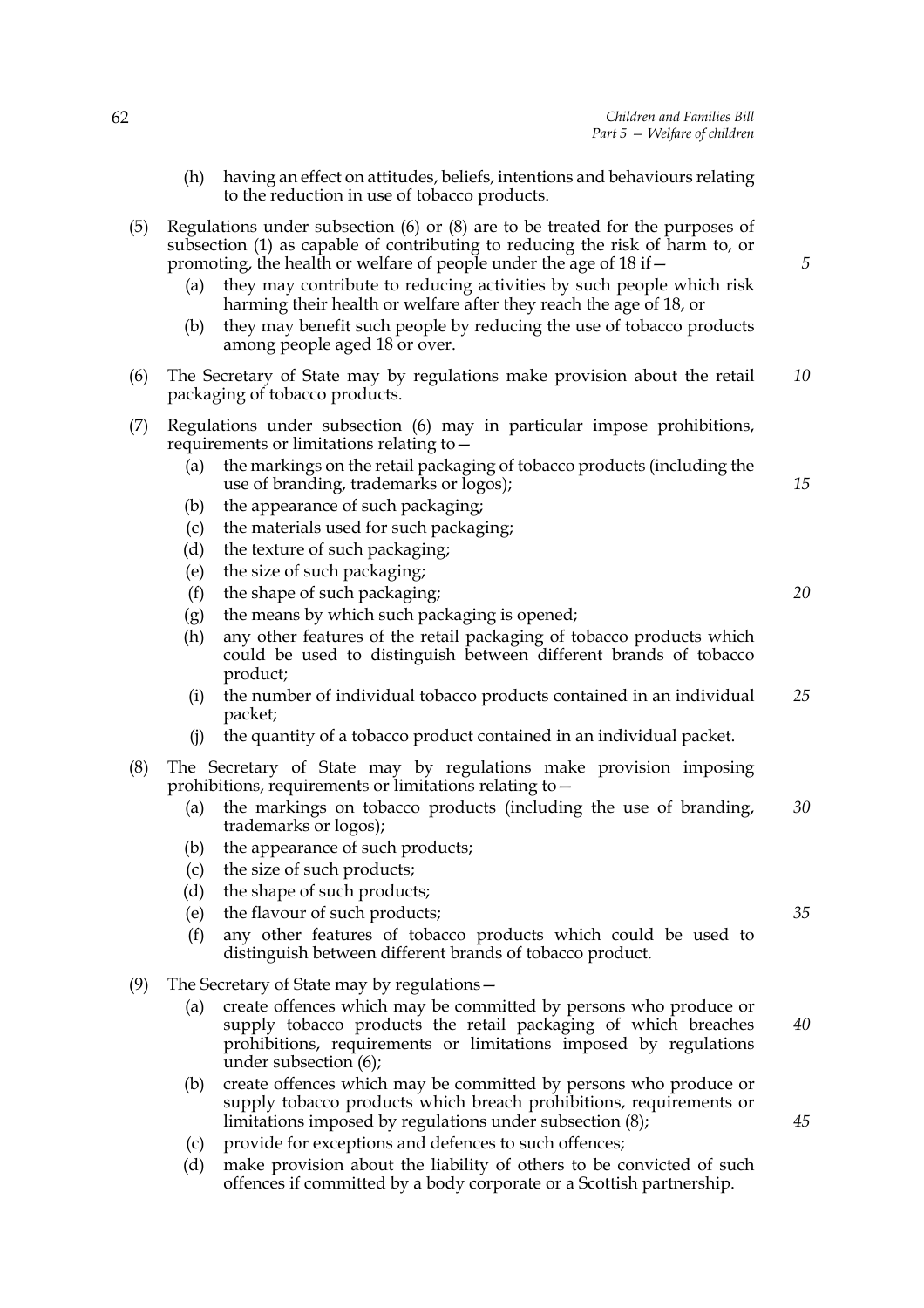- (10) The Secretary of State may by regulations provide that regulations under subsection (6) or (8) are to be treated for the purposes specified in regulations under this subsection as safety regulations within the meaning of the Consumer Protection Act 1987.
- (11) The Secretary of State may by regulations make provision amending, repealing, revoking or otherwise modifying any provision made by or under an enactment (whenever passed or made) in connection with provision made by regulations under any of subsections (6), (8), (9) or (10). *5*
- (12) The Secretary of State must—
	- (a) obtain the consent of the Scottish Ministers before making regulations under any of subsections  $(6)$ ,  $(8)$ ,  $(9)$  or  $(10)$  containing provision which would (if contained in an Act of the Scottish Parliament) be within the legislative competence of that Parliament; *10*
	- (b) obtain the consent of the Welsh Ministers before making regulations under any of those subsections containing provision which would (if contained in an Act of the National Assembly for Wales) be within the legislative competence of that Assembly; *15*
	- (c) obtain the consent of the Office of the First Minister and deputy First Minister in Northern Ireland before making regulations under any of those subsections containing provision which would (if contained in an Act of the Northern Ireland Assembly) be within the legislative competence of that Assembly. *20*
- (13) For the purposes of this section a person produces a tobacco product if, in the course of a business and with a view to the product being supplied for consumption in the United Kingdom or through the travel retail sector, the person—
	- (a) manufactures the product,
	- (b) puts a name, trademark or other distinguishing mark on it by which the person is held out to be its manufacturer or originator, or
	- (c) imports it into the United Kingdom.
- (14) For the purposes of this section a person supplies a tobacco product if in the course of a business the person—
	- (a) supplies the product,
	- (b) offers or agrees to supply it, or
	- (c) exposes or possesses it for supply.
- (15) In this section—

"enactment" includes—

- (a) an Act of the Scottish Parliament,
- (b) a Measure or Act of the National Assembly for Wales, or
- (c) Northern Ireland legislation;

"external packaging", "internal packaging" and "wrapper" have the meanings given by regulations under subsection (6);

"packaging", in relation to a tobacco product, means—

- (a) the external packaging of that product,
- (b) any internal packaging of that product,
- (c) any wrapper of that product, or
- (d) any other material attached to or included with that product or anything within paragraphs (a) to (c);

*35*

*25*

*30*

*40*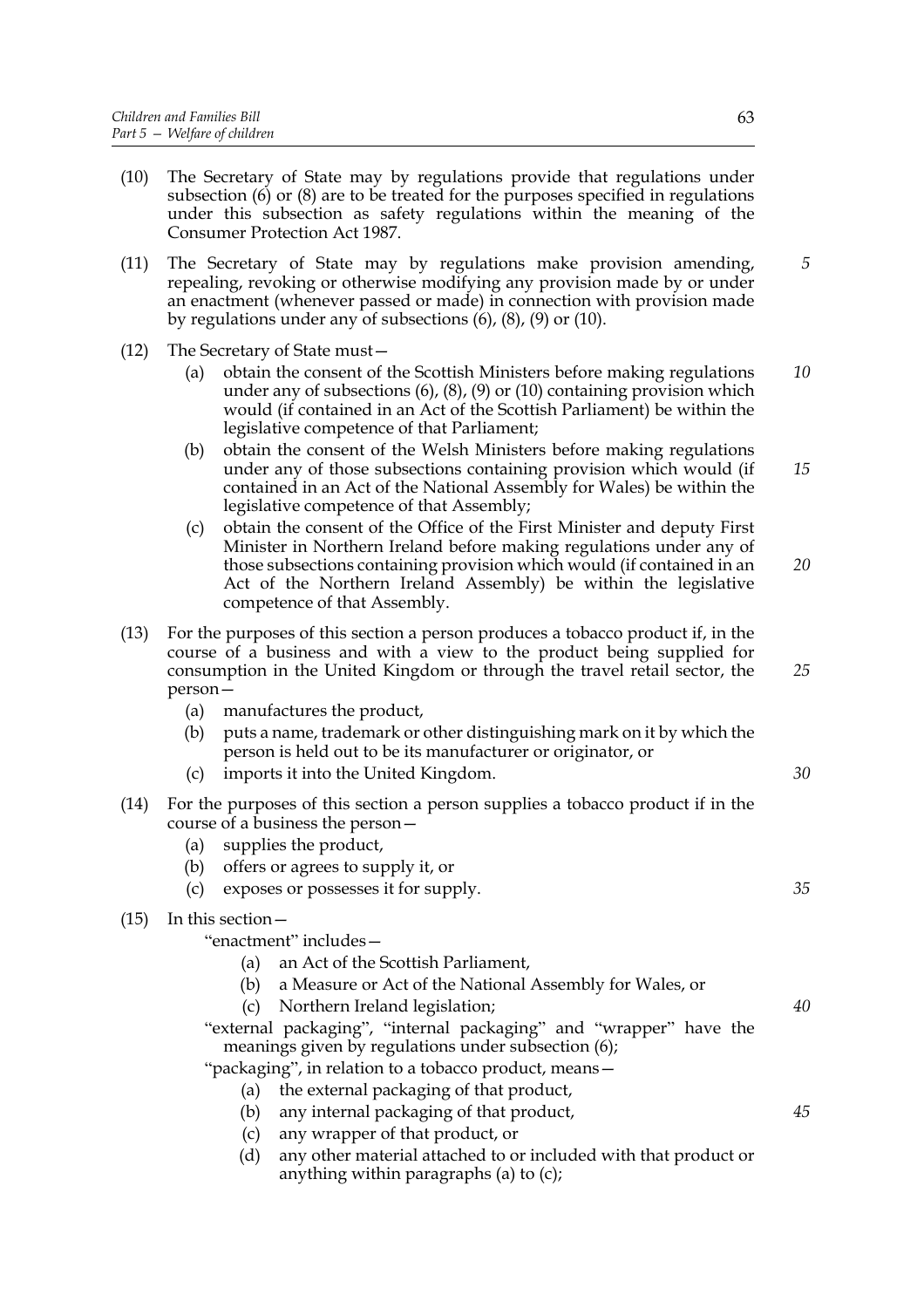|     |                     | "retail packaging", in relation to a tobacco product, means the packaging<br>in which it is, or is intended to be, presented for retail sale;<br>"retail sale" means sale otherwise than to a person who is acting in the<br>course of a business which is part of the tobacco trade;<br>"tobacco product" means a product consisting wholly or partly of tobacco<br>and intended to be smoked, sniffed, sucked or chewed; | 5  |
|-----|---------------------|----------------------------------------------------------------------------------------------------------------------------------------------------------------------------------------------------------------------------------------------------------------------------------------------------------------------------------------------------------------------------------------------------------------------------|----|
|     |                     | "travel retail sector" means retail outlets in the United Kingdom at which<br>tobacco products may be purchased only by people travelling on<br>journeys to destinations outside the United Kingdom.                                                                                                                                                                                                                       |    |
| 88  |                     | Protection of children's health: offence of smoking in a private vehicle                                                                                                                                                                                                                                                                                                                                                   | 10 |
|     |                     | The Secretary of State may bring forward regulations making it an offence for<br>any person who drives a private vehicle to fail to prevent smoking in the<br>vehicle when a child or children are present.                                                                                                                                                                                                                |    |
| 89  | <b>Young carers</b> |                                                                                                                                                                                                                                                                                                                                                                                                                            |    |
| (1) |                     | In the Children Act 1989, after section 17 insert-                                                                                                                                                                                                                                                                                                                                                                         | 15 |
|     |                     | "17ZA Young carers' needs assessments: England                                                                                                                                                                                                                                                                                                                                                                             |    |
|     | (1)                 | A local authority in England must assess whether a young carer within<br>their area has needs for support and, if so, what those needs are, if $-$<br>it appears to the authority that the young carer may have needs<br>(a)<br>for support, or                                                                                                                                                                            | 20 |
|     |                     | the authority receive a request from the young carer or a parent<br>(b)<br>of the young carer to assess the young carer's needs for support.                                                                                                                                                                                                                                                                               |    |
|     | (2)                 | An assessment under subsection (1) is referred to in this Part as a<br>"young carer's needs assessment".                                                                                                                                                                                                                                                                                                                   |    |
|     | (3)                 | In this Part "young carer" means a person under 18 who provides or<br>intends to provide care for another person (but this is qualified by<br>section $17ZB(3)$ ).                                                                                                                                                                                                                                                         | 25 |
|     | (4)                 | Subsection (1) does not apply in relation to a young carer if the local<br>authority have previously carried out a care-related assessment of the<br>young carer in relation to the same person cared for.                                                                                                                                                                                                                 | 30 |
|     | (5)                 | But subsection (1) does apply (and so a young carer's needs assessment<br>must be carried out) if it appears to the authority that the needs or                                                                                                                                                                                                                                                                            |    |

# (6) "Care-related assessment" means—

circumstances of the young carer or the person cared for have changed

(a) a young carer's needs assessment;

since the last care-related assessment.

- (b) an assessment under any of the following—
	- (i) section 1 of the Carers (Recognition and Services) Act 1995;
	- (ii) section 1 of the Carers and Disabled Children Act 2000; *40*
	- (iii) section 4(3) of the Community Care (Delayed Discharges) Act 2003.
- (7) A young carer's needs assessment must include an assessment of whether it is appropriate for the young carer to provide, or continue to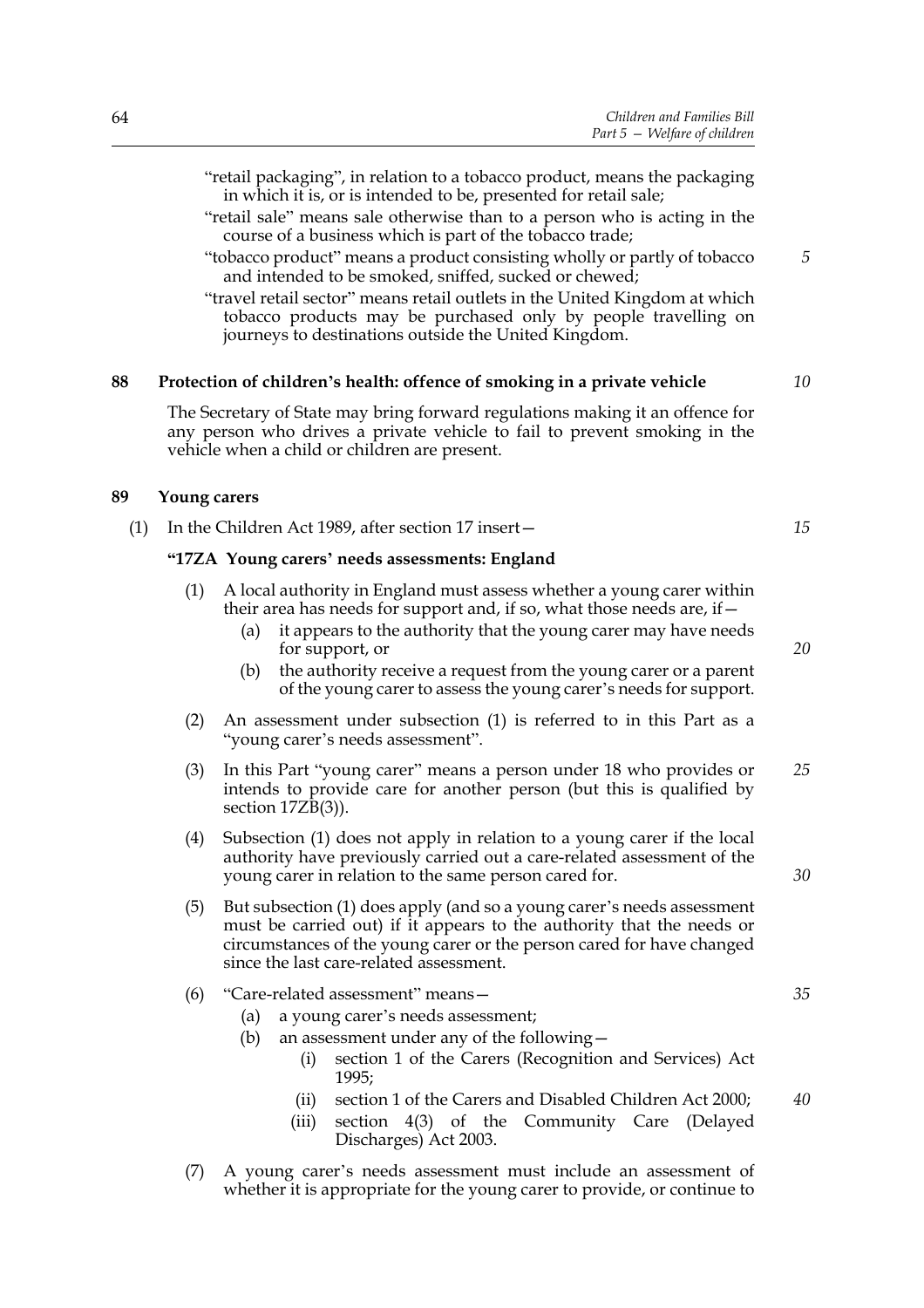provide, care for the person in question, in the light of the young carer's needs for support, other needs and wishes.

- (8) A local authority, in carrying out a young carer's needs assessment, must have regard to—
	- (a) the extent to which the young carer is participating in or wishes to participate in education, training or recreation, and *5*
	- (b) the extent to which the young carer works or wishes to work.
- (9) A local authority, in carrying out a young carer's needs assessment, must involve—
	- (a) the young carer,
	- (b) the young carer's parents, and
	- (c) any person who the young carer or a parent of the young carer requests the authority to involve.
- (10) A local authority that have carried out a young carer's needs assessment must give a written record of the assessment to—
	- (a) the young carer,
	- (b) the young carer's parents, and
	- (c) any person to whom the young carer or a parent of the young carer requests the authority to give a copy.
- (11) Where the person cared for is under 18, the written record must state whether the local authority consider him or her to be a child in need. *20*
- (12) A local authority in England must take reasonable steps to identify the extent to which there are young carers within their area who have needs for support.

### **17ZB Young carers' needs assessments: supplementary**

- (1) This section applies for the purposes of section 17ZA.
- (2) "Parent", in relation to a young carer, includes—
	- (a) a parent of the young carer who does not have parental responsibility for the young carer, and
	- (b) a person who is not a parent of the young carer but who has parental responsibility for the young carer. *30*
- (3) A person is not a young carer if the person provides or intends to provide care—
	- (a) under or by virtue of a contract, or
	- (b) as voluntary work.
- (4) But in a case where the local authority consider that the relationship between the person cared for and the person under 18 providing or intending to provide care is such that it would be appropriate for the person under 18 to be regarded as a young carer, that person is to be regarded as such (and subsection (3) is therefore to be ignored in that case).
- (5) The references in section 17ZA and this section to providing care include a reference to providing practical or emotional support.
- (6) Where a local authority—
	- (a) are required to carry out a young carer's needs assessment, and *45*

*25*

*10*

*15*

*35*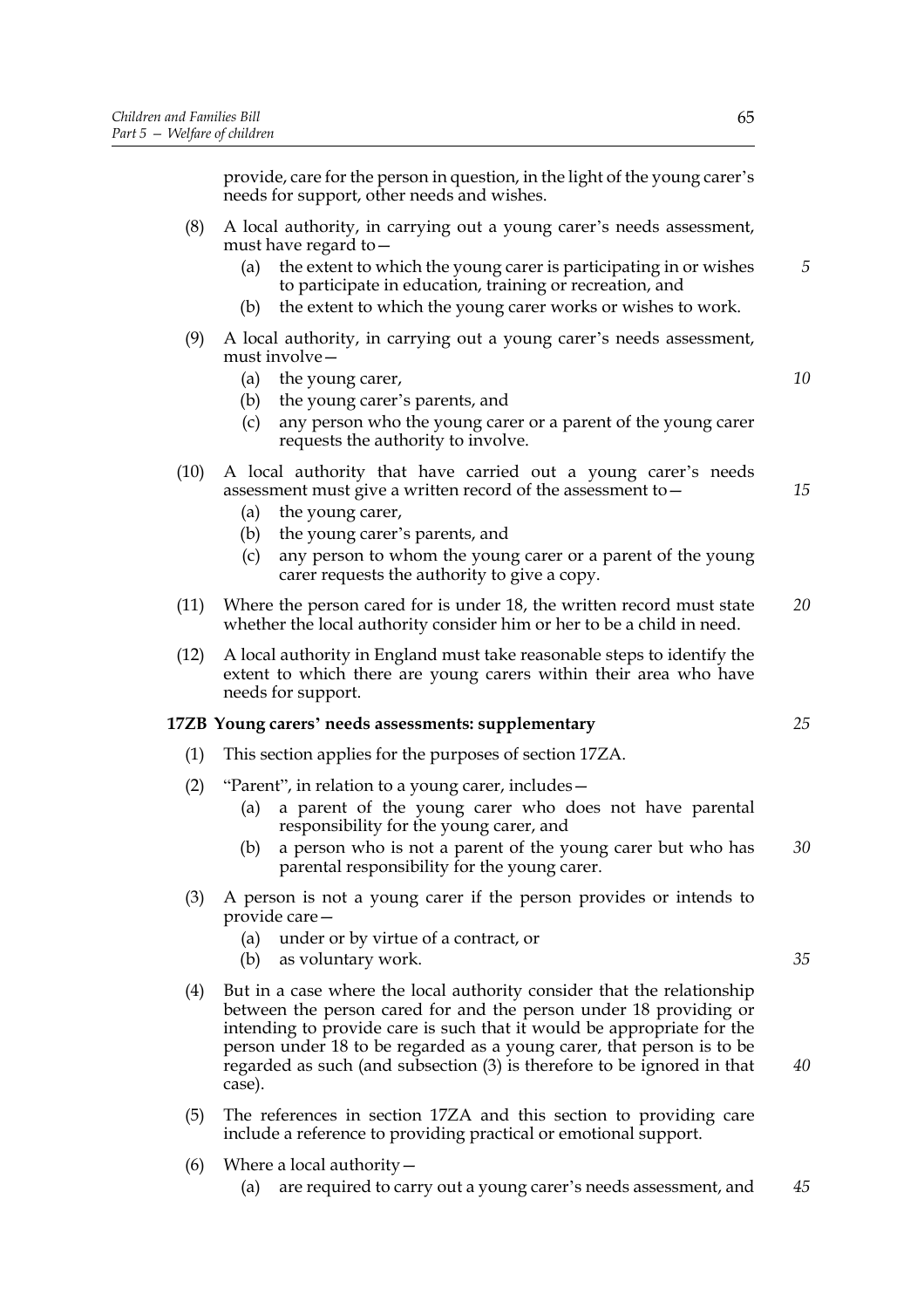the local authority may, subject to subsection (7), combine the assessments.

- (7) A young carer's needs assessment may be combined with an assessment of the person cared for only if the young carer and the person cared for agree.
- (8) The Secretary of State may by regulations make further provision about carrying out a young carer's needs assessment; the regulations may, in particular—
	- (a) specify matters to which a local authority is to have regard in carrying out a young carer's needs assessment;
	- (b) specify matters which a local authority is to determine in carrying out a young carer's needs assessment;
	- (c) make provision about the manner in which a young carer's needs assessment is to be carried out; *15*
	- (d) make provision about the form a young carer's needs assessment is to take.
- (9) The Secretary of State may by regulations amend the list in section  $17ZA(6)(b)$  so as to  $-$ 
	- (a) add an entry,
	- (b) remove an entry, or
	- (c) vary an entry.

### **17ZC Consideration of young carers' needs assessments**

A local authority that carry out a young carer's needs assessment must consider the assessment and decide— *25*

- (a) whether the young carer has needs for support in relation to the care which he or she provides or intends to provide;
- (b) if so, whether those needs could be satisfied (wholly or partly) by services which the authority may provide under section 17; and *30*
- (c) if they could be so satisfied, whether or not to provide any such services in relation to the young carer."
- (2) In section 104 of the Children Act 1989 (regulations and orders)—
	- (a) in subsections (2) and (3A) (regulations within subsection (3B) or (3C) not subject to annulment but to be approved in draft) before "(3B)" insert "(3AA),", and *35*
	- (b) after subsection (3A) insert—
		- "(3AA) Regulations fall within this subsection if they are regulations made in the exercise of the power conferred by section 17ZB(9)."

# **90 Promotion of educational achievement of children looked after by local authorities**

In the Children Act 1989, in section 22 after subsection (3A) (duty of local authorities to promote the educational achievement of looked after children) *10*

*5*

*20*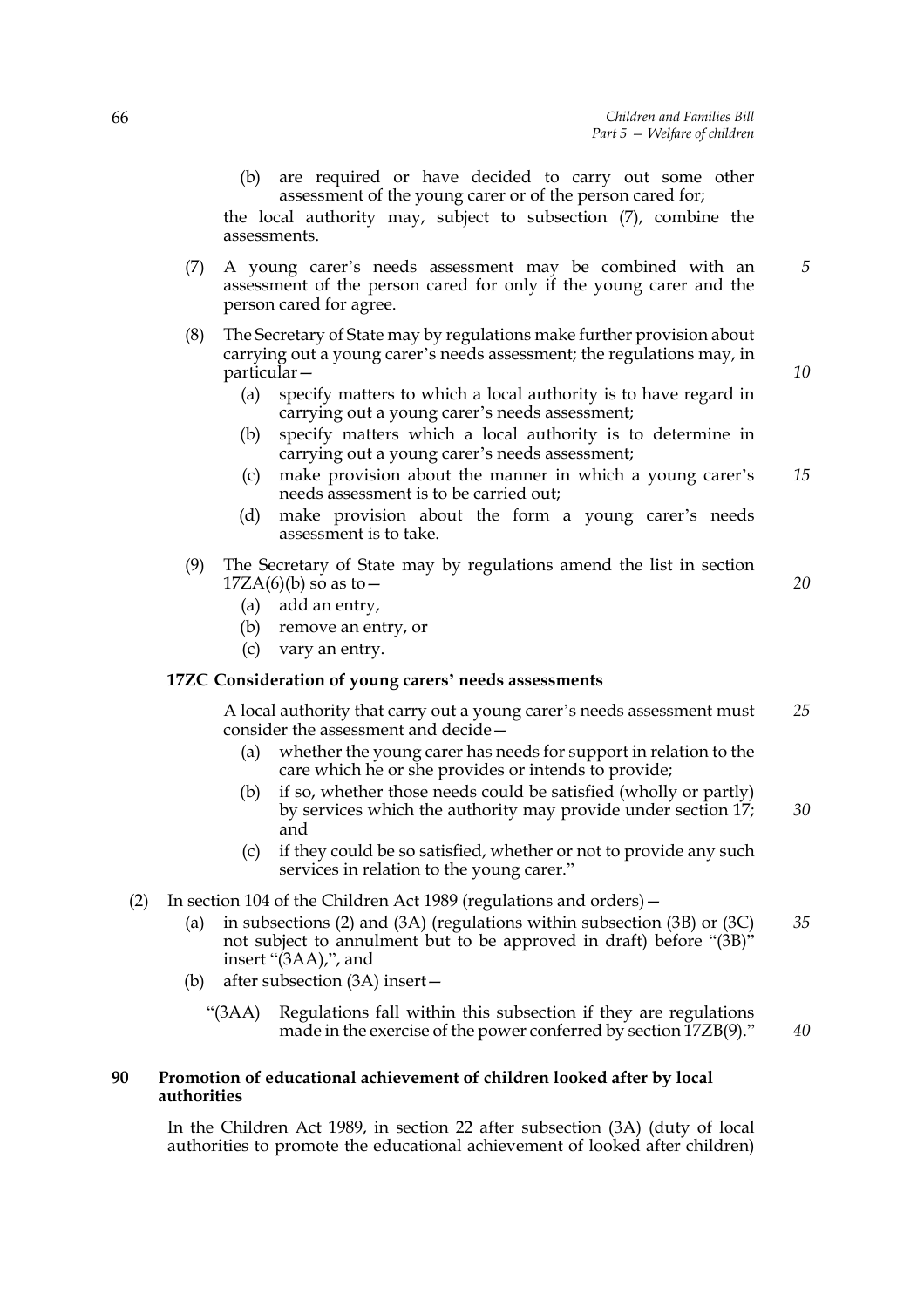insert—

- "(3B) A local authority in England must appoint at least one person for the purpose of discharging the duty imposed by virtue of subsection (3A).
- (3C) A person appointed by a local authority under subsection (3B) must be an officer employed by that authority or another local authority in England."

### **91 Duty to support pupils with medical conditions**

- (1) The appropriate authority for a school to which this section applies must make arrangements for supporting pupils at the school with medical conditions.
- (2) In meeting the duty in subsection (1) the appropriate authority must have regard to guidance issued by the Secretary of State. *10*
- (3) The duty in subsection (1) does not apply in relation to a pupil who is a young child for the purposes of Part 3 of the Childcare Act 2006 (regulation of provision of childcare in England).

| (4) | This section applies to the following schools in England – |                                                                | 15 |
|-----|------------------------------------------------------------|----------------------------------------------------------------|----|
|     | (a)                                                        | a maintained school;                                           |    |
|     | (b)                                                        | an Academy school;                                             |    |
|     | (C)                                                        | an alternative provision Academy;                              |    |
|     | (d)                                                        | a pupil referral unit.                                         |    |
| (5  | In this section -                                          |                                                                | 20 |
|     | "the appropriate authority for a school" means -           |                                                                |    |
|     |                                                            | in the case of a maintained school, the governing body,<br>(a) |    |

- (b) in the case of an Academy, the proprietor, and
- (c) in the case of a pupil referral unit, the management committee; "maintained school" means—
	- (a) a community, foundation or voluntary school, within the meaning of the School Standards and Framework Act 1998, or
	- (b) a community or foundation special school, within the meaning of that Act.
- (6) The Education Act 1996 and this section are to be read as if this section were included in that Act. *30*

### **92 Local authority functions relating to children etc: intervention**

- (1) Section 497A of the Education Act 1996 (which confers power on the Secretary of State to secure the proper performance of local authority education functions, and is applied to social services functions relating to children by section 50 of the Children Act 2004 and to functions relating to childcare by section 15 of the Childcare Act 2006) is amended in accordance with subsection  $(2).$ *35*
- (2) After subsection (4A) insert—
	- "(4AA) So far as is appropriate in consequence of a direction given under subsection (4A), a reference (however expressed) in an enactment, instrument or other document to a local authority is to be read as a reference to the person by whom the function is exercisable. *40*

*5*

*15*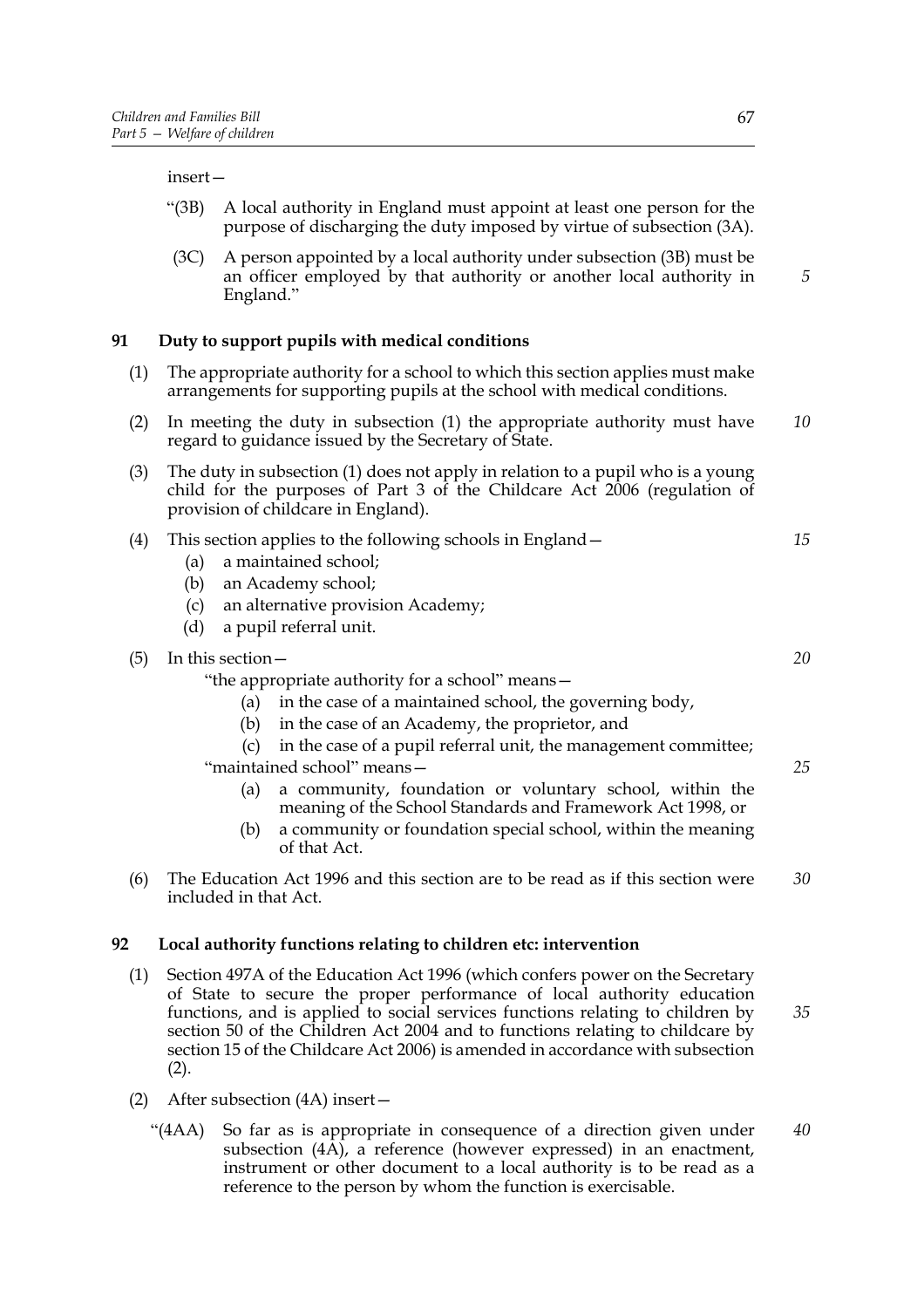- (4AB) Subsection (4AC) applies if a direction given under subsection (4A) expires or is revoked without being replaced.
- (4AC) So far as is appropriate in consequence of the expiry or revocation, a reference (however expressed) in an instrument or other document to the person by whom the function was exercisable is to be read as a reference to the local authority to which the direction was given."
- (3) In section 15 of the Local Government Act 1999 (Secretary of State's power to secure compliance with requirements of Part 1 of that Act) after subsection (6) insert—
	- "(6A) So far as is appropriate in consequence of a direction given under subsection (6)(a), a reference (however expressed) in an enactment, instrument or other document to a best value authority is to be read as a reference to the person by whom the function is exercisable. *10*
		- (6B) Subsection (6C) applies if a direction given under subsection (6)(a) expires or is revoked without being replaced.
	- (6C) So far as is appropriate in consequence of the expiry or revocation, a reference (however expressed) in an instrument or other document to the person by whom the function was exercisable is to be read as a reference to the best value authority to which the direction was given."

### **93 Application of suspension etc powers to establishments and agencies in England**

- (1) In section 14A of the Care Standards Act 2000 (power of Welsh Ministers to suspend registration of person in respect of establishment or agency), in subsection  $(1)$  –
	- (a) for "Welsh Ministers" substitute "registration authority", and
	- (b) omit "for which the Welsh Ministers are the registration authority".
- (2) In subsection (2) of that section, for "Welsh Ministers give" substitute "registration authority gives".
- (3) In section 15(4A) of that Act (duty of Welsh Ministers to give notice of decision to grant application for cancellation or variation of suspension)—
	- (a) for "Welsh Ministers decide" substitute "registration authority decides",
	- (b) for "they" substitute "it", and
	- (c) for "their" substitute "its".
- (4) In section 20B of that Act (urgent procedure for suspension or variation etc: Wales), in the heading omit ": Wales". *35*
- (5) In subsection (1) of that section—
	- (a) in paragraph (a) omit "for which the Welsh Ministers are the registration authority", and
	- (b) in paragraph (b)—
		- (i) for "Welsh Ministers have" substitute "registration authority has", and
		- (ii) for "they act" substitute "it acts".
- (6) In subsection (2) of that section, for "Welsh Ministers" in both places substitute "registration authority".

*40*

*45*

*15*

*20*

*25*

*30*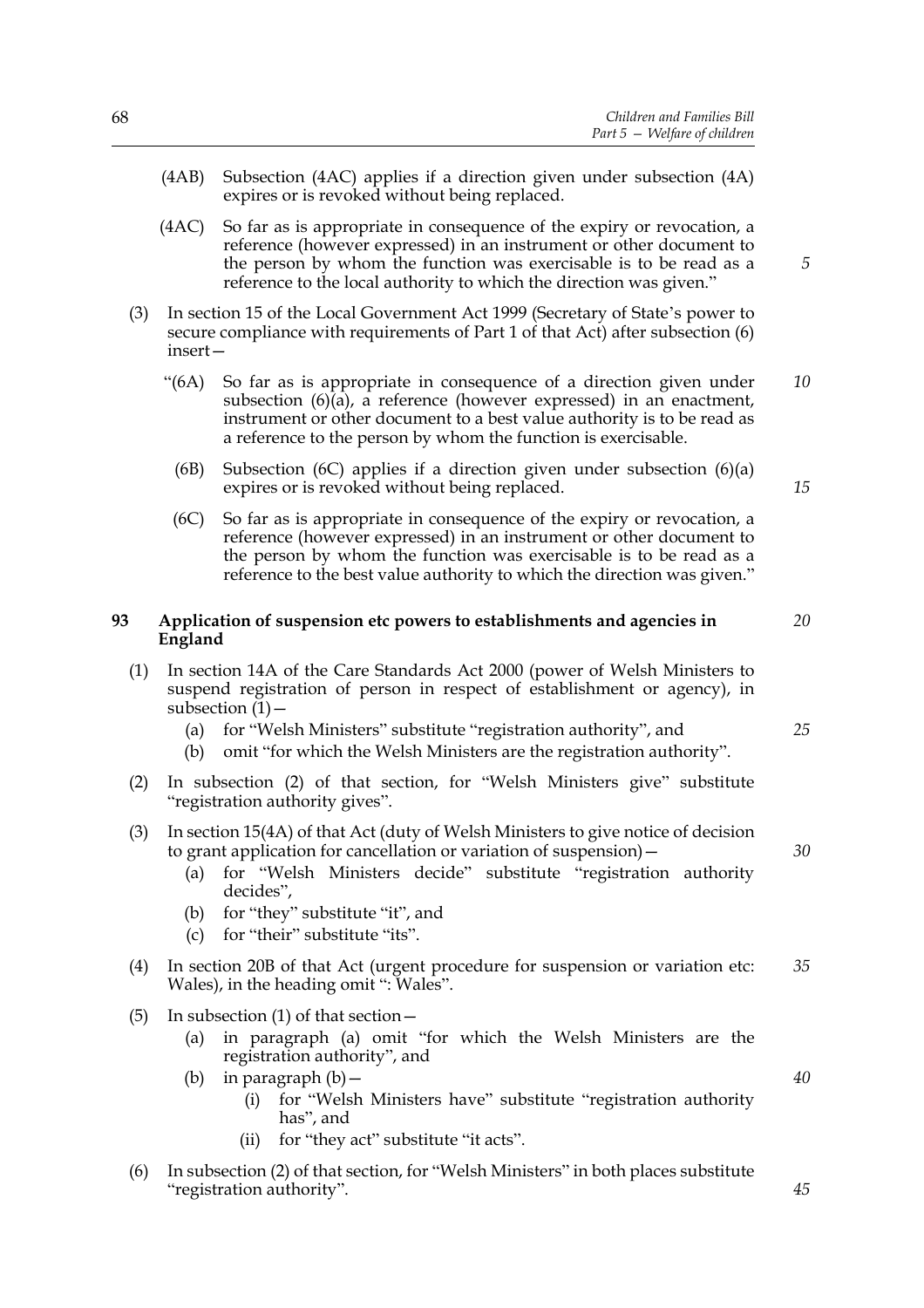(7) In subsection (4)(b) of that section, for "Welsh Ministers'" substitute "registration authority's".

### **94 Objectives and standards for establishments and agencies in England**

- (1) In section 22 of the Care Standards Act 2000 (regulation of establishments and agencies), in subsection (1), for the words from "may in particular" to the end substitute "—
	- (a) regulations made by the Secretary of State may in particular make any provision such as is mentioned in subsection (1A), (2), (7) or (8), and
	- (b) regulations made by the Welsh Ministers may in particular make any provision such as is mentioned in subsection (2), (7) or  $(8)$ ." *10*
- (2) In that section, after subsection (1) insert—
	- "(1A) Regulations made by the Secretary of State may prescribe objectives and standards which must be met in relation to an establishment or agency for which the CIECSS is the registration authority." *15*

### **95 National minimum standards for establishments and agencies in England**

In section 23 of the Care Standards Act 2000 (national minimum standards), after subsection (1) insert—

"(1A) The standards applicable to an establishment or agency for which the CIECSS is the registration authority may, in particular, explain or supplement requirements imposed in relation to that establishment or agency by regulations under section 22." *20*

### **96 Disqualification from carrying on, or being employed in, a children's home**

- (1) Section 65 of the Children Act 1989 (person disqualified from fostering a child privately to be disqualified from carrying on etc children's home) is amended as follows. *25*
- (2) Before subsection (1) insert—
	- "(A1) A person ("P") who is disqualified (under section 68) from fostering a child privately must not carry on, or be otherwise concerned in the management of, or have any financial interest in, a children's home in England unless— *30*
		- (a) P has, within the period of 28 days beginning with the day on which P became aware of P's disqualification, disclosed to the appropriate authority the fact that P is so disqualified, and
		- (b) P has obtained the appropriate authority's written consent.
	- (A2) A person ("E") must not employ a person ("P") who is so disqualified in a children's home in England unless—
		- (a) E has, within the period of 28 days beginning with the day on which E became aware of P's disqualification, disclosed to the appropriate authority the fact that P is so disqualified, and
		- (b) E has obtained the appropriate authority's written consent."
- (3) In subsection (1), after "children's home" insert "in Wales".

*5*

*35*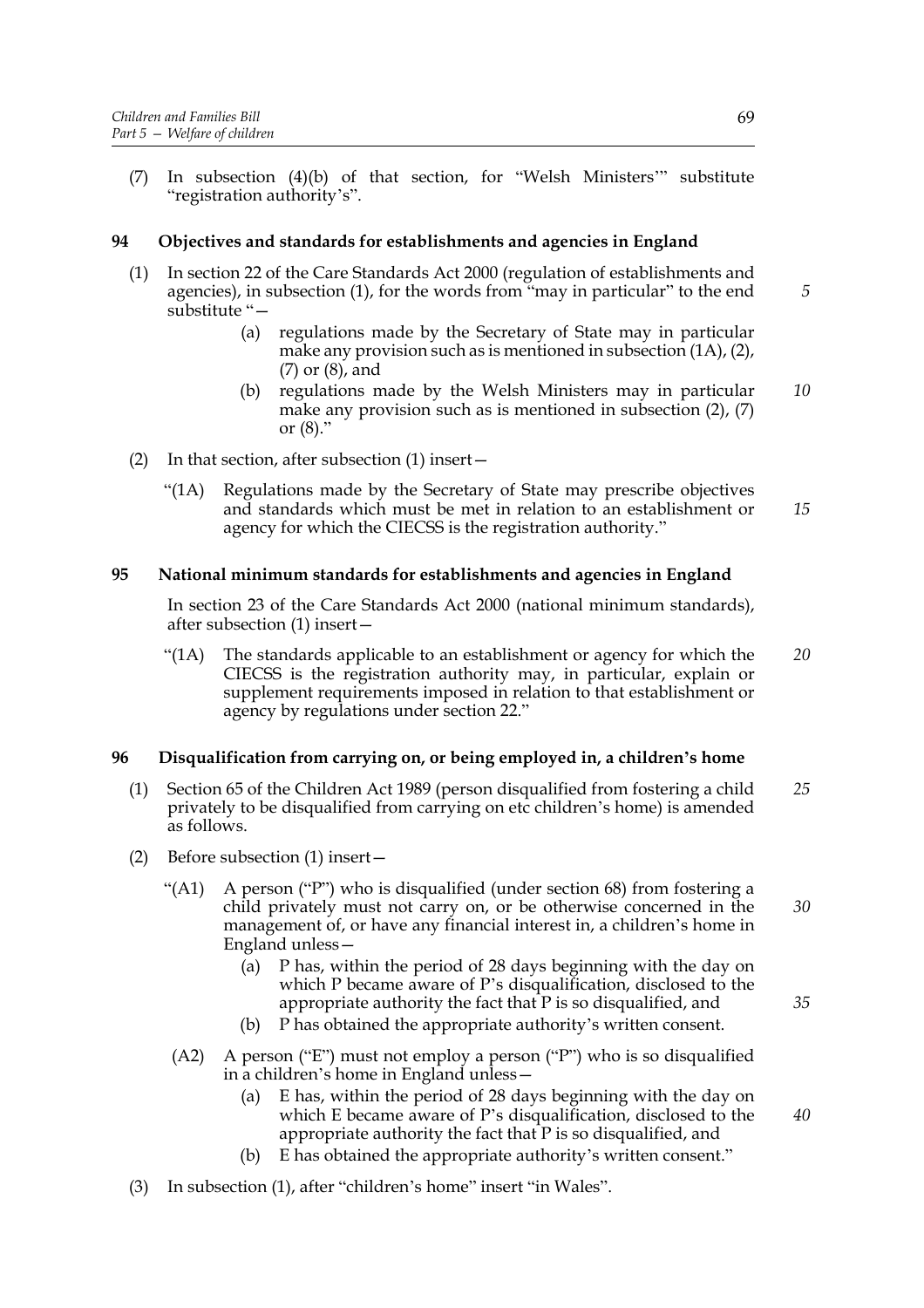- (4) In subsection (2), after "children's home" insert "in Wales".
- (5) In subsection (4), after "subsection" insert "(A1), (A2),".
- (6) In subsection (5) after "subsection" insert "(A2) or".

### **97 Provision of free school lunches**

- (1) The Education Act 1996 is amended as follows.
- (2) In section 512ZB (provision of free school lunches and milk at maintained schools)—
	- (a) in subsection  $(2)(a)$  after "subsection  $(4)$ " insert "or  $(4A)$  (or both)",
	- (b) after subsection (4) insert—
		- "(4A) A person is within this subsection if the person $-$ 
			- (a) is a registered pupil at a maintained school or pupil referral unit in England, and
			- (b) is in reception, year 1, year 2 or any other prescribed year group at the school.
			- (4B) The Secretary of State may by order provide for the following to be treated as persons within subsection (4A)— *15*
				- (a) registered pupils, or any description of registered pupils, at a maintained nursery school in England;
				- (b) children, or any description of children, who receive relevant funded early years education, or any description of such education, in England. *20*
		- $(4C)$  In subsection  $(4A)$  –

"maintained school" means—

- (a) a community, foundation or voluntary school, or
- (b) a community or foundation special school;
- "reception" means a year group in which the majority of children will, in the school year, attain the age of 5;
- "year 1" means a year group in which the majority of children will, in the school year, attain the age of 6;
- "year 2" means a year group in which the majority of children will, in the school year, attain the age of 7; *30*
- "year group" means a group of children at a school the majority of whom will, in a particular school year, attain the same age.", and
- (c) in subsection (5), after ""prescribed"" insert ", "relevant funded early years education"". *35*
- (3) After section 512A insert—

#### **"512B Provision of school lunches: Academies**

- (1) Academy arrangements in relation to an Academy school or an alternative provision Academy must include provision imposing obligations on the proprietor that are equivalent to the school lunches obligations.
- (2) "The school lunches obligations" are the obligations imposed in relation to maintained schools and pupil referral units in England by—

*5*

*10*

*25*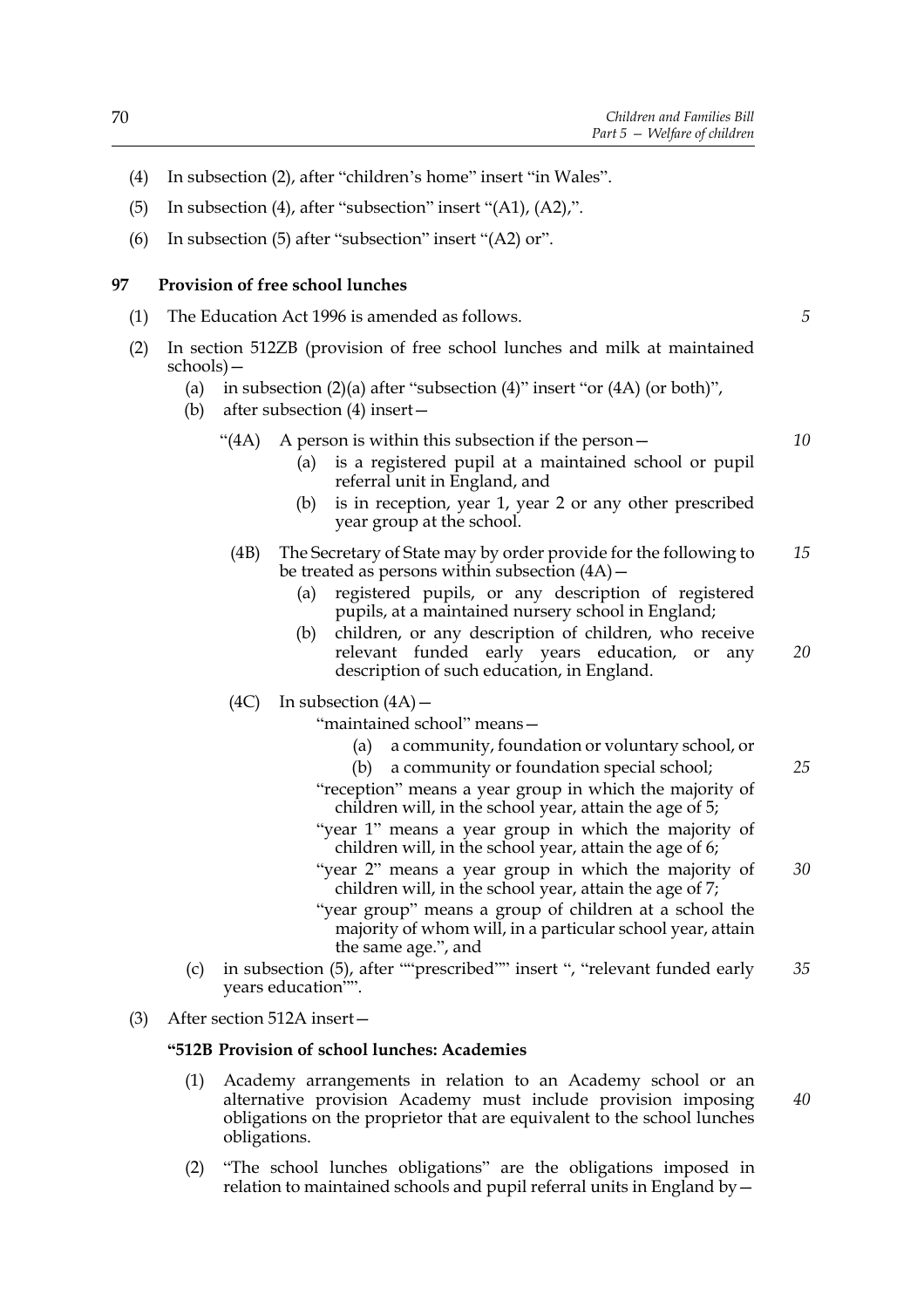- (a) section 512(3) (provision of school lunches on request), and
- (b) section 512ZB(1) (provision of free school lunches to eligible persons).
- (3) Academy arrangements in relation to an Academy (other than a 16 to 19 Academy) that are entered into before the date on which section 97(3) of the Children and Families Act 2014 comes into force are to be treated as if they included the provision required by subsection (1), to the extent that they do not otherwise include such provision."

### **PART 6**

### THE CHILDREN'S COMMISSIONER

### **98 Primary function of the Children's Commissioner**

For section 2 of the Children Act 2004 (general function of the Children's Commissioner) substitute—

### **"2 Primary function: children's rights, views and interests**

- (1) The Children's Commissioner's primary function is promoting and protecting the rights of children in England. *15*
- (2) The primary function includes promoting awareness of the views and interests of children in England.
- (3) In the discharge of the primary function the Children's Commissioner may, in particular—
	- (a) advise persons exercising functions or engaged in activities affecting children on how to act compatibly with the rights of children;
	- (b) encourage such persons to take account of the views and interests of children;
	- (c) advise the Secretary of State on the rights, views and interests of children;
	- (d) consider the potential effect on the rights of children of government policy proposals and government proposals for legislation;
	- (e) bring any matter to the attention of either House of Parliament;
	- (f) investigate the availability and effectiveness of complaints procedures so far as relating to children;
	- (g) investigate the availability and effectiveness of advocacy services for children;
	- (h) investigate any other matter relating to the rights or interests of children;
	- (i) monitor the implementation in England of the United Nations Convention on the Rights of the Child;
	- (j) publish a report on any matter considered or investigated under this section. *40*
- (4) In the discharge of the primary function, the Children's Commissioner must have particular regard to the rights of children who are within section 8A (children living away from home or receiving social care)

*20*

*25*

*30*

*5*

*10*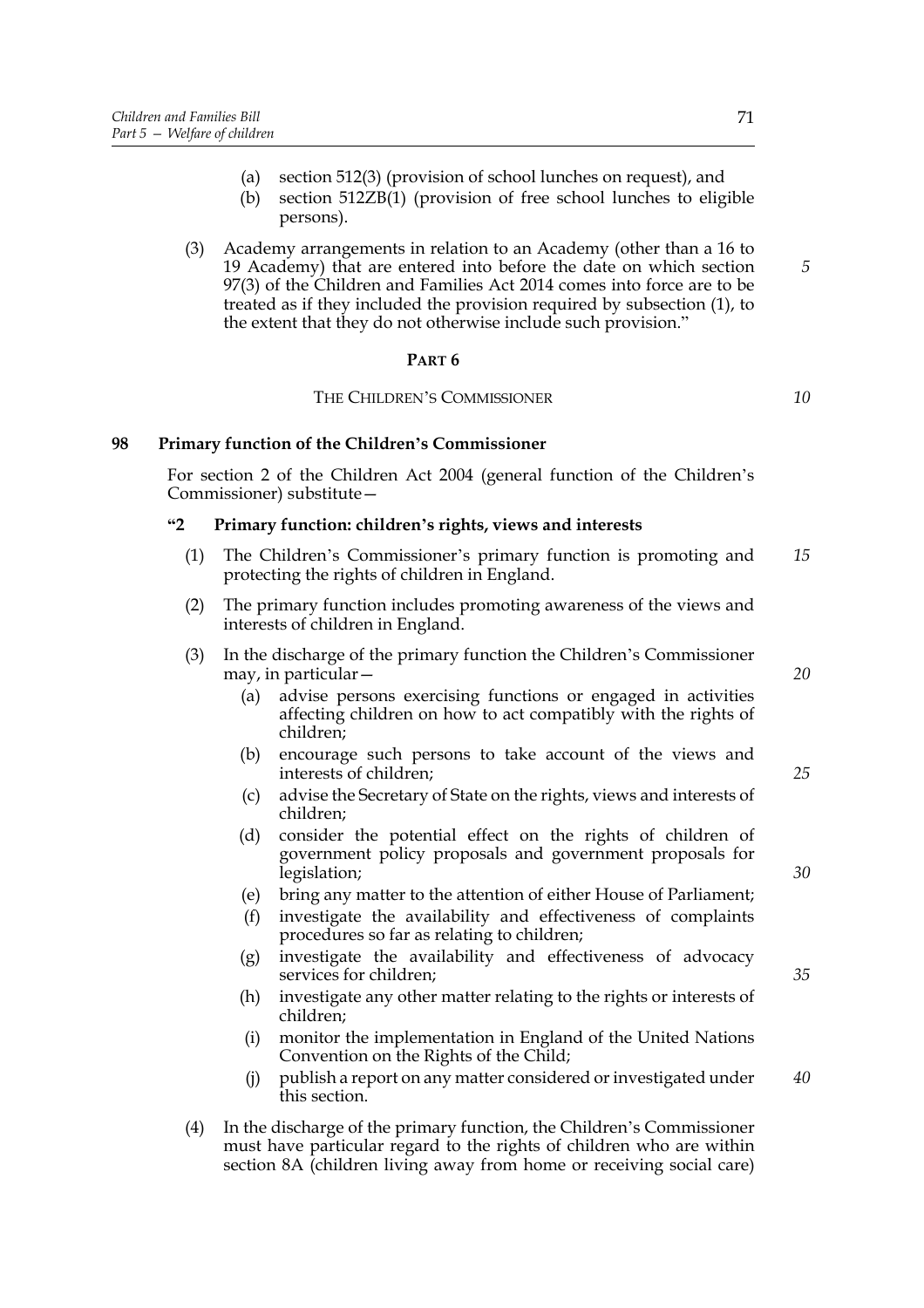and other groups of children who the Commissioner considers to be at particular risk of having their rights infringed.

(5) The Children's Commissioner may not conduct an investigation of the case of an individual child in the discharge of the primary function.

### **2A United Nations Convention on the Rights of the Child**

- (1) The Children's Commissioner must, in particular, have regard to the United Nations Convention on the Rights of the Child in considering for the purposes of the primary function what constitute the rights and interests of children (generally or so far as relating to a particular matter).
- (2) The references in section  $2(3)(i)$  and this section to the United Nations Convention on the Rights of the Child are to the Convention on the Rights of the Child adopted by the General Assembly of the United Nations on 20th November 1989 (including any Protocols to that Convention which are in force in relation to the United Kingdom), subject to any reservations, objections or interpretative declarations by the United Kingdom for the time being in force.

#### **2B Involving children in the discharge of the primary function**

(1) The Children's Commissioner must take reasonable steps to involve children in the discharge of the primary function.

#### (2) The Commissioner must in particular take reasonable steps to—

- (a) ensure that children are aware of the Commissioner's primary function and how they may communicate with him or her, and
- (b) consult children, and organisations working with children, on the matters the Commissioner proposes to consider or investigate in the discharge of the primary function. *25*
- (3) The Children's Commissioner must for the purposes of this section have particular regard to children who are within section 8A (children living away from home or receiving social care) and other groups of children who the Commissioner considers do not have adequate means by which they can make their views known.

# **2C Primary function: reports**

- (1) This section applies where the Children's Commissioner publishes a report in the discharge of the primary function.
- (2) The Commissioner must, if and to the extent he or she considers it appropriate, also publish the report in a version which is suitable for children (or, if the report relates to a particular group of children, for those children). *35*
- (3) Where the report contains recommendations about the exercise by a person of functions of a public nature, the Commissioner may require that person to state in writing, within such period as the Commissioner may reasonably require, what action the person has taken or proposes to take in response to the recommendations." *40*

*5*

*15*

*10*

*20*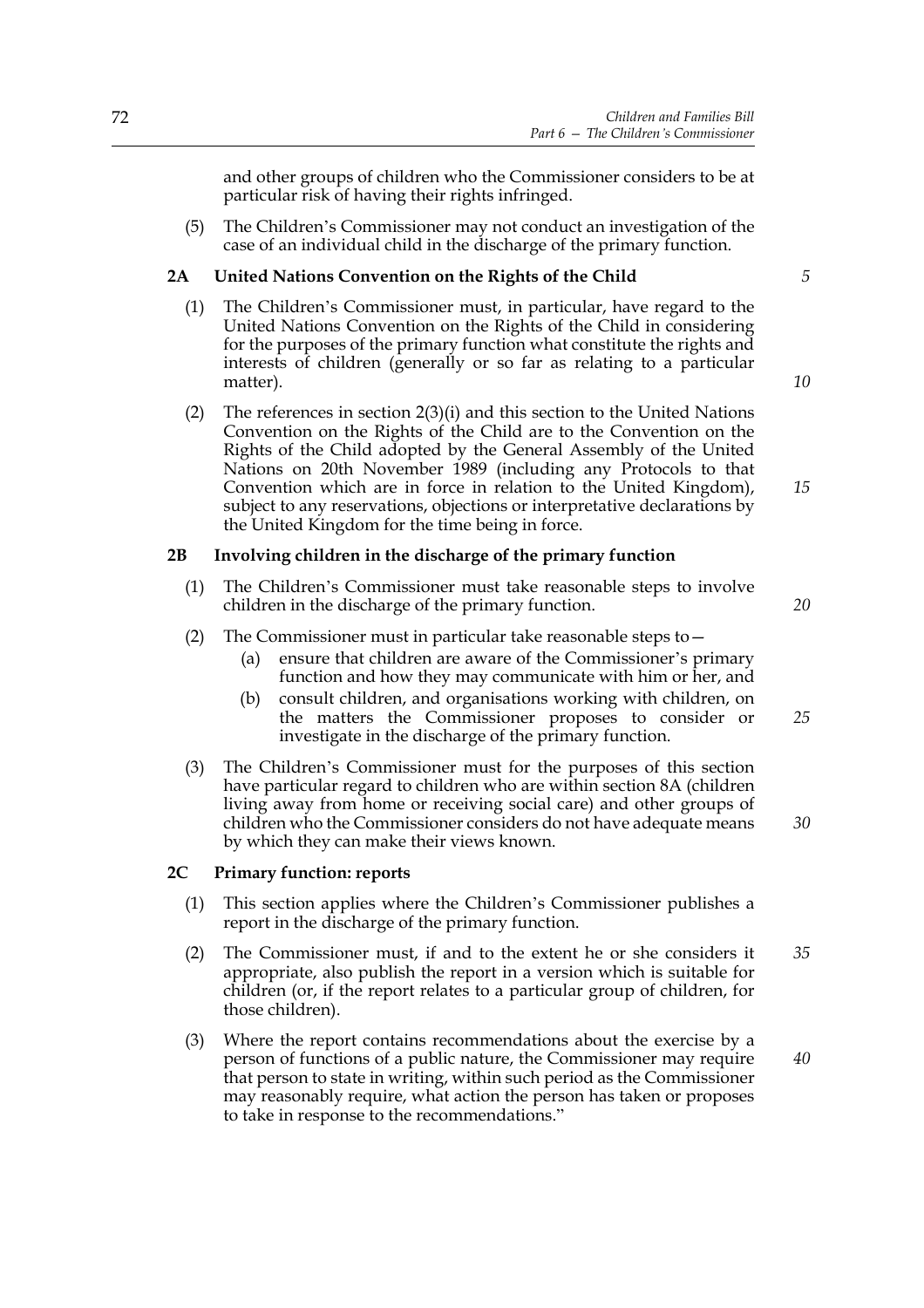### **99 Provision by Commissioner of advice and assistance to certain children**

After section 2C of the Children Act 2004 (as inserted by section 98) insert—

#### **"2D Provision of advice and assistance to certain children in England**

- (1) The Children's Commissioner may provide advice and assistance to any child who is within section 8A (children living away from home or receiving social care).
- (2) The Children's Commissioner may in particular under this section make representations on behalf of a child who is within section 8A to a person in England who is—
	- (a) providing the child with accommodation or services, or

*10*

*5*

(b) otherwise exercising functions in relation to the child."

# **100 Commissioner's powers to enter premises**

After section 2D of the Children Act 2004 (as inserted by section 99) insert—

### **"2E Powers to enter premises to conduct interviews or observe standards**

- (1) This section applies for the purposes of the Children's Commissioner's primary function and the function under section 2D. *15*
- (2) The Children's Commissioner, or a person authorised by the Commissioner, may at any reasonable time enter any premises, other than a private dwelling—
	- (a) for the purpose of interviewing a child, or
	- (b) for the purpose of observing the standard of care provided to children accommodated or otherwise cared for there.
- (3) An interview of a child under subsection (2)(a) may be conducted in private, if the child consents.
- (4) A person who enters premises under subsection (1) may interview any person present on the premises who works there. *25*
- (5) It is immaterial for the purposes of subsection (4) whether a person's work is paid, or under a contract of employment."

#### **101 Provision of information to Commissioner**

After section 2E of the Children Act 2004 (as inserted by section 100) insert— *30*

# **"2F Provision of information to Commissioner**

- (1) Any person exercising functions of a public nature must supply the Children's Commissioner with such information in that person's possession relating to those functions as the Commissioner may reasonably request for the purposes of the primary function or the function under section 2D.
- (2) The information must be information which that person would, apart from subsection (1), lawfully be able to disclose to the Commissioner."

*20*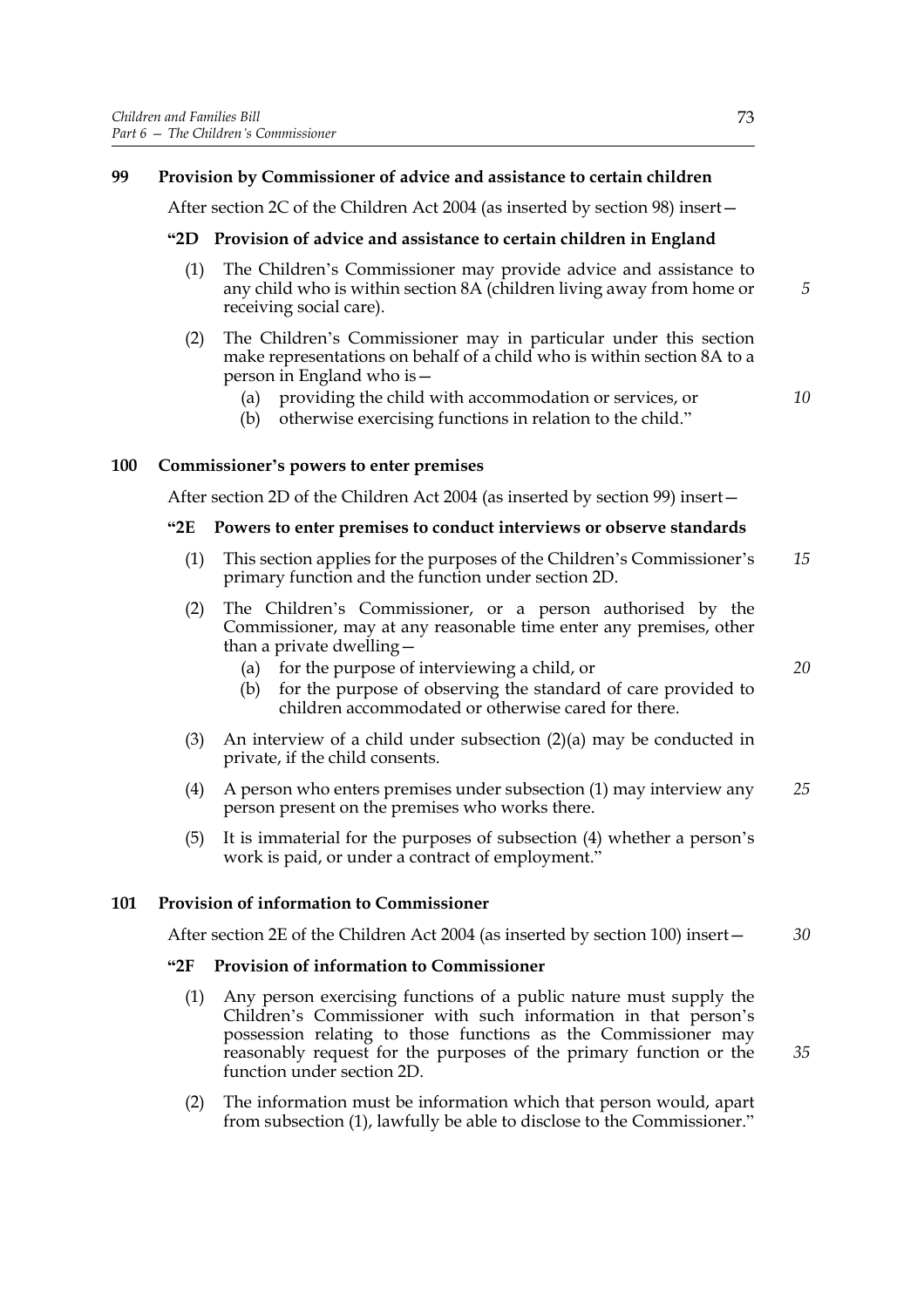### **102 Advisory board**

After section 7 of the Children Act 2004 insert—

#### **"7A Advisory board**

- (1) The Children's Commissioner must appoint an advisory board to provide the Commissioner with advice and assistance relating to the discharge of his or her functions.
- (2) The advisory board must consist of persons who (taken together) represent a broad range of interests which are relevant to the Children's Commissioner's functions.
- (3) The Children's Commissioner must from time to time publish a report on the procedure followed and the criteria used when making appointments to the advisory board." *10*

#### **103 Business plans**

After section 7A of the Children Act 2004 (as inserted by section 102) insert—

### **"7B Business plans**

- (1) The Children's Commissioner must publish a business plan which sets out, in relation to the discharge of the Commissioner's functions—
	- (a) the Commissioner's proposed main activities for the period covered by the plan (including the matters he or she intends to consider or investigate), and
	- (b) the Commissioner's proposed strategic priorities for that period.
- (2) A business plan must cover a period of at least 12 months beginning with the date of publication.
- (3) The Commissioner must publish a new business plan before the end of the period covered by the preceding business plan. *25*
- (4) Before publishing a business plan under this section, the Children's Commissioner must—
	- (a) take reasonable steps to consult children,
	- (b) consult persons who (taken together) represent a broad range of interests which are relevant to the Children's Commissioner's functions, and *30*
	- (c) consult such other persons as the Commissioner thinks appropriate.
- (5) The Children's Commissioner must for the purposes of subsection (4)(a) have particular regard to children who are within section 8A (children living away from home or receiving social care) and other groups of children who the Commissioner considers do not have adequate means by which they can make their views known." *35*

# **104 Annual reports**

- (1) Section 8 of the Children Act 2004 (annual reports) is amended as follows.
- (2) In subsection  $(1)$  –

*15*

*20*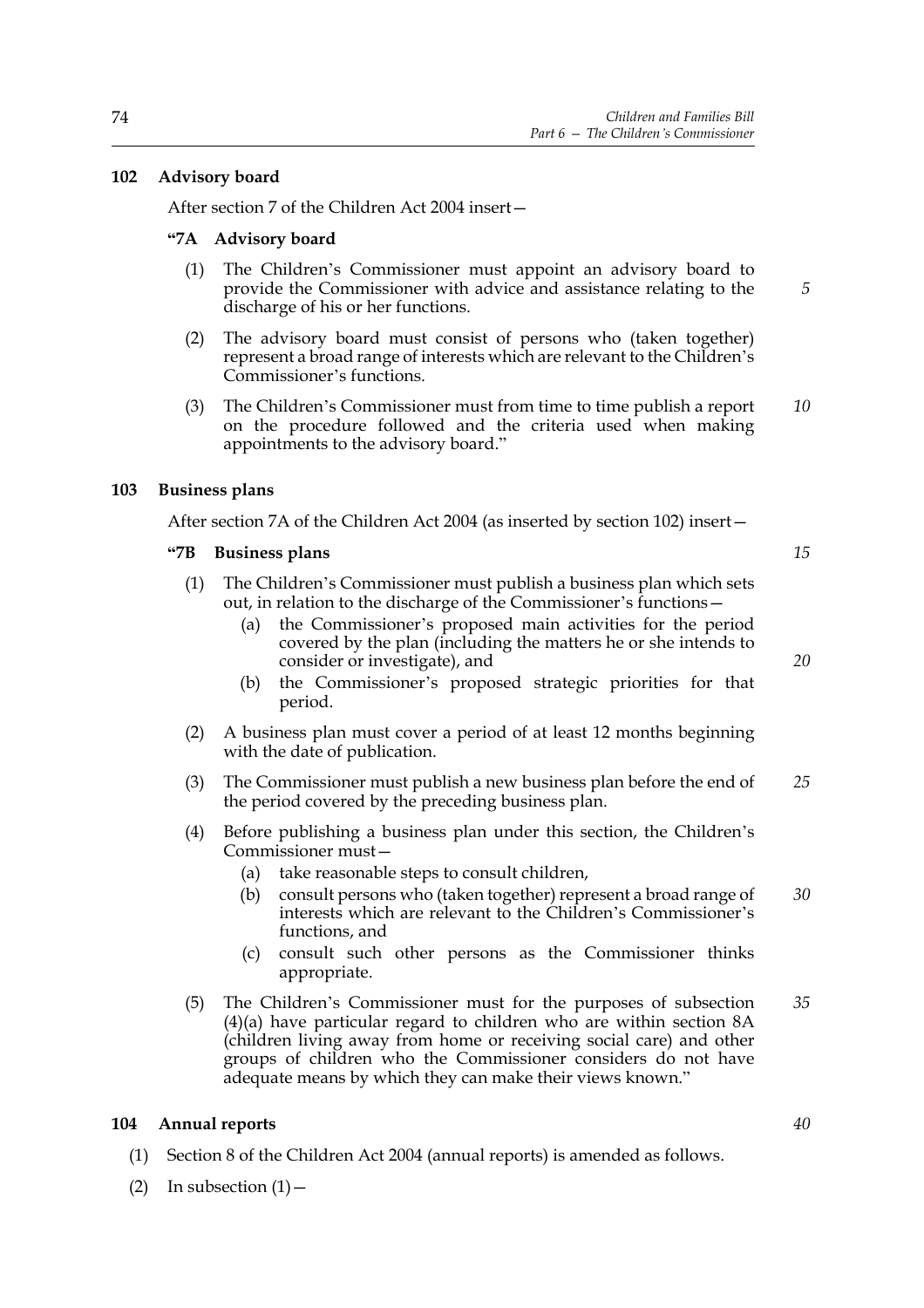- (a) in paragraph (a) omit "under this Part, other than functions of holding inquiries",
- (b) after paragraph (a) insert "and", and
- (c) omit paragraph (c) and the "and" which precedes it.
- (3) In subsection (2) for the words from "an account" to the end substitute "—
	- (a) a summary of the Commissioner's activities and an analysis of the effectiveness of those activities in promoting and protecting the rights of children,
	- (b) an account of what the Commissioner has done in the discharge of his or her functions in relation to children who are within section 8A (children living away from home or receiving social care), *10*
	- (c) an account of the steps taken by the Commissioner to consult children or otherwise involve them in the discharge of his or her functions, and
	- (d) a summary of how the Commissioner has taken into account the results of any such consultation and anything else resulting from involving children in the discharge of his or her functions."
- (4) In subsection (3)(b) for "the Secretary of State" substitute "the Commissioner". *20*
- (5) In subsection (4) for "the Secretary of State has laid" substitute "laying".
- (6) For subsection  $(5)$  substitute  $-$ 
	- "(5) If the Children's Commissioner does not consider a report made under this section to be suitable for children, the Commissioner must publish a version of the report which is suitable for children."

#### **105 Children living away from home or receiving social care**

After section 8 of the Children Act 2004 insert—

#### **"8A Children in England living away from home or receiving social care**

- (1) For the purposes of this Part, a child is within this section if he or she is within any of subsections (2) to (5).
- (2) A child is within this subsection if he or she is provided with accommodation by a school or college in England to which section 87(1) of the Children Act 1989 applies.
- (3) A child is within this subsection if he or she is accommodated in an establishment (within the meaning of the Care Standards Act 2000) in respect of which Her Majesty's Chief Inspector of Education, Children's Services and Skills is the registration authority under section 5 of that Act. *35*
- (4) A child is within this subsection if functions are being exercised in relation to him or her by an agency (within the meaning of the Care Standards Act 2000) in respect of which Her Majesty's Chief Inspector of Education, Children's Services and Skills is the registration authority under section 5 of that Act. *40*

*5*

*15*

*30*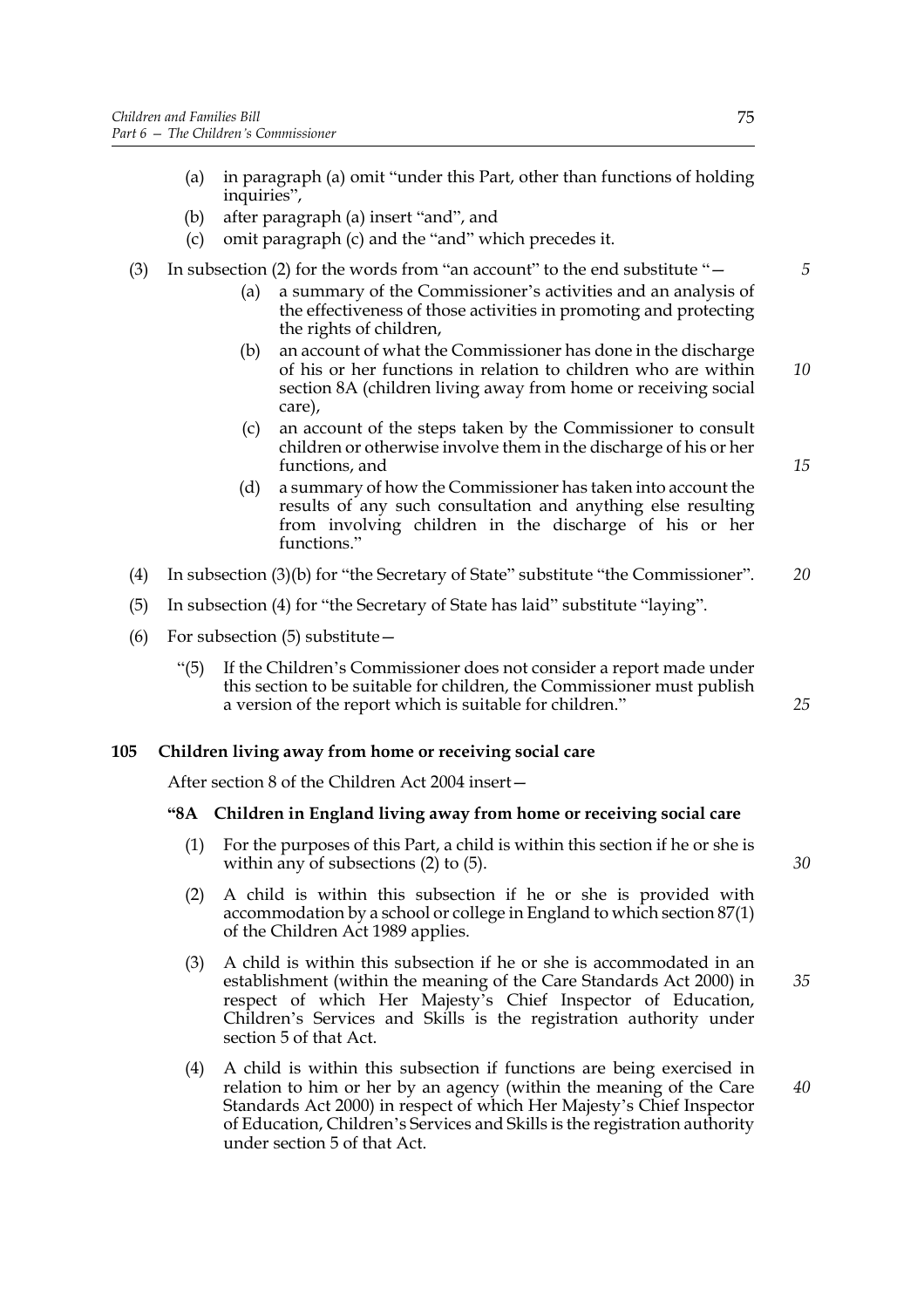- (5) A child is within this subsection if a local authority in England exercises social services functions (within the meaning of the Local Authority Social Services Act 1970) in relation to him or her.
- (6) For the purposes of this Part, a person who is not a child is to be treated as a child who is within this section if—
	- (a) he or she is aged 18 or over and under 25, and
	- (b) a local authority in England has provided services to him or her under any of sections 23C to 24D of the Children Act 1989 at any time after he or she reached the age of 16."

#### **106 Children's Commissioner: minor and consequential amendments**

Schedule 5 (minor and consequential amendments to Part 1 of the Children Act 2004 and to other Acts) has effect.

#### **107 Repeal of requirement to appoint Children's Rights Director**

- (1) Section 120 of the Education and Inspections Act 2006 (requirement to appoint Children's Rights Director) is repealed.
- (2) In that  $Act-$ 
	- (a) in section 117 (performance of functions of the Office for Standards in Education, Children's Services and Skills), in subsection (2) after paragraph (a) insert—
		- "(aa) any matters raised by the Children's Commissioner with the Office or the Chief Inspector;", and *20*
	- (b) in section 119 (performance of the functions of the Chief Inspector of Education, Children's Services and Skills), in subsection (3) after paragraph (a) (and before the "and" which follows it) insert—
		- "(aa) any matters raised by the Children's Commissioner with the Chief Inspector;". *25*
- (3) Schedule 6 (transfers of staff and property in consequence of the repeal of the requirement to appoint a Children's Rights Director) has effect.

#### **PART 7**

#### STATUTORY RIGHTS TO LEAVE AND PAY

*30*

#### *Shared parental leave*

#### **108 Shared parental leave**

(1) In Part 8 of the Employment Rights Act 1996, after section 75D there is inserted—

#### "CHAPTER 1B

*35*

#### SHARED PARENTAL LEAVE

#### **75E Entitlement to shared parental leave: birth**

(1) The Secretary of State may make regulations entitling an employee who satisfies specified conditions*5*

*10*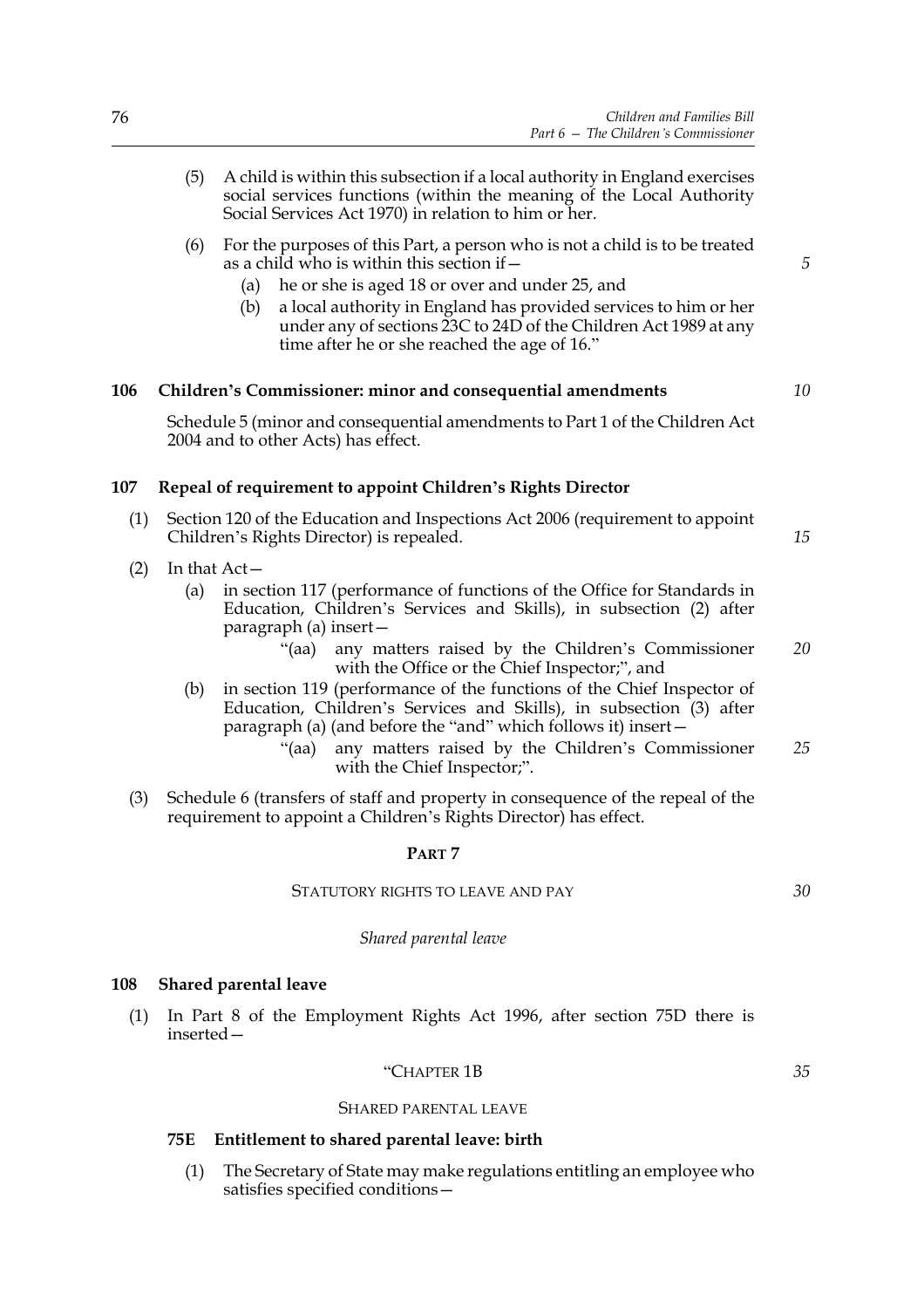- (a) as to duration of employment, (b) as to being, or expecting to be, the mother of a child, (c) as to caring or intending to care, with another person ("P"), for the child, (d) as to entitlement to maternity leave, (e) as to the exercise of that entitlement and the extent of any such exercise, (f) as to giving notice of an intention to exercise an entitlement to leave under this subsection, and (g) as to the consent of P to the amount of leave under this subsection that the employee intends to take, to be absent from work on leave under this subsection for the purpose of caring for the child. (2) Regulations under subsection (1) may provide that the employee's entitlement is subject to the satisfaction by P of specified conditions— (a) as to employment or self-employment, (b) as to having earnings of a specified amount for a specified period, (c) as to caring or intending to care, with the employee, for the child, and (d) as to relationship with the child or the employee. (3) Provision under subsection (1)(f) may require the employee to give notice to the employer about— (a) the amount of leave to which the employee would be entitled if the entitlement were fully exercised (disregarding for these purposes any intention of P to exercise an entitlement to leave under subsection (4) or to statutory shared parental pay); (b) how much of the entitlement to leave the employee intends to exercise; (c) the extent to which P intends to exercise an entitlement to leave under subsection (4) or to statutory shared parental pay. (4) The Secretary of State may make regulations entitling an employee who satisfies specified conditions— (a) as to duration of employment, (b) as to relationship with a child or expected child or with the child's mother, (c) as to caring or intending to care, with the child's mother, for the child, (d) as to giving notice of an intention to exercise an entitlement to leave under this subsection, and (e) as to the consent of the child's mother to the amount of leave under this subsection that the employee intends to take, to be absent from work on leave under this subsection for the purpose of caring for the child. (5) Regulations under subsection (4) may provide that the employee's entitlement is subject to the satisfaction by the child's mother of *5 10 15 20 25 30 35 40 45*
	- specified conditions— (a) as to employment or self-employment,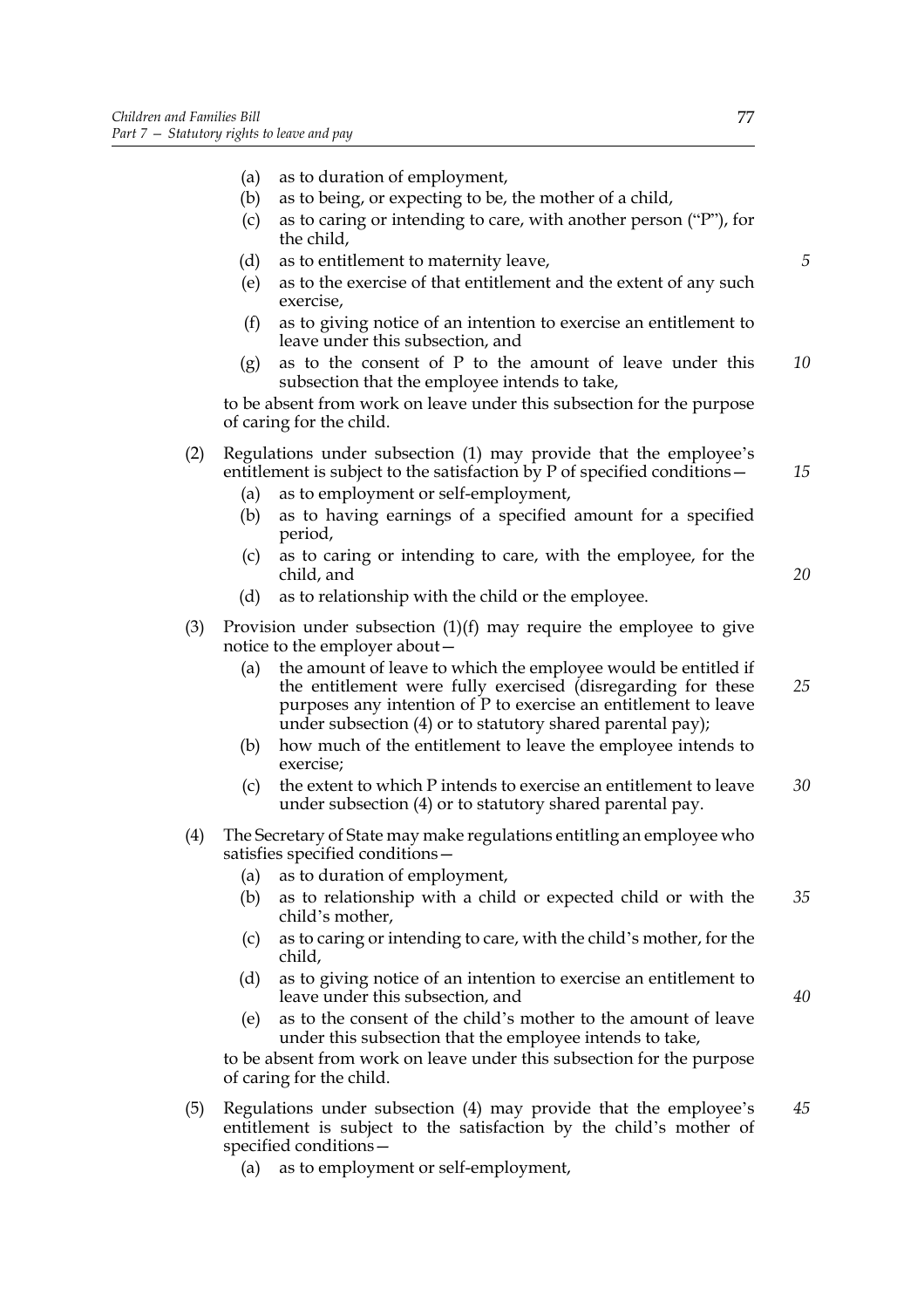- (b) as to having earnings of a specified amount for a specified period,
- (c) as to caring or intending to care, with the employee, for the child,
- (d) as to entitlement (or lack of entitlement) to maternity leave, statutory maternity pay or maternity allowance, and
- (e) as to the exercise of any such entitlement and the extent of any such exercise.
- (6) Provision under subsection (4)(d) may require the employee to give notice to the employer about—
	- (a) the amount of leave to which the employee would be entitled if the entitlement were fully exercised (disregarding for these purposes any intention of the child's mother to exercise an entitlement to leave under subsection (1) or to statutory shared parental pay);
	- (b) how much of the entitlement to leave the employee intends to exercise;
	- (c) the extent to which the child's mother intends to exercise an entitlement to leave under subsection (1) or to statutory shared parental pay.

#### **75F Entitlement to leave under section 75E: further provision**

- (1) Regulations under section 75E are to include provision for determining—
	- (a) the amount of leave under section 75E(1) or (4) to which an employee is entitled in respect of a child;
	- (b) when leave under section 75E(1) or (4) may be taken.
- (2) Provision under subsection  $(1)(a)$  is to secure that the amount of leave to which an employee is entitled in respect of a child does not exceed—
	- (a) in a case where the child's mother became entitled to maternity leave, the relevant amount of time reduced by—
		- (i) where her maternity leave ends without her ordinary or additional maternity leave period having been curtailed by virtue of section  $71(3)(\bar{ba})$  or  $73(3)(\bar{a})$ , the amount of maternity leave taken by the child's mother, or
		- (ii) except where sub-paragraph (i) applies, the amount of time between the beginning of her maternity leave and the time when her ordinary or additional maternity leave period, as curtailed by virtue of section 71(3)(ba) or 73(3)(a), comes to an end; *35*
	- (b) in a case where the child's mother became entitled to statutory maternity pay or maternity allowance but not maternity leave, the relevant amount of time reduced by an amount determined in accordance with paragraph (a) or, as the case may be, paragraph (b) of section  $171ZU(6)$  of the Social Security Contributions and Benefits Act 1992. *40 45*
- (3) In subsection (2) "the relevant amount of time" means an amount of time specified in or determined in accordance with regulations under section 75E.

*10*

*15*

*20*

*5*

*25*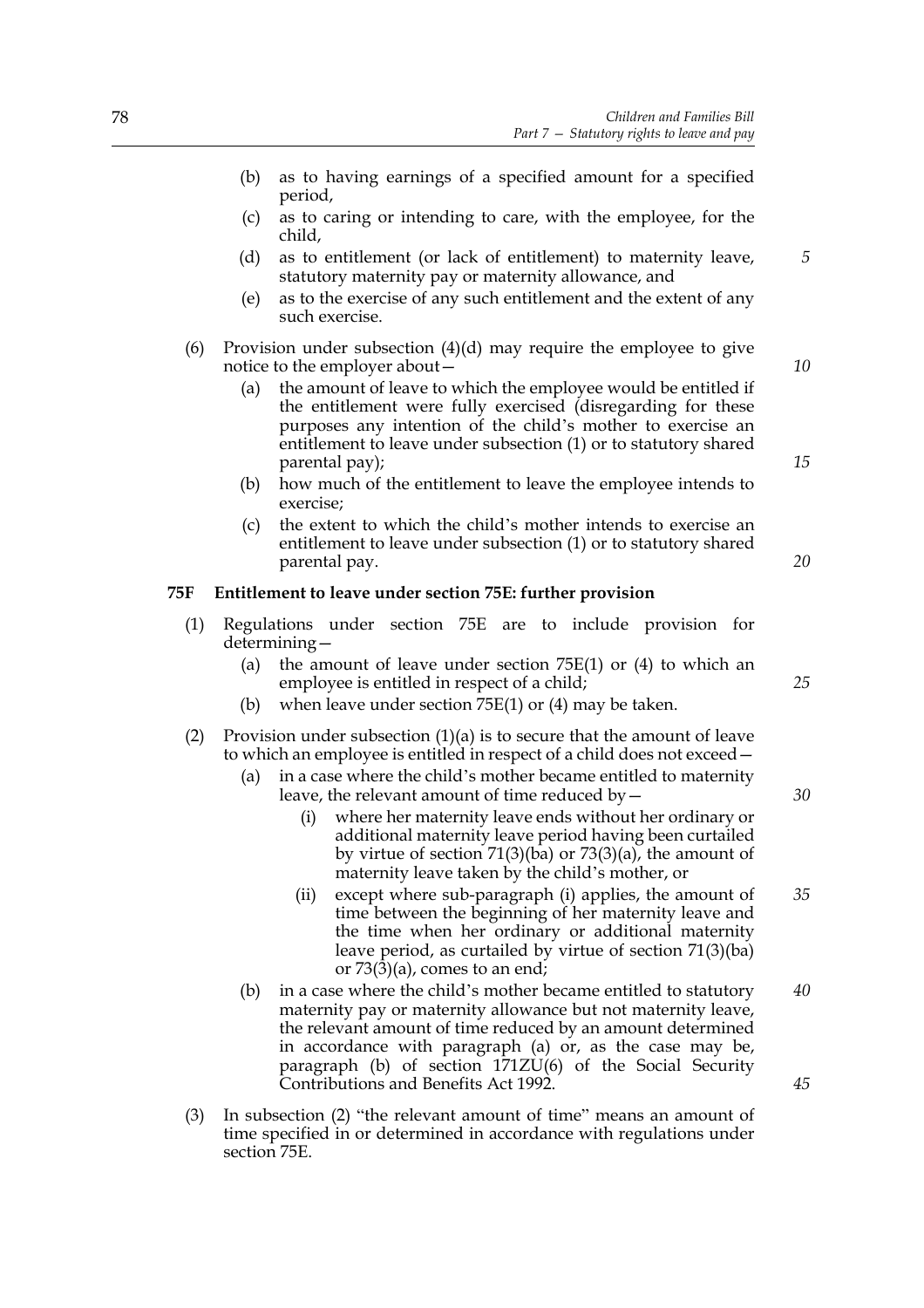- (4) Provision under subsection  $(1)(a)$  is to secure that the amount of leave that an employee is entitled to take in respect of a child takes into account—
	- (a) in a case where another person is entitled to leave under section 75E in respect of the child, the amount of such leave taken by the other person;
	- (b) in a case where another person is entitled to statutory shared parental pay in respect of the child but not leave under section 75E, the number of weeks in respect of which such pay is payable to the other person.
- (5) In reckoning for the purposes of subsection (2) the amount of maternity leave taken, a part of a week is to be treated as a full week.
- (6) In reckoning for the purposes of subsection (4) the amount of leave under section 75E taken during a period of such leave, a part of a week is to be treated as a full week.
- (7) Provision under subsection (1)(b) is to secure that leave under section 75E must be taken before the end of such period as may be specified by the regulations.
- (8) Regulations under section 75E are to provide for the taking of leave under section 75E in a single period or in non-consecutive periods.
- (9) Regulations under section 75E may—
	- (a) provide for an employer, subject to such restrictions as may be specified, to require an employee who proposes to take nonconsecutive periods of leave under section 75E to take that amount of leave as a single period of leave;
	- (b) provide for a single period of leave that is so imposed on an employee to start with a day proposed by the employee or, if no day is proposed, with the first day of the first period of leave proposed by the employee.
- (10) Regulations under section 75E may provide for the variation, subject to such restrictions as may be specified, of -*30*
	- (a) the period or periods during which an amount of leave under section 75E may be taken;
	- (b) the amount of leave under section 75E that the employee previously specified in accordance with provision under section  $75E(3)(b)$  or  $(6)(b)$  or subsection  $(13)(b)$  of this section.
- (11) Provision under subsection (10)(a) may provide for variation to be subject to the consent of an employer in circumstances specified by the regulations.
- (12) Provision under subsection (10)(b) may require an employee to satisfy specified conditions— *40*
	- (a) as to giving notice of an intention to vary the amount of leave under section 75E to be taken by the employee;
	- (b) if the employee proposes to vary the amount of leave under section  $75E(1)$  to be taken by the employee, as to the consent of P to that variation; *45*

*10*

*15*

*25*

*35*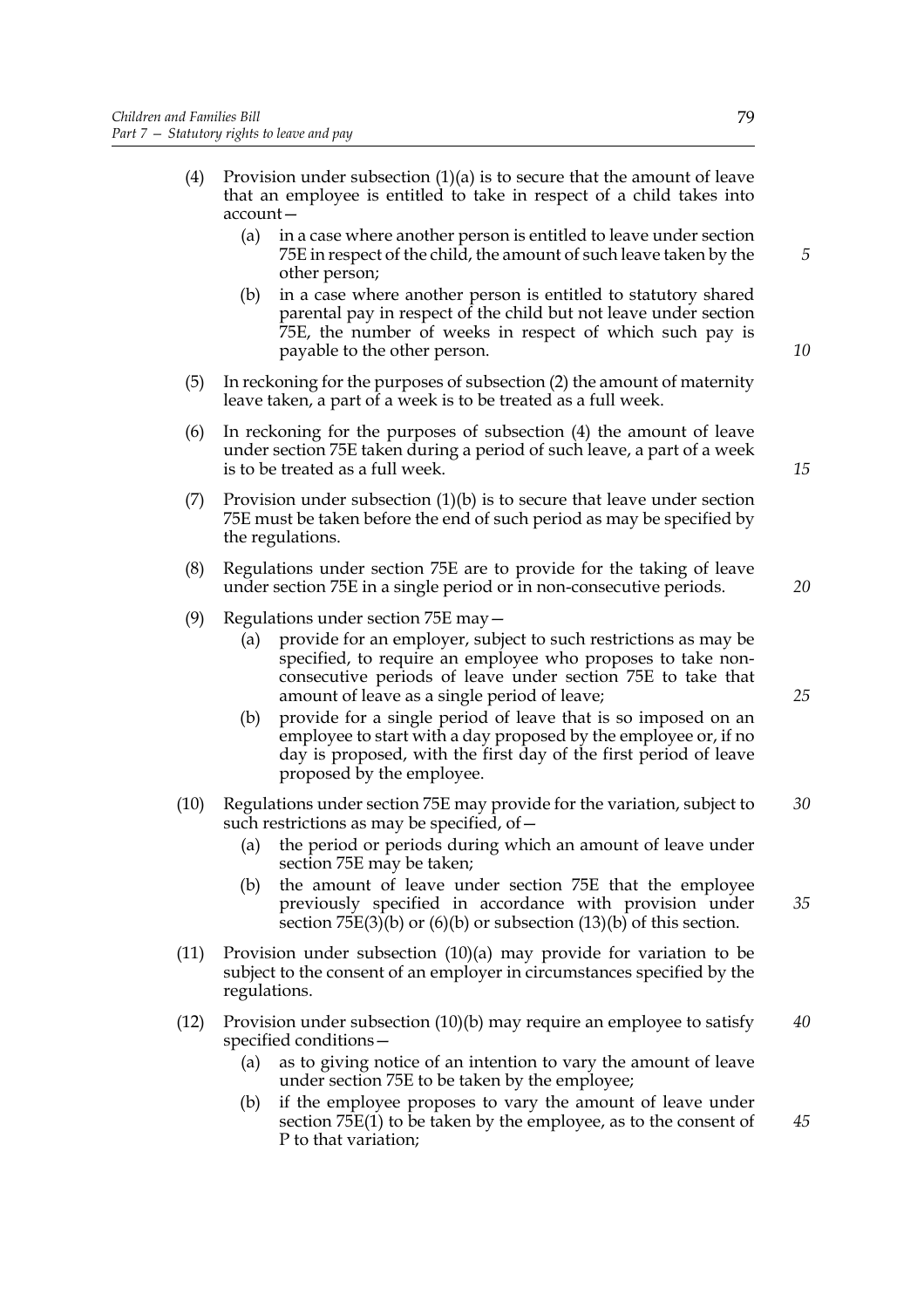- (c) if the employee proposes to vary the amount of leave under section 75E(4) to be taken by the employee, as to the consent of the child's mother to that variation.
- (13) Provision under subsection (12)(a) may require an employee to give notice to the employer about—
	- (a) the extent to which the employee has exercised an entitlement to leave under section 75E(1) or (4) in respect of the child;
	- (b) how much of the entitlement to leave the employee intends to exercise;
	- (c) the extent to which a person other than the employee has exercised an entitlement to leave under section 75E or to statutory shared parental pay in respect of the child; *10*
	- (d) the extent to which a person other than the employee intends to exercise such an entitlement.
- (14) Regulations under section 75E may—
	- (a) specify things which are, or are not, to be taken as done for the purpose of caring for a child;
	- (b) make provision excluding the right to be absent on leave under section 75E in respect of a child where more than one child is born as a result of the same pregnancy;
	- (c) specify a minimum amount of leave under section 75E which may be taken;
	- (d) make provision about how leave under section 75E may be taken;
	- (e) specify circumstances in which an employee may work for the employer during a period of leave under section 75E without bringing the particular period of leave, or the employee's entitlement to leave under section 75E, to an end; *25*
	- (f) specify circumstances in which an employee may be absent on leave under section 75E otherwise than for the purpose of caring for a child without bringing the person's entitlement to leave under section 75E to an end. *30*
- (15) In this section "week" means any period of seven days.
- (16) The Secretary of State may by regulations provide that the following do not have effect, or have effect with modifications specified by the regulations, in a case where the mother of a child dies before another person has become entitled to leave under section 75E in respect of the child— *35*
	- (a) section  $75E(4)(b)$ , (c) and (e);
	- (b) section 75E(5);
	- (c) section  $75E(6)(c)$ ;
	- (d) subsection  $(12)(c)$ ;
	- (e) subsection  $(13)(c)$  and  $(d)$ .

#### **75G Entitlement to shared parental leave: adoption**

- (1) The Secretary of State may make regulations entitling an employee who satisfies specified conditions— *45*
	- (a) as to duration of employment,

*5*

*20*

*15*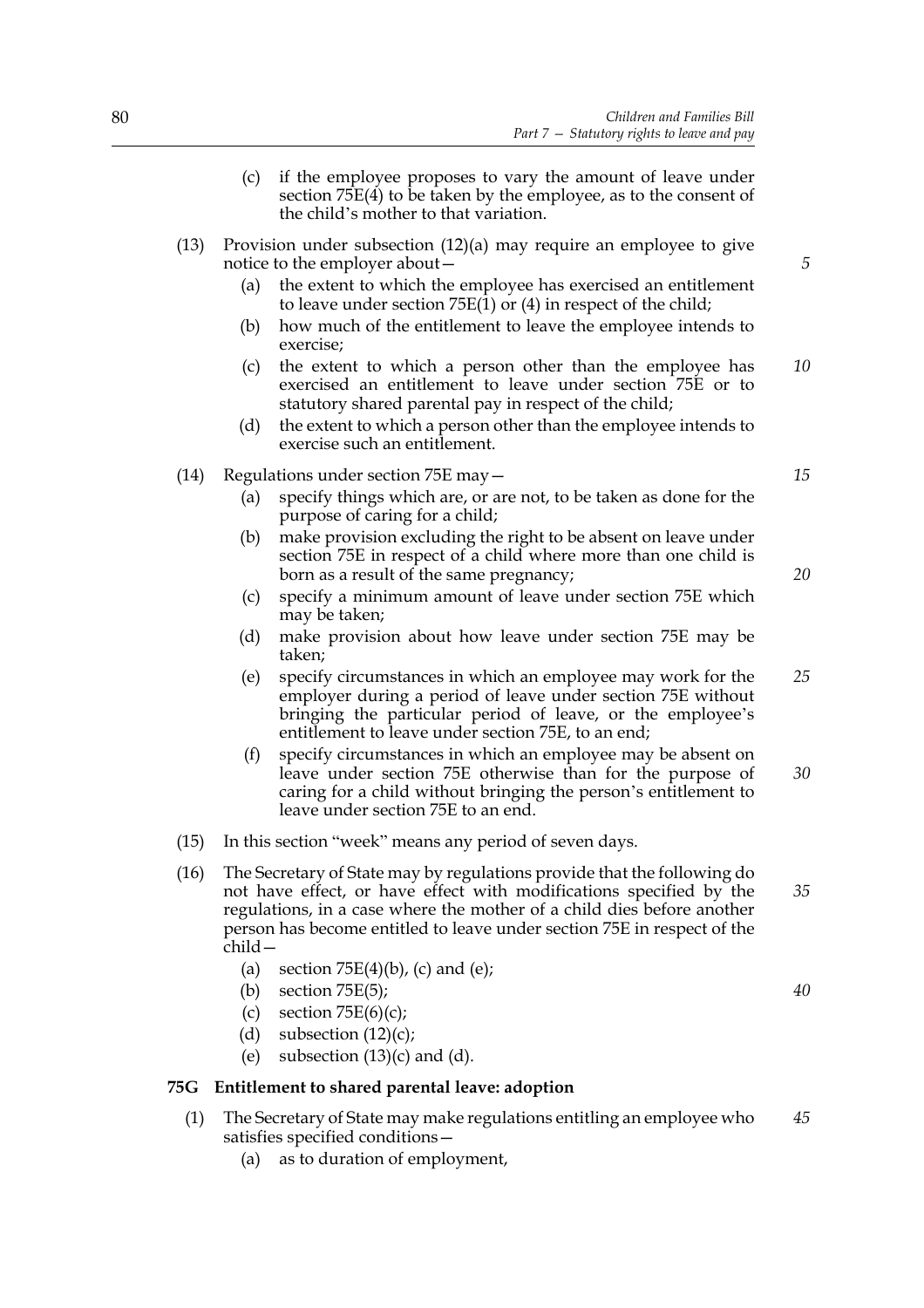- (b) as to being a person with whom a child is, or is expected to be, placed for adoption under the law of any part of the United Kingdom,
- (c) as to caring or intending to care, with another person ("P"), for the child,
- (d) as to entitlement to adoption leave,
- (e) as to the exercise of that entitlement and the extent of any such exercise,
- (f) as to giving notice of an intention to exercise an entitlement to leave under this subsection, and
- (g) as to the consent of P to the amount of leave under this subsection that the employee intends to take,

to be absent from work on leave under this subsection for the purpose of caring for the child.

#### (2) Regulations under subsection (1) may provide that the employee's entitlement is subject to the satisfaction by P of specified conditions— *15*

- (a) as to employment or self-employment,
- (b) as to having earnings of a specified amount for a specified period,
- (c) as to caring or intending to care, with the employee, for the child, and *20*
- (d) as to relationship with the child or the employee.

### (3) Provision under subsection  $(1)(f)$  may require the employee to give notice to the employer about—

- (a) the amount of leave to which the employee would be entitled if the entitlement were fully exercised (disregarding for these purposes any intention of P to exercise an entitlement to leave under subsection (4) or to statutory shared parental pay); *25*
- (b) how much of the entitlement to leave the employee intends to exercise;
- (c) the extent to which P intends to exercise an entitlement to leave under subsection (4) or to statutory shared parental pay.

### (4) The Secretary of State may make regulations entitling an employee who satisfies specified conditions—

- (a) as to duration of employment,
- (b) as to relationship with a child placed, or expected to be placed, for adoption under the law of any part of the United Kingdom or with a person ("A") with whom the child is, or is expected to be, so placed,
- (c) as to caring or intending to care, with A, for the child,
- (d) as to giving notice of an intention to exercise an entitlement to leave under this subsection, and
- (e) as to the consent of A to the amount of leave under this subsection that the employee intends to take,

to be absent from work on leave under this subsection for the purpose of caring for the child. *45*

- (5) Regulations under subsection (4) may provide that the employee's entitlement is subject to the satisfaction by A of specified conditions—
	- (a) as to employment or self-employment,

*5*

*10*

*35*

*30*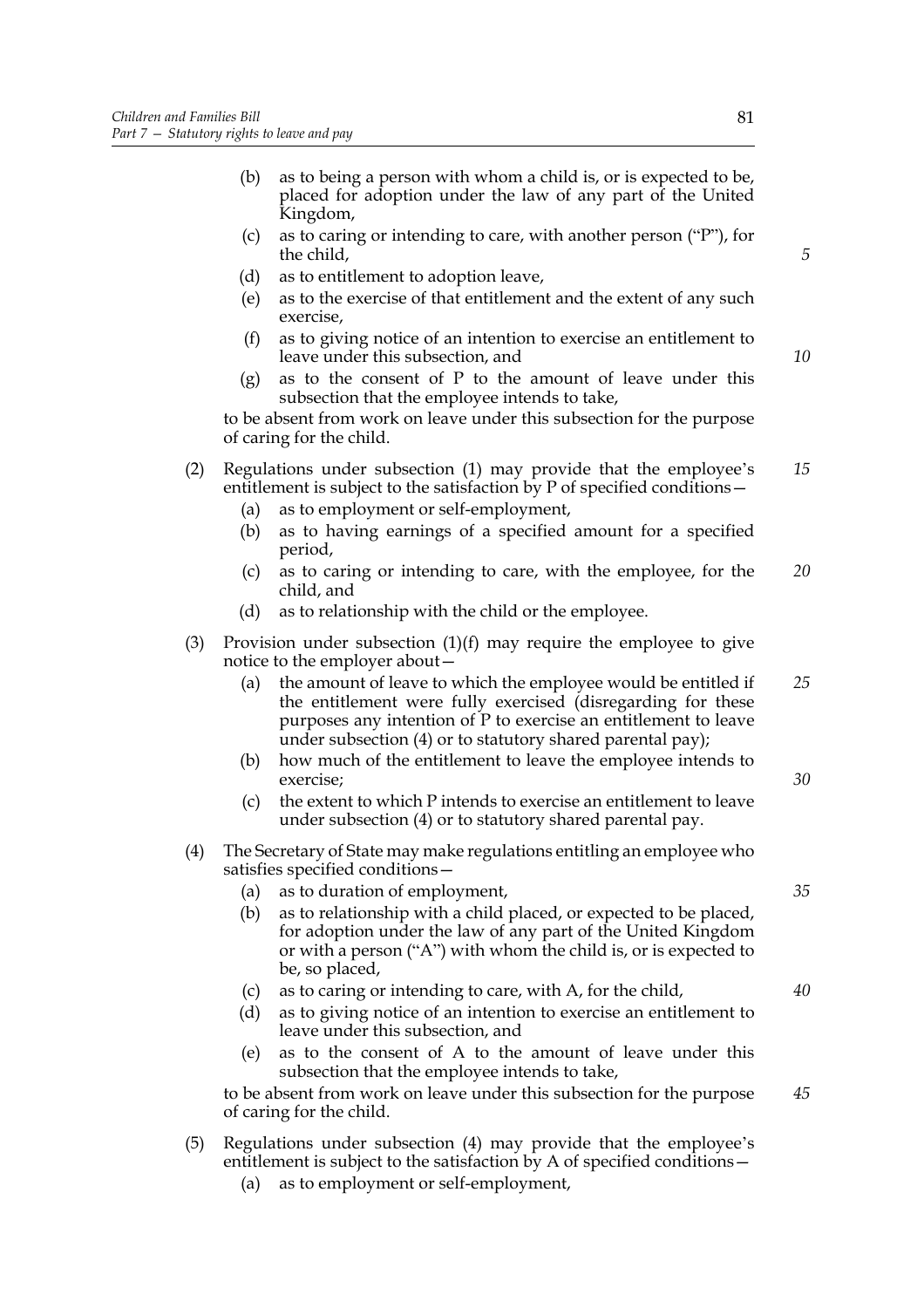- (b) as to having earnings of a specified amount for a specified period,
- (c) as to caring or intending to care, with the employee, for the child,
- (d) as to entitlement (or lack of entitlement) to adoption leave or statutory adoption pay, and
- (e) as to the exercise of any such entitlement and the extent of any such exercise.
- (6) Provision under subsection (4)(d) may require the employee to give notice to the employer about—
	- (a) the amount of leave to which the employee would be entitled if the entitlement were fully exercised (disregarding for these purposes any intention of A to exercise an entitlement to leave under subsection (1) or to statutory shared parental pay);
	- (b) how much of the entitlement to leave the employee intends to exercise; *15*
	- (c) the extent to which A intends to exercise an entitlement to leave under subsection (1) or to statutory shared parental pay.
- (7) Regulations under subsections (1) and (4) are to provide for leave in respect of a child placed, or expected to be placed, under section 22C of the Children Act 1989 by a local authority in England with a local authority foster parent who has been approved as a prospective adopter. *20*
- (8) This section and section 75H have effect in relation to regulations made by virtue of subsection (7) as if references to a child being placed for adoption under the law of any part of the United Kingdom were references to being placed under section 22C of the Children Act 1989 with a local authority foster parent who has been approved as a prospective adopter.

### **75H Entitlement to leave under section 75G: further provision**

- (1) Regulations under section 75G are to include provision for determining—
	- (a) the amount of leave under section  $75G(1)$  or  $(4)$  to which an employee is entitled in respect of a child;
	- (b) when leave under section 75G(1) or (4) may be taken.

# (2) Provision under subsection (1)(a) is to secure that the amount of leave to which an employee is entitled in respect of a child does not exceed—

- (a) in a case where a person with whom the child is, or is expected to be, placed for adoption became entitled to adoption leave, the relevant amount of time reduced by—
	- (i) where the person's adoption leave ends without the person's ordinary or additional adoption leave period having been curtailed by virtue of section 75A(2A)(a) or  $75B(3)(a)$ , the amount of adoption leave taken by that person, or
	- (ii) except where sub-paragraph (i) applies, the amount of time between the beginning of the person's adoption leave and the time when the person's ordinary or

*10*

*5*

*25*

*30*

*40*

*35*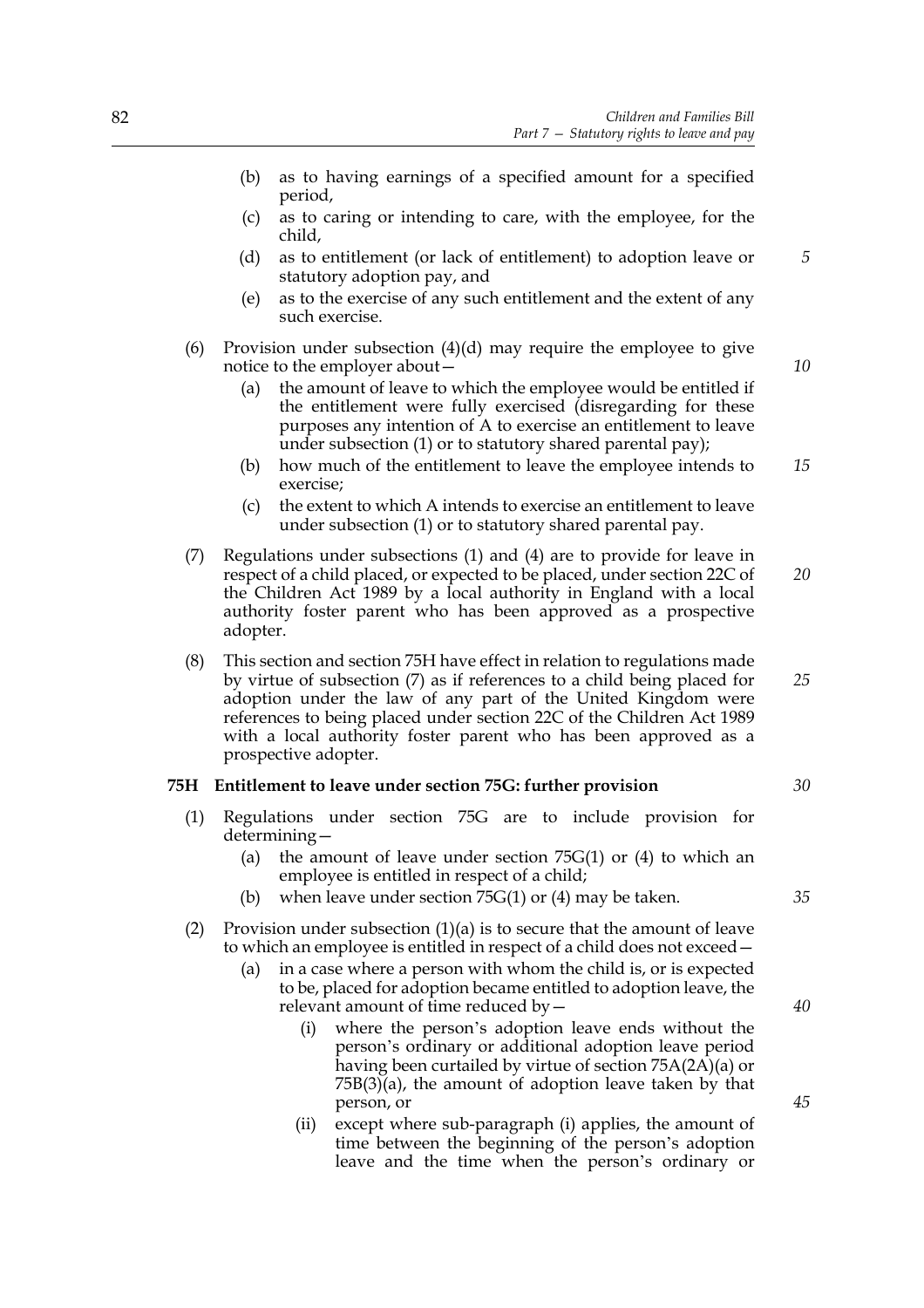additional adoption leave period, as curtailed by virtue of section 75A(2A)(a) or 75B(3)(a), comes to an end;

- (b) in a case where a person with whom the child is, or is expected to be, placed for adoption became entitled to statutory adoption pay but not adoption leave, the relevant amount of time reduced by an amount determined in accordance with paragraph (a) or, as the case may be, paragraph (b) of section 171ZV(6) of the Social Security Contributions and Benefits Act 1992.
- (3) In subsection (2) "the relevant amount of time" means an amount of time specified in or determined in accordance with regulations under section 75G. *10*
- (4) Provision under subsection  $(1)(a)$  is to secure that the amount of leave that an employee is entitled to take in respect of a child takes into account—
	- (a) in a case where another person is entitled to leave under section 75G in respect of the child, the amount of such leave taken by the other person;
	- (b) in a case where another person is entitled to statutory shared parental pay in respect of the child but not leave under section 75G, the number of weeks in respect of which such pay is payable to the other person. *20*
- (5) In reckoning for the purposes of subsection (2) the amount of adoption leave taken, a part of a week is to be treated as a full week.
- (6) In reckoning for the purposes of subsection (4) the amount of leave under section 75G taken during a period of such leave, a part of a week is to be treated as a full week. *25*
- (7) Provision under subsection (1)(b) is to secure that leave under section 75G must be taken before the end of such period as may be prescribed by the regulations.
- (8) Regulations under section 75G are to provide for the taking of leave under section 75G in a single period or in non-consecutive periods.
- (9) Regulations under section 75G may—
	- (a) provide for an employer, subject to such restrictions as may be specified, to require an employee who proposes to take nonconsecutive periods of leave under section 75G to take that amount of leave as a single period of leave, and
	- (b) provide for a single period of leave that is so imposed on an employee to start with a day proposed by the employee or, if no day is proposed, with the first day of the first period of leave proposed by the employee.
- (10) Regulations under section 75G may provide for the variation, subject to such restrictions as may be specified, of—
	- (a) the period or periods during which an amount of leave under section 75G is to be taken;
	- (b) the amount of leave under section 75G that the employee previously specified in accordance with provision under section  $75G(3)(b)$  or  $(6)(b)$  or subsection  $(13)(b)$  of this section.

*5*

*15*

*30*

*35*

*40*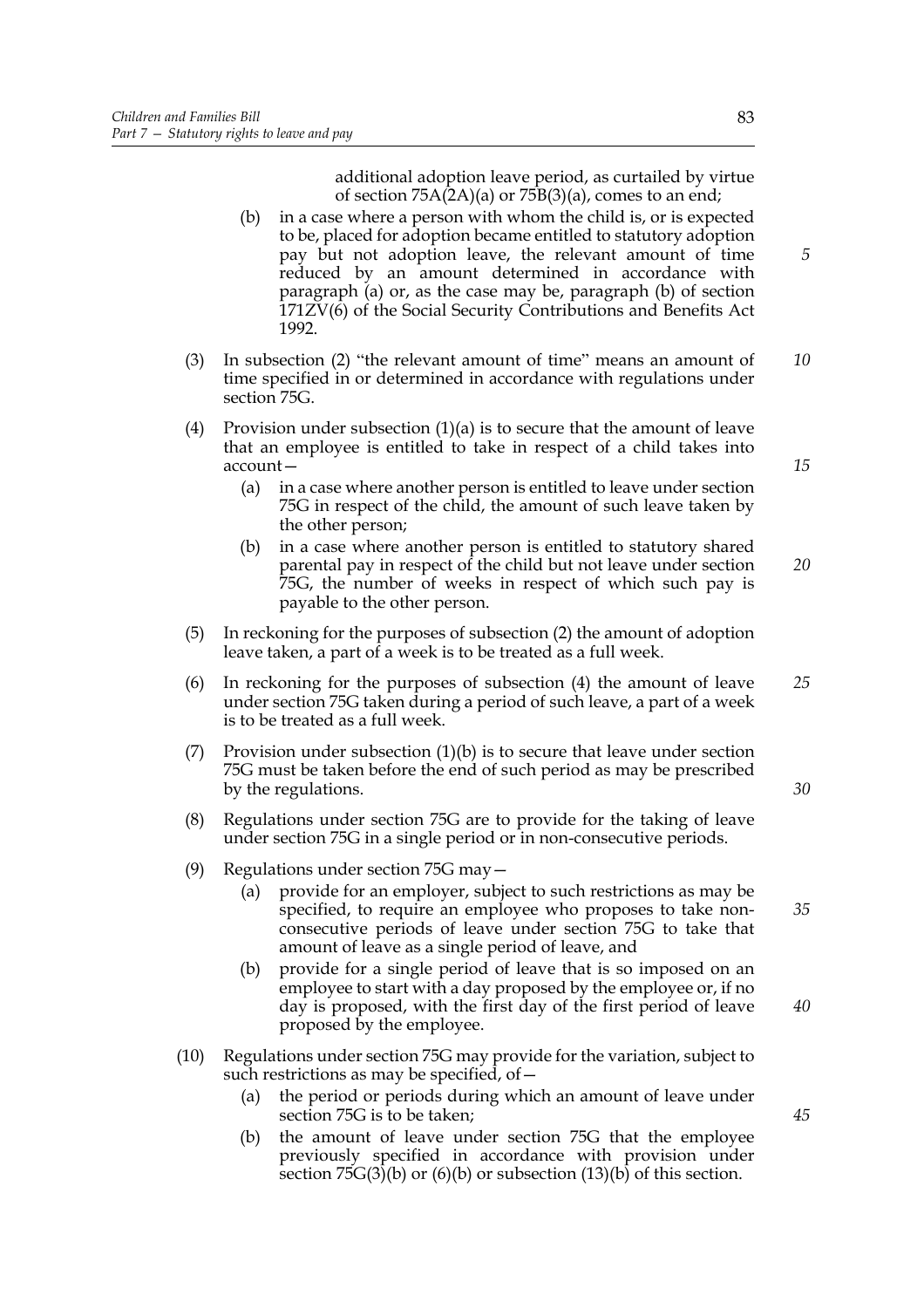- (11) Provision under subsection (10)(a) may provide for variation to be subject to the consent of an employer in circumstances specified by the regulations.
- (12) Provision under subsection (10)(b) may require an employee to satisfy specified conditions—
	- (a) as to giving notice of an intention to vary the amount of leave under section 75G to be taken by the employee;
	- (b) if the employee proposes to vary the amount of leave under section 75G(1) to be taken by the employee, as to the consent of P to that variation;
	- (c) if the employee proposes to vary the amount of leave under section  $75\overline{G(4)}$  to be taken by the employee, as to the consent of A to that variation.
- (13) Provision under subsection (12)(a) may require an employee to give notice to the employer about—
	- (a) the extent to which the employee has exercised an entitlement to leave under section 75G(1) or (4) in respect of the child;
	- (b) how much of the entitlement to leave the employee intends to exercise;
	- (c) the extent to which a person other than the employee has exercised an entitlement to leave under section 75G or to statutory shared parental pay in respect of the child; *20*
	- (d) the extent to which a person other than the employee intends to exercise such an entitlement.
- (14) Regulations under section 75G may—
	- (a) specify things which are, or are not, to be taken as done for the purpose of caring for a child;
	- (b) make provision excluding the right to be absent on leave under section 75G in respect of a child where more than one child is placed for adoption as part of the same arrangement;
	- (c) specify a minimum amount of leave under section 75G which may be taken;
	- (d) make provision about how leave under section 75G may be taken;
	- (e) specify circumstances in which an employee may work for the employer during a period of leave under section 75G without bringing the particular period of leave, or the employee's entitlement to leave under section 75G, to an end; *35*
	- (f) specify circumstances in which an employee may be absent on leave under section 75G otherwise than for the purpose of caring for a child without bringing the person's entitlement to leave under section 75G to an end.
- (15) In this section "week" means any period of seven days.
- (16) The Secretary of State may by regulations provide that the following do not have effect, or have effect with modifications specified by the regulations, in a case where a person who is taking adoption leave or is entitled to be paid statutory adoption pay in respect of a child dies before another person has become entitled to leave under section 75G in respect of the child— *45*

*10*

*5*

*25*

*30*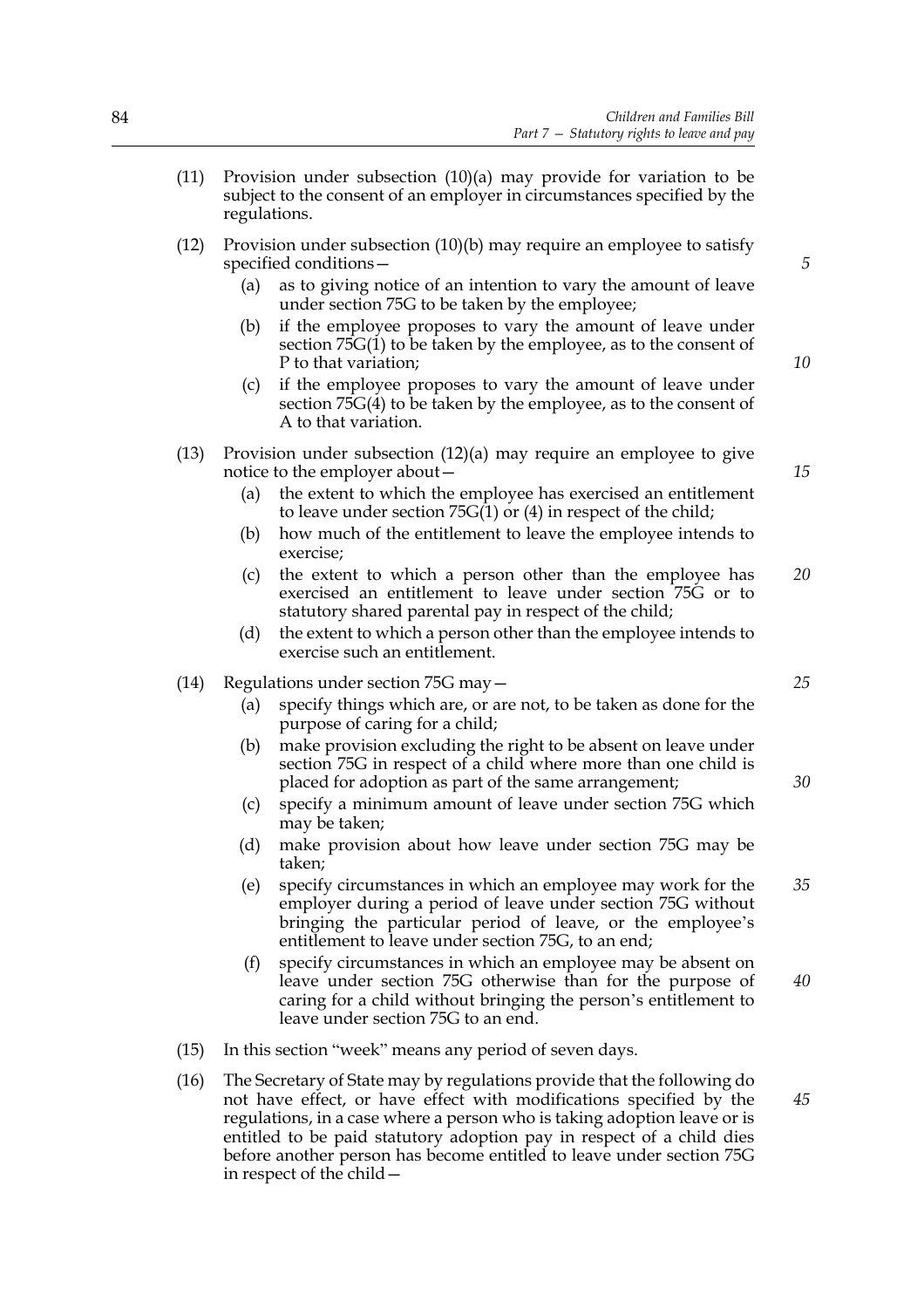- (a) section  $75G(4)(b)$ , (c) and (e);
- (b) section  $75G(5)$ ;
- (c) section  $75G(6)(c)$ ;
- (d) subsection  $(12)(c)$ ;
- (e) subsection  $(13)(c)$  and  $(d)$ .
- (17) The Secretary of State may by regulations provide for section 75G and this section to have effect in relation to cases which involve adoption, but not the placement of a child for adoption under the law of any part of the United Kingdom, with such modifications as the regulations may prescribe.
- (18) The Secretary of State may by regulations provide for section 75G and this section to have effect in relation to cases which involve an employee who has applied, or intends to apply, with another person for a parental order under section 54 of the Human Fertilisation and Embryology Act 2008 and a child who is, or will be, the subject of the order, with such modifications as the regulations may prescribe.

### **75I Rights during and after shared parental leave**

- (1) Regulations under section 75E or 75G are to provide—
	- (a) that an employee who is absent on leave under that section is entitled, for such purposes and to such extent as the regulations may prescribe, to the benefit of the terms and conditions of employment which would have applied if the employee had not been absent; *20*
	- (b) that an employee who is absent on leave under that section is bound, for such purposes and to such extent as the regulations may prescribe, by obligations arising under those terms and conditions, except in so far as they are inconsistent with section  $75E(1)$  or  $(4)$  or  $75G(1)$  or  $(4)$ , as the case may be; and *25*
	- (c) that an employee who is absent on leave under that section is entitled to return from leave to a job of a kind prescribed by the regulations, subject to section  $75(1)$ . *30*
- (2) In subsection  $(1)(a)$  "terms and conditions of employment"  $-$ 
	- (a) includes matters connected with an employee's employment whether or not they arise under the employee's contract of employment, but
	- (b) does not include terms and conditions about remuneration.
- (3) The reference in subsection  $(1)(c)$  to absence on leave under section 75E or 75G includes, where appropriate, a reference to a continuous period of absence attributable partly to leave under one of those sections and partly to any one or more of the following—
	- (a) leave under the other of those sections,
	- (b) maternity leave,
	- (c) paternity leave,
	- (d) adoption leave, and
	- (e) parental leave.
- (4) Regulations under section 75E or 75G may specify matters which are, or are not, to be treated as remuneration for the purposes of this section.

*10*

*5*

*15*

*35*

*40*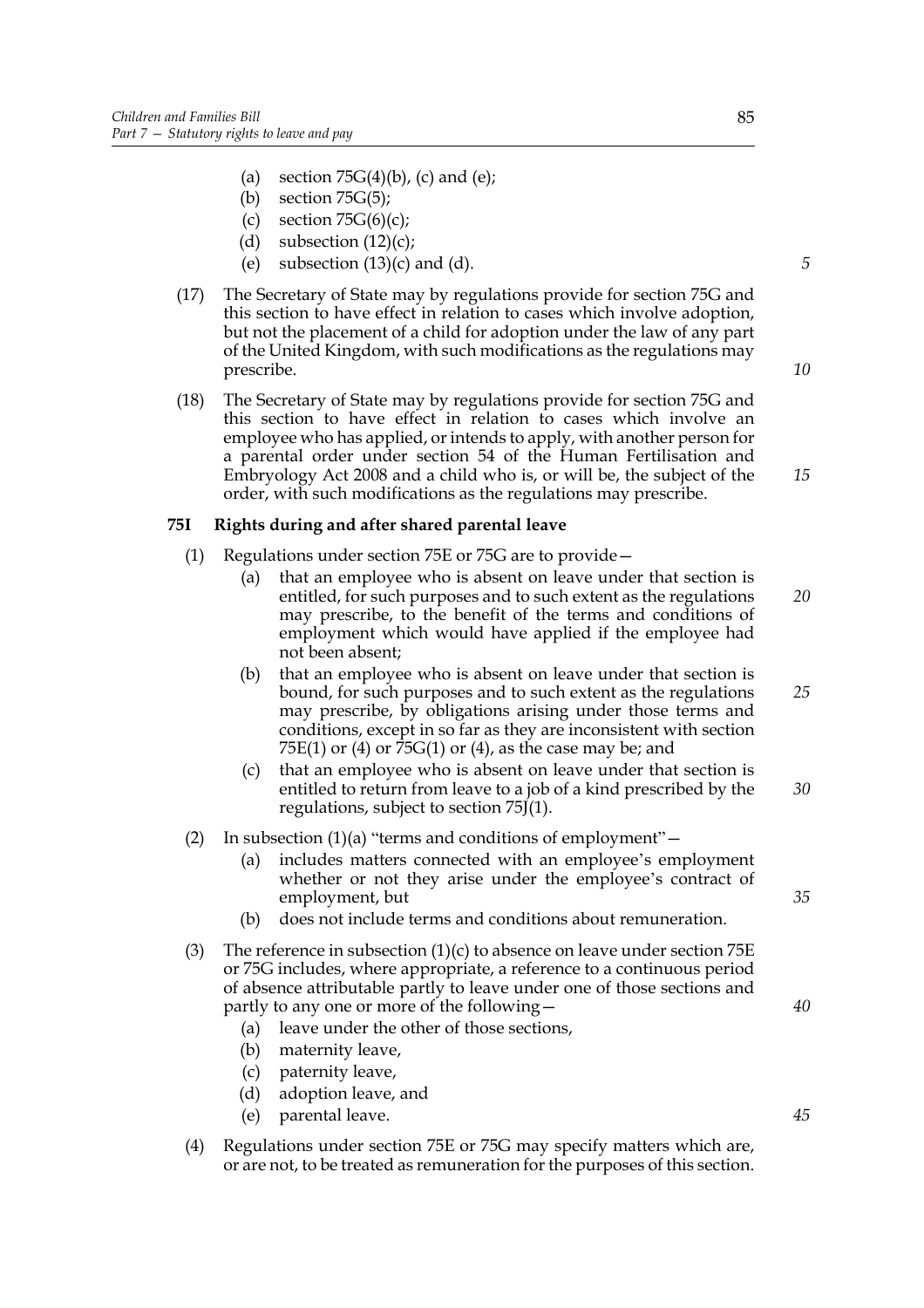| (5) | (a)<br>(b) | Regulations under section 75E or 75G may make provision, in relation<br>to the right to return mentioned in subsection $(1)(c)$ , about –<br>seniority, pension rights and similar rights;<br>terms and conditions of employment on return.                                                                                        |          |  |
|-----|------------|------------------------------------------------------------------------------------------------------------------------------------------------------------------------------------------------------------------------------------------------------------------------------------------------------------------------------------|----------|--|
| 75J |            | Redundancy and dismissal                                                                                                                                                                                                                                                                                                           |          |  |
| (1) | (a)<br>(b) | Regulations under section 75E or 75G may make provision about –<br>redundancy, or<br>dismissal (other than by reason of redundancy),<br>during a period of leave under that section.                                                                                                                                               |          |  |
| (2) | (a)<br>(b) | Provision made by virtue of subsection $(1)$ may include $-$<br>provision requiring an<br>employer to<br>offer<br>alternative<br>employment;<br>provision for the consequences of failure to comply with the<br>regulations (which may include provision for a dismissal to be<br>treated as unfair for the purposes of Part 10).  | 10<br>15 |  |
|     |            | 75K Chapter 1B: supplemental                                                                                                                                                                                                                                                                                                       |          |  |
| (1) | (a)        | Regulations under section 75E or 75G may –<br>make provision about notices to be given, evidence to be<br>produced and other procedures to be followed by –<br>employees,<br>(i)<br>employers, and<br>(ii)<br>relevant persons;<br>(iii)                                                                                           | 20       |  |
|     | (b)<br>(c) | make provision requiring such persons to keep records;<br>make provision for the consequences of failure to give notices,<br>to produce evidence, to keep records or to comply with other<br>procedural requirements;                                                                                                              | 25       |  |
|     | (d)<br>(e) | make provision for the consequences of failure to act in<br>accordance with a notice given by virtue of paragraph (a);<br>make special provision for cases where an employee has a right<br>which corresponds to a right under section 75E or 75G and<br>which arises under the employee's contract of employment or<br>otherwise; | 30       |  |
|     | (f)        | make provision modifying the effect of Chapter 2 of Part 14<br>(calculation of a week's pay) in relation to an employee who is<br>or has been absent from work on leave under section 75E or<br>75G;                                                                                                                               | 35       |  |
|     | (g)        | make provision applying, modifying or excluding<br>an<br>enactment, in such circumstances as may be specified and<br>subject to any conditions which may be specified, in relation to<br>a person entitled to take leave under section 75E or 75G.                                                                                 | 40       |  |
| (2) |            | In subsection (1) "relevant person" means -                                                                                                                                                                                                                                                                                        |          |  |
|     | (a)        | a person who, in connection with an employee's claim to be<br>entitled to leave under section 75E or 75G, is required to satisfy<br>conditions specified in provision under section $75E(2)$ or $(5)$ or<br>$75G(2)$ or $(5)$ , or                                                                                                 | 45       |  |
|     | (b)        | a person who is an employer or former employer of such a<br>person.                                                                                                                                                                                                                                                                |          |  |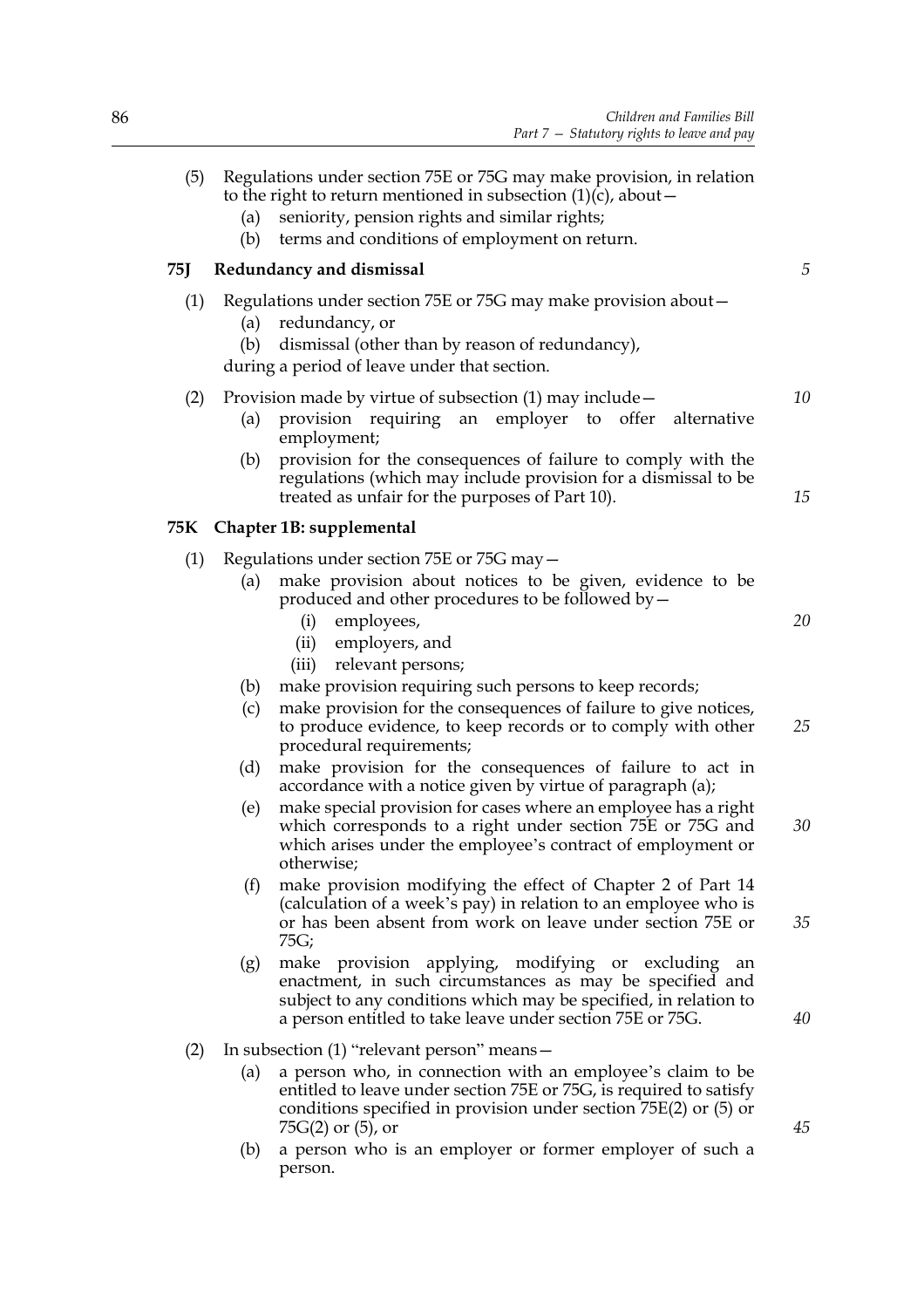- (3) In subsection  $(2)(b)$  "employer", in relation to a person falling within subsection (2)(a) who is an employed earner, includes a person who is a secondary contributor as regards that employed earner.
- (4) The conditions as to employment or self-employment that may be specified in provision under section 75E(2) or (5) or 75G(2) or (5) include conditions as to being in employed or self-employed earner's employment.
- (5) In subsections (3) and  $(4)$  -
	- "employed earner" and "self-employed earner" have the meaning given by section 2 of the Social Security Contributions and Benefits Act 1992, subject for these purposes to the effect of regulations made under section 2(2)(b) of that Act (persons who are to be treated as employed or self-employed earners); *10*
	- "employment", in the case of employment as an employed or selfemployed earner, has the meaning given by section 122 of that  $Act$ *15*
	- "secondary contributor", as regards an employed earner, means a person who—
		- (a) is indicated by section  $7(1)$  of that Act, as that subsection has effect subject to section 7(2) of that Act, as being a secondary contributor as regards the earner, or *20*
		- (b) is indicated by regulations under section 7(2) of that Act as being a person to be treated as a secondary contributor as regards the earner.
- (6) Regulations under any of sections 75E to 75H may make different provision for different cases or circumstances. *25*
- (7) Where sections 75G and 75H have effect in relation to such cases as are described in section 75H(18), regulations under section 75G about evidence to be produced may require statutory declarations as to—
	- (a) eligibility to apply for a parental order;
	- (b) intention to apply for such an order."
- (2) In section 236 of the Employment Rights Act 1996 (orders and regulations), in subsection (3) (affirmative procedure required), after "75A, 75B," there is inserted "75E, 75F(16), 75G, 75H(16), (17) or (18)".

### **109 Exclusion or curtailment of other statutory rights to leave**

- (1) The Employment Rights Act 1996 is amended as follows.
- (2) In section 71 (ordinary maternity leave)—
	- (a) in subsection (3), after paragraph (b) there is inserted—
		- "(ba) may allow an employee to bring forward the date on which an ordinary maternity leave period ends, subject to prescribed restrictions and subject to satisfying prescribed conditions; *40*
		- (bb) may allow an employee in prescribed circumstances to revoke, or to be treated as revoking, the bringing forward of that date;";

*5*

*45*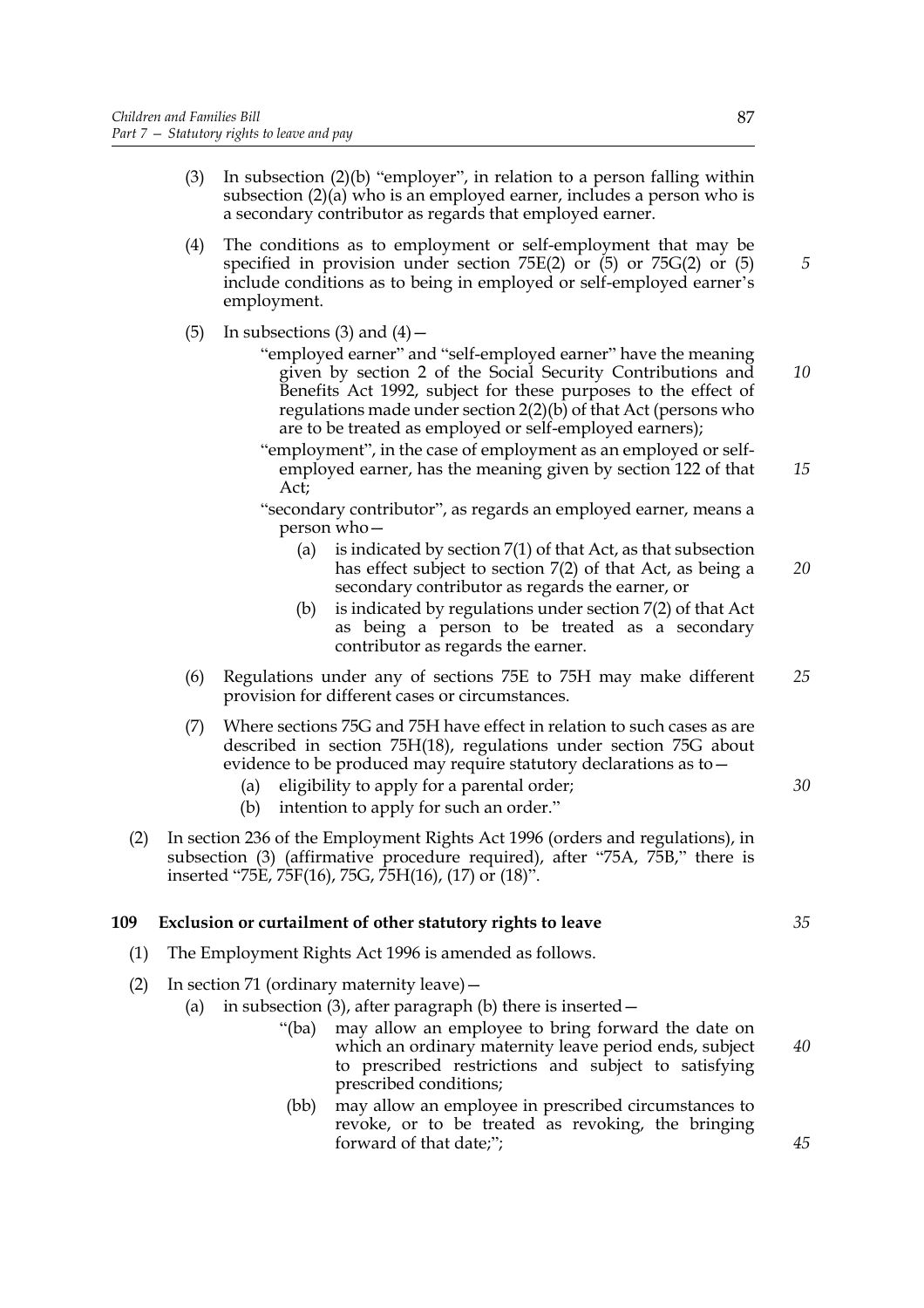- (b) after subsection (3) there is inserted—
	- "(3A) Provision under subsection (3)(ba) is to secure that an employee may bring forward the date on which an ordinary maternity leave period ends only if the employee or another person has taken, or is taking, prescribed steps as regards leave under section 75E or statutory shared parental pay in respect of the child."
- (3) In section 73 (additional maternity leave)—
	- (a) in subsection  $(3)(a)$ , for the words from "to choose" to the end there is substituted "to bring forward the date on which an additional maternity leave period ends, subject to prescribed restrictions and subject to satisfying prescribed conditions;"; *10*
	- (b) after subsection  $(3)(a)$  there is inserted  $-$ 
		- "(aa) may allow an employee in prescribed circumstances to revoke, or to be treated as revoking, the bringing forward of that date;"; *15*
	- (c) after subsection (3) there is inserted—
		- " $(3A)$  Provision under subsection  $(3)(a)$  is to secure that an employee may bring forward the date on which an additional maternity leave period ends only if the employee or another person has taken, or is taking, prescribed steps as regards leave under section 75E or statutory shared parental pay in respect of the child." *20*
- (4) In section 75A (ordinary adoption leave)—
	- (a) in subsection (2A), after "subsection (2)" there is inserted "—
		- (a) may allow an employee to bring forward the date on which an ordinary adoption leave period ends, subject to prescribed restrictions and subject to satisfying prescribed conditions;
		- (b) may allow an employee in prescribed circumstances to revoke, or to be treated as revoking, the bringing forward of that date;"; *30*
	- (b) in subsection (2A), the words from "may specify circumstances" to the end become paragraph (c);
	- (c) after subsection (2A) there is inserted—
		- "(2B) Provision under subsection (2A)(a) is to secure that an employee may bring forward the date on which an ordinary adoption leave period ends only if the employee or another person has taken, or is taking, prescribed steps as regards leave under section 75G or statutory shared parental pay in respect of the child."
- (5) In section 75B (additional adoption leave)—
	- (a) in subsection (3)(a), for the words from "to choose" to the end there is substituted "to bring forward the date on which an additional adoption leave period ends, subject to prescribed restrictions and subject to satisfying prescribed conditions;";

*35*

*40*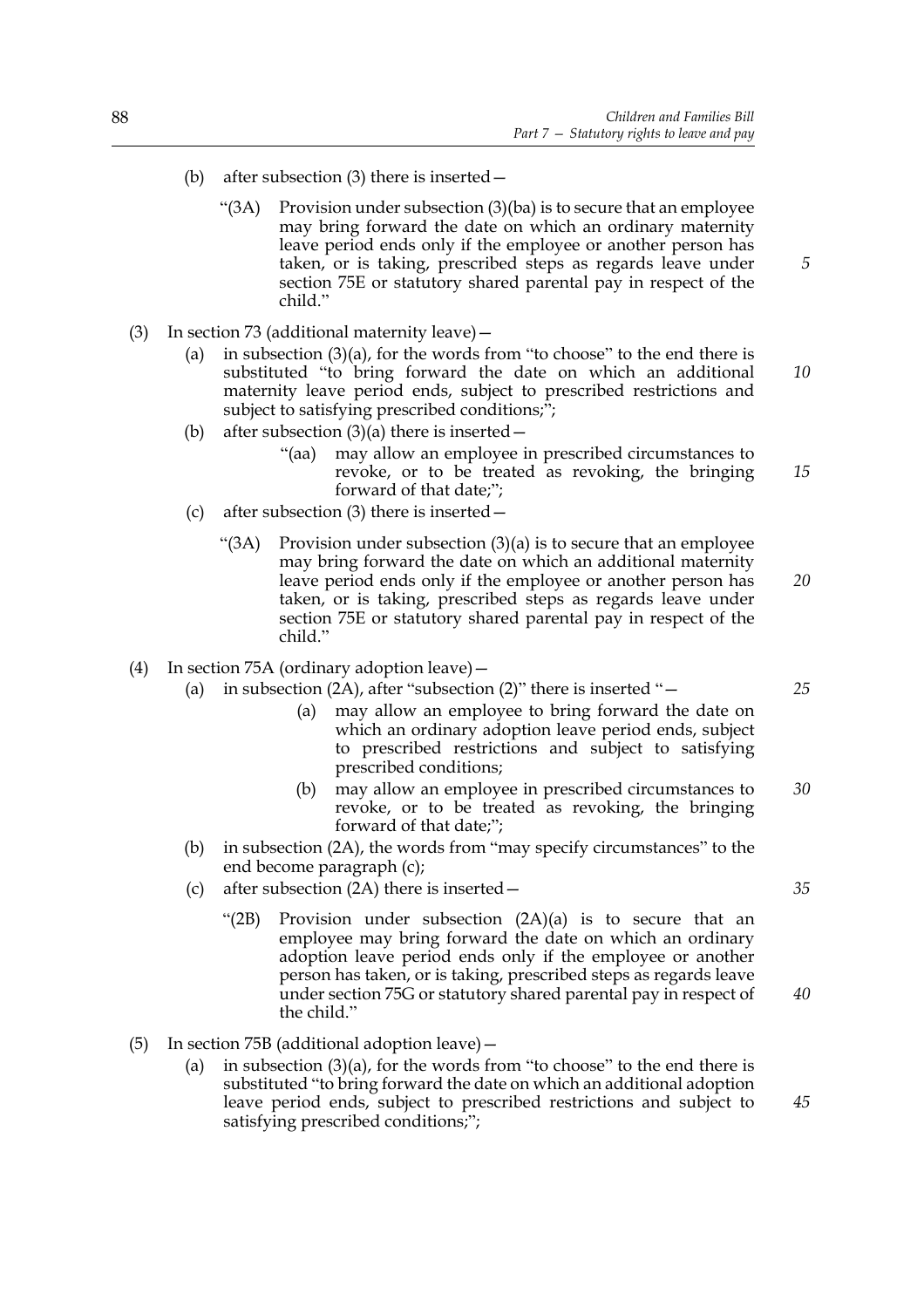- (b) after subsection  $(3)(a)$  there is inserted  $-$ 
	- "(aa) may allow an employee in prescribed circumstances to revoke, or to be treated as revoking, the bringing forward of that date;";
- (c) after subsection (3) there is inserted—
	- "(3A) Provision under subsection (3)(a) is to secure that an employee may bring forward the date on which an additional adoption leave period ends only if the employee or another person has taken, or is taking, prescribed steps as regards leave under section 75G or statutory shared parental pay in respect of the child."
- (6) In section 80A (entitlement to ordinary paternity leave: birth), after subsection (4) there is inserted—
	- "(4A) Provision under subsection (2)(b) must secure that, once an employee takes leave under section 75E in respect of a child, the employee may not take leave under this section in respect of the child."
- (7) In section 80B (entitlement to ordinary paternity leave: adoption), after subsection (4) there is inserted—
	- " $(4A)$  Provision under subsection  $(2)(b)$  must secure that, once an employee takes leave under section 75G in respect of a child, the employee may not take leave under this section in respect of the child."

*Statutory shared parental pay*

### **110 Statutory shared parental pay**

(1) In the Social Security Contributions and Benefits Act 1992, after section 171ZT there is inserted— *25*

#### "**PART 12ZC**

#### STATUTORY SHARED PARENTAL PAY

### **171ZU Entitlement: birth**

- (1) Regulations may provide that, where all the conditions in subsection (2) are satisfied in relation to a person who is the mother of a child ("the claimant mother"), the claimant mother is to be entitled in accordance with the following provisions of this Part to payments to be known as "statutory shared parental pay". *30*
- (2) The conditions are—
	- (a) that the claimant mother and another person ("P") satisfy prescribed conditions as to caring or intending to care for the child; *35*
	- (b) that P satisfies prescribed conditions—
		- (i) as to employment or self-employment,
		- (ii) as to having earnings of a prescribed amount for a prescribed period, and *40*
		- (iii) as to relationship either with the child or with the claimant mother;

*10*

*15*

*5*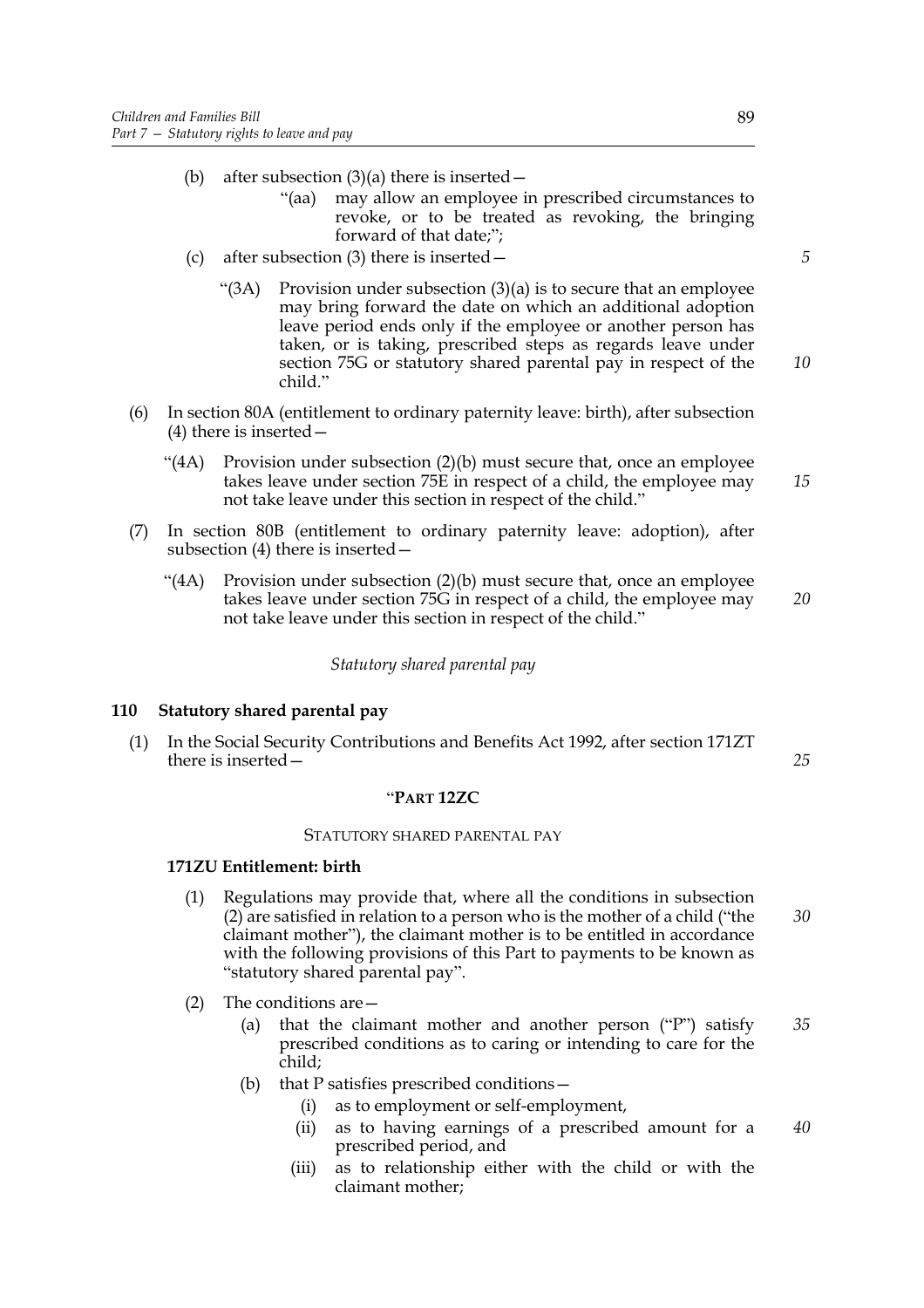|     | (c)<br>(d) | that the claimant mother has been in employed earner's<br>employment with an employer for a continuous period of at<br>least the prescribed length ending with a prescribed week;<br>that at the end of that prescribed week the claimant mother was                                                   |    |
|-----|------------|--------------------------------------------------------------------------------------------------------------------------------------------------------------------------------------------------------------------------------------------------------------------------------------------------------|----|
|     |            | entitled to be in that employment;                                                                                                                                                                                                                                                                     | 5  |
|     | (e)        | that the claimant mother's normal weekly earnings for a<br>prescribed period ending with a prescribed week are not less<br>than the lower earnings limit in force under section $5(1)(a)$ at the<br>end of that week;                                                                                  |    |
|     | (f)        | if regulations so provide, that the claimant mother continues in<br>employed earner's employment (whether or not with the<br>employer by reference to whom the condition in paragraph (c)<br>is satisfied) until a prescribed time;                                                                    | 10 |
|     | (g)        | that the claimant mother became entitled to statutory maternity<br>pay by reference to the birth of the child;                                                                                                                                                                                         | 15 |
|     | (h)        | that the claimant mother satisfies prescribed conditions as to the<br>reduction of the duration of the maternity pay period;                                                                                                                                                                           |    |
|     | (i)        | that the claimant mother has given the person who will be liable<br>to pay statutory shared parental pay to her notice of $-$                                                                                                                                                                          |    |
|     |            | the number of weeks in respect of which she would be<br>(i)<br>entitled to claim statutory shared parental pay in respect<br>of the child if the entitlement were fully exercised<br>(disregarding for these purposes any intention of $P$ to<br>claim statutory shared parental pay in respect of the | 20 |
|     |            | child),<br>(ii)<br>the number of weeks in respect of which she intends to<br>claim statutory shared parental pay, and<br>the number of weeks in respect of which P intends to<br>(iii)<br>claim statutory shared parental pay;                                                                         | 25 |
|     | (j)        | that the claimant mother has given the person who will be liable<br>to pay statutory shared parental pay to her notice of the period<br>or periods during which she intends to claim statutory shared<br>parental pay in respect of the child;                                                         | 30 |
|     | (k)        | that a notice under paragraph (i) or $(i)$ –<br>is given by such time as may be prescribed, and<br>(i)<br>satisfies prescribed conditions as to form and content;<br>(ii)                                                                                                                              | 35 |
|     | (1)        | that P consents to the extent of the claimant mother's intended<br>claim for statutory shared parental pay;                                                                                                                                                                                            |    |
|     | (m)        | that it is the claimant mother's intention to care for the child<br>during each week in respect of which statutory shared parental<br>pay is paid to her;                                                                                                                                              | 40 |
|     | (n)        | that the claimant mother is absent from work during each week<br>in respect of which statutory shared parental pay is paid to her;                                                                                                                                                                     |    |
|     | $\circ$    | that, where she is an employee within the meaning of the<br>Employment Rights Act 1996, the claimant mother's absence<br>from work during each such week is absence on shared parental<br>leave.                                                                                                       | 45 |
| (3) |            | Regulations may provide that, where all the conditions in subsection<br>(4) are satisfied in relation to a person ("the claimant"), the claimant is<br>to be entitled in accordance with the following provisions of this Part to<br>payments to be known as "statutory shared parental pay".          | 50 |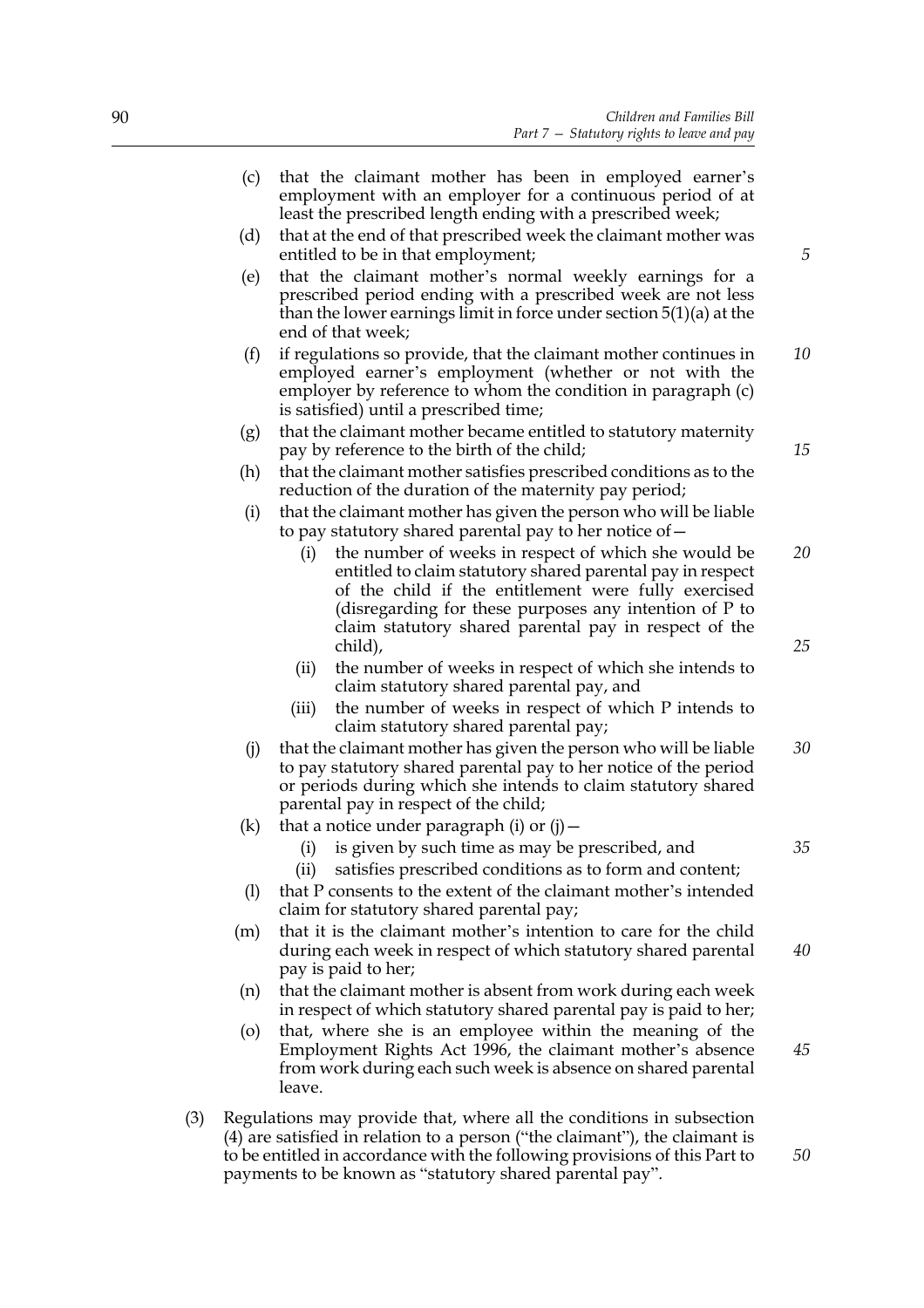# (4) The conditions are—

- (a) that the claimant and another person ("M") who is the mother of a child satisfy prescribed conditions as to caring or intending to care for the child;
- (b) that the claimant satisfies—
	- (i) prescribed conditions as to relationship with the child, or
	- (ii) prescribed conditions as to relationship with M;
- (c) that M satisfies prescribed conditions—
	- (i) as to employment or self-employment, and
	- (ii) as to having earnings of a prescribed amount for a prescribed period;
- (d) that the claimant has been in employed earner's employment with an employer for a continuous period of at least the prescribed length ending with a prescribed week;
- (e) that at the end of that prescribed week the claimant was entitled to be in that employment;
- (f) that the claimant's normal weekly earnings for a prescribed period ending with a prescribed week are not less than the lower earnings limit in force under section 5(1)(a) at the end of that week; *20*
- (g) if regulations so provide, that the claimant continues in employed earner's employment (whether or not with the employer by reference to whom the condition in paragraph (d) is satisfied) until a prescribed time;
- (h) that M became entitled, by reference to the birth of the child, to—
	- (i) a maternity allowance, or
	- (ii) statutory maternity pay;
- (i) that M satisfies prescribed conditions as to—
	- (i) the reduction of the duration of the maternity allowance period, or
	- (ii) the reduction of the duration of the maternity pay period, as the case may be;
- (j) that the claimant has given the person who will be liable to pay statutory shared parental pay to the claimant notice of— *35*
	- (i) the number of weeks in respect of which the claimant would be entitled to claim statutory shared parental pay in respect of the child if the entitlement were fully exercised (disregarding for these purposes any intention of M to claim statutory shared parental pay in respect of the child), *40*
	- (ii) the number of weeks in respect of which the claimant intends to claim statutory shared parental pay, and
	- (iii) the number of weeks in respect of which M intends to claim statutory shared parental pay; *45*
- (k) that the claimant has given the person who will be liable to pay statutory shared parental pay to the claimant notice of the period or periods during which the claimant intends to claim statutory shared parental pay in respect of the child;
- (l) that a notice under paragraph (j) or  $(k)$  –

*5*

*10*

*15*

*25*

*30*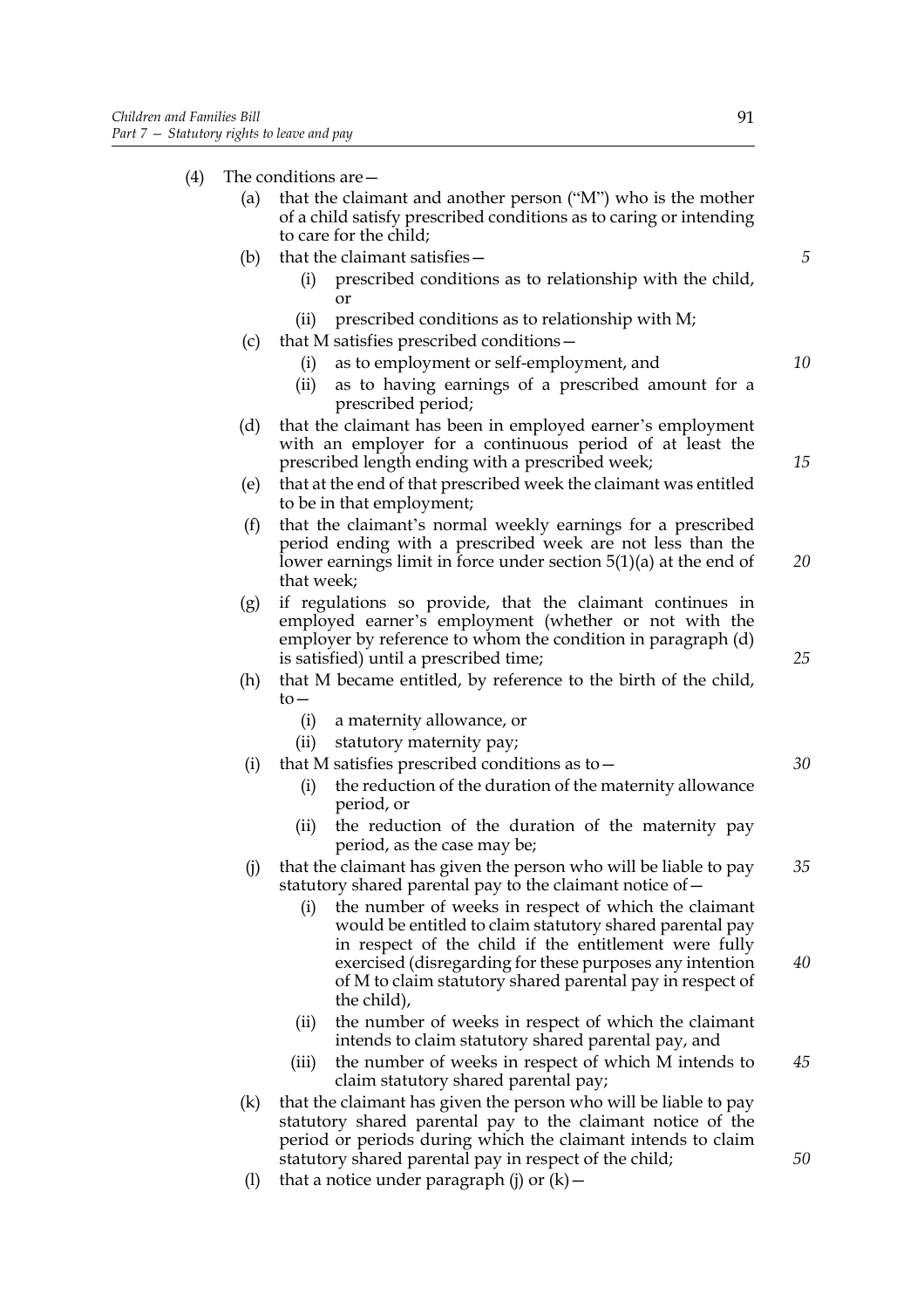- (i) is given by such time as may be prescribed, and
- (ii) satisfies prescribed conditions as to form and content;
- (m) that M consents to the extent of the claimant's intended claim for statutory shared parental pay;
- (n) that it is the claimant's intention to care for the child during each week in respect of which statutory shared parental pay is paid to the claimant;
- (o) that the claimant is absent from work during each week in respect of which statutory shared parental pay is paid to the claimant;
- (p) that, where the claimant is an employee within the meaning of the Employment Rights Act 1996, the claimant's absence from work during each such week is absence on shared parental leave.
- (5) Regulations may provide for—
	- (a) the determination of the extent of a person's entitlement to statutory shared parental pay in respect of a child;
	- (b) when statutory shared parental pay is to be payable.
- (6) Provision under subsection  $(5)(a)$  is to secure that the number of weeks in respect of which a person is entitled to payments of statutory shared parental pay in respect of a child does not exceed the number of weeks of the maternity pay period reduced by— *20*
	- (a) where the mother of the child takes action that is treated by regulations as constituting for the purposes of this section her return to work without satisfying conditions prescribed under subsection (2)(h) or, as the case may be, subsection  $(4)(i)$  —
		- (i) the number of relevant weeks in respect of which maternity allowance or statutory maternity pay is payable to the mother, or
		- (ii) if that number of relevant weeks is less than a number prescribed by regulations, that prescribed number of weeks, or *30*
	- (b) except where paragraph (a) applies, the number of weeks to which the maternity allowance period is reduced by virtue of section 35(3A) or, as the case may be, the maternity pay period is reduced by virtue of section 165(3A).
- (7) In subsection  $(6)(a)$  "relevant week" means  $-$ 
	- (a) where maternity allowance is payable to a mother, a week or part of a week falling before the time at which the mother takes action that is treated by regulations as constituting for the purposes of this section her return to work; *40*
	- (b) where statutory maternity pay is payable to a mother, a week falling before the week in which the mother takes action that is so treated.

For these purposes "week" has the meaning given by section 122(1), in relation to maternity allowance, or the meaning given by section 165(8), in relation to statutory maternity pay. *45*

(8) In determining the number of weeks for the purposes of subsection  $(6)(b)$ 

(a) "week" has the same meaning as in subsection (7), and

*10*

*15*

*5*

*25*

*35*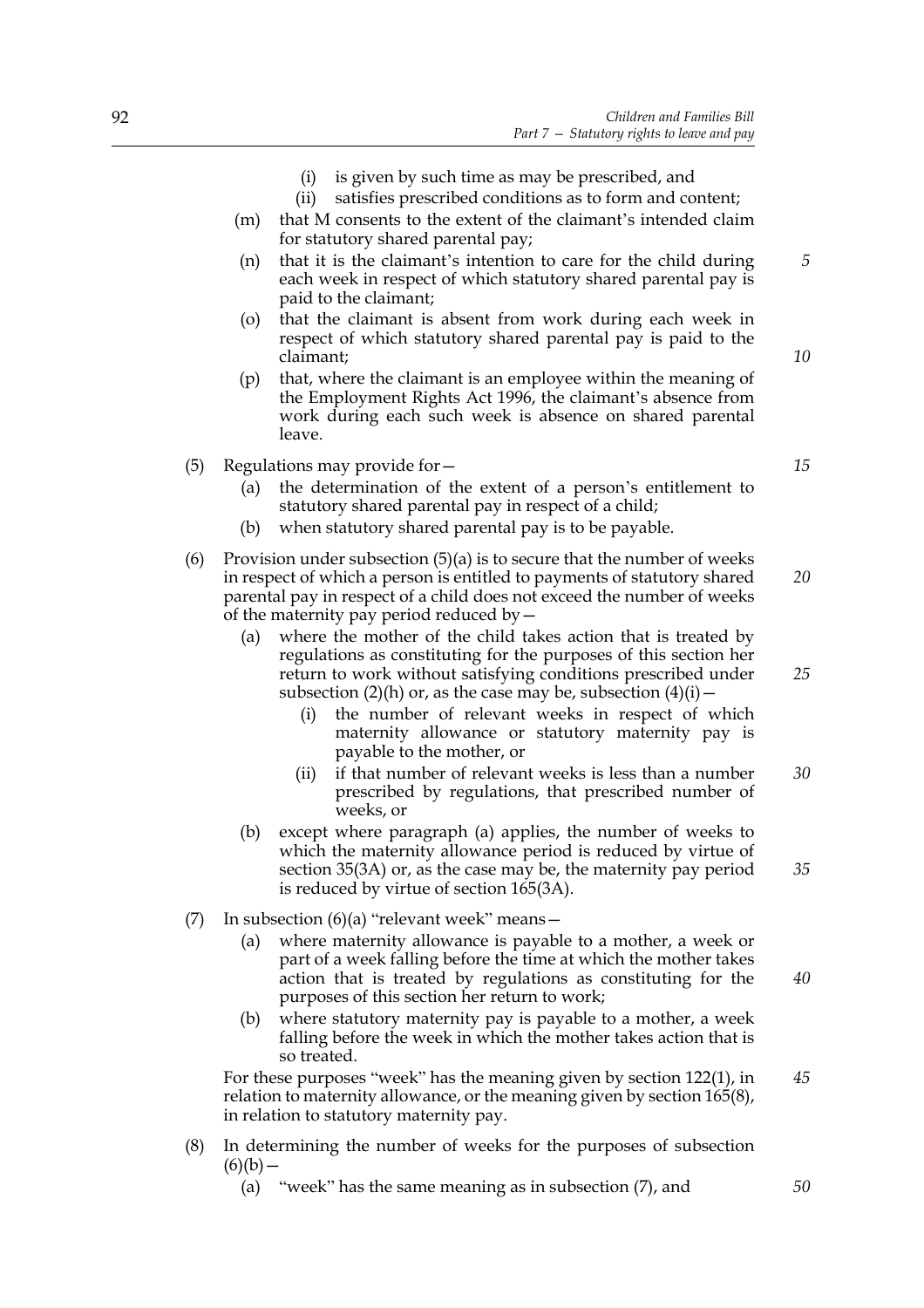- (b) a part of a week is to be treated as a week.
- (9) Provision under subsection  $(5)(a)$  is to secure that, where two persons are entitled to payments of statutory shared parental pay in respect of a child, the extent of one's entitlement and the extent of the other's entitlement do not, taken together, exceed what would be available to one person (see subsection (6)).
- (10) Provision under subsection (5)(b) is to secure that no payment of statutory shared parental pay may be made to a person in respect of a child after the end of such period as may be prescribed.
- (11) Provision under subsection (5)(b) is to secure that no payment of statutory shared parental pay in respect of a child may be made to a person who is the mother of the child before the end of the mother's maternity pay period. *10*
- (12) Regulations may provide that, where the conditions in subsection (13) are satisfied in relation to a person who is entitled to statutory shared parental pay under subsection (1) or (3) ("V"), V may vary the period or periods during which V intends to claim statutory shared parental pay in respect of the child in question, subject to complying with provision under subsection (14) where that is relevant. *15*
- (13) The conditions are—
	- (a) that V has given the person who will be liable to pay statutory shared parental pay to V notice of an intention to vary the period or periods during which V intends to claim statutory shared parental pay;
	- (b) that a notice under paragraph  $(a)$  -
		- (i) is given by such time as may be prescribed, and
		- (ii) satisfies prescribed conditions as to form and content.
- (14) Regulations may provide that, where the conditions in subsection (15) are satisfied in relation to a person who is entitled to statutory shared parental pay under subsection (1) or (3) ("V"), V may vary the number of weeks in respect of which V intends to claim statutory shared parental pay. *30*
- (15) The conditions are—
	- (a) that V has given the person who will be liable to pay statutory shared parental pay to V notice of—
		- (i) the extent to which V has exercised an entitlement to statutory shared parental pay in respect of the child,
		- (ii) the extent to which V intends to claim statutory shared parental pay in respect of the child,
		- (iii) the extent to which another person has exercised an entitlement to statutory shared parental pay in respect of the child, and
		- (iv) the extent to which another person intends to claim statutory shared parental pay in respect of the child;
	- (b) that a notice under paragraph  $(a)$ 
		- (i) is given by such time as may be prescribed, and
		- (ii) satisfies prescribed conditions as to form and content;

*40*

*45*

*25*

*20*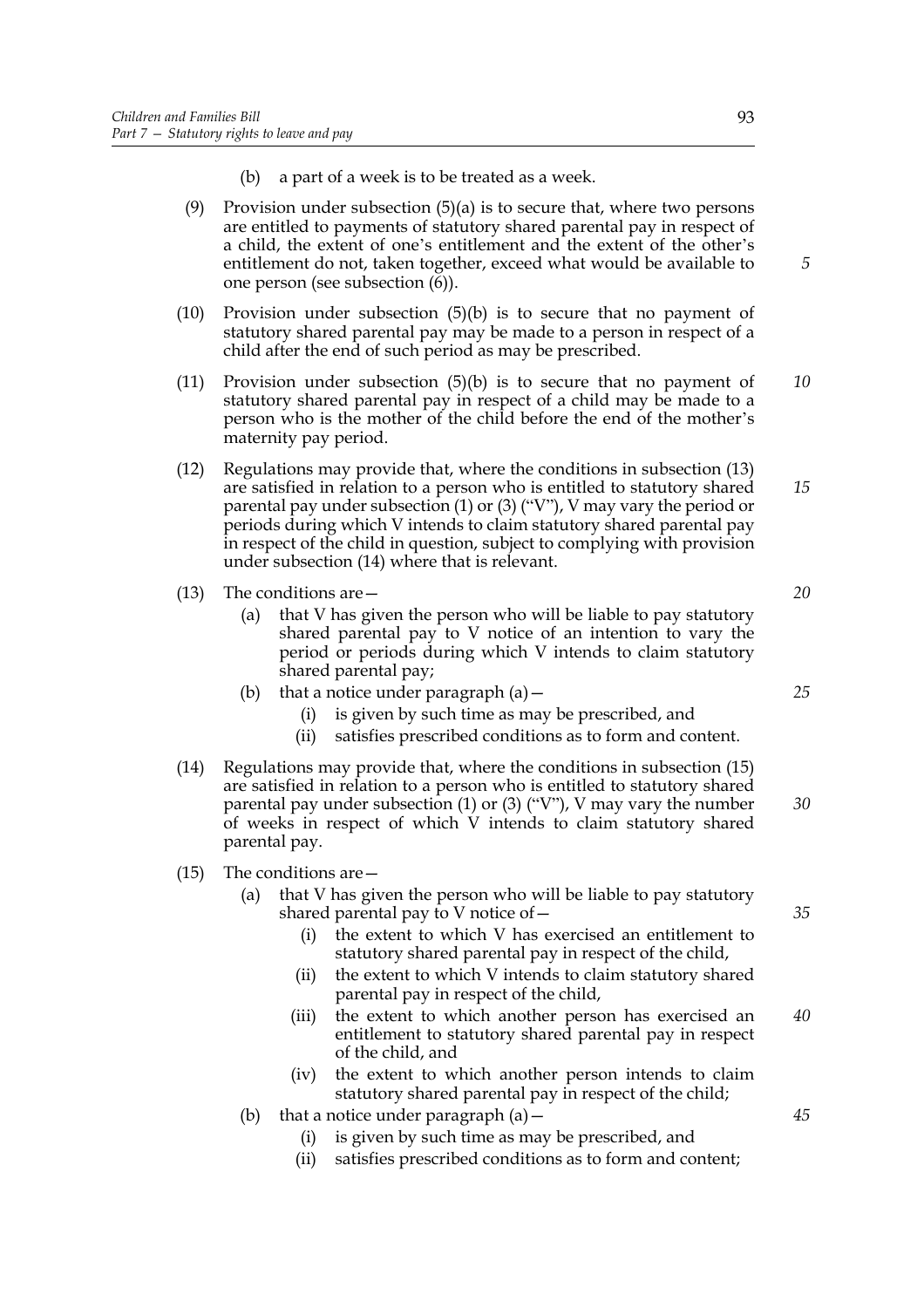- (c) that the person who is P or, as the case may be, M in relation to V consents to that variation.
- (16) A person's entitlement to statutory shared parental pay under this section is not affected by the birth of more than one child as a result of the same pregnancy.

### **171ZV Entitlement: adoption**

- (1) Regulations may provide that, where all the conditions in subsection (2) are satisfied in relation to a person with whom a child is, or is expected to be, placed for adoption under the law of any part of the United Kingdom ("claimant A"), claimant A is to be entitled in accordance with the following provisions of this Part to payments to be known as "statutory shared parental pay".
- (2) The conditions are—
	- (a) that claimant A and another person ("X") satisfy prescribed conditions as to caring or intending to care for the child;
	- (b) that X satisfies prescribed conditions  $-$ 
		- (i) as to employment or self-employment,
		- (ii) as to having earnings of a prescribed amount for a prescribed period, and
		- (iii) as to relationship either with the child or with claimant A; *20*
	- (c) that claimant A has been in employed earner's employment with an employer for a continuous period of at least the prescribed length ending with a prescribed week;
	- (d) that at the end of that prescribed week claimant A was entitled to be in that employment; *25*
	- (e) that claimant A's normal weekly earnings for a prescribed period ending with a prescribed week are not less than the lower earnings limit in force under section 5(1)(a) at the end of that week;
	- (f) if regulations so provide, that claimant A continues in employed earner's employment (whether or not with the employer by reference to whom the condition in paragraph (c) is satisfied) until a prescribed time;
	- (g) that claimant A became entitled to statutory adoption pay by reference to the placement for adoption of the child; *35*
	- (h) that claimant A satisfies prescribed conditions as to the reduction of the duration of the adoption pay period;
	- (i) that claimant A has given the person who will be liable to pay statutory shared parental pay to claimant A notice of—
		- (i) the number of weeks in respect of which claimant A would be entitled to claim statutory shared parental pay in respect of the child if the entitlement were fully exercised (disregarding for these purposes any intention of X to claim statutory shared parental pay in respect of the child),
		- (ii) the number of weeks in respect of which claimant A intends to claim statutory shared parental pay, and
		- (iii) the number of weeks in respect of which X intends to claim statutory shared parental pay;

*5*

*10*

*15*

*30*

*40*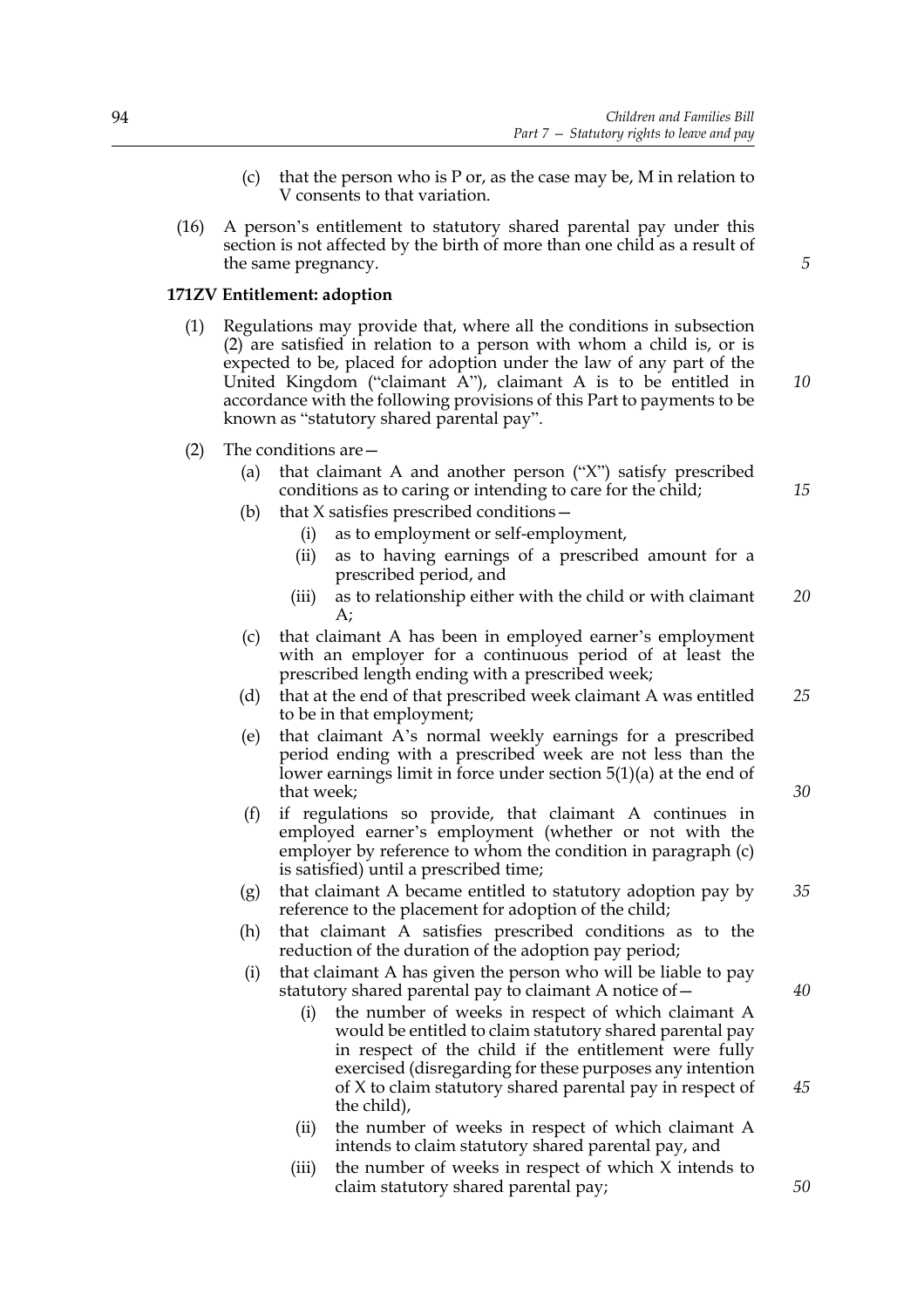- (j) that claimant A has given the person who will be liable to pay statutory shared parental pay to claimant A notice of the period or periods during which claimant A intends to claim statutory shared parental pay in respect of the child;
- (k) that a notice under paragraph (i) or  $(i)$ 
	- (i) is given by such time as may be prescribed, and
	- (ii) satisfies prescribed conditions as to form and content;
- (l) that X consents to the extent of claimant A's intended claim for statutory shared parental pay;
- (m) that it is claimant A's intention to care for the child during each week in respect of which statutory shared parental pay is paid to claimant A; *10*
- (n) that claimant A is absent from work during each week in respect of which statutory shared parental pay is paid to claimant A;
- (o) that, where claimant A is an employee within the meaning of the Employment Rights Act 1996, claimant A's absence from work during each such week is absence on shared parental leave.
- (3) Regulations may provide that, where all the conditions in subsection (4) are satisfied in relation to a person ("claimant B"), claimant B is to be entitled in accordance with the following provisions of this Part to payments to be known as "statutory shared parental pay". *20*
- (4) The conditions are—
	- (a) that claimant B and another person  $("Y")$  who is a person with whom a child is, or is expected to be, placed for adoption under the law of any part of the United Kingdom satisfy prescribed conditions as to caring or intending to care for the child; *25*
	- (b) that claimant B satisfies—
		- (i) prescribed conditions as to relationship with the child, or *30*
		- (ii) prescribed conditions as to relationship with  $Y$ ;
	- (c) that Y satisfies prescribed conditions—
		- (i) as to employment or self-employment, and
		- (ii) as to having earnings of a prescribed amount for a prescribed period; *35*
	- (d) that claimant B has been in employed earner's employment with an employer for a continuous period of at least the prescribed length ending with a prescribed week;
	- (e) that at the end of that prescribed week claimant B was entitled to be in that employment; *40*
	- (f) that claimant B's normal weekly earnings for a prescribed period ending with a prescribed week are not less than the lower earnings limit in force under section 5(1)(a) at the end of that week;
	- (g) if regulations so provide, that claimant B continues in employed earner's employment (whether or not with the employer by reference to whom the condition in paragraph (d) is satisfied) until a prescribed time;
	- (h) that Y became entitled to statutory adoption pay by reference to the placement for adoption of the child; *50*

*15*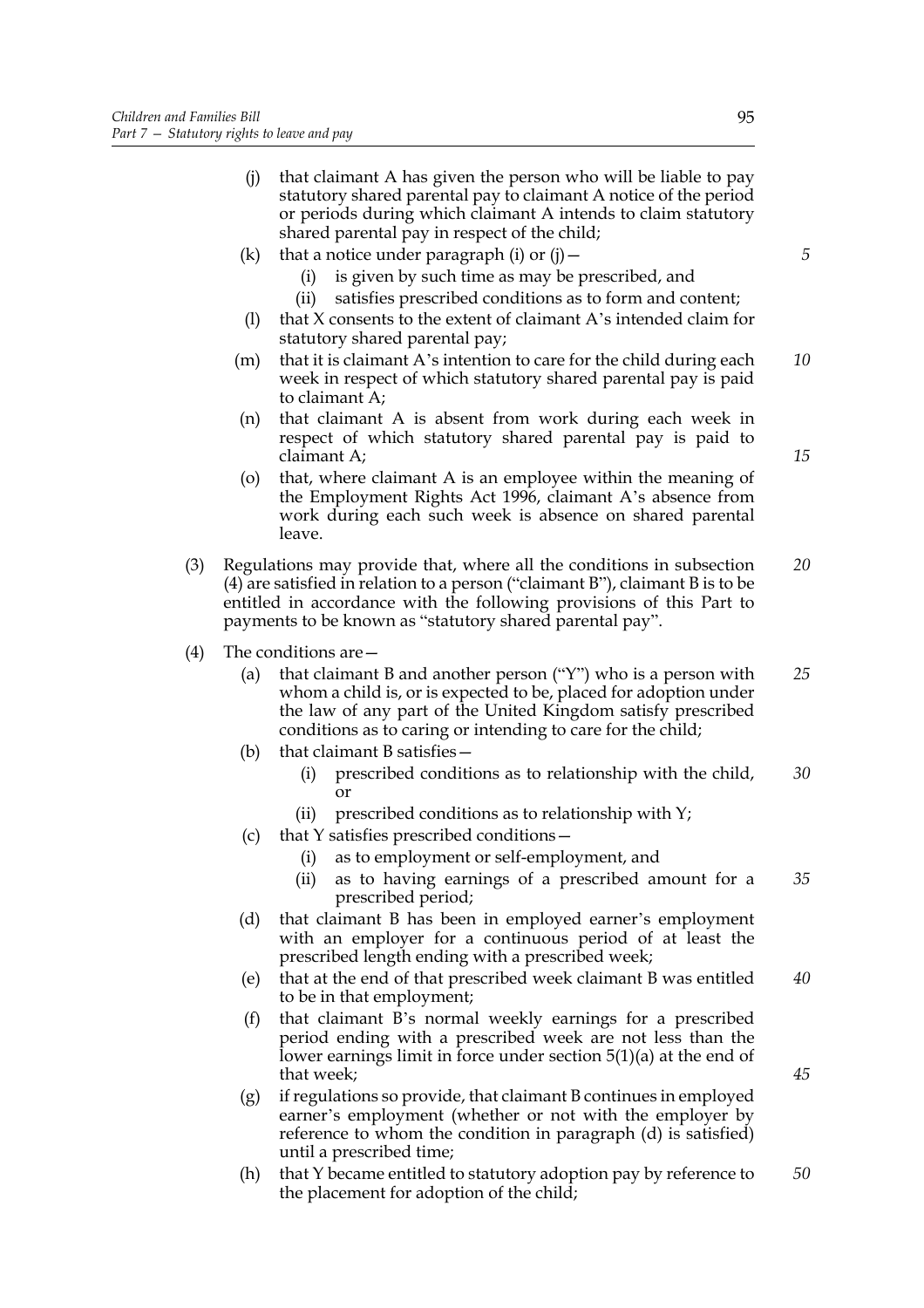|     | (i)     | that Y satisfies prescribed conditions as to the reduction of the<br>duration of the adoption pay period;                                                                                                                                                                                                              |         |
|-----|---------|------------------------------------------------------------------------------------------------------------------------------------------------------------------------------------------------------------------------------------------------------------------------------------------------------------------------|---------|
|     | (j)     | that claimant B has given the person who will be liable to pay<br>statutory shared parental pay to claimant B notice of -                                                                                                                                                                                              |         |
|     |         | the number of weeks in respect of which claimant B<br>(i)<br>would be entitled to claim statutory shared parental pay<br>in respect of the child if the entitlement were fully<br>exercised (disregarding for these purposes any intention<br>of Y to claim statutory shared parental pay in respect of<br>the child), | 5<br>10 |
|     |         | the number of weeks in respect of which claimant B<br>(ii)<br>intends to claim statutory shared parental pay, and<br>the number of weeks in respect of which Y intends to<br>(iii)                                                                                                                                     |         |
|     |         | claim statutory shared parental pay;<br>that claimant B has given the person who will be liable to pay                                                                                                                                                                                                                 | 15      |
|     | (k)     | statutory shared parental pay to claimant B notice of the period<br>or periods during which claimant B intends to claim statutory<br>shared parental pay in respect of the child;                                                                                                                                      |         |
|     | (1)     | that a notice under paragraph (j) or $(k)$ –                                                                                                                                                                                                                                                                           |         |
|     | (m)     | is given by such time as may be prescribed, and<br>(i)<br>satisfies prescribed conditions as to form and content;<br>(ii)<br>that Y consents to the extent of claimant B's intended claim for                                                                                                                          | 20      |
|     |         | statutory shared parental pay;                                                                                                                                                                                                                                                                                         |         |
|     | (n)     | that it is claimant B's intention to care for the child during each<br>week in respect of which statutory shared parental pay is paid<br>to claimant B;                                                                                                                                                                | 25      |
|     | $\circ$ | that claimant B is absent from work during each week in respect<br>of which statutory shared parental pay is paid to claimant B;                                                                                                                                                                                       |         |
|     | (p)     | that, where claimant B is an employee within the meaning of the<br>Employment Rights Act 1996, claimant B's absence from work<br>during each such week is absence on shared parental leave.                                                                                                                            | 30      |
| (5) |         | Regulations may provide for $-$                                                                                                                                                                                                                                                                                        |         |
|     | (a)     | the determination of the extent of a person's entitlement to<br>statutory shared parental pay in respect of a child;                                                                                                                                                                                                   |         |
|     | (b)     | when statutory shared parental pay is to be payable.                                                                                                                                                                                                                                                                   | 35      |
| (6) |         | Provision under subsection $(5)(a)$ is to secure that the number of weeks<br>in respect of which a person is entitled to payments of statutory shared<br>parental pay in respect of a child does not exceed the number of weeks<br>of the adoption pay period reduced by $-$                                           |         |
|     | (a)     | where the person who became entitled to receive statutory                                                                                                                                                                                                                                                              | 40      |
|     |         | adoption pay takes action that is treated by regulations as<br>constituting for the purposes of this section the person's return<br>to work without satisfying conditions prescribed under                                                                                                                             |         |
|     |         | subsection (2)(h) or, as the case may be, subsection $(4)(i)$ –<br>the number of relevant weeks in respect of which<br>(i)                                                                                                                                                                                             | 45      |
|     |         | statutory adoption pay is payable to the person, or                                                                                                                                                                                                                                                                    |         |
|     |         | if that number of relevant weeks is less than a number<br>(ii)<br>prescribed by regulations, that prescribed number of                                                                                                                                                                                                 |         |

weeks, or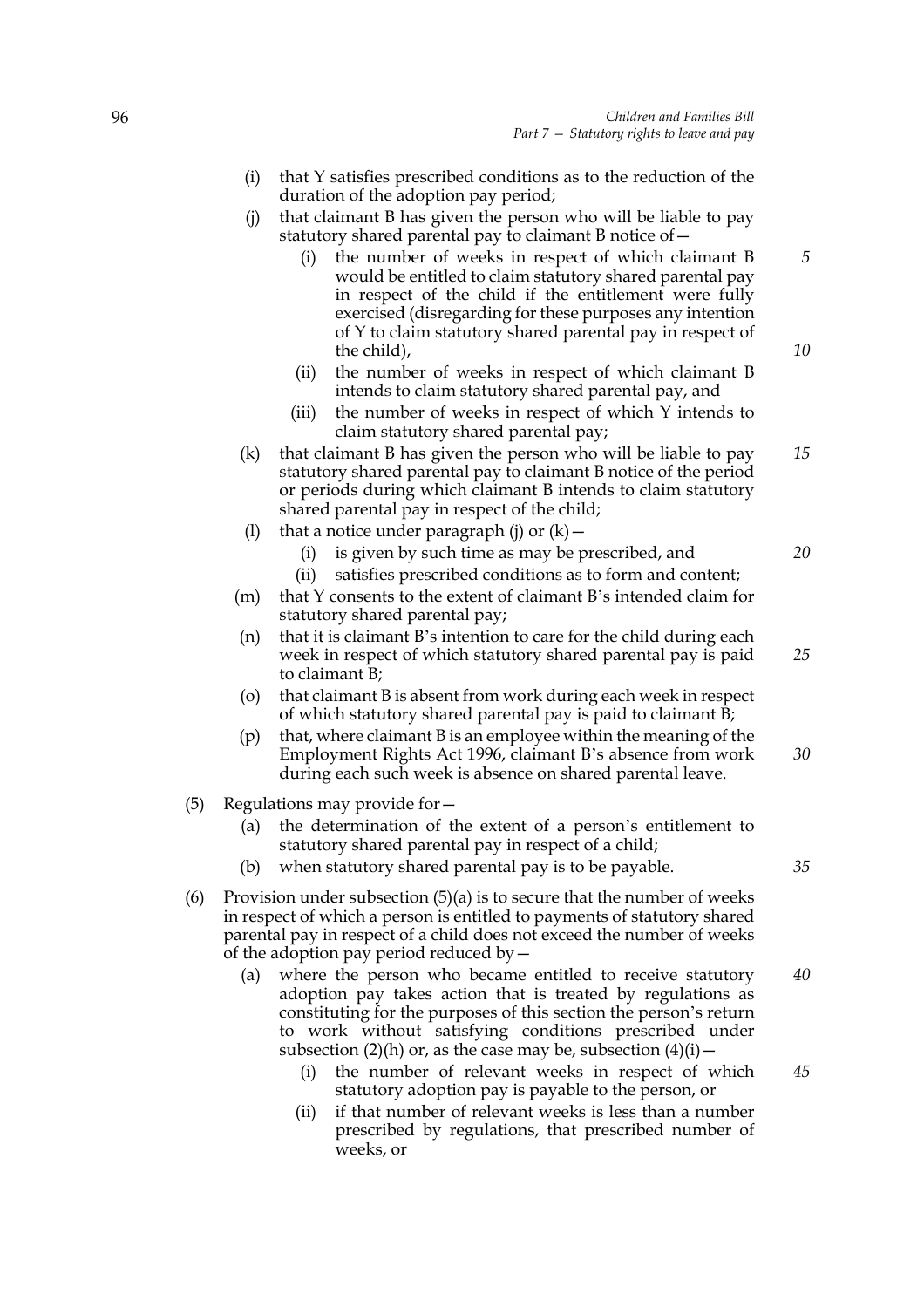- (b) except where paragraph (a) applies, the number of weeks to which the adoption pay period has been reduced by virtue of section 171ZN(2A).
- (7) In subsection (6)(a) "relevant week" means a week falling before the week in which a person takes action that is treated by regulations as constituting for the purposes of this section the person's return to work, and for these purposes "week" has the meaning given by section 171ZN(8).
- (8) In determining the number of weeks for the purposes of subsection  $(6)(b)$  –
	- (a) "week" has the same meaning as in subsection (7), and
	- (b) a part of a week is to be treated as a week.
- (9) Provision under subsection  $(5)(a)$  is to secure that, where two persons are entitled to payments of statutory shared parental pay in respect of a child, the extent of one's entitlement and the extent of the other's entitlement do not, taken together, exceed what would be available to one person (see subsection (6)). *15*
- (10) Provision under subsection (5)(b) is to secure that no payment of statutory shared parental pay may be made to a person in respect of a child after the end of such period as may be prescribed.
- (11) Provision under subsection (5)(b) is to secure that no payment of statutory shared parental pay in respect of a child may be made to a person who became entitled to receive statutory adoption pay in respect of the child before the end of the person's adoption pay period.
- (12) Regulations may provide that, where the conditions in subsection (13) are satisfied in relation to a person who is entitled to statutory shared parental pay under subsection (1) or (3) ("V"), V may vary the period or periods during which V intends to claim statutory shared parental pay in respect of the child in question, subject to complying with provision under subsection (14) where that is relevant. *25 30*
- (13) The conditions are—
	- (a) that V has given the person who will be liable to pay statutory shared parental pay to V notice of an intention to vary the period or periods during which V intends to claim statutory shared parental pay;
	- (b) that a notice under paragraph  $(a)$  -
		- (i) is given by such time as may be prescribed, and
		- (ii) satisfies prescribed conditions as to form and content.
- (14) Regulations may provide that, where the conditions in subsection (15) are satisfied in relation to a person who is entitled to statutory shared parental pay under subsection (1) or (3) ("V"), V may vary the number of weeks in respect of which V intends to claim statutory shared parental pay. *40*
- (15) The conditions are—
	- (a) that V has given the person who will be liable to pay statutory shared parental pay to V notice of—
		- (i) the extent to which V has exercised an entitlement to statutory shared parental pay in respect of the child,

*10*

*20*

*35*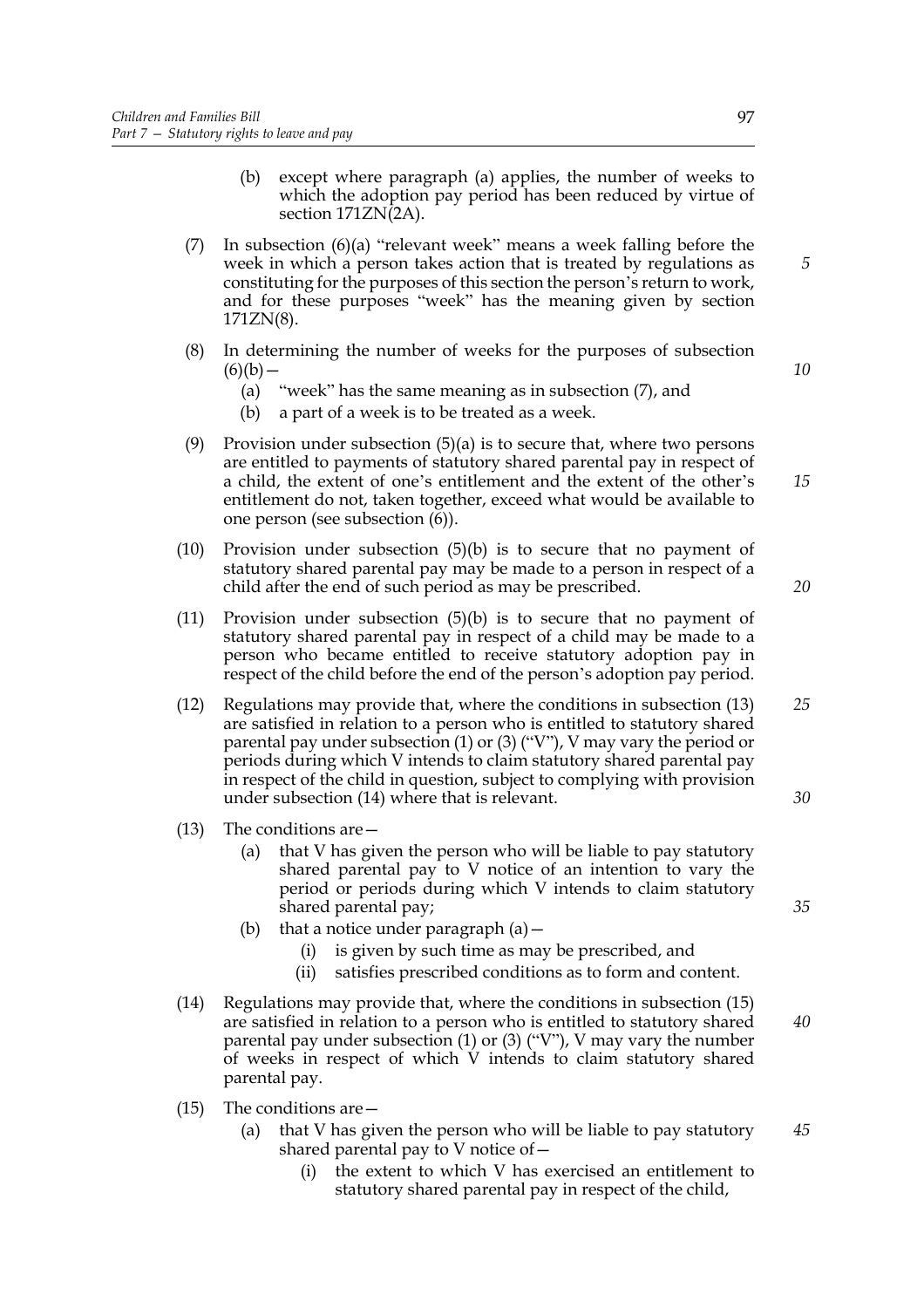- (ii) the extent to which V intends to claim statutory shared parental pay in respect of the child, (iii) the extent to which another person has exercised an entitlement to statutory shared parental pay in respect of the child, and (iv) the extent to which another person intends to claim statutory shared parental pay in respect of the child; (b) that a notice under paragraph  $(a)$  – (i) is given by such time as may be prescribed, and (ii) satisfies prescribed conditions as to form and content; (c) that the person who is  $X$  or, as the case may be,  $Y$  in relation to V consents to that variation. (16) A person's entitlement to statutory shared parental pay under this section is not affected by the placement for adoption of more than one child as part of the same arrangement. (17) Regulations are to provide for entitlement to statutory shared parental *5 10 15*
- pay in respect of a child placed, or expected to be placed, under section 22C of the Children Act 1989 by a local authority in England with a local authority foster parent who has been approved as a prospective adopter.
- (18) This section has effect in relation to regulations made by virtue of subsection (17) as if  $-$ 
	- (a) references to a child being placed for adoption under the law of any part of the United Kingdom were references to being placed under section 22C of the Children Act 1989 with a local authority foster parent who has been approved as a prospective adopter;
	- (b) references to placement for adoption were references to placement under section 22C with such a person.

### **171ZW Entitlement: general**

- (1) Regulations may
	- provide that the following do not have effect, or have effect subject to prescribed modifications, in such cases as may be prescribed—
		- (i) section  $171ZU(2)$ (a) to (o), *35*
		- (ii) section  $171ZU(4)$ (a) to (p),
		- (iii) section  $171ZU(13)(a)$  and  $(b)$ ,
		- (iv) section  $171ZU(15)$ (a) to (c),
		- (v) section  $171ZV(2)(a)$  to  $(o)$ ,
		- (vi) section  $171ZV(4)(a)$  to  $(p)$ ,
		- (vii) section  $171ZV(13)$ (a) and (b), and (viii) section  $171ZV(15)(a)$  to (c);
	- (b) impose requirements about evidence of entitlement and procedures to be followed;
	- (c) specify in what circumstances employment is to be treated as continuous for the purposes of section 171ZU or 171ZV; *45*

*20*

*25*

*30*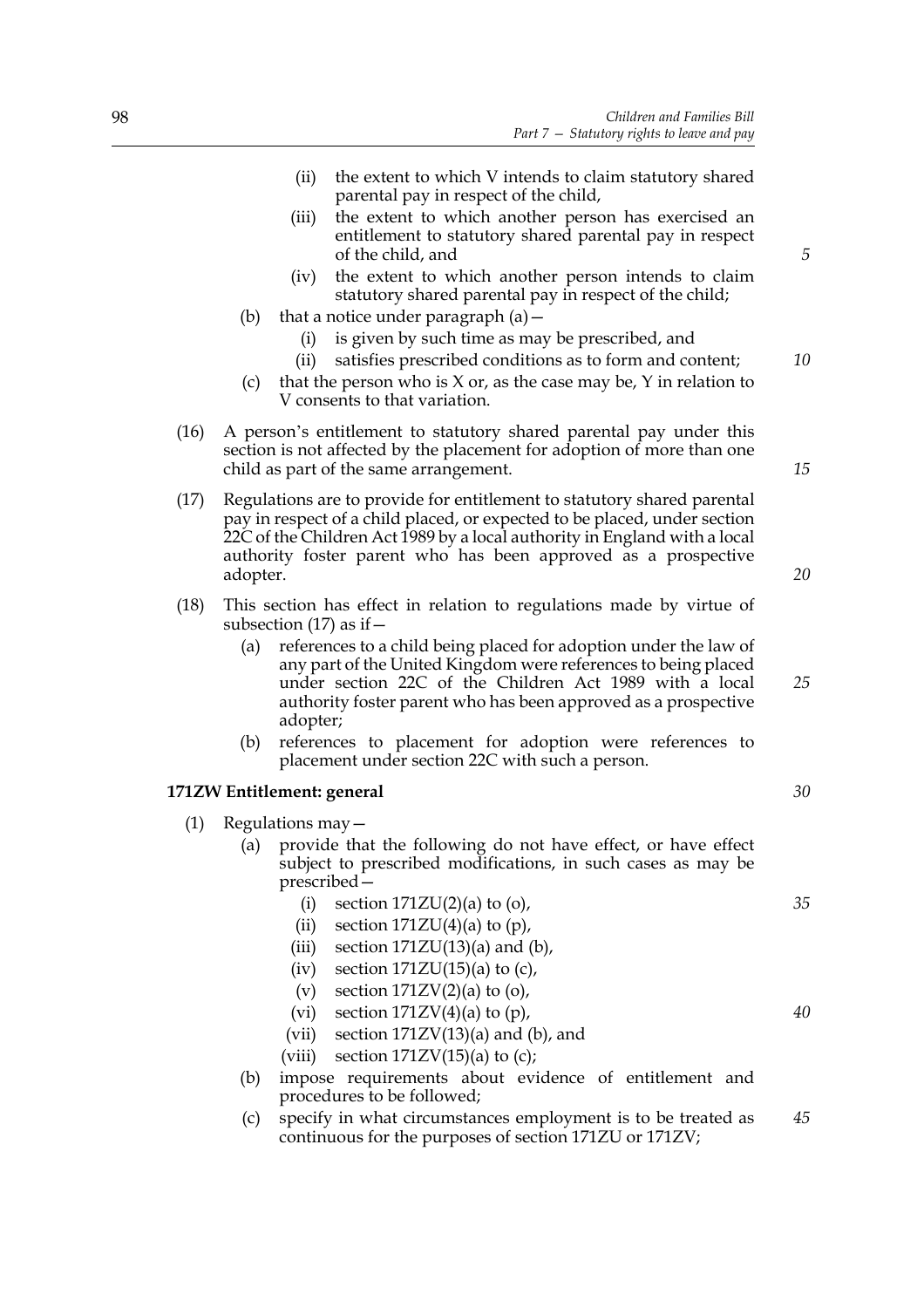- (d) provide that a person is to be treated for the purposes of section 171ZU or 171ZV as being employed for a continuous period of at least the prescribed period where—
	- (i) the person has been employed by the same employer for at least the prescribed period under two or more separate contracts of service, and
	- (ii) those contracts were not continuous;
- (e) provide for amounts earned by a person under separate contracts of service with the same employer to be aggregated for the purposes of section 171ZU or 171ZV;
- (f) provide that—
	- (i) the amount of a person's earnings for any period, or
	- (ii) the amount of the person's earnings to be treated as comprised in any payment made to the person or for the person's benefit,

are to be calculated or estimated for the purposes of section 171ZU or 171ZV in such manner and on such basis as may be prescribed and that for that purpose payments of a particular class or description made or falling to be made to or by a person are, to such extent as may be prescribed, to be disregarded or, as the case may be, to be deducted from the amount of the person's earnings.

- (2) The persons upon whom requirements may be imposed by virtue of subsection  $(1)(b)$  include –
	- (a) a person who, in connection with another person's claim to be paid statutory shared parental pay, is required to satisfy conditions prescribed under section  $171ZU(2)(b)$  or  $(4)(c)$  or  $171ZV(2)(b)$  or  $(4)(c)$ ; *25*
	- (b) an employer or former employer of such a person.
- (3) In subsection  $(1)(d)$  "the prescribed period" means the period of the length prescribed by regulations under section 171ZU(2)(c) or (4)(d) or  $171\overline{ZV(2)}(c)$  or  $(4)(d)$ , as the case may be. *30*

### **171ZX Liability to make payments**

- (1) The liability to make payments of statutory shared parental pay under section 171ZU or 171ZV is a liability of any person of whom the person entitled to the payments has been an employee as mentioned in section 171ZU(2)(c) or  $(4)(d)$  or 171ZV(2)(c) or  $(4)(d)$ , as the case may be. *35*
- (2) Regulations must make provision as to a former employer's liability to pay statutory shared parental pay to a person in any case where the former employee's contract of service with the person has been brought to an end by the former employer solely, or mainly, for the purpose of avoiding liability for statutory shared parental pay. *40*
- (3) The Secretary of State may, with the concurrence of the Commissioners for Her Majesty's Revenue and Customs, by regulations specify circumstances in which, notwithstanding this section, liability to make payments of statutory shared parental pay is to be a liability of the Commissioners.

*5*

*10*

*15*

*20*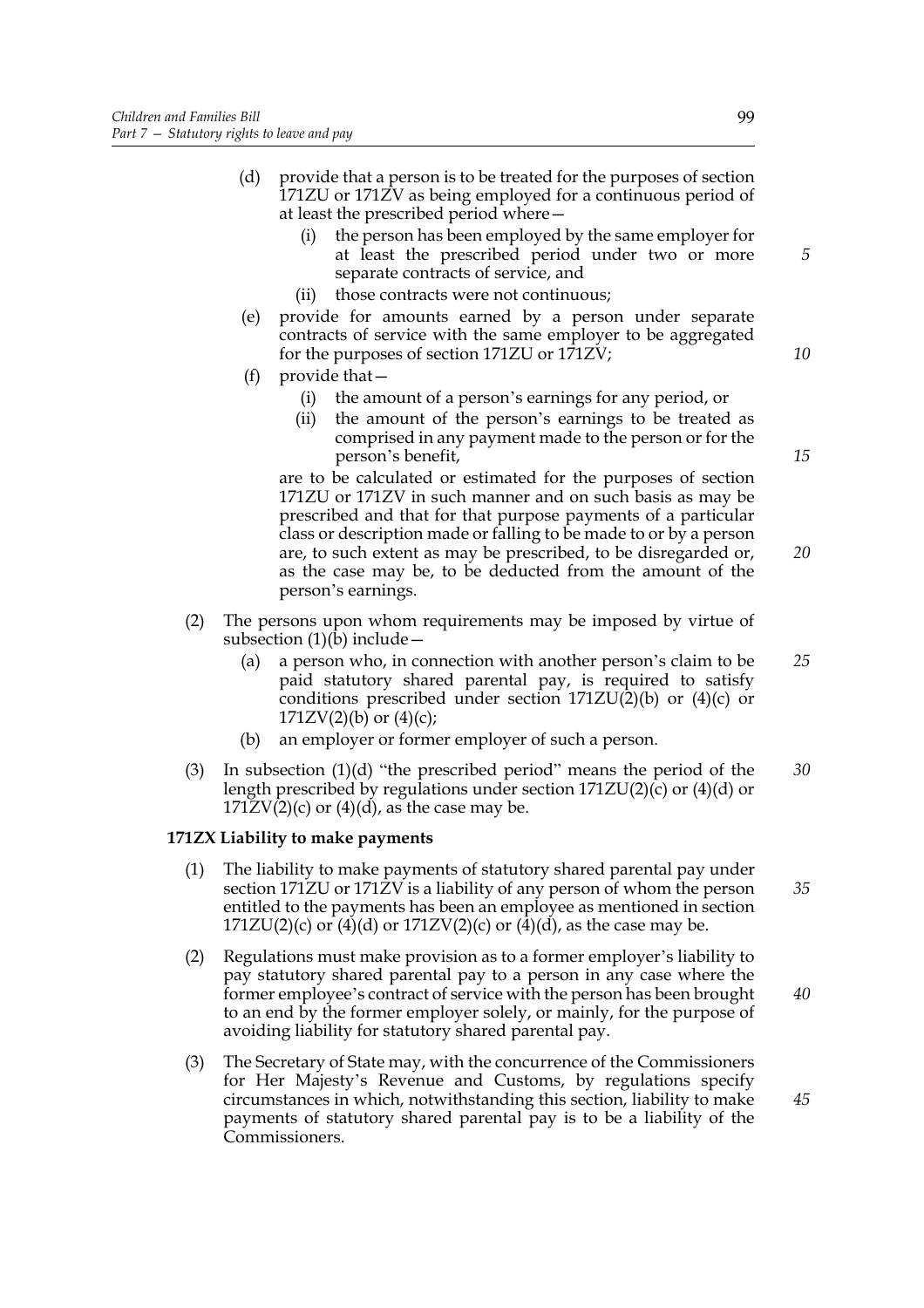### **171ZY Rate and period of pay**

- (1) Statutory shared parental pay is payable at such fixed or earningsrelated weekly rate as may be prescribed by regulations, which may prescribe different kinds of rate for different cases.
- (2) Subject to the following provisions of this section, statutory shared parental pay is payable to a person in respect of each week falling within a relevant period, up to the number of weeks determined in the case of that person in accordance with regulations under section 171ZU(5) or 171ZV(5). *5*
- (3) Except in such cases as may be prescribed, statutory shared parental pay is not payable to a person in respect of a week falling within a relevant period if it is not the person's intention at the beginning of the week to care for the child by reference to whom the person satisfies— *10*
	- (a) the condition in section  $171ZU(2)$ (a) or  $(4)$ (a), or
	- (b) the condition in section  $171ZV(2)(a)$  or  $(4)(a)$ .
- (4) Except in such cases as may be prescribed, statutory shared parental pay is not payable to a person in respect of a week falling within a relevant period during any part of which week the person works for any employer.
- (5) The Secretary of State may by regulations specify circumstances in which there is to be no liability to pay statutory shared parental pay in respect of a week falling within a relevant period. *20*
- (6) Where for any purpose of this Part or of regulations it is necessary to calculate the daily rate of statutory shared parental pay, the amount payable by way of statutory shared parental pay for any day shall be taken as one seventh of the weekly rate.
- (7) For the purposes of this section a week falls within a relevant period if it falls within a period specified in a notice under—
	- (a) section  $171ZU(2)(i)$ ,  $(4)(k)$  or  $(13)(a)$ , or
	- (b) section  $171ZV(2)(j)$ ,  $(4)(k)$  or  $(13)(a)$ ,

and is not afterwards excluded from such a period by a variation of the period or periods during which the person in question intends to claim statutory shared parental pay.

(8) In this section "week", in relation to a relevant period, means a period of seven days beginning with the day of the week on which the relevant period starts.

### **171ZZ Restrictions on contracting out**

- (1) An agreement is void to the extent that it purports—
	- (a) to exclude, limit or otherwise modify any provision of this Part, or
	- (b) to require a person to contribute (whether directly or indirectly) towards any costs incurred by that person's employer or former employer under this Part.
- (2) For the avoidance of doubt, an agreement between an employer and an employee, authorising deductions from statutory shared parental pay which the employer is liable to pay to the employee in respect of any period, is not void by virtue of subsection  $(1)(a)$  if the employer – *45*

*25*

*30*

*35*

*40*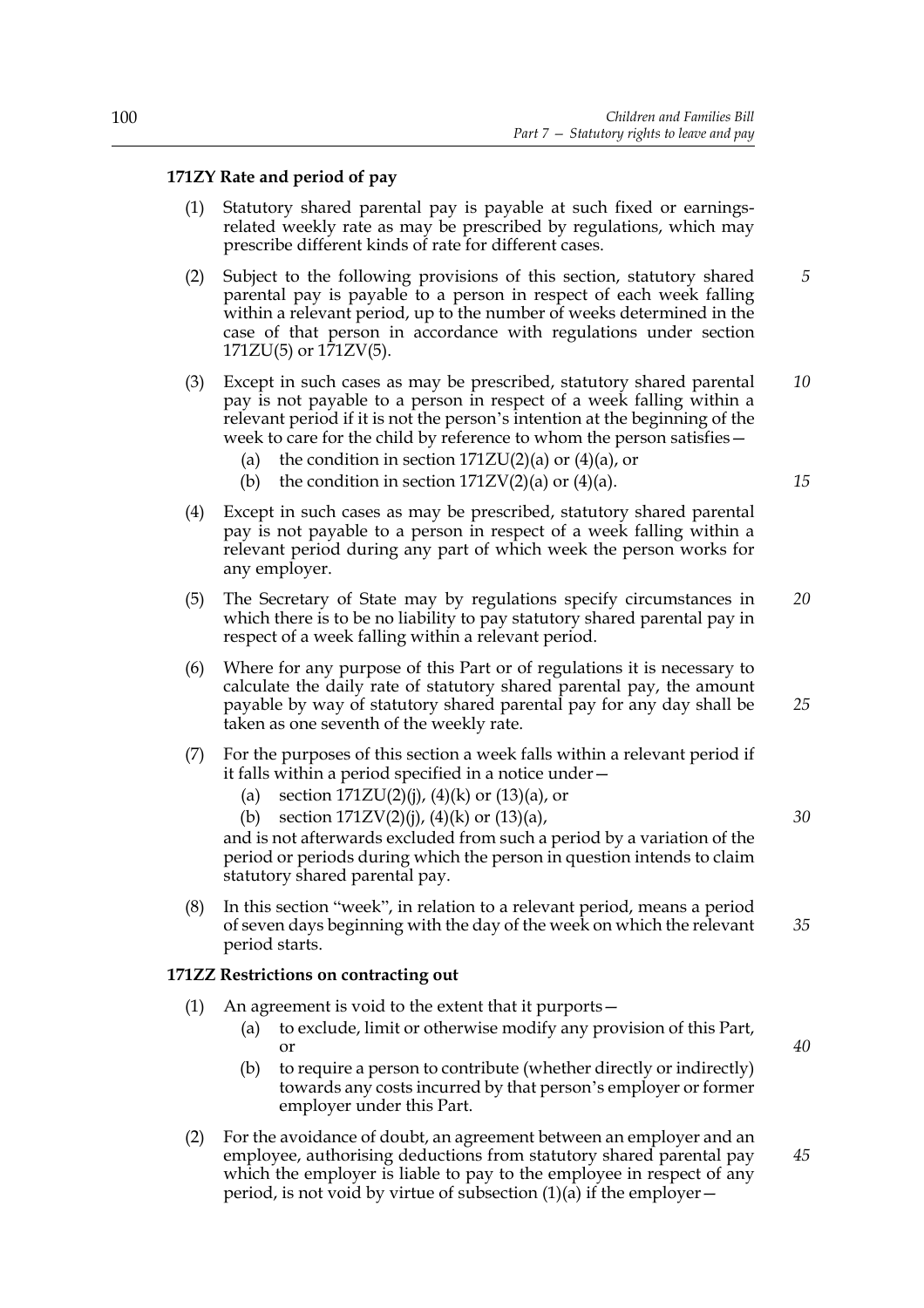- (a) is authorised by that or another agreement to make the same deductions from any contractual remuneration which the employer is liable to pay in respect of the same period, or
- (b) would be so authorised if the employer were liable to pay contractual remuneration in respect of that period.

### **171ZZ1 Relationship with contractual remuneration**

- Subject to subsections (2) and (3), any entitlement to statutory shared parental pay is not to affect any right of a person in relation to remuneration under any contract of service ("contractual remuneration").
- (2) Subject to subsection (3)—
	- (a) any contractual remuneration paid to a person by an employer of that person in respect of any period is to go towards discharging any liability of that employer to pay statutory shared parental pay to that person in respect of that period; and
	- (b) any statutory shared parental pay paid by an employer to a person who is an employee of that employer in respect of any period is to go towards discharging any liability of that employer to pay contractual remuneration to that person in respect of that period.
- (3) Regulations may make provision as to payments which are, and those which are not, to be treated as contractual remuneration for the purposes of subsections (1) and (2).

#### **171ZZ2 Crown employment**

The provisions of this Part apply in relation to persons employed by or under the Crown as they apply in relation to persons employed otherwise than by or under the Crown. *25*

#### **171ZZ3 Special classes of person**

- (1) The Secretary of State may with the concurrence of the Treasury make regulations modifying any provision of this Part in such manner as the Secretary of State thinks proper in its application to any person who is, has been or is to be— *30*
	- (a) employed on board any ship, vessel, hovercraft or aircraft;
	- (b) outside Great Britain at any prescribed time or in any prescribed circumstances; or
	- (c) in prescribed employment in connection with continental shelf operations, as defined in section 120(2).
- (2) Regulations under subsection (1) may, in particular, provide—
	- (a) for any provision of this Part to apply to any such person, notwithstanding that it would not otherwise apply;
	- (b) for any such provision not to apply to any such person, notwithstanding that it would otherwise apply;
	- (c) for excepting any such person from the application of any such provision where the person neither is domiciled nor has a place of residence in any part of Great Britain;
	- (d) for the taking of evidence, for the purposes of the determination of any question arising under any such provision, in a country

*35*

*40*

*45*

*15*

*20*

*10*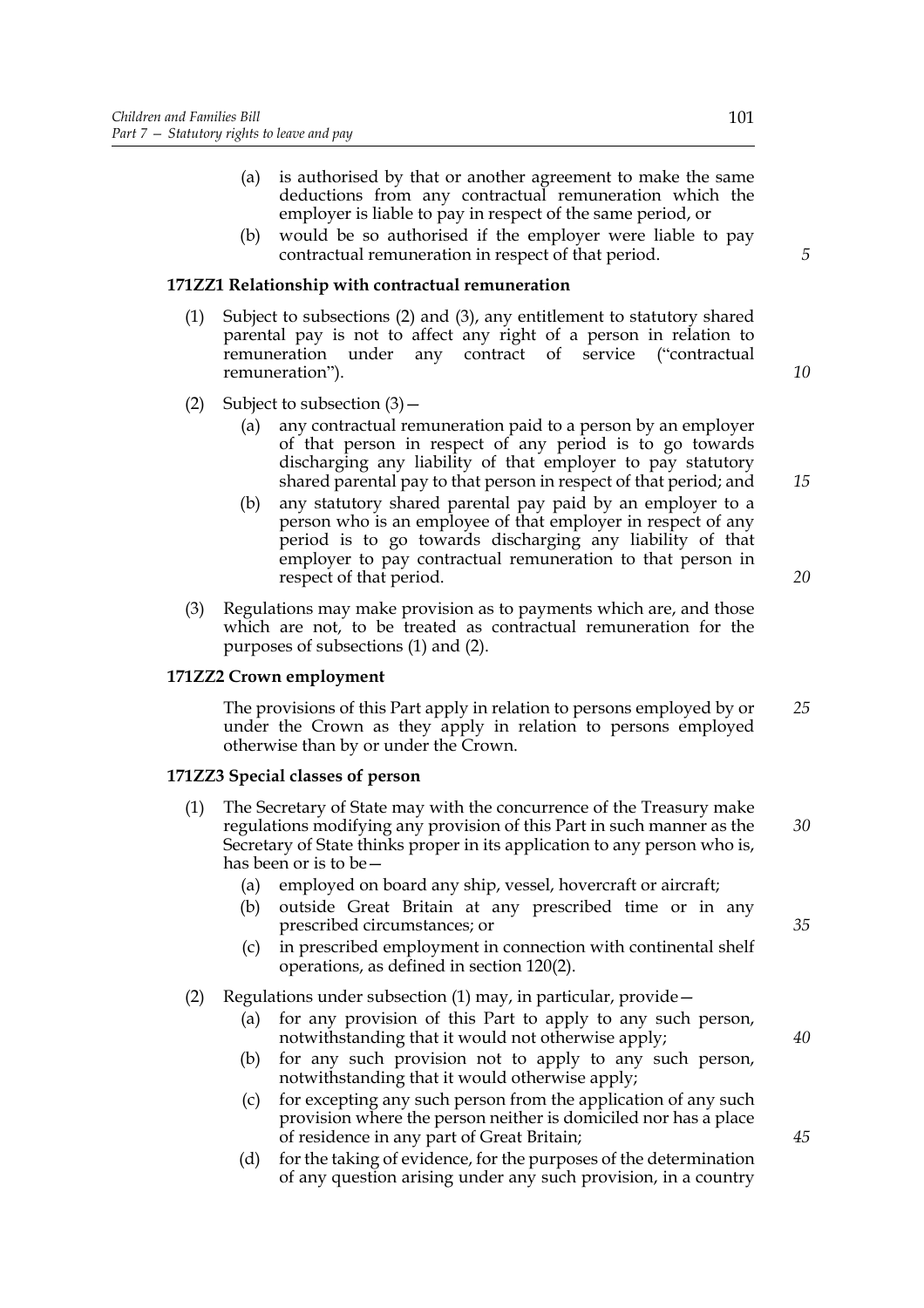or territory outside Great Britain, by a British consular official or such other person as may be determined in accordance with the regulations.

### **171ZZ4 Part 12ZC: supplementary**

(1) In this Part—

*5*

- "adoption pay period" has the meaning given in section 171ZN(2); "employer", in relation to a person who is an employee, means a person who—
	- (a) under section 6 is liable to pay secondary Class 1 contributions in relation to any of the earnings of the person who is an employee, or *10*
	- (b) would be liable to pay such contributions but for  $-$ 
		- (i) the condition in section  $6(1)(b)$ , or
		- (ii) the employee being under the age of 16;
- "local authority" has the same meaning as in the Children Act 1989 (see section 105(1) of that Act); *15*
- "local authority foster parent" has the same meaning as in the Children Act 1989 (see section 22C(12) of that Act);
- "maternity allowance period" has the meaning given in section  $35(2);$
- "maternity pay period" has the meaning given in section 165(1);

"modifications" includes additions, omissions and amendments, and related expressions are to be read accordingly;

"prescribed" means prescribed by regulations.

- (2) In this Part "employee" means a person who is gainfully employed in Great Britain either under a contract of service or in an office (including elective office) with general earnings (as defined by section 7 of the Income Tax (Earnings and Pensions) Act 2003). *25*
- (3) Regulations may provide—
	- (a) for cases where a person who falls within the definition in subsection (2) is not to be treated as an employee for the purposes of this Part, and *30*
	- (b) for cases where a person who would not otherwise be an employee for the purposes of this Part is to be treated as an employee for those purposes.
- (4) Without prejudice to any other power to make regulations under this Part, regulations may specify cases in which, for the purposes of this Part or of such provisions of this Part as may be prescribed—
	- (a) two or more employers are to be treated as one;
	- (b) two or more contracts of service in respect of which the same person is an employee are to be treated as one. *40*
- (5) In this Part, except where otherwise provided, "week" means a period of seven days beginning with Sunday or such other period as may be prescribed in relation to any particular case or class of cases.
- (6) For the purposes of this Part, a person's normal weekly earnings are, subject to subsection (8), to be taken to be the average weekly earnings which in the relevant period have been paid to the person or paid for *45*

*20*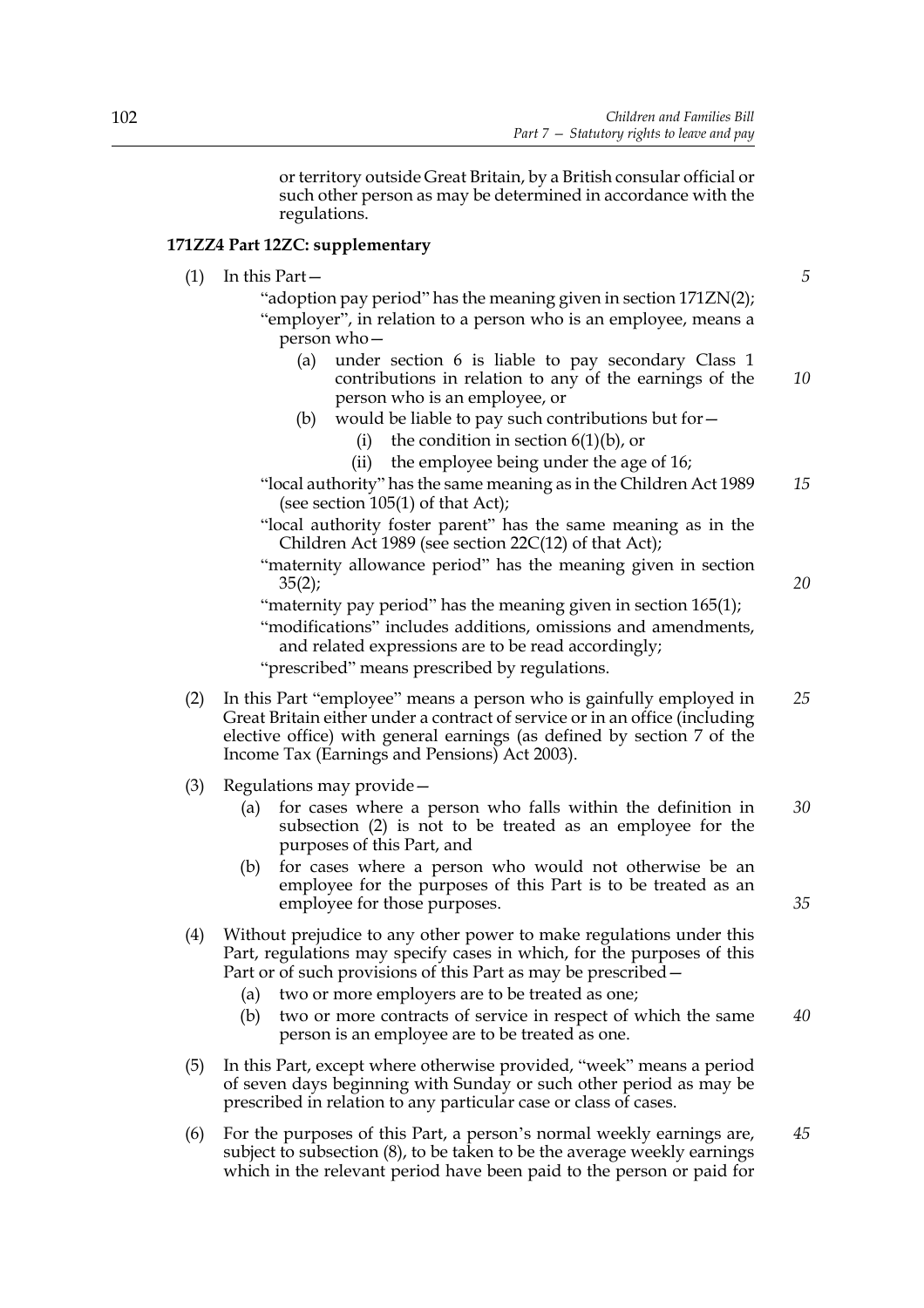the person's benefit under the contract of service with the employer in question.

- (7) For the purposes of subsection (6) "earnings" and "relevant period" have the meanings given to them by regulations.
- (8) In such cases as may be prescribed, a person's normal weekly earnings are to be calculated in accordance with regulations. *5*
- (9) Where—
	- (a) in consequence of the establishment of one or more National Health Service trusts under the National Health Service Act 2006, the National Health Service (Wales) Act 2006 or the National Health Service (Scotland) Act 1978, a person's contract of employment is treated by a scheme under any of those Acts as divided so as to constitute two or more contracts, or
	- (b) an order under paragraph 26(1) of Schedule 3 to the National Health Service Act 2006 provides that a person's contract of employment is so divided, *15*

regulations may make provision enabling the person to elect for all of those contracts to be treated as one contract for the purposes of this Part or such provisions of this Part as may be prescribed.

#### (10) Regulations under subsection (9) may prescribe—

- (a) the conditions that must be satisfied if a person is to be entitled to make such an election;
- (b) the manner in which, and the time within which, such an election is to be made;
- (c) the persons to whom, and the manner in which, notice of such an election is to be given; *25*
- (d) the information which a person who makes such an election is to provide, and the persons to whom, and the time within which, the person is to provide it;
- (e) the time for which such an election is to have effect;
- (f) which one of the person's employers under two or more contracts is to be regarded for the purposes of statutory shared parental pay as the person's employer under the contract.
- (11) The powers under subsections (9) and (10) are without prejudice to any other power to make regulations under this Part.
- (12) Regulations under any of subsections (4) to (10) must be made with the concurrence of the Commissioners for Her Majesty's Revenue and Customs.

## **171ZZ5 Power to apply Part 12ZC**

- (1) The Secretary of State may by regulations provide for this Part to have effect in relation to cases which involve adoption, but not the placement of a child for adoption under the law of any part of the United Kingdom, with such modifications as the regulations may prescribe. *40*
- (2) The Secretary of State may by regulations provide for this Part to have effect in relation to cases which involve a person who has applied, or intends to apply, with another person for a parental order under section 54 of the Human Fertilisation and Embryology Act 2008 and a *45*

*35*

*30*

*10*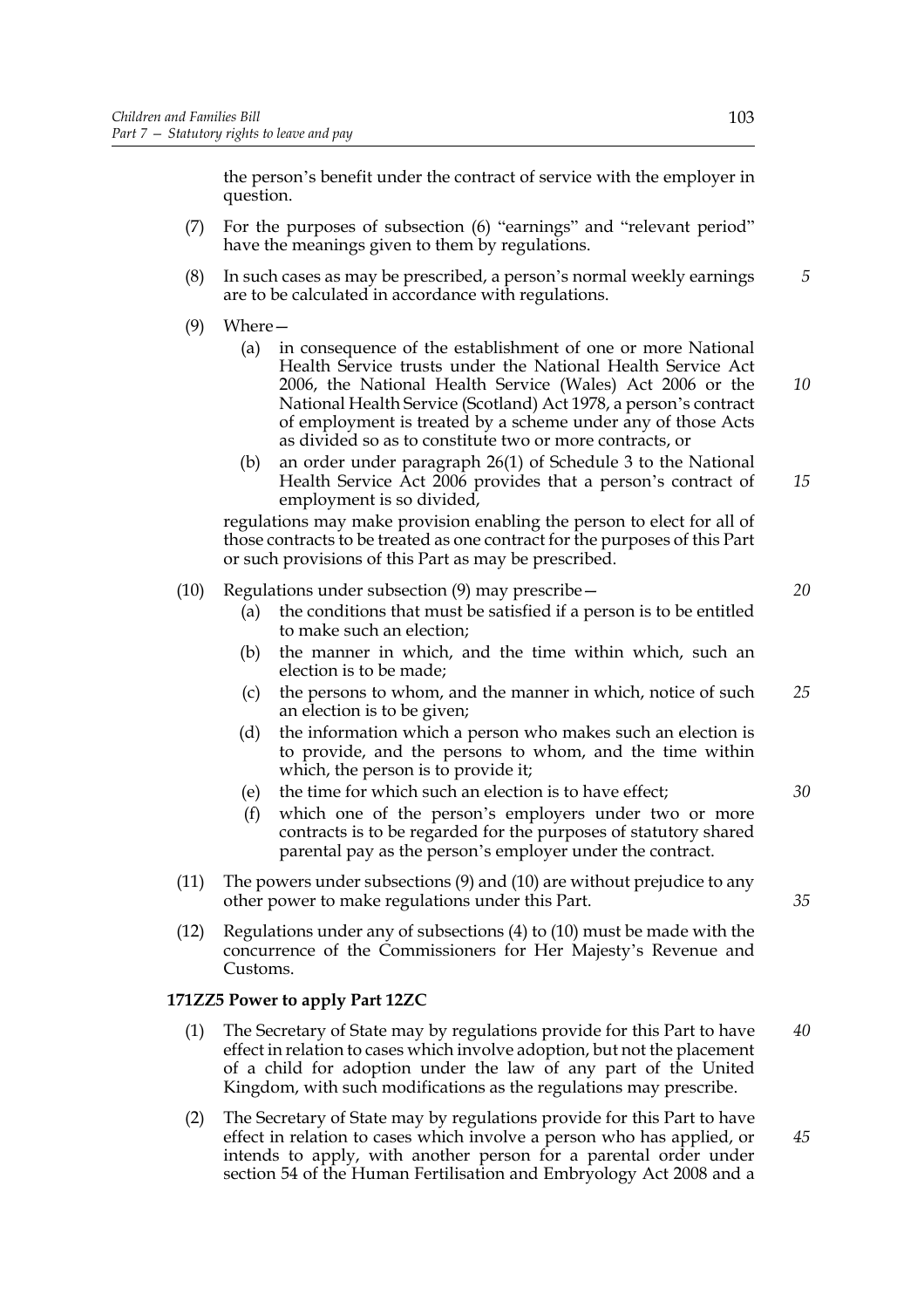child who is, or will be, the subject of the order, with such modifications as the regulations may prescribe.

- (3) Where section 171ZW(1)(b) has effect in relation to such cases as are described in subsection (2), regulations under section 171ZW(1)(b) may impose requirements to make statutory declarations as to—
	- (a) eligibility to apply for a parental order;
	- (b) intention to apply for such an order."
- (2) In section 176 of the Social Security Contributions and Benefits Act 1992 (Parliamentary control of subordinate legislation), in subsection (1) (affirmative procedure), in paragraph (a), at the appropriate place there is inserted— *10*

"any of sections 171ZU to 171ZY;".

#### **111 Exclusion or curtailment of other statutory rights to pay**

- (1) The Social Security Contributions and Benefits Act 1992 is amended as follows.
- (2) In section 35 (entitlement to maternity allowance), after subsection (3) there is inserted— *15*
	- "(3A) Regulations may provide for the duration of the maternity allowance period as it applies to a woman to be reduced, subject to prescribed restrictions and conditions.
		- (3B) Regulations under subsection (3A) are to secure that the reduced period ends at a time— *20*
			- (a) after a prescribed period beginning with the day on which the woman is confined, and
			- (b) when at least a prescribed part of the maternity allowance period remains unexpired.
	- (3C) Regulations under subsection (3A) may, in particular, prescribe restrictions and conditions relating to—
		- (a) the end of the woman's entitlement to maternity leave;
		- (b) the doing of work by the woman;
		- (c) the taking of prescribed steps by the woman or another person as regards leave under section 75E of the Employment Rights Act 1996 in respect of the child; *30*
		- (d) the taking of prescribed steps by a person other than the woman as regards statutory shared parental pay in respect of the child.
	- (3D) Regulations may provide for a reduction in the duration of the maternity allowance period as it applies to a woman to be revoked, or to be treated as revoked, subject to prescribed restrictions and conditions." *35*
- (3) In section 35, after subsection (3D) (as inserted by subsection (2)) there is inserted—
	- "(3E) A woman who would, but for the reduction in duration of a maternity pay period by virtue of section 165(3A), be entitled to statutory maternity pay for a week is not entitled to a maternity allowance for that week."
- (4) In section 165 (the maternity pay period), after subsection (3) there is *45*

*5*

*25*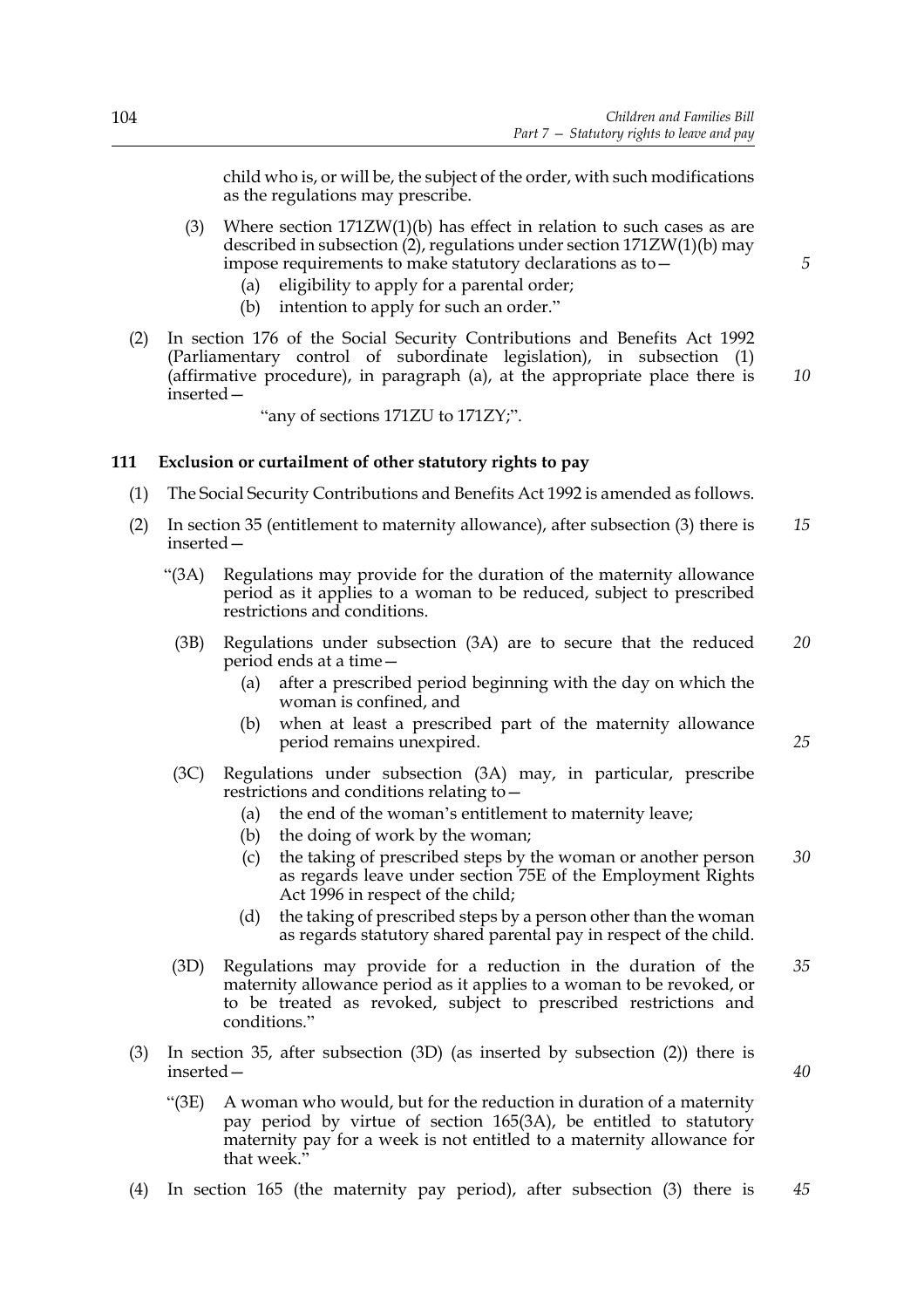inserted—

- "(3A) Regulations may provide for the duration of the maternity pay period as it applies to a woman to be reduced, subject to prescribed restrictions and conditions.
- (3B) Regulations under subsection (3A) are to secure that the reduced period ends at a time—
	- (a) after a prescribed period beginning with the day on which the woman is confined, and
	- (b) when at least a prescribed part of the maternity pay period remains unexpired.
- (3C) Regulations under subsection (3A) may, in particular, prescribe restrictions and conditions relating to—
	- (a) the end of the woman's entitlement to maternity leave;
	- (b) the doing of work by the woman;
	- (c) the taking of prescribed steps by the woman or another person as regards leave under section 75E of the Employment Rights Act 1996 in respect of the child; *15*
	- (d) the taking of prescribed steps by the woman or another person as regards statutory shared parental pay in respect of the child.
- (3D) Regulations may provide for a reduction in the duration of the maternity pay period as it applies to a woman to be revoked, or to be treated as revoked, subject to prescribed restrictions and conditions." *20*
- (5) In section 171ZE (rate and period of statutory paternity pay), after subsection (3) there is inserted—
	- "(3A) Statutory paternity pay is not payable to a person in respect of a statutory pay week if— *25*
		- (a) statutory shared parental pay is payable to that person in respect of any part of that week or that person takes shared parental leave in any part of that week, or
		- (b) statutory shared parental pay was payable to that person or that person has taken shared parental leave in respect of the child before that week." *30*
- (6) In section 171ZN (rate and period of statutory adoption pay), after subsection (2) there is inserted—
	- "(2A) Regulations may provide for the duration of the adoption pay period as it applies to a person ("A") to be reduced, subject to prescribed restrictions and conditions. *35*
		- (2B) Regulations under subsection (2A) are to secure that the reduced period ends at a time—
			- (a) after a prescribed part of the adoption pay period has expired, and *40*
			- (b) when at least a prescribed part of the adoption pay period remains unexpired.
	- (2C) Regulations under subsection (2A) may, in particular, prescribe restrictions and conditions relating to—
		- (a) the end of A's entitlement to adoption leave;

*5*

*10*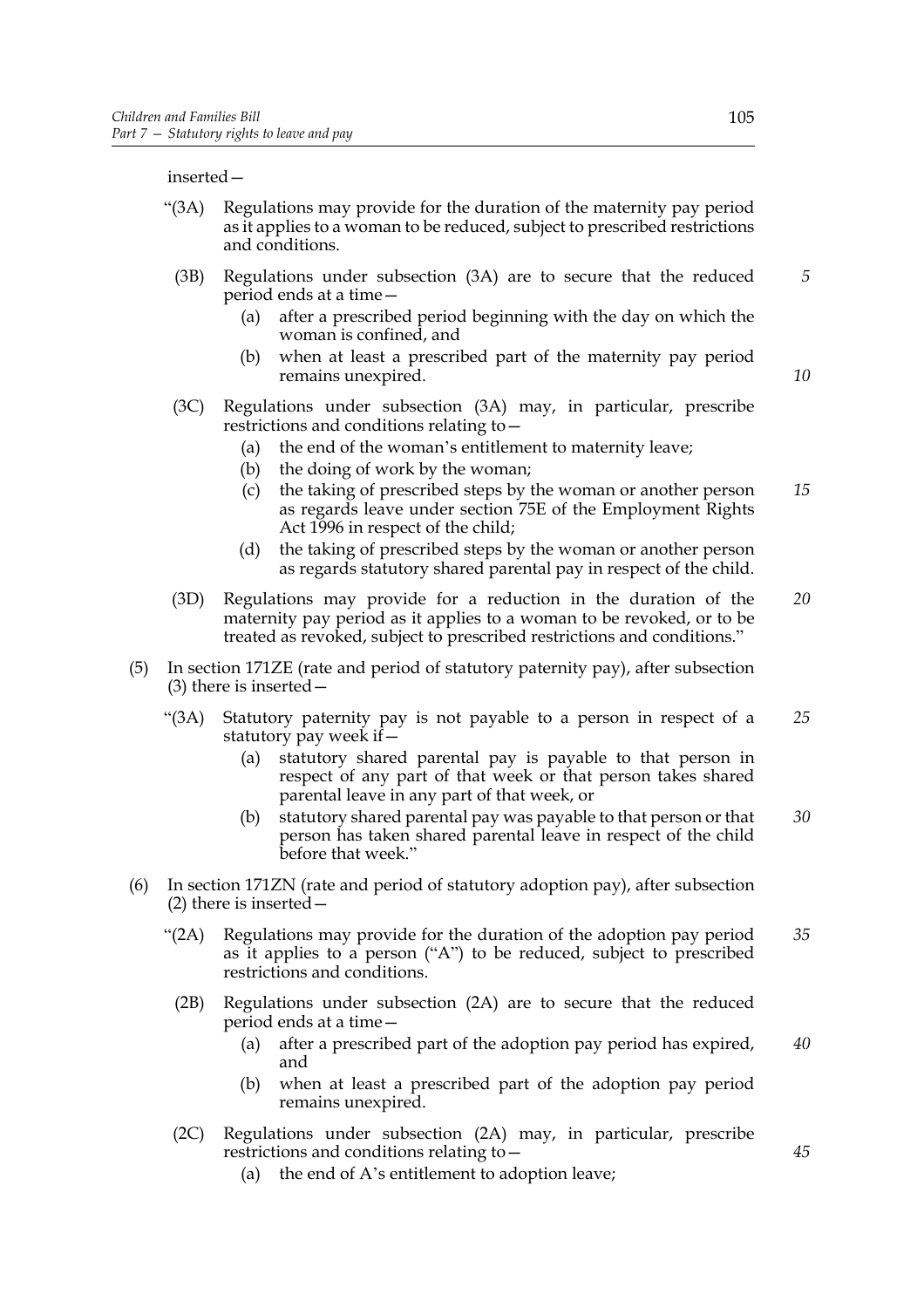- (b) the doing of work by A;
- (c) the taking of prescribed steps by A or another person as regards leave under section 75G of the Employment Rights Act 1996 in respect of the child;
- (d) the taking of prescribed steps by A or another person as regards statutory shared parental pay in respect of the child.
- (2D) Regulations may provide for a reduction in the duration of the adoption pay period as it applies to a person to be revoked, or to be treated as revoked, subject to prescribed restrictions and conditions."

*Other statutory rights*

*10*

*30*

*35*

*40*

*5*

#### **112 Statutory rights to leave and pay of prospective adopters with whom looked after children are placed**

- (1) In section 75A of the Employment Rights Act 1996 (ordinary adoption leave), after subsection (1) there is inserted—
	- " $(1A)$  The conditions that may be prescribed under subsection  $(1)$  include conditions as to— *15*
		- (a) being a local authority foster parent;
		- (b) being approved as a prospective adopter;
		- (c) being notified by a local authority in England that a child is to be, or is expected to be, placed with the employee under section 22C of the Children Act 1989." *20*
- (2) In section 80B of the Employment Rights Act 1996 (entitlement to ordinary paternity leave: adoption)—
	- (a) in subsection (5), after paragraph (a) there is inserted  $-$ 
		- "(aa) make provision excluding the right to be absent on leave under this section in the case of an employee who, by virtue of provision under subsection (6A), has already exercised a right to be absent on leave under this section in connection with the same child;"; *25*

### (b) after subsection (6) there is inserted—

- "(6A) Regulations under subsection (1) shall include provision for leave in respect of a child placed, or expected to be placed, under section 22C of the Children Act 1989 by a local authority in England with a local authority foster parent who has been approved as a prospective adopter.
	- (6B) This section has effect in relation to regulations made by virtue of subsection  $(6A)$  as if  $-$ 
		- (a) references to being placed for adoption were references to being placed under section 22C of the Children Act 1989 with a local authority foster parent who has been approved as a prospective adopter;
		- (b) references to placement for adoption were references to placement under section 22C with such a person;
		- (c) paragraph (aa) of subsection (5) were omitted."
- (3) In section 171ZB of the Social Security Contributions and Benefits Act 1992 (entitlement to ordinary statutory paternity pay: adoption), after subsection (7) *45*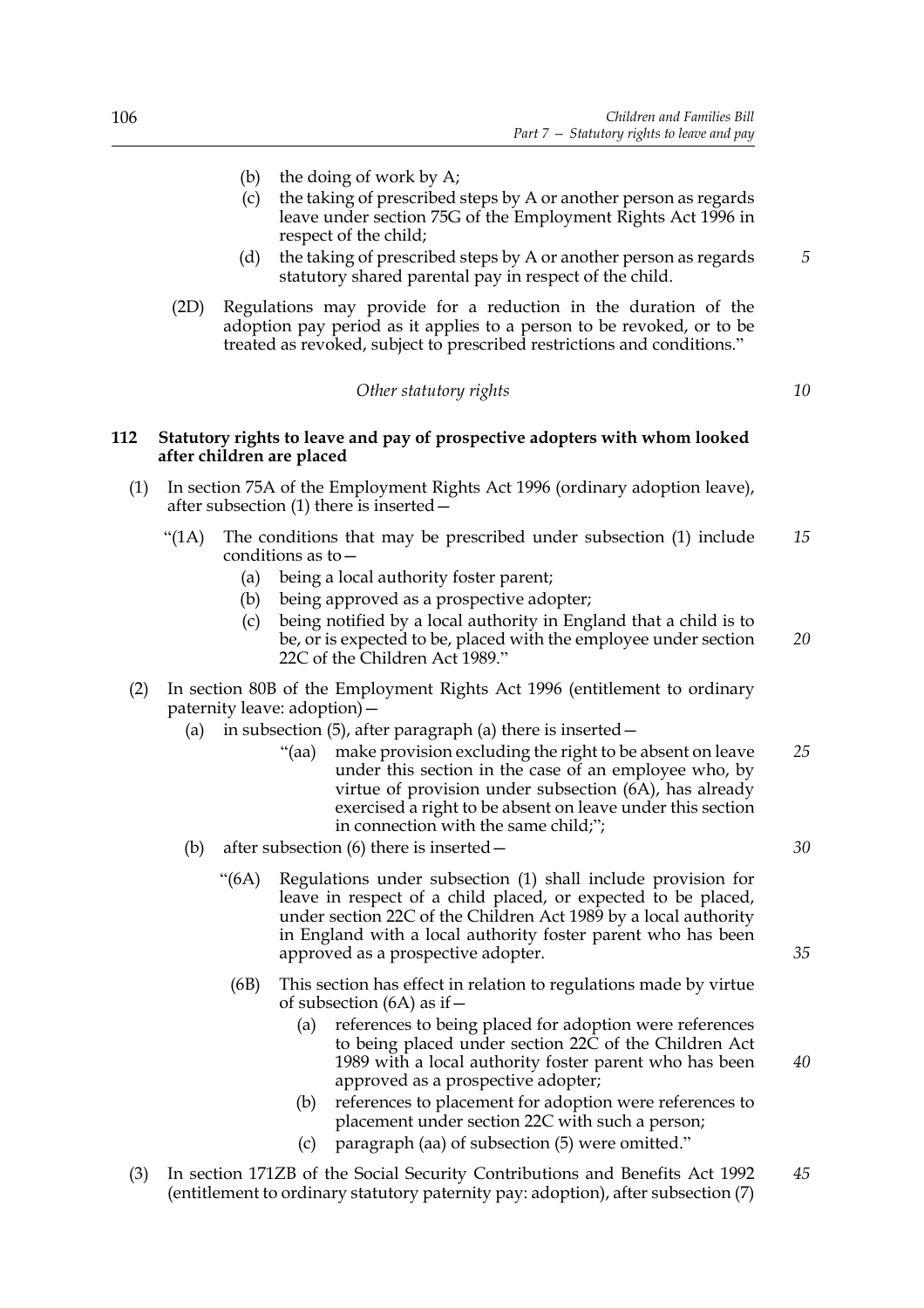there is inserted—

- "(8) This section has effect in a case involving a child placed under section 22C of the Children Act 1989 by a local authority in England with a local authority foster parent who has been approved as a prospective adopter with the following modifications—
	- (a) the references in subsection (2) to a child being placed for adoption under the law of any part of the United Kingdom are to be treated as references to a child being placed under section 22C in that manner;
	- (b) the reference in subsection (3) to the week in which the adopter is notified of being matched with the child for the purposes of adoption is to be treated as a reference to the week in which the prospective adopter is notified that the child is to be, or is expected to be, placed with the prospective adopter under section 22C; *10 15*
	- (c) the reference in subsection (6) to placement for adoption is to be treated as a reference to placement under section 22C;
	- (d) the definition in subsection (7) is to be treated as if it were a definition of "prospective adopter".
- (9) Where, by virtue of subsection (8), a person becomes entitled to statutory paternity pay in connection with the placement of a child under section 22C of the Children Act 1989, the person may not become entitled to payments of statutory paternity pay in connection with the placement of the child for adoption." *20*
- (4) In section 171ZE of the Social Security Contributions and Benefits Act 1992 (rate and period of pay), after subsection (11) there is inserted— *25*
	- "(12) Where statutory paternity pay is payable to a person by virtue of section  $171ZB(8)$ , this section has effect as if  $-$ 
		- (a) the references in subsections (3)(b) and (10) to placement for adoption were references to placement under section 22C of the Children Act 1989; *30*
		- (b) the references in subsection (10) to being placed for adoption were references to being placed under section 22C."

#### (5) In section 171ZL of the Social Security Contributions and Benefits Act 1992 (entitlement to statutory adoption pay), after subsection (8) there is inserted—

- "(9) This section has effect in a case involving a child who is, or is expected to be, placed under section 22C of the Children Act 1989 by a local authority in England with a local authority foster parent who has been approved as a prospective adopter with the following modifications—
	- (a) the references in subsections  $(2)(a)$  and  $(4A)(a)$  to a child being placed for adoption under the law of any part of the United Kingdom are to be treated as references to a child being placed under section 22C in that manner; *40*
	- (b) the reference in subsection (3) to the week in which the person is notified that he has been matched with the child for the purposes of adoption is to be treated as a reference to the week in which the person is notified that the child is to be, or is expected to be, placed with him under section 22C;
	- (c) the references in subsection (4B)(a) to adoption are to be treated as references to placement under section 22C;

*35*

*45*

*50*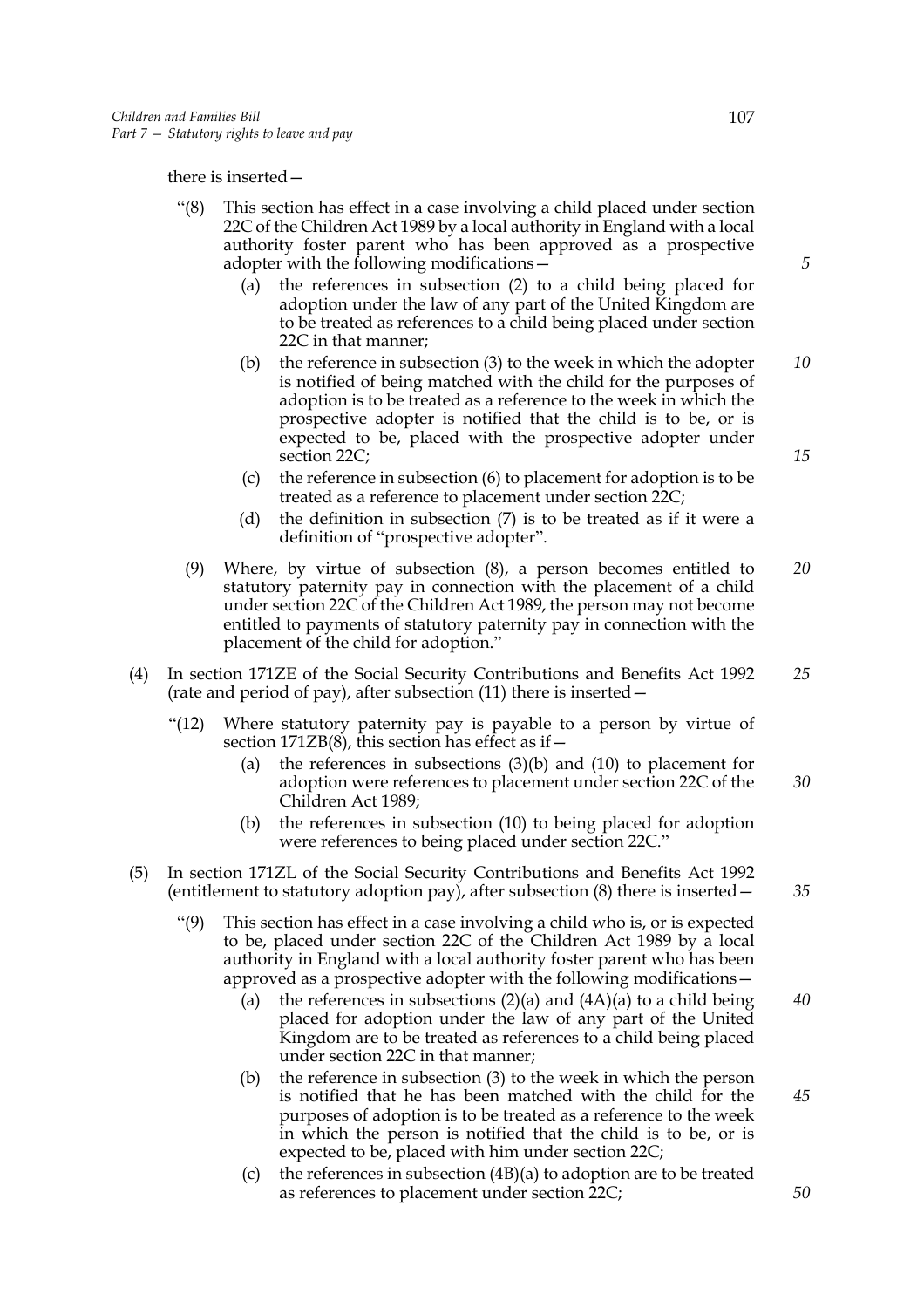- (d) the reference in subsection (5) to placement, or expected placement, for adoption is to be treated as a reference to placement, or expected placement, under section 22C.
- (10) Where, by virtue of subsection (9), a person becomes entitled to statutory adoption pay in respect of a child who is, or is expected to be, placed under section 22C of the Children Act 1989, the person may not become entitled to payments of statutory adoption pay as a result of the child being, or being expected to be, placed for adoption."
- (6) In section 171ZN of the Social Security Contributions and Benefits Act 1992 (rate and period of pay), after subsection (8) there is inserted—
	- "(9) Where statutory adoption pay is payable to a person by virtue of section 171ZL(9), this section has effect as if the reference in subsection (2F) to the week in which the person is notified that he has been matched with a child for the purposes of adoption were a reference to the week in which the person is notified that a child is to be, or is expected to be, placed with him under section 22C of the Children Act 1989."
- (7) In the Social Security Contributions and Benefits Act 1992—
	- (a) in section  $171ZJ(1)$ , at the appropriate place there is inserted
		- ""local authority" has the same meaning as in the Children Act 1989 (see section 105(1) of that Act);"; *20*
		- ""local authority foster parent" has the same meaning as in the Children Act 1989 (see section 22C(12) of that Act);";
	- (b) in section  $171ZS(1)$ , at the appropriate place there is inserted  $-$ 
		- ""local authority" has the same meaning as in the Children Act 1989 (see section 105(1) of that Act);"; *25*
		- ""local authority foster parent" has the same meaning as in the Children Act 1989 (see section 22C(12) of that Act);".

#### **113 Statutory rights to leave and pay of applicants for parental orders**

- (1) In section 75A of the Employment Rights Act 1996 (ordinary adoption leave), after subsection (7) there is inserted— *30*
	- "(8) The Secretary of State may by regulations provide for this section to have effect in relation to cases which involve an employee who has applied, or intends to apply, with another person for a parental order under section 54 of the Human Fertilisation and Embryology Act 2008 and a child who is, or will be, the subject of the order, with such modifications as the regulations may prescribe."
- (2) In section 75B of the Employment Rights Act 1996 (additional adoption leave), after subsection (8) there is inserted—
	- "(9) The Secretary of State may by regulations provide for this section to have effect in relation to cases which involve an employee who has applied, or intends to apply, with another person for a parental order under section 54 of the Human Fertilisation and Embryology Act 2008 and a child who is, or will be, the subject of the order, with such modifications as the regulations may prescribe." *40 45*
- (3) In section 75D of the Employment Rights Act 1996 (supplemental provision

*10*

*5*

*15*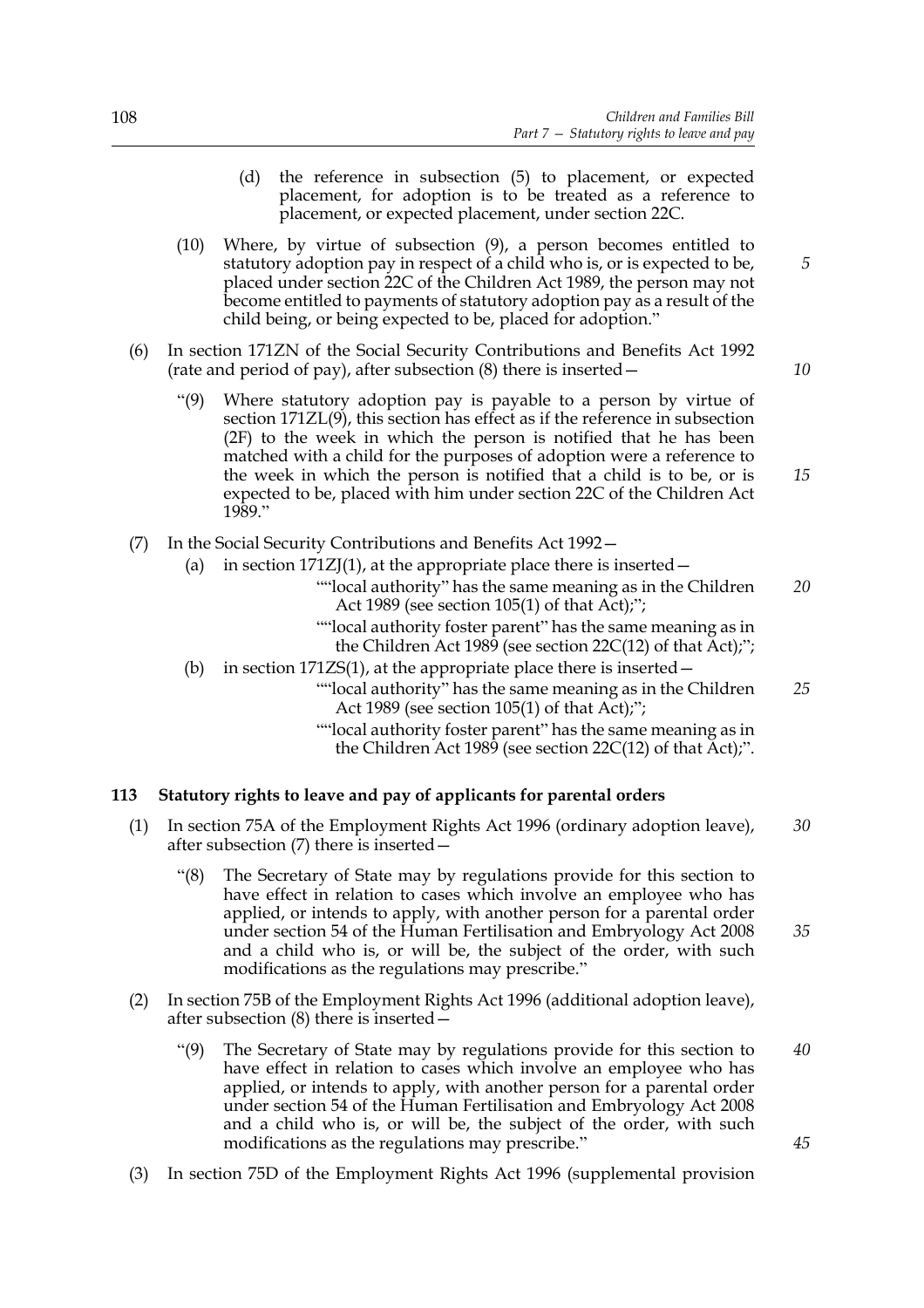about adoption leave), after subsection (1) there is inserted—

- "(1A) Where section 75A or 75B has effect in relation to such cases as are described in section 75A(8) or 75B(9), regulations under section 75A or 75B about evidence to be produced may require statutory declarations as to—
	- (a) eligibility to apply for a parental order;
	- (b) intention to apply for such an order."
- (4) In section 80B of the Employment Rights Act 1996 (entitlement to ordinary paternity leave: adoption), after subsection (8) there is inserted—
	- "(9) The Secretary of State may by regulations provide for this section to have effect in relation to cases which involve an employee who has applied, or intends to apply, with another person for a parental order under section 54 of the Human Fertilisation and Embryology Act 2008 and a child who is, or will be, the subject of the order, with such modifications as the regulations may prescribe." *10 15*
- (5) In section 171ZK of the Social Security Contributions and Benefits Act 1992 (power to apply Part 12ZA, statutory paternity pay, to adoption cases not involving placement)—
	- (a) in the title, the words "to adoption cases not involving placement" are repealed;
	- (b) the existing text becomes subsection (1);
	- (c) after that subsection there is inserted—
		- "(2) The Secretary of State may by regulations provide for this Part to have effect in relation to cases which involve a person who has applied, or intends to apply, with another person for a parental order under section 54 of the Human Fertilisation and Embryology Act 2008 and a child who is, or will be, the subject of the order, with such modifications as the regulations may prescribe."
- (6) In section 171ZT of the Social Security Contributions and Benefits Act 1992 (power to apply Part 12ZB, statutory adoption pay, to adoption cases not involving placement)— *30*
	- (a) in the title, the words "to adoption cases not involving placement" are repealed;
	- (b) the existing text becomes subsection (1);
	- (c) after that subsection there is inserted—
		- "(2) The Secretary of State may by regulations provide for this Part to have effect in relation to cases which involve a person who has applied, or intends to apply, with another person for a parental order under section 54 of the Human Fertilisation and Embryology Act 2008 and a child who is, or will be, the subject of the order, with such modifications as the regulations may prescribe.
		- (3) Regulations under subsection (2) may modify section  $171ZL(8)(c)$  so as to enable regulations to impose requirements to make statutory declarations as to—
			- (a) eligibility to apply for a parental order;
			- (b) intention to apply for such an order."

*35*

*40*

*45*

*5*

*20*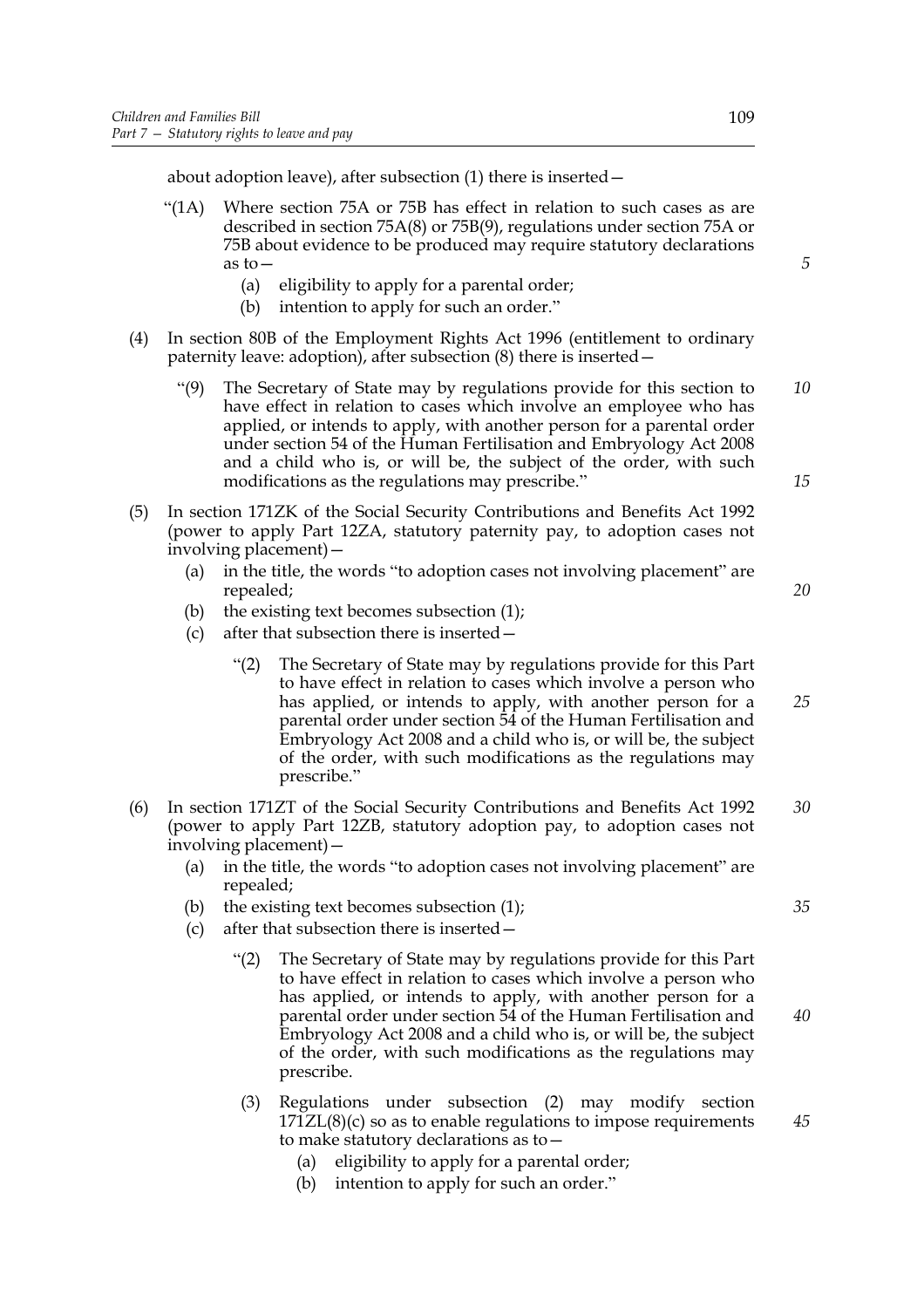## **114 Statutory paternity pay: notice requirement and period of payment**

- (1) The Social Security Contributions and Benefits Act 1992 is amended as follows.
- (2) In section 171ZC (further provision as to entitlement to statutory paternity pay)—
	- (a) in subsection (1) (requirement to give notice), for the words from "only if" to the end there is substituted "only if he gives the person who will be liable to pay it notice of the week or weeks in respect of which he expects there to be liability to pay him statutory paternity pay."; *5*
	- (b) after subsection (1) there is inserted—
		- "(1A) Regulations may provide for the time by which notice under subsection (1) is to be given." *10*
- (3) In section 171ZE (rate and period of statutory paternity  $pay$ )
	- (a) in subsection (2) (period of pay), for the words from "be payable" to the end there is substituted "be payable in respect of—
		- (a) such week within the qualifying period, or
		- (b) such number of weeks, not exceeding the prescribed number of weeks, within the qualifying period,
		- as he may choose in accordance with regulations.";
	- (b) after subsection (2) there is inserted—
		- "(2A) Provision under subsection (2)(b) is to secure that the prescribed number of weeks is not less than two."; *20*
	- (c) after subsection (2A) (as inserted by paragraph (b)) there is inserted—
		- "(2B) Regulations under subsection (2) may permit a person entitled to receive statutory paternity pay to choose to receive such pay in respect of non-consecutive periods each of which is a week or a number of weeks." *25*
- (4) In section 176 (Parliamentary control of subordinate legislation), in subsection (1) (affirmative procedure), in paragraph (a), after "section  $171\text{ZE}(1)$ " there is inserted "or (2)(b)".

## **115 Rate of statutory adoption pay**

- (1) In section 171ZN of the Social Security Contributions and Benefits Act 1992 (rate and period of statutory adoption pay)—
	- (a) subsection (1) is repealed;
	- (b) after subsection (2D) (as inserted by section  $111(6)$ ) there is inserted
		- "( $2E$ ) Statutory adoption pay shall be payable to a person  $-$ 
			- (a) at the earnings-related rate, in respect of the first 6 weeks in respect of which it is payable; and
			- (b) at whichever is the lower of the earnings-related rate and such weekly rate as may be prescribed, in respect of the remaining portion of the adoption pay period.
		- (2F) The earnings-related rate is a weekly rate equivalent to 90 per cent of a person's normal weekly earnings for the period of 8 weeks ending with the week in which the person is notified that the person has been matched with a child for the purposes of adoption.

*30*

*15*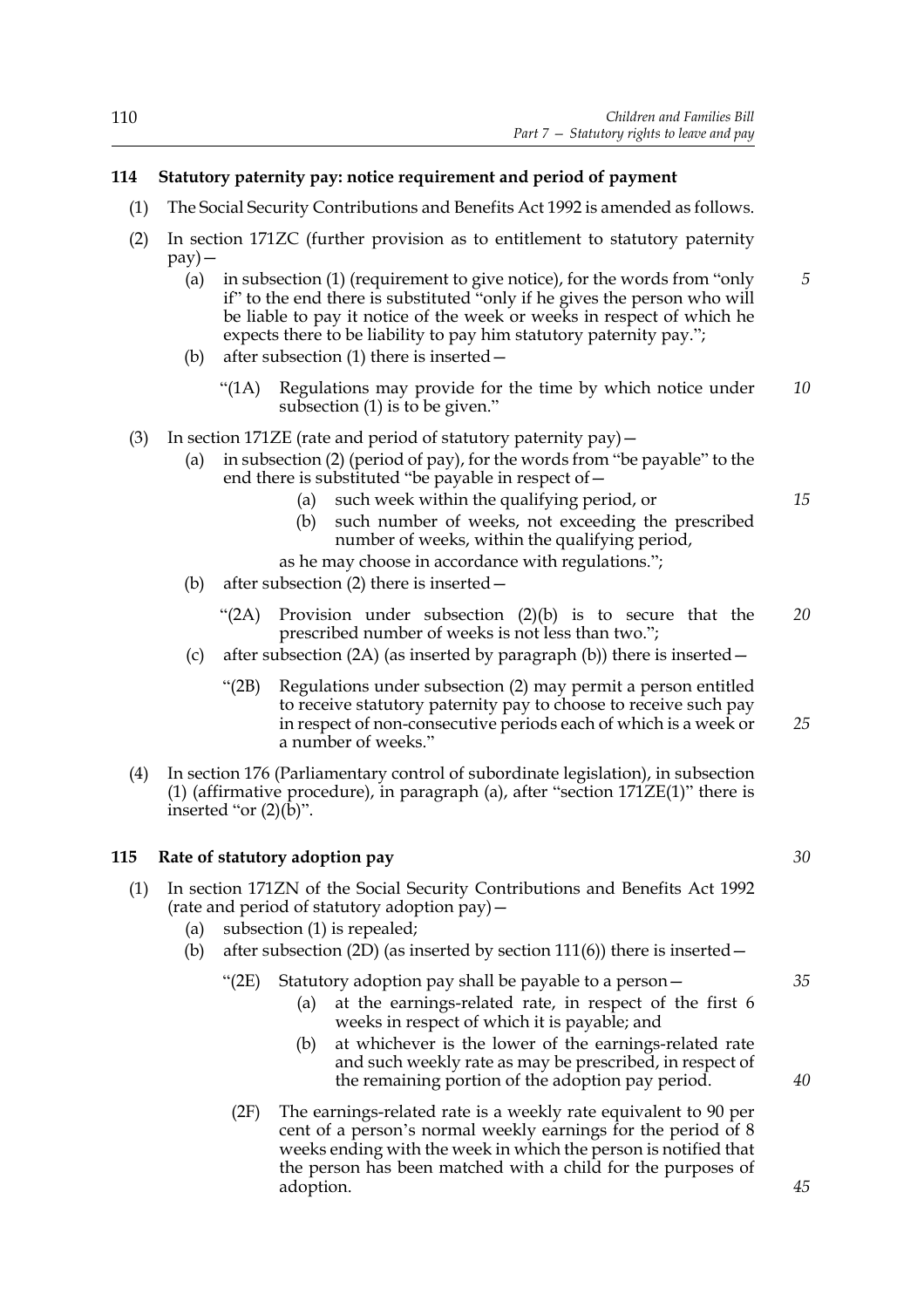- (2G) The weekly rate prescribed under subsection (2E)(b) must not be less than the weekly rate of statutory sick pay for the time being specified in section 157(1) or, if two or more such rates are for the time being so specified, the higher or highest of those rates.";
- (c) in subsection (7), for "subsection (2)" there is substituted "subsections (2) and (2E)".
- (2) In section 176 of the Social Security Contributions and Benefits Act 1992 (Parliamentary control of subordinate legislation), in subsection (1) (affirmative procedure), in paragraph (a), the entry for section  $171ZN(1)$  is repealed.

#### **116 Abolition of additional paternity leave and additional statutory paternity pay**

- (1) In Part 8 of the Employment Rights Act 1996, sections 80AA and 80BB (entitlement to additional paternity leave: birth and adoption) are repealed.
- (2) In Part 12ZA of the Social Security Contributions and Benefits Act 1992, sections 171ZEA to 171ZEE (additional statutory paternity pay: birth and adoption) are repealed. *15*

#### *Further amendments*

#### **117 Further amendments**

- (1) Schedule 7 (which contains further amendments relating to statutory rights to leave and pay) has effect. *20*
- (2) A reference to ordinary statutory paternity pay in an instrument or document made before the commencement of paragraphs 12 and 13 of Schedule 7 is to be read, in relation to any time after that commencement, as a reference to statutory paternity pay.
- (3) A reference to statutory paternity pay in an enactment (including an enactment amended by this Act) or in an instrument or document is to be read, in relation to any time that falls—
	- (a) after the commencement of paragraphs 12 and 13 of Schedule 1 to the Work and Families Act 2006, and
	- (b) before the commencement of paragraphs 12 and 13 of Schedule 7, as a reference to ordinary statutory paternity pay.
- (4) Subsection (3) does not apply to the extent that a reference to statutory paternity pay is a reference to additional statutory paternity pay.

*30*

*25*

# *10*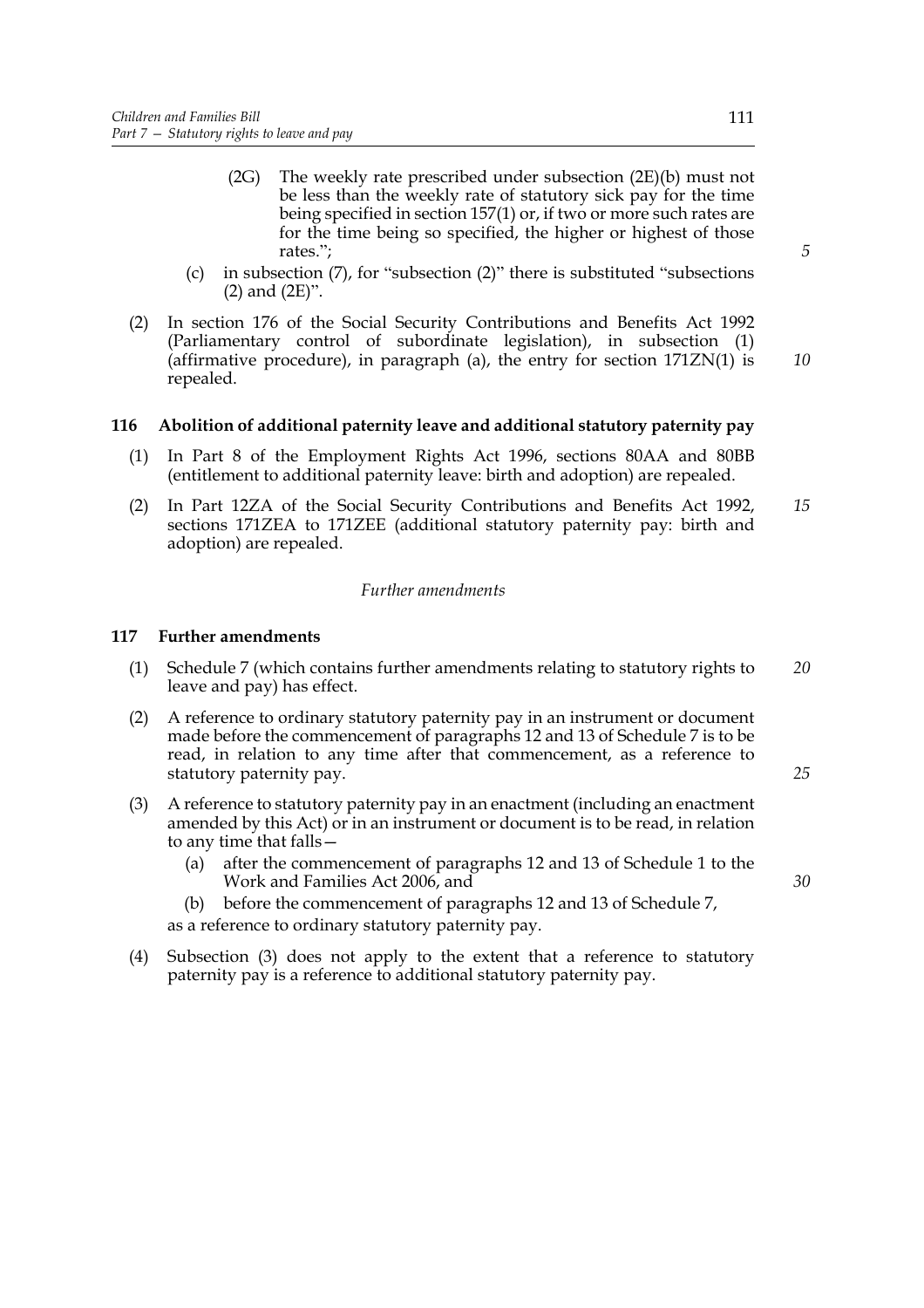#### **PART 8**

#### TIME OFF WORK: ANTE-NATAL CARE ETC

#### **118 Time off work to accompany to ante-natal appointments**

(1) After section 57ZD of the Employment Rights Act 1996 there is inserted—

#### *"Accompanying to ante-natal appointments*

#### **57ZE Right to time off to accompany to ante-natal appointment**

- (1) An employee who has a qualifying relationship with a pregnant woman or her expected child is entitled to be permitted by his or her employer to take time off during the employee's working hours in order that he or she may accompany the woman when she attends by appointment at any place for the purpose of receiving ante-natal care.
- (2) In relation to any particular pregnancy, an employee is not entitled to take time off for the purpose specified in subsection (1) on more than two occasions.
- (3) On each of those occasions, the maximum time off during working hours to which the employee is entitled is six and a half hours. *15*
- (4) An employee is not entitled to take time off for the purpose specified in subsection (1) unless the appointment is made on the advice of a registered medical practitioner, registered midwife or registered nurse.
- (5) Where the employer requests the employee to give the employer a declaration signed by the employee, the employee is not entitled to take time off for the purpose specified in subsection (1) unless the employee gives that declaration (which may be given in electronic form). *20*
- (6) The employee must state in the declaration—
	- (a) that the employee has a qualifying relationship with a pregnant woman or her expected child, *25*
	- (b) that the employee's purpose in taking time off is the purpose specified in subsection  $(1)$ ,
	- (c) that the appointment in question is made on the advice of a registered medical practitioner, registered midwife or registered nurse, and *30*
	- (d) the date and time of the appointment.
- (7) A person has a qualifying relationship with a pregnant woman or her expected child if—
	- (a) the person is the husband or civil partner of the pregnant woman, *35*
	- (b) the person, being of a different sex or the same sex, lives with the woman in an enduring family relationship but is not a relative of the woman,
	- (c) the person is the father of the expected child,
	- (d) the person is a parent of the expected child by virtue of section 42 or 43 of the Human Fertilisation and Embryology Act 2008, or

*5*

*10*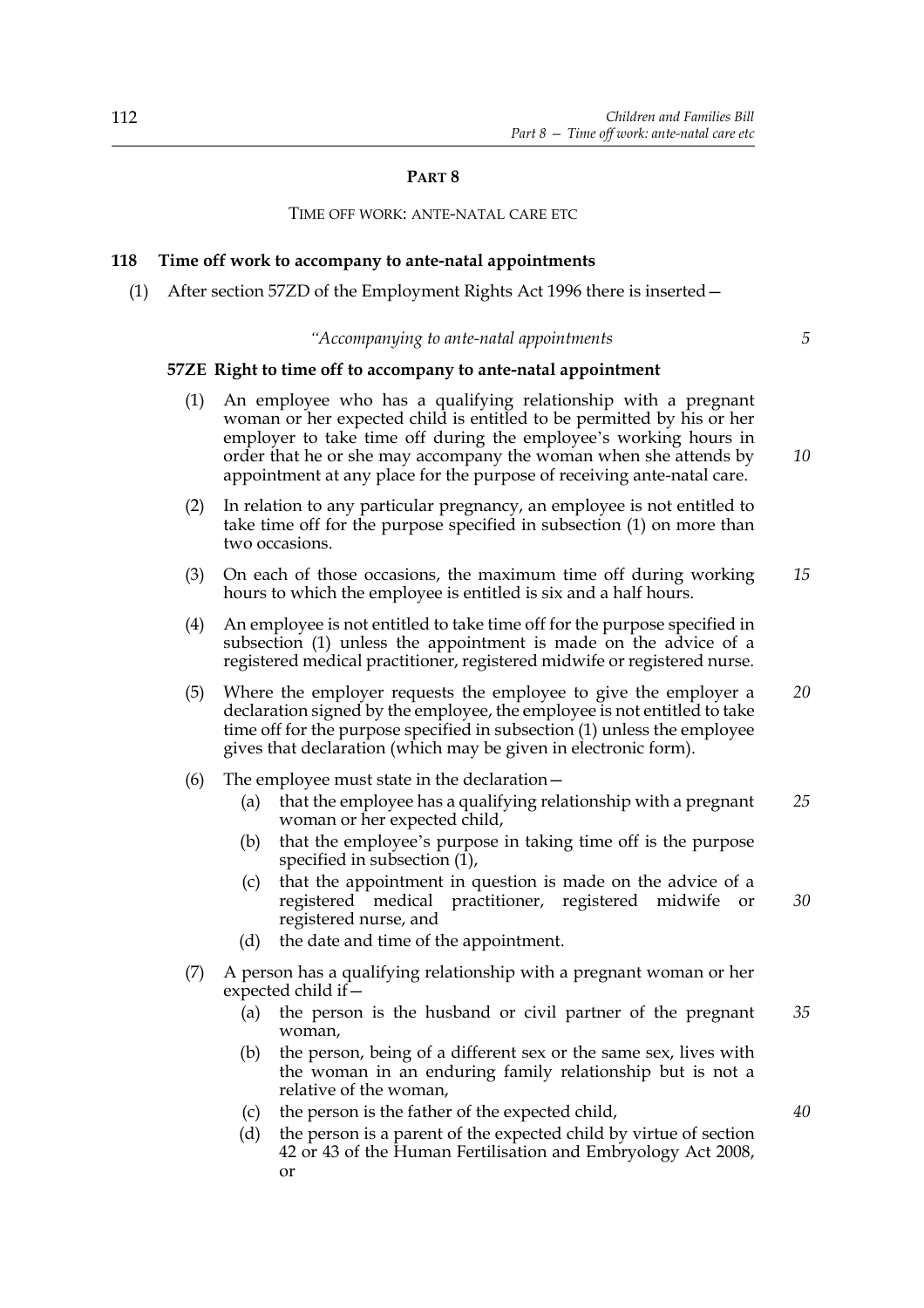- (e) the person is a potential applicant for a parental order under section 54 of the Human Fertilisation and Embryology Act 2008 in respect of the expected child.
- (8) For the purposes of subsection (7) a relative of a person is the person's parent, grandparent, sister, brother, aunt or uncle.
- (9) The references to relationships in subsection  $(8)$  -
	- (a) are to relationships of the full blood or half blood or, in the case of an adopted person, such of those relationships as would exist but for the adoption, and
	- (b) include the relationship of a child with the child's adoptive, or former adoptive, parents, *10*

but do not include any other adoptive relationships.

- (10) For the purposes of subsection  $(7)(e)$  a person ("A") is a potential applicant for a parental order under section 54 of the Human Fertilisation and Embryology Act 2008 in respect of an expected child only if— *15*
	- (a) A intends to apply, jointly with another person ("B"), for such an order in respect of the expected child within the time allowed by section 54(3),
	- (b) the expected child is being carried by the pregnant woman as a result of such procedure as is described in section 54(1)(a), *20*
	- (c) the requirement in section  $54(1)(b)$  is satisfied by reference to A or B,
	- (d) A and B would satisfy section 54(2) if they made an application under section 54 at the time that A seeks to exercise the right under this section, and *25*
	- (e) A expects that A and B will satisfy the conditions in section  $54(2)$ ,  $(4)$ ,  $(5)$  and  $(8)$  as regards the intended application.
- (11) The references in this section to a registered nurse are references to a registered nurse—
	- (a) who is also registered in the Specialist Community Public Health Nurses Part of the register maintained under article 5 of the Nursing and Midwifery Order 2001 (S.I. 2002/253), and
	- (b) whose entry in that Part of the register is annotated to show that the nurse holds a qualification in health visiting.
- (12) For the purposes of this section the working hours of an employee are to be taken to be any time when, in accordance with the employee's contract of employment, the employee is required to be at work.

#### **57ZF Complaint to employment tribunal**

- (1) An employee may present a complaint to an employment tribunal that his or her employer has unreasonably refused to let him or her take time off as required by section 57ZE. *40*
- (2) An employment tribunal may not consider a complaint under this section unless it is presented—
	- (a) before the end of the period of three months beginning with the day of the appointment in question, or *45*
	- (b) within such further period as the tribunal considers reasonable in a case where it is satisfied that it was not reasonably

*5*

*30*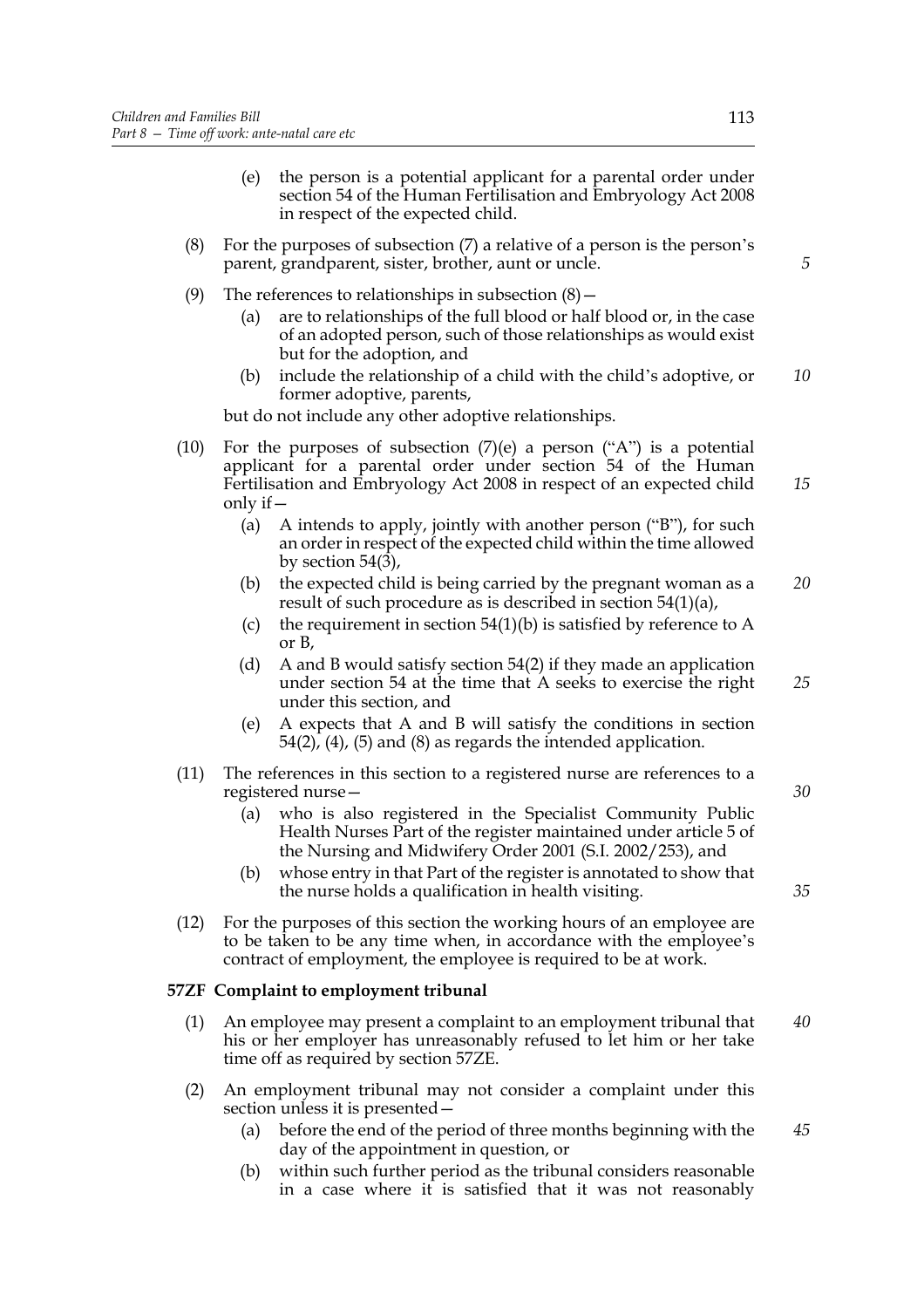practicable for the complaint to be presented before the end of that period of three months.

- (3) Sections 207A(3) and 207B apply for the purposes of subsection (2)(a).
- (4) Where an employment tribunal finds a complaint under subsection (1) well-founded, it—
	- (a) must make a declaration to that effect, and
	- (b) must order the employer to pay to the employee an amount determined in accordance with subsection (5).
- (5) The amount payable to the employee is  $-$

$$
A \times B \times 2
$$

where—

- (a) A is the appropriate hourly rate for the employee, and
- (b) B is the number of working hours for which the employee would have been entitled under section 57ZE to be absent if the time off had not been refused.
- (6) The appropriate hourly rate, in relation to an employee, is the amount of one week's pay divided by the number of normal working hours in a week for that employee when employed under the contract of employment in force on the day when the time off would have been taken.
- (7) But where the number of normal working hours differs from week to week or over a longer period, the amount of one week's pay shall be divided instead by—
	- (a) the average number of normal working hours calculated by dividing by twelve the total number of the employee's normal working hours during the period of twelve weeks ending with the last complete week before the day on which the time off would have been taken, or
	- (b) where the employee has not been employed for a sufficient period to enable the calculation to be made under paragraph (a), a number which fairly represents the number of normal working hours in a week having regard to such of the considerations specified in subsection (8) as are appropriate in the circumstances.
- (8) The considerations referred to in subsection  $(7)(b)$  are  $-$ 
	- (a) the average number of normal working hours in a week which the employee could expect in accordance with the terms of the employee's contract, and
	- (b) the average number of normal working hours of other employees engaged in relevant comparable employment with the same employer.

*25*

*5*

*10*

*15*

*20*

*35*

*40*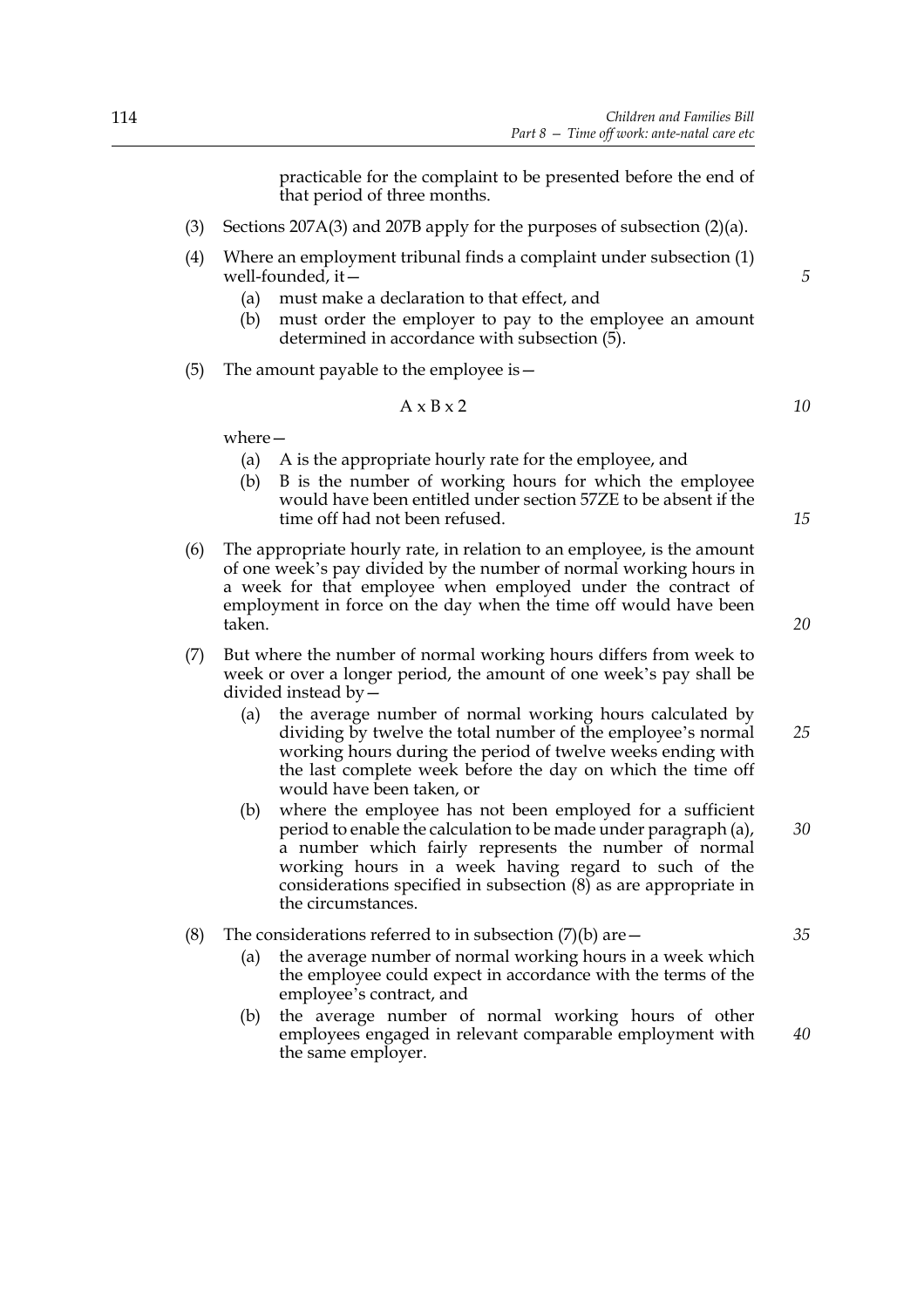*Accompanying to ante-natal appointments: agency workers*

#### **57ZG Right to time off to accompany to ante-natal appointment: agency workers**

- (1) An agency worker who has a qualifying relationship with a pregnant woman or her expected child is entitled to be permitted, by the temporary work agency and the hirer, to take time off during the agency worker's working hours in order that he or she may accompany the woman when she attends by appointment at any place for the purpose of receiving ante-natal care.
- (2) In relation to any particular pregnancy, an agency worker is not entitled to take time off for the purpose specified in subsection (1) on more than two occasions. *10*
- (3) On each of those occasions, the maximum time off during working hours to which the agency worker is entitled is six and a half hours.
- (4) An agency worker is not entitled to take time off for the purpose specified in subsection (1) unless the appointment is made on the advice of a registered medical practitioner, registered midwife or registered nurse. *15*
- (5) Where the temporary work agency or the hirer requests the agency worker to give that person a declaration signed by the agency worker, the agency worker is not entitled to take time off for the purpose specified in subsection (1) unless the agency worker gives that declaration (which may be given in electronic form). *20*
- (6) The agency worker must state in the declaration—
	- (a) that the agency worker has a qualifying relationship with a pregnant woman or her expected child, *25*
	- (b) that the agency worker's purpose in taking time off is the purpose specified in subsection (1),
	- (c) that the appointment in question is made on the advice of a registered medical practitioner, registered midwife or registered nurse, and *30*
	- (d) the date and time of the appointment.
- (7) A person has a qualifying relationship with a pregnant woman or her expected child if—
	- (a) the person is the husband or civil partner of the pregnant woman, *35*
	- (b) the person, being of a different sex or the same sex, lives with the woman in an enduring family relationship but is not a relative of the woman,
	- (c) the person is the father of the expected child,
	- (d) the person is a parent of the expected child by virtue of section 42 or 43 of the Human Fertilisation and Embryology Act 2008, or
	- (e) the person is a potential applicant for a parental order under section 54 of the Human Fertilisation and Embryology Act 2008 in respect of the expected child.
- (8) For the purposes of subsection (7) a relative of a person is the person's parent, grandparent, sister, brother, aunt or uncle.

*5*

*40*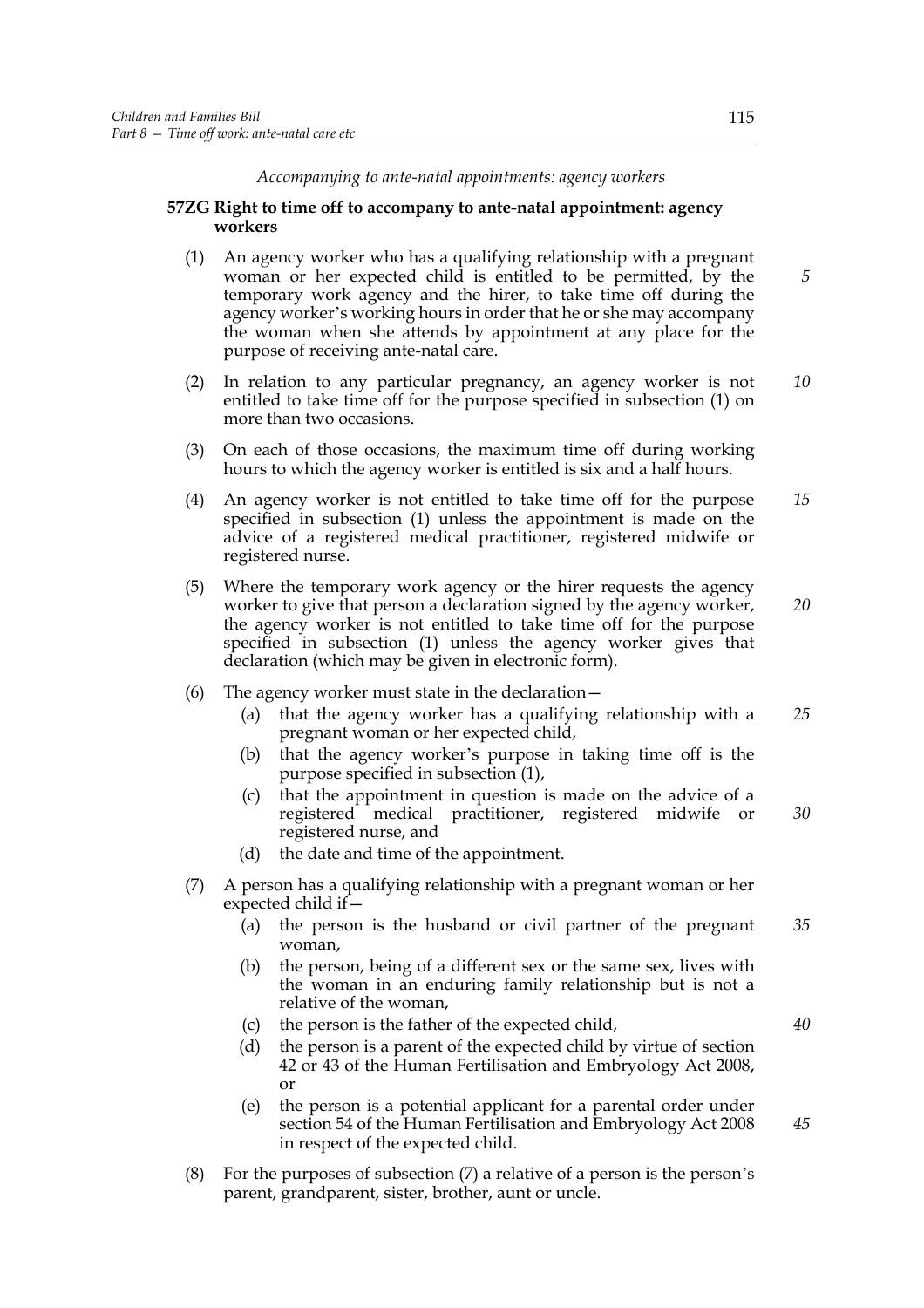- (9) The references to relationships in subsection  $(8)$  -
	- (a) are to relationships of the full blood or half blood or, in the case of an adopted person, such of those relationships as would exist but for the adoption, and
	- (b) include the relationship of a child with the child's adoptive, or former adoptive, parents,

but do not include any other adoptive relationships.

- (10) For the purposes of subsection  $(7)(e)$  a person ("A") is a potential applicant for a parental order under section 54 of the Human Fertilisation and Embryology Act 2008 in respect of an expected child only if— *10*
	- (a) A intends to apply, jointly with another person ("B"), for such an order in respect of the expected child within the time allowed by section 54(3),
	- (b) the expected child is being carried by the pregnant woman as a result of such procedure as is described in section 54(1)(a), *15*
	- (c) the requirement in section  $54(1)(b)$  is satisfied by reference to A or B,
	- (d) A and B would satisfy section 54(2) if they made an application under section 54 at the time that A seeks to exercise the right under this section, and *20*
	- (e) A expects that A and B will satisfy the conditions in section 54(2), (4), (5) and (8) as regards the intended application.
- (11) The references in this section to a registered nurse are references to a registered nurse—
	- (a) who is also registered in the Specialist Community Public Health Nurses Part of the register maintained under article 5 of the Nursing and Midwifery Order 2001 (S.I. 2002/253), and
	- (b) whose entry in that Part of the register is annotated to show that the nurse holds a qualification in health visiting.
- (12) For the purposes of this section the working hours of an agency worker are to be taken to be any time when, in accordance with the terms under which the agency worker works temporarily for and under the supervision and direction of the hirer, the agency worker is required to be at work.

#### **57ZH Complaint to employment tribunal: agency workers**

- (1) An agency worker may present a complaint to an employment tribunal that the temporary work agency has unreasonably refused to let him or her take time off as required by section 57ZG.
- (2) An agency worker may present a complaint to an employment tribunal that the hirer has unreasonably refused to let him or her take time off as required by section 57ZG. *40*
- (3) An employment tribunal may not consider a complaint under subsection  $(1)$  or  $(2)$  unless it is presented –
	- (a) before the end of the period of three months beginning with the day of the appointment in question, or *45*
	- (b) within such further period as the tribunal considers reasonable in a case where it is satisfied that it was not reasonably

*25*

*30*

*35*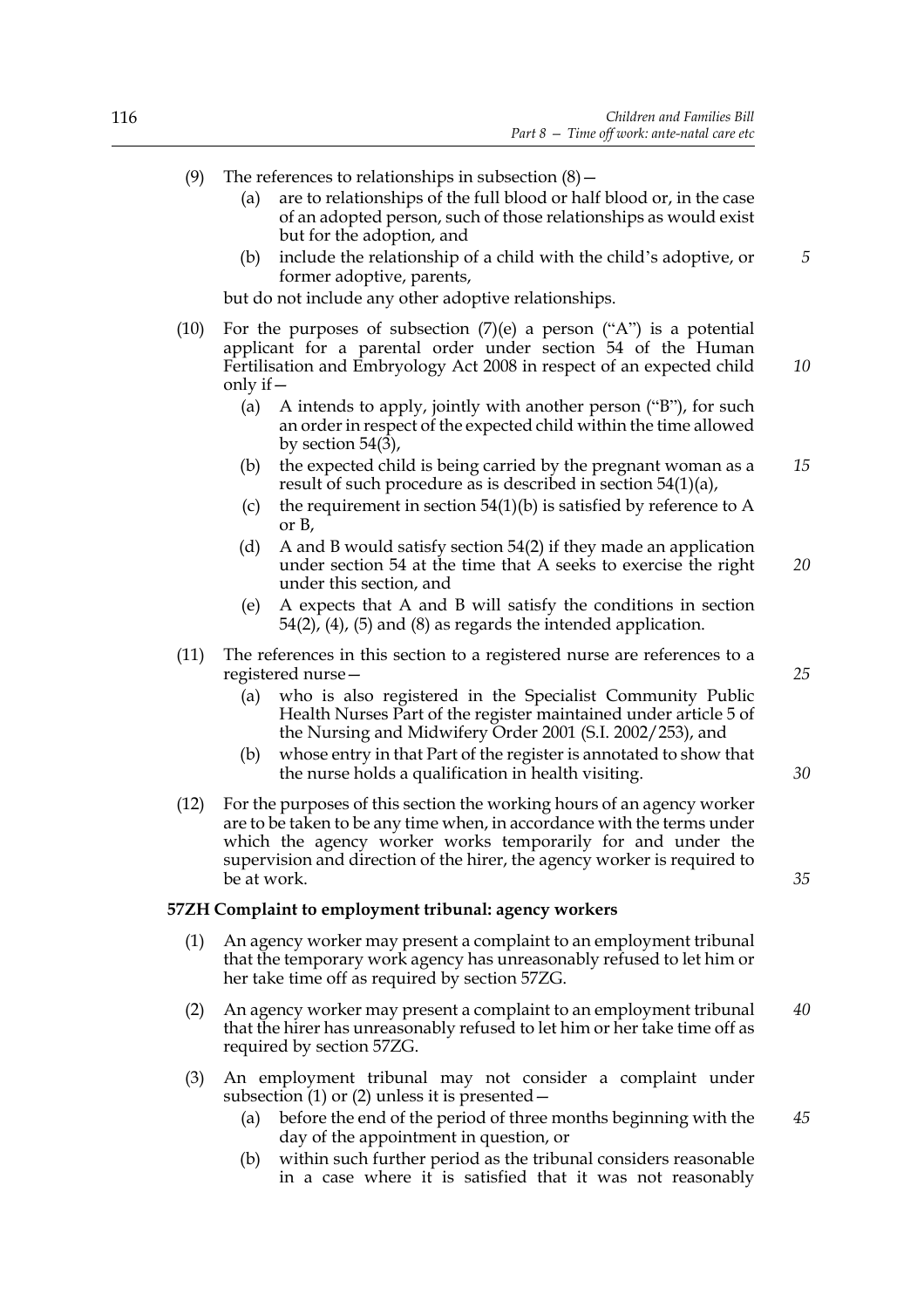practicable for the complaint to be presented before the end of that period of three months.

- (4) Sections 207A(3) and 207B apply for the purposes of subsection (3)(a).
- (5) Where an employment tribunal finds a complaint under subsection (1) or (2) well-founded, it—
	- (a) must make a declaration to that effect, and
	- (b) must order the payment to the agency worker of an amount determined in accordance with subsection (7).
- (6) Where the tribunal orders that payment under subsection (5) be made by the temporary work agency and the hirer, the proportion of that amount payable by each respondent is to be such as may be found by the tribunal to be just and equitable having regard to the extent of each respondent's responsibility for the infringement to which the complaint relates. *10*
- (7) The amount payable to the agency worker is—

#### $A \times B \times 2$

where—

- (a) A is the appropriate hourly rate for the agency worker, and
- (b) B is the number of working hours for which the agency worker would have been entitled under section 57ZG to be absent if the time off had not been refused.
- (8) The appropriate hourly rate, in relation to an agency worker, is the amount of one week's pay divided by the number of normal working hours in a week for that agency worker in accordance with the terms under which the agency worker works temporarily for and under the supervision and direction of the hirer that are in force on the day when the time off would have been taken.
- (9) But where the number of normal working hours during the assignment differs from week to week or over a longer period, the amount of one week's pay shall be divided instead by the average number of normal working hours calculated by dividing by twelve the total number of the agency worker's normal working hours during the period of twelve weeks ending with the last complete week before the day on which the time off would have been taken.

#### **57ZI Agency workers: supplementary**

- (1) Without prejudice to any other duties of the hirer or temporary work agency under any enactment or rule of law, sections 57ZG and 57ZH do not apply where the agency worker—
	- (a) has not completed the qualifying period, or
	- (b) pursuant to regulation 8(a) or (b) of the Agency Workers Regulations 2010 (S.I. 2010/93), is no longer entitled to the rights conferred by regulation 5 of those Regulations. *40*
- (2) Nothing in sections 57ZG and 57ZH imposes a duty on the hirer or temporary work agency beyond the original intended duration, or likely duration, of the assignment, whichever is the longer.

*35*

*15*

*20*

*25*

*30*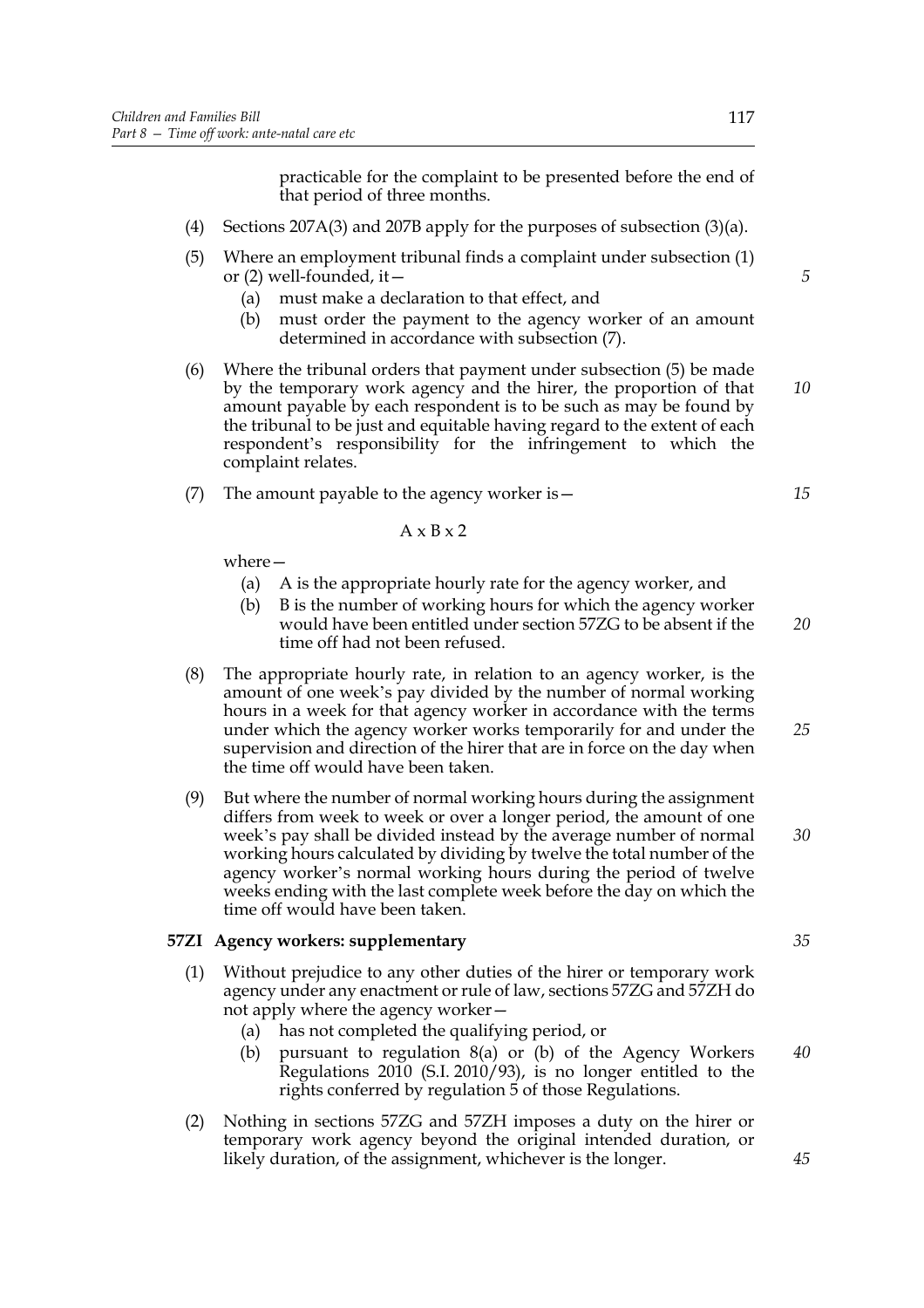- (3) Sections 57ZG and 57ZH do not apply where sections 57ZE and 57ZF apply. (4) In this section and sections 57ZG and 57ZH the following have the same meaning as in the Agency Workers Regulations 2010— "agency worker"; "assignment"; "hirer"; "qualifying period"; "temporary work agency"." (2) In the Employment Rights Act 1996— (a) in section 47C (right not to be subject to detriment: leave for family reasons), in subsection (2) (prescribed reasons), after paragraph (a) there is inserted— "(aa) time off under section 57ZE,"; *5 10*
	- (b) in section 99 (being regarded as unfairly dismissed: leave for family reasons), in subsection (3) (prescribed kinds of reasons), after paragraph (a) there is inserted— *15*
		- "(aa) time off under section 57ZE,";
	- (c) in section 225 (the calculation date in finding a week's pay), after subsection (3) there is inserted—
		- "(3A) Where the calculation is for the purposes of section 57ZF, the calculation date is the day of the appointment."

#### **119 Time off work to attend adoption appointments**

(1) After section 57ZI of the Employment Rights Act 1996 (as inserted by section 118) there is inserted—

#### *"Adoption appointments*

#### **57ZJ Right to paid time off to attend adoption appointments**

- (1) An employee who has been notified by an adoption agency that a child is to be, or is expected to be, placed for adoption with the employee alone is entitled to be permitted by his or her employer to take time off during the employee's working hours in order that he or she may attend by appointment at any place for the purpose of having contact with the child or for any other purpose connected with the adoption. *30*
- (2) An employee who—
	- (a) has been notified by an adoption agency that a child is to be, or is expected to be, placed for adoption with the employee and another person jointly, and *35*
	- (b) has elected to exercise the right to take time off under this section in connection with the adoption,

is entitled to be permitted by his or her employer to take time off during the employee's working hours in order that he or she may attend by appointment at any place for the purpose of having contact with the child or for any other purpose connected with the adoption.

(3) An employee may not make an election for the purposes of subsection  $(2)(b)$  if  $-$ 

*20*

*25*

*45*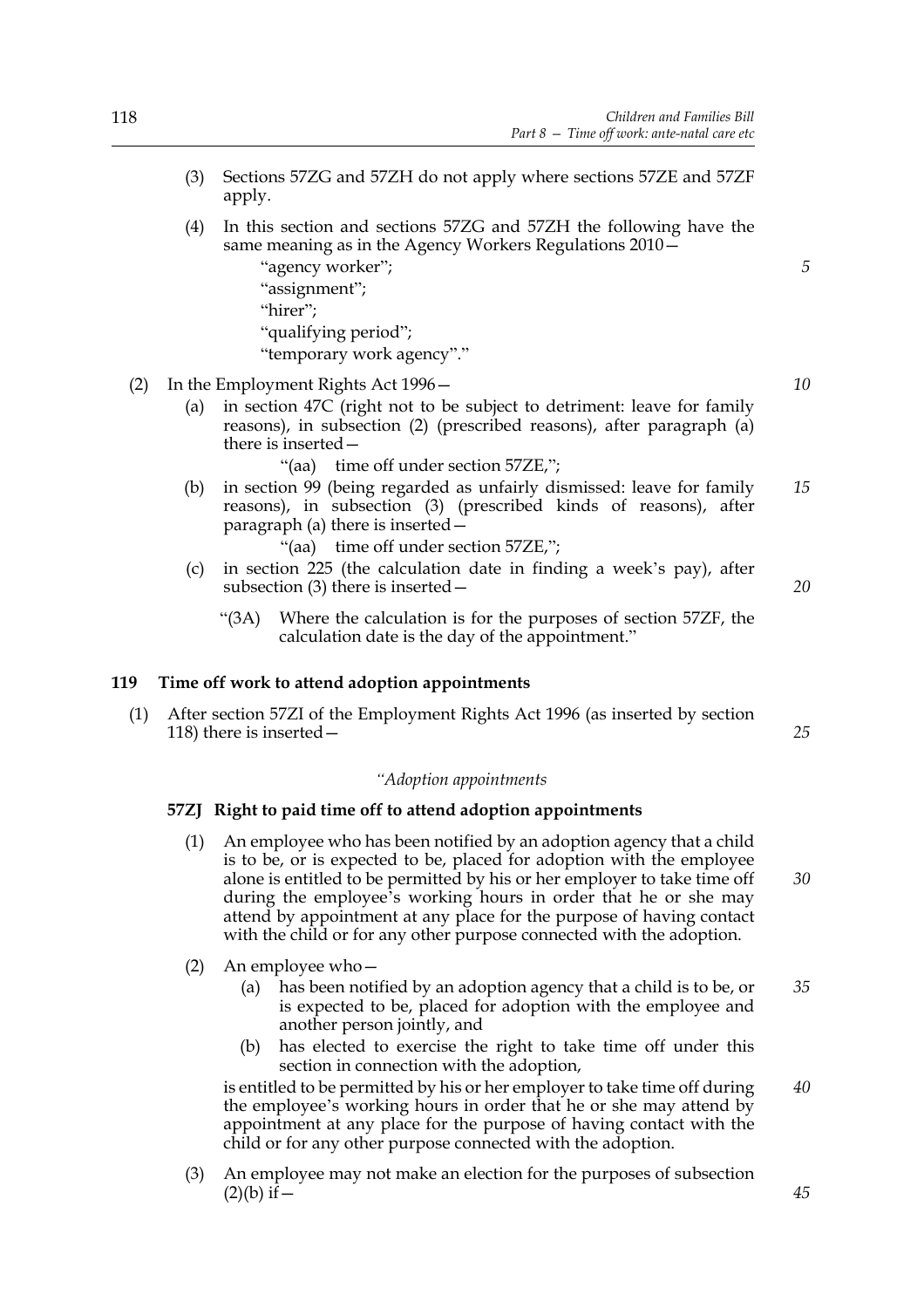- (a) the employee has made an election for the purposes of section 57ZL(1)(b) in connection with the adoption, or
- (b) the other person with whom the child is to be, or is expected to be, placed for adoption has made an election for the purposes of subsection (2)(b) or section 57ZN(2)(b) in connection with the adoption.
- (4) An employee is not entitled to take time off under this section on or after the date of the child's placement for adoption with the employee.
- (5) In relation to any particular adoption, an employee is not entitled to take time off under this section on more than five occasions.
- (6) On each of those occasions, the maximum time off during working hours to which the employee is entitled is six and a half hours.
- (7) An employee is not entitled to take time off under this section unless the appointment has been arranged by or at the request of the adoption agency which made the notification described in subsection (1) or  $(2)(a)$ .
- (8) An employee is not entitled to take time off under subsection (1) unless, if the employer requests it, the employee gives the employer a document showing the date and time of the appointment in question and that it has been arranged as described in subsection (7).
- (9) An employee is not entitled to take time off under subsection (2) unless, if the employer requests it, the employee gives the employer—
	- (a) a declaration signed by the employee stating that the employee has made an election for the purposes of subsection  $(2)(b)$  in connection with the adoption, and
	- (b) a document showing the date and time of the appointment in question and that it has been arranged as described in subsection (7).
- (10) A document or declaration requested under subsection (8) or (9) may be given in electronic form.
- (11) In cases where more than one child is to be, or is expected to be, placed for adoption with an employee as part of the same arrangement, this section has effect as if—
	- (a) the purposes specified in subsections (1) and (2) were the purpose of having contact with any one or more of the children and any other purpose connected with any of the adoptions that are part of the arrangement;
	- (b) the references in subsections  $(2)(b)$  and  $(9)(a)$  to the adoption were references to all of the adoptions that are part of the arrangement;
	- (c) the references in subsection (3) to the adoption were references to any of the adoptions that are part of the arrangement;
	- (d) the reference in subsection (4) to the date of the child's placement for adoption were a reference to the date of placement of the first child to be placed as part of the arrangement;

*5*

*10*

*15*

*20*

*30*

*25*

*40*

*45*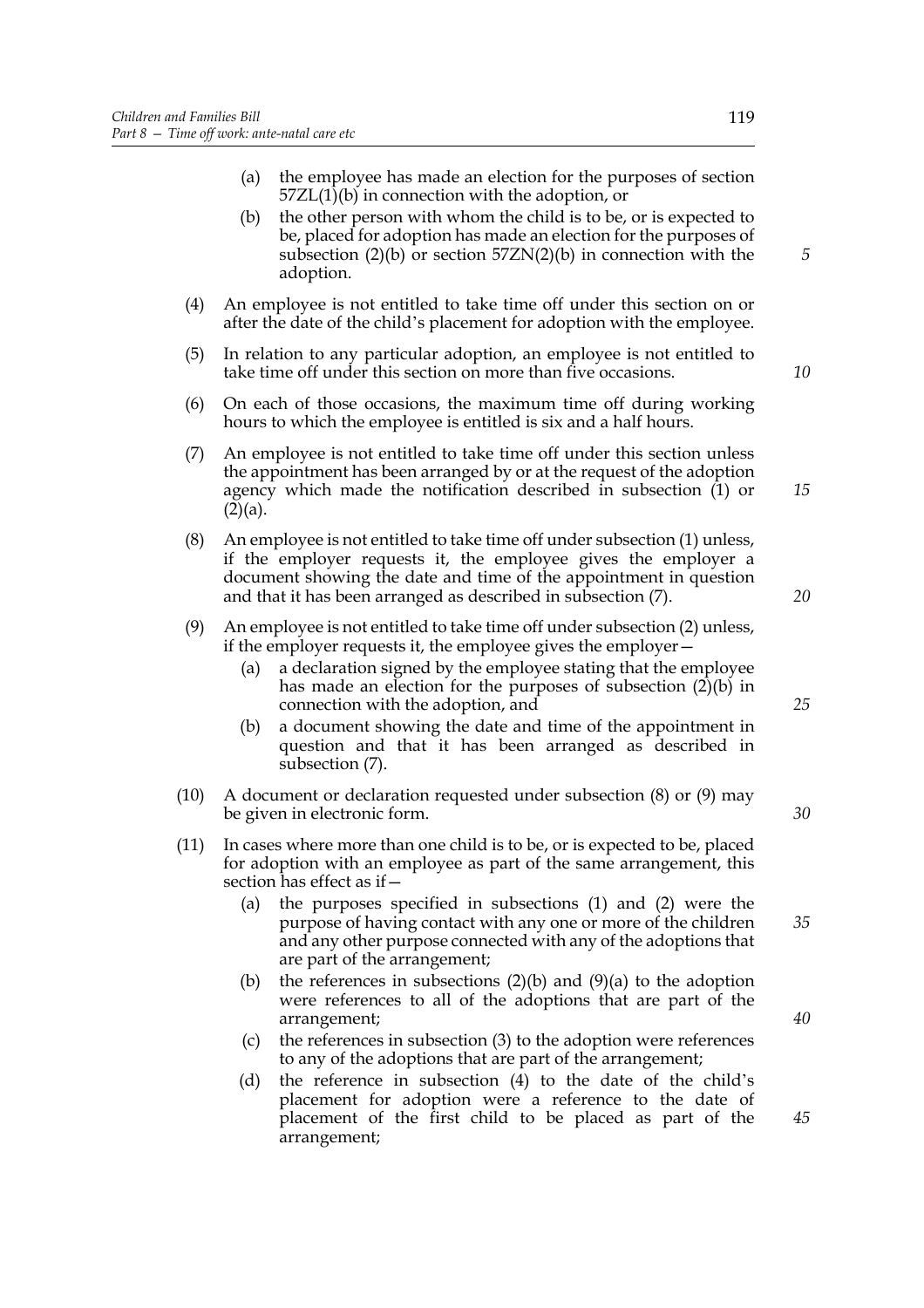- (e) the reference in subsection (5) to a particular adoption were a reference to the adoptions that are part of a particular arrangement.
- (12) For the purposes of this section the working hours of an employee are to be taken to be any time when, in accordance with the employee's contract of employment, the employee is required to be at work.
- (13) In this section "adoption agency" means an adoption agency within the meaning of section 2 of the Adoption and Children Act 2002 or as defined in section 119(1)(a) of the Adoption and Children (Scotland) Act 2007.

#### **57ZK Right to remuneration for time off under section 57ZJ**

- (1) An employee who is permitted to take time off under section 57ZJ is entitled to be paid remuneration by his or her employer for the number of working hours for which the employee is entitled to be absent at the appropriate hourly rate.
- (2) The appropriate hourly rate, in relation to an employee, is the amount of one week's pay divided by the number of normal working hours in a week for that employee when employed under the contract of employment in force on the day when the time off is taken.
- (3) But where the number of normal working hours differs from week to week or over a longer period, the amount of one week's pay shall be divided instead by— *20*
	- (a) the average number of normal working hours calculated by dividing by twelve the total number of the employee's normal working hours during the period of twelve weeks ending with the last complete week before the day on which the time off is taken, or
	- (b) where the employee has not been employed for a sufficient period to enable the calculation to be made under paragraph (a), a number which fairly represents the number of normal working hours in a week having regard to such of the considerations specified in subsection (4) as are appropriate in the circumstances.
- (4) The considerations referred to in subsection  $(3)(b)$  are  $-$ 
	- (a) the average number of normal working hours in a week which the employee could expect in accordance with the terms of the employee's contract, and *35*
	- (b) the average number of normal working hours of other employees engaged in relevant comparable employment with the same employer.
- (5) A right to any amount under subsection (1) does not affect any right of an employee in relation to remuneration under the employee's contract of employment ("contractual remuneration").
- (6) Any contractual remuneration paid to an employee in respect of a period of time off under section 57ZJ goes towards discharging any liability of the employer to pay remuneration under subsection (1) in respect of that period.

*5*

*10*

*15*

*25*

*30*

*40*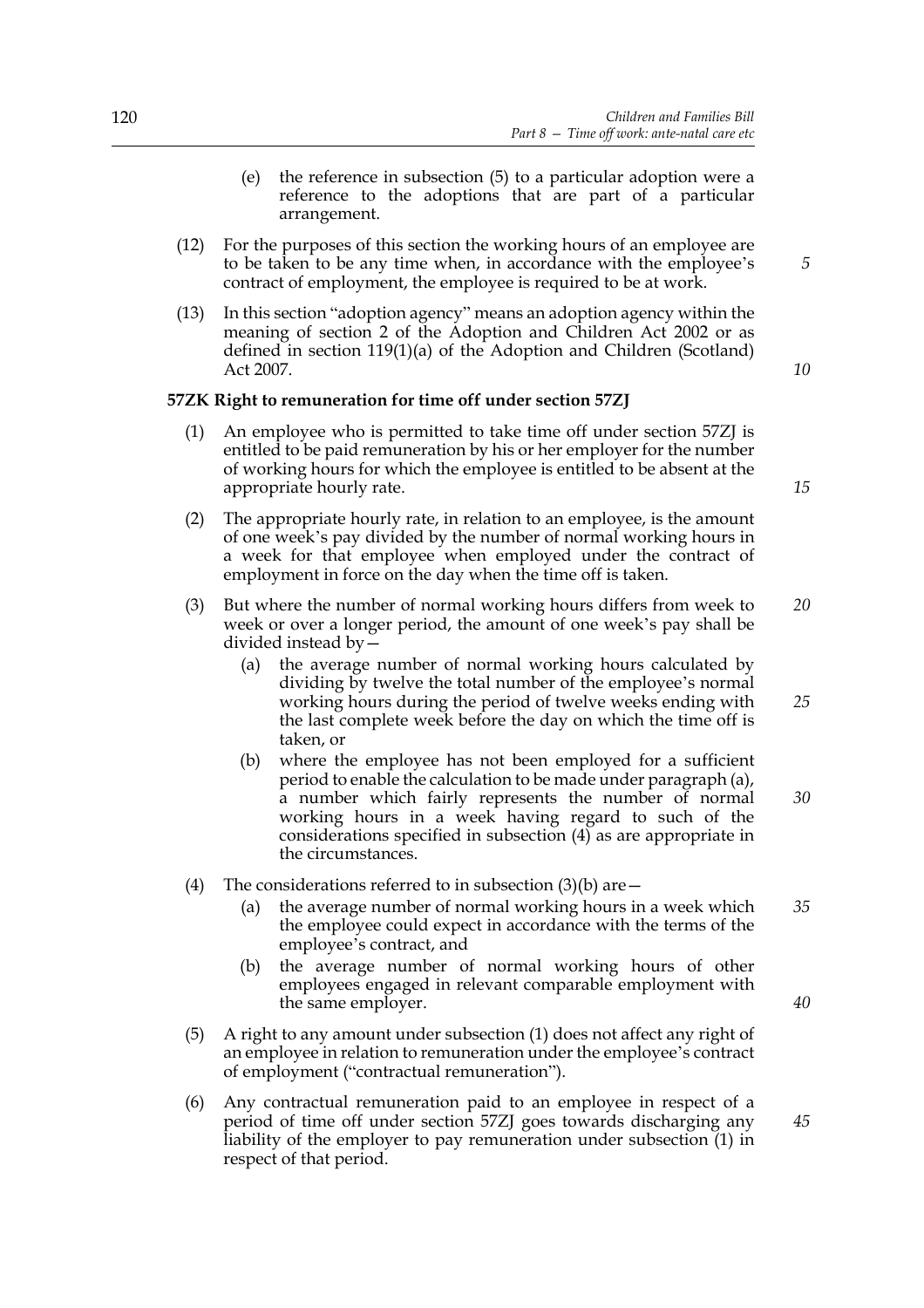(7) Any payment of remuneration under subsection (1) in respect of a period of time off under section 57ZJ goes towards discharging any liability of the employer to pay contractual remuneration in respect of that period.

## **57ZL Right to unpaid time off to attend adoption appointments**

- (1) An employee who—
	- (a) has been notified by an adoption agency that a child is to be, or is expected to be, placed for adoption with the employee and another person jointly, and
	- (b) has elected to exercise the right to take time off under this section in connection with the adoption, *10*

is entitled to be permitted by his or her employer to take time off during the employee's working hours in order that he or she may attend by appointment at any place for the purpose of having contact with the child or for any other purpose connected with the adoption.

- (2) An employee may not make an election for the purposes of subsection  $(1)(b)$  if  $-$ 
	- (a) the employee has made an election for the purposes of section  $57ZI(2)(b)$  in connection with the adoption, or
	- (b) the other person with whom the child is to be, or is expected to be, placed for adoption has made an election for the purposes of subsection  $(1)(b)$  or section  $57ZP(1)(b)$  in connection with the adoption. *20*
- (3) An employee is not entitled to take time off under this section on or after the date of the child's placement for adoption with the employee.
- (4) In relation to any particular adoption, an employee is not entitled to take time off under this section on more than two occasions.
- (5) On each of those occasions, the maximum time off during working hours to which the employee is entitled is six and a half hours.
- (6) An employee is not entitled to take time off under this section unless the appointment has been arranged by or at the request of the adoption agency which made the notification described in subsection (1)(a). *30*
- (7) An employee is not entitled to take time off under this section unless, if the employer requests it, the employee gives the employer—
	- (a) a declaration signed by the employee stating that the employee has made an election for the purposes of subsection  $(1)(b)$  in connection with the adoption, and
	- (b) a document showing the date and time of the appointment in question and that it has been arranged as described in subsection (6).
- (8) A declaration or document requested under subsection (7) may be given in electronic form.
- (9) In cases where more than one child is to be, or is expected to be, placed for adoption with an employee and another person jointly as part of the same arrangement, this section has effect as if—
	- (a) the purposes specified in subsection (1) were the purpose of having contact with any one or more of the children and any

*5*

*15*

*25*

*40*

*35*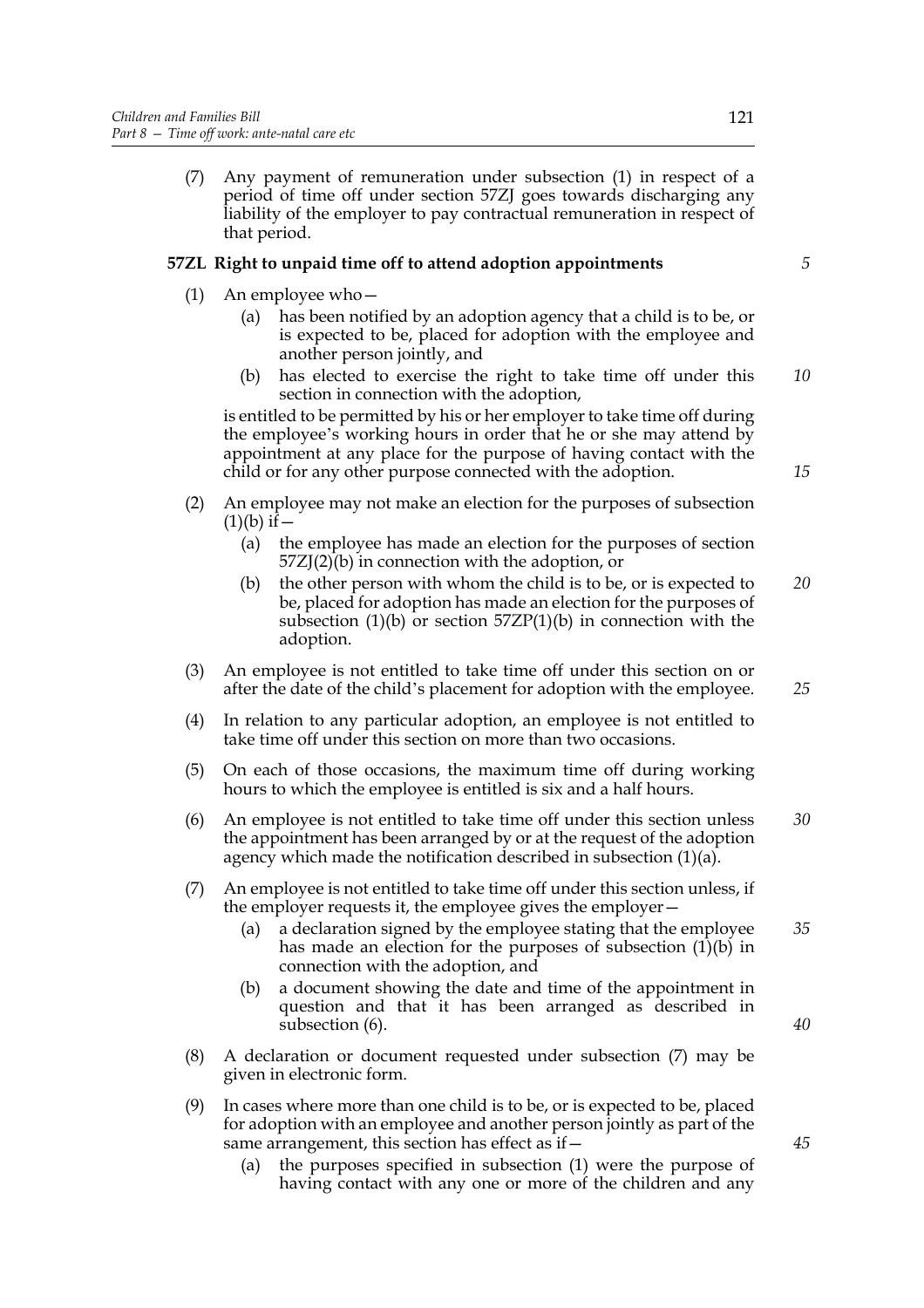other purpose connected with any of the adoptions that are part of the arrangement;

- (b) the references in subsections  $(1)(b)$  and  $(7)(a)$  to the adoption were references to all of the adoptions that are part of the arrangement;
- (c) the references in subsection (2) to the adoption were references to any of the adoptions that are part of the arrangement;
- (d) the reference in subsection (3) to the date of the child's placement for adoption were a reference to the date of placement of the first child to be placed as part of the arrangement;
- (e) the reference in subsection (4) to a particular adoption were a reference to the adoptions that are part of a particular arrangement.
- (10) For the purposes of this section the working hours of an employee are to be taken to be any time when, in accordance with the employee's contract of employment, the employee is required to be at work. *15*
- (11) In this section "adoption agency" means an adoption agency within the meaning of section 2 of the Adoption and Children Act 2002 or as defined in section 119(1)(a) of the Adoption and Children (Scotland) Act 2007. *20*

#### **57ZM Complaint to employment tribunal**

- (1) An employee may present a complaint to an employment tribunal that his or her employer—
	- (a) has unreasonably refused to let him or her take time off as required by section 57ZJ or 57ZL, or *25*
	- (b) has failed to pay the whole or any part of any amount to which the employee is entitled under section 57ZK.
- (2) An employment tribunal may not consider a complaint under this section unless it is presented—
	- (a) before the end of the period of three months beginning with the day of the appointment in question, or
	- (b) within such further period as the tribunal considers reasonable in a case where it is satisfied that it was not reasonably practicable for the complaint to be presented before the end of that period of three months.
- (3) Sections 207A(3) and 207B apply for the purposes of subsection (2)(a).
- (4) Where an employment tribunal finds a complaint under subsection (1) well-founded, it must make a declaration to that effect.
- (5) If the complaint is that the employer has unreasonably refused to let the employee take time off as required by section 57ZJ, the tribunal must also order the employer to pay to the employee an amount that is twice the amount of the remuneration to which the employee would have been entitled under section 57ZK if the employer had not refused. *40*
- (6) If the complaint is that the employer has failed to pay the employee the whole or part of any amount to which the employee is entitled under section 57ZK, the tribunal must also order the employer to pay to the employee the amount which it finds due to the employee. *45*

*5*

*10*

*30*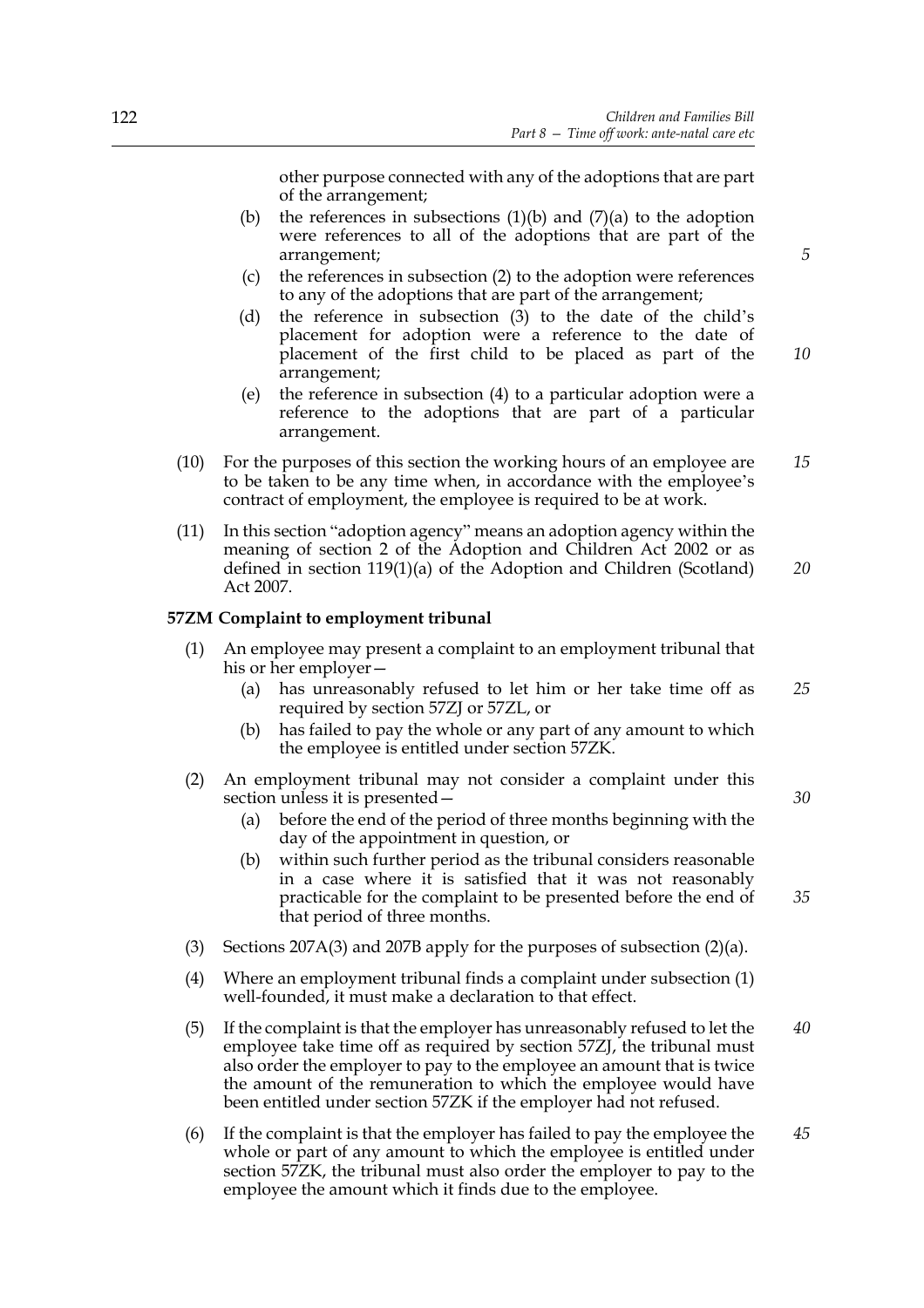- (7) If the complaint is that the employer has unreasonably refused to let the employee take time off as required by section 57ZL, the tribunal must also order the employer to pay to the employee an amount determined in accordance with subsection (8).
- (8) The amount payable to the employee is  $-$

#### $A \times B \times 2$

where—

- (a) A is the appropriate hourly rate for the employee determined in accordance with section 57ZK(2) to (4), and
- (b) B is the number of working hours for which the employee would have been entitled under section 57ZL to be absent if the time off had not been refused. *10*

#### *Adoption appointments: agency workers*

#### **57ZN Right to paid time off to attend adoption appointments: agency workers**

- (1) An agency worker who has been notified by an adoption agency that a child is to be, or is expected to be, placed for adoption with the agency worker alone is entitled to be permitted by the temporary work agency and the hirer to take time off during the agency worker's working hours in order that he or she may attend by appointment at any place for the purpose of having contact with the child or for any other purpose connected with the adoption.
- (2) An agency worker who—
	- (a) has been notified by an adoption agency that a child is to be, or is expected to be, placed for adoption with the agency worker and another person jointly, and *25*
	- (b) has elected to exercise the right to take time off under this section in connection with the adoption,

is entitled to be permitted by the temporary work agency and the hirer to take time off during the agency worker's working hours in order that he or she may attend by appointment at any place for the purpose of having contact with the child or for any other purpose connected with the adoption.

- (3) An agency worker may not make an election for the purposes of subsection  $(2)(b)$  if  $-$ 
	- (a) the agency worker has made an election for the purposes of section 57ZP(1)(b) in connection with the adoption, or
	- (b) the other person with whom the child is to be, or is expected to be, placed for adoption has made an election for the purposes of subsection  $(2)(b)$  or section 57ZJ $(2)(b)$  in connection with the adoption.
- (4) An agency worker is not entitled to take time off under this section on or after the date of the child's placement for adoption with the agency worker.
- (5) In relation to any particular adoption, an agency worker is not entitled to take time off under this section on more than five occasions. *45*

*5*

*15*

*20*

*40*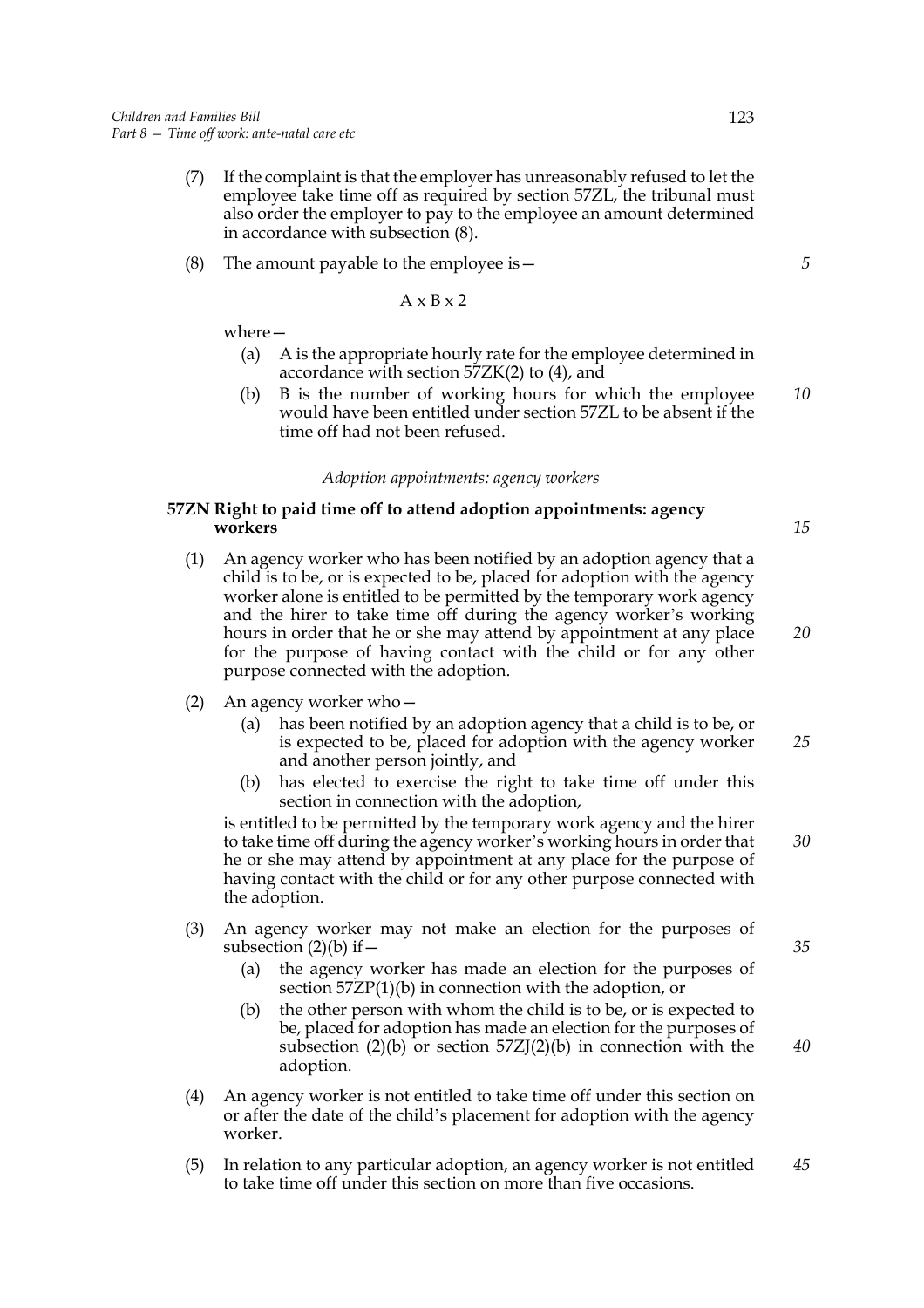- (6) On each of those occasions, the maximum time off during working hours to which the agency worker is entitled is six and a half hours.
- (7) An agency worker is not entitled to take time off under this section unless the appointment has been arranged by or at the request of the adoption agency which made the notification described in subsection  $(1)$  or  $(2)(a)$ .
- (8) An agency worker is not entitled to take time off under subsection (1) unless, if the temporary work agency or the hirer requests it, the agency worker gives that person a document showing the date and time of the appointment in question and that it has been arranged as described in subsection (7).
- (9) An agency worker is not entitled to take time off under subsection (2) unless, if the temporary work agency or the hirer requests it, the agency worker gives that person—
	- (a) a declaration signed by the agency worker stating that the agency worker has made an election for the purposes of subsection (2)(b) in connection with the adoption, and *15*
	- (b) a document showing the date and time of the appointment in question and that it has been arranged as described in subsection (7).
- (10) A document or declaration requested under subsection (8) or (9) may be given in electronic form.
- (11) In cases where more than one child is to be, or is expected to be, placed for adoption with an agency worker as part of the same arrangement, this section has effect as if—
	- (a) the purposes specified in subsections (1) and (2) were the purpose of having contact with any one or more of the children and any other purpose connected with any of the adoptions that are part of the arrangement;
	- (b) the references in subsections  $(2)(b)$  and  $(9)(a)$  to the adoption were references to all of the adoptions that are part of the arrangement; *30*
	- (c) the references in subsection (3) to the adoption were references to any of the adoptions that are part of the arrangement;
	- (d) the reference in subsection (4) to the date of the child's placement for adoption were a reference to the date of placement of the first child to be placed as part of the arrangement; *35*
	- (e) the reference in subsection (5) to a particular adoption were a reference to the adoptions that are part of a particular arrangement. *40*
- (12) For the purposes of this section the working hours of an agency worker are to be taken to be any time when, in accordance with the terms under which the agency worker works temporarily for and under the supervision and direction of the hirer, the agency worker is required to be at work.
- (13) In this section "adoption agency" means an adoption agency within the meaning of section 2 of the Adoption and Children Act 2002 or as

*25*

*45*

*20*

*5*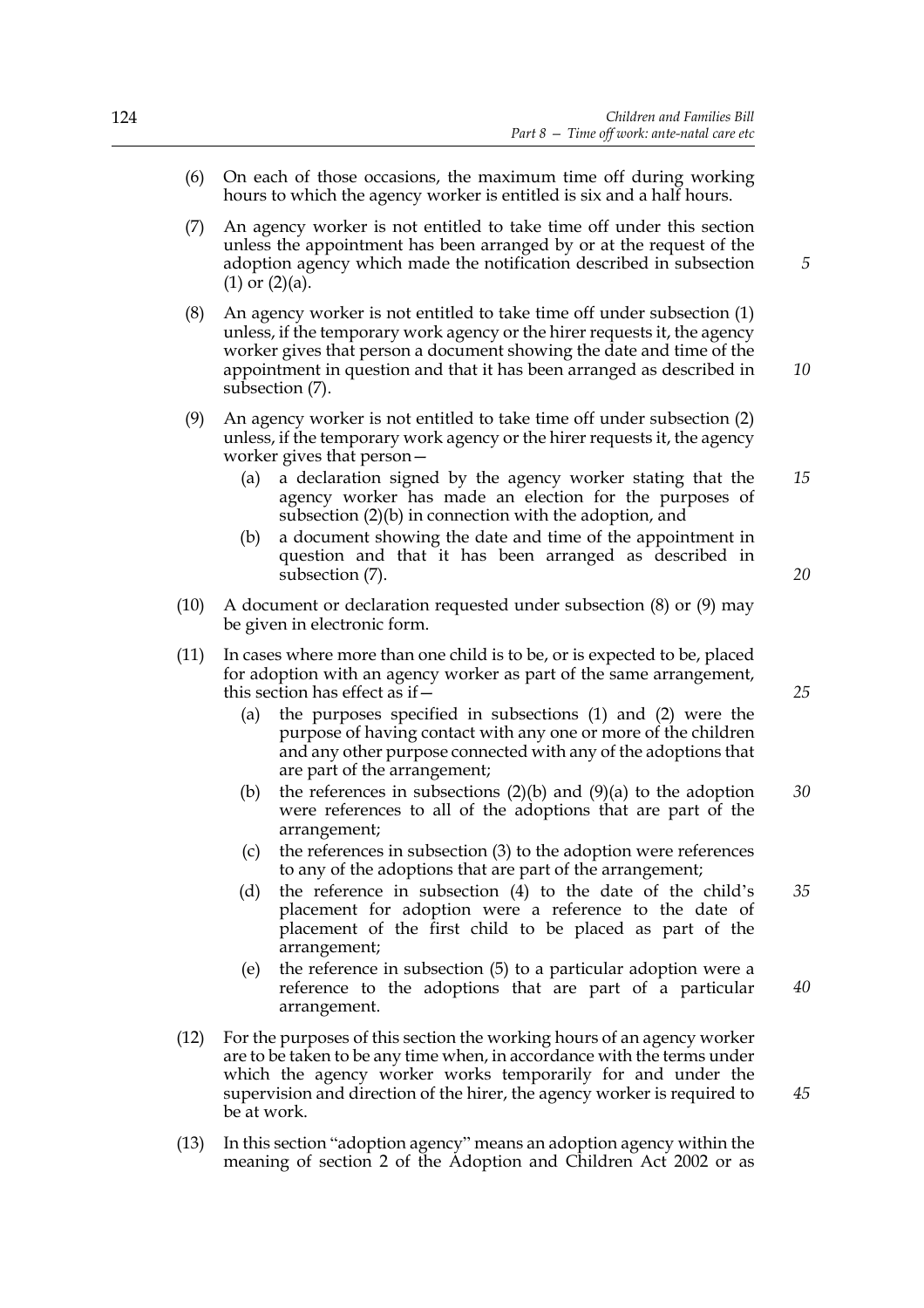defined in section 119(1)(a) of the Adoption and Children (Scotland) Act 2007.

## **57ZO Right to remuneration for time off under section 57ZN**

- (1) An agency worker who is permitted to take time off under section 57ZN is entitled to be paid remuneration by the temporary work agency for the number of working hours for which the agency worker is entitled to be absent at the appropriate hourly rate.
- (2) The appropriate hourly rate, in relation to an agency worker, is the amount of one week's pay divided by the number of normal working hours in a week for that agency worker in accordance with the terms under which the agency worker works temporarily for and under the supervision and direction of the hirer that are in force on the day when the time off is taken.
- (3) But where the number of normal working hours during the assignment differs from week to week or over a longer period, the amount of one week's pay shall be divided instead by the average number of normal working hours calculated by dividing by twelve the total number of the agency worker's normal working hours during the period of twelve weeks ending with the last complete week before the day on which the time off is taken. *15 20*
- (4) A right to any amount under subsection (1) does not affect any right of an agency worker in relation to remuneration under the agency worker's contract with the temporary work agency ("contractual remuneration").
- (5) Any contractual remuneration paid to an agency worker in respect of a period of time off under section 57ZN goes towards discharging any liability of the temporary work agency to pay remuneration under subsection (1) in respect of that period. *25*
- (6) Any payment of remuneration under subsection (1) in respect of a period of time off under section 57ZN goes towards discharging any liability of the temporary work agency to pay contractual remuneration in respect of that period. *30*

## **57ZP Right to unpaid time off to attend adoption meetings: agency workers**

- (1) An agency worker who—
	- (a) has been notified by an adoption agency that a child is to be, or is expected to be, placed for adoption with the agency worker and another person jointly, and *35*
	- (b) has elected to exercise the right to take time off under this section in connection with the adoption,

is entitled to be permitted by the temporary work agency and the hirer to take time off during the agency worker's working hours in order that he or she may attend by appointment at any place for the purpose of having contact with the child or for any other purpose connected with the adoption. *40*

- (2) An agency worker may not make an election for the purposes of subsection  $(1)(b)$  if  $-$ *45*
	- (a) the agency worker has made an election for the purposes of section 57ZN(2)(b) in connection with the adoption, or

125

*5*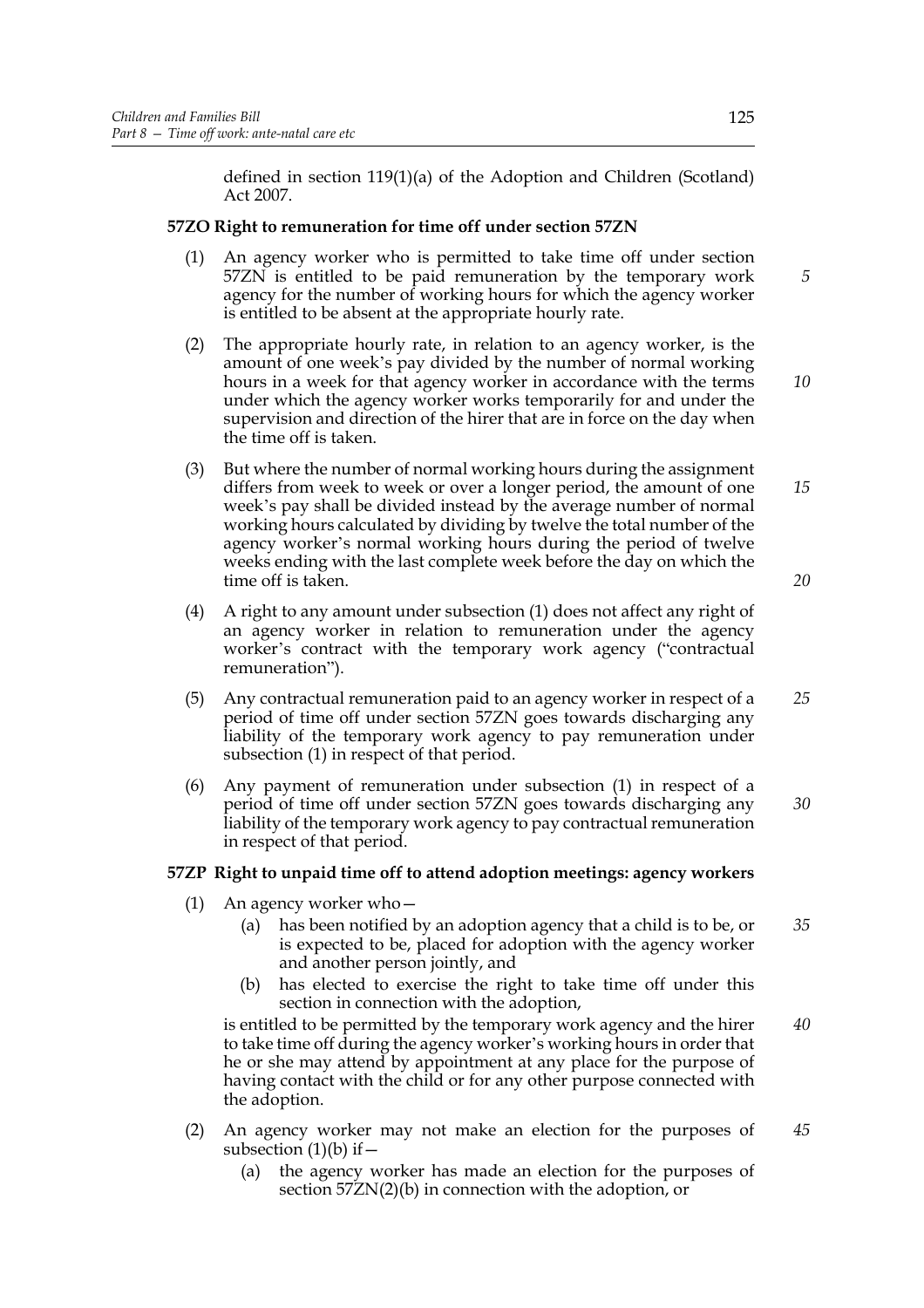- (b) the other person with whom the child is to be, or is expected to be, placed for adoption has made an election for the purposes of subsection  $(1)(b)$  or section  $57ZL(1)(b)$  in connection with the adoption.
- (3) An agency worker is not entitled to take time off under this section on or after the date of the child's placement for adoption with the agency worker. *5*
- (4) In relation to any particular adoption, an agency worker is not entitled to take time off under this section on more than two occasions.
- (5) On each of those occasions, the maximum time off during working hours to which the agency worker is entitled is six and a half hours. *10*
- (6) An agency worker is not entitled to take time off under this section unless the appointment has been arranged by or at the request of the adoption agency which made the notification described in subsection  $(1)(a)$ .
- (7) An agency worker is not entitled to take time off under this section unless, if the temporary work agency or the hirer requests it, the agency worker gives that person—
	- (a) a declaration signed by the agency worker stating that the agency worker has made an election for the purposes of subsection (1)(b) in connection with the adoption, and
	- (b) a document showing the date and time of the appointment in question and that it has been arranged as described in subsection (6).
- (8) A declaration or document requested under subsection (7) may be given in electronic form. *25*
- (9) In cases where more than one child is to be, or is expected to be, placed for adoption with an agency worker and another person jointly as part of the same arrangement, this section has effect as if—
	- (a) the purposes specified in subsection (1) were the purpose of having contact with any one or more of the children and any other purpose connected with any of the adoptions that are part of the arrangement; *30*
	- (b) the references in subsections  $(1)(b)$  and  $(7)(a)$  to the adoption were references to all of the adoptions that are part of the arrangement;
	- (c) the references in subsection (2) to the adoption were references to any of the adoptions that are part of the arrangement;
	- (d) the reference in subsection (3) to the date of the child's placement for adoption were a reference to the date of placement of the first child to be placed as part of the arrangement;
	- (e) the reference in subsection (4) to a particular adoption were a reference to the adoptions that are part of a particular arrangement.
- (10) For the purposes of this section the working hours of an agency worker are to be taken to be any time when, in accordance with the terms under which the agency worker works temporarily for and under the

*15*

*20*

*35*

*40*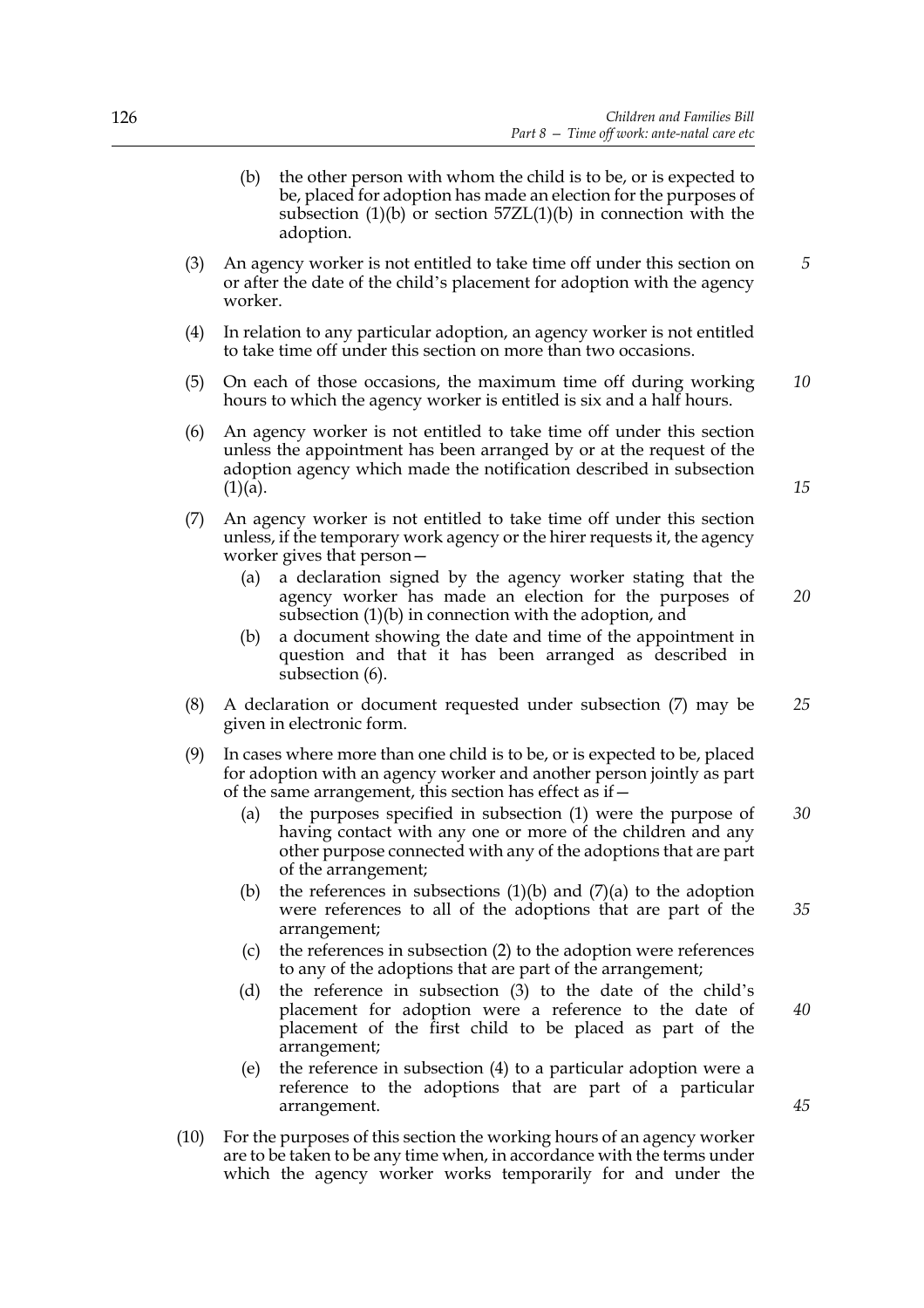supervision and direction of the hirer, the agency worker is required to be at work.

(11) In this section "adoption agency" means an adoption agency within the meaning of section 2 of the Adoption and Children Act 2002 or as defined by section 119(1)(a) of the Adoption and Children (Scotland) Act 2007.

## **57ZQ Complaint to employment tribunal: agency workers**

- (1) An agency worker may present a complaint to an employment tribunal that the temporary work agency—
	- (a) has unreasonably refused to let him or her take time off as required by section 57ZN or 57ZP, or *10*
	- (b) has failed to pay the whole or any part of any amount to which the agency worker is entitled under section 57ZO.
- (2) An agency worker may present a complaint to an employment tribunal that the hirer has unreasonably refused to let him or her take time off as required by section 57ZN or 57ZP.
- (3) An employment tribunal may not consider a complaint under subsection  $(1)$  or  $(2)$  unless it is presented –
	- (a) before the end of the period of three months beginning with the day of the appointment in question, or
	- (b) within such further period as the tribunal considers reasonable in a case where it is satisfied that it was not reasonably practicable for the complaint to be presented before the end of that period of three months.
- (4) Sections 207A(3) and 207B apply for the purposes of subsection (3)(a). *25*
- (5) Where an employment tribunal finds a complaint under subsection (1) or (2) well-founded, it must make a declaration to that effect.
- (6) If the complaint is that the temporary work agency or hirer has unreasonably refused to let the agency worker take time off as required by section 57ZN, the tribunal must also order payment to the agency worker of an amount that is twice the amount of the remuneration to which the agency worker would have been entitled under section 57ZO if the agency worker had not been refused the time off.
- (7) If the complaint is that the temporary work agency has failed to pay the agency worker the whole or part of any amount to which the agency worker is entitled under section 57ZO, the tribunal must also order the temporary work agency to pay to the agency worker the amount which it finds due to the agency worker. *35*
- (8) If the complaint is that the temporary work agency or hirer has unreasonably refused to let the agency worker take time off as required by section 57ZP, the tribunal must also order payment to the agency worker of an amount determined in accordance with subsection (9).
- (9) The amount payable to the agency worker under subsection  $(8)$  is  $-$

where—

*5*

*20*

*15*

*30*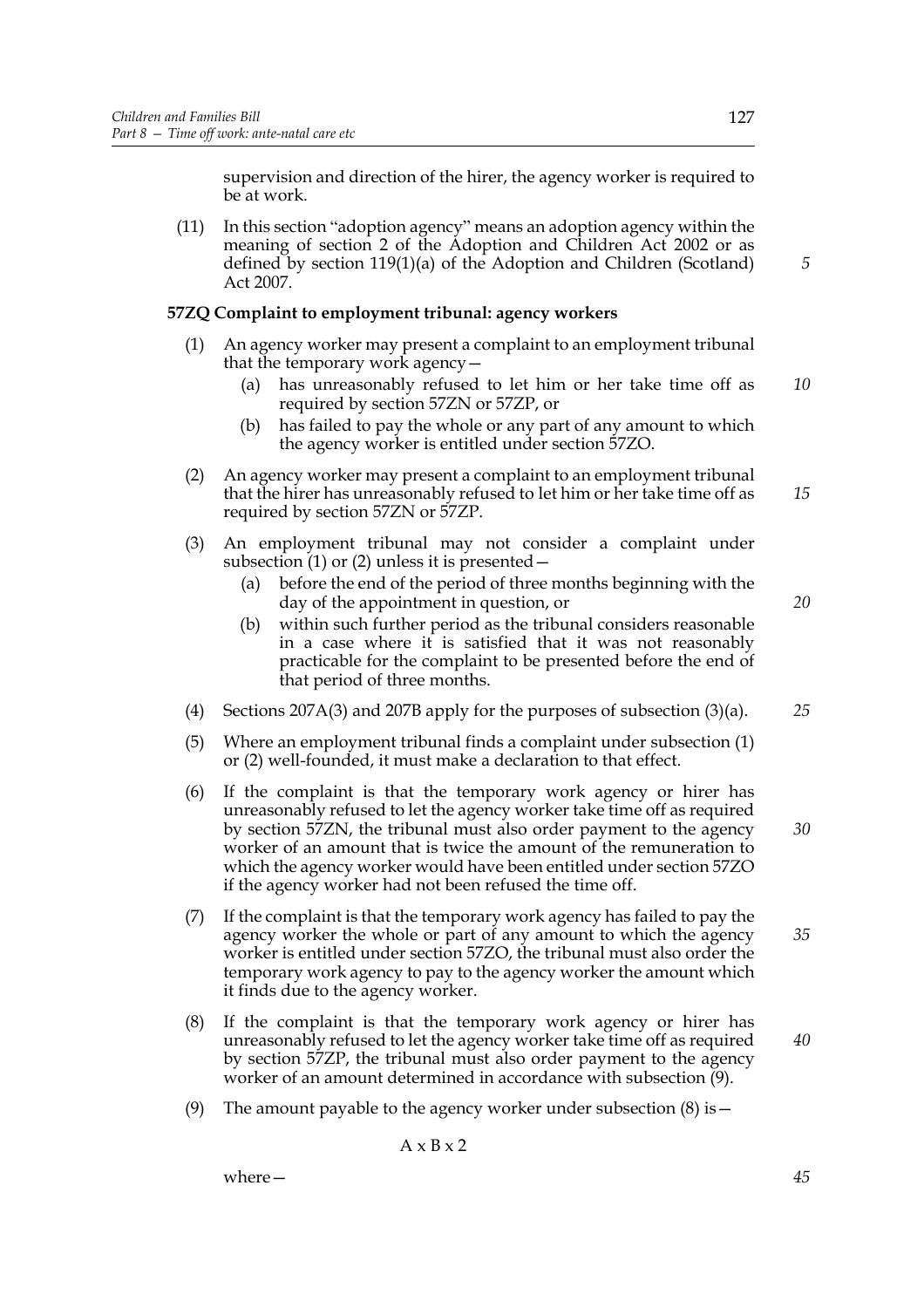- (a) A is the appropriate hourly rate for the agency worker determined in accordance with section 57ZO(2) and (3), and
- (b) B is the number of working hours for which the agency worker would have been entitled under section 57ZP to be absent if the time off had not been refused.
- (10) Where the tribunal orders that payment under subsection (6) or (8) be made by the temporary work agency and the hirer, the proportion of that amount payable by each respondent is to be such as may be found by the tribunal to be just and equitable having regard to the extent of each respondent's responsibility for the infringement to which the complaint relates.

#### **57ZR Agency workers: supplementary**

- (1) Without prejudice to any other duties of the hirer or temporary work agency under any enactment or rule of law, sections 57ZN to 57ZQ do not apply where the agency worker—
	- (a) has not completed the qualifying period, or
	- (b) pursuant to regulation 8(a) or (b) of the Agency Workers Regulations 2010 (S.I. 2010/93), is no longer entitled to the rights conferred by regulation 5 of those Regulations.
- (2) Nothing in sections 57ZN to 57ZQ imposes a duty on the hirer or temporary work agency beyond the original intended duration, or likely duration, of the assignment, whichever is the longer. *20*
- (3) Sections 57ZN to 57ZQ do not apply where sections 57ZJ to 57ZM apply.
- (4) In this section and sections 57ZN to 57ZQ the following have the same meaning as in the Agency Workers Regulations 2010— "agency worker"; "assignment"; "hirer"; *25*

"qualifying period";

"temporary work agency".

#### **57ZS Placement of looked after children with prospective adopters**

- (1) Subsection (2) applies where a local authority in England notifies a person—
	- (a) who is a local authority foster parent, and
	- (b) who has been approved as a prospective adopter,

that a child is to be, or is expected to be, placed with that person under section 22C of the Children Act 1989.

- (2) Where this subsection applies, sections 57ZJ, 57ZL, 57ZN and 57ZP have effect as if—
	- (a) references to adoption or placement for adoption were references to placement of a child under section 22C of the Children Act 1989 with a local authority foster parent who has been approved as a prospective adopter;
	- (b) references to placing for adoption were references to placing a child under section 22C of that Act with a local authority foster parent who has been approved as a prospective adopter; *45*

*5*

*10*

*15*

*30*

*35*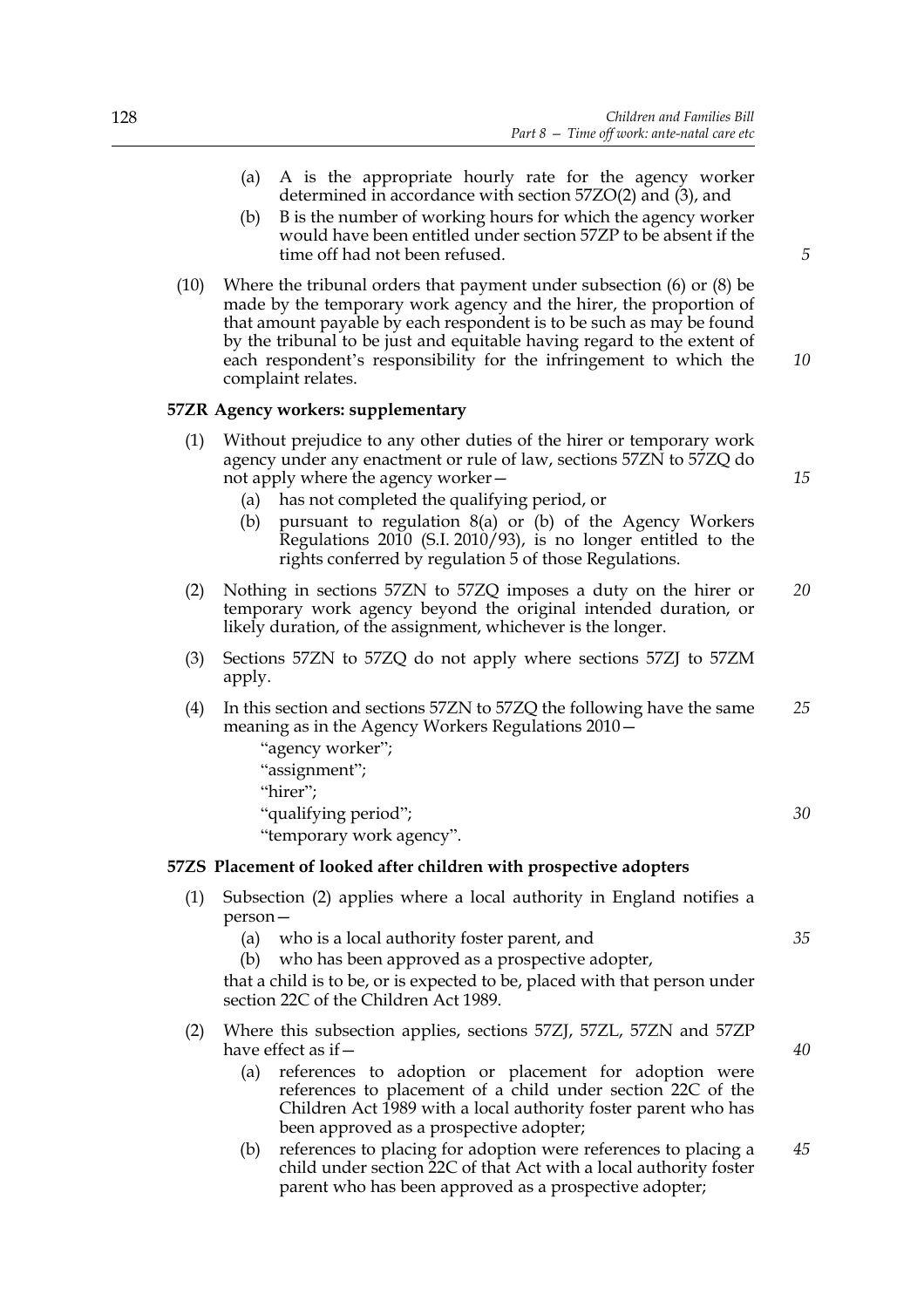- (c) references to an adoption agency were references to a local authority in England.
- (3) Where a child is placed under section 22C of the Children Act 1989 with a local authority foster parent who has been approved as a prospective adopter, notification of that person by an adoption agency during that placement that the child is to be, or is expected to be, placed with that person for adoption is not to give rise to a right to time off under section 57ZJ, 57ZL, 57ZN or 57ZP for that person or another person."
- (2) In the Employment Rights Act 1996—
	- (a) in section 47C (right not to be subject to detriment: leave for family reasons), in subsection (2) (prescribed reasons), after paragraph (aa) (as inserted by section  $118(2)(a)$ ) there is inserted – *10*
		- "(ab) time off under section 57ZJ or 57ZL,";
	- (b) in section 80B (entitlement to ordinary paternity leave: adoption), in subsection (5) (provision that may be made in regulations under subsection  $(1)$ , after paragraph (b) there is inserted – *15*
		- "(ba) make provision excluding the right to be absent on leave under this section in the case of an employee who has exercised a right to take time off under section 57ZJ;";
	- (c) in section 99 (being regarded as unfairly dismissed: leave for family reasons), in subsection (3) (prescribed reasons), after paragraph (aa) (as inserted by section  $118(2)(b)$ ) there is inserted – *20*
		- "(ab) time off under section 57ZJ or 57ZL,";
	- (d) in section 225 (the calculation date in finding a week's pay), after subsection (3A) (as inserted by section  $118(2)(c)$ ) there is inserted –
		- "(3B) Where the calculation is for the purposes of section 57ZK or 57ZM, the calculation date is the day of the appointment.";
	- (e) in section 235 (other definitions), in subsection (1), at the appropriate place there is inserted—
		- ""local authority", in relation to the placement of children under section 22C of the Children Act 1989, has the same meaning as in that Act (see section 105(1) of that Act);"; *30*
		- ""local authority foster parent" has the same meaning as in the Children Act 1989 (see section 22C(12) of that Act);".

#### **120 Right not to be subjected to detriment: agency workers**

- (1) In section 47C of the Employment Rights Act 1996 (right not to be subjected to detriment for taking leave for family and domestic reasons), after subsection (4) there is inserted—
	- "(5) An agency worker has the right not to be subjected to any detriment by any act, or any deliberate failure to act, by the temporary work agency or the hirer done on the ground that—
		- (a) being a person entitled to  $-$ 
			- (i) time off under section 57ZA, and
			- (ii) remuneration under section 57ZB in respect of that time off,

the agency worker exercised (or proposed to exercise) that right or received (or sought to receive) that remuneration,

*45*

*40*

*35*

*5*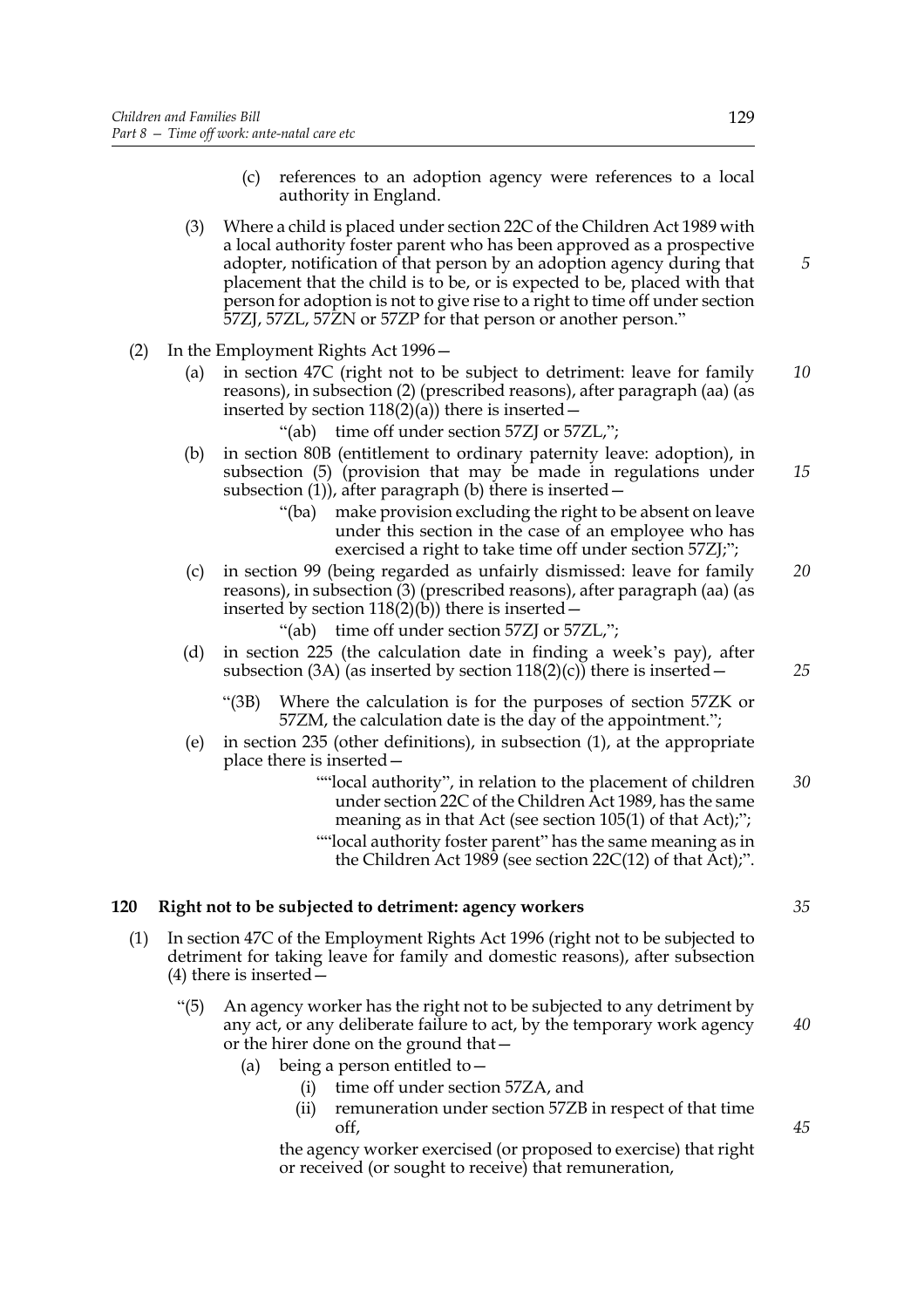|     |             | (b)<br>(c)      | being a person entitled to time off under section 57ZG, the<br>agency worker exercised (or proposed to exercise) that right,<br>being a person entitled to $-$<br>time off under section 57ZN, and<br>(i)<br>remuneration under section 57ZO in respect of that time<br>(ii)<br>off, | 5  |
|-----|-------------|-----------------|--------------------------------------------------------------------------------------------------------------------------------------------------------------------------------------------------------------------------------------------------------------------------------------|----|
|     |             | (d)             | the agency worker exercised (or proposed to exercise) that right<br>or received (or sought to receive) that remuneration, or<br>being a person entitled to time off under section 57ZP, the<br>agency worker exercised (or proposed to exercise) that right.                         | 10 |
|     | (6)         |                 | Subsection (5) does not apply where the agency worker is an employee.                                                                                                                                                                                                                |    |
|     | (7)         |                 | In this section the following have the same meaning as in the Agency<br>Workers Regulations 2010 (S.I. 2010/93) –<br>"agency worker";                                                                                                                                                |    |
|     |             |                 | "hirer";<br>"temporary work agency"."                                                                                                                                                                                                                                                | 15 |
| (2) | (a)<br>(b)  |                 | In section 48 of that Act (complaints to employment tribunals) –<br>in subsection (1), for "47C" there is substituted "47 $C(1)$ ";<br>after subsection $(1A)$ there is inserted $-$                                                                                                 |    |
|     |             | "(1AA)          | An agency worker may present a complaint to an employment<br>tribunal that the agency worker has been subjected to a<br>detriment in contravention of section $47C(5)$ by the temporary<br>work agency or the hirer.";                                                               | 20 |
|     | (c)<br>(d)  |                 | in subsection (2), for "such a complaint" there is substituted "a<br>complaint under subsection $(1)$ , $(1ZA)$ , $(1A)$ or $(1B)$ ";<br>after subsection (2) there is inserted -                                                                                                    | 25 |
|     |             | " $(2A)$        | On a complaint under subsection (1AA) it is for the temporary<br>work agency or (as the case may be) the hirer to show the<br>ground on which any act, or deliberate failure to act, was<br>done.";                                                                                  | 30 |
|     | (e)         |                 | in subsection (4), after "an employer" there is inserted ", a temporary<br>work agency or a hirer";                                                                                                                                                                                  |    |
|     | (f)         | $\cdot\cdot(6)$ | after subsection $(5)$ there is inserted $-$<br>In this section and section 49 the following have the same<br>meaning as in the Agency Workers Regulations 2010 (S.I. 2010/<br>$93$ ) –                                                                                              | 35 |
|     |             |                 | "agency worker";<br>"hirer";<br>"temporary work agency"."                                                                                                                                                                                                                            |    |
| (3) | tribunal) — |                 | In section 49 of that Act (remedies in the case of complaints to an employment                                                                                                                                                                                                       | 40 |
|     | (a)<br>(b)  |                 | in subsection (1), for "under section 48" there is substituted "under<br>section 48(1), $(1ZA)$ , $(1A)$ or $(1B)$ ";<br>after subsection $(1)$ , there is inserted $-$                                                                                                              |    |
|     |             | "(1A)           | Where an employment tribunal finds a complaint under section<br>$48(1AA)$ well-founded, the tribunal $-$                                                                                                                                                                             | 45 |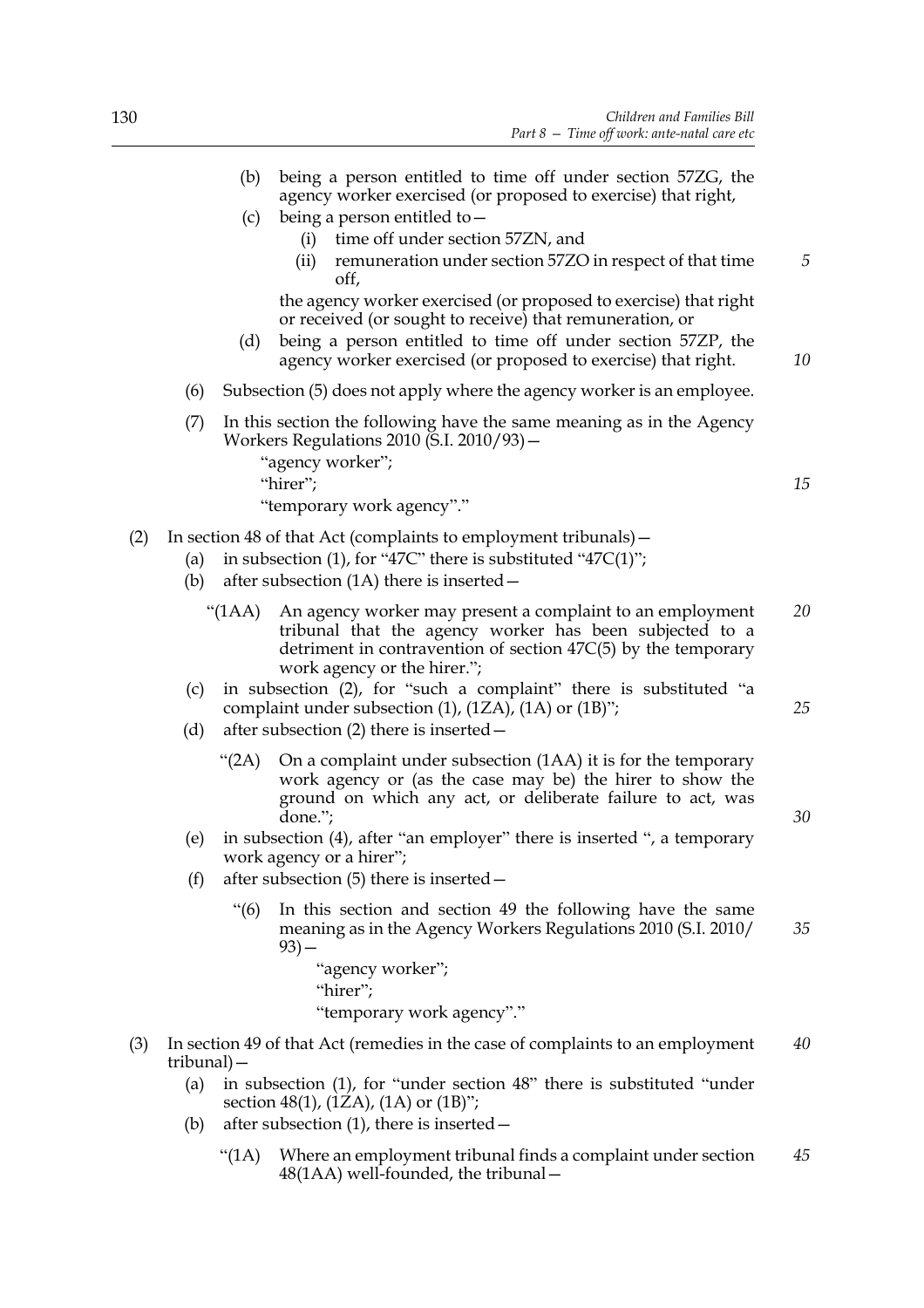- (a) shall make a declaration to that effect, and
- (b) may make an award of compensation to be paid by the temporary work agency or (as the case may be) the hirer to the complainant in respect of the act or failure to act to which the complaint relates."

#### **121 Time off work for ante-natal care: increased amount of award**

- (1) In section 57 of the Employment Rights Act 1996 (complaints to employment tribunals where time off work for ante-natal care refused to employee), in subsection (4) (amount of award for unreasonable refusal), for "an amount equal to" there is substituted "an amount that is twice the amount of".
- (2) In section 57ZC of the Employment Rights Act 1996 (complaints to employment tribunals where time off work for ante-natal care refused to agency worker), in subsection (5) (amount of award for unreasonable refusal), for "an amount equal to" there is substituted "an amount that is twice the amount of".

**PART 9**

#### RIGHT TO REQUEST FLEXIBLE WORKING

#### **122 Removal of requirement to be a carer**

- (1) In section 80F(1) of the Employment Rights Act 1996 (conditions for exercising right to request flexible working), paragraph (b) (condition that employee's purpose be to enable caring for a child or adult) is repealed.
- (2) Section 80F is further amended as follows—
	- (a) in subsection (1), the "and" following paragraph (a) is repealed;
	- (b) in subsection (2), after paragraph (b) there is inserted "and";
	- (c) in subsection (2), paragraph (d) and the "and" preceding it are repealed; *25*
	- (d) subsection (10) is repealed.

#### **123 Dealing with applications**

- (1) Section 80G of the Employment Rights Act 1996 (employer's duties in relation to an application for flexible working) is amended as follows.
- (2) In subsection (1), for paragraph (a) (requirement to deal with application in accordance with regulations) there is substituted— *30*
	- "(a) shall deal with the application in a reasonable manner,
	- (aa) shall notify the employee of the decision on the application within the decision period, and".
- (3) After subsection (1) there is inserted—
	- "(1A) If an employer allows an employee to appeal a decision to reject an application, the reference in subsection  $(1)(aa)$  to the decision on the application is a reference to—
		- (a) the decision on the appeal, or
		- (b) if more than one appeal is allowed, the decision on the final appeal. *40*

*5*

*10*

*20*

*35*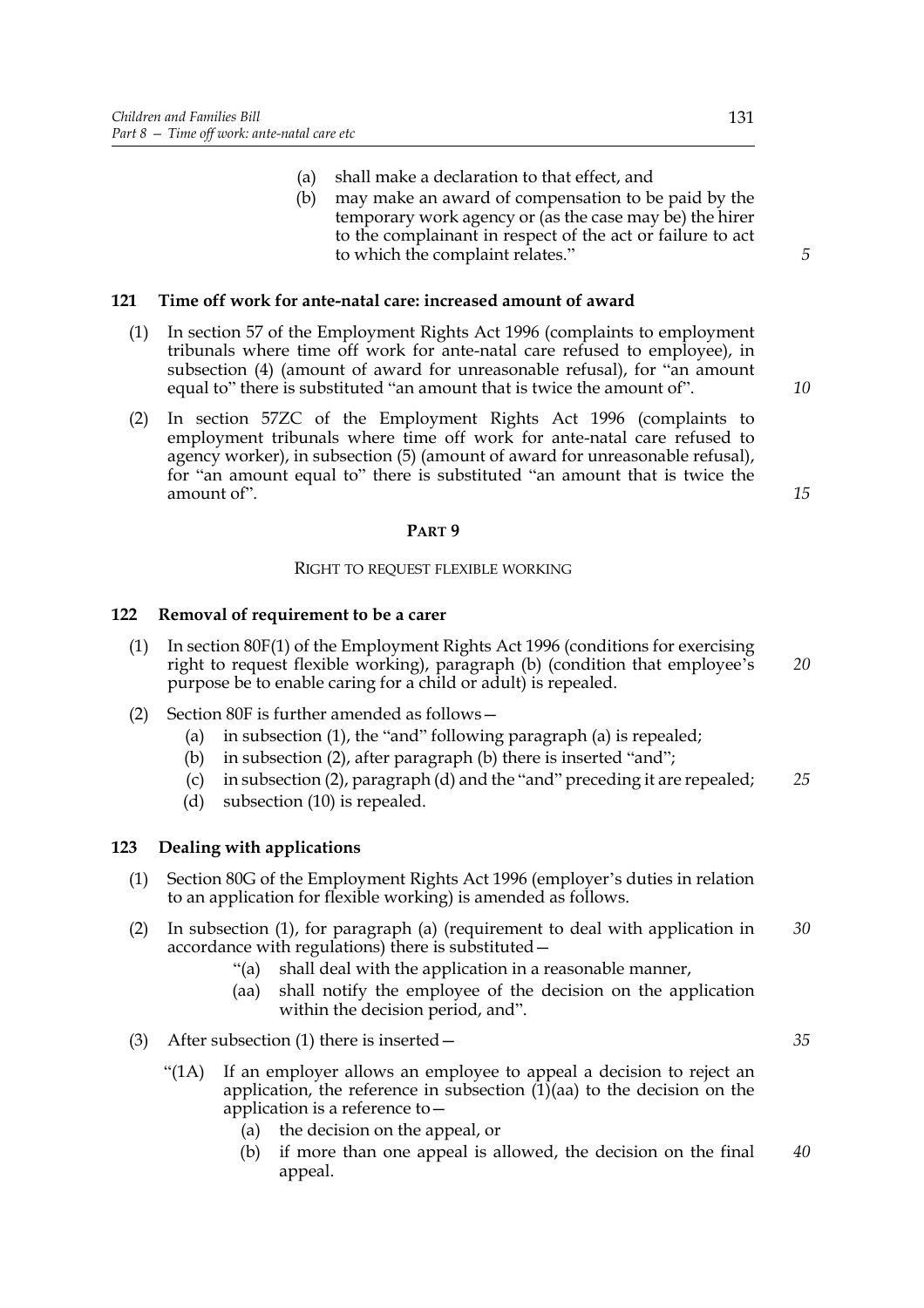- (1B) For the purposes of subsection (1)(aa) the decision period applicable to an employee's application under section 80F is— (a) the period of three months beginning with the date on which the application is made, or (b) such longer period as may be agreed by the employer and the employee. *5*
- (1C) An agreement to extend the decision period in a particular case may be made—
	- (a) before it ends, or
	- (b) with retrospective effect, before the end of a period of three months beginning with the day after that on which the decision period that is being extended came to an end." *10*
- (4) After subsection (1C) (as inserted by subsection (3)) there is inserted  $-$ 
	- "(1D) An application under section 80F is to be treated as having been withdrawn by the employee if  $-$ 
		- (a) the employee without good reason has failed to attend both the first meeting arranged by the employer to discuss the application and the next meeting arranged for that purpose, or
		- (b) where the employer allows the employee to appeal a decision to reject an application or to make a further appeal, the employee without good reason has failed to attend both the first meeting arranged by the employer to discuss the appeal and the next meeting arranged for that purpose, *20*

and the employer has notified the employee that the employer has decided to treat that conduct of the employee as a withdrawal of the application."

## (5) In the Employment Rights Act 1996, the following are repealed—

- (a) section  $47E(1)(b)$ ;
- (b) section  $80G(2)$  to  $(4)$ ;
- (c) section  $80H(4)$ ;
- (d) in section 80I(4), the words ", and the regulations under that section,";
- (e) section  $104C(1)(b)$ .

## **124 Complaints to employment tribunals**

- (1) Section 80H of the Employment Rights Act 1996 (complaints to employment tribunals) is amended as follows.
- (2) In subsection (1) (grounds of complaint)—
	- (a) the "or" after paragraph (a) is repealed;
	- (b) after paragraph (b) there is inserted ", or
		- (c) that the employer's notification under section 80G(1D) was given in circumstances that did not satisfy one of the requirements in section  $80G(1D)(a)$  and (b)."
- (3) In subsection (2) (no complaints under section 80H in respect of an application disposed of by agreement or withdrawn), for "under this section" there is substituted "under subsection (1)(a) or (b)".
- (4) For subsection (3) (no complaints to be made until the employer rejects an application on appeal or contravenes specified regulations under section *45*

*30*

*25*

*15*

*40*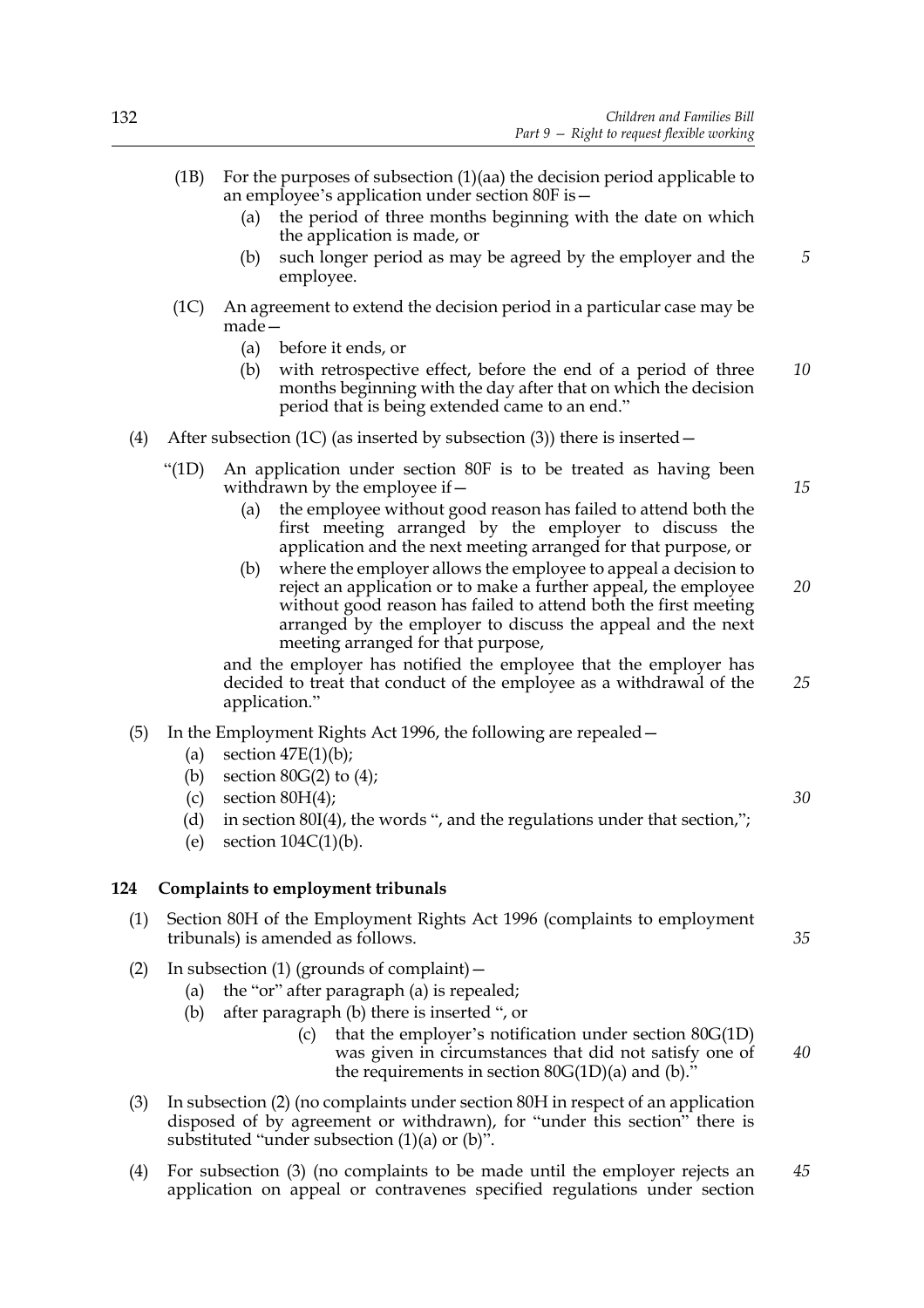$80G(1)(a)$ ) there is substituted –

- "(3) In the case of an application which has not been disposed of by agreement or withdrawn, no complaint under subsection (1)(a) or (b) may be made until—
	- (a) the employer notifies the employee of the employer's decision on the application, or
	- (b) if the decision period applicable to the application (see section 80G(1B)) comes to an end without the employer notifying the employee of the employer's decision on the application, the end of the decision period.
- (3A) If an employer allows an employee to appeal a decision to reject an application, a reference in other subsections of this section to the decision on the application is a reference to the decision on the appeal or, if more than one appeal is allowed, the decision on the final appeal.
- (3B) If an agreement to extend the decision period is made as described in section 80G(1C)(b), subsection (3)(b) is to be treated as not allowing a complaint until the end of the extended period." *15*
- (5) After subsection (3B) (as inserted by subsection (4)) there is inserted—
	- "(3C) A complaint under subsection  $(1)(c)$  may be made as soon as the notification under section 80G(1D) complained of is given to the employee."
- (6) In subsection (6) (meaning of the relevant date), from "relevant date" to the end there is substituted "relevant date is a reference to the first date on which the employee may make a complaint under subsection  $(1)(a)$ ,  $(b)$  or  $(c)$ , as the case may be."

## **125 Review of sections 122 to 124**

- (1) The Secretary of State must from time to time  $-$ 
	- (a) carry out a review of sections 122 to 124,
	- (b) set out the conclusions of the review in a report, and
	- (c) publish the report.
- (2) The report must in particular—
	- (a) set out the objectives intended to be achieved by the amendments of the Employment Rights Act 1996 made by sections 122 to 124,
	- (b) assess the extent to which those objectives are achieved, and
	- (c) assess whether those objectives remain appropriate and, if so, the extent to which they could be achieved in a way that imposes less regulation. *35*
- (3) The first report to be published under this section must be published before the end of the period of seven years beginning with the day on which sections 122 to 124 come into force.
- (4) Reports under this section are afterwards to be published at intervals not exceeding seven years.

*5*

*10*

*25*

*30*

*20*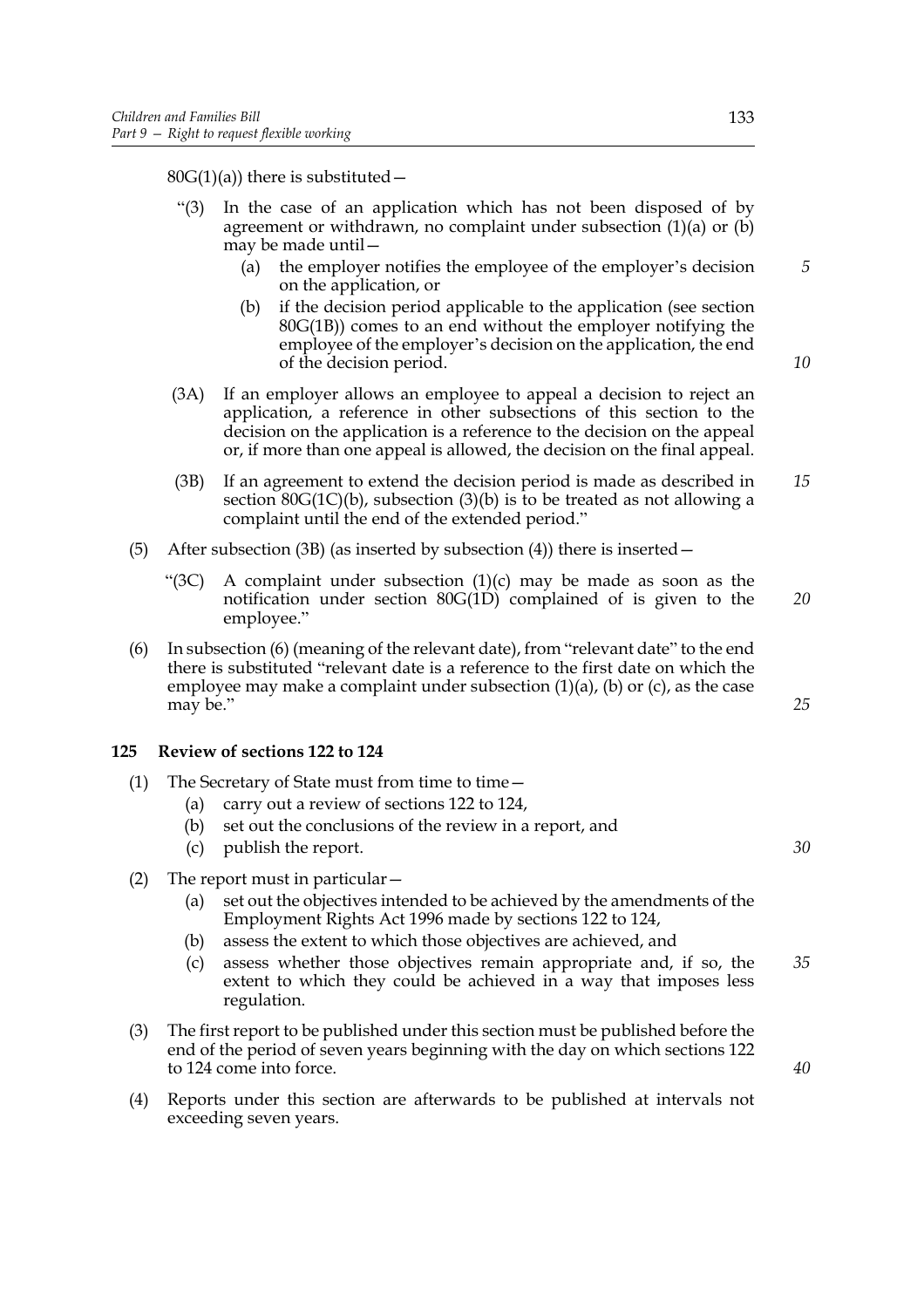## **PART 10**

## GENERAL PROVISIONS

## **126 Orders and regulations**

| (1) | A power to make an order or regulations under this Act is exercisable by<br>5<br>statutory instrument.                                                                                                                                                          |    |  |  |
|-----|-----------------------------------------------------------------------------------------------------------------------------------------------------------------------------------------------------------------------------------------------------------------|----|--|--|
| (2) | A power to make an order or regulations under this Act includes power -<br>to make different provision for different purposes (including different<br>(a)<br>areas);                                                                                            |    |  |  |
|     | to make provision generally or in relation to specific cases.<br>(b)                                                                                                                                                                                            |    |  |  |
| (3) | A power to make an order or regulations under this Act (except a power<br>10<br>conferred by section 74(6), 128 or 130) includes power to make incidental,<br>supplementary, consequential, transitional or transitory provision or savings.                    |    |  |  |
| (4) | Subject to subsection (5), a statutory instrument that contains an order or<br>regulations made under this Act by the Secretary of State or the Lord<br>Chancellor is subject to annulment in pursuance of a resolution of either House<br>15<br>of Parliament. |    |  |  |
| (5) | Subsection (4) does not apply to $-$                                                                                                                                                                                                                            |    |  |  |
|     | a statutory instrument containing an order under section $74(6)$ , 128 or<br>(a)<br>$130$ , or                                                                                                                                                                  |    |  |  |
|     | a statutory instrument to which subsection (6) applies.<br>(b)                                                                                                                                                                                                  | 20 |  |  |
| (6) | A statutory instrument containing (whether alone or with other provision) –<br>the first regulations to be made under section 49,<br>(a)<br>an order under section $54(1)$ or $55(1)$ ,<br>(b)<br>regulations under section 66(3),<br>(c)                       |    |  |  |
|     | regulations under subsection $(6)$ , $(8)$ , $(9)$ or $(10)$ of section 87,<br>(d)<br>regulations under subsection (11) of that section which amend, repeal<br>(e)<br>or revoke any provision of an enactment within the meaning of that<br>section, or         | 25 |  |  |
|     | an order under section 127 which amends or repeals any provision of<br>(f)<br>primary legislation,                                                                                                                                                              | 30 |  |  |
|     | is not to be made unless a draft of the instrument has been laid before, and<br>approved by a resolution of, each House of Parliament.                                                                                                                          |    |  |  |
| (7) | "Primary legislation" means-                                                                                                                                                                                                                                    |    |  |  |
|     | (a) an Act of Parliament;                                                                                                                                                                                                                                       |    |  |  |
|     | (b) a Measure or Act of the National Assembly for Wales.                                                                                                                                                                                                        | 35 |  |  |
| 127 | Consequential amendments, repeals and revocations                                                                                                                                                                                                               |    |  |  |
| (1) | The Secretary of State or the Lord Chancellor may by order make provision in<br>consequence of any provision of this Act.                                                                                                                                       |    |  |  |
| (2) | The power conferred by subsection (1) includes power to amend, repeal,<br>revoke or otherwise modify any provision made by or under an enactment<br>(including any enactment passed or made in the same Session as this Act).                                   | 40 |  |  |

(3) "Enactment" includes a Measure or Act of the National Assembly for Wales.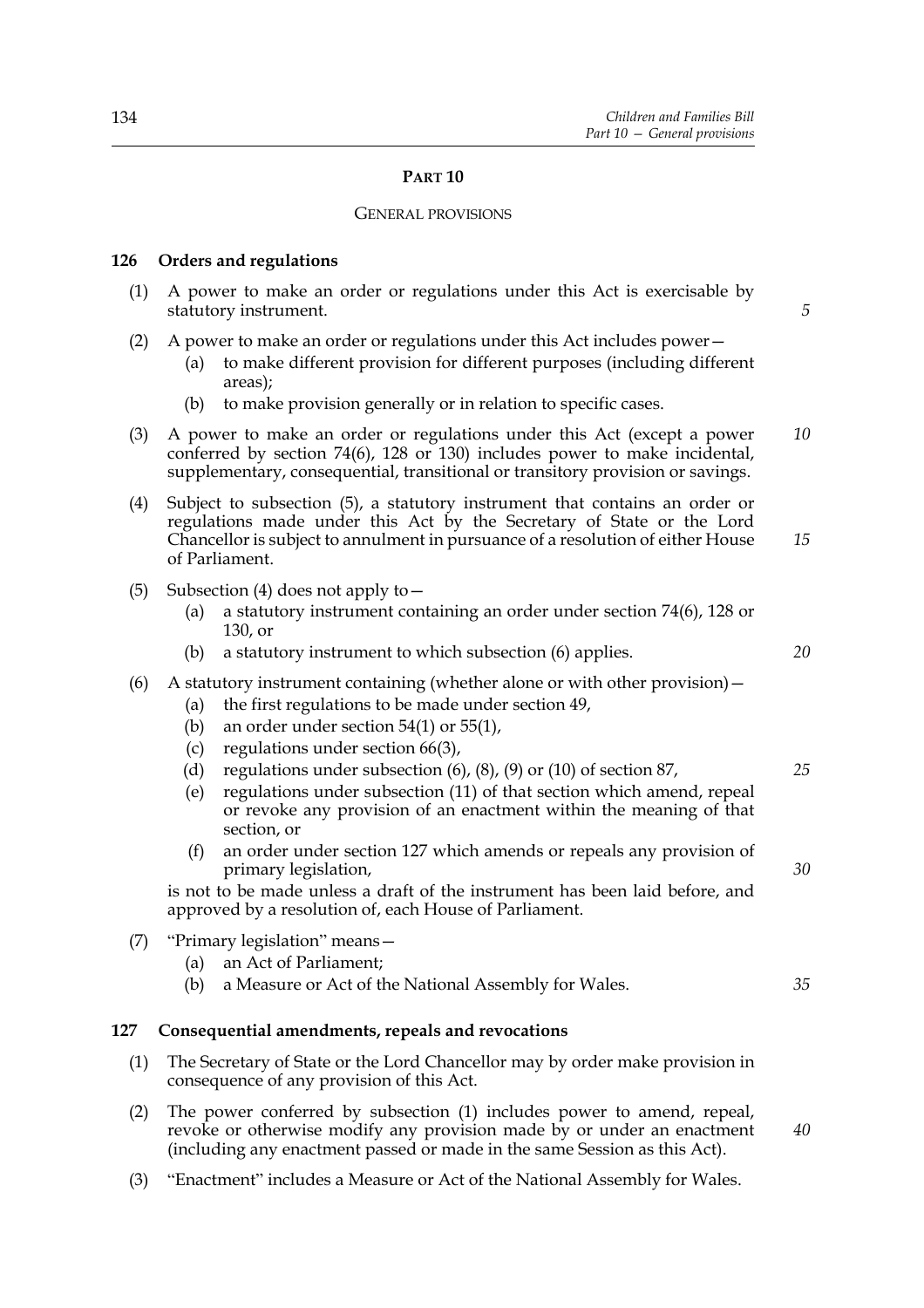## **128 Transitional, transitory or saving provision**

- (1) The Secretary of State or the Lord Chancellor may by order make transitional, transitory or saving provision in connection with the coming into force of any provision of this Act.
- (2) Subsections (3) to (5) apply if section 85(1) of the Legal Aid, Sentencing and Punishment of Offenders Act 2012 ("the 2012 Act") comes into force on or before the day on which this Act is passed.
- (3) Section 85 of the 2012 Act (removal of £5,000 limit on certain fines on conviction by magistrates' court) applies in relation to the following offences as if the offences were relevant offences (as defined in section 85(3) of that Act)—
	- (a) the offence contained in the new section  $51C(4)$  to be inserted into the Childcare Act 2006 by paragraph 13 of Schedule 4 to this Act;
	- (b) the offence contained in the new section  $51F(1)$  to be inserted into that Act by paragraph 13 of that Schedule;
	- (c) the offence contained in the new section 61D(4) to be inserted into that Act by paragraph 26 of that Schedule; *15*
	- (d) the offence contained in the new section  $61G(1)$  to be inserted into that Act by paragraph 26 of that Schedule;
	- (e) the offence contained in the new section  $69C(6)$  to be inserted into that Act by paragraph 36 of that Schedule;
	- (f) the offence contained in the new section 76B(3) to be inserted into that Act by paragraph 46 of that Schedule.
- (4) Section 85 of the 2012 Act (removal of £5,000 limit on certain fines on conviction by magistrates' court) applies in relation to the power in the new section 69A(1)(b) to be inserted into the Childcare Act 2006 by paragraph 35 of Schedule 4 to this Act as if the power were a relevant power (as defined in section 85(3) of the 2012 Act).
- (5) Regulations described in section 85(11) of the 2012 Act may amend, repeal or otherwise modify a provision of this Act or the Childcare Act 2006.

## **129 Financial provision**

- (1) There is to be paid out of money provided by Parliament—
	- (a) any expenses incurred by a Minister of the Crown or a government department under this Act, and
	- (b) any increase attributable to this Act in the sums payable under any other Act out of money so provided.
- (2) There is to be paid into the Consolidated Fund any increase attributable to this Act in the sums payable into that Fund under any other Act.

## **130 Commencement**

- (1) This Part comes into force on the day on which this Act is passed.
- (2) Section 1—
	- (a) so far as it relates to England, comes into force on such day as the Secretary of State appoints by order, and
	- (b) so far as it relates to Wales, comes into force on such day as the Welsh Ministers appoint by order.

*5*

*10*

*20*

*25*

*30*

*35*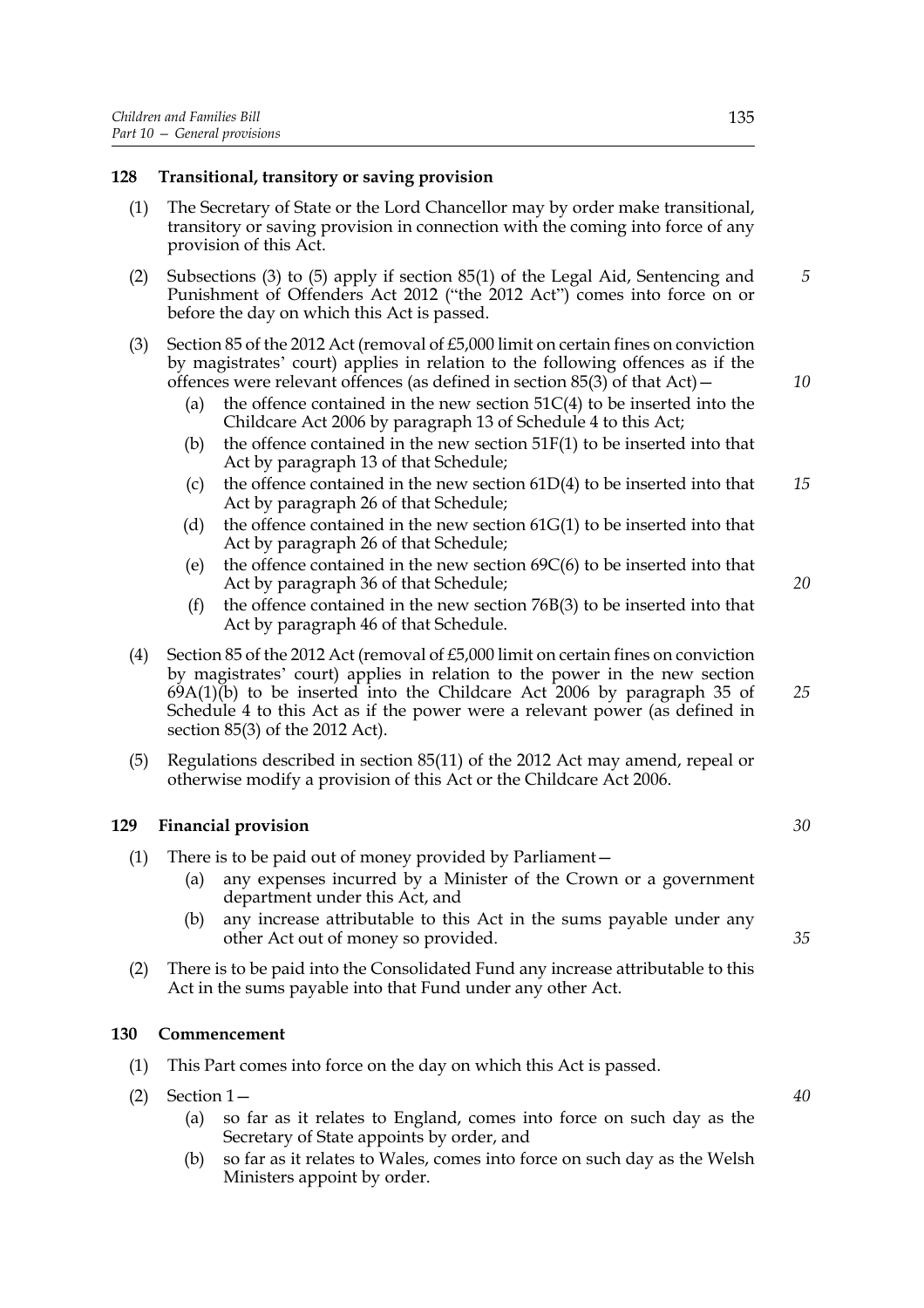- (3) Sections 10, 13 and 17 come into force on such day as the Lord Chancellor appoints by order.
- (4) Sections 18, 86, 92, 93, 94 and 95 come into force at the end of the period of two months beginning with the day on which this Act is passed.
- (5) Part 6 comes into force on 1 April 2014.
- (6) The remaining provisions of this Act come into force on such day as the Secretary of State appoints by order.
- (7) An order under subsection (2), (3) or (6) may appoint different days for different purposes.

#### **131 Short title and extent**

- (1) This Act may be cited as the Children and Families Act 2014.
- (2) Part 3 of this Act (children and young people in England with special educational needs or disabilities) and section 91 (duty to support pupils with medical conditions) are to be included in the list of Education Acts set out in section 578 of the Education Act 1996.
- (3) This Act extends to England and Wales only, subject to the following subsections.
- (4) Section 87 extends to the whole of the United Kingdom.
- (5) Sections 117(2) to (4) and 125 extend to England and Wales and Scotland.
- (6) Section 117(3) and (4), so far as relating to paragraphs 5, 56 to 62 and 64 of Schedule 7, extends to Northern Ireland. *20*
- (7) This Part extends to the whole of the United Kingdom.
- (8) An amendment or repeal made by this Act has the same extent as the provision to which it relates (ignoring extent by virtue of an Order in Council), subject to subsection (9).
- (9) Subsection (8) does not apply to the repeal made by section 86, which extends to England and Wales only.

*5*

*10*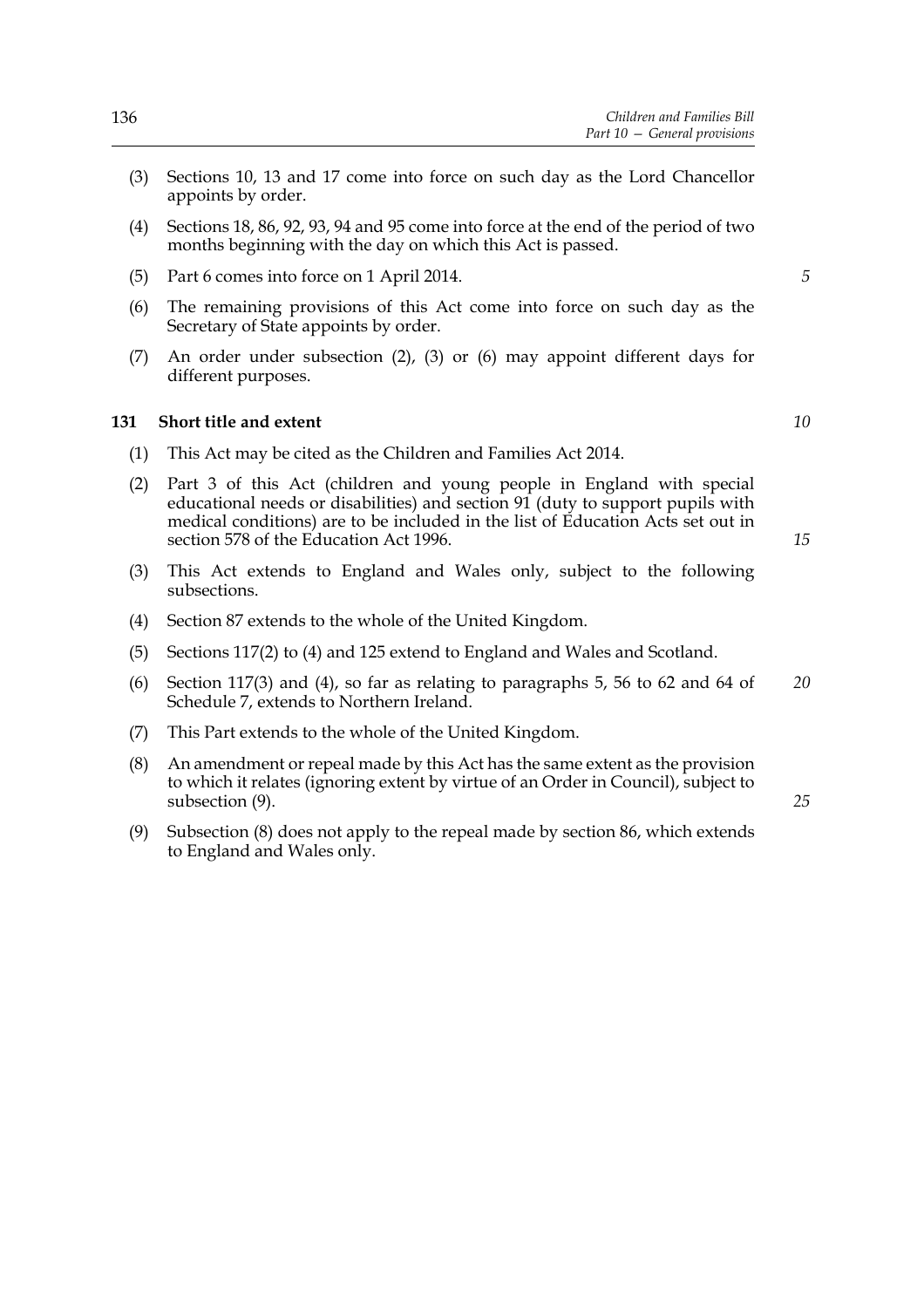## SCHEDULES

## SCHEDULE 1 Section 7

*5*

*15*

## THE ADOPTION AND CHILDREN ACT REGISTER

| The Adoption and Children Act 2002 is amended as follows. |
|-----------------------------------------------------------|
|                                                           |

- 2 (1) Section 125 (Adoption and Children Act Register) is amended as follows.
	- (2) In subsection (1) for "Her Majesty may by Order in Council make provision for the Secretary of State to" substitute "The Secretary of State may".
	- (3) After subsection (1) insert—
		- "(1A) Regulations may provide that the register may contain—
			- (a) prescribed information about children who a Welsh, Scottish or Northern Irish adoption agency is satisfied are suitable for adoption, *10*
			- (b) prescribed information about prospective adopters who a Welsh, Scottish or Northern Irish adoption agency is satisfied are suitable to adopt a child,
			- (c) prescribed information about persons included in the register in pursuance of paragraph  $\overline{a}$  or  $\overline{b}$  in respect of things occurring after their inclusion."
	- (4) In subsection (2) for "an Order under this section" substitute "regulations".
	- (5) In subsection (4) for "An Order under this section" substitute "Regulations". *20*
- 3 (1) Section 126 (use of an organisation to establish the register) is amended as follows.
	- (2) In subsection (1) omit "under an Order under section 125".
	- (3) In subsection (3) omit "(or general application in any part of Great Britain)".
	- (4) Omit subsection (4).
- 4 (1) Section 127 (use of an organisation as agency for payments) is amended as follows.
	- (2) In subsection (1) for "An Order under section 125" substitute "Regulations".
	- (3) In subsection (2) omit "(or general application in any part of Great Britain)".
	- (4) Omit subsection (3).
- 5 (1) Section 128 (supply of information for the register) is amended as follows.
	- (2) In subsection (1) for "An Order under section 125" substitute "Regulations".
	- (3) In subsection (2) for "the Order" substitute "regulations".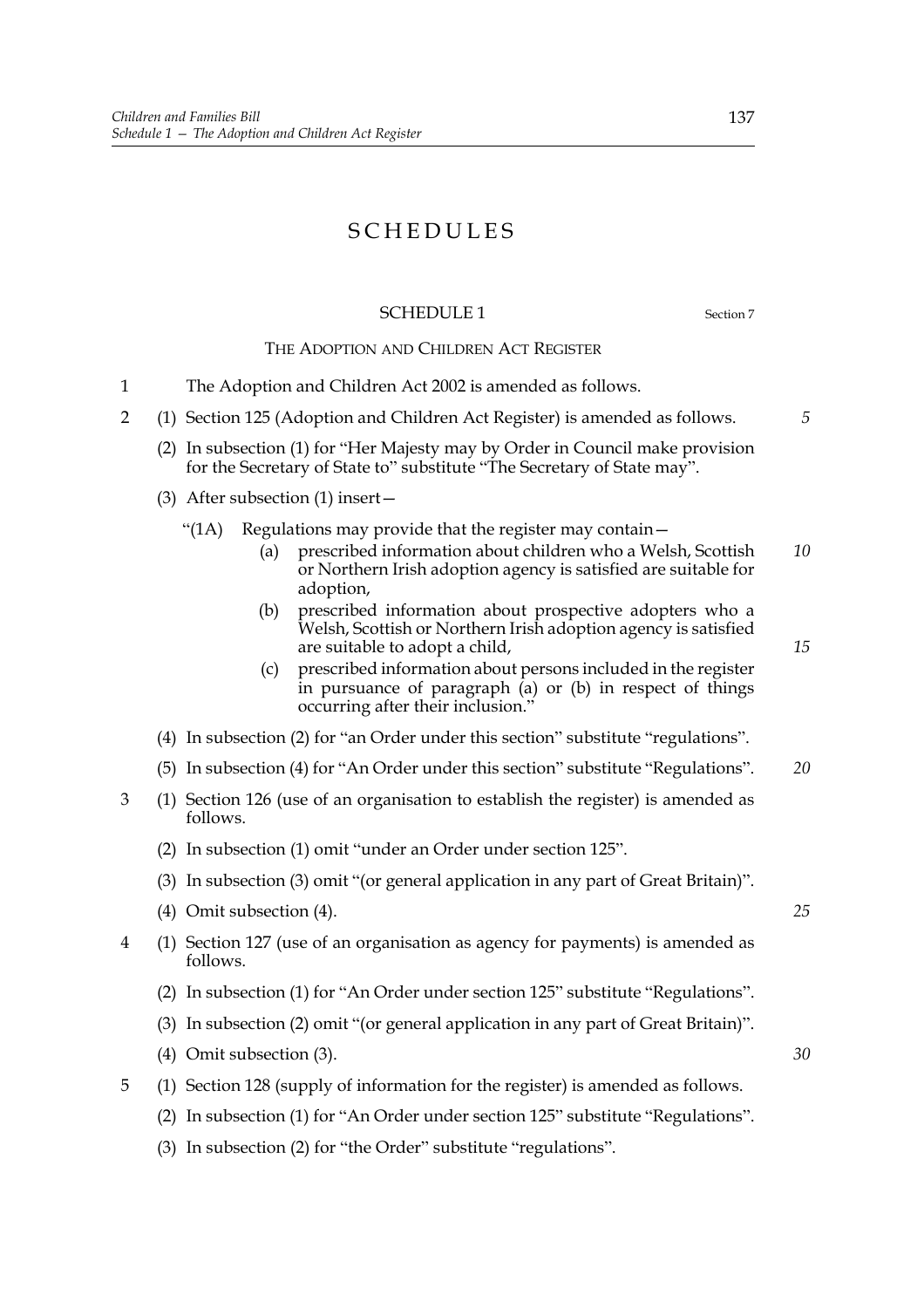- (4) In subsection (3) for "An Order under section 125" substitute "Regulations".
- 6 (1) Section 129 (disclosure of information) is amended as follows.
	- (2) In subsection (1) for "or (3)" substitute ", (2A) or (3) or section  $128A$ ".
	- (3) After subsection (2) insert—
		- "(2A) Regulations may make provision permitting the disclosure of prescribed information entered in the register, or compiled from information entered in the register— *5*
			- (a) to an adoption agency or to a Welsh, Scottish or Northern Irish adoption agency for any prescribed purpose, or
			- (b) for the purpose of enabling the information to be entered in a register which is maintained in respect of Wales, Scotland or Northern Ireland and which contains information about children who are suitable for adoption or prospective adopters who are suitable to adopt a child." *10*
	- (4) In subsection  $(4)$ 
		- (a) for "An Order under section 125" substitute "Regulations", and
		- (b) after " $(2)$ " insert "or  $(2A)$ ".
	- (5) In subsection (5) omit paragraph (b) (and the "or" which precedes it).
	- (6) In subsection (6) after " $(2)$ " insert ",  $(2A)$ ".
	- (7) In subsection  $(7)$  -
		- (a) for "An Order under section 125" substitute "Regulations",
		- (b) in paragraph (a) after "(2)" insert "or (2A)",
		- (c) after paragraph (a) (and before the "or" which follows it) insert—
			- "(aa) by a prescribed Welsh, Scottish or Northern Irish adoption agency in respect of information disclosed under subsection (2A),", and *25*
		- (d) in paragraph (b) for "to whom information is disclosed under subsection (3)" substitute "in respect of information disclosed under subsection (2A) or (3)".

#### 7 Section 130 (territorial application) is repealed.

#### 8 (1) Section 131 (supplementary) is amended as follows.

- (2) In subsection  $(1)$  -
	- (a) before paragraph (a) insert—
		- "(za) "adoption agency" means—
			- (i) a local authority in England,
			- (ii) a registered adoption society whose principal office is in England,",
	- (b) in paragraph (b) for "an Order under section 125" substitute "regulations",
	- (c) after paragraph (c) insert— *40*
		- "(ca) "Welsh adoption agency" means—
			- (i) a local authority in Wales,
				- (ii) a registered adoption society whose principal office is in Wales.", and
	- (d) omit paragraphs (d) and (e).

*45*

*15*

*20*

*30*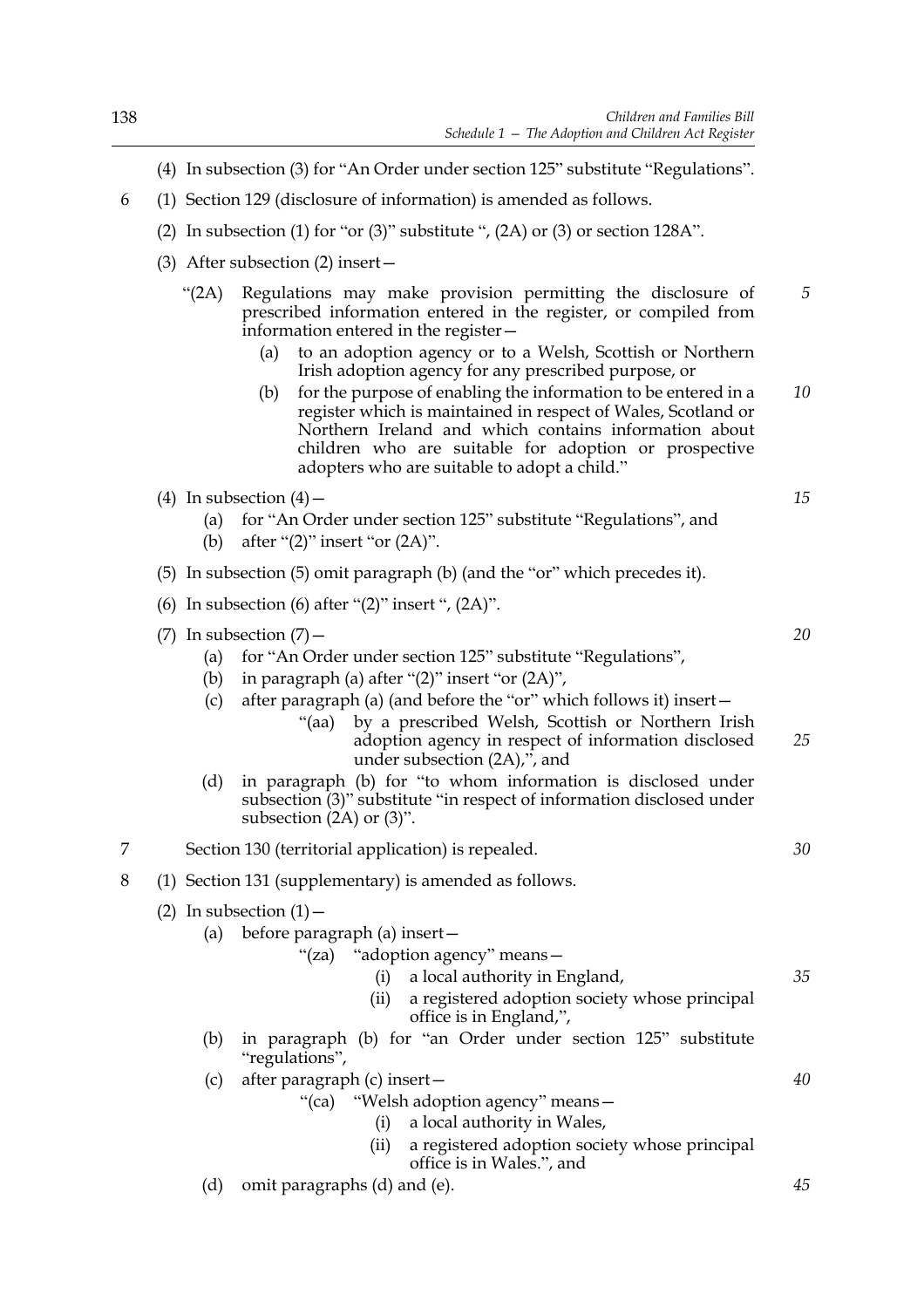- (3) In subsection (2) after "sections" insert "(except sections 125(1A) and  $129(2A)$ ".
- (4) After subsection (2) insert—
	- "(2A) For the purposes of sections  $125(1)$  and  $129(2)$  -
		- (a) a child is suitable for adoption if a Welsh, Scottish or Northern Irish adoption agency is satisfied that the child ought to be placed for adoption,
		- (b) prospective adopters are suitable to adopt a child if a Welsh, Scottish or Northern Irish adoption agency is satisfied that they are suitable to have a child placed with them for adoption." *10*
- (5) Omit subsections (4) to (7).
- 9 In section 142 (supplementary and consequential provision), in subsection (4) omit the words from "or of Her Majesty" to the end.
- 10 In section 144 (general interpretation etc), in subsection (2) -
	- (a) omit "Order in Council or", and
	- (b) in paragraph (b) omit "Order or, as the case may be,".
- 11 (1) Sections 125 to 131 cease to have effect in relation to Scotland.
	- (2) Accordingly, in section 149 (extent), in subsection (4) omit paragraph (b).

# SCHEDULE 2 Section 12

# CHILD ARRANGEMENTS ORDERS: AMENDMENTS

### PART 1

## AMENDMENTS OF THE CHILDREN ACT 1989

- 1 The Children Act 1989 is amended as follows.
- 2 (1) Section 5 (appointment of guardians) is amended as follows.
	- (2) In subsection (1)(b) (application to court for appointment of guardian may be made following death of person with whom child was to live) for "residence order has been made with respect to the child in favour of a parent, guardian or special guardian of his who" substitute "parent, guardian or special guardian of the child's was named in a child arrangements order as a person with whom the child was to live and". *30*
	- (3) In subsection (7)(b) (when non-court appointment of guardian under subsection (3) or (4) takes effect) for "residence order in his favour was in force with respect to the child or he" substitute "child arrangements order was in force in which the person was named as a person with whom the child was to live or the person".
	- (4) In subsection  $(9)$ 
		- (a) for "residence" substitute "child arrangements",
		- (b) for "was also made in favour of" substitute "also named", and
		- (c) after "child" insert "as a person with whom the child was to live".

*5*

*15*

*25*

*35*

*40*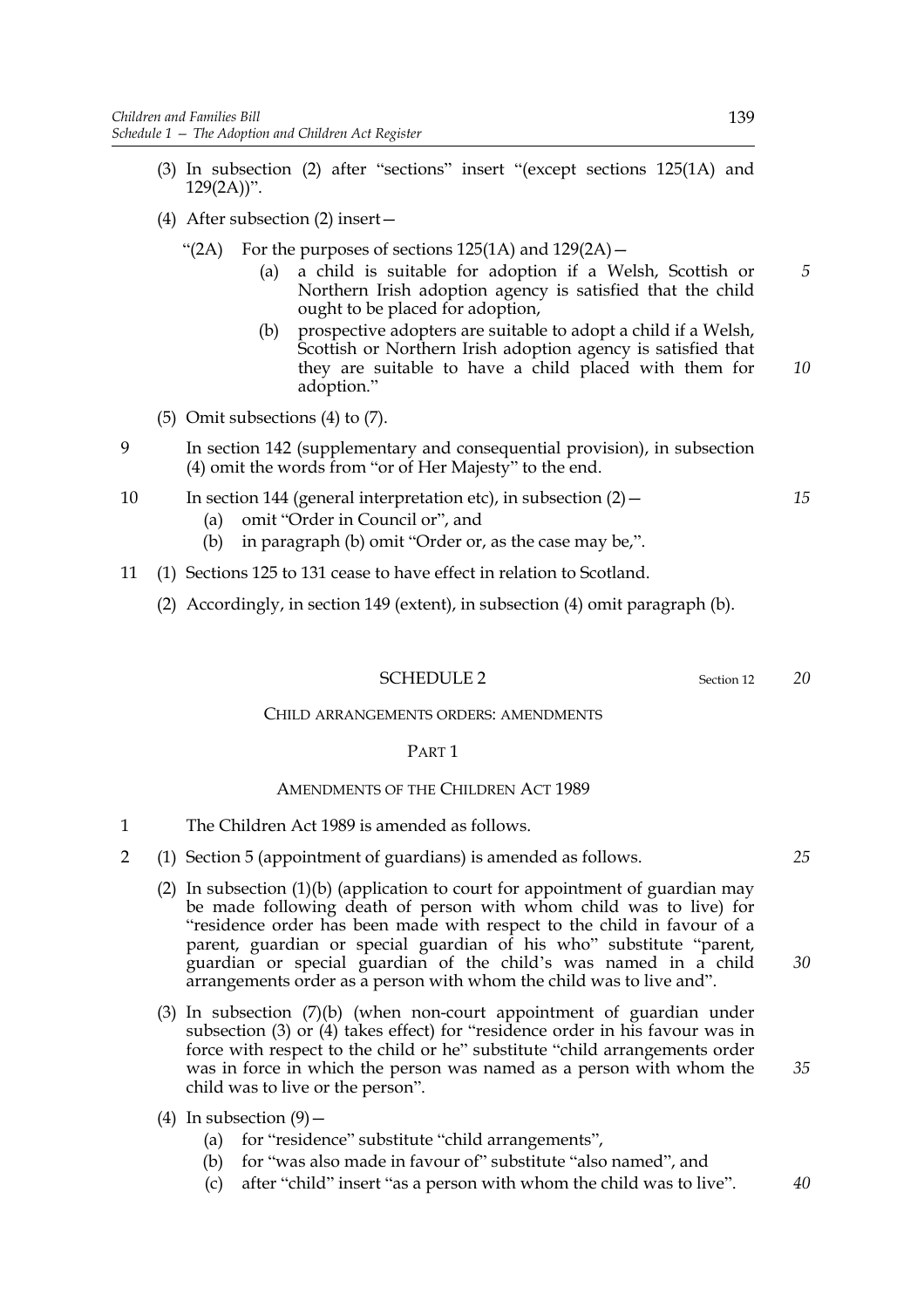- 3 In the title of section 8 for "Residence, contact" substitute "Child arrangements orders".
- 4 (1) Section 9 (restrictions on making section 8 orders) is amended as follows.
	- (2) In subsection (1) (no section 8 order other than a residence order to be made if child is in care) for "residence order" substitute "child arrangements order to which subsection (6B) applies".
	- (3) In subsection (2) (local authorities cannot obtain residence or contact orders) for "residence order or contact" substitute "child arrangements".
	- (4) In subsection (5)(a) (specific issue order or prohibited steps order not to be made where result could be achieved by a residence or contact order) for "residence or contact" substitute "child arrangements". *10*
	- (5) In subsection (6) (section 8 orders other than residence orders are only exceptionally to have effect once child is 16) for "specific issue order, contact order or prohibited steps" substitute "section 8".
	- (6) After subsection (6) insert—
		- "(6A) Subsection (6) does not apply to a child arrangements order to which subsection (6B) applies.
			- (6B) This subsection applies to a child arrangements order if the arrangements regulated by the order relate only to either or both of the following—
				- (a) with whom the child concerned is to live, and
				- (b) when the child is to live with any person."
- 5 (1) Section 10 (power of court to make section 8 orders) is amended as follows.
	- (2) For subsection (4)(b) (person may apply for section 8 order if residence order is in force in favour of the person) substitute—
		- "(b) any person who is named, in a child arrangements order that is in force with respect to the child, as a person with whom the child is to live."
	- (3) In subsection (5) (persons entitled to apply for a residence or contact order)—
		- (a) in the words before paragraph (a) for "residence or contact" substitute "child arrangements",
		- (b) for paragraph  $(c)(i)$  substitute
			- "(i) in any case where a child arrangements order in force with respect to the child regulates arrangements relating to with whom the child is to live or when the child is to live with any person, has the consent of each of the persons named in the order as a person with whom the child is to live;", and *35 40*
		- (c) after paragraph (c) insert—
			- "(d) any person who has parental responsibility for the child by virtue of provision made under section  $12(2A).$
	- (4) In each of subsections (5A) and (5B) (foster parent, or relative, may apply for residence order if child has lived with applicant for at least a year) for *45*

*5*

*25*

*30*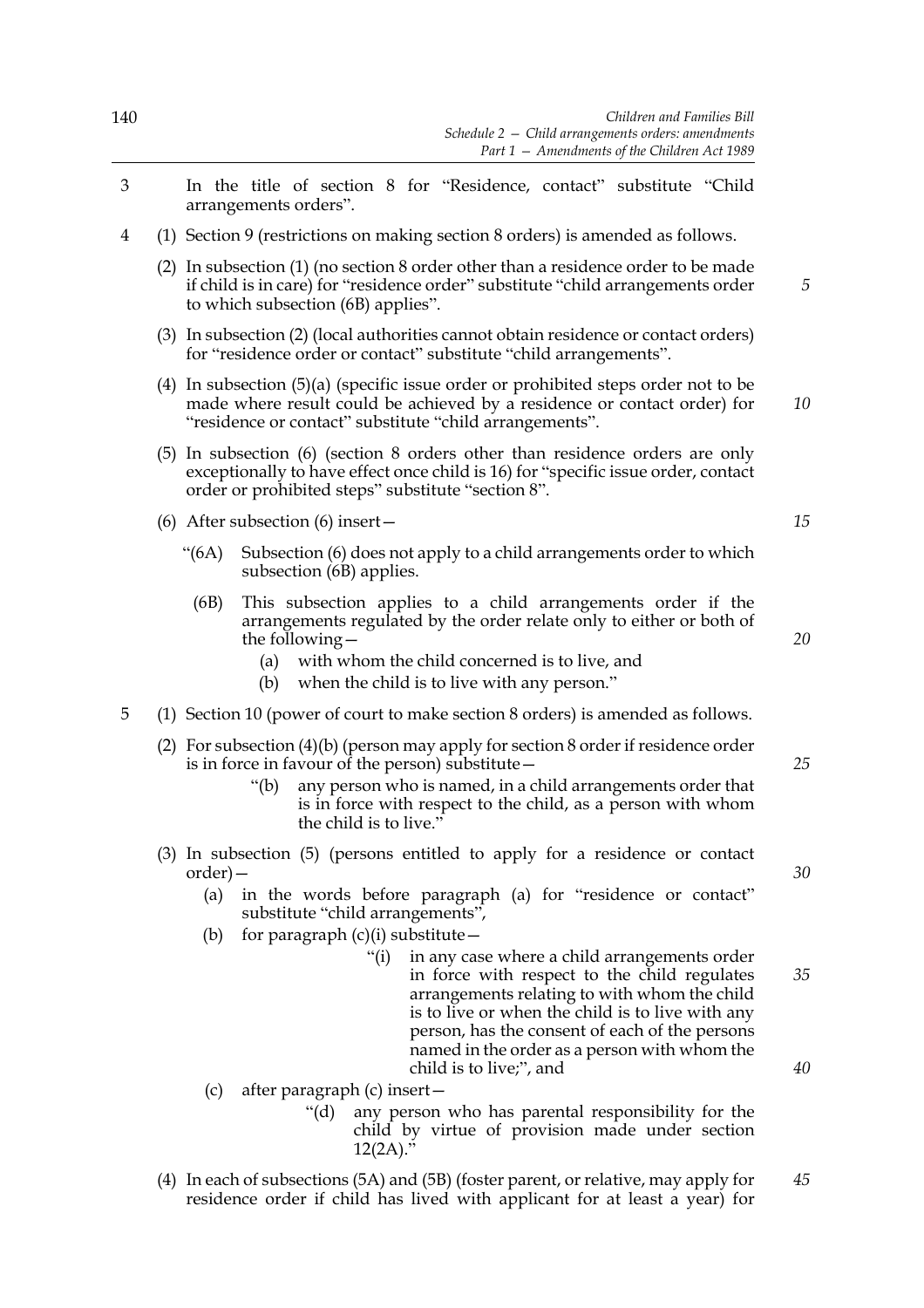"residence order" substitute "child arrangements order to which subsection (5C) applies".

- (5) After subsection (5B) insert—
	- "(5C) This subsection applies to a child arrangements order if the arrangements regulated by the order relate only to either or both of the following—
		- (a) with whom the child concerned is to live, and
		- (b) when the child is to live with any person."
- (6) In subsection (6)(b) (person may apply for variation or discharge of a contact order if named in the order)—
	- (a) for "contact" substitute "child arrangements", and
	- (b) for "the order." substitute "provisions of the order regulating arrangements relating to—
		- (i) with whom the child concerned is to spend time or otherwise have contact, or
		- (ii) when the child is to spend time or otherwise have contact with any person."
- (7) In subsection (7A) (if special guardianship order in force, application for residence order may be made only with leave of the court) for "residence order" substitute "child arrangements order to which subsection (7B) applies".
- (8) After subsection (7A) insert—
	- "(7B) This subsection applies to a child arrangements order if the arrangements regulated by the order consist of, or include, arrangements which relate to either or both of the following—
		- (a) with whom the child concerned is to live, and
		- (b) when the child is to live with any person."
- 6 (1) Section 11 (section 8 orders: general principles and supplementary provisions) is amended as follows.
	- (2) Omit subsection (4) (residence order may make provision about when a child is to live with persons who do not live together). *30*
	- (3) In subsection (5) (residence order ceases to have effect where parents resume cohabitation for at least 6 months)—
		- (a) in paragraph (a) for "residence" substitute "child arrangements",
		- (b) in paragraph (b) for the words before "two" substitute "the child has", and *35*
		- (c) in the words after paragraph (b) for "residence order" substitute "order, so far as it has the result that there are times when the child lives or is to live with one of the parents,".
	- (4) In subsection (6) (contact order ceases to have effect where parents resume cohabitation for at least 6 months) for the words before "shall cease" substitute "A child arrangements order made with respect to a child, so far as it provides for the child to spend time or otherwise have contact with one of the child's parents at times when the child is living with the child's other parent,". *40 45*

*5*

*10*

*15*

*20*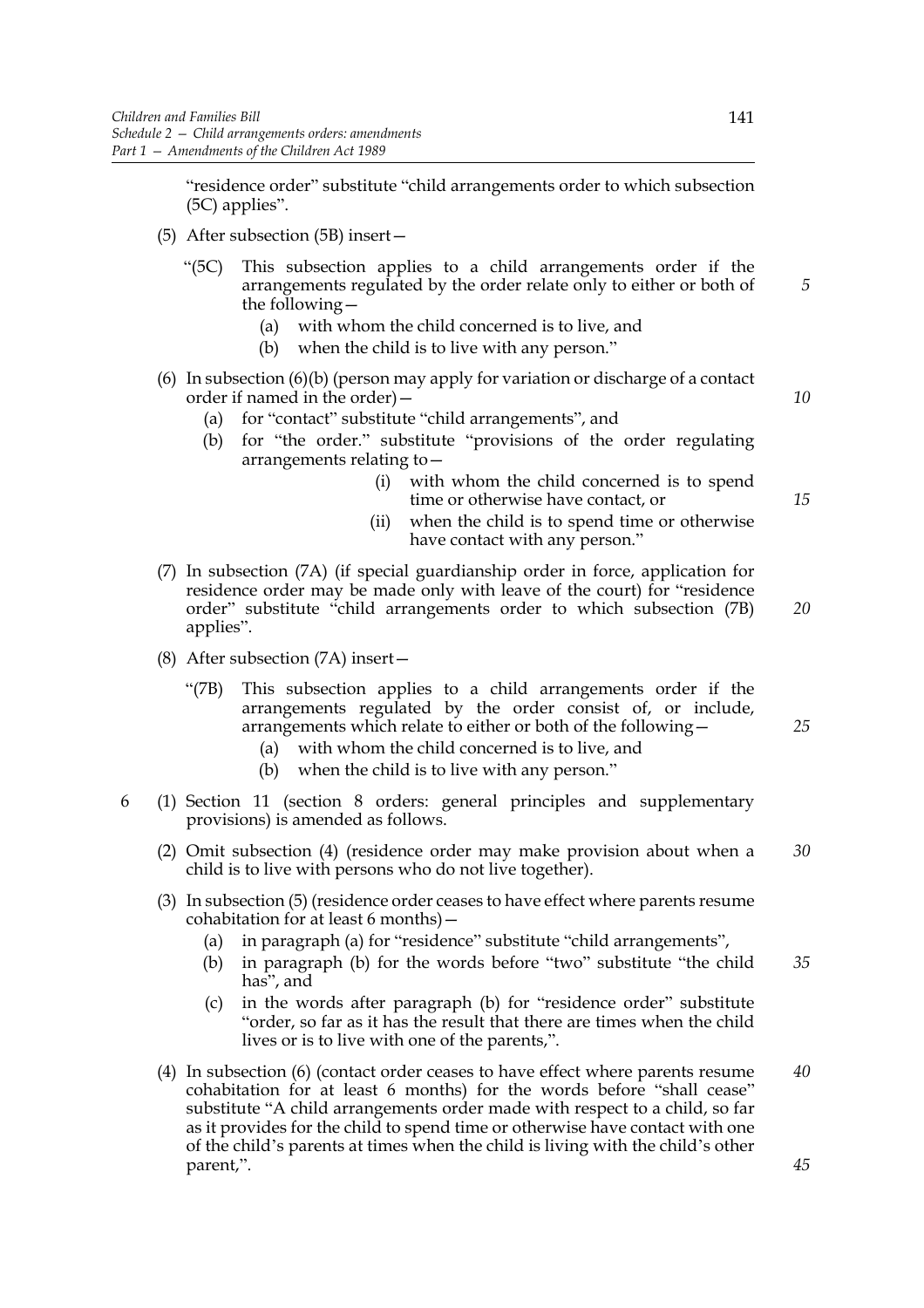- (5) In subsection (7)(b) (persons on whom conditions may be imposed by a section 8 order)—
	- (a) for sub-paragraph (i) (person in whose favour the order is made) substitute—
		- "(i) who is named in the order as a person with whom the child concerned is to live, spend time or otherwise have contact;", and *5*
	- (b) in sub-paragraph (ii) omit "concerned".
- 7 (1) Section 11A (contact activity directions) is amended as follows.

# (2) For subsections (1) to (3) (power to make directions) substitute  $-$

- "(1) Subsection (2) applies in proceedings in which the court is considering whether to make provision about one or more of the matters mentioned in subsection (1A) by making—
	- (a) a child arrangements order with respect to the child concerned, or
	- (b) an order varying or discharging a child arrangements order with respect to the child concerned.
- (1A) The matters mentioned in this subsection are—
	- (a) with whom a child is to live,
	- (b) when a child is to live with any person,
	- (c) with whom a child is to spend time or otherwise have contact, and
	- (d) when a child is to spend time or otherwise have contact with any person.
	- (2) The court may make an activity direction in connection with the provision that the court is considering whether to make. *25*
- (2A) Subsection (2B) applies in proceedings in which subsection (2) does not apply and in which the court is considering—
	- (a) whether a person has failed to comply with a provision of a child arrangements order, or
	- (b) what steps to take in consequence of a person's failure to comply with a provision of a child arrangements order.
- (2B) The court may make an activity direction in connection with that provision of the child arrangements order.
	- (3) An activity direction is a direction requiring an individual who is a party to the proceedings concerned to take part in an activity that would, in the court's opinion, help to establish, maintain or improve the involvement in the life of the child concerned of— *35*
		- (a) that individual, or
		- (b) another individual who is a party to the proceedings."
- (3) In subsection (5) (particular activities that may be required), in paragraph (a)(i) and (ii) and in paragraph (b), for "contact with a child" substitute "involvement in a child's life".
- (4) In subsection (6) (activities which may not be required) for "a contact" substitute "an".

*10*

*15*

*20*

*30*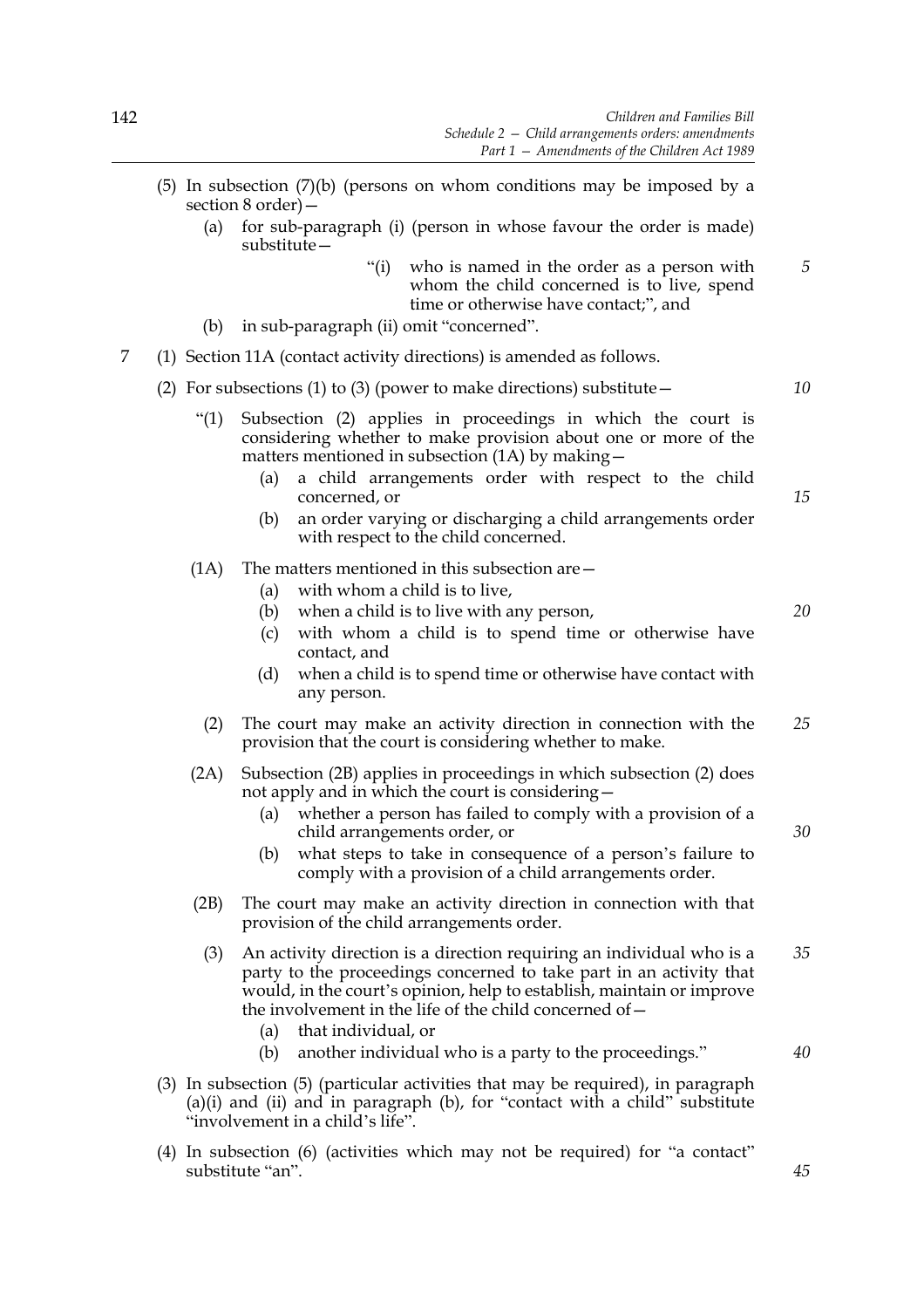|   | (5) In subsection (7) (court may not make contact activity direction on same<br>occasion as disposing of proceedings as they relate to contact) –<br>in paragraph (a) for "a contact activity direction" substitute "an<br>(a)<br>activity direction under subsection (2)", and<br>in paragraph (b) for "contact with the child concerned" substitute<br>(b)<br>"the matters mentioned in subsection (1A) in connection with which | 5  |
|---|------------------------------------------------------------------------------------------------------------------------------------------------------------------------------------------------------------------------------------------------------------------------------------------------------------------------------------------------------------------------------------------------------------------------------------|----|
|   | the activity direction is made".                                                                                                                                                                                                                                                                                                                                                                                                   |    |
|   | (6) After subsection $(7)$ insert –                                                                                                                                                                                                                                                                                                                                                                                                |    |
|   | A court may not on the same occasion –<br>" $(7A)$<br>make an activity direction under subsection (2B), and<br>(a)<br>dispose finally of the proceedings as they relate to failure to<br>(b)<br>comply with the provision in connection with which the<br>activity direction is made."                                                                                                                                             | 10 |
|   | (7) In subsection (8) (limitations on power to make direction under subsection<br>(2)) for "Subsection (2)" substitute "Each of subsections (2) and (2B)".                                                                                                                                                                                                                                                                         | 15 |
|   | $(8)$ In subsection $(9)$ (welfare of child is paramount consideration in considering<br>whether to make contact activity direction) for "a contact" substitute "an".                                                                                                                                                                                                                                                              |    |
|   | (9) In the title omit "Contact".                                                                                                                                                                                                                                                                                                                                                                                                   |    |
| 8 | (1) Section 11B (further provision about contact activity directions) is amended<br>as follows.                                                                                                                                                                                                                                                                                                                                    | 20 |
|   | (2) In subsection (1) (court may not make contact activity direction in<br>proceedings unless there is a dispute about contact) –<br>for "a contact activity direction in any proceedings" substitute "an<br>(a)<br>activity direction under section $11A(2)$ in connection with any matter<br>mentioned in section $11A(1A)$ ", and<br>for "about contact" substitute "about that matter".<br>(b)                                 | 25 |
|   | (3) In subsection (2) (contact activity direction may not require a child to take<br>part in an activity unless child is a parent of the child in relation to whom<br>court is considering contact) –<br>(a) for "a contact" substitute "an", and<br>(b) for "about contact" substitute "about a matter mentioned in section<br>$11A(1A)$ ".                                                                                       | 30 |
|   | (4) In subsection (3) (no contact activity direction to be made in connection with<br>contact order which is excepted order) –<br>for "a contact activity" substitute "an activity", and<br>(a)<br>for "contact order", in both places, substitute "child arrangements"<br>(b)<br>order".                                                                                                                                          | 35 |
|   | (5) In subsection (4) (excepted orders) for "contact order" substitute "child<br>arrangements order".                                                                                                                                                                                                                                                                                                                              |    |
|   | (6) In subsection (7) (no contact activity direction to be made unless individual<br>concerned is habitually resident in England and Wales) for "a contact"<br>substitute "an".                                                                                                                                                                                                                                                    | 40 |

- (7) In the title omit "Contact".
- 9 (1) Section 11C (contact activity conditions) is amended as follows.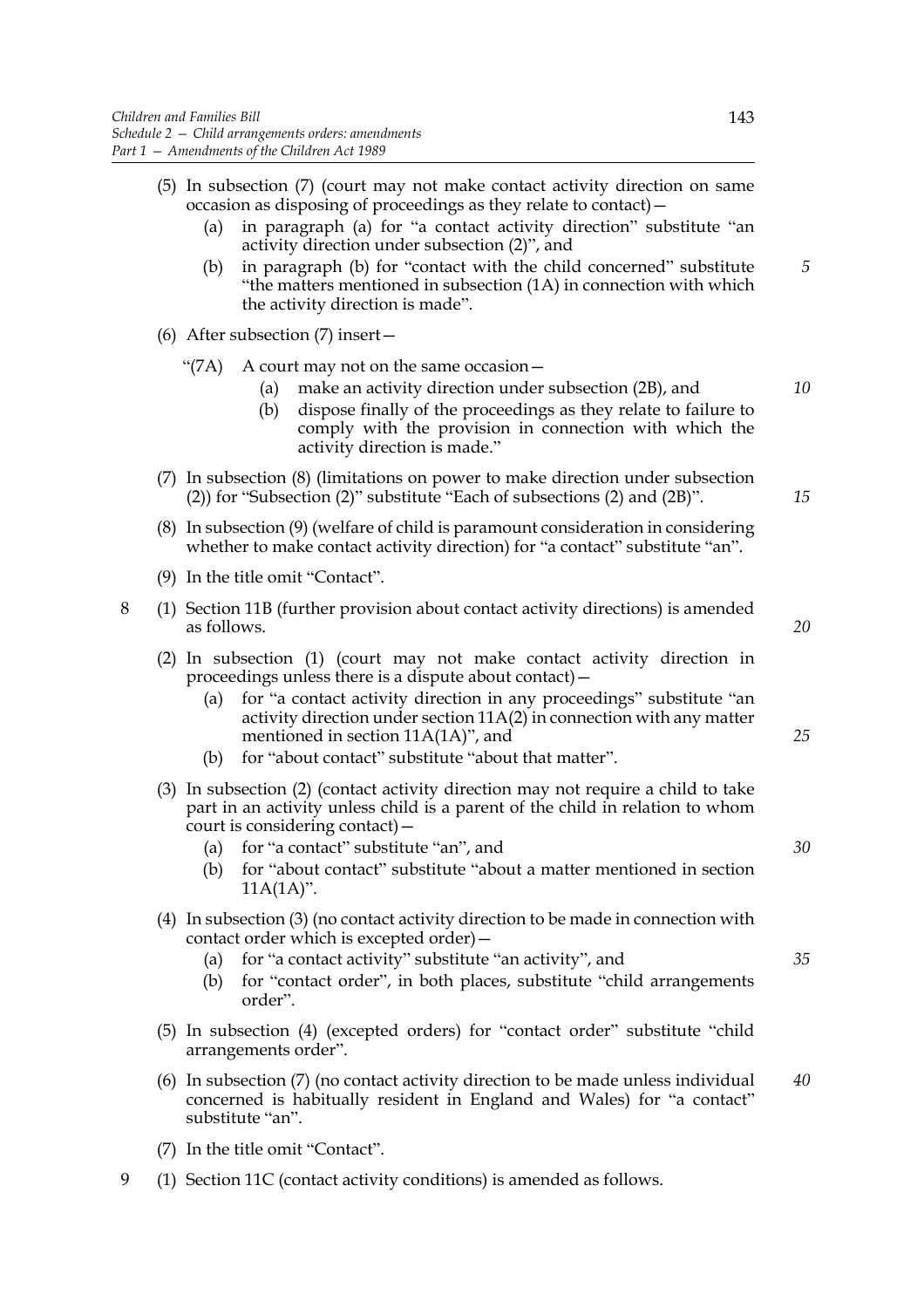- (2) In subsection (1) (section applies if court makes certain orders) for paragraphs (a) and (b) substitute— "(a) a child arrangements order containing— (i) provision for a child to live with different persons at different times, (ii) provision regulating arrangements relating to with whom a child is to spend time or otherwise have contact, or (iii) provision regulating arrangements relating to when a child is to spend time or otherwise have contact with any person; or (b) an order varying a child arrangements order so as to add, vary or omit provision of a kind mentioned in paragraph  $(a)(i)$ ,  $(ii)$  or  $(iii)$ ." (3) In subsection (2) (court may impose contact activity condition)— (a) for "contact order", in both places, substitute "child arrangements order", (b) for "(a "contact activity condition")" substitute "(an "activity condition")", and (c) for "promotes contact with the child concerned." substitute "would, in the court's opinion, help to establish, maintain or improve the involvement in the life of the child concerned of— (a) that individual, or (b) another individual who is a party to the proceedings." (4) In subsection (3) (persons who may be required to take part in activities)  $-$ (a) in paragraph  $(a)$  -(i) for "contact order" substitute "child arrangements order", and (ii) for "the person" substitute "a person", and (b) in paragraph (b) for "the person" substitute "a person". (5) In subsection (5) (particular activities that may be required) for "a contact", in both places, substitute "an". (6) In the title omit "Contact". 10 (1) Section 11D (further provision about contact activity conditions) is amended as follows. (2) In subsection (1) (contact activity condition may not be imposed on child unless child is a parent of the child concerned)— (a) for "contact order" substitute "child arrangements order", and (b) for "a contact activity" substitute "an activity". (3) In subsection (2) (excepted order may not impose contact activity condition)— (a) for "contact order" substitute "child arrangements order", and (b) for "a contact activity" substitute "an activity". *5 10 15 20 25 30 35 40*
	- (4) In subsection (3) (no contact activity condition to be imposed unless individual concerned is habitually resident in England and Wales)—
		- (a) for "contact order" substitute "child arrangements order", and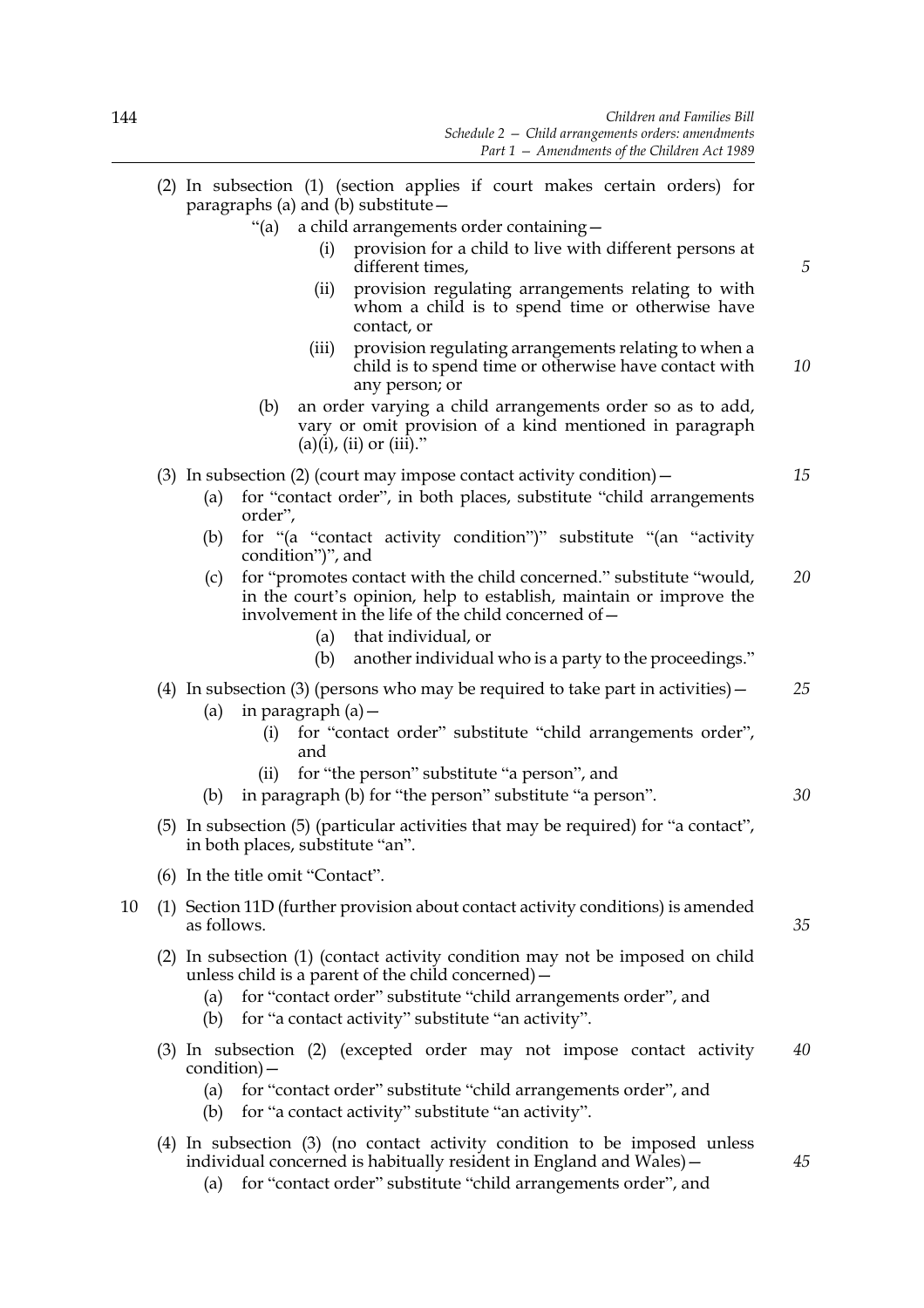- (b) for "a contact activity" substitute "an activity".
- (5) In the title omit "Contact".
- 11 (1) Section 11E (making of contact activity directions and conditions) is amended as follows.
	- (2) In subsection (1) (court to satisfy itself of matters within subsections (2) to  $(4)$ ) — *5*
		- (a) for "a contact activity", in both places, substitute "an activity", and
		- (b) for "contact order" substitute "child arrangements order".
	- (3) In subsection (8) (meaning of "specified") for "a contact", in both places, substitute "an".
	- (4) In the title omit "Contact".
- 12 (1) Section 11F (contact activity: financial assistance) is amended as follows.
	- (2) For "a contact activity", in each place, substitute "an activity".
	- (3) In subsections (2) and (4) (fee-assistance may be given in respect of persons required to take part in activity that promotes contact) for "promotes contact with" substitute "is expected to help to establish, maintain or improve the involvement of that or another individual in the life of". *15*
	- (4) In the title omit "Contact".
- 13 (1) Section 11G (contact activity: monitoring) is amended as follows.
	- (2) In subsection (1) for "a contact activity", in each place, substitute "an activity". *20*
	- (3) In subsections (1) and (2) for "contact order", in each place, substitute "child arrangements order".
	- (4) In the title omit "Contact".
- 14 (1) Section 11H (monitoring contact) is amended as follows.
	- (2) In subsection (1) (section applies if court makes or varies a contact order) for paragraphs (a) and (b) substitute—
		- "(a) a child arrangements order containing provision of a kind mentioned in section  $11C(1)(a)(i)$ , (ii) or (iii), or
		- (b) an order varying a child arrangements order so as to add, vary or omit provision of any of those kinds." *30*
	- (3) In subsection (2)(a) (court may ask officer to monitor compliance) for "the contact order (or the contact order as varied);" substitute "each provision of any of those kinds that is contained in the child arrangements order (or in the child arrangements order as varied);".
	- (4) In subsection (3) (individuals whose compliance may be monitored)—
		- (a) for "contact order", in both places, substitute "child arrangements order", and
		- (b) for paragraphs (a) and (b) (including the "or" at the end of paragraph (b)) substitute—
			- "(za) provides for the child concerned to live with different persons at different times and names the individual as one of those persons;

*40*

*35*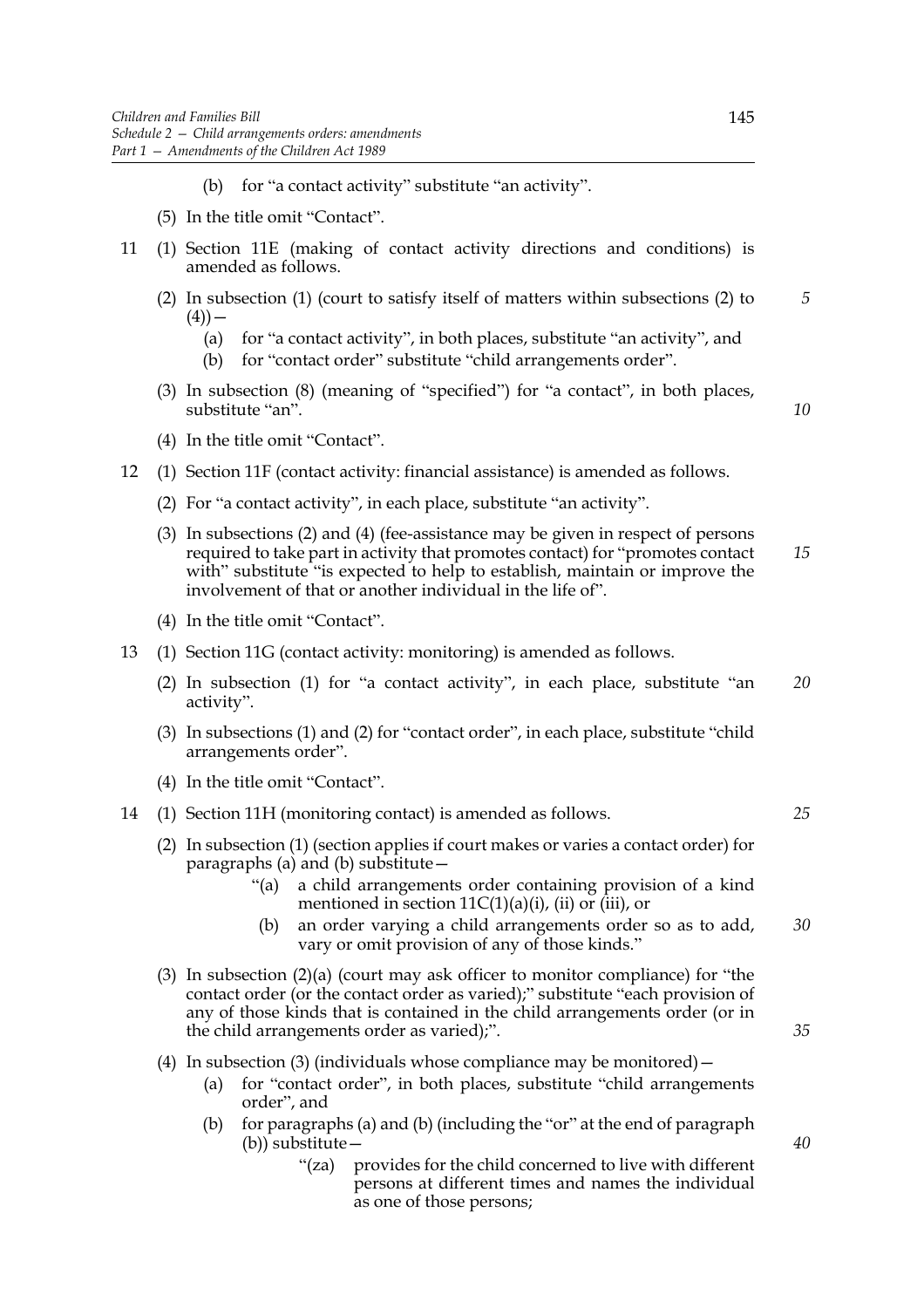|    | imposes requirements on the individual with regard<br>(a)<br>to the child concerned spending time or otherwise<br>having contact with some other person;<br>names the individual as a person with whom the<br>(b)<br>child concerned is to spend time or otherwise have<br>contact; or".               | 5  |
|----|--------------------------------------------------------------------------------------------------------------------------------------------------------------------------------------------------------------------------------------------------------------------------------------------------------|----|
|    | (5) In subsection (4) (requests under subsection (2) not to relate to contact<br>activity conditions) -                                                                                                                                                                                                |    |
|    | for "contact order", in both places, substitute "child arrangements"<br>(a)<br>order",                                                                                                                                                                                                                 | 10 |
|    | for "a contact activity" substitute "an activity", and<br>(b)<br>for "the contact activity" substitute "the activity".<br>(c)                                                                                                                                                                          |    |
|    | (6) In subsection (5) (when court may make request under subsection $(2)$ ) –<br>in paragraph (a) for "contact order", in both places, substitute "child"<br>(a)<br>arrangements order", and<br>in paragraph (b) after "the child concerned" insert "or to the child's<br>(b)<br>living arrangements". | 15 |
|    | (7) In subsection (10) (request not to be made under subsection (2) if contact<br>order is an excepted order) for "contact" substitute "child arrangements".                                                                                                                                           |    |
|    | (8) In the title after "contact" insert "and shared residence".                                                                                                                                                                                                                                        | 20 |
| 15 | In section 11I (warning notices to be attached to contact orders and to orders<br>varying contact orders) –<br>for "contact", in each place, substitute "child arrangements", and<br>(a)<br>in the title for "Contact" substitute "Child arrangements".<br>(b)                                         |    |
| 16 | (1) Section 11J (enforcement orders where contact order not complied with) is<br>amended as follows.                                                                                                                                                                                                   | 25 |
|    | (2) In subsection (1) for "contact" substitute "child arrangements".                                                                                                                                                                                                                                   |    |
|    | (3) In subsection (2) for "the contact" substitute "a provision of the child<br>arrangements".                                                                                                                                                                                                         |    |
|    | (4) In subsection (3) for "contact order" substitute "provision".                                                                                                                                                                                                                                      | 30 |
|    | $(5)$ In subsection $(5)$ –<br>for "contact order", in each place, substitute "child arrangements<br>(a)<br>order",<br>in paragraphs (a) and (b) for "the person", in each place, substitute "a<br>(b)<br>person", and<br>in paragraph (c) for "a contact activity" substitute "an activity".<br>(c)   | 35 |
|    | (6) In subsection (6) for "contact" substitute "child arrangements".                                                                                                                                                                                                                                   |    |
| 17 | (1) Section 11K (enforcement orders: further provisions) is amended as follows.                                                                                                                                                                                                                        |    |
|    | (2) In subsection (1) (enforcement order not to be made where notice not given<br>under section $11$ ] $-$<br>in the words before paragraph (a), for "contact order" substitute<br>(a)<br>"provision of a child arrangements order",                                                                   | 40 |

(b) in paragraph  $(a)$  –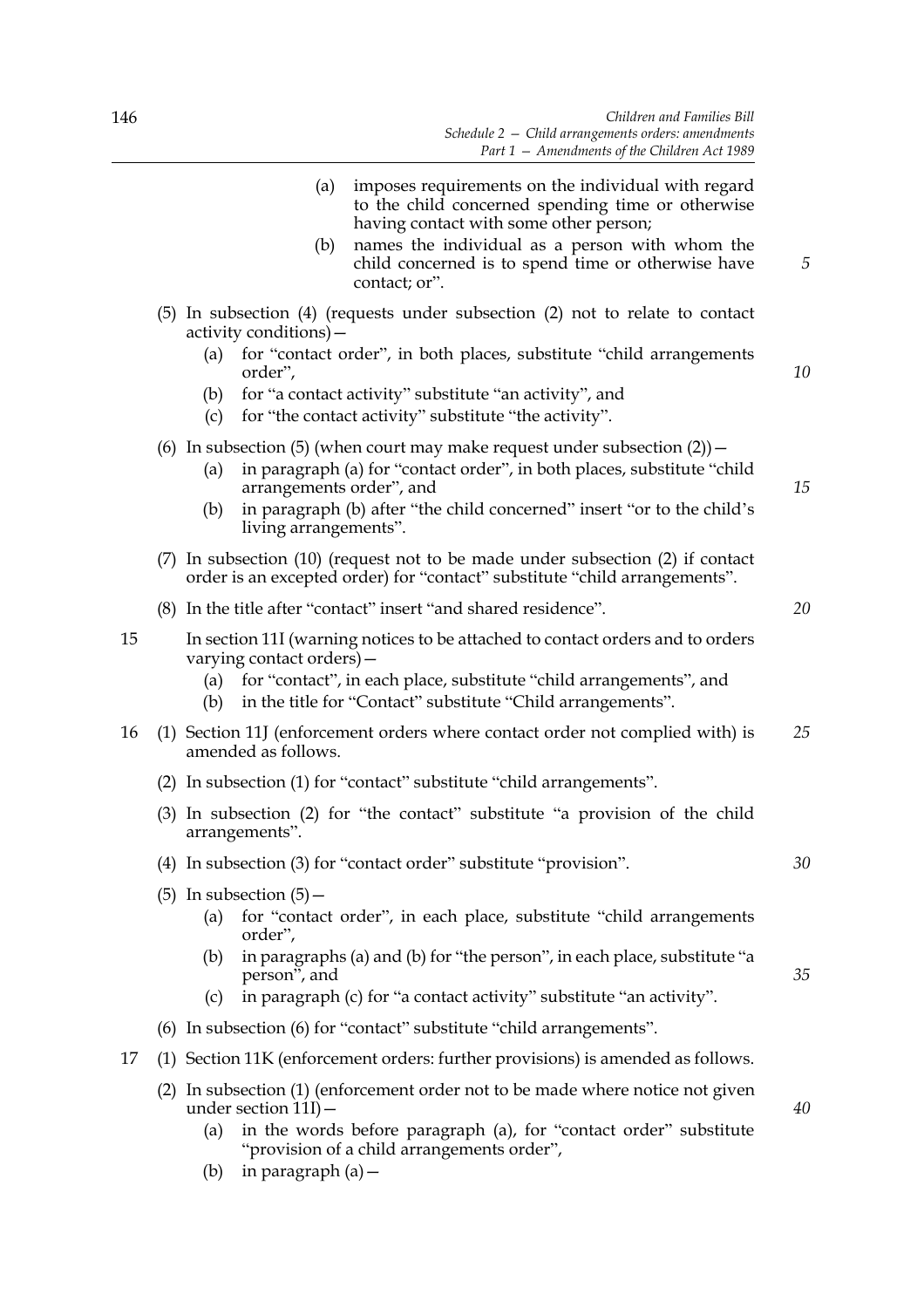- (i) for "a contact order that" substitute "a provision of a child arrangements order where the order", and
- (ii) for "the contact" substitute "the child arrangements", and
- (c) in paragraph (b) for "contact" substitute "child arrangements".
- (3) In subsection (2) (enforcement order not to be made where person failed to comply with contact order when under 18) for "contact" substitute "provision of a child arrangements". *5*
- (4) In subsection (3) (enforcement order not to be made where contact order is an excepted order) for "contact order that" substitute "provision of a child arrangements order where the child arrangements order".
- 18 (1) Section 11L (making of enforcement orders) is amended as follows.
	- (2) In subsection (1) (order must be necessary and its likely effect proportionate)—
		- (a) for "a contact" substitute "a provision of a child arrangements",
		- (b) in paragraph (a) for "contact", in each place, substitute "child arrangements", and *15*
		- (c) in paragraph (b) omit "of the contact order".
	- (3) In subsection (3) for "contact" substitute "provision of a child arrangements".
	- (4) In subsection (7) for "contact", in both places, substitute "child arrangements". *20*
- 19 (1) Section 11O (compensation for financial loss arising from breach of contact order) is amended as follows.
	- (2) In subsection (1) for "contact" substitute "child arrangements".
	- (3) In subsection  $(2)(a)$  for "the contact" substitute "a provision of the child arrangements". *25*
	- (4) In subsection (3) for "contact" substitute "particular provision of the child arrangements".
	- (5) In subsection  $(6)$  -
		- (a) for "contact order", in each place, substitute "child arrangements order", *30*
		- (b) in paragraphs (a) and (b) for "the person", in each place, substitute "a person", and
		- (c) in paragraph (c) for "a contact activity" substitute "an activity".
- 20 (1) Section 11P (compensation orders under section 11O(2): further provision) is amended as follows. *35*
	- (2) In subsection (1) (compensation not to be ordered where notice not given under section 11I)—
		- (a) in the words before paragraph (a), for "contact order" substitute "provision of a child arrangements order",
		- (b) in paragraph (a)—
			- (i) for "a contact order that" substitute "a provision of a child arrangements order where the order", and
			- (ii) for "the contact" substitute "the child arrangements", and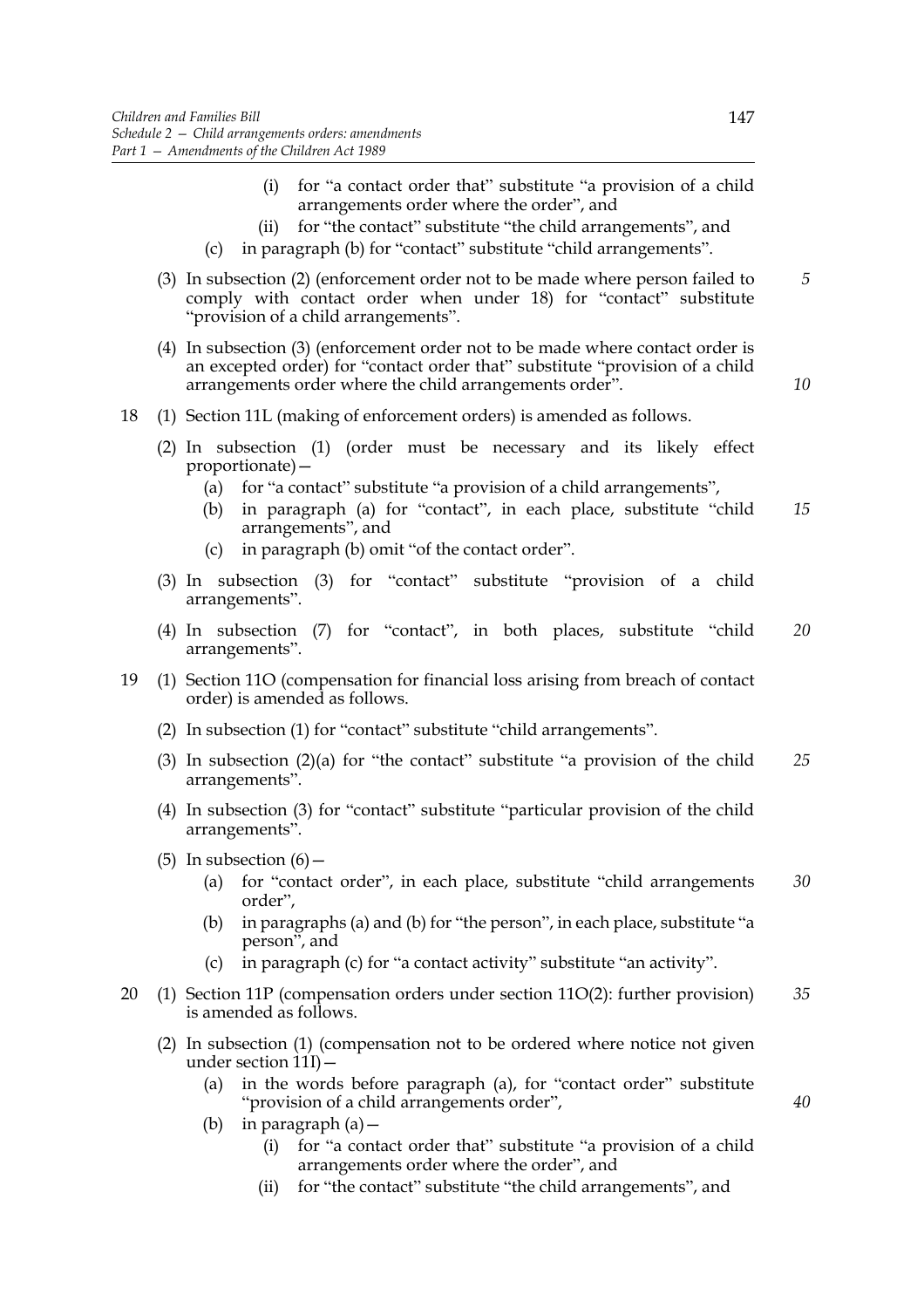- (c) in paragraph (b) for "contact" substitute "child arrangements".
- (3) In subsection (2) (compensation not to be ordered where person failed to comply with contact order when under 18) for "contact" substitute "provision of a child arrangements".
- (4) In subsection (3) (compensation not to be ordered where contact order is an excepted order) for "contact order that" substitute "provision of a child arrangements order where the child arrangements order". *5*
- 21 (1) Section 12 (residence orders and parental responsibility) is amended as follows.
	- (2) For subsections (1) and (1A) (court making residence order in favour of father without parental responsibility is also to make order giving parental responsibility to the father) substitute— *10*
		- " $(1)$  Where  $-$ 
			- (a) the court makes a child arrangements order with respect to a child,
			- (b) the father of the child, or a woman who is a parent of the child by virtue of section 43 of the Human Fertilisation and Embryology Act 2008, is named in the order as a person with whom the child is to live, and
			- (c) the father, or the woman, would not otherwise have parental responsibility for the child, *20*

the court must also make an order under section 4 giving the father, or under section 4ZA giving the woman, that responsibility.

- (1A) Where—
	- (a) the court makes a child arrangements order with respect to a child, *25*
	- (b) the father of the child, or a woman who is a parent of the child by virtue of section 43 of the Human Fertilisation and Embryology Act 2008, is named in the order as a person with whom the child is to spend time or otherwise have contact but is not named in the order as a person with whom the child is to live, and *30*
	- (c) the father, or the woman, would not otherwise have parental responsibility for the child,

the court must decide whether it would be appropriate, in view of the provision made in the order with respect to the father or the woman, for him or her to have parental responsibility for the child and, if it decides that it would be appropriate for the father or the woman to have that responsibility, must also make an order under section 4 giving him, or under section 4ZA giving her, that responsibility." *35 40*

- (3) In subsection (2) (residence order in favour of person other than parent or guardian)—
	- (a) for "residence order in favour of any person who is not the" substitute "child arrangements order and a person who is not a",
	- (b) after "concerned" insert "is named in the order as a person with whom the child is to live,", and
	- (c) for "residence order remains in force" substitute "order remains in force so far as providing for the child to live with that person".

*45*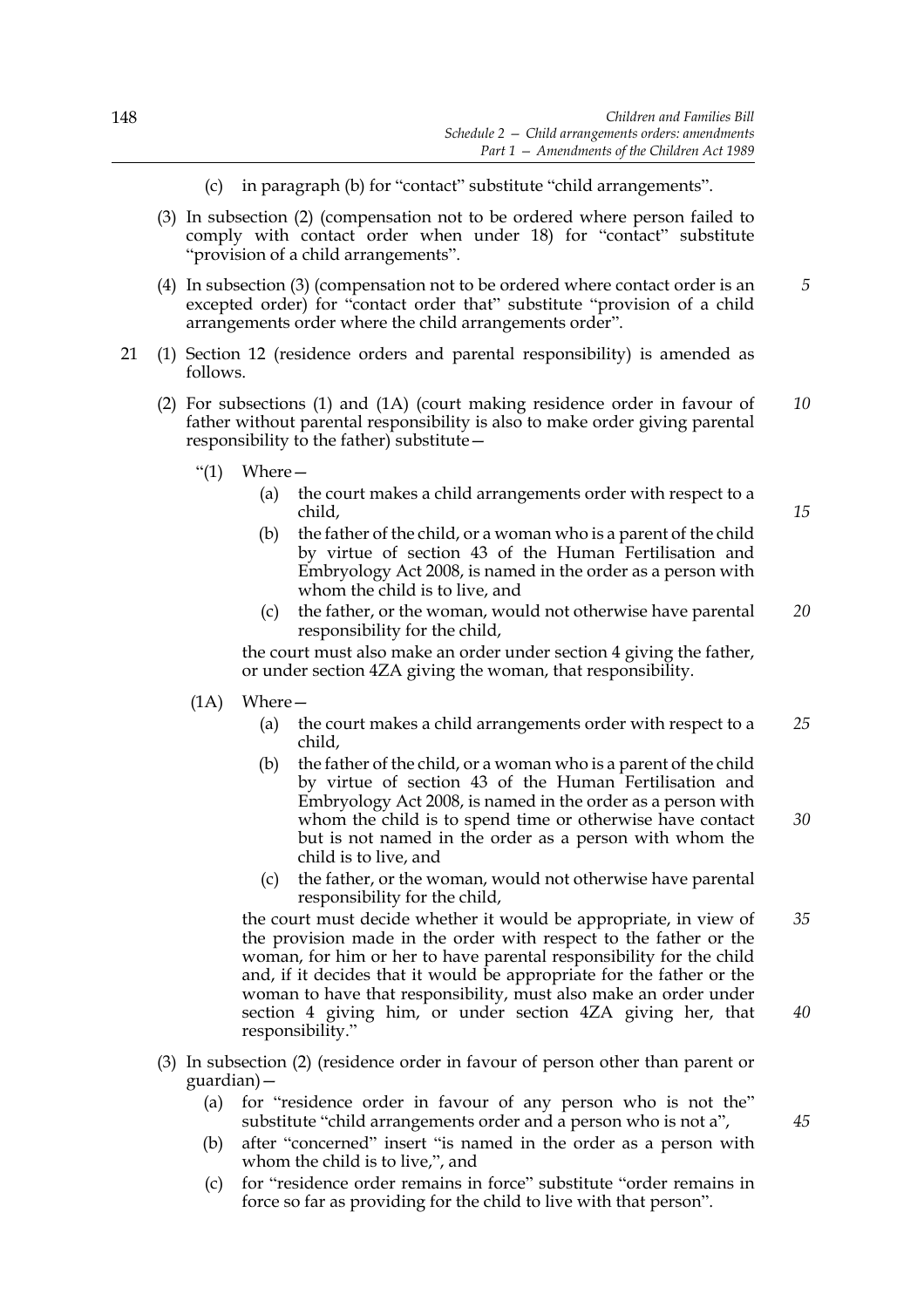- (4) After subsection (2) insert—
	- "(2A) Where the court makes a child arrangements order and—
		- (a) a person who is not the parent or guardian of the child concerned is named in the order as a person with whom the child is to spend time or otherwise have contact, but
		- (b) the person is not named in the order as a person with whom the child is to live,

the court may provide in the order for the person to have parental responsibility for the child while paragraphs (a) and (b) continue to be met in the person's case."

- (5) In subsection (3) (limits on parental responsibility given by subsection (2)) after "subsection (2)" insert "or (2A)".
- (6) In subsection (4) (where order giving parental responsibility was made in compliance with subsection (1) or (1A), order not to be revoked while residence order remains in force)—
	- (a) omit "or  $(1A)$ ",
	- (b) for "in respect of the" substitute "in respect of a", and
	- (c) for "residence order concerned remains in force" substitute "child arrangements order concerned remains in force so far as providing for the child to live with that parent".
- (7) In the title for "Residence" substitute "Child arrangements".
- 22 (1) Section 13 (effect of residence order on change of child's name or removal from jurisdiction) is amended as follows.
	- (2) In subsection (1) (new surname or removal from UK requires consent of all with parental responsibility or leave of court) for "residence order" substitute "child arrangements order to which subsection (4) applies". *25*
	- (3) In subsection (2) (child may be removed from UK for up to 1 month by person in whose favour residence order is made) for "the person in whose favour the residence order is made" substitute "a person named in the child arrangements order as a person with whom the child is to live".
	- (4) In subsection (3) (court's leave may be given in making a residence order) for "residence order with respect to a child" substitute "child arrangements order to which subsection (4) applies,".
	- (5) After subsection (3) insert—
		- "(4) This subsection applies to a child arrangements order if the arrangements regulated by the order consist of, or include, arrangements which relate to either or both of the following— *35*
			- (a) with whom the child concerned is to live, and
			- (b) when the child is to live with any person."
- 23 Omit section 14 (enforcement of residence orders in magistrates' courts).
- 24 In section 14A(5) (persons eligible to apply for special guardianship order), in paragraph (b) for the words after "individual" substitute "who is named in a child arrangements order as a person with whom the child is to live;".
- 25 (1) Section 14B (making of special guardianship orders) is amended as follows.

*5*

*10*

*15*

*20*

*30*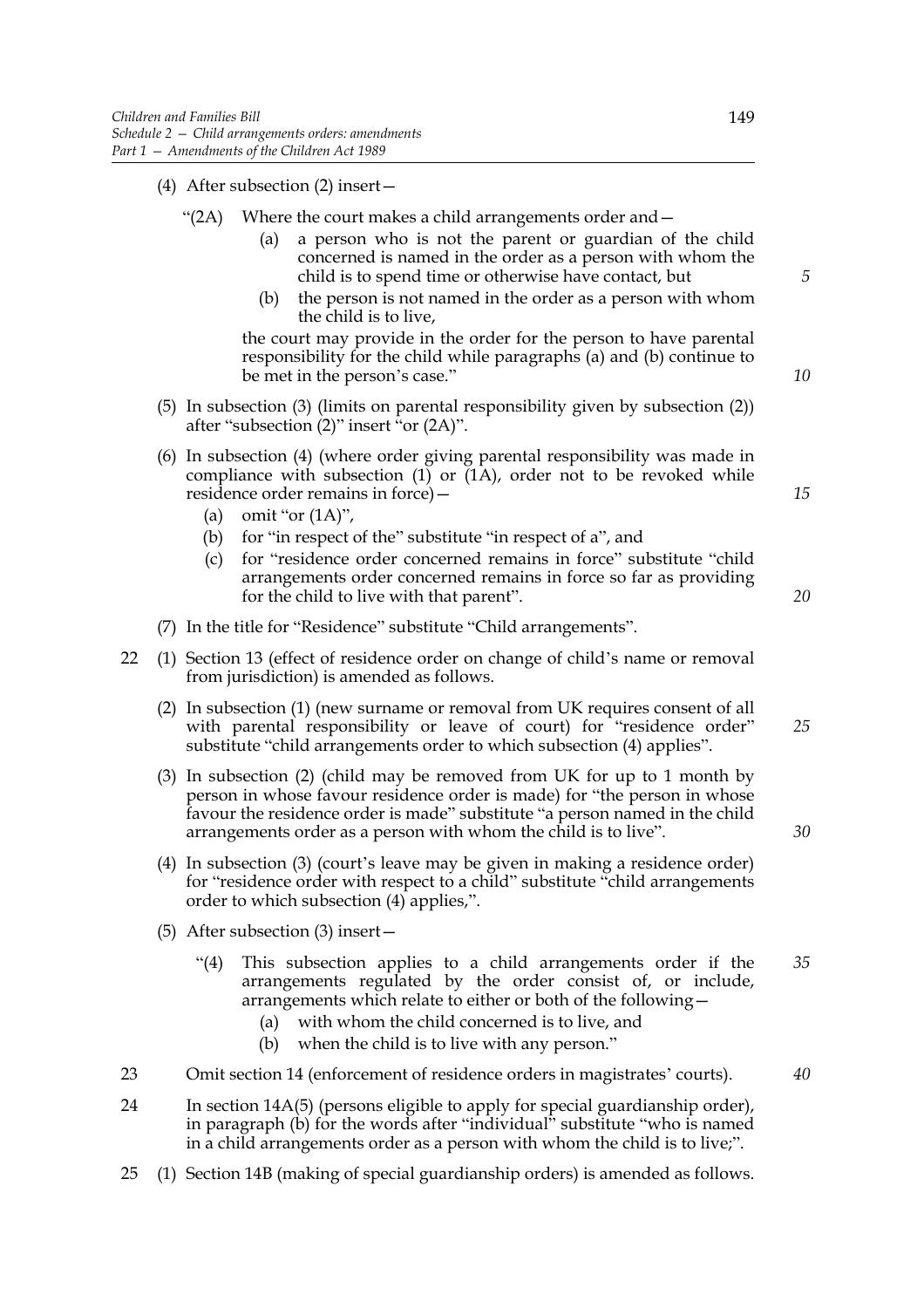- (2) In subsection (1) (matters for court to consider before making special guardianship order)—
	- (a) in paragraph (a) for "contact order" substitute "child arrangements order containing contact provision",
	- (b) in paragraph  $(c)$  -
		- (i) for "a contact order" substitute "provision contained in a child arrangements order", and
		- (ii) for "that contact order" substitute "that provision", and
	- (c) for paragraph (d) (whether contact activity direction should be discharged) substitute—
		- "(d) where an activity direction has been made—
			- (i) in proceedings for the making, variation or discharge of a child arrangements order with respect to the child, or
			- (ii) in other proceedings that relate to such an order, *15*

that direction should be discharged."

- (3) After subsection (1) insert—
	- "(1A) In subsection (1) "contact provision" means provision which regulates arrangements relating to—
		- (a) with whom a child is to spend time or otherwise have contact, or
		- (b) when a child is to spend time or otherwise have contact with any person;

but in paragraphs (a) and (b) a reference to spending time or otherwise having contact with a person is to doing that otherwise than as a result of living with the person." *25*

- 26 In section 14D(1) (persons eligible to apply for variation or discharge of special guardianship order), in paragraph (c) for the words after "individual" substitute "who is named in a child arrangements order as a person with whom the child is to live;". *30*
- 27 (1) Section 16 (family assistance orders) is amended as follows.
	- (2) In subsection (2)(b) (persons may be named in order if child lives with them or if contact order in their favour is in force) for the words after "living or" substitute "who is named in a child arrangements order as a person with whom the child is to live, spend time or otherwise have contact".
	- (3) In subsection (4A) (family assistance order may direct officer to give advice and assistance as to contact where contact order in force) for "a contact order" substitute "contact provision contained in a child arrangements order".
	- (4) After subsection (4A) insert—
		- "(4B) In subsection (4A) "contact provision" means provision which regulates arrangements relating to—
			- (a) with whom a child is to spend time or otherwise have contact, or
			- (b) when a child is to spend time or otherwise have contact with any person."

*40*

*45*

*35*

*5*

*10*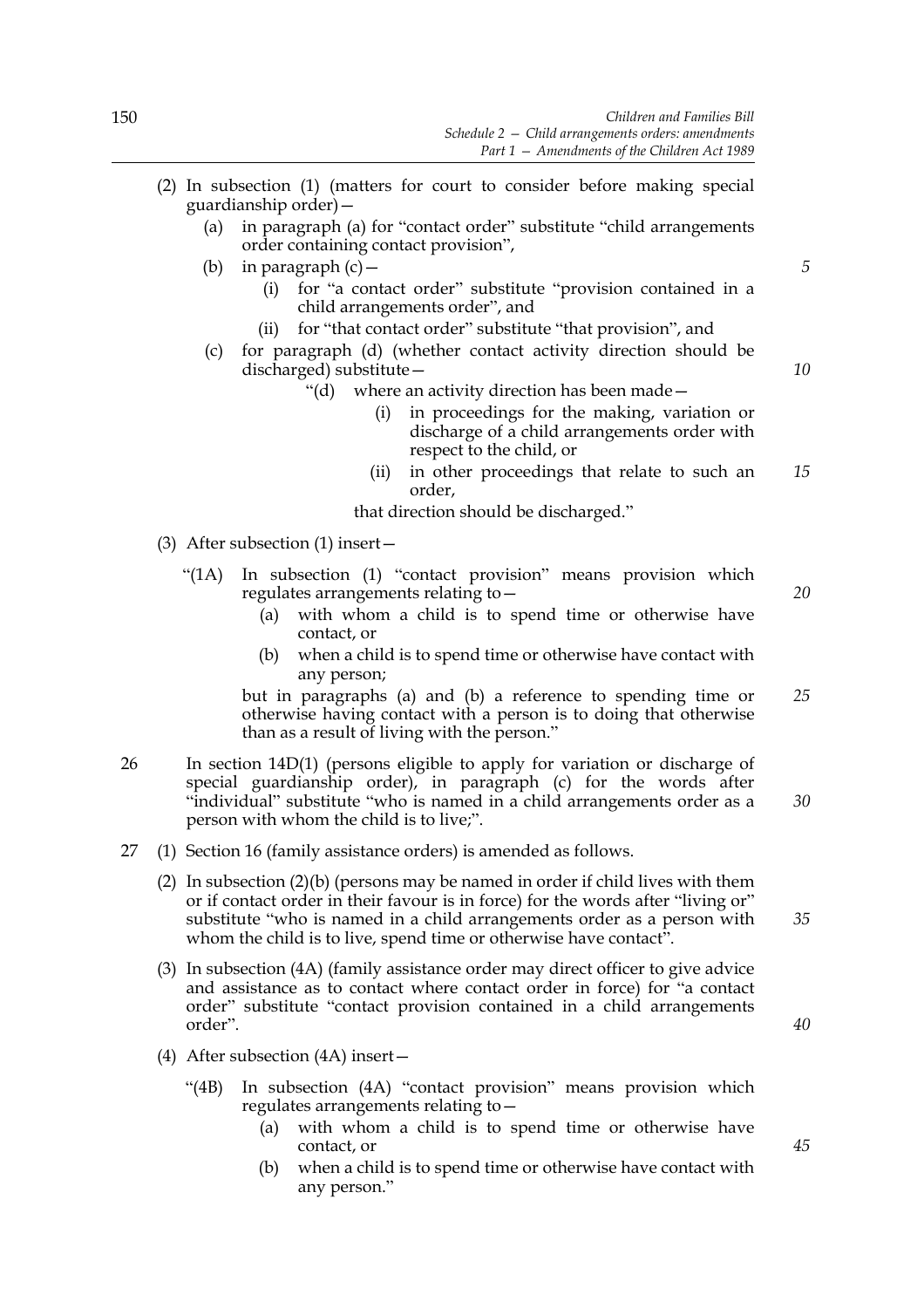- 28 For section 20(9)(a) (if accommodation under section 20 provided for child with agreement of person in whose favour a residence order has been made, that agreement overrides objections of a person with parental responsibility) substitute— "(a) who is named in a child arrangements order as a person with
	- whom the child is to live;".
- 29 In section 22C(3)(c) (where residence order in favour of a person was in force before care order was made, local authority may arrange for the child to live with that person)—
	- (a) for "a residence order" substitute "a child arrangements order", and *10*
	- (b) for "in whose favour the residence order was made" substitute "named in the child arrangements order as a person with whom C was to live".
- 30 In section 23(4) (persons not referred to as local authority foster parents), in paragraph (c) for the words from "a residence order" to the end substitute "a child arrangements order in force with respect to the child immediately before the care order was made, a person named in the child arrangements order as a person with whom the child was to live." *15*
- 31 In section 34(1)(c) (child in care to be allowed reasonable contact with person in whose favour residence order was in force before care order was made)—
	- (a) for "residence" substitute "child arrangements", and
	- (b) for "the person in whose favour the order was made" substitute "any person named in the child arrangements order as a person with whom the child was to live".
- 32 (1) Section 38 (interim care or supervision orders) is amended as follows.
	- (2) In subsection (3) (interim supervision order to be made in certain cases where residence order made in proceedings for a care or supervision order) for "residence order with respect to" substitute "child arrangements order with respect to the living arrangements of".
	- (3) After subsection (3) insert—
		- "(3A) For the purposes of subsection (3), a child arrangements order is one made with respect to the living arrangements of the child concerned if the arrangements regulated by the order consist of, or include, arrangements which relate to either or both of the following—
			- (a) with whom the child is to live, and
			- (b) when the child is to live with any person."
- 33 (1) Section 41 (representation of child: meaning of "specified proceedings") is amended as follows.
	- (2) In subsection  $(6)(e)$  and  $(h)(ii)$  (which refer to the making of a residence order) for "residence order with respect to" substitute "child arrangements order with respect to the living arrangements of".
	- (3) After subsection (6A) insert—
		- "(6B) For the purposes of subsection (6), a child arrangements order is one made with respect to the living arrangements of a child if the arrangements regulated by the order consist of, or include, arrangements which relate to either or both of the following—

*25*

*20*

*30*

*35*

*40*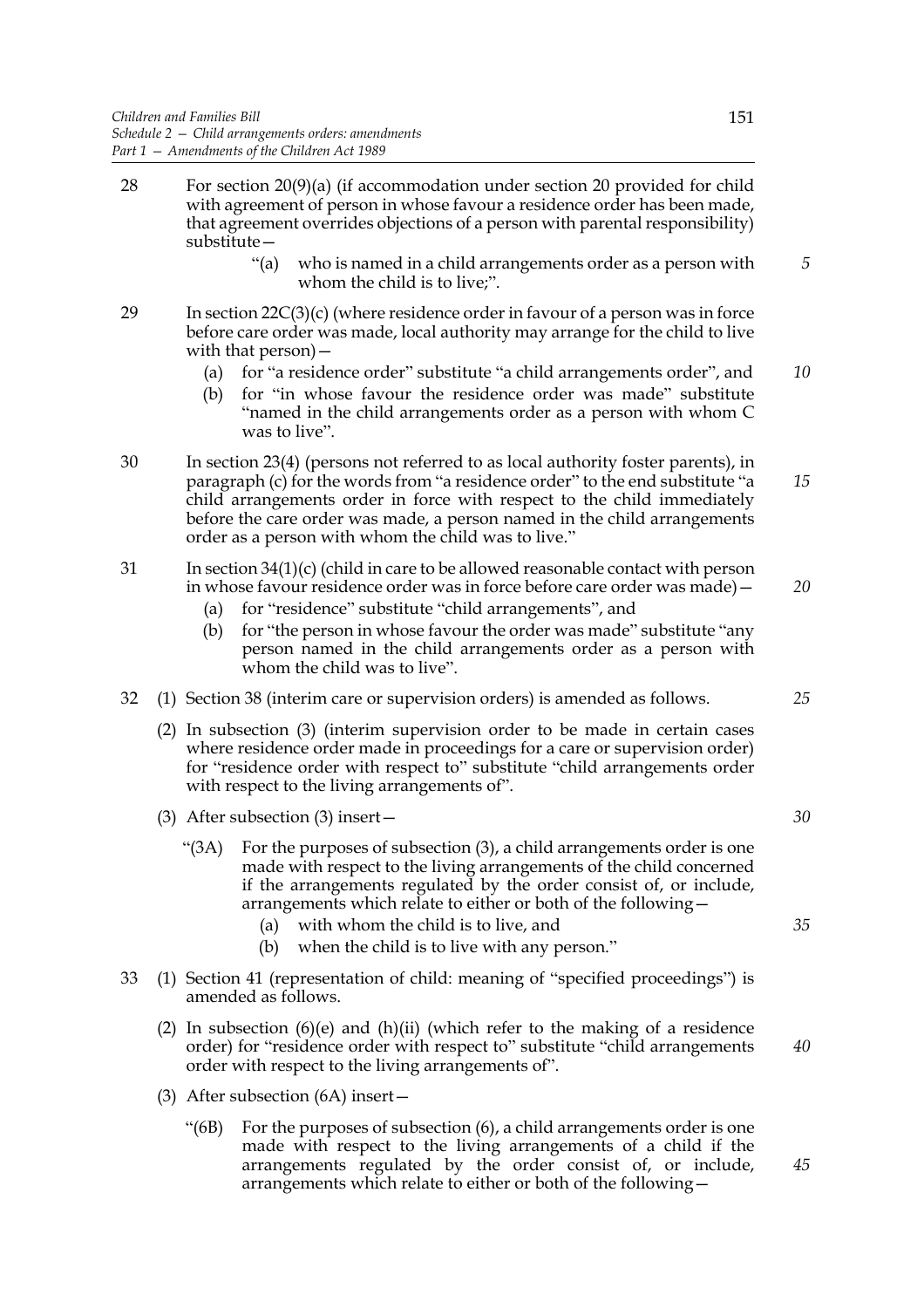- (a) with whom the child is to live, and
- (b) when the child is to live with any person."
- 34 In section 43(11) (persons to be given notice of application for child assessment order) for paragraph (d) substitute—
	- "(d) any person named in a child arrangements order as a person with whom the child is to spend time or otherwise have contact;". *5*
- 35 In section 44(13) (persons to be allowed reasonable contact with child where emergency protection order made) for paragraph (d) substitute—
	- "(d) any person named in a child arrangements order as a person with whom the child is to spend time or otherwise have contact;". *10*
- 36 In section 46(10) (persons to be allowed reasonable contact with child in police protection where that is in child's best interests) for paragraph (d) substitute—
	- "(d) any person named in a child arrangements order as a person with whom the child is to spend time or otherwise have contact;".
- 37 (1) Section 91 (effect and duration of orders etc.) is amended as follows.
	- (2) In subsection (1) (making of residence order discharges care order) for "residence order with respect to" substitute "child arrangements order with respect to the living arrangements of". *20*
	- (3) After subsection (1) insert—
		- " $(1)$  For the purposes of subsection  $(1)$ , a child arrangements order is one made with respect to the living arrangements of a child if the arrangements regulated by the order consist of, or include, arrangements which relate to either or both of the following— *25*
			- (a) with whom the child is to live, and
			- (b) when the child is to live with any person."
	- (4) In subsection (2A) (making of care order discharges contact activity direction)— *30*
		- (a) for "a contact" substitute "an", and
		- (b) for "as regards contact with" substitute "with respect to".
	- (5) In subsection (10) (section 8 order other than residence order ceases to have effect when child turns 16 unless it is to have effect beyond that age by virtue of section 9(6)) omit "other than a residence order". *35*
	- (6) After subsection (10) insert—
		- "(10A) Subsection (10) does not apply to provision in a child arrangements order which regulates arrangements relating to—
			- (a) with whom a child is to live, or
			- (b) when a child is to live with any person."
- 38 (1) Section 105 (interpretation) is amended as follows.
	- (2) In subsection (1) (definitions)  $-$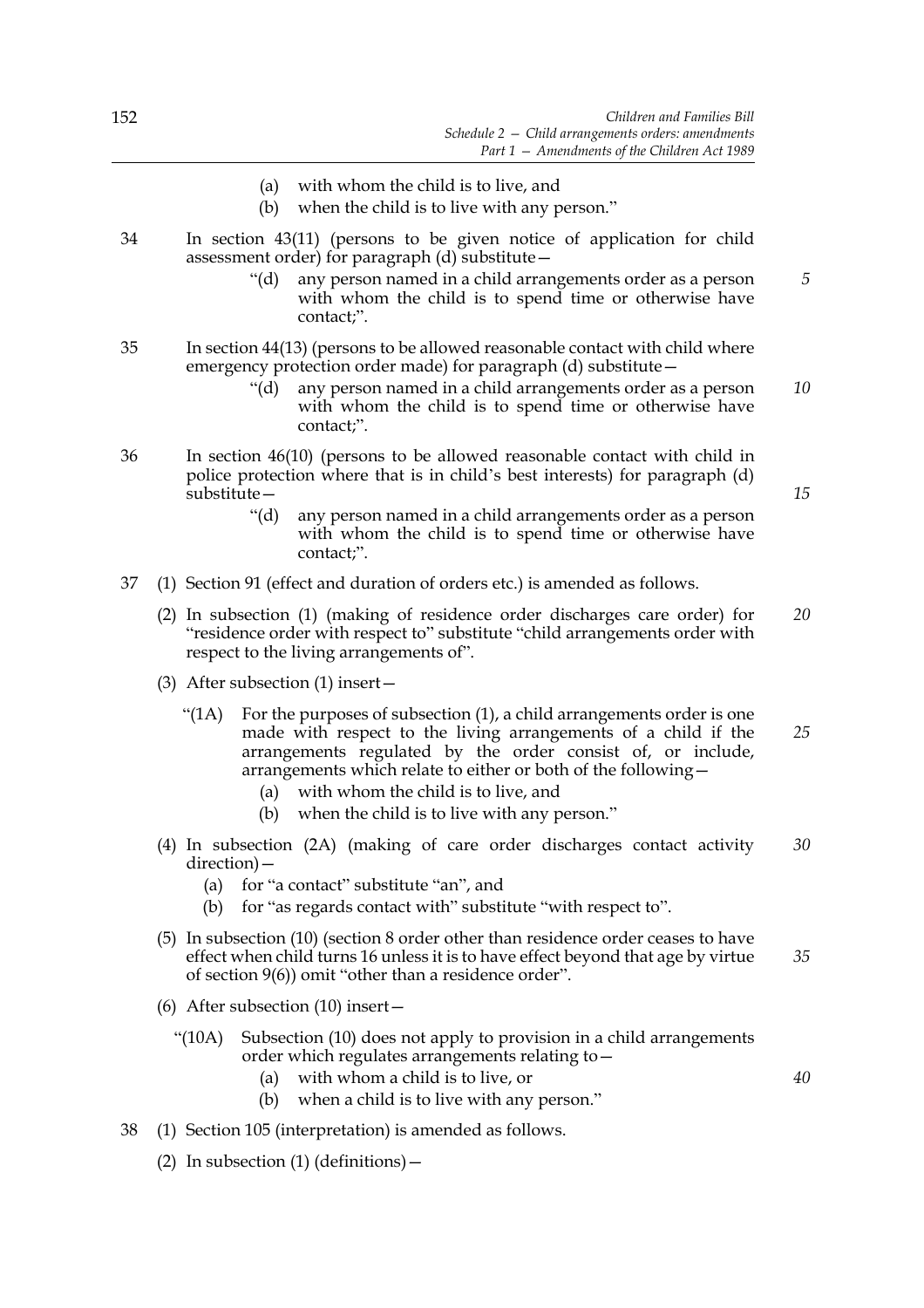- (a) before the definition of "adoption agency" insert— ""activity condition" has the meaning given by section 11C; "activity direction" has the meaning given by section  $11A;$ (b) at the appropriate place insert— "child arrangements order" has the meaning given by section  $8(1)$ ;", and (c) omit the definition of "contact activity condition", the definition of "contact activity direction", the definition of "contact order" and the definition of "residence order". (3) Omit subsection (3) (interpretation of certain references relating to residence orders). 39 (1) Schedule A1 (enforcement orders) is amended as follows. (2) In paragraphs  $4(1)$ ,  $5(1)$ ,  $6(1)$ ,  $7(1)$ ,  $8(1)$  and  $9(1)$  and  $(11)(a)$  for "contact" substitute "provision of a child arrangements". (3) In paragraphs  $4(2)(c)$ ,  $(4)(b)$  and  $(5)$ ,  $6(3)$  and  $9(6)$  and  $(10)(a)$  for "contact", in each place, substitute "child arrangements". (4) In paragraph 9(5) for "the contact" substitute "a provision of the child arrangements". (5) In paragraph 9(10)(b) for "contact order and" substitute "provisions of the child arrangements order and with". 40 (1) Schedule 1 (financial provision for children) is amended as follows. (2) In paragraph 1 (power of court to make orders on application of parent, guardian, special guardian or person in whose favour residence order in force)— (a) in sub-paragraph (1) for the words from "in whose favour" to "to a child" substitute "who is named in a child arrangements order as a person with whom a child is to live", (b) in sub-paragraph  $(6)$  -(i) omit "a residence order or", and (ii) after "special guardianship order" insert ", or on making, varying or discharging provision in a child arrangements order with respect to the living arrangements of a child," and (c) after sub-paragraph (6) insert— "(6A) For the purposes of sub-paragraph (6) provision in a child arrangements order is with respect to the living arrangements of a child if it regulates arrangements relating to— (a) with whom the child is to live, or (b) when the child is to live with any person." (3) In paragraph 8 (circumstances in which court may revoke financial relief order under other enactment)— *5 10 15 20 25 30 40*
	- (a) in sub-paragraph (1) for "residence order" substitute "child arrangements order to which sub-paragraph (1A) applies", and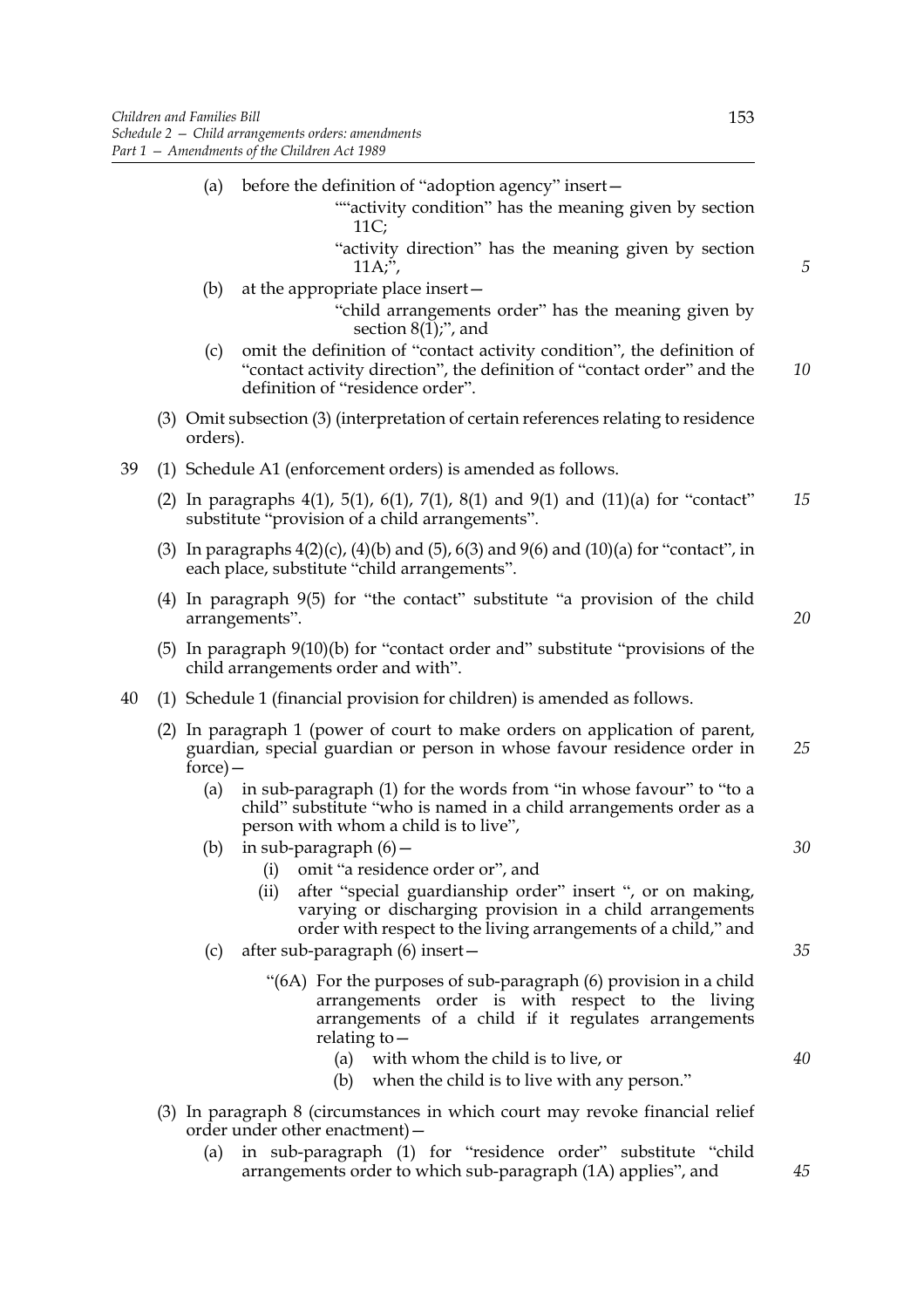- (b) after sub-paragraph (1) insert—
	- "(1A) This sub-paragraph applies to a child arrangements order if the arrangements regulated by the order consist of, or include, arrangements which relate to either or both of the following—
		- (a) with whom the child concerned is to live, and
		- (b) when the child is to live with any person.", and
- (c) in sub-paragraph  $(2)(b)$ 
	- after "any person" insert "who is named in a child arrangements order as a person with whom the child is to live or", and
	- (ii) omit "a residence order or".
- (4) In paragraph 15 (local authority may contribute to maintenance of child living with person as a result of residence order) for "residence order" substitute "child arrangements order".
- 41 In Schedule 14, omit paragraph 10 (certain orders made under legislation repealed by the Children Act 1989 to be enforceable under section 14 of that Act).

#### PART 2

### AMENDMENTS IN OTHER LEGISLATION

*Marriage Act 1949 (c. 76)*

- 42 (1) Section 3 of the Marriage Act 1949 (marriage of persons under 18) is amended as follows.
	- (2) In subsection (1A) (persons whose consent is required), in each of paragraphs (d) and (h), for "residence order" substitute "child arrangements order to which subsection (1C) applies". *25*
	- (3) In subsection (1B) (interpretation) for ""residence order"," substitute ""child arrangements order",".
	- (4) After that subsection insert—
		- "(1C) A child arrangements order is one to which this subsection applies if the order regulates arrangements that consist of, or include, arrangements which relate to either or both of the following— *30*
			- (a) with whom the child is to live, and
			- (b) when the child is to live with any person."

*Children and Young Persons Act 1969 (c. 54)*

- 43 (1) Section 70 of the Children and Young Persons Act 1969 (interpretation) is amended as follows.
	- (2) In subsection (1A) ("father" includes father not married at child's birth to child's mother if there is residence order in father's favour) for paragraph (b) substitute—
		- "(b) whose father is named in a child arrangements order as a person with whom the child or young person is to live,".

*20*

*5*

*10*

*15*

*35*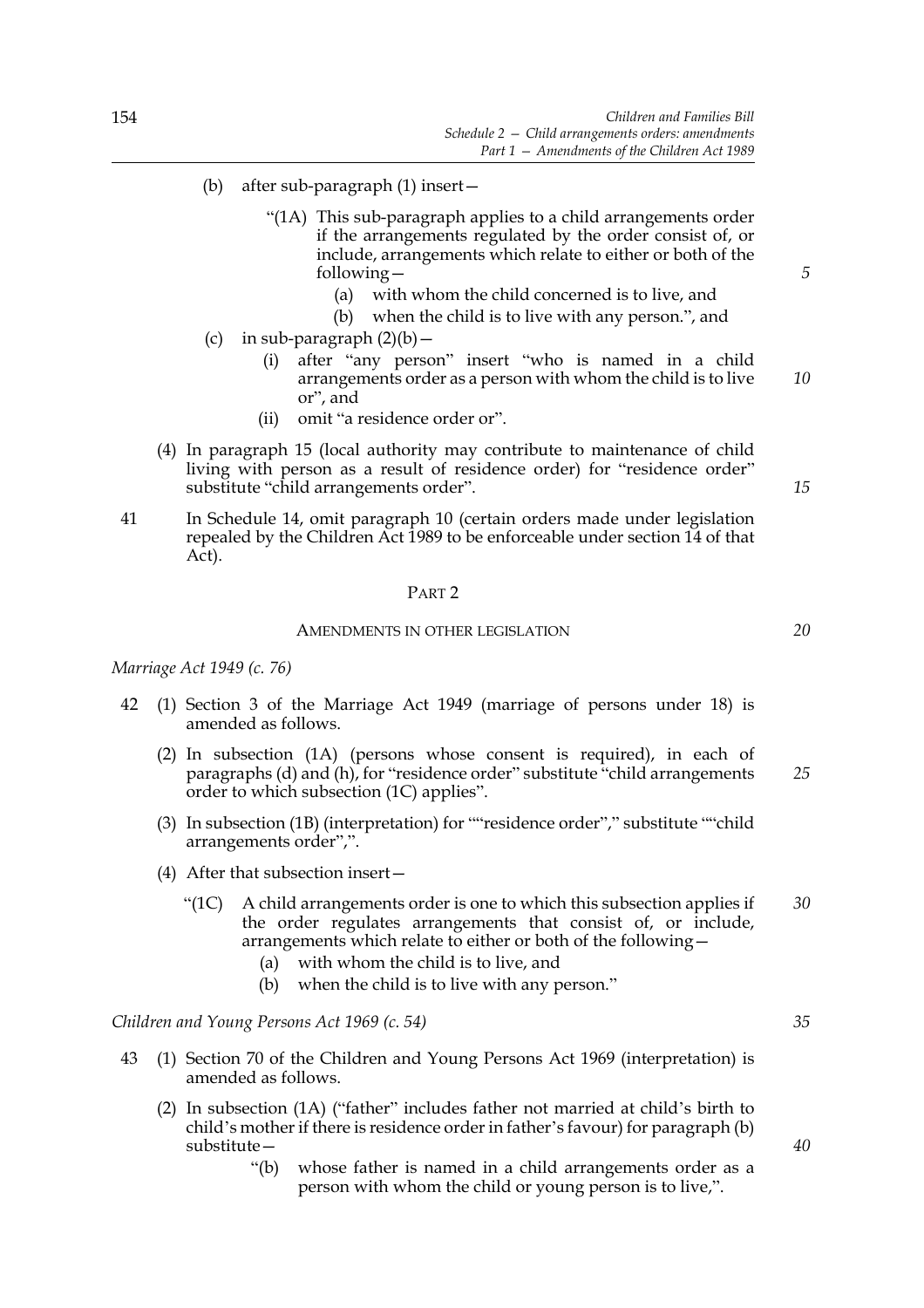(3) In subsection (1B) for ""residence" substitute ""child arrangements".

*Local Authority Social Services Act 1970 (c. 42)*

44 In Schedule 1 to the Local Authority Social Services Act 1970 (social services functions), in the second column of the entry for the Children Act 1989, for "residence" substitute "child arrangements".

*Domicile and Matrimonial Proceedings Act 1973 (c. 45)*

- 45 (1) Paragraph 11 of Schedule 1 to the Domicile and Matrimonial Proceedings Act 1973 (restrictions on court's powers while matrimonial proceedings are stayed) is amended as follows.
	- (2) In sub-paragraph (4A)(b) (contact order in force when proceedings stayed) for "contact" substitute "child arrangements". *10*
	- (3) In sub-paragraph (4B) (enforcement of the contact order while the proceedings are stayed) for "contact", in both places, substitute "child arrangements".

*Mental Health Act 1983 (c. 20)*

- 46 In section 28(1) of the Mental Health Act 1983 ("nearest relative" of child in respect of whom residence order is in force etc)—
	- (a) in paragraph  $(b)$ 
		- (i) for "residence" substitute "person is named in a child arrangements", and
		- (ii) for "is in force with respect to such a person" substitute "as a person with whom a person who has not attained the age of eighteen years is to live", and
	- (b) in the words after paragraph (b), for "named in the residence order" substitute "so named (or the persons so named, where there is more than one)". *25*

*Child Abduction Act 1984 (c. 37)*

- 47 (1) Section 1 of the Child Abduction Act 1984 (offence of abduction of child by connected person without appropriate consent) is amended as follows.
	- (2) In subsection (2)(d) (person in whose favour residence order is in force is connected person) for the words after "person" substitute "named in a child arrangements order as a person with whom the child is to live; or". *30*
	- (3) In subsection (3)(a) ("appropriate consent" includes consent of every person listed) for sub-paragraph (iv) (person in whose favour residence order is in force) substitute—

"(iv) any person named in a child arrangements order as a person with whom the child is to live;".

- (4) In subsection (4)(a) (exception for short foreign trip organised by person in whose favour residence order made) for "in whose favour there is a residence order in force with respect to the child," substitute "named in a child arrangements order as a person with whom the child is to live".
- (5) For subsection (5A)(a)(i) (exception where consent unreasonably refused

*20*

*15*

*5*

*35*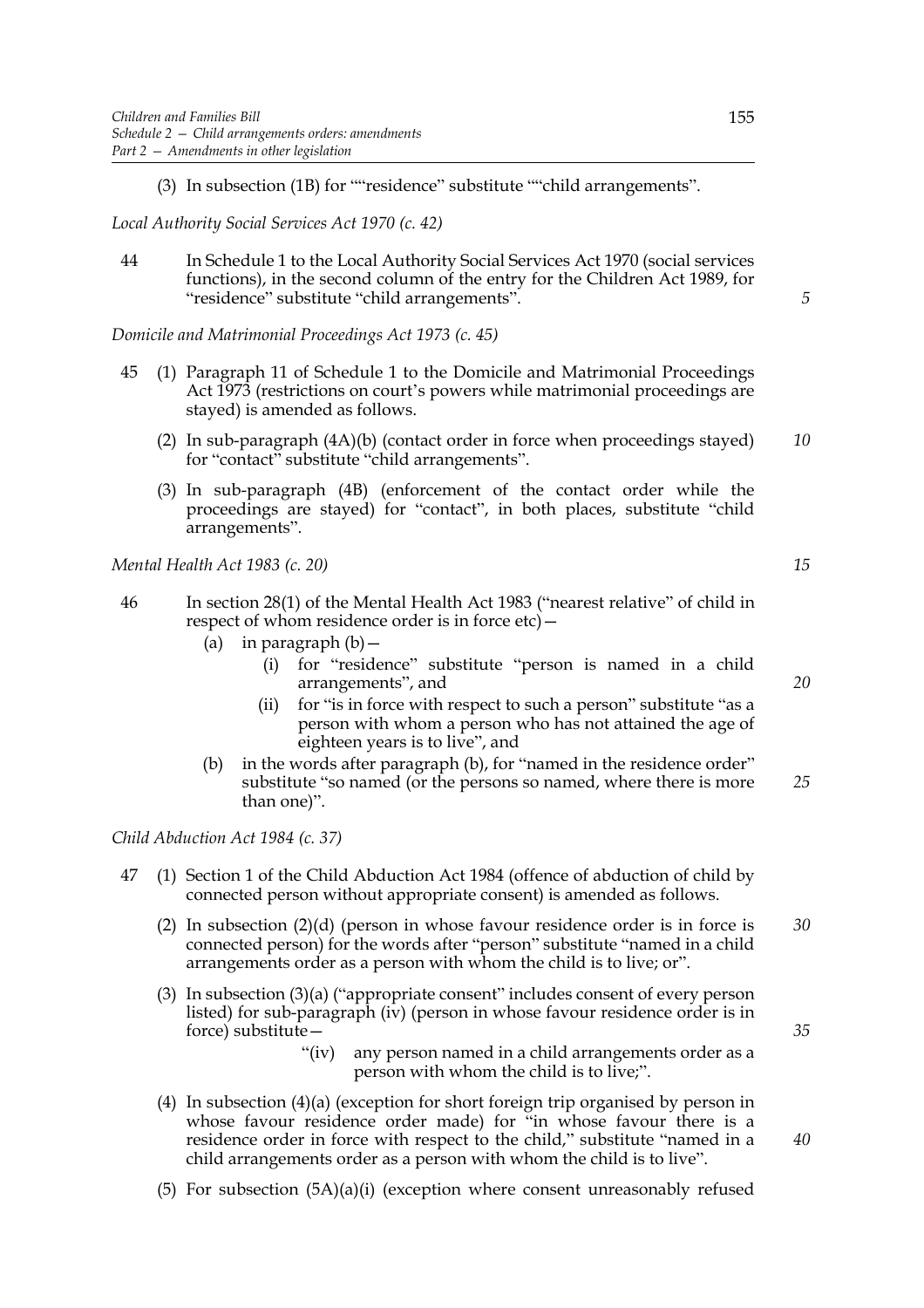does not apply where there is residence order in favour of person refusing consent) substitute—

- "(i) named in a child arrangements order as a person with whom the child is to live;".
- (6) In subsection (7)(a) (interpretation) for ""residence" substitute ""child arrangements". *5*

*Child Abduction and Custody Act 1985 (c. 60)*

- 48 For paragraph 1(b) of Schedule 3 to the Child Abduction and Custody Act 1985 (orders mentioned in section 27(1) include a residence order) substitute—
	- "(b) a child arrangements order (as defined by section 8 of the Act of 1989) if the arrangements regulated by the order consist of, or include, arrangements relating to either or both of the following—
		- (i) with whom a child is to live, or
		- (ii) when a child is to live with any person;".

*Family Law Act 1986 (c. 55)*

- 49 The Family Law Act 1986 is amended as follows.
- 50 (1) Section 5 (which contains references to contact activity directions) is amended as follows.
	- (2) In subsection  $(2A)$ 
		- (a) for "a contact" substitute "an", and
		- (b) for "the contact" substitute "the".
	- (3) In subsection (3B) for "a contact" substitute "an".
- 51 (1) Section 6 (which includes provision for a family assistance order to cease to have effect where a related residence order is superseded by an order made in Scotland or Northern Ireland) is amended as follows. *25*
	- (2) After subsection (5) insert—
		- "(5A) Subsection (7) below applies where a Part I order which is a child arrangements order (within the meaning of section 8(1) of the Children Act 1989) ceases by virtue of subsection (1) above to name a person as someone with whom a child is to live." *30*
	- (3) In subsection (6) (circumstances in which subsection (7) applies)—
		- (a) after "Subsection (7) below" insert "also", and
		- (b) omit paragraph (a) (residence order ceasing to have effect by virtue of subsection (1)). *35*

*Child Support Act 1991 (c. 48)*

52 For section 3(4)(c) of the Child Support Act 1991 (persons with residence orders in their favour may not be prescribed as persons who are not *10*

*20*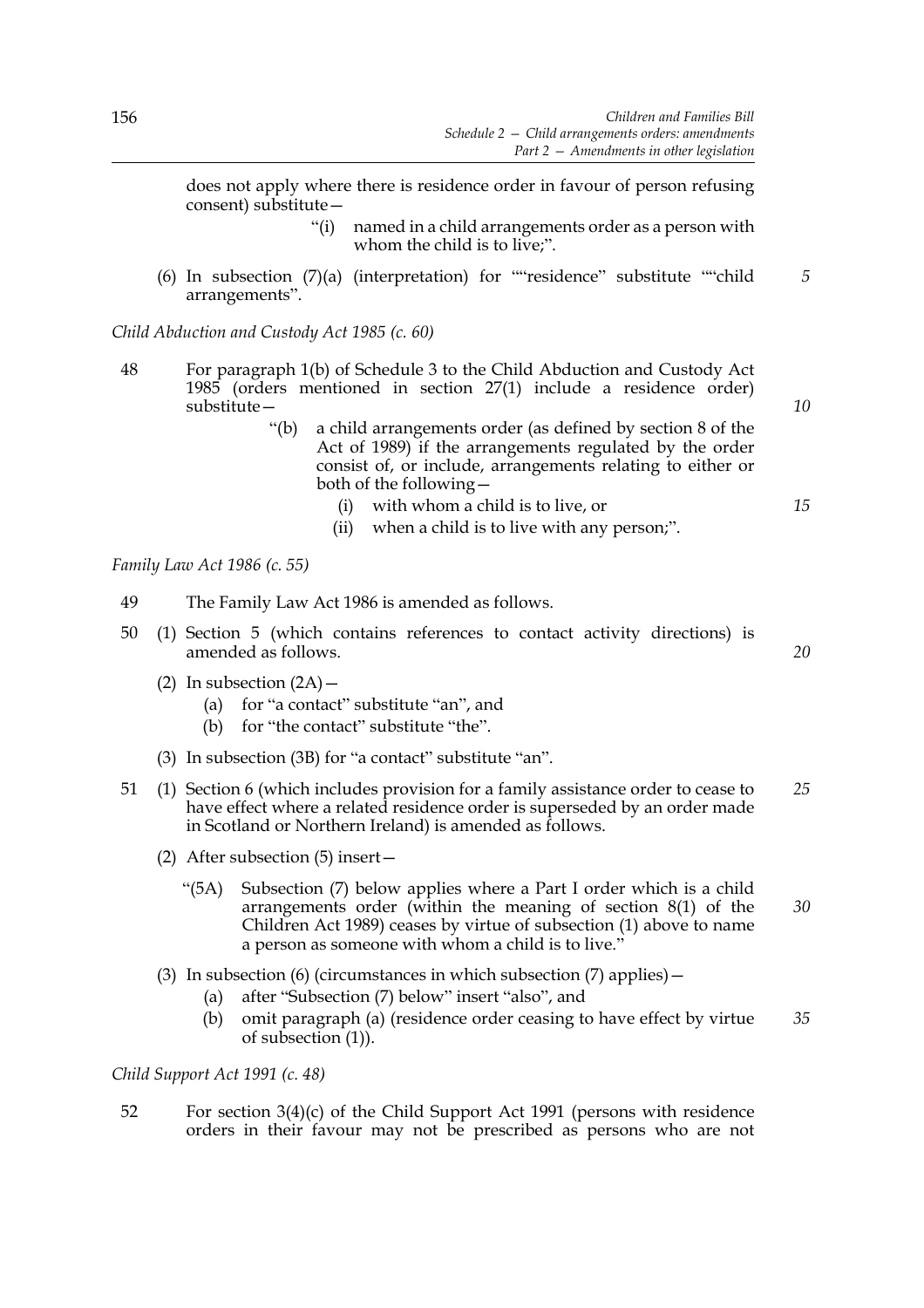### "persons with care") substitute—

"(c) persons named, in a child arrangements order under section 8 of the Children Act 1989, as persons with whom a child is to live;".

## *Armed Forces Act 1991 (c. 62)*

- 53 The Armed Forces Act 1991 is amended as follows.
- 54 In section 17(4) (persons who may apply for assessment order) after paragraph (d) insert—
	- "(da) any person who is named in a child arrangements order as a person with whom the child is to live, spend time or otherwise have contact;". *10*
- 55 In section 18(7) (persons who may apply to vary or discharge an assessment order) after paragraph (d) insert—
	- "(da) any person who is named in a child arrangements order as a person with whom the child is to live, spend time or otherwise have contact;". *15*
- 56 In section 20(8) (persons who are to be allowed reasonable contact with a child subject to a protection order) after paragraph (c) insert—
	- "(ca) any person who is named in a child arrangements order as a person with whom the child is to live, spend time or otherwise have contact;". *20*
- 57 In section 22A(7) (persons who are to be allowed reasonable contact with a child in service police protection) after paragraph (c) insert—
	- "(ca) any person who is named in a child arrangements order as a person with whom the child is to live, spend time or otherwise have contact,". *25*
- 58 (1) Section 23(1) (interpretation of Part 3) is amended as follows.
	- (2) After the definition of "child" insert—
		- ""child arrangements order" has the meaning given by section 8(1) of the Children Act 1989;".
	- (3) In the definition of "contact order"—
		- (a) omit "section 8(1) of the Children Act 1989 or", and
		- (b) omit "as the case may be".

*Adoption and Children Act 2002 (c. 38)*

- 59 The Adoption and Children Act 2002 is amended as follows. *35*
- 60 (1) Section 26 (placement of children by adoption agency for adoption: contact) is amended as follows.
	- (2) In subsection (1) (provision for contact under the 1989 Act ceases to have effect and any contact activity direction is discharged) for the words from "any provision for contact" to the end substitute "—
		- (a) any contact provision in a child arrangements order under section 8 of the 1989 Act ceases to have effect,

*5*

*40*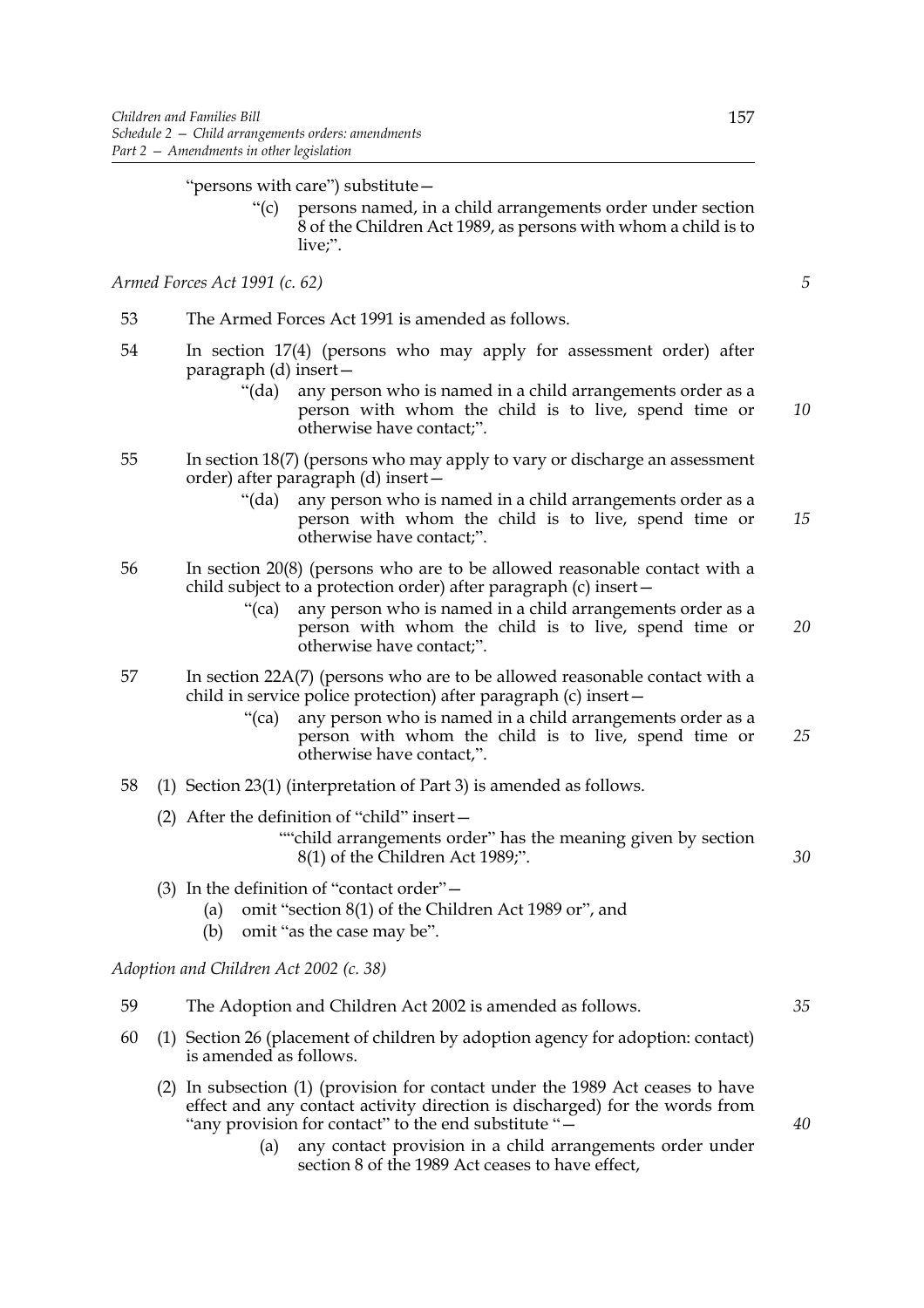- (b) any order under section 34 of that Act (parental etc contact with children in care) ceases to have effect, and
- (c) any activity direction made in proceedings for the making, variation or discharge of a child arrangements order with respect to the child, or made in other proceedings that relate to such an order, is discharged."
- (3) In subsection (2)(a) (no application may be made for provision for contact under the 1989 Act) for "any provision for contact under that Act, but" substitute "—
	- (i) a child arrangements order under section 8 of the 1989 Act containing contact provision, or *10*
	- (ii) an order under section 34 of that Act, but".
- (4) In subsection (3)(c) (application for contact may be made by person in whose favour provision for contact was made)—
	- (a) omit "for contact under the 1989 Act", and
	- (b) for " $(1)$ " substitute " $(1)(a)$  or an order which ceased to have effect by virtue of subsection  $(1)(b)$ ".
- (5) In subsection (3)(d) (application for contact may be made by person in whose favour residence order was made)—
	- (a) for "residence" substitute "child arrangements", and
	- (b) for "the person in whose favour the order was made" substitute "any person named in the order as a person with whom the child was to live".
- (6) In subsection (5) (application for contact order that is to be heard together with application for adoption order) for "contact order under section 8 of the 1989 Act" substitute "child arrangements order under section 8 of the 1989 Act containing only contact provision".
- (7) For subsection (6) (interpretation) substitute—
	- "(5A) In this section "contact provision" means provision which regulates arrangements relating to—
		- (a) with whom a child is to spend time or otherwise have contact, or
		- (b) when a child is to spend time or otherwise have contact with any person;

but in paragraphs (a) and (b) a reference to spending time or otherwise having contact with a person is to doing that otherwise than as a result of living with the person. *35*

- (6) In this section "activity direction" has the meaning given by section 11A of the 1989 Act."
- 61 (1) Section 28 (further consequences of placement) is amended as follows.
	- (2) In subsection (1)(a) (restrictions on applying for residence order) for "residence order" substitute "child arrangements order regulating the child's living arrangements".
	- (3) After subsection (4) insert—
		- "(5) For the purposes of subsection  $(1)(a)$ , a child arrangements order regulates a child's living arrangements if the arrangements *45*

*20*

*15*

*5*

*25*

*30*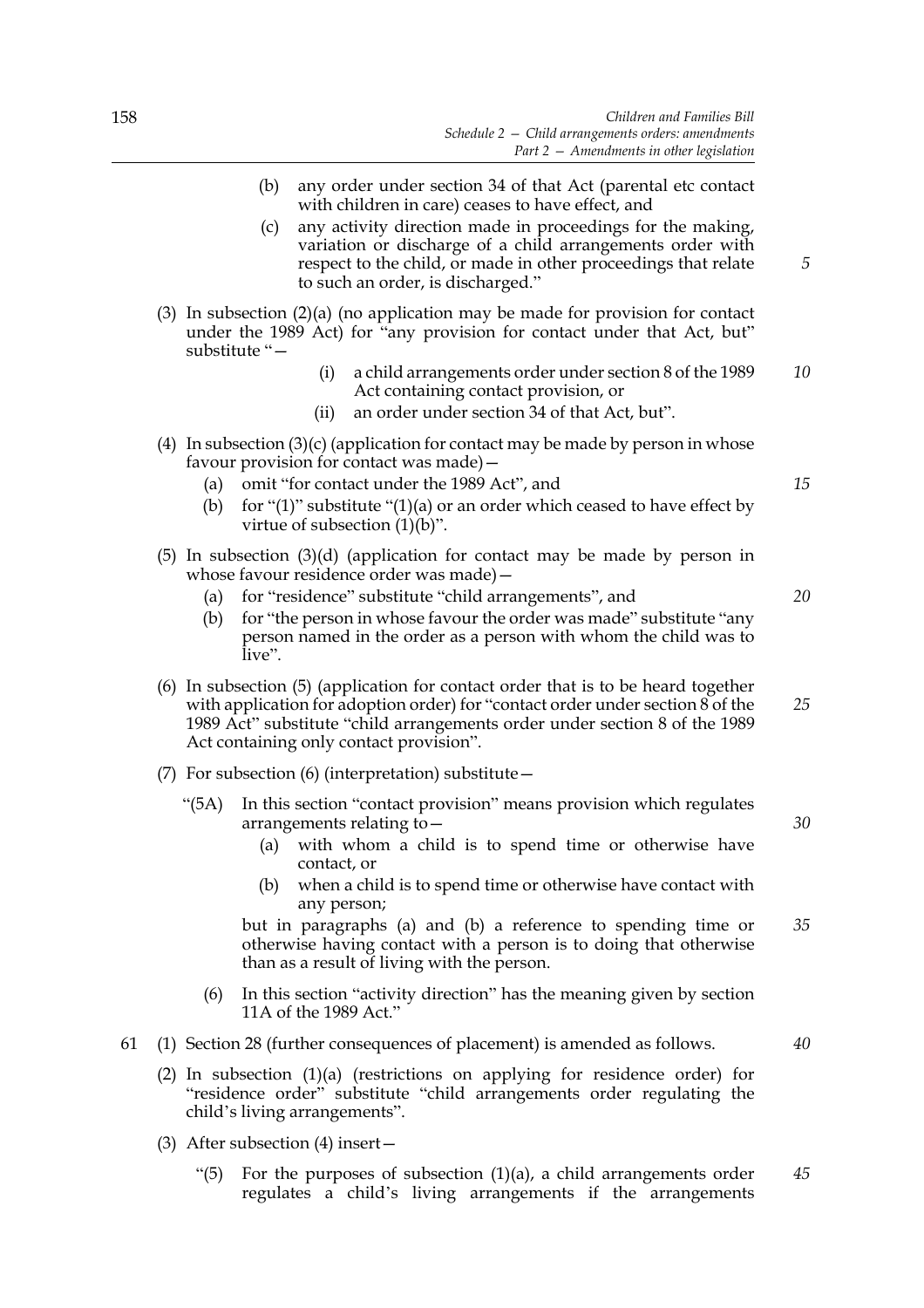regulated by the order consist of, or include, arrangements which relate to either or both of the following—

- (a) with whom the child is to live, and
- (b) when the child is to live with any person."
- 62 (1) Section 29 (further consequences of placement orders) is amended as follows. *5*
	- (2) In subsection (3)(a) (residence order etc may not be made if placement order is in force) omit ", residence order".

# (3) In subsection (4) (residence orders to which subsection (3) does not apply)  $-$

- (a) for "Subsection (3)(a) does not apply in respect of a residence order if—" substitute "Where a placement order is in force, a child arrangements order may be made with respect to the child's living arrangements only if—", and
- (b) in paragraph (b), for "residence" substitute "child arrangements".
- (4) After subsection (4) insert—
	- "(4A) For the purposes of subsection (4), a child arrangements order is one made with respect to a child's living arrangements if the arrangements regulated by the order consist of, or include, arrangements which relate to either or both of the following—
		- (a) with whom the child is to live, and
		- (b) when the child is to live with any person."
- 63 (1) Section 32 (recovery of child from placement) is amended as follows.

(2) In subsection (5) (effect of undecided application for residence order etc on duty to return child) for paragraphs (a) and (b) substitute  $-$ 

- "(a) before the notice was given, an application—
	- (i) for an adoption order (including a Scottish or Northern Irish adoption order),
	- (ii) for a special guardianship order,
	- (iii) for a child arrangements order to which subsection (6) applies, or
	- (iv) for permission to apply for an order within subparagraph (ii) or (iii),

was made in respect of the child, and

- (b) the application (and, in a case where permission is given on an application to apply for an order within paragraph (a)(ii) or (iii), the application for the order) has not been disposed  $\mathsf{of}$ . *35*
- (3) After that subsection insert—
	- "(6) A child arrangements order is one to which this subsection applies if it is an order regulating arrangements that consist of, or include, arrangements which relate to either or both of the following— *40*
		- (a) with whom a child is to live, and
		- (b) when the child is to live with any person."
- 64 (1) Section 35 (return of placed child in certain cases) is amended as follows.
	- (2) In subsection (5) (effect of undecided application for residence order etc on *45*

*10*

*15*

*20*

*25*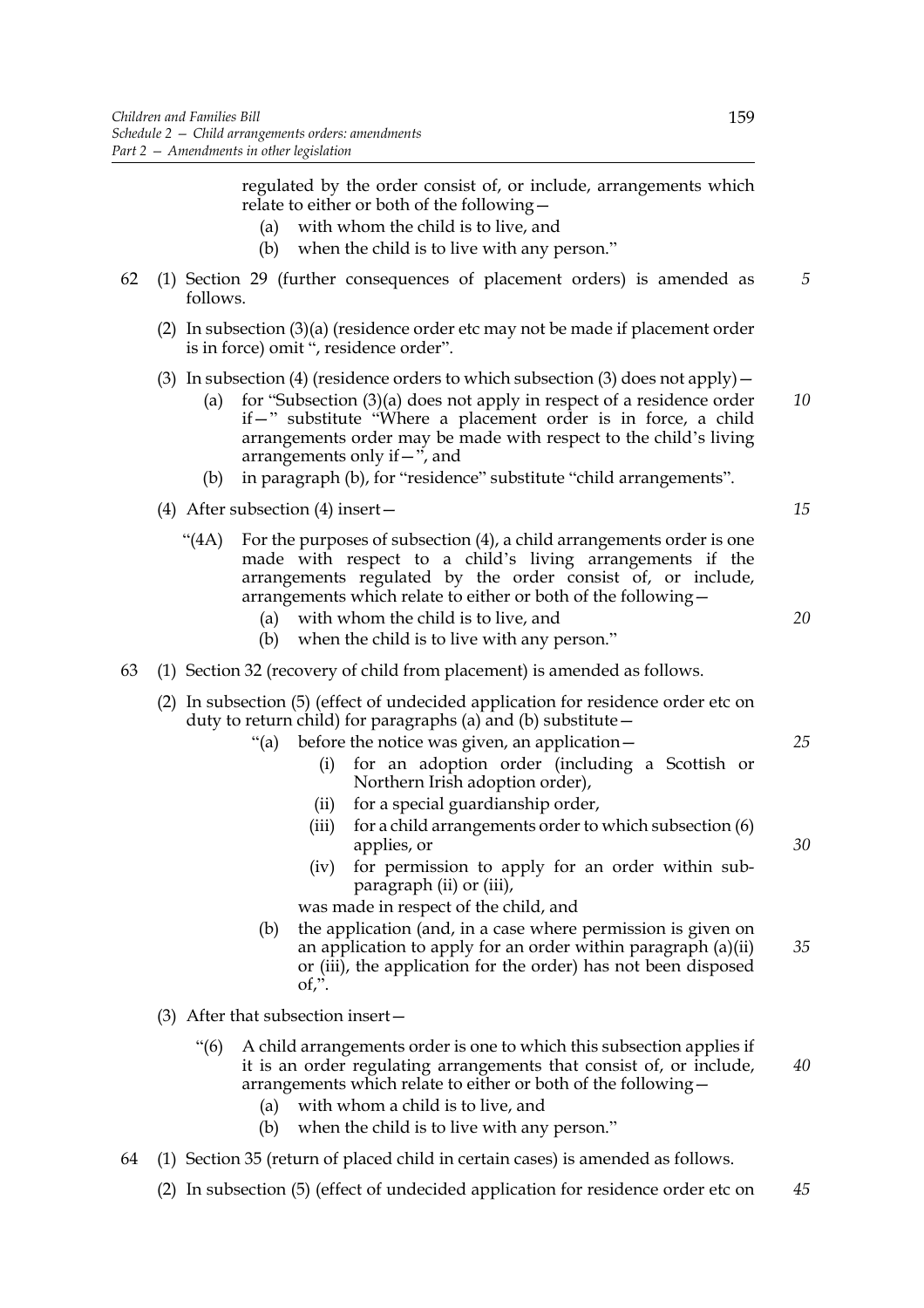duty to return child) for paragraphs (b) and (c) substitute— "(b) before the notice was given, an application for an adoption order (including a Scottish or Northern Irish adoption order), (ii) for a special guardianship order, (iii) for a child arrangements order to which subsection (5A) applies, or (iv) for permission to apply for an order within subparagraph (ii) or (iii), was made in respect of the child, and (c) the application (and, in a case where permission is given on an application to apply for an order within paragraph (b)(ii) or (iii), the application for the order) has not been disposed  $\mathsf{of}$ . (3) After that subsection insert— "(5A) A child arrangements order is one to which this subsection applies if it is an order regulating arrangements that consist of, or include, arrangements which relate to either or both of the following— (a) with whom a child is to live, and (b) when a child is to live with any person." 65 (1) Schedule 6 (glossary) is amended as follows. (2) At the appropriate place insert— (3) Omit the entry for "residence order". *Civil Partnership Act 2004 (c. 33)* "child arrangements order section 8(1) of the 1989 Act". *10 15 20 25*

- 66 (1) Schedule 2 to the Civil Partnership Act 2004 (civil partnerships of persons under 18) is amended as follows.
	- (2) In paragraph 1 (persons whose consent is required), in each of items 4 and 8 in the first column of the table, for "residence order" substitute "child arrangements order to which paragraph 2A applies".
	- (3) In paragraph 2 (interpretation of paragraph 1) for ""residence order"," substitute ""child arrangements order",".
	- (4) In Part 1 (appropriate persons) after paragraph 2 insert—
		- "2A A child arrangements order (as defined by section 8 of the Children Act 1989) is one to which this paragraph applies if the order regulates arrangements that consist of, or include, arrangements which relate to either or both of the following—
			- (a) with whom the child is to live, and
			- (b) when the child is to live with any person."

*30*

*35*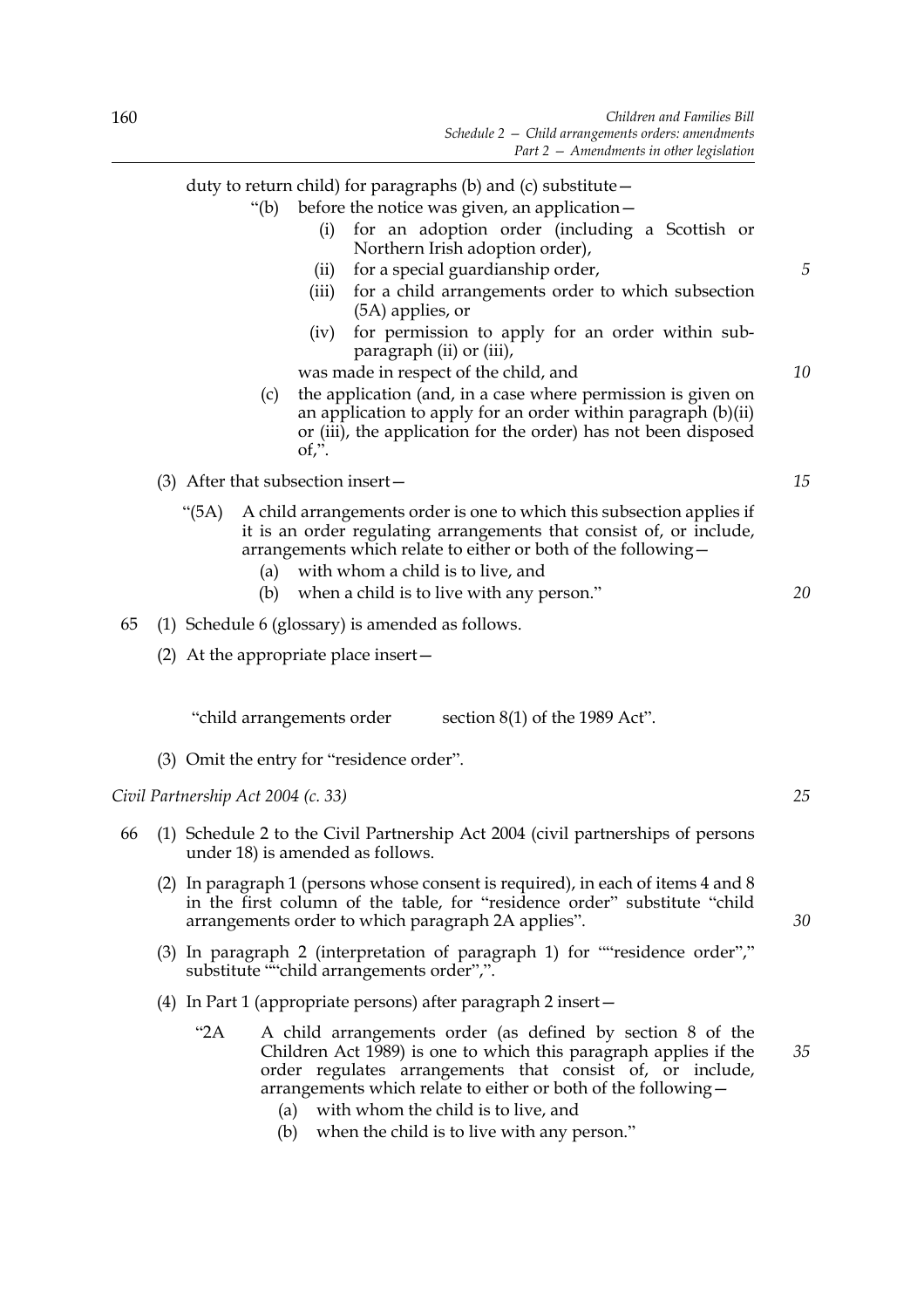*Income Tax (Trading and Other Income) Act 2005 (c. 5)*

- 67 The Income Tax (Trading and Other Income) Act 2005 is amended as follows.
- 68 (1) Section 744 (payments to adopters, etc: England and Wales) is amended as follows.
	- (2) In subsection  $(1)(g)$  (no income tax on payments under section 17 of the Children Act 1989 made to a person as a result of a residence order being in force in the person's favour) for "in whose favour a residence order with respect to a child is in force" substitute "named in a child arrangements order as a person with whom a child is to live".
	- (3) In subsection (1)(h) (no income tax on payments under paragraph 15 of Schedule 1 to the 1989 Act made to person with whom child is living, or is to live, as a result of a residence order) for "in whose favour residence order is in force" substitute "with whom child is living, or is to live, as a result of a child arrangements order".
	- (4) In subsection (1)(i) (no income tax on other payments under maintenance agreements or under orders under Schedule 1 to the 1989 Act) for "in whose favour a residence order with respect to the child is in force" substitute "named in a child arrangements order as a person with whom the child is to live".
	- (5) For subsection (2)(c) (payment not exempt from tax if made to a person in whose favour a residence order is in force where that order is also in favour of an excluded relative) substitute—
		- "(c) it is made to a person ("P") named in a child arrangements order as a person with whom the child is to live and an excluded relative who lives in the same household as P is also named in that order as a person with whom the child is to live." *25*
	- (6) In subsection (3) (interpretation) for ""residence" substitute ""child arrangements".
- 69 In section 806(5) (persons who are not foster carers for purposes of Chapter 2 of Part 7) after paragraph (b) insert—
	- "(ba) where the child is in care and there was a child arrangements order in force with respect to the child immediately before the care order was made, a person named in the child arrangements order as a person with whom the child was to live,
	- (bb) (in Scotland) where the child is in care and there was a child arrangements order in force with respect to the child immediately before the child was placed in care, a person named in the child arrangements order as a person with whom the child was to live, spend time or otherwise have contact,".

*Legal Aid, Sentencing and Punishment of Offenders Act 2012 (c. 10)*

70 In paragraph 13(1)(c) of Schedule 1 to the Legal Aid, Sentencing and Punishment of Offenders Act 2012 (civil legal services: orders mentioned in *45*

*15*

*5*

*10*

*30*

*35*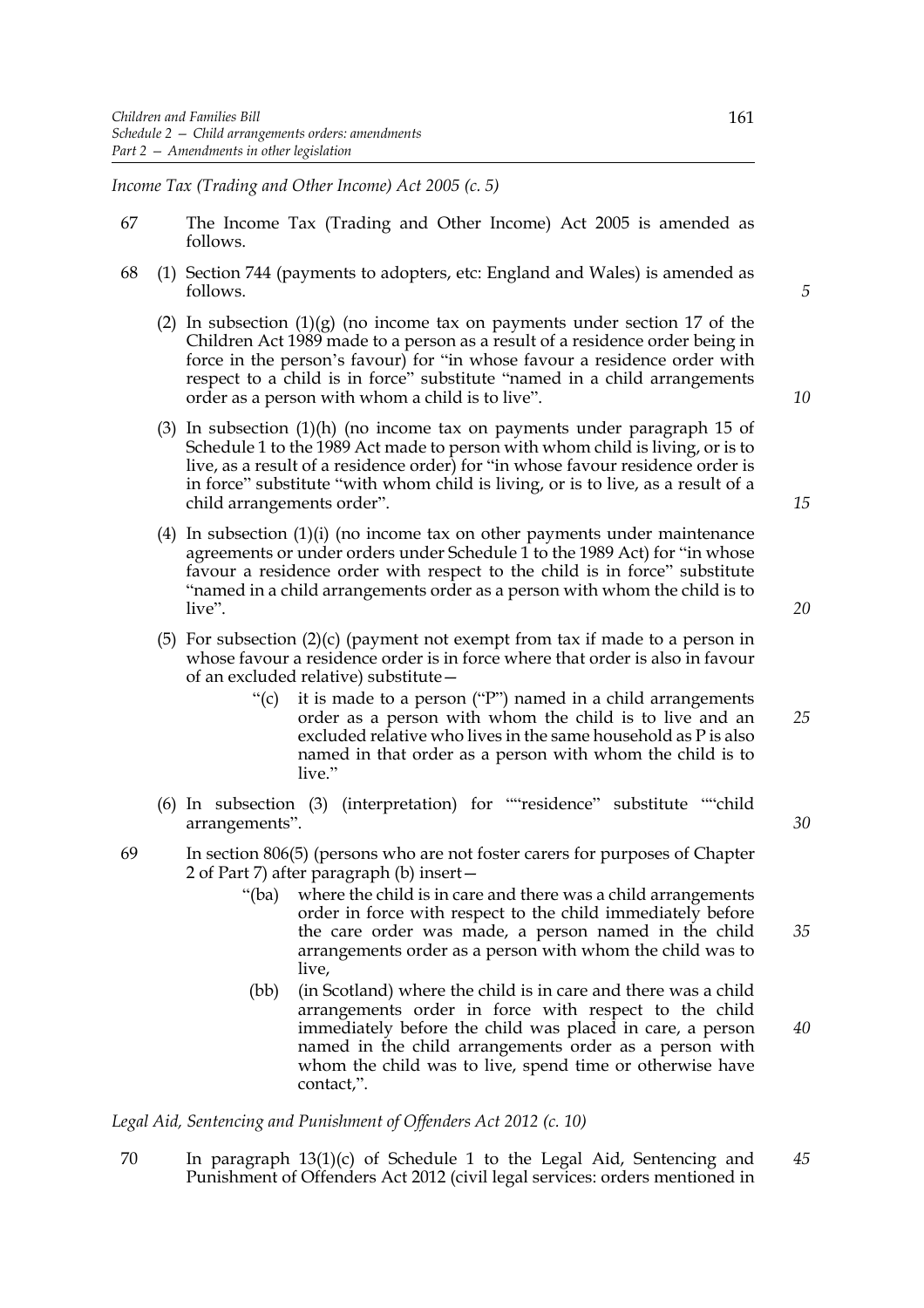section 8(1) of the Children Act 1989) for "residence, contact" substitute "child arrangements orders".

# SCHEDULE 3 Section 78

## SPECIAL EDUCATIONAL NEEDS: CONSEQUENTIAL AMENDMENTS

## PART 1

# AMENDMENTS TO THE EDUCATION ACT 1996

- 1 The Education Act 1996 is amended as follows.
- 2 (1) Section 6 (nursery schools and special schools) is amended as follows.
	- (2) Omit subsection (2).
	- (3) In the title, omit "and special schools".
- 3 (1) Section 13 (general responsibility for education) is amended as follows.
	- (2) In subsection (3)(b) for "but under 25 and are subject to learning difficulty assessment" substitute "and for whom an EHC plan is maintained".
	- (3) Omit subsections (4) and (5).
- 4 In section 13A (duty to promote high standards and fulfilment of potential), in subsection (2)(b) for "but under 25 who are subject to learning difficulty assessment" substitute "and for whom an EHC plan is maintained". *15*
- 5 (1) Section 15ZA (duty in respect of education and training for persons over compulsory school age: England) is amended as follows.
	- (2) In subsection (1) for "but under 25 and are subject to learning difficulty assessment" substitute "and for whom an EHC plan is maintained". *20*
	- (3) In subsection (3)(b) after "learning difficulties" insert "or disabilities".
	- (4) In subsections (6) and (7) after "learning difficulty" insert "or disability".
	- (5) For subsection (9) substitute—
		- "(9) The duty in subsection (1) does not apply in relation to persons in a local authority's area who are subject to a detention order." *25*
- 6 In section 15A (powers in respect of education and training for 16 to 18 year olds), in subsection (3) for the words from "a local authority" to the end substitute "—
	- (a) a local authority in England must in particular have regard to the needs of persons with learning difficulties or disabilities (within the meaning of section  $15\overline{Z}A(6)$  and (7)); *30*
	- (b) a local authority in Wales must in particular have regard to the needs of persons with learning difficulties (within the meaning of section 41(5) and (6) of the Learning and Skills Act  $2000$ )."
- 7 In section 15B (functions in respect of education for persons aged over 19), in subsection (3) for the words from "a local authority" to the end substitute

*5*

*10*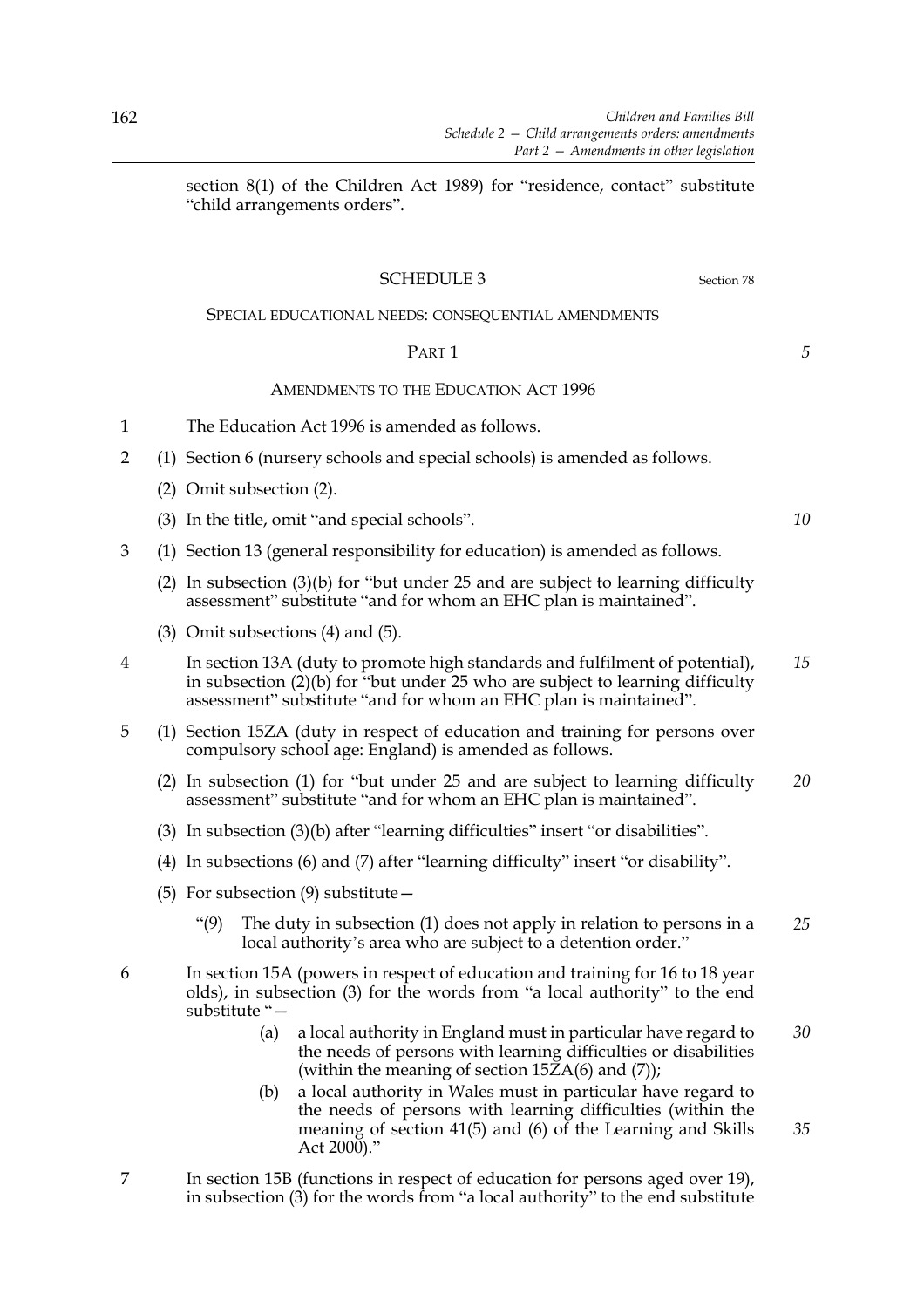$\epsilon$   $\epsilon$ 

- (a) a local authority in England must in particular have regard to the needs of persons with learning difficulties or disabilities (within the meaning of section  $15\overline{Z}A(6)$  and (7));
- (b) a local authority in Wales must in particular have regard to the needs of persons with learning difficulties (within the meaning of section 41(5) and (6) of the Learning and Skills Act  $2000$ )."
- 8 In section 18A (provision of education for persons subject to youth detention), in subsection (2)—
	- (a) in paragraph (b) omit "or learning difficulties (within the meaning of section  $15\overline{2}A(6)$  and  $(7)$ ", and
	- (b) after that paragraph insert—
		- "(ba) in the case of a local authority in England, any learning difficulties or disabilities (within the meaning of section 15ZA(6) and (7)) the persons may have; *15*
		- (bb) in the case of a local authority in Wales, any learning difficulties (within the meaning of section 41(5) and (6) of the Learning and Skills Act 2000) the persons may have;". *20*
- 9 In the title of Chapter 1 of Part 4 (children with special educational needs) after "children" insert "in Wales".
- 10 Before section 312 (meaning of special educational needs etc) insert—

## **"311A Application of this Chapter: children in Wales**

This Chapter applies only in relation to children in the area of a local authority in Wales."

- 11 (1) Section 312 (meaning of "special educational needs" and "special educational provision" etc) is amended as follows.
	- (2) In subsections (1) and (2), after "child" insert "in the area of a local authority in Wales". *30*

# (3) In subsection  $(3A)$  –

- (a) in paragraph (a)—
	- (i) omit "15ZA", and
	- (ii) for ", 15B and 507B" substitute "and 15B", and
- (b) in paragraph (b), before "determining" substitute "a local authority in Wales".
- (4) In subsection (4), after ""special educational provision"" insert ", in relation to a child in the area of a local authority in Wales,".

- (2) In subsections (1) and (4) for "Secretary of State" substitute "Welsh Ministers".
- (3) In subsection  $(5)$  -
	- (a) after "means" insert "the Special Educational Needs Tribunal for Wales.", and

*25*

*5*

*10*

*35*

*40*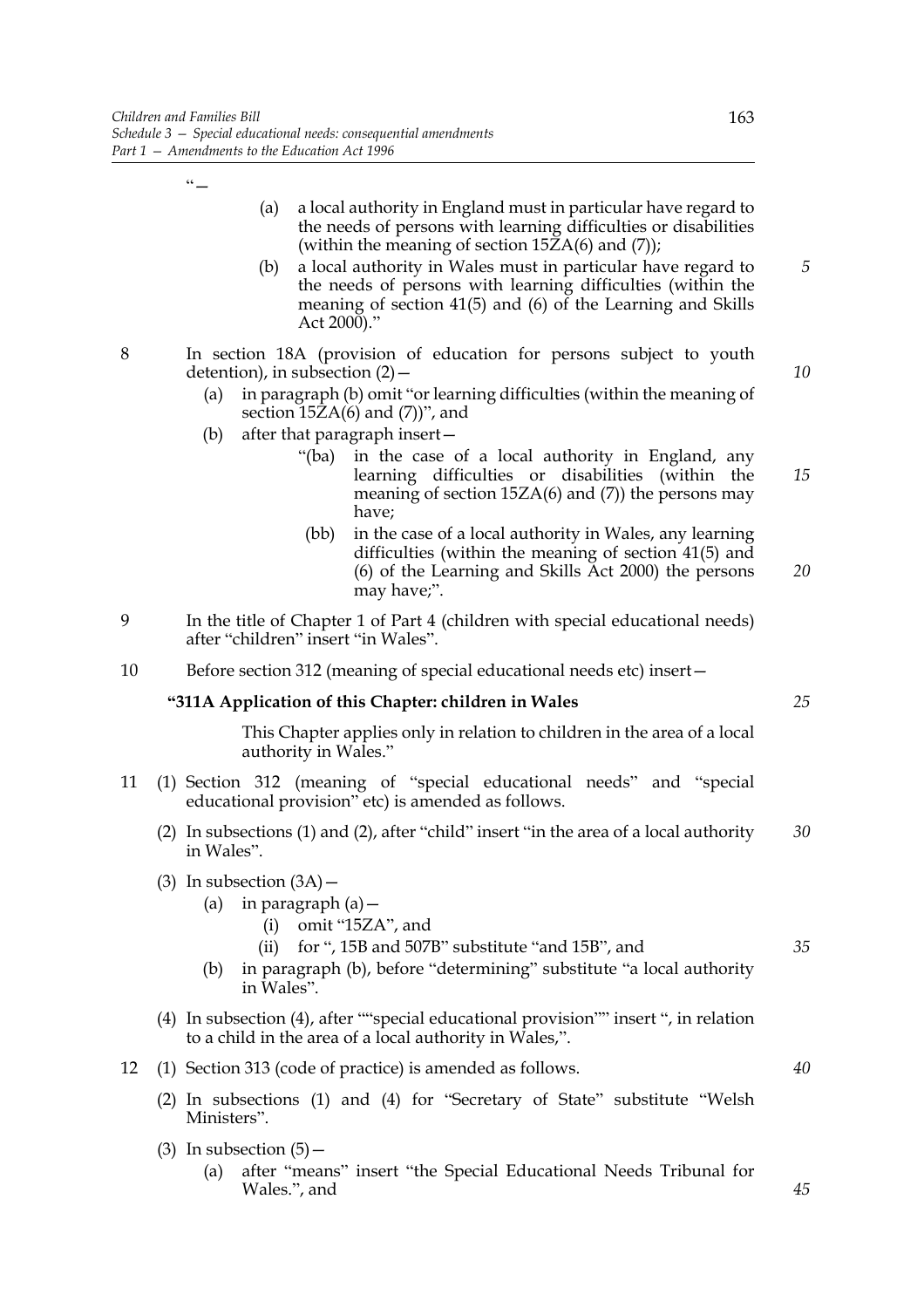- (b) omit paragraphs (a) and (b).
- 13 (1) Section 314 (making and approval of code) is amended as follows.
	- (2) In subsection  $(1)$  -
		- (a) for "Secretary of State proposes" substitute "Welsh Ministers propose", and
		- (b) for "he" substitute "they".
	- (3) In subsection  $(2)$ 
		- (a) for "Secretary of State" substitute "Welsh Ministers",
		- (b) for "he thinks" substitute "they think", and
		- (c) for "them" substitute "those persons".
	- (4) For subsection (3) substitute  $-$ 
		- "(3) If the Welsh Ministers determine to proceed with the draft (either in its original form or with such modifications as they think fit) they shall lay it before the National Assembly for Wales."
	- (5) In subsection  $(4)$ 
		- (a) for "each house, the Secretary of State" substitute "the National Assembly for Wales, the Welsh Ministers", and
		- (b) for "the Secretary of State may" substitute "the Welsh Ministers may".
- 14 (1) Section 316A (education otherwise than in mainstream schools) is amended as follows. *20*
	- (2) In subsection  $(2)$ 
		- (a) in paragraph (a), for sub-paragraph (ii) substitute $-$ 
			- "(ii) the governing body of the school or, if the school is in England, its head teacher,", and
		- (b) in paragraph (c), for sub-paragraph (ii) substitute—
			- "(ii) the governing body of the school or, if the school is in England, its head teacher,".
	- (3) In subsection  $(8)$ 
		- (a) after "issued" insert "by the Welsh Ministers", and
		- (b) omit paragraphs (a) and (b).
	- (4) In subsection  $(10)$  -
		- (a) omit ", in relation to Wales,", and
		- (b) for "National Assembly for Wales" substitute "Welsh Ministers".
- 15 In section 317 (duties of governing body or local authority in relation to pupils with special educational needs), in subsection (5)— *35*
	- (a) after "foundation special school shall" insert "include special needs information in the report prepared under section 30(1) of the Education Act 2002 (governors' report).", and
	- (b) omit paragraphs (a) and (b).
- 16 (1) Section 318 (provision of goods and services in connection with special educational needs) is amended as follows.
	- (2) Omit subsections (3) and (3A).

*15*

*25*

*30*

*40*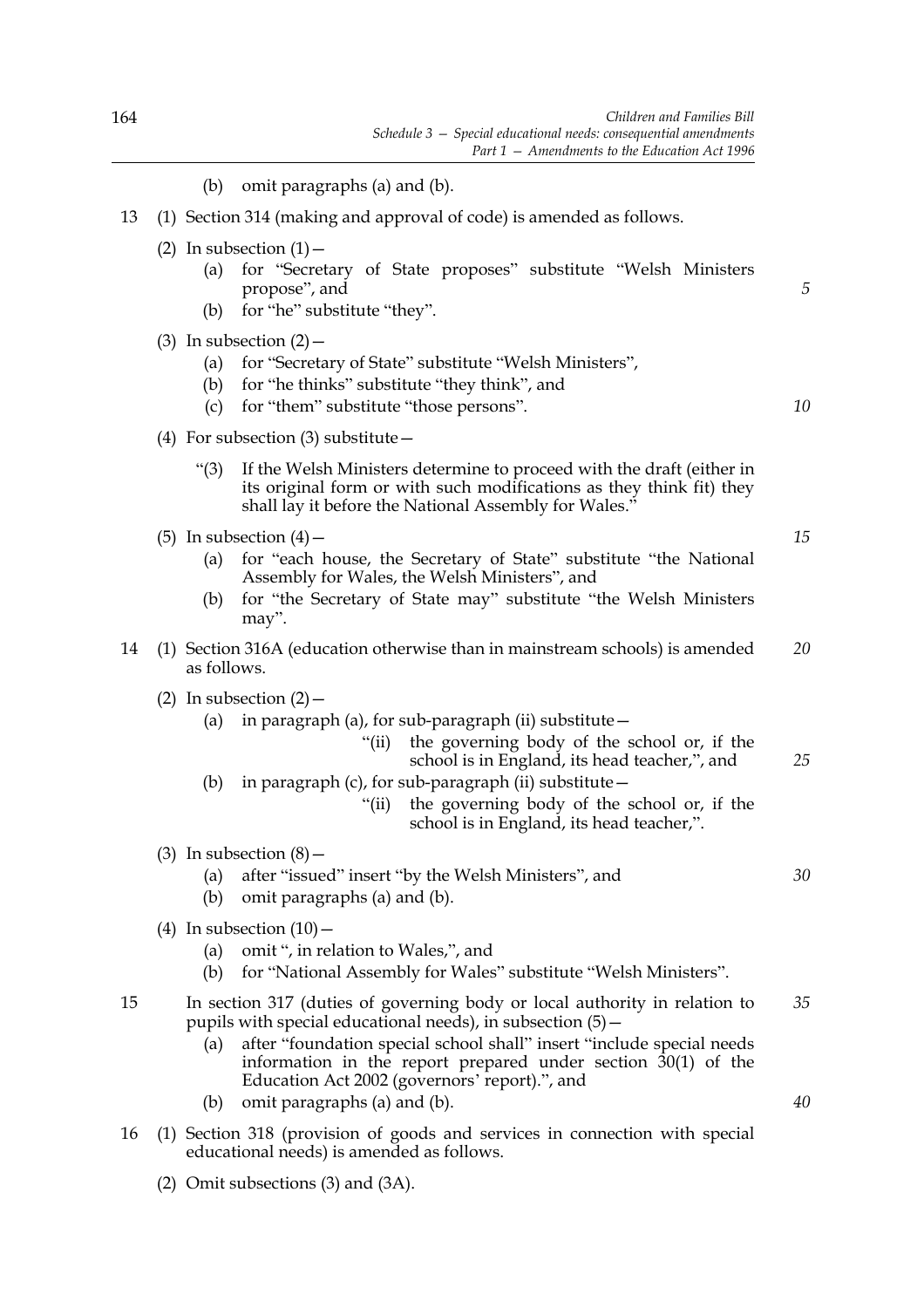- (3) In subsection (3B) omit "in Wales" (in the first place it occurs). (4) In consequence of the repeal made by sub-paragraph  $(2)$  -(a) in Schedule 30 to the School Standards and Framework Act 1998 omit paragraph 75(4), (b) in the Education Act 2002, in section 194 omit subsection (2)(a), and (c) in Schedule 2 to the Childcare Act 2006, omit paragraph 21. 17 In section 326 (appeal against contents of statement), in subsection (4)(c) for the words from "in the case" to "in the proceedings" substitute "in the proceedings the child has proposed the school". 18 (1) Section 326A (unopposed appeals) is amended as follows. (2) In subsection (1), for paragraph (a) substitute  $-$ "(a) the parent of a child, or a child, has appealed to the Tribunal under section 325, 328, 329 or 329 $\overrightarrow{A}$  or paragraph 8(3) of Schedule 27 against a decision of a local authority, and".  $(3)$  In subsection  $(6)$  – (a) after "regulations made" insert "by the Welsh Ministers", and (b) omit paragraphs (a) and (b). 19 (1) Section 328A (appeal against determination of local authority in England not to amend statement following review) is repealed. (2) In consequence of the repeal made by sub-paragraph (1), section 2 of the Children, Schools and Families Act 2010 is repealed. 20 (1) Section 329A (review or assessment of educational needs at request of responsible body) is amended as follows. (2) In subsection  $(14)$  – (a) after ""Relevant early years education"" insert "has the same meaning as it has (in relation to Wales) in section 123 of the School Standards and Framework Act 1998 except that it does not include early years education provided by a local authority at a maintained nursery school.", and (b) omit paragraphs (a) and (b). (3) In subsection  $(15)$  – (a) omit ", in relation to Wales,", and (b) for "National Assembly for Wales" substitute "Welsh Ministers". (4) In consequence of the amendments made by sub-paragraph (2), in paragraph 22 of Schedule 2 to the Childcare Act 2006, omit sub-paragraph  $(4).$ (5) Until the coming into force in relation to Wales of the amendments made by paragraph 22(2) and (3) of Schedule 2 to the Childcare Act 2006, section 329A of EA 1996 has effect as if for subsection (14) (as amended by sub-paragraph (2)) there were substituted— *5 10 15 20 25 30 35 40*
	- "(14) "Relevant nursery education" has the same meaning as in section 123 of the School Standards and Framework Act 1998, except that it does not include nursery education provided by a local authority at a maintained nursery school."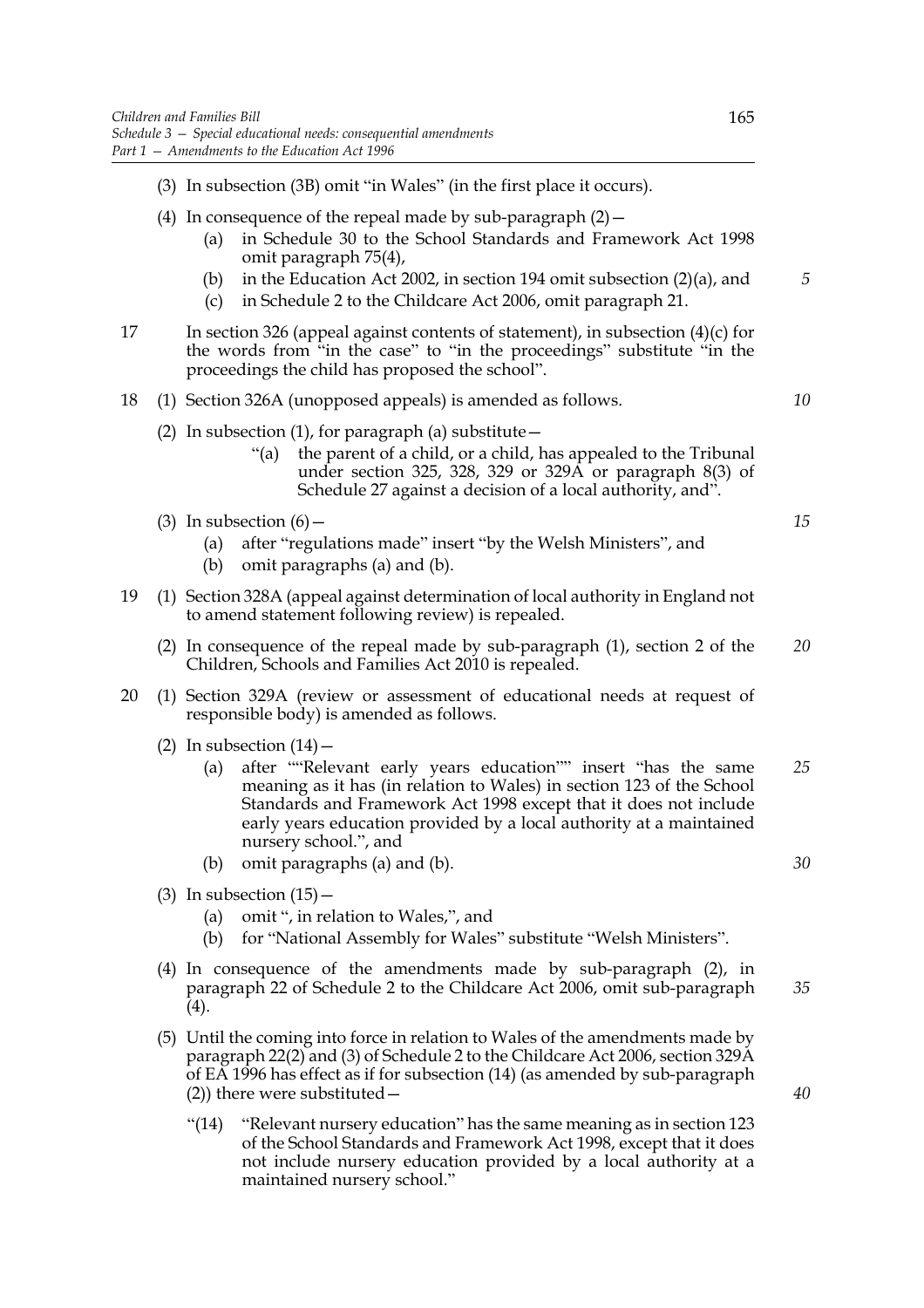- 21 (1) Section 332ZA (right of a child to appeal to the Welsh Tribunal) is amended as follows.
	- (2) In subsection (1) omit "Welsh".
	- (3) In the title omit "Welsh".
- 22 In section 332ZB (notice and service of documents on a child in relation to an appeal by the child), in subsection (1) omit "in Wales". *5*
- 23 (1) Section 332ZC (case friends—Wales) is amended as follows.
	- (2) In subsection (1), in paragraph (a) omit "in Wales".
	- (3) In subsection (3), in paragraph (a) omit "Welsh".
	- (4) In the title, omit "—Wales".
- 24 (1) Section 332A (advice and information for parents—England) is repealed.
	- (2) In consequence of the repeal made by sub-paragraph (1), section 2 of the Special Educational Needs and Disability Act 2001 is repealed.
	- (3) The repeals made by sub-paragraphs (1) and (2) do not affect the application for the time being of section 332A to certain local authorities in Wales by virtue of article 4(a) of the Education (Wales) Measure 2009 (Commencement No 3 and Transitional Provisions) Order 2012 (SI 2012/ 320). *15*
- 25 (1) Section 332AA (advice and information— Wales) is amended as follows.
	- (2) In subsection (1) omit "in Wales".
	- (3) In the title, omit "— Wales".
- 26 (1) Section 332B (resolution of disputes—England) is repealed.
	- (2) In consequence of the repeal made by sub-paragraph (1), section 3 of the Special Educational Needs and Disability Act 2001 is repealed.
	- (3) The repeals made by sub-paragraphs (1) and (2) do not affect the application for the time being of section 332B to certain local authorities in Wales by virtue of article 4(b) of the Education (Wales) Measure 2009 (Commencement No 3 and Transitional Provisions) Order 2012 (SI 2012/ 320). *25*
- 27 (1) Section 332BA (resolution of disputes—Wales) is amended as follows.
	- (2) In subsections (1) and (2) omit "in Wales".
	- (3) In the title, omit "—Wales".
- 28 (1) Section 332BB (independent advocacy services—Wales) is amended as follows.
	- (2) In subsections (1) and (5) omit "in Wales".
	- (3) In the title, omit "—Wales".
- 29 (1) Sections 332C to 332E (information about children in England with special educational needs) are repealed, and the cross-heading which precedes section 332C is omitted.

*20*

*30*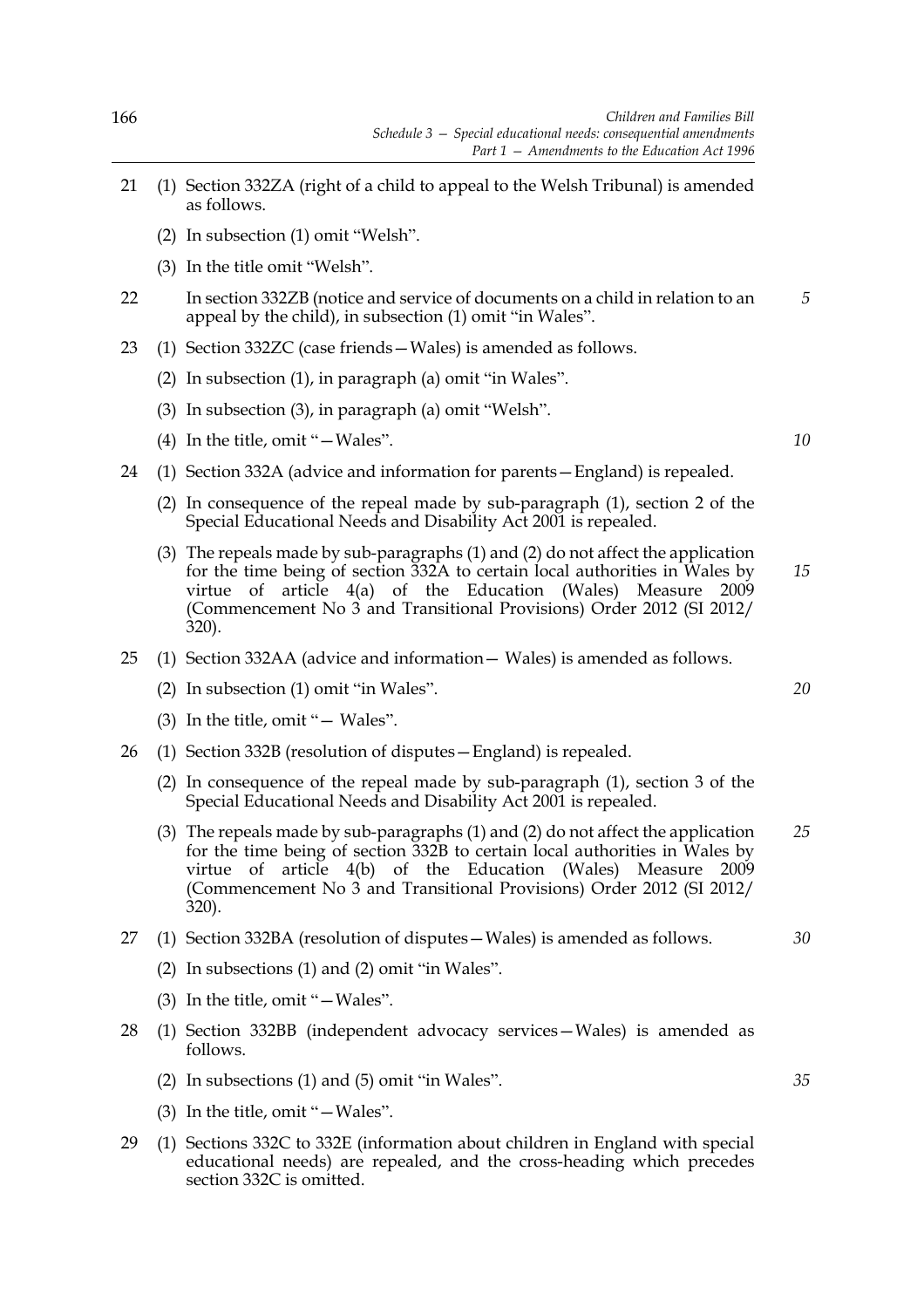(2) In consequence of the repeals made by sub-paragraph (1), section 1 of the Special Educational Needs (Information) Act 2008 is repealed. 30 In the cross-heading which precedes section 333 (Special Educational Needs Tribunal) after "Tribunal" insert "for Wales". 31 (1) Section 333 (constitution of Welsh Tribunal) is amended as follows. (2) Omit subsection (1ZB). (3) In the following provisions, omit "Welsh"— (a) subsection (1), (b) in subsection  $(2)$ , paragraphs  $(a)$ ,  $(b)$  and  $(c)$ , (c) in subsection (5), paragraph (a), and paragraph (b) (in the first place it occurs), and (d) subsection (6) (in the second place it occurs). (4) In the title, omit "Welsh". 32 In section 335 (remuneration and expenses), in subsection (1) and (2) omit "Welsh" (in each case, in the second place it occurs). 33 (1) Section 336 (Tribunal procedure) is amended as follows. (1) In the following provisions omit "Welsh"— (a) subsection (1) (in the second place it occurs), (b) in subsection (2), paragraphs (b), (o) and (p), (c) subsection (2A), (d) subsection (3) (in the second place it occurs), and (e) subsection (4) (in the first place it occurs). (2) Omit subsection (5A). (3) In subsection  $(6)$  omit "or  $(5A)$ ". 34 (1) Section 336ZB (appeals from the Welsh Tribunal to the Upper Tribunal) is amended as follows. (2) In the following provisions, omit "Welsh"— (a) subsection (1) (in both places it occurs), (b) subsection (2), and (c) subsection (3). (3) In the title, omit "Welsh". 35 In section 336A (compliance with orders), in subsection (2)— (a) after "made" insert "by the Welsh Ministers with the agreement of the Secretary of State.", and (b) omit paragraphs (a) and (b). *5 10 15 20 25 30 35*

36 For section 337 (special schools) substitute—

# **"337 Special schools**

A school is a special school if it is specially organised to make special educational provision for pupils with special educational needs, and it is—

(a) maintained by a local authority,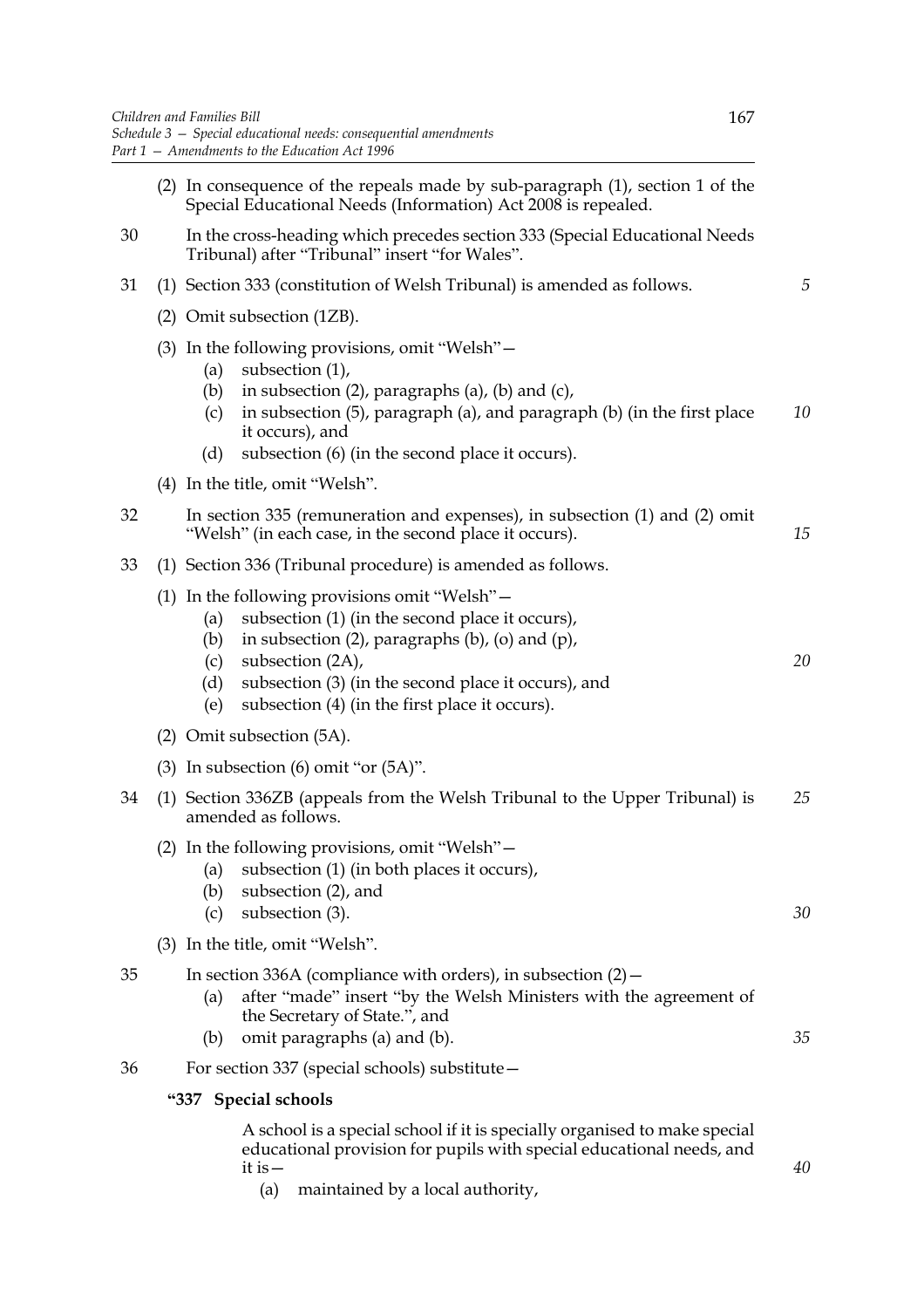- (b) an Academy school, or
- (c) a non-maintained special school."
- 37 In section 342 (approval of non-maintained special schools), in subsection (1)(b) after "community or foundation special school" insert "or an Academy school".
- 38 (1) Section 348 (provision of special education at non-maintained schools) is amended as follows.
	- (2) In subsection (1) after paragraph (a) (and before the "and" which follows it) insert—

"(aa) the child is in the area of a local authority in Wales,".

- (3) In the title, at the end insert "—Wales".
- 39 (1) Section 438 (choice of school: child without statement of special educational needs) is amended as follows.
	- (2) In subsection  $(1)$  -
		- (a) after "maintain" insert "an EHC plan (in the case of a local authority in England) or", and *15*
		- (b) after "section 324" insert "(in the case of a local authority in Wales)".
	- (3) In the title, after "without" insert "EHC plan or".
- 40 (1) Section 440 (amendment of order at request of parent: child without statement of special educational needs) is amended as follows.
	- (2) In subsection  $(1)$ 
		- (a) after "maintain" insert "an EHC plan (in the case of a local authority in England) or", and
		- (b) after "section 324" insert "(in the case of a local authority in Wales)".
	- (3) In the title, after "without" insert "EHC plan or".
- 41 (1) Section 441 (choice of school: child with statement of special educational needs) is amended as follows.
	- (2) In subsection  $(1)$ 
		- (a) after "maintain" insert "an EHC plan (in the case of a local authority in England) or", and
		- (b) after "section 324" insert "(in the case of a local authority in Wales)".
	- (3) In subsection (2) after "Where the" insert "EHC plan or".
	- (4) In subsection  $(3)$  -
		- (a) after "Where the" insert "EHC plan or", and
		- (b) after "amend the" insert "EHC plan or".
	- (5) After subsection (3A) insert—
		- "(3B) An amendment to an EHC plan required to be made under subsection (3)(a) shall be treated as if it were an amendment made following a review under section 44 of the Children and Families Act 2014, and that section and regulations made under it apply accordingly."
	-

*30*

*35*

*40*

*5*

*10*

*20*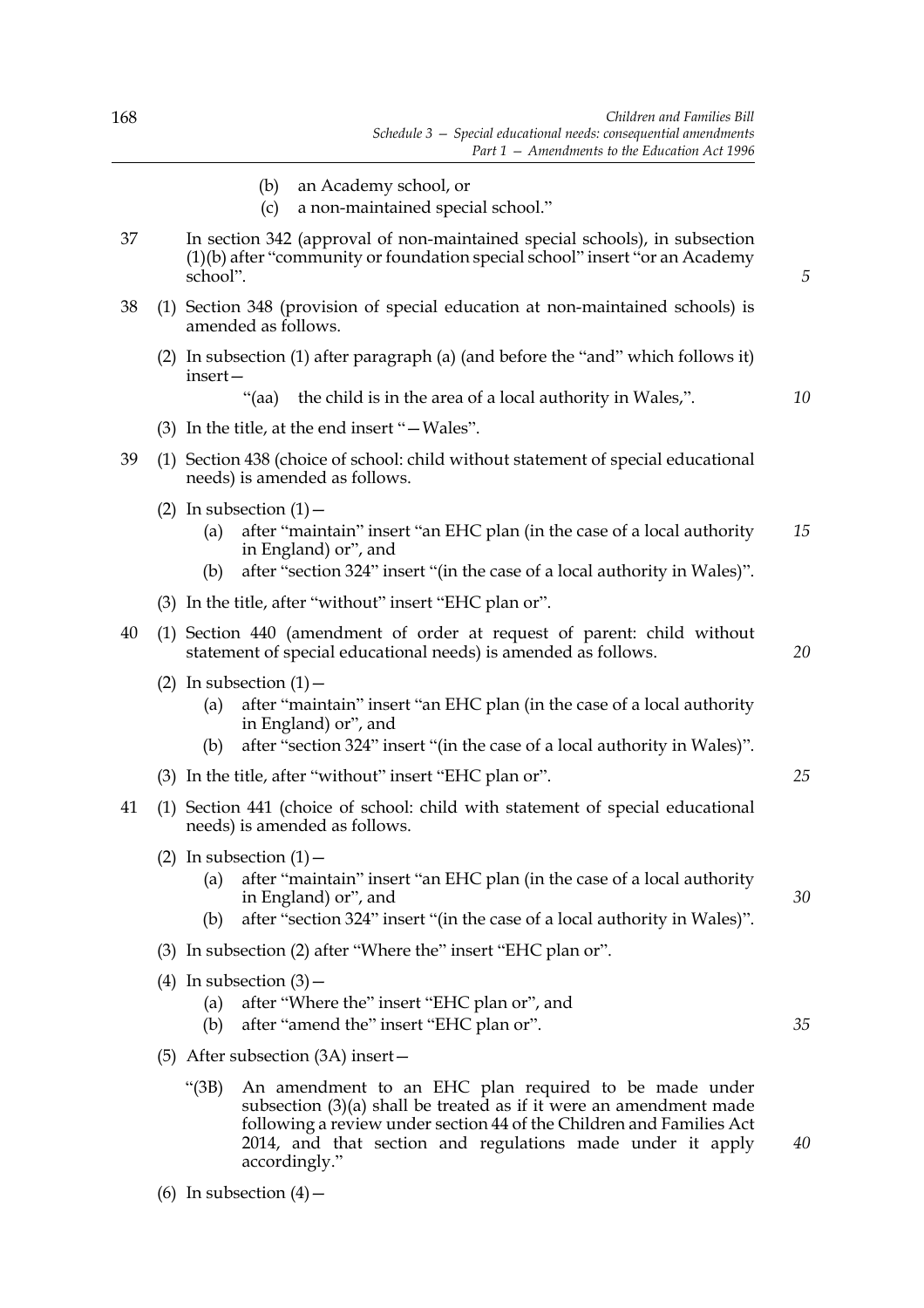- (a) in paragraph (a) after "maintain" insert "an EHC plan or", and
- (b) in paragraph (b) after "specified in the" insert "plan or".
- (7) In the title, after "with" insert "EHC plan or".
- 42 In section 442 (revocation of order at request of parent), in subsection (5)—
	- (a) after "maintain" insert "an EHC plan (in the case of a local authority in England) or",
	- (b) after "section 324" insert "(in the case of a local authority in Wales)",
	- (c) in paragraph (a) after "specified in" insert "the EHC plan or", and
	- (d) in paragraph (b) after "in the" insert "plan or the".
- 43 In section 463 (meaning of "independent school")—
	- (a) in subsection  $(1)(b)$ , after "for whom" insert "an EHC plan is maintained or for whom", and
	- (b) in subsection (1), for "or a special school not so maintained" substitute "non-maintained special school".
- 44 (1) Section 483A (city colleges and academies: special educational needs) is amended as follows. *15*
	- (2) In subsection (2), in paragraph (a) for "a statement is maintained under section 324" substitute "an EHC plan or a statement under section 324 is maintained".
	- (3) In subsection (3), in paragraph (a) for "the statement" substitute "the EHC plan". *20*
	- (4) In subsection (4), in paragraphs (a) and (b) after "specified in" insert "the plan or".
- 45 In section 507B (local authorities in England: functions in respect of leisuretime activities etc for persons aged 13 to 19 and certain persons aged 20 to 24), in subsection (2)(b) after "learning difficulty" insert "or disability". *25*
- 46 In section 508F (local authorities in England: provision of transport etc for adult learners), in subsection (9) in the definition of "relevant young adult" for "who is aged under 25 and is subject to learning difficulty assessment" substitute "for whom an EHC plan is maintained".
- 47 In the title of section 508I (complaints about transport arrangements etc for young adults subject to learning difficulty assessment: England), for "adults subject to learning difficulty assessment" substitute "adult for whom EHC plan is maintained".
- 48 (1) Section 509AB (local authorities in England: further provision about transport policy statements for persons of sixth form age) is amended as follows. *35*
	- (2) In subsection (1) after "difficulties" insert "or disabilities".
	- (3) In subsection (2)(b) after "difficulties" (in each place it occurs) insert "or disabilities".
- 49 In section 509AC (interpretation of sections 509AA and 509AB), in subsection (4) after "learning difficulties" insert "or disabilities".
- 50 (1) Section 514A (provision of boarding accommodation for persons subject to learning difficulty assessment) is amended as follows.

*10*

*30*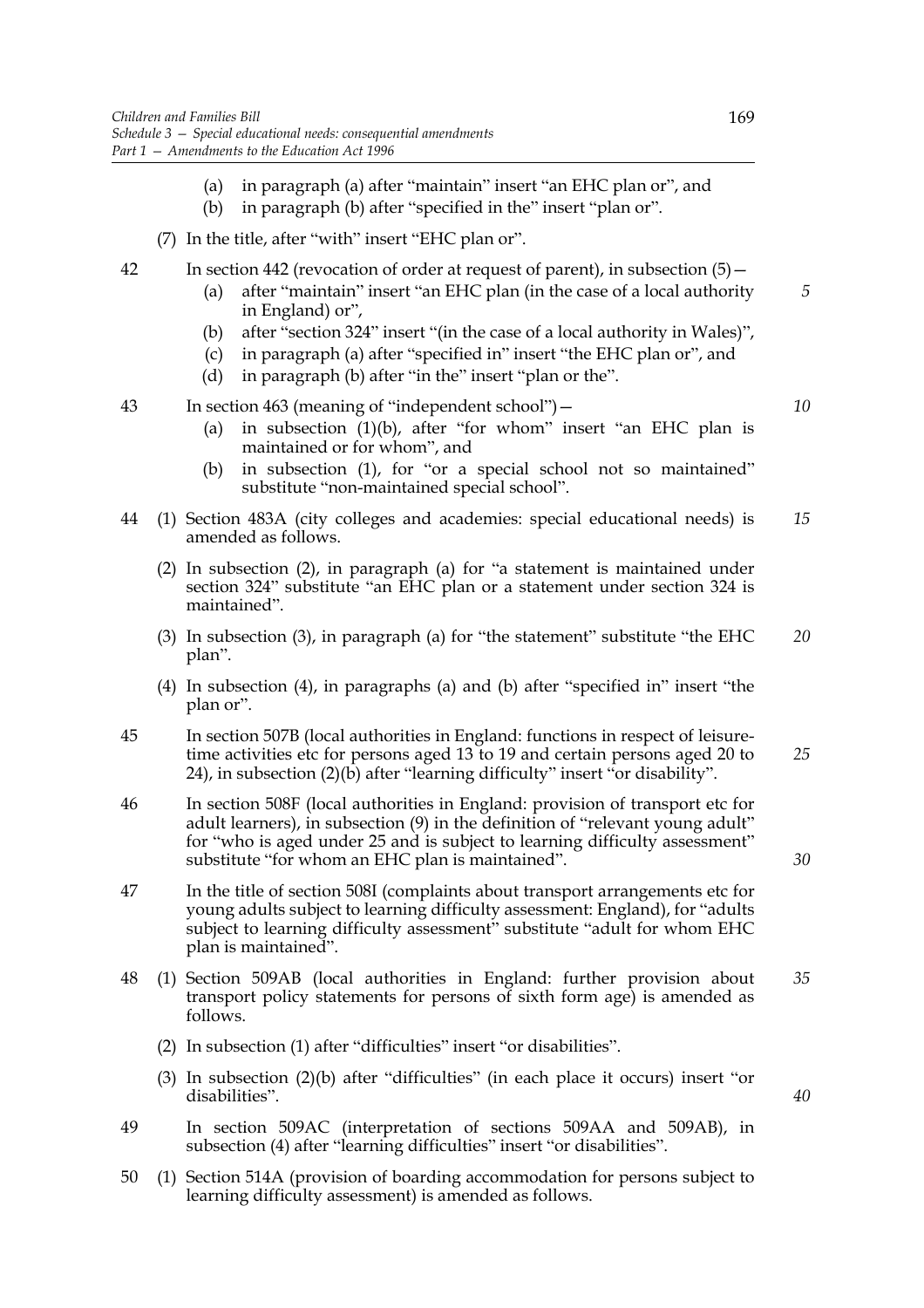- (2) In subsection  $(1)$ 
	- (a) after "who is" insert "over compulsory school age and for whom an EHC plan is maintained.", and
	- (b) omit paragraphs (a) and (b).
- (3) In the title, for "persons subject to learning difficulty assessment" substitute "person for whom an EHC plan is maintained". *5*
- 51 In section 517 (payment of fees at schools not maintained by a local authority), in subsection (1), for "or Part IV (special educational needs)" substitute ", Part 4 (special educational needs) or Part 3 of the Children and Families Act 2014 (children and young people in England with special educational needs or disabilities)".
- 52 (1) Section 532A (direct payments: persons with special educational needs or subject to learning difficulty assessment) is amended as follows.
	- (2) In subsection  $(1)$ 
		- (a) after "("the beneficiary")" insert "for whom the authority maintain an EHC plan.", and *15*
		- (b) omit paragraphs (a) and (b).
	- (3) In subsection  $(2)$ 
		- (a) for paragraph (a) substitute—
			- "(a) special educational provision specified in the EHC plan;", and *20*
		- (b) omit paragraph (b).
	- (4) In the title, omit "or subject to learning difficulty assessment".
- 53 In section 532B (direct payments: pilot schemes), in subsection (9) for paragraph (a) substitute—
	- "(a) section 42(2) of the Children and Families Act 2014 (duty to secure special educational provision in accordance with EHC plan);".
- 54 In section 560A (work experience for persons over compulsory school age), in subsection  $(1)(b)$  for "but under  $25$  and are subject to learning difficulty assessment" substitute "and for whom an EHC plan is maintained". *30*
- 55 (1) Section 562C (detained persons with special educational needs) is amended as follows.
	- (2) In subsection (1), after "local authority" insert "in Wales".
	- (3) In the title, after "with" insert "statement of".
- 56 In section 562D (appropriate special educational provision: arrangements between local authorities), in subsection (2) after "local authority" insert "in Wales".
- 57 (1) Section 562G (information to be provided where statement of special educational needs previously maintained) is amended as follows.
	- (2) In subsection (1) after "local authority" insert "in Wales".
	- (3) In subsection (2) after "home authority" insert ", where they are a local authority in Wales,".

*40*

*25*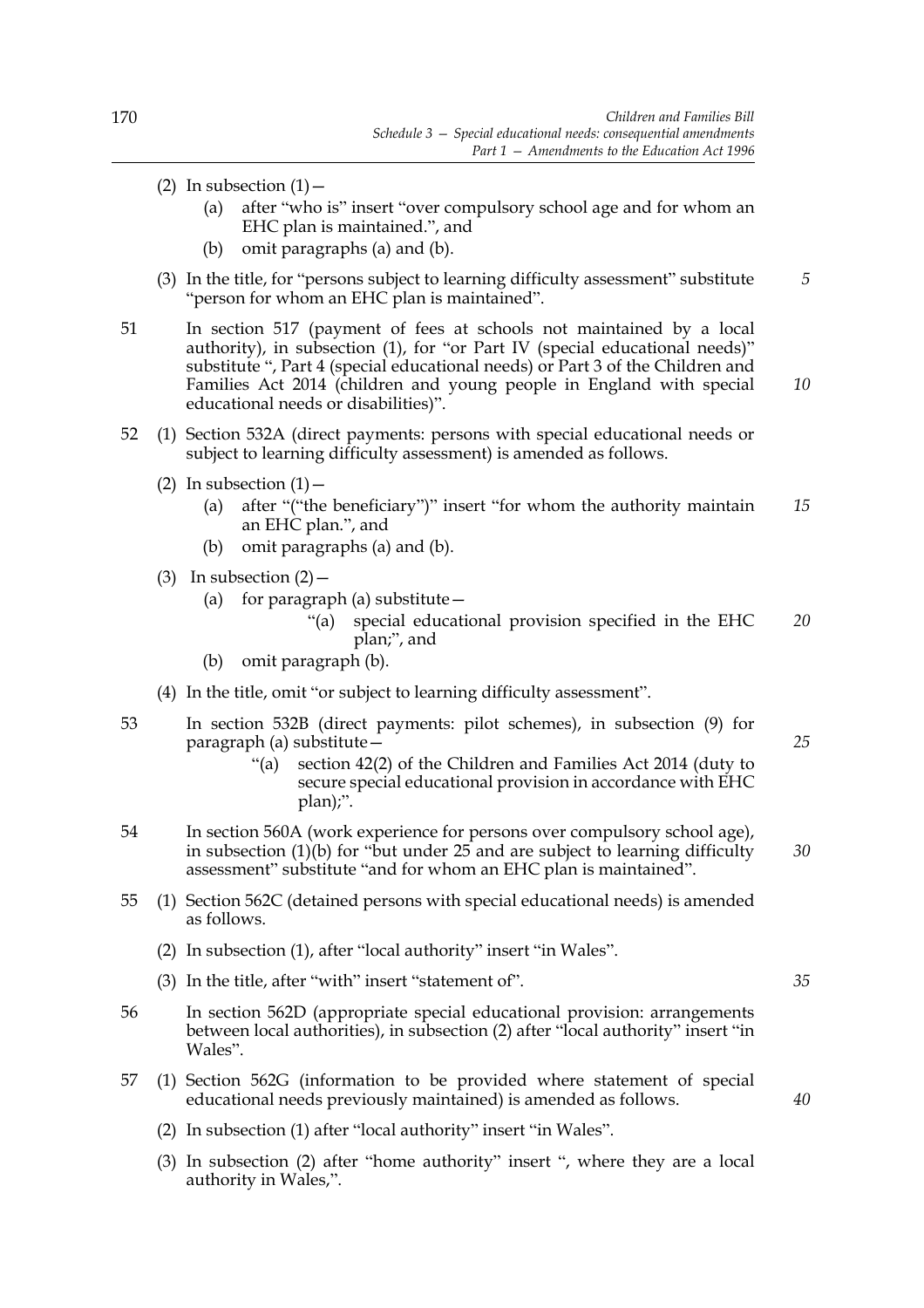(6) In subsection  $(7)$  -

(7) In subsection  $(8)$  -

(2) In subsection  $(1)$  –

- (4) In subsection (4) after "local authority" insert "in Wales". (5) In subsection (5) after "local authority" insert "in Wales". (a) in paragraph (a) after "home authority" insert ", where they are a local authority in Wales", and (b) in paragraph (b) after "authority" insert "in Wales". (a) after "home authority", where it first occurs insert ", where they are a local authority in Wales", and (b) in paragraph (a) after "local authority" insert "in Wales". 58 (1) Section 562H (release of detained person appearing to host authority to require assessment) is amended as follows. (a) after "person" insert "— (a) ", and (b) after "apply" insert ", and (b) for whom the home authority are a local authority in Wales." (3) In subsection (4), for "Subsections (5) and (6) apply" substitute "Subsection *10 15 20*
	- (4) Omit subsection (5).

(6) applies".

- (5) In subsection (6), omit paragraph (b) and the "and" preceding it.
- 59 In section 579 (general interpretation)—
	- (a) in subsection (1), after the definition of "education functions" insert—
		- ""EHC plan" means a plan within section 37(2) of the Children and Families Act 2014;",
	- (b) in subsection (1), after the definition of "school year" insert—

""special educational needs"—

- (a) in relation to a child or person over compulsory school age but under 25 in the area of a local authority in England, has the meaning given by section 20(1) of the Children and Families Act 2014; *30*
- (b) in relation to a child in the area of a local authority in Wales, has the meaning given by section 312; *35*

"special educational provision"—

- (a) in relation to a person in the area of a local authority in England, has the meaning given by section 21(1) and (2) of the Children and Families Act 2014; *40*
- (b) in relation to a child in the area of a local authority in Wales, has the meaning given by section 312(4);",

*5*

*45*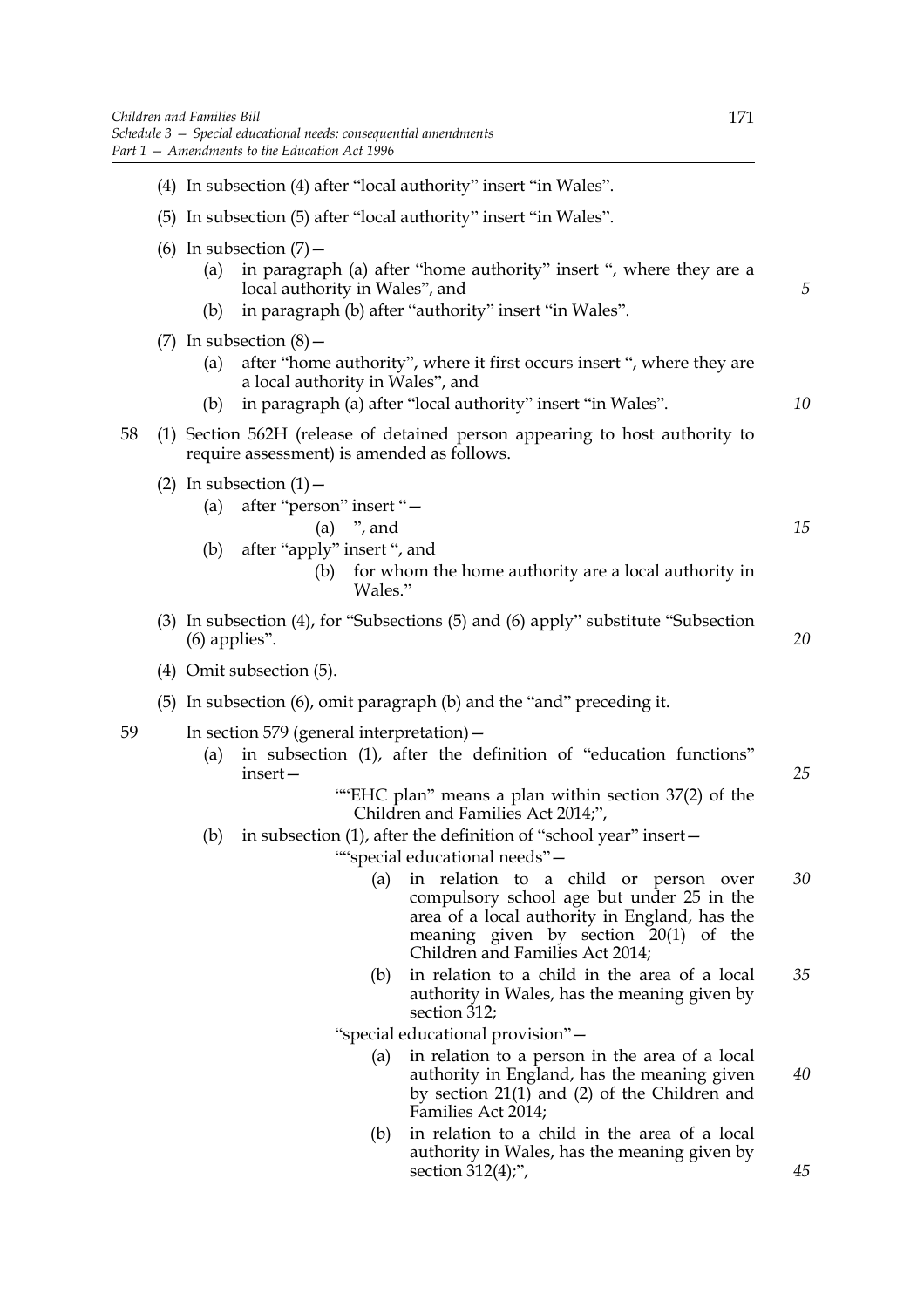- (c) after subsection (1) insert— "(1A) For the purposes of this Act a person is subject to learning difficulty assessment if— (a) an assessment under section 140 of the Learning and Skills Act 2000 (learning difficulty assessments: Wales) has been conducted in respect of the person, or (b) arrangements for such an assessment to be conducted in respect of the person have been made or are required to be made.", and (d) before subsection (4) insert— "(3A) References in this Act to a person who is "in the area" of a local authority in England do not include a person who is wholly or mainly resident in the area of a local authority in Wales. (3B) References in this Act to a person who is "in the area" of a local authority in Wales do not include a person who is wholly or mainly resident in the area of a local authority in England." 60 In section 580 (index)— (a) after the entry for "education functions" insert— (b) after the entry for "interest in land" insert— (c) for the entry for "learning difficulty" substitute  $-$ (d) in the entry for "special educational needs", in the second column for "section 312(1)" substitute "section 579(1)", (e) in the entry for "special educational provision", in the second column "EHC plan section 579(1)", "in the area of a local authority in England section 579(3A) in the area of a local authority in Wales section 579(3B)", "learning difficulty (in relation to a child in the area of a local authority in Wales) section 312(2) and  $(3)$ (subject to subsection  $(3A)$ ", *5 10 15 20 25 30 35*
	- for "section  $312(4)$ " substitute "section 579(1)", (f) in the entry for "special school", in the second column for "sections
	- 6(2) and" substitute "section", and (g) in the entry for "subject to learning difficulty assessment", in the second column for "section 13(4)" substitute "section 579(1A)". *40*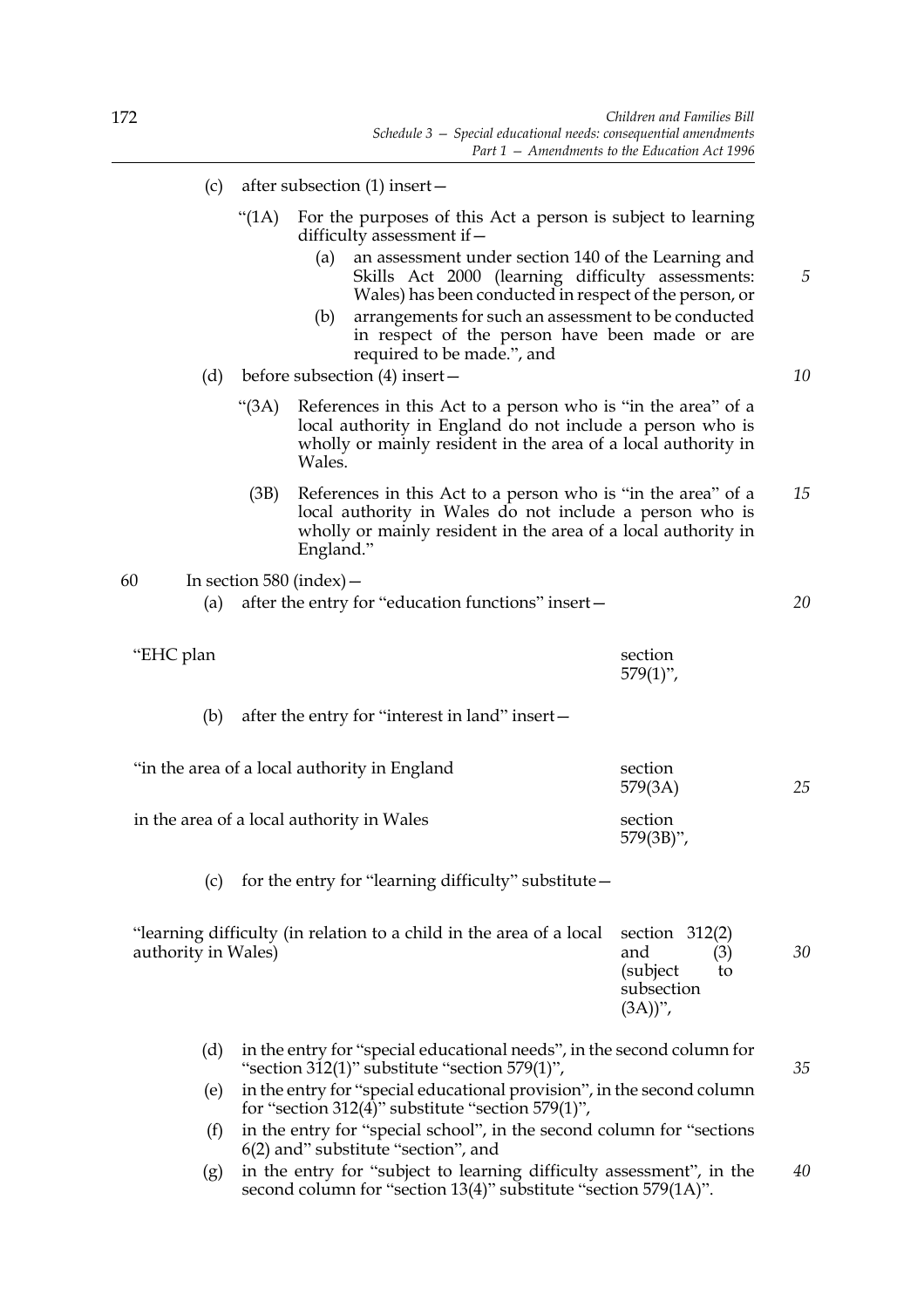- 61 In Schedule 35B (meaning of "eligible child" for purposes of section 508B), in paragraph 15(3)—
	- (a) in paragraph (a) for "statement maintained for the child under section 324" substitute "EHC plan maintained for the child", and
	- (b) in paragraph (b) for "statement" substitute "plan".
- 62 (1) In Schedule 36A (education functions), the table in paragraph 2 is amended as follows.
	- (2) In the entry for the Disabled Persons (Services, Consultation and Representation) Act 1986, in the second column after "child with" insert "an EHC plan or".
	- (3) In the entry for the Learning and Skills Act 2000, omit the entry for section 139A.

#### PART 2

### AMENDMENTS TO OTHER ACTS

*Local Government Act 1974 (c. 7)*

63 In Schedule 5 to the Local Government Act 1974 (matters not subject to investigation by Local Commissioners), in paragraph 5(2)(b) for "by section 312" substitute "by section 579(1)".

*Disabled Persons (Services, Consultation and Representation) Act 1986 (c. 33)*

- 64 (1) In the Disabled Persons (Services, Consultation and Representation) Act 1986, section 5 (disabled persons leaving special education) is amended as follows. *20*
	- (2) In subsection  $(1)$ 
		- (a) in paragraph (a) after "needs)" insert ", or have maintained an EHC plan under section 37 of the Children and Families Act 2014,", and
		- (b) in paragraph (b) after "statement" (in both places) insert "or plan".
	- (3) In subsection  $(2)$ 
		- (a) in paragraph (a) after "statement" insert ", or secure the preparation of an EHC plan,",
		- (b) in paragraph (b) after "statement" insert "or plan", and
		- (c) after "making the statement" insert ", securing the preparation of the plan".
	- (4) After subsection (8) insert—
		- "(8A) Regulations under section 47 of the Children and Families Act 2014 (transfer of EHC plans) may make such provision as appears to the Secretary of State to be necessary or expedient in connection with subsections (1) to (7) of this section." *35*
	- (5) In subsection (9), in paragraph (a) of the definition of "the responsible authority", after "1996" insert "or (as the case may be) Part 3 of the Children and Families Act 2014".

*5*

*10*

*15*

*30*

*25*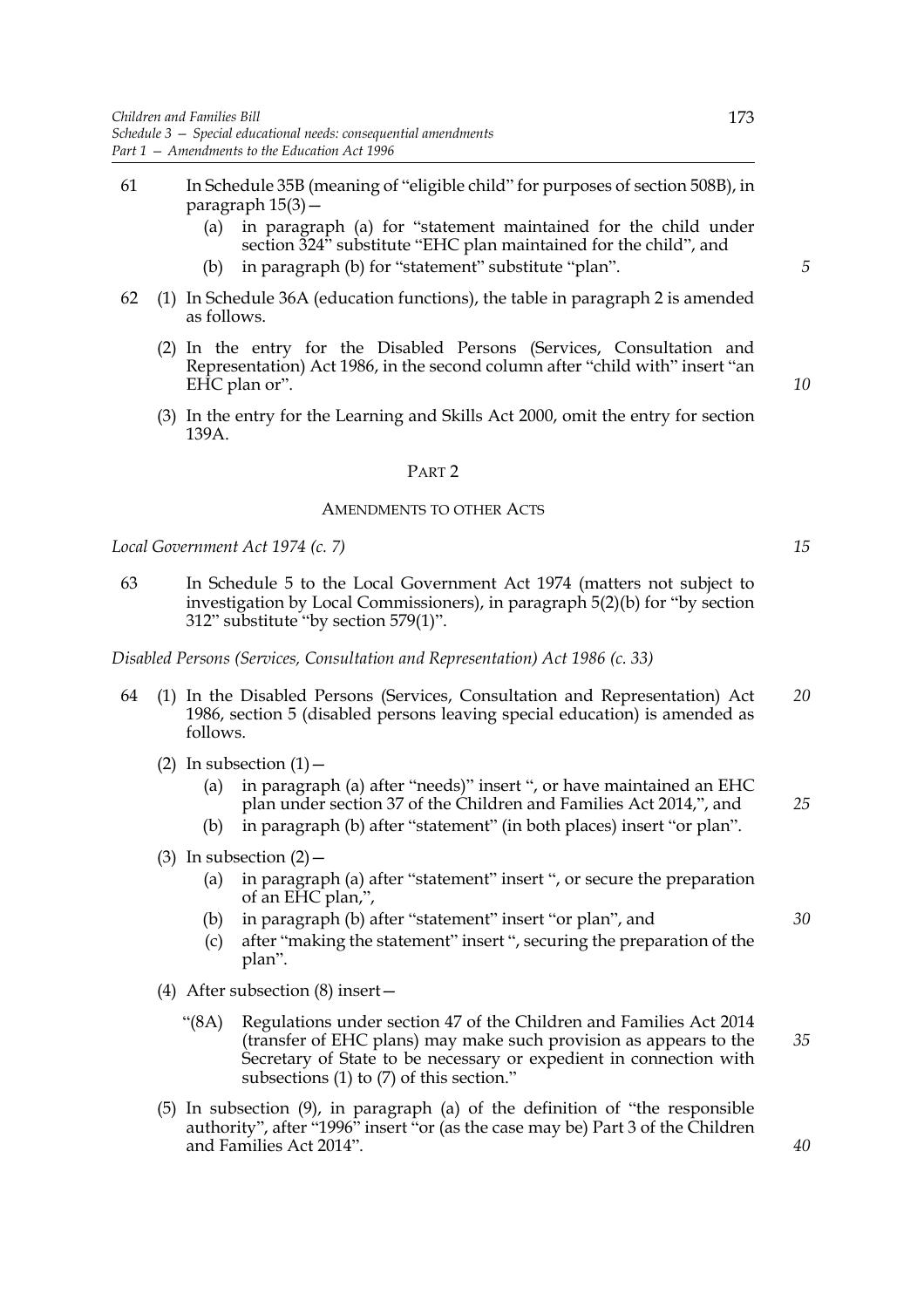*Children Act 1989 (c. 41)*

- 65 (1) The Children Act 1989 is amended as follows.
	- (2) In section 23E (pathway plans), in subsection (1A)(a) after "Education Act 1996" insert "or Part 3 of the Children and Families Act 2014".
	- (3) In Part 1 of Schedule 2 (provision of services to families) in paragraph 3 (assessment of children's needs) after paragraph (b) insert— *5*
		- "(ba) Part 3 of the Children and Families Act 2014;".

*Value Added Tax Act 1994 (c. 23)*

- 66 (1) In Schedule 9 to the Value Added Tax Act 1994, in Part 2 (groups of goods and services the supply of which is exempt from VAT), group 6 (education) is amended as follows. *10*
	- $(2)$  In item  $5B -$ 
		- (a) after paragraph (b) insert—
			- "(ba) aged 19 or over and for whom an EHC plan is maintained,", and *15*
		- (b) in paragraph (d), after "paragraph" insert "(ba) or".
	- (3) in note (5B), after "item (5B)," insert ""EHC plan" and" and for "has the same meaning" substitute "have the same meanings".

*School Standards and Framework Act 1998 (c. 31)*

- 67 The School Standards and Framework Act 1998 is amended as follows.
- 68 (1) Section 98 (admission for nursery education or to nursery or special school: children with statements of special educational needs) is amended as follows.
	- (2) In subsection (7) after "for whom" insert "EHC plans are maintained under section 37 of the Children and Families Act 2014 or"
	- (3) In the title after "special education needs" insert "or EHC plans".
- 69 (1) Section 123 (nursery education: children with special educational needs) is amended as follows.
	- (2) In subsection (1), for the words from "(except" to the end substitute "to have regard to the provisions of the code of practice issued under section 73 of the Children and Families Act 2014 (in the case of education in England) or section 313(2) of the Education Act 1996 (in the case of education in Wales)." *30*
	- (3) After subsection (1) insert—
		- "(1A) Subsection (1) does not apply in so far as the person in question is already under a duty to have regard to the provisions of the code of practice in question." *35*
	- (4) In subsection  $(2)$ 
		- (a) for "That code of practice" substitute "The code of practice in question", and
		- (b) after "functions under" insert "Part 3 of the Children and Families Act 2014 or (as the case may be)". *40*

*20*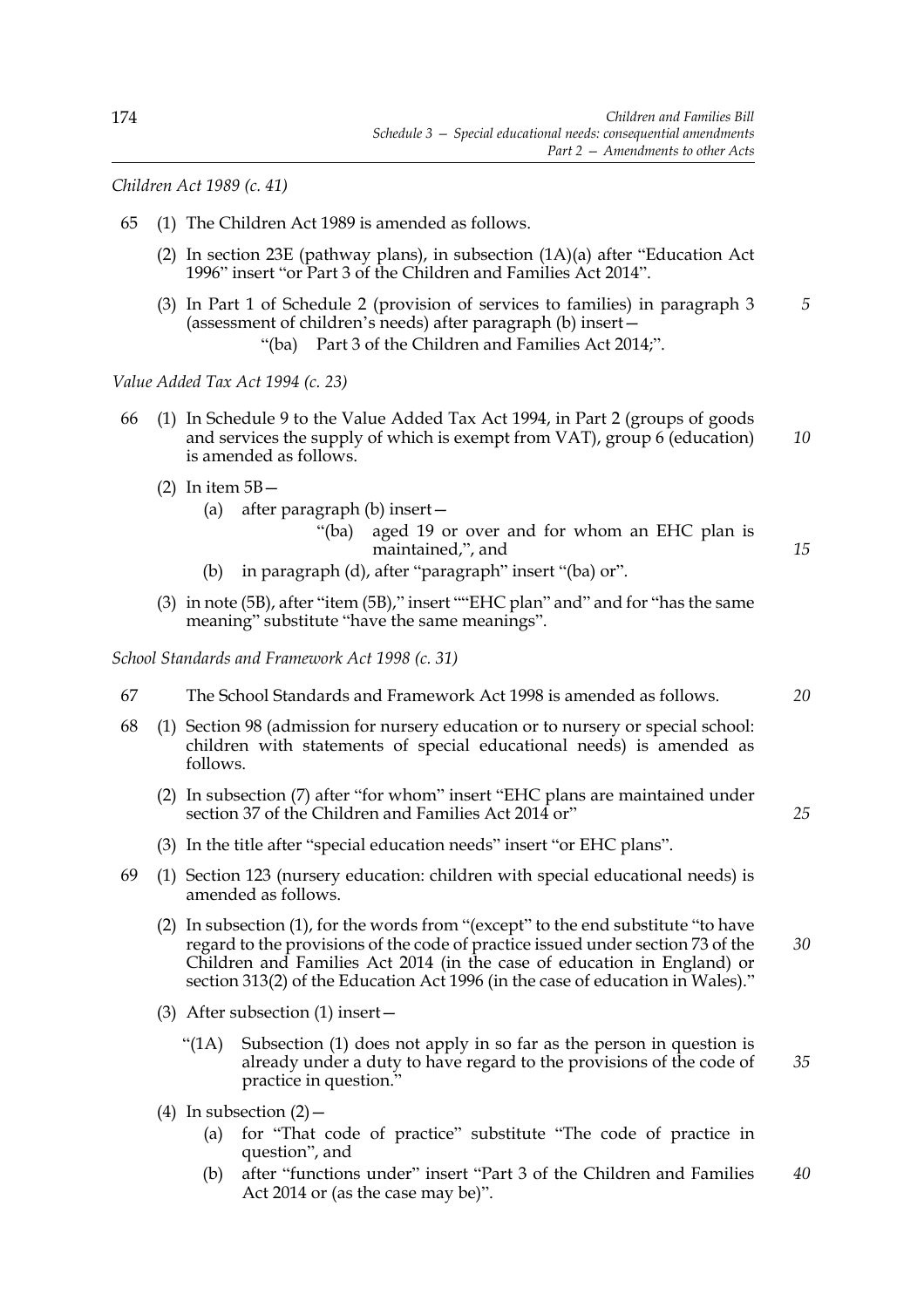- $(5)$  In subsection  $(3)$ 
	- (a) for "that code of practice" substitute "the code of practice in question", and
	- (b) after "functions under" insert "Part 3 of the Children and Families Act 2014 or (as the case may be)".
- (6) In subsection (3A)(b) after "no" insert "EHC plan or".
- 70 In Part A1 of Schedule 22 (disposals of land in case of foundation, voluntary and foundation special schools in England), in paragraph A23(9), in paragraph (d) of the definition of "children's services"—
	- (a) after "learning difficulty" insert "or disability", and
	- (b) omit "66,".

*Learning and Skills Act 2000 (c. 21)*

- 71 The Learning and Skills Act 2000 is amended as follows.
- 72 In section 35 (conditions imposed by Welsh Ministers on financial resources provided by them), in subsection (3)(f) omit "139A or".
- 73 In section 41 (discharge by the Welsh Ministers of certain functions in relation to persons with learning difficulties), in subsection (1)(b) omit "139A or".
- 74 Sections 139A, 139B and 139C (assessments relating to learning difficulties: England) are repealed.
- 75 In consequence of the repeals made by paragraphs 70, 71 and 72—
	- (a) omit paragraph 76 of Schedule 1 to the Education and Skills Act 2008;
	- (b) section 80 of the Education and Skills Act 2008 is repealed.

*Education Act 2002 (c. 32)*

| 76 | The Education Act 2002 is amended as follows.                                                                             |    |  |  |  |
|----|---------------------------------------------------------------------------------------------------------------------------|----|--|--|--|
| 77 | In section 92 (pupils with statements of special educational needs:<br>application of National Curriculum for England) –  |    |  |  |  |
|    | (a) for the words from "a statement" to "special educational needs"<br>substitute "an EHC plan maintained for the pupil", |    |  |  |  |
|    | for "the statement" substitute "the plan", and<br>(b)                                                                     | 30 |  |  |  |
|    | (c) in the heading for "statements of special educational needs"                                                          |    |  |  |  |

- substitute "EHC plans". 78 (1) Section 94 (information concerning directions under section 93) is amended as follows.
	- (2) In subsection (3), for the words from "by virtue of" to the end substitute "and the responsible authority ought to be required to secure an EHC needs assessment for the pupil under section 36 of the Children and Families Act 2014 (or, if an EHC plan is maintained for the pupil, a re-assessment under section 44 of that Act)." *35*
	- (3) In subsection (5), for the words from "consider" to the end substitute "make a determination in respect of the pupil under section 36(3) of the Children and Families Act 2014 (or, if an EHC plan is maintained for the pupil, under *40*

*5*

*10*

*15*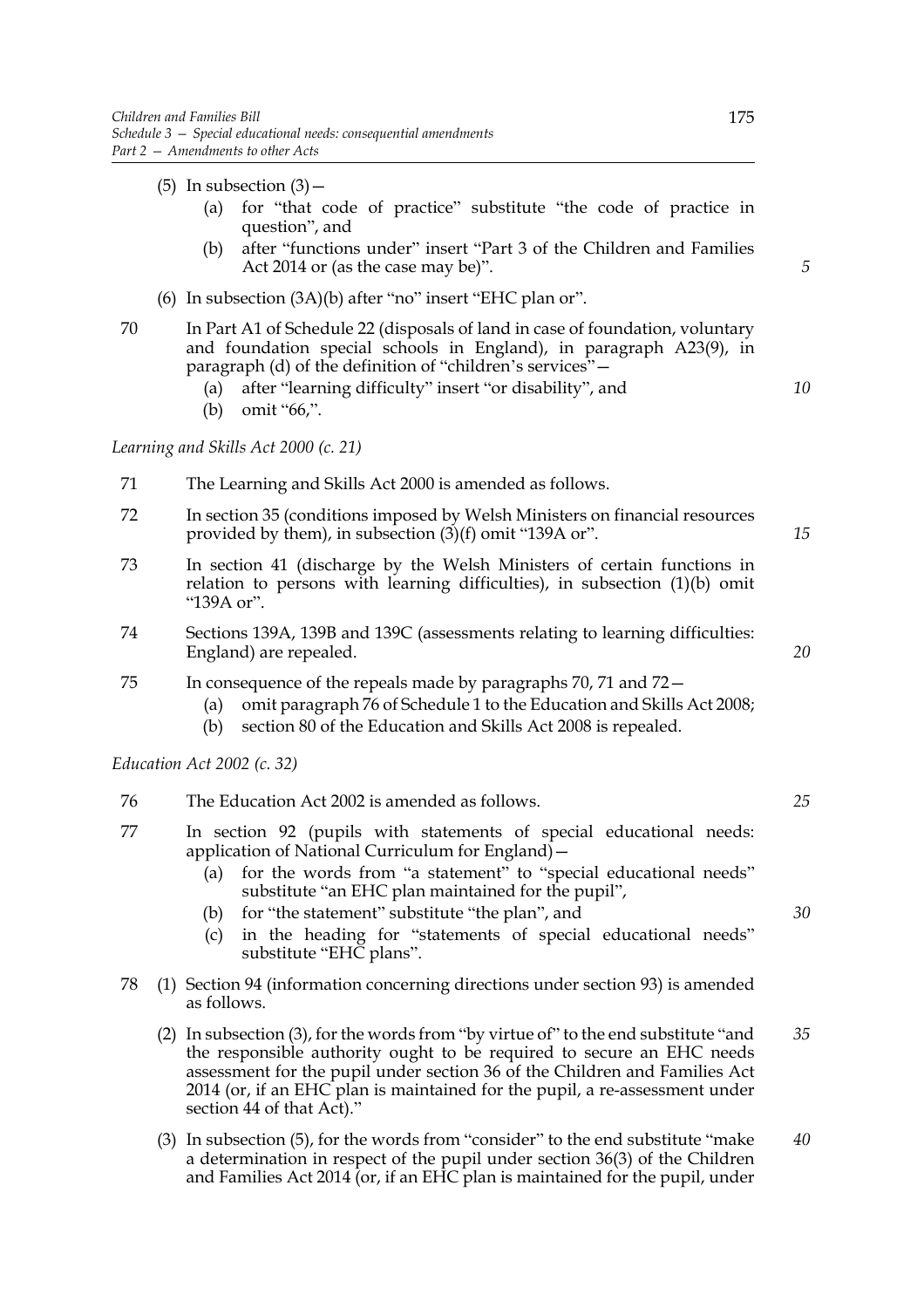that section as it applies to re-assessments by virtue of regulations under section 44 (7))."

(4) In subsection (6), for "Part 4 of the Education Act 1996" substitute "Part 3 of the Children and Families Act 2014 (see section 24 of that Act)".

*Nationality, Immigration and Asylum Act 2002 (c. 41)*

- 79 (1) Section 36 of the Nationality, Immigration and Asylum Act 2002 (education of children who are residents of accommodation centres) is amended as follows.
	- (2) In subsection (3)(b), after "named in" insert "an EHC plan maintained for the child under section 37 of the Children and Families Act 2014 or".
	- (3) In subsection (5), omit the "and" after paragraph (d) and after paragraph (e) insert—
		- "(f) sections 33 and 34 of the Children and Families Act 2014 (mainstream education for children with special educational needs), and
		- (g) sections 38 and 39 of that Act (EHC plan: request of parent for named school etc)."
	- (4) After subsection (5) insert—
		- "(5A) The powers of the First-tier Tribunal on determining an appeal under section 51(2)(c) of the Children and Families Act 2014 (appeals against certain aspects of content of EHC plan) are subject to subsection (2) above." *20*
	- (5) In subsection (6), omit "the First-tier Tribunal or".
	- (6) In subsection  $(7)$ 
		- (a) after "function under this Act" insert ", Part 3 of the Children and Families Act 2014", and *25*
		- (b) in paragraph (a), after "special educational provision" insert "called for by his special educational needs or".

# (7) In subsection (9), after paragraph (a) insert—

"(aa) section 36 of the Children and Families Act 2014 (assessment of education, health and care needs: England) shall have effect as if an accommodation centre were a school,". *30*

*Children Act 2004 (c. 31)*

- 80 In section 10(9) of the Children Act 2004 (co-operation arrangements in respect of children may include arrangements in respect of certain young people), in paragraph (c)— *35*
	- (a) after "but under the age of 25" insert "—
		- (i) for whom an EHC plan is maintained, or
		- (ii) ", and
	- (b) after "learning difficulty" insert "or disability". *40*

*5*

*10*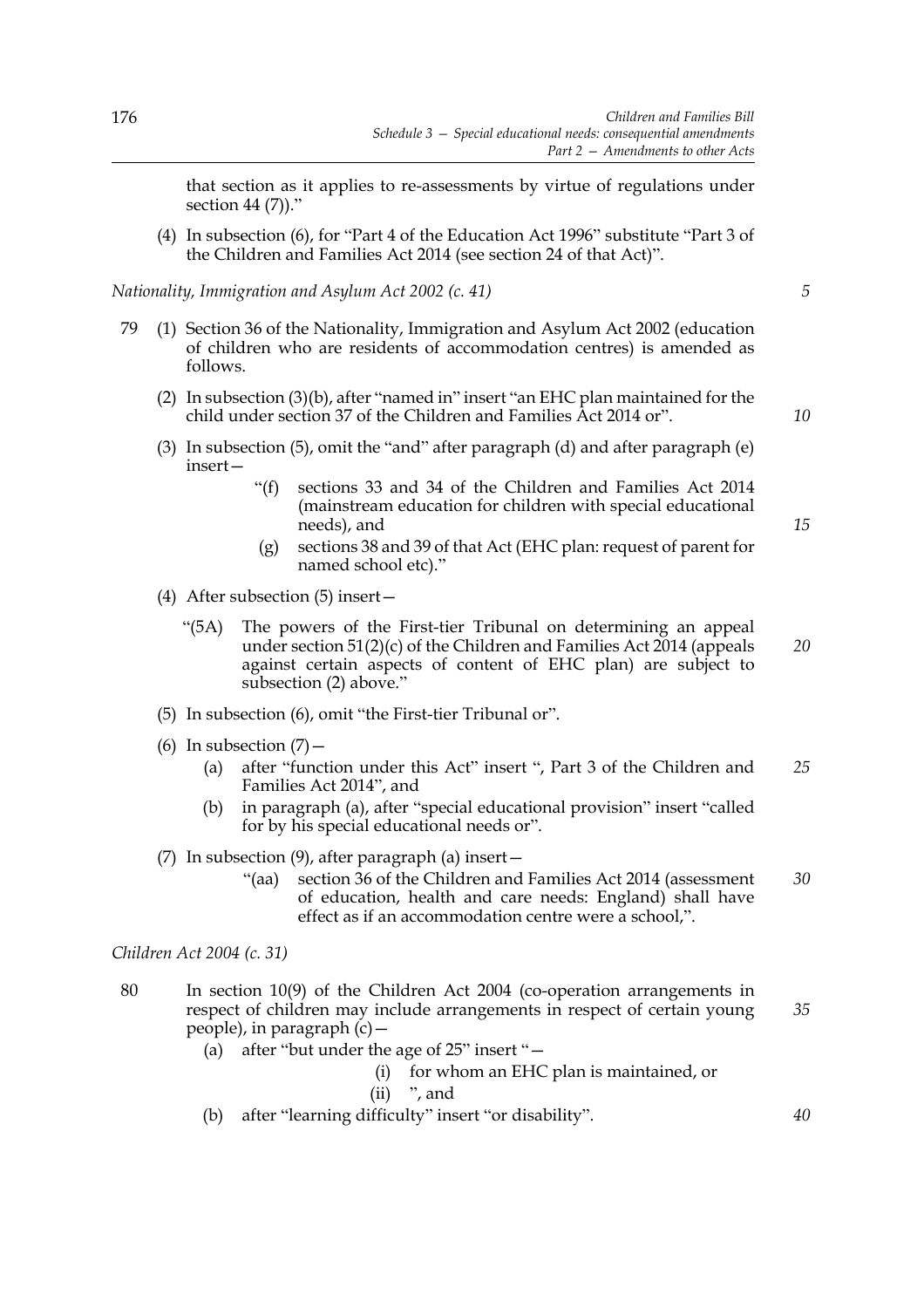*Education and Inspections Act 2006 (c. 40)*

81 In section 16 of the Education and Inspections Act 2006 (consultation before publishing proposals for discontinuance of maintained schools), in subsection (1)(c), after "maintain" insert "an EHC plan or".

*Education and Skills Act 2008 (c. 25)*

- 82 The Education and Skills Act 2008 is amended as follows.
- 83 In section 4 (meaning of appropriate full-time education or training)—
	- (a) in subsection (1)(b), for "learning difficulty" substitute "special educational needs", and
	- (b) omit subsection (3).
- 84 In section 17 (sharing and use of information held for purposes of support services or functions under Part 1), in subsection  $(8)(b)$  –
	- (a) for "a learning difficulty" substitute "special educational needs", and
	- (b) omit the words from "and subsections (6) and (7)" to the end.

## 85 In section 47 (attendance notice: description of education or training)—

- (a) in subsection  $(5)(b)(ii)$ , for "learning difficulty" substitute "special educational needs", and
- (b) omit subsection (6).
- 86 In section 78(1) (Part 2: supplementary), in the definition of "relevant young adult"—
	- (a) for "a learning difficulty" substitute "special educational needs (within the meaning given by section 579(1) of the Education Act 1996)", and
	- (b) omit the words from "and subsections (6) and (7)" to the end.
- 87 In section 132 (providers of independent education or training for 16 to 18 year olds)— *25*
	- (a) in subsection  $(4)(a)$ , for the words from "a statement" to "needs)" substitute "an EHC plan is maintained",
	- (b) in subsection (4)(b), for "a statement was so" substitute "an EHC plan was",
	- (c) in subsection  $(4)(b)(i)$ , after "school" insert "or (if later) the person ceased to be a student at his or her last post-16 institution",
	- (d) in subsection (4)(b)(ii), after "institution" insert "in England mentioned in subsection (2)", and
	- (e) in subsection (6), after the definition of "an academic year" insert— ""post-16 institution" has the meaning given by section 79(2) of the Children and Families Act 2014;". *35*

*Apprenticeships, Skills, Children and Learning Act 2009 (c. 22)*

- 88 The Apprenticeships, Skills, Children and Learning Act 2009 is amended as follows.
- 89 In section 83 (power to secure provision of apprenticeship training)—
	- (a) in subsection  $(1)(b)$ , for "are subject to learning difficulty assessment" substitute "for whom an EHC plan is maintained",

*5*

*10*

*15*

*20*

*30*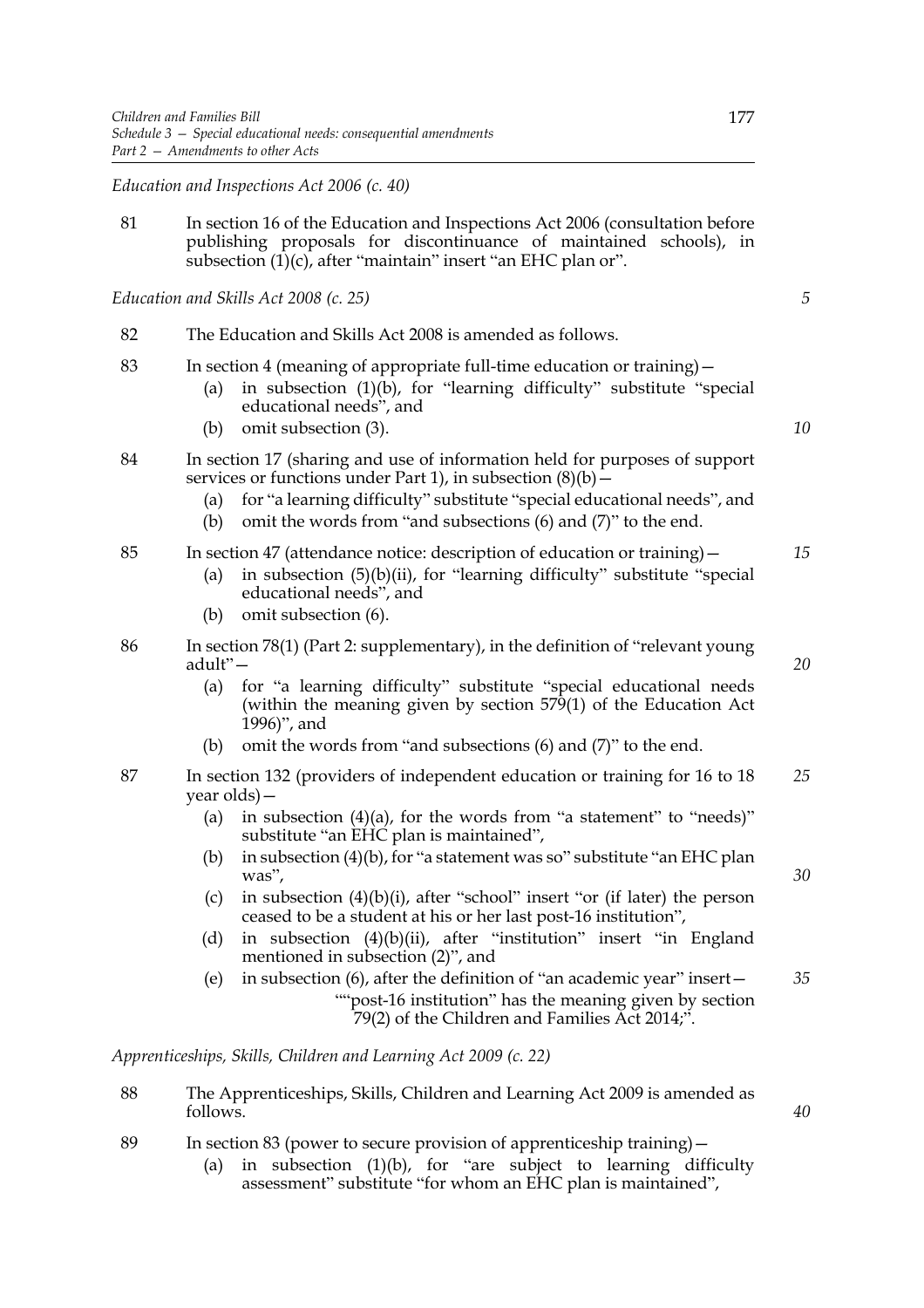- (b) in subsection (2)(b), for "learning difficulties" substitute "special educational needs", and
- (c) omit subsection (4).
- 90 In section 86 (education and training for persons aged 19 or over etc), in subsection  $(1)(a)$ , for "who are subject to learning difficulty assessment" substitute "for whom an EHC plan is maintained".
- 91 In section 87 (learning aims for persons aged 19 or over: provision of facilities), in subsection  $(3)(a)$ , for "who are subject to learning difficulty assessment" substitute "for whom an EHC plan is maintained".

# 92 In section 101 (financial resources: conditions), in subsection  $(5)(f)$  -

- (a) after "specified in" insert "an EHC plan or", and
- (b) omit "139A or".
- 93 In section 115 (persons with learning difficulties)—
	- (a) in subsection (1), for "learning difficulties" substitute "special educational needs",
	- (b) in subsection (2)(a), for "who are subject to learning difficulty assessment" substitute "for whom an EHC plan is maintained",
	- (c) omit subsections (3) and (4), and
	- (d) in the title, for "learning difficulties" substitute "special educational needs".

# 94 In section 129 (general duties of Ofqual)—

- (a) in subsection  $(2)(b)$  and  $(c)$ , for "learning difficulties" substitute "special educational needs", and
- (b) omit subsections  $(9)$  and  $(10)$ .

*Academies Act 2010 (c. 32)*

95 In section 1 of the Academies Act 2010 (Academy arrangements), omit subsections (7) and (8).

*Legal Aid, Sentencing and Punishment of Offenders Act 2012 (c. 10)*

- 96 In paragraph 2 of Schedule 1 to the Legal Aid, Sentencing and Punishment of Offenders Act 2012 (civil legal services: special educational needs)—
	- (a) in sub-paragraph (1)(a), after "1996" insert "or Part 3 of the Children and Families Act 2014", and
	- (b) in sub-paragraph (1)(b), for "sections 139A and" substitute "section".

# SCHEDULE 4 Section 80

CHILDMINDER AGENCIES: AMENDMENTS

# PART 1

# THE CHILDCARE REGISTERS

1 The Childcare Act 2006 is amended as follows.

*25*

*30*

*35*

*5*

*10*

*15*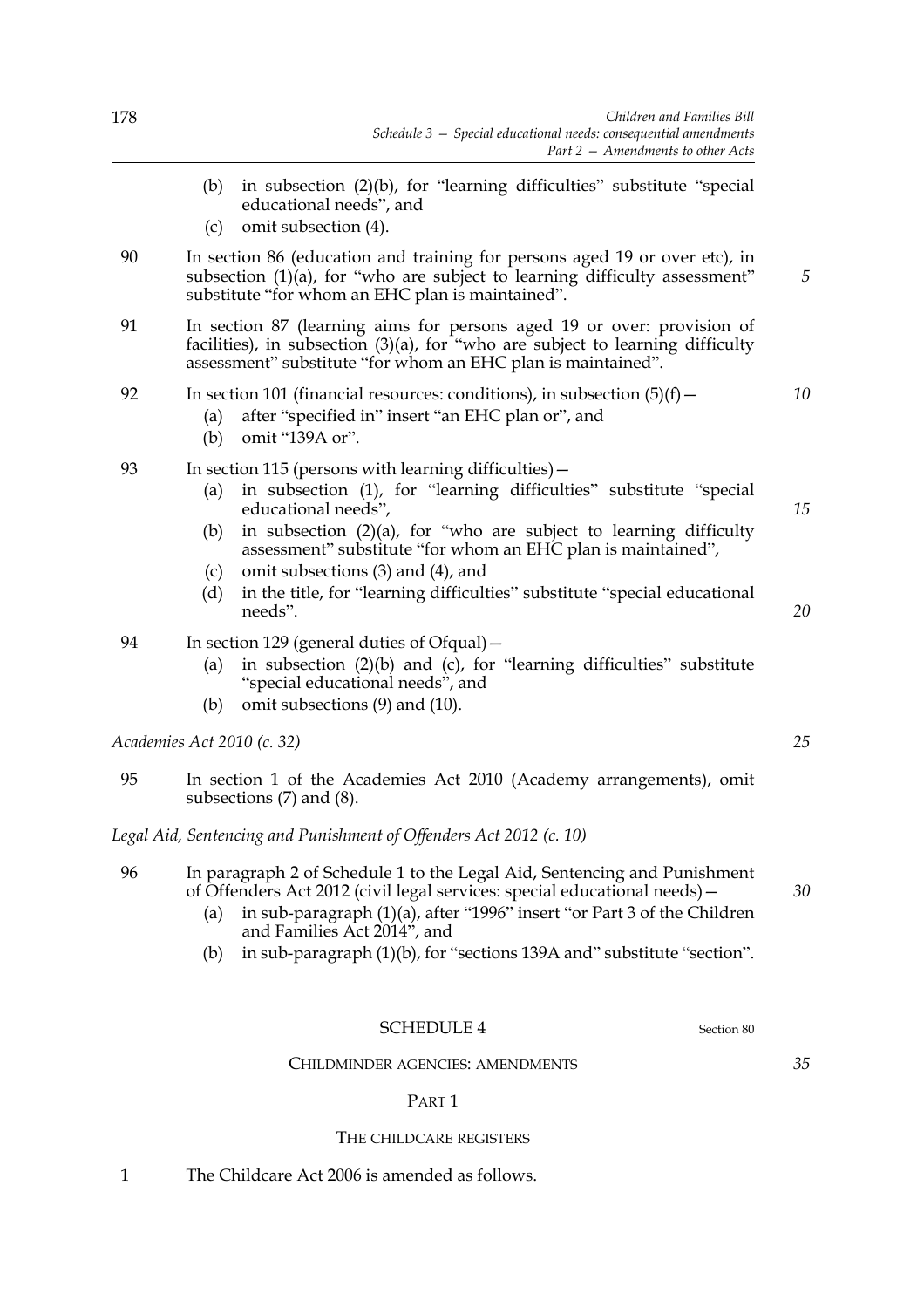- 2 (1) Section 32 (childcare registration in England: maintenance of the two childcare registers) is amended as follows.
	- (2) In subsection  $(2)$ 
		- (a) after "register of" insert "—  $(a)$  ",
		- (b) omit "who are", and
		- (c) for "under Chapter 2" substitute "by the Chief Inspector for the purposes of Chapter 2".
	- (3) At the end of that subsection insert ", and
		- (b) all persons registered as early years childminder agencies under Chapter 2A (which provides for the compulsory registration of persons with whom early years childminders and certain other early years providers may register for the purposes of Chapter 2)." *10*

# (4) In subsection  $(4)$  –

- (a) after "register of" insert "—  $(a)$  ",
- (b) omit "who are", and
- (c) for "under Chapter 3" substitute "by the Chief Inspector for the purposes of Chapter 3".

## (5) At the end of that subsection insert ", and

- (b) all persons registered as later years childminder agencies under Chapter 3A (which provides for the compulsory registration of persons with whom later years childminders and certain other later years providers may register for the purposes of Chapter 3)." *25*
- (6) In subsection (5), for "under Chapter 4" substitute "by the Chief Inspector for the purposes of Chapter 4".

#### PART 2

#### EARLY YEARS CHILDMINDER AGENCIES

- 3 The Childcare Act 2006 is amended as follows.
- 4 In section 33 (requirement to register: early years childminders), in subsection (1) for "in the early years register as an early years childminder" substitute "as an early years childminder—
	- (a) in the early years register, or
	- (b) with an early years childminder agency."
- 5 (1) Section 34 (requirement to register: other early years providers) is amended as follows.
	- (2) For subsection (1) substitute—
		- "(1) A person may not provide early years provision on premises in England which are not domestic premises unless the person is registered in the early years register in respect of the premises. *40*

*5*

*15*

*20*

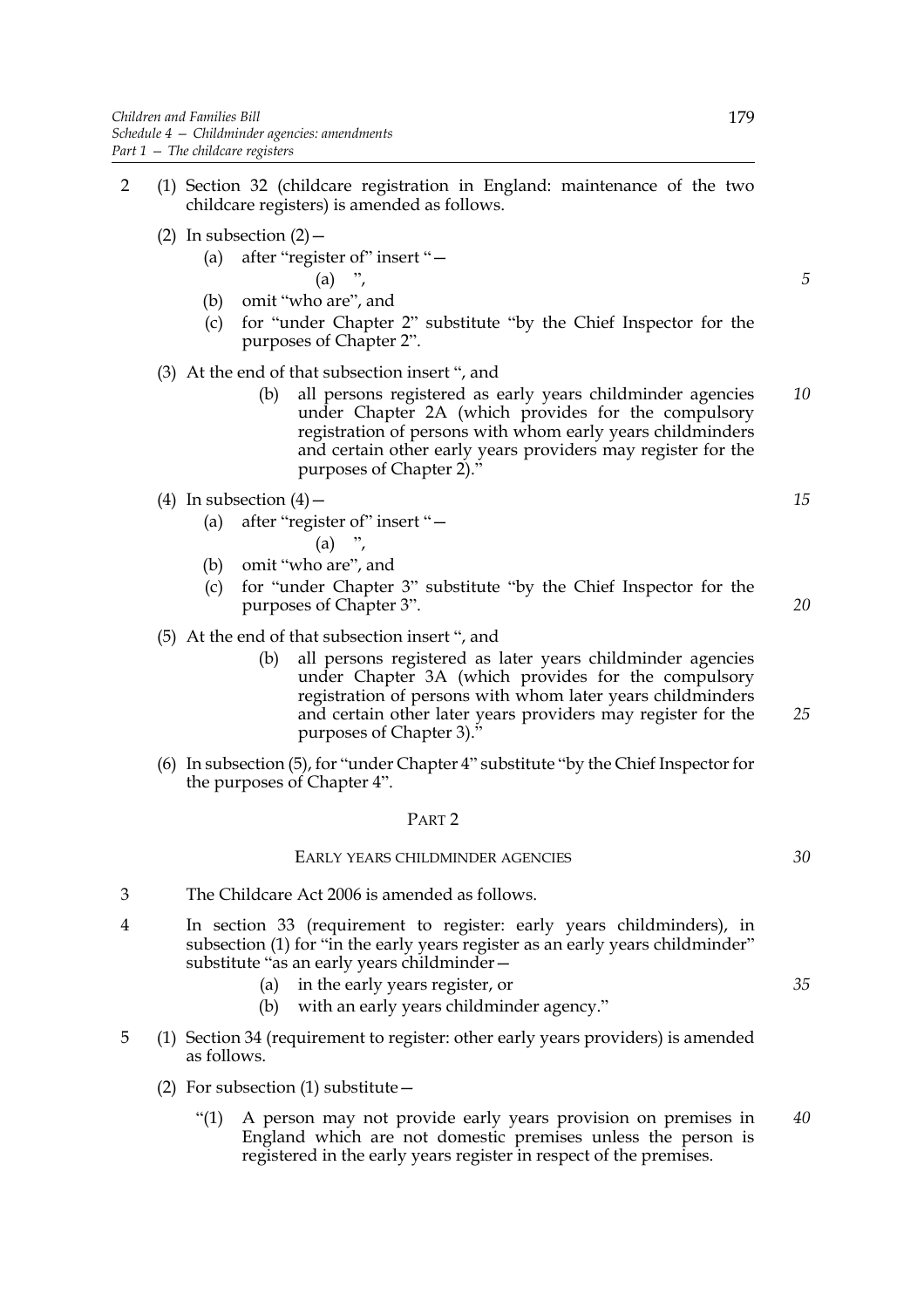|   | (1A)                                |                           | A person may not provide early years provision on domestic<br>premises in England which would be early years childminding but<br>for section $96(5)$ unless the person is registered $-$                                                                                                                                                    |            |  |
|---|-------------------------------------|---------------------------|---------------------------------------------------------------------------------------------------------------------------------------------------------------------------------------------------------------------------------------------------------------------------------------------------------------------------------------------|------------|--|
|   |                                     | (a)<br>(b)                | in the early years register in respect of the premises, or<br>with an early years childminder agency in respect of the<br>premises."                                                                                                                                                                                                        | $\sqrt{5}$ |  |
|   | $(1A)$ do".                         |                           | (3) In subsection (2) for "Subsection (1) does" substitute "Subsections (1) and                                                                                                                                                                                                                                                             |            |  |
|   | $(1A)$ do".                         |                           | $(4)$ In subsection $(3)$ for "subsection $(1)$ does" substitute "subsections $(1)$ and                                                                                                                                                                                                                                                     | 10         |  |
|   |                                     |                           | (5) In subsection (5) after "subsection (1)" insert "or $(1A)$ ".                                                                                                                                                                                                                                                                           |            |  |
| 6 |                                     | amended as follows.       | (1) Section 35 (applications for registration: early years childminders) is                                                                                                                                                                                                                                                                 |            |  |
|   |                                     | (a)<br>(b)                | (2) In subsection (1) for "to the Chief Inspector for registration as an early years<br>childminder" substitute "-<br>to the Chief Inspector for registration as an early years<br>childminder in the early years register, or<br>to an early years childminder agency for registration with<br>that agency as an early years childminder." | 15         |  |
|   |                                     | (3) In subsection $(2)$ – |                                                                                                                                                                                                                                                                                                                                             | 20         |  |
|   | (a)                                 |                           | in paragraph (b) after "Chief Inspector" insert "or (as the case may<br>be) the early years childminder agency", and                                                                                                                                                                                                                        |            |  |
|   | (b)                                 |                           | in paragraph (c) at the beginning insert "if it is an application to the<br>Chief Inspector,".                                                                                                                                                                                                                                              |            |  |
|   |                                     |                           | (4) In subsections (3) and (4), after "subsection $(1)$ " insert " $(a)$ ".                                                                                                                                                                                                                                                                 | 25         |  |
|   | (5) After subsection (4) insert $-$ |                           |                                                                                                                                                                                                                                                                                                                                             |            |  |
|   | "(4A)                               |                           | An early years childminder agency may grant an application under<br>subsection $(1)(b)$ only if $-$                                                                                                                                                                                                                                         |            |  |
|   |                                     | (a)                       | the applicant is not disqualified from registration by<br>regulations under section 75,                                                                                                                                                                                                                                                     | 30         |  |
|   |                                     | (b)                       | it appears to the agency that the prescribed requirements for<br>registration are satisfied and are likely to continue to be<br>satisfied, and                                                                                                                                                                                              |            |  |
|   |                                     | (c)                       | it appears to the agency that any other reasonable<br>requirements it has imposed are satisfied and are likely to<br>continue to be satisfied."                                                                                                                                                                                             | 35         |  |

- (6) In subsection (5), after paragraph (a) insert—
	- "(aa) prohibiting the applicant from being registered in the early years register as an early years childminder if the applicant is registered with a childminder agency;
	- (ab) prohibiting the applicant from being registered with an early years childminder agency as an early years childminder if the applicant is registered—
		- (i) with another childminder agency;
		- (ii) in the early years register or the general childcare register;". *45*

*20*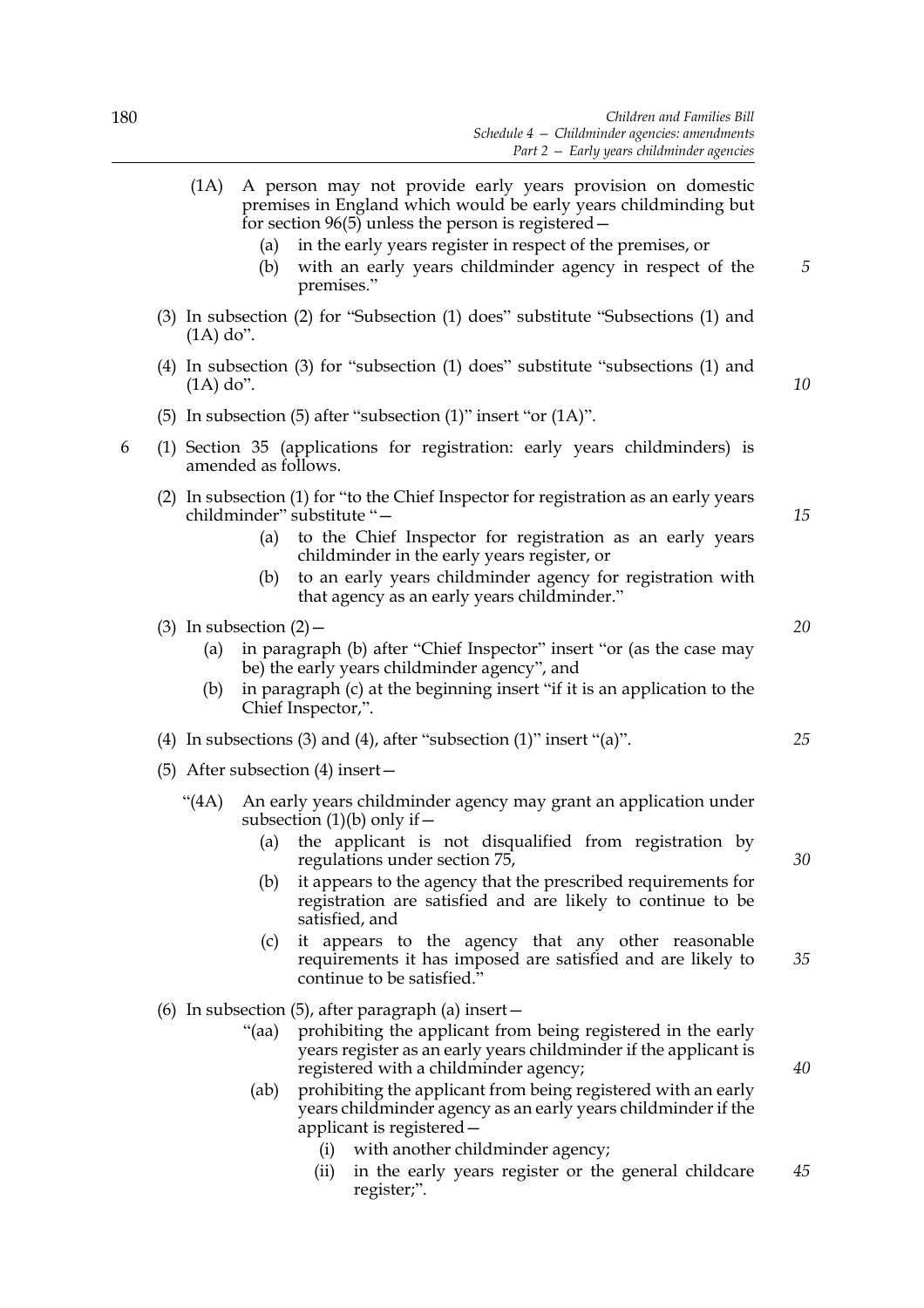- 7 (1) Section 36 (applications for registration: other early years providers) is amended as follows.
	- (2) After subsection (1) insert—
		- "(1A) A person who proposes to provide on any premises early years provision in respect of which the person is required by section 34(1A) to be registered may make an application—
			- (a) to the Chief Inspector for registration as an early years provider in respect of the premises, or
			- (b) to an early years childminder agency for registration with that agency as an early years provider in respect of the premises." *10*
	- (3) In subsection  $(2)$ 
		- (a) after "subsection (1)" insert "or (1A)",
		- (b) in paragraph (b) after "Chief Inspector" insert "or (as the case may be) the early years childminder agency", and
		- (c) in paragraph (c) at the beginning insert "if it is an application to the Chief Inspector,".
	- (4) In subsections (3) and (4), after "subsection (1)" insert "or  $(1A)(a)$ ".
	- (5) After subsection (4) insert—
		- "(4A) An early years childminder agency may grant an application under subsection  $(1A)(b)$  only if  $-$ *20*
			- (a) the applicant is not disqualified from registration by regulations under section 75,
			- (b) it appears to the agency that the prescribed requirements for registration are satisfied and are likely to continue to be satisfied, and *25*
			- (c) it appears to the agency that any other reasonable requirements it has imposed are satisfied and are likely to continue to be satisfied."
	- (6) In subsection (5), after paragraph (a) insert—
		- "(aa) prohibiting the applicant from being registered in the early years register as an early years provider other than a childminder if the applicant is registered with a childminder agency;
		- (ab) prohibiting the applicant from being registered with an early years childminder agency as an early years provider other than a childminder if the applicant is registered— *35*
			- (i) with another childminder agency;
			- (ii) in the early years register or the general childcare register;".
- 8 (1) Section 37 (entry on the register and certificates) is amended as follows.
	- (2) In subsection (1) after "section 35(1)" insert "(a)".
	- (3) In subsection (2) after "section  $36(1)$ " insert "or  $(1A)(a)$ ".

*5*

*15*

*30*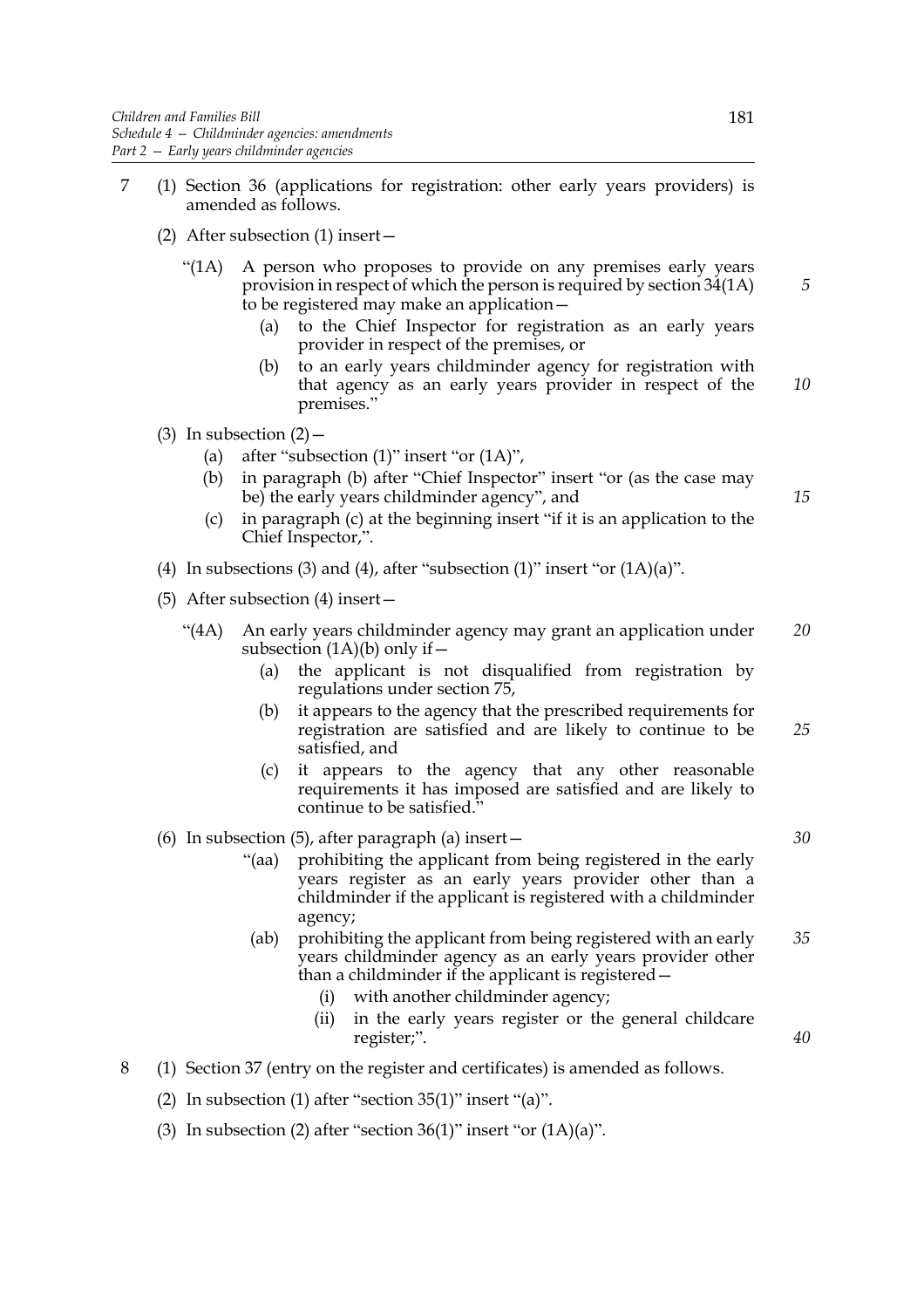9 After section 37 insert—

# **"37A Early years childminder agencies: registers and certificates**

- (1) If an application under section 35(1)(b) is granted, the early years childminder agency must—
	- (a) register the applicant in the register maintained by the agency as an early years childminder, and *5*
	- (b) give the applicant a certificate of registration stating that he or she is so registered.
- (2) If an application under section  $36(1A)(b)$  is granted, the early years childminder agency must—
	- (a) register the applicant in the register maintained by the agency as an early years provider other than a childminder, in respect of the premises in question, and
	- (b) give the applicant a certificate of registration stating that he or she is so registered.
- (3) A certificate of registration given to the applicant in pursuance of subsection (1) or (2) must contain prescribed information about prescribed matters.
- (4) If there is a change of circumstances which requires the amendment of a certificate of registration, the early years childminder agency must give the registered early years provider an amended certificate." *20*
- 10 In section 38 (conditions on registration), in subsections (1) and (5) for "under this Chapter" substitute "in the early years register".
- 11 (1) Section 44 (instruments specifying learning and development or welfare requirements) is amended as follows. *25*
	- (2) In subsection  $(2)$ 
		- (a) after "Chief Inspector" insert "or early years childminder agencies", and
		- (b) omit "his".
	- (3) In subsection (3) after "Chief Inspector" insert "or early years childminder agencies".
	- (4) In subsection (4) after paragraph (a) (and before the "or" which follows it) insert—
		- "(aa) by early years childminder agencies in the exercise of functions under this Part,". *35*
- 12 In section 49 (inspections), in subsection (1) for "under this Chapter" substitute "in the early years register".

*30*

*10*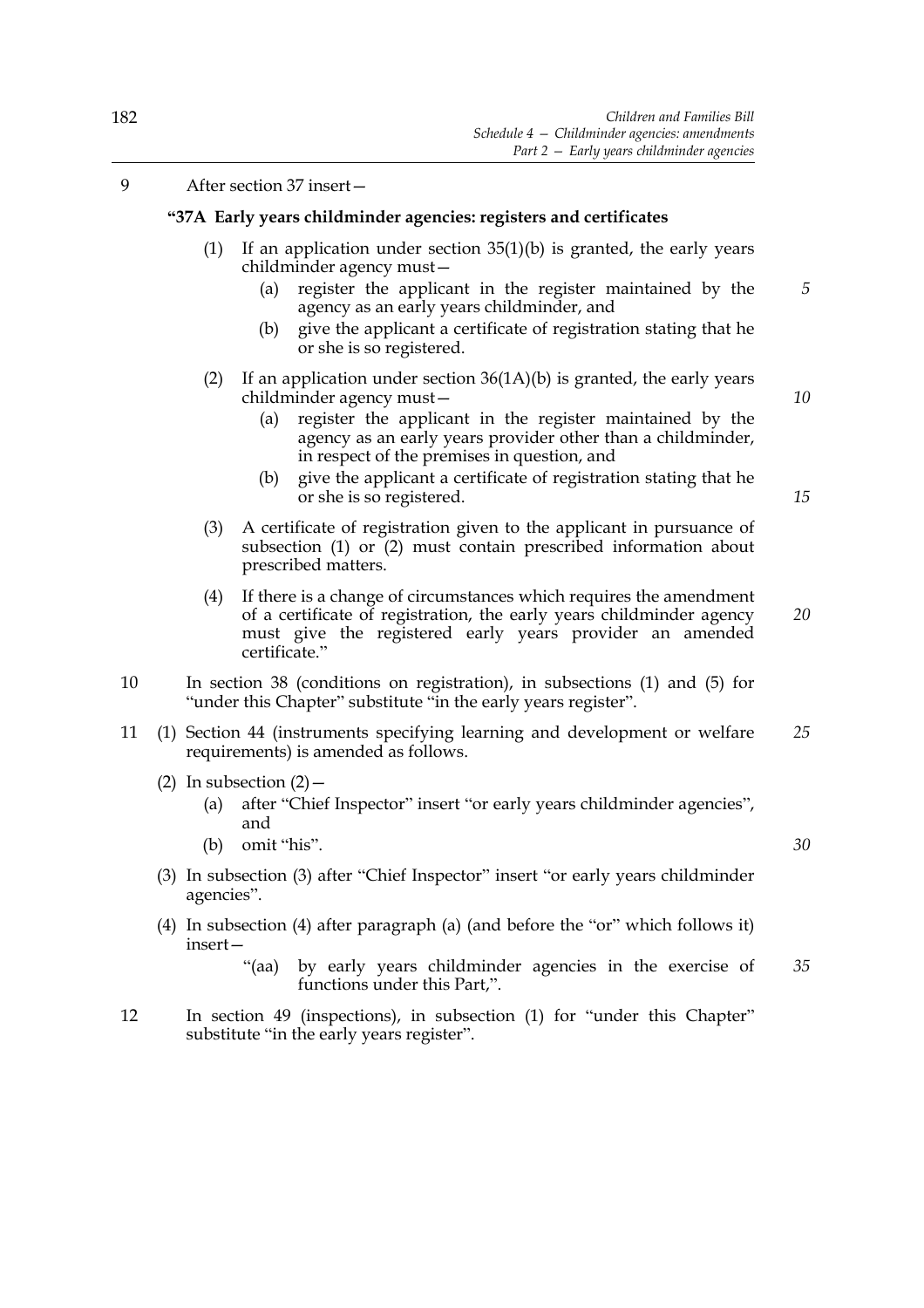## 13 After Chapter 2 (regulation of early years provision) insert—

## **"CHAPTER 2A**

## REGULATION OF EARLY YEARS CHILDMINDER AGENCIES

#### *Process of registration*

## **51A Applications for registration**

(1) A person may make an application to the Chief Inspector for registration as an early years childminder agency.

## (2) An application under subsection (1) must—

- (a) give any prescribed information about prescribed matters,
- (b) give any other information which the Chief Inspector reasonably requires the applicant to give, and *10*
- (c) be accompanied by any prescribed fee.
- (3) The Chief Inspector must grant an application under subsection (1)  $if -$ 
	- (a) the applicant is not disqualified from registration by regulations under section 76A, and *15*
	- (b) it appears to the Chief Inspector that any requirements prescribed for the purposes of this subsection ("the prescribed requirements for registration") are satisfied and are likely to continue to be satisfied.
- (4) The Chief Inspector must refuse any application under subsection (1) which subsection (3) does not require the Chief Inspector to grant.
- (5) The prescribed requirements for registration may include requirements relating to—
	- (a) the applicant;
	- (b) any persons employed by the applicant;
	- (c) management and control of the applicant (where the applicant is not an individual);
	- (d) the provision to the Chief Inspector of information about early years providers registered with the applicant;
	- (e) the applicant's arrangements for registering early years providers;
	- (f) the applicant's arrangements in relation to training and monitoring early years providers and providing such persons with information, advice and assistance;
	- (g) the applicant's arrangements for ensuring that early years provision is of a sufficient standard.

## **51B Entry on the register and certificates**

- (1) If an application under section 51A is granted, the Chief Inspector must—
	- (a) register the applicant in the early years register as an early years childminder agency, and
	- (b) give the applicant a certificate of registration stating that the applicant is so registered.

*5*

*30*

*20*

*25*

*35*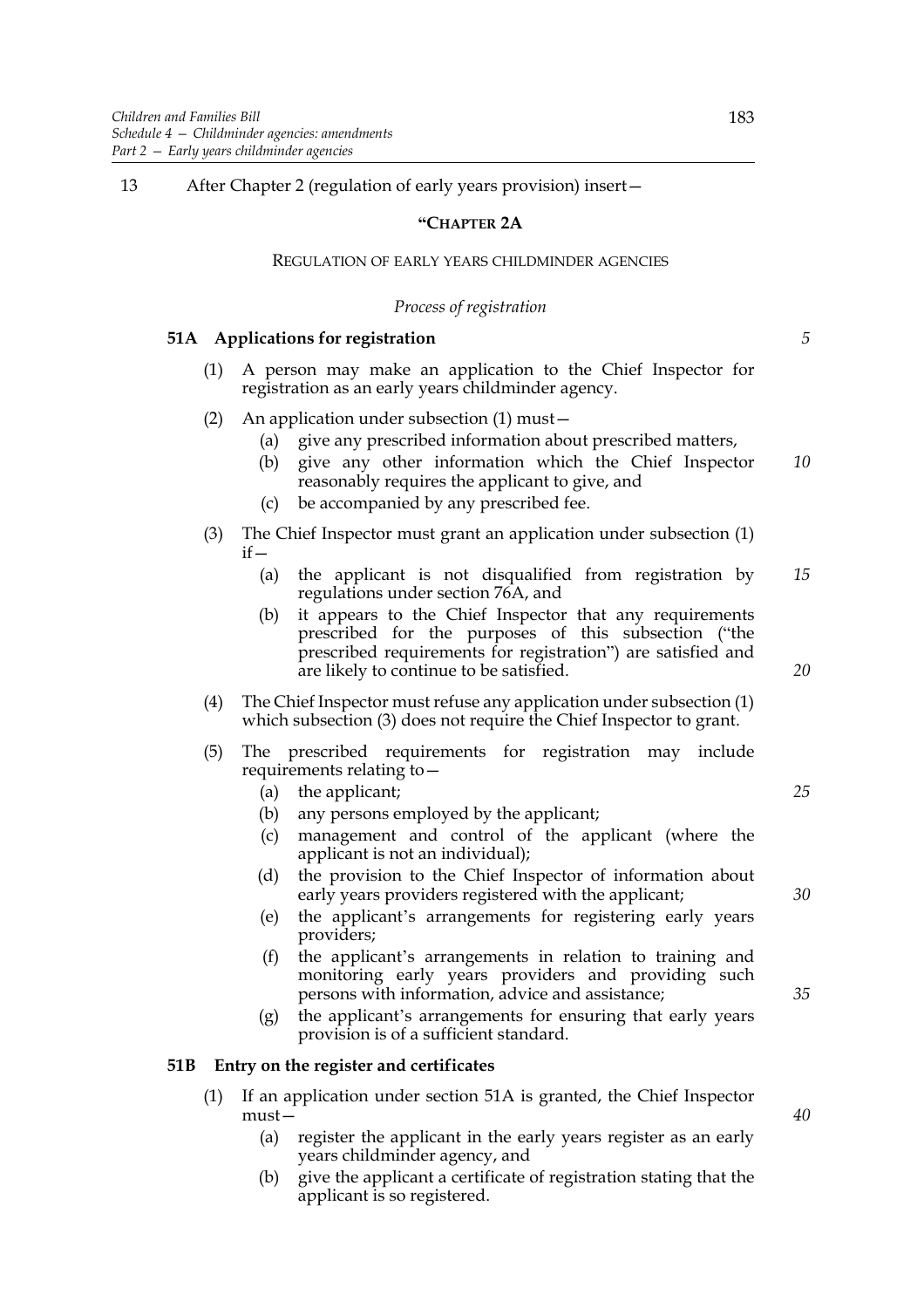- (2) A certificate of registration given to the applicant in pursuance of subsection (1) must contain prescribed information about prescribed matters.
- (3) If there is a change of circumstances which requires the amendment of a certificate of registration, the Chief Inspector must give the early years childminder agency an amended certificate.
- (4) If the Chief Inspector is satisfied that a certificate of registration has been lost or destroyed, the Chief Inspector must give the early years childminder agency a copy, on payment by the agency of any prescribed fee.

*10*

*25*

*30*

*5*

# **51C Conditions on registration**

- (1) The Chief Inspector may impose such conditions as the Chief Inspector thinks fit on the registration of an early years childminder agency under this Chapter.
- (2) The power conferred by subsection (1) may be exercised at the time when the Chief Inspector registers the person in pursuance of section 51B or at any subsequent time. *15*
- (3) The Chief Inspector may at any time vary or remove any condition imposed under subsection (1).
- (4) An early years childminder agency commits an offence if, without reasonable excuse, the agency fails to comply with any condition imposed under subsection (1). *20*
- (5) A person guilty of an offence under subsection (4) is liable on summary conviction to a fine not exceeding level 5 on the standard scale.

*Inspections*

## **51D Inspections of early years childminder agencies**

- (1) The Chief Inspector—
	- (a) must inspect an early years childminder agency at any time when the Secretary of State requires the Chief Inspector to secure its inspection, and
	- (b) may inspect an early years childminder agency at any other time when the Chief Inspector considers that it would be appropriate for it to be inspected.
- (2) For the purposes of an inspection under this section, the Chief Inspector may inspect early years provision provided by early years providers who are registered with the early years childminder agency for the purposes of Chapter 2. *35*
- (3) The Chief Inspector may charge a prescribed fee for conducting an inspection of an early years childminder agency where—
	- (a) the inspection is conducted at the request of the agency, and
	- (b) the Chief Inspector is required by the Secretary of State under subsection (1)(a) to conduct that inspection.

184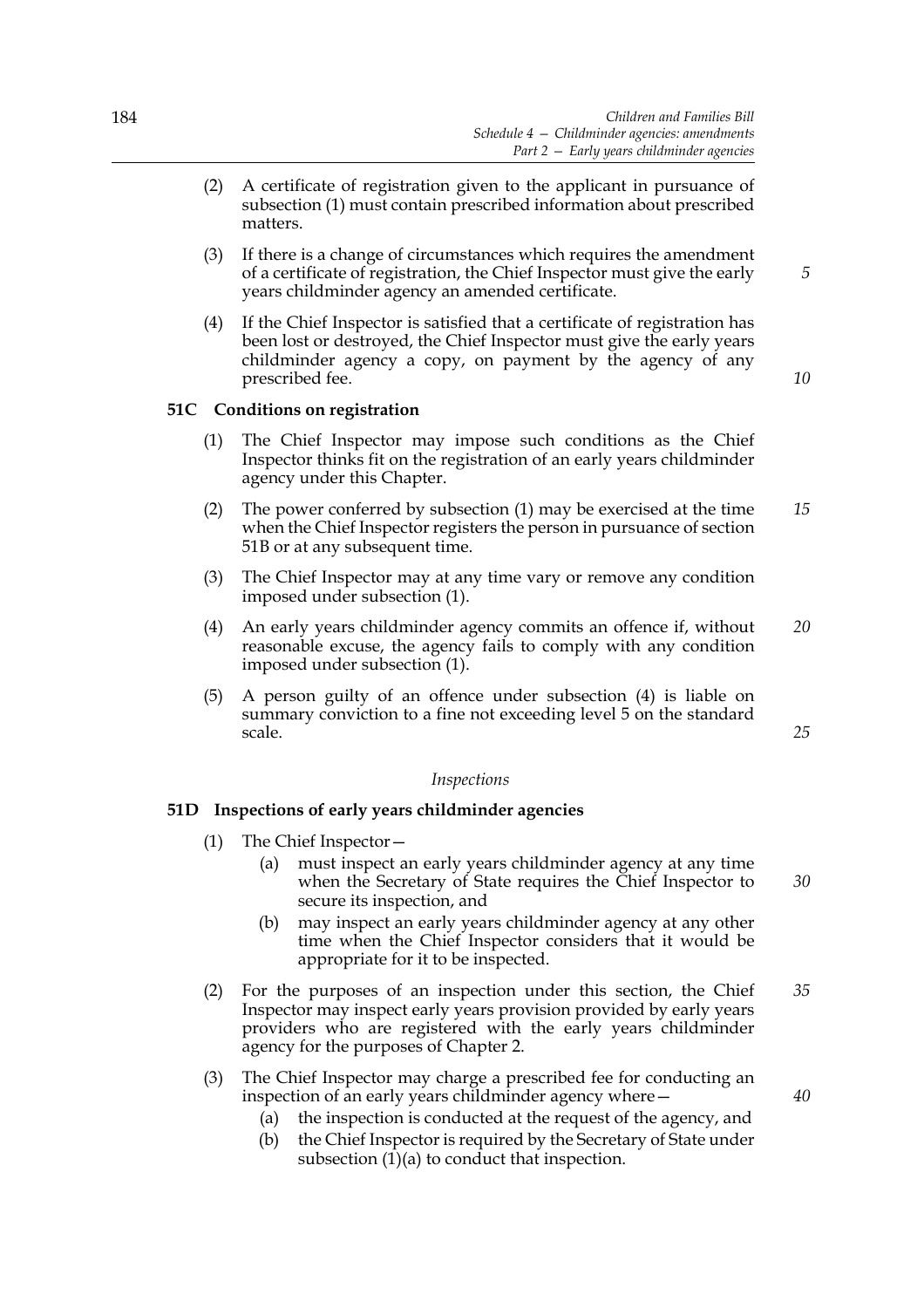(4) Regulations may make provision requiring an early years childminder agency to notify prescribed persons of the fact that it is to be inspected under this section.

# **51E Reports of inspections**

- (1) After conducting an inspection under section 51D, the Chief Inspector must make a report in writing on— *5*
	- (a) the quality and standards of the services offered by the early years childminder agency to early years providers registered with it,
	- (b) the quality of leadership and management in the early years childminder agency, and *10*
	- (c) the effectiveness of the arrangements of the early years childminder agency for assuring itself of the quality of the care and education provided by the early years providers registered with it.
- (2) The Chief Inspector—
	- (a) may send a copy of the report to the Secretary of State and must do so without delay if the Secretary of State requests a copy,
	- (b) must ensure that a copy of the report is sent without delay to the early years childminder agency, *20*
	- (c) must ensure that copies of the report, or such parts of it as the Chief Inspector considers appropriate, are sent to such other persons as may be prescribed, and
	- (d) may arrange for the report (or parts of it) to be further published in any manner the Chief Inspector considers appropriate. *25*
- (3) Regulations may make provision—
	- (a) requiring the early years childminder agency to make a copy of any report sent to it under subsection (2)(b) available for inspection by prescribed persons; *30*
	- (b) requiring the agency, except in prescribed cases, to provide a copy of the report to prescribed persons;
	- (c) authorising the agency in prescribed cases to charge a fee for providing a copy of the report.

## *False representations*

# **51F False representations**

- (1) A person who without reasonable excuse falsely represents that the person is an early years childminder agency commits an offence.
- (2) A person guilty of an offence under subsection (1) is liable on summary conviction to a fine not exceeding level 5 on the standard scale." *40*

*35*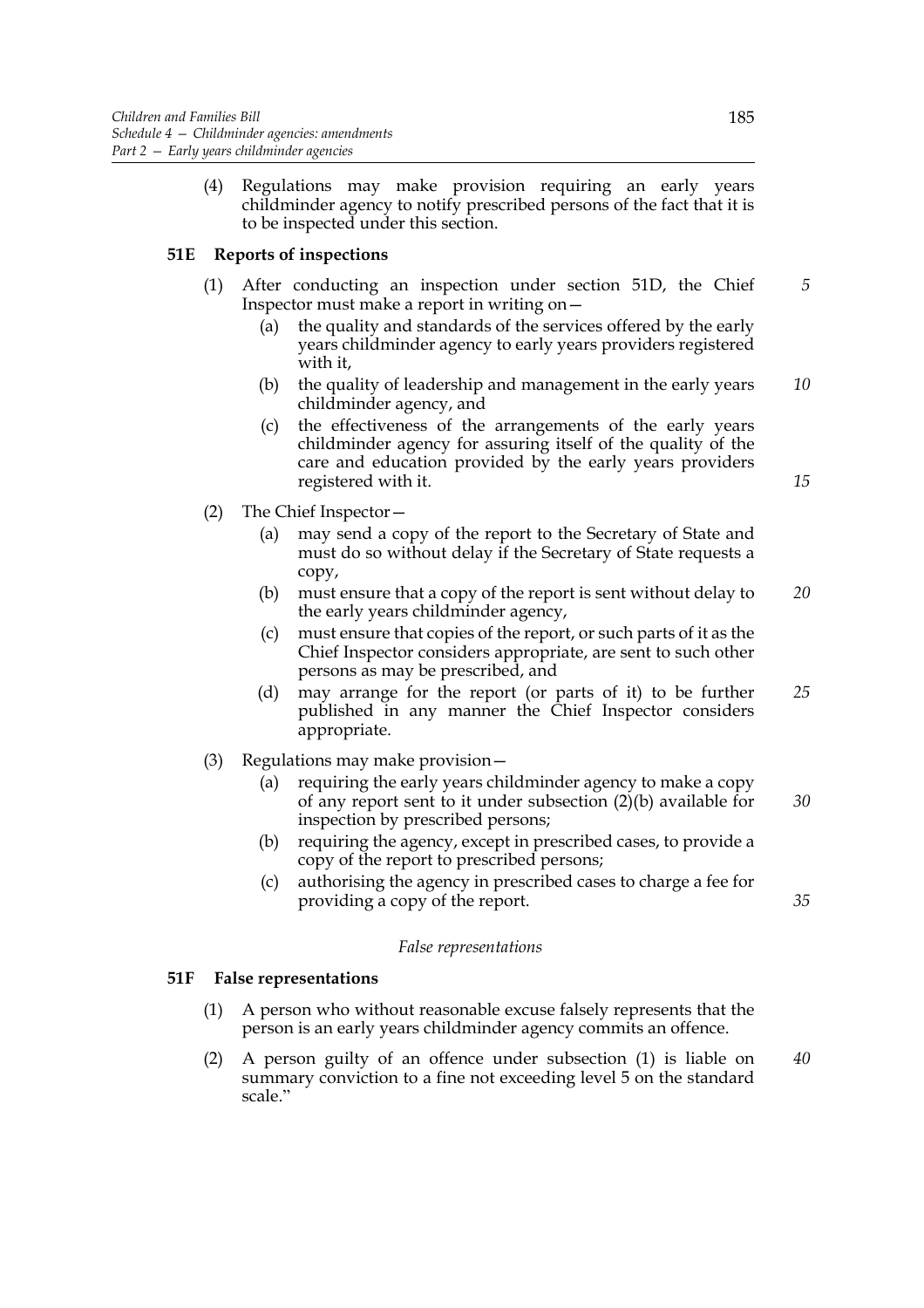## PART 3

#### LATER YEARS CHILDMINDER AGENCIES

- 14 The Childcare Act 2006 is amended as follows.
- 15 In section 52 (requirement to register: later years childminders for children under 8), in subsection (1) for "in Part A of the general childcare register as a childminder" substitute "as a later years childminder—
	- (a) in Part A of the general childcare register, or
	- (b) with a later years childminder agency."
- 16 (1) Section 53 (requirement to register: other later years providers for children under 8) is amended as follows.
	- (2) For subsection (1) substitute  $-$ 
		- "(1) A person may not provide, for a child who has not attained the age of eight, later years provision on premises in England which are not domestic premises unless the person is registered in Part A of the general childcare register in respect of the premises.
		- (1A) A person may not provide, for a child who has not attained the age of eight, later years provision on domestic premises in England which would be later years childminding but for section 96(9) unless the person is registered—
			- (a) in Part A of the general childcare register in respect of the premises, or *20*
			- (b) with a later years childminder agency in respect of the premises."
	- (3) In subsection (2) for "Subsection (1) does" substitute "Subsections (1) and  $(1A)$  do".
	- (4) In subsection (3) for "subsection (1) does" substitute "subsections (1) and  $(1A)$  do".
	- (5) In subsection (5) after "subsection (1)" insert "or (1A)".
- 17 (1) Section 54 (applications for registration: later years childminders) is amended as follows.
	- (2) In subsection (1) for "to the Chief Inspector for registration as a later years childminder" substitute "—
		- (a) to the Chief Inspector for registration as a later years childminder in Part A of the general childcare register, or
		- (b) to a later years childminder agency for registration with that agency as a later years childminder." *35*
	- (3) In subsection  $(2)$ 
		- (a) in paragraph (b) after "Chief Inspector" insert "or (as the case may be) the later years childminder agency", and
		- (b) in paragraph (c) at the beginning insert "if it is an application to the Chief Inspector,". *40*
	- (4) In subsections (3) and (4), after "subsection (1)" insert "(a)".

*30*

*25*

*5*

*10*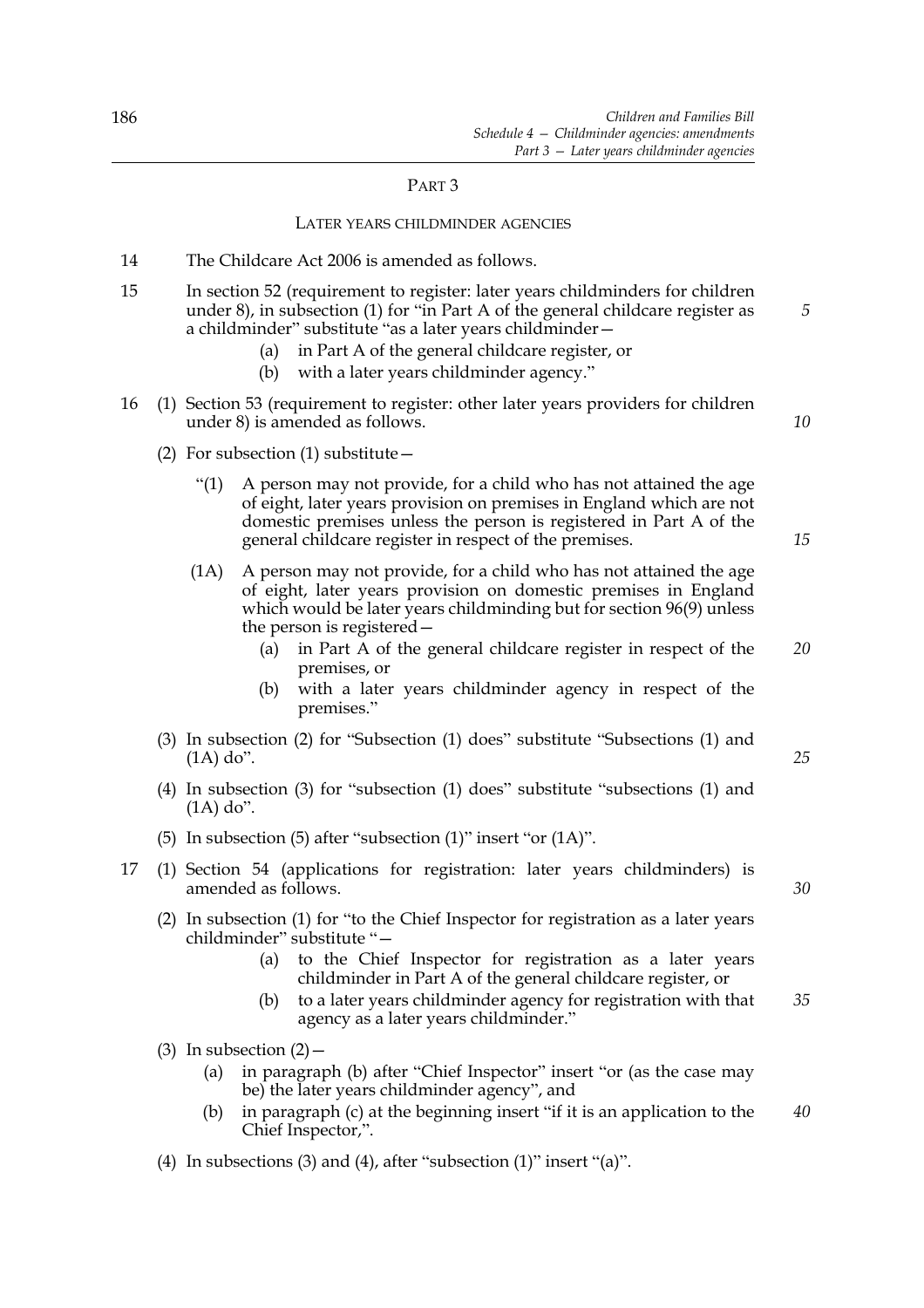- (5) After subsection (4) insert—
	- "(4A) A later years childminder agency may grant an application under subsection  $(1)(b)$  only if  $-$ 
		- (a) the applicant is not disqualified from registration by regulations under section 75,
		- (b) it appears to the agency that the prescribed requirements for registration are satisfied and are likely to continue to be satisfied, and
		- (c) it appears to the agency that any other reasonable requirements it has imposed are satisfied and are likely to continue to be satisfied.<sup>7</sup>
- (6) In subsection  $(5)$ , after paragraph (a) insert  $-$ 
	- "(aa) prohibiting the applicant from being registered in Part A of the general childcare register as a later years childminder if the applicant is registered with a childminder agency;
	- (ab) prohibiting the applicant from being registered with a later years childminder agency as a later years childminder if the applicant is registered—
		- (i) with another childminder agency;
		- (ii) in the early years register or the general childcare register;". *20*
- 18 (1) Section 55 (applications for registration: other later years providers) is amended as follows.
	- (2) After subsection (1) insert—
		- "(1A) A person who proposes to provide on any premises later years provision in respect of which the person is required by section 53(1A) to be registered may make an application— *25*
			- (a) to the Chief Inspector for registration as a later years provider in respect of the premises, or
			- (b) to a later years childminder agency for registration with that agency as a later years provider in respect of the premises." *30*
	- (3) In subsection  $(2)$ 
		- (a) after "subsection (1)" insert "or (1A)",
		- (b) in paragraph (b) after "Chief Inspector" insert "or (as the case may be) the later years childminder agency", and
		- (c) in paragraph (c) at the beginning insert "if it is an application to the Chief Inspector,".
	- (4) In subsections (3) and (4), after "subsection (1)" insert "or  $(1A)(a)$ ".
	- (5) After subsection (4) insert—
		- "(4A) A later years childminder agency may grant an application under subsection  $(1A)(b)$  only if  $-$ *40*
			- (a) the applicant is not disqualified from registration by regulations under section 75,
			- (b) it appears to the agency that the prescribed requirements for registration are satisfied and are likely to continue to be satisfied, and

*5*

*10*

*15*

*35*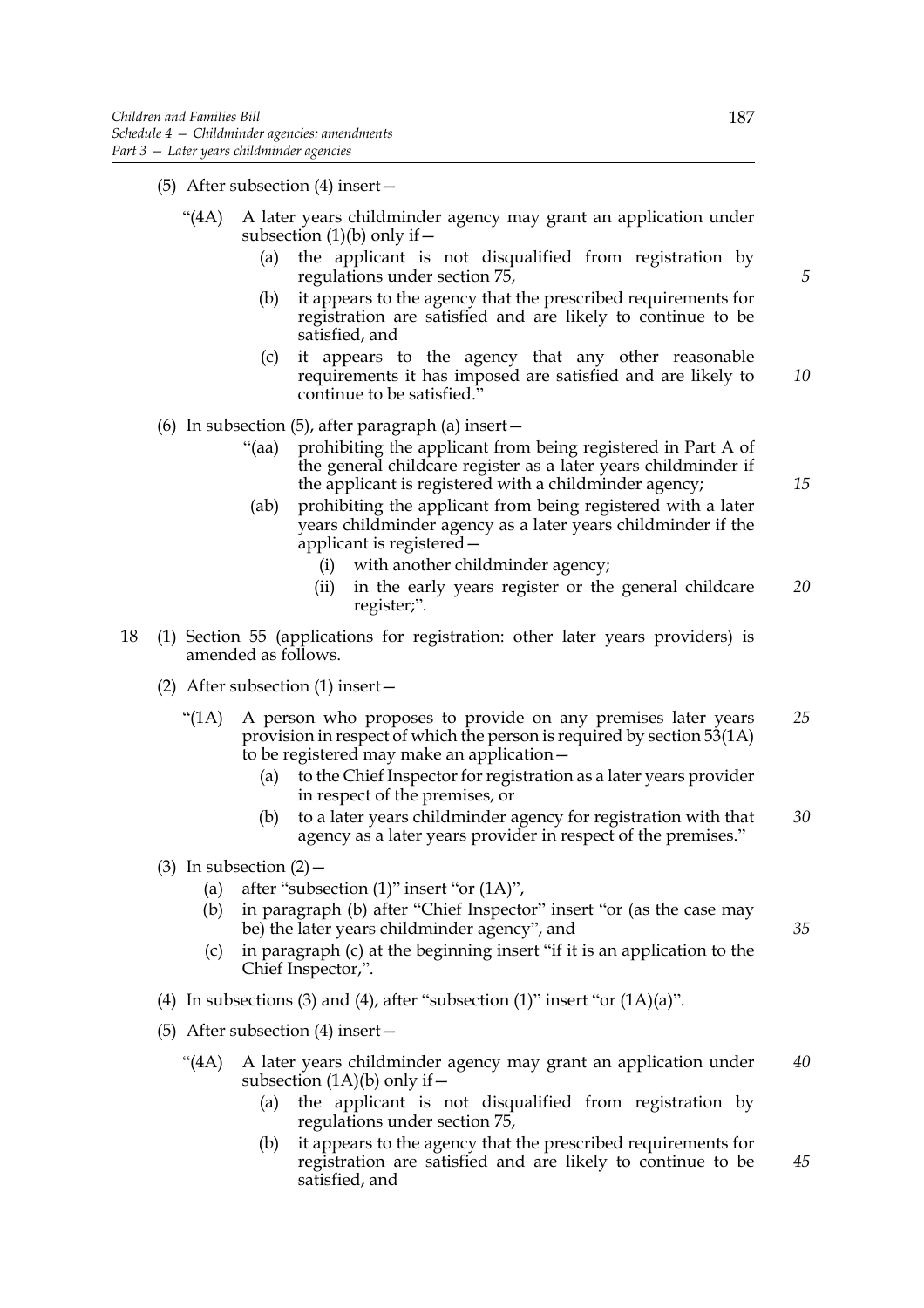- (c) it appears to the agency that any other reasonable requirements it has imposed are satisfied and are likely to continue to be satisfied."
- (6) In subsection (5), after paragraph (a) insert—
	- "(aa) prohibiting the applicant from being registered in Part A of the general childcare register as a later years provider other than a childminder if the applicant is registered with a childminder agency; *5*
	- (ab) prohibiting the applicant from being registered with a later years childminder agency as a later years provider other than a childminder if the applicant is registered— *10*
		- with another childminder agency;
		- (ii) in the early years register or the general childcare register;".
- 19 (1) Section 56 (entry on the register and certificates) is amended as follows. *15*
	- (2) In subsection (1) after "section  $54(1)$ " insert "(a)".
	- (3) In subsection (2) after "section  $55(1)$ " insert "or  $(1A)(a)$ ".

20 After section 56 insert—

# **"56A Later years childminder agencies: registers and certificates**

- (1) If an application under section  $54(1)(b)$  is granted, the later years childminder agency must— *20*
	- (a) register the applicant in the register maintained by the agency as a later years childminder, and
	- (b) give the applicant a certificate of registration stating that he or she is so registered.
- (2) If an application under section  $55(1A)(b)$  is granted, the later years childminder agency must—
	- (a) register the applicant in the register maintained by the agency as a later years provider other than a childminder, in respect of the premises in question, and
	- (b) give the applicant a certificate of registration stating that he or she is so registered.
- (3) A certificate of registration given to the applicant in pursuance of subsection (1) or (2) must contain prescribed information about prescribed matters.
- (4) If there is a change of circumstances which requires the amendment of a certificate of registration, the later years childminder agency must give the registered later years provider an amended certificate."
- 21 In section 57 (special procedure for registered early years providers), in the title for "registered early years providers" substitute "providers registered in the early years register". *40*

*30*

*35*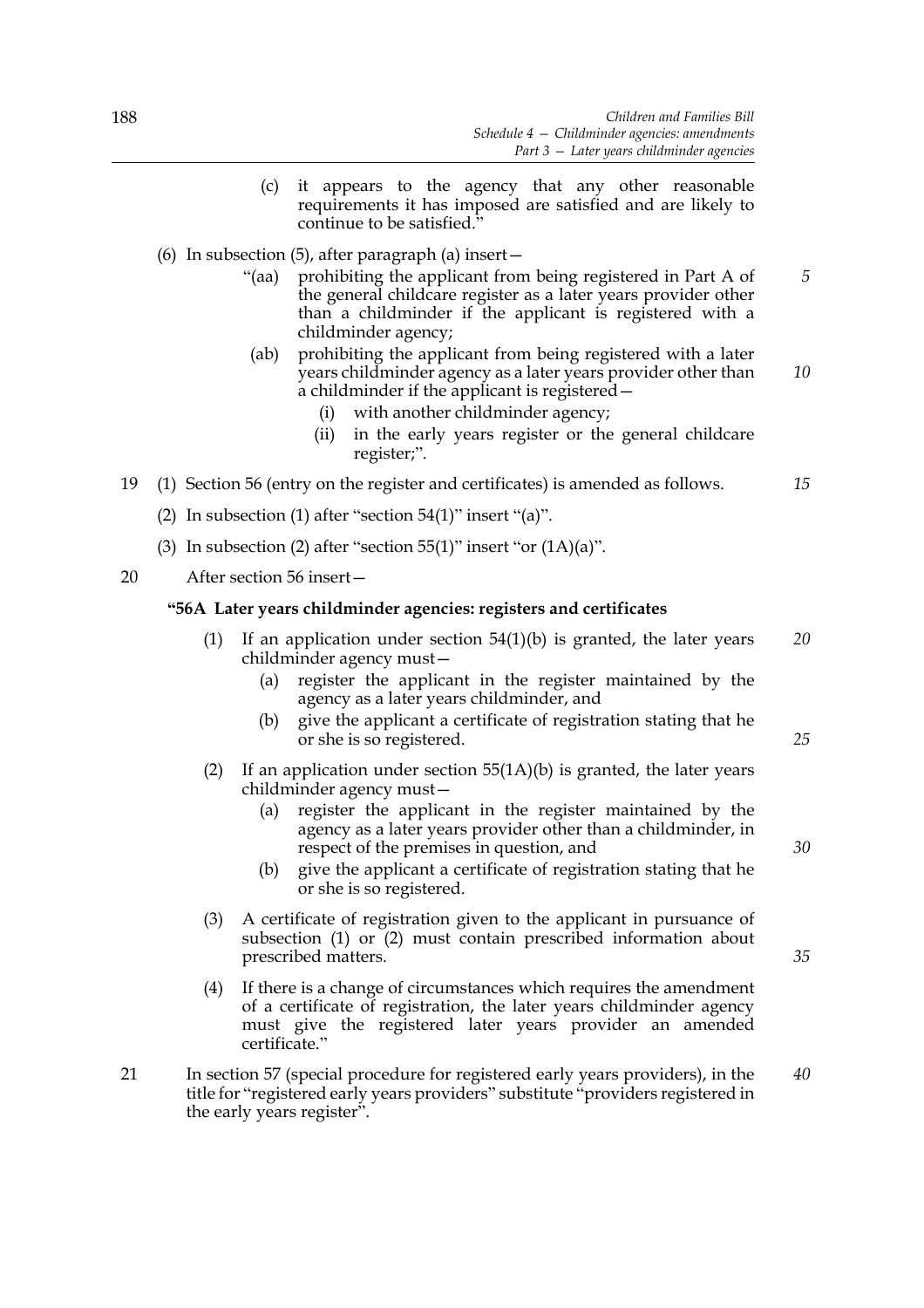#### 22 After section 57 insert—

#### **"57A Special procedure for providers registered with early years childminder agencies**

- (1) Subsection (2) applies where
	- a person is registered with an early years childminder agency as an early years childminder, and *5*
	- (b) that agency is also a later years childminder agency.
- (2) If the person gives notice to the agency that he or she proposes to provide later years childminding in respect of which he or she is required to be registered under this Chapter, the agency must—
	- (a) register the person in the register maintained by the agency as a later years childminder, and
	- (b) give the person a certificate of registration stating that he or she is so registered.
- (3) Subsection (4) applies where—
	- (a) a person is registered with an early years childminder agency in respect of particular premises as an early years provider other than a childminder, and
	- (b) that agency is also a later years childminder agency.
- (4) If the person gives notice to the agency that he or she proposes to provide later years provision in respect of which he or she is required to be registered under this Chapter on the same premises, the agency must— *20*
	- (a) register the person in the register maintained by the agency as a later years provider other than a childminder, in respect of the premises, and
	- (b) give the person a certificate of registration stating that he or she is so registered.
- (5) Subsections (3) and (4) of section 56A apply in relation to a certificate of registration given in pursuance of subsection (2) or (4) of this section as they apply in relation to a certificate of registration given in pursuance of subsection (1) or (2) of that section." *30*
- 23 In section 58 (conditions on registration), in subsections (1) and (5) for "under this Chapter" substitute "in Part A of the general childcare register".
- 24 (1) Section 59 (regulations governing activities) is amended as follows.
	- (2) In subsection  $(4)$ 
		- (a) after "Chief Inspector" insert "or later years childminder agencies", and
		- (b) omit "his".
	- (3) In subsection  $(5)$ 
		- (a) after "Chief Inspector" insert "or later years childminder agencies", and
		- (b) omit "his".
	- (4) In subsection (6) after paragraph (a) (and before the "or" which follows it)

*10*

*15*

*25*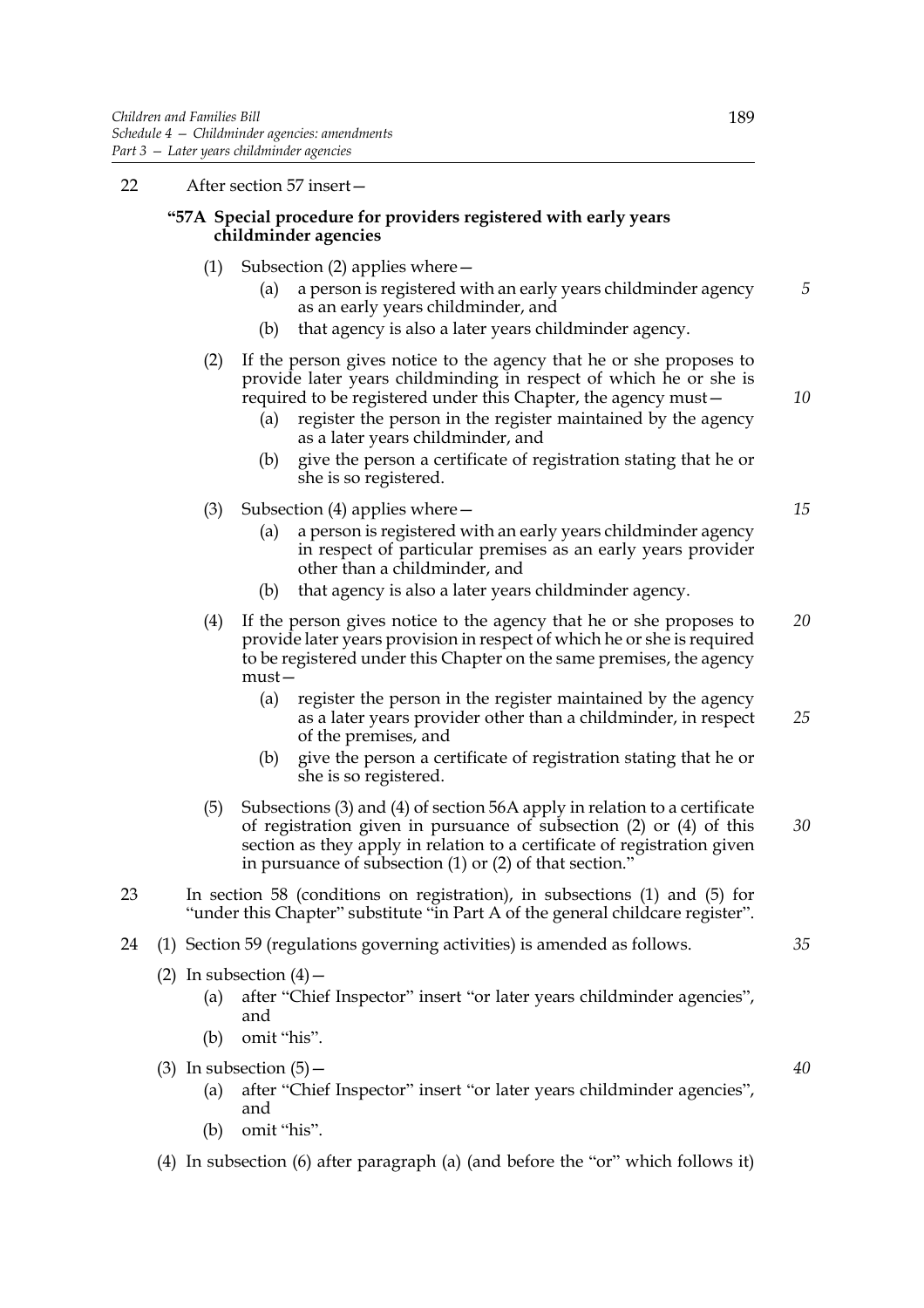#### insert—

"(aa) by later years childminder agencies in the exercise of functions under this Part,".

- 25 In section 60 (inspections), in subsection (1) for "under this Chapter" substitute "in Part A of the general childcare register".
- 26 After Chapter 3 (regulation of later years provision for children under 8) insert—

#### **"CHAPTER 3A**

#### REGULATION OF LATER YEARS CHILDMINDER AGENCIES

#### *Process of registration*

## **61A Applications for registration**

- (1) A person may make an application to the Chief Inspector for registration as a later years childminder agency.
- (2) An application under subsection (1) must—
	- (a) give any prescribed information about prescribed matters, *15*
	- (b) give any other information which the Chief Inspector reasonably requires the applicant to give, and
	- (c) be accompanied by any prescribed fee.
- (3) The Chief Inspector must grant an application under subsection (1)  $if$ 
	- (a) the applicant is not disqualified from registration by regulations under section 76A, and
	- (b) it appears to the Chief Inspector that any requirements prescribed for the purposes of this subsection ("the prescribed requirements for registration") are satisfied and are likely to continue to be satisfied. *25*
- (4) The Chief Inspector must refuse any application under subsection (1) which subsection (3) does not require the Chief Inspector to grant.
- (5) The prescribed requirements for registration may include requirements relating to—
	- (a) the applicant;
	- (b) any persons employed by the applicant;
	- (c) management and control of the applicant (where the applicant is not an individual);
	- (d) the provision to the Chief Inspector of information about later years providers registered with the applicant; *35*
	- (e) the applicant's arrangements for registering later years providers;
	- (f) the applicant's arrangements in relation to training and monitoring later years providers, and providing such persons with information, advice and assistance;
	- (g) the applicant's arrangements for ensuring that later years provision is of a sufficient standard.

*20*

*5*

*10*

- 
- 

*30*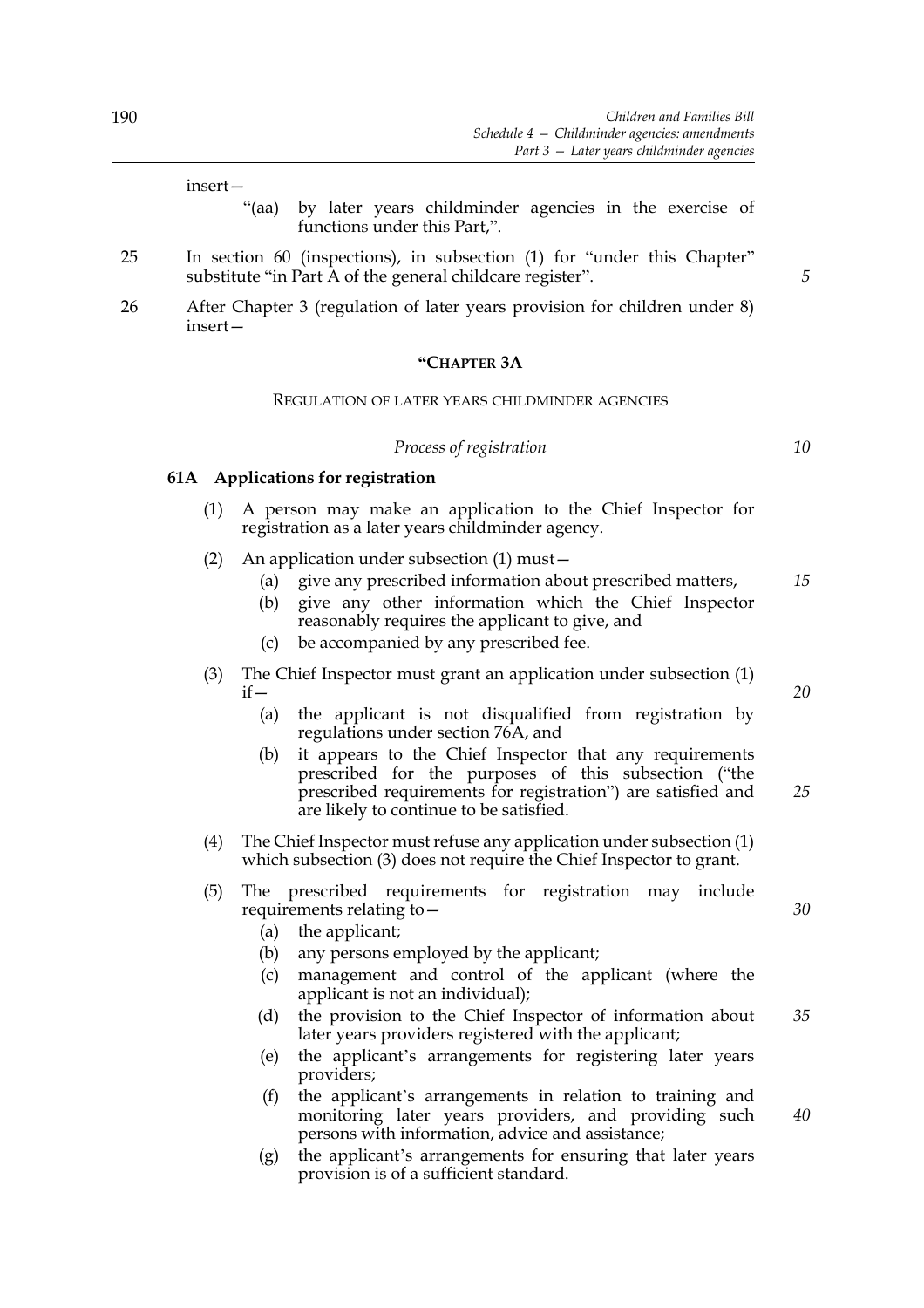## **61B Entry on the register and certificates**

- (1) If an application under section 61A is granted, the Chief Inspector must—
	- (a) register the applicant in Part A of the general childcare register as a later years childminder agency, and
	- (b) give the applicant a certificate of registration stating that the applicant is so registered.
- (2) A certificate of registration given to the applicant in pursuance of subsection (1) must contain prescribed information about prescribed matters.
- (3) If there is a change of circumstances which requires the amendment of a certificate of registration, the Chief Inspector must give the later years childminder agency an amended certificate.
- (4) If the Chief Inspector is satisfied that a certificate of registration has been lost or destroyed, the Chief Inspector must give the later years childminder agency a copy, on payment by the agency of any prescribed fee. *15*

## **61C Special procedure for registered early years childminder agencies**

- (1) If an early years childminder agency gives notice to the Chief Inspector of a wish to be a later years childminder agency the Chief Inspector must—
	- (a) register the early years childminder agency in Part A of the general childcare register as a later years childminder agency, and
	- (b) give the agency a certificate of registration stating that it is so registered. *25*
- (2) Subsections (2) to (4) of section 61B apply in relation to a certificate of registration given in pursuance of subsection (1) of this section as they apply in relation to a certificate of registration given in pursuance of subsection (1) of that section.

## **61D Conditions on registration**

- (1) The Chief Inspector may impose such conditions as the Chief Inspector thinks fit on the registration of a later years childminder agency under this Chapter.
- (2) The power conferred by subsection (1) may be exercised at the time when the Chief Inspector registers the person in pursuance of section 61B or 61C or at any subsequent time. *35*
- (3) The Chief Inspector may at any time vary or remove any condition imposed under subsection (1).
- (4) A later years childminder agency commits an offence if, without reasonable excuse, the agency fails to comply with any condition imposed under subsection (1). *40*
- (5) A person guilty of an offence under subsection (4) is liable on summary conviction to a fine not exceeding level 5 on the standard scale.

*30*

*20*

*5*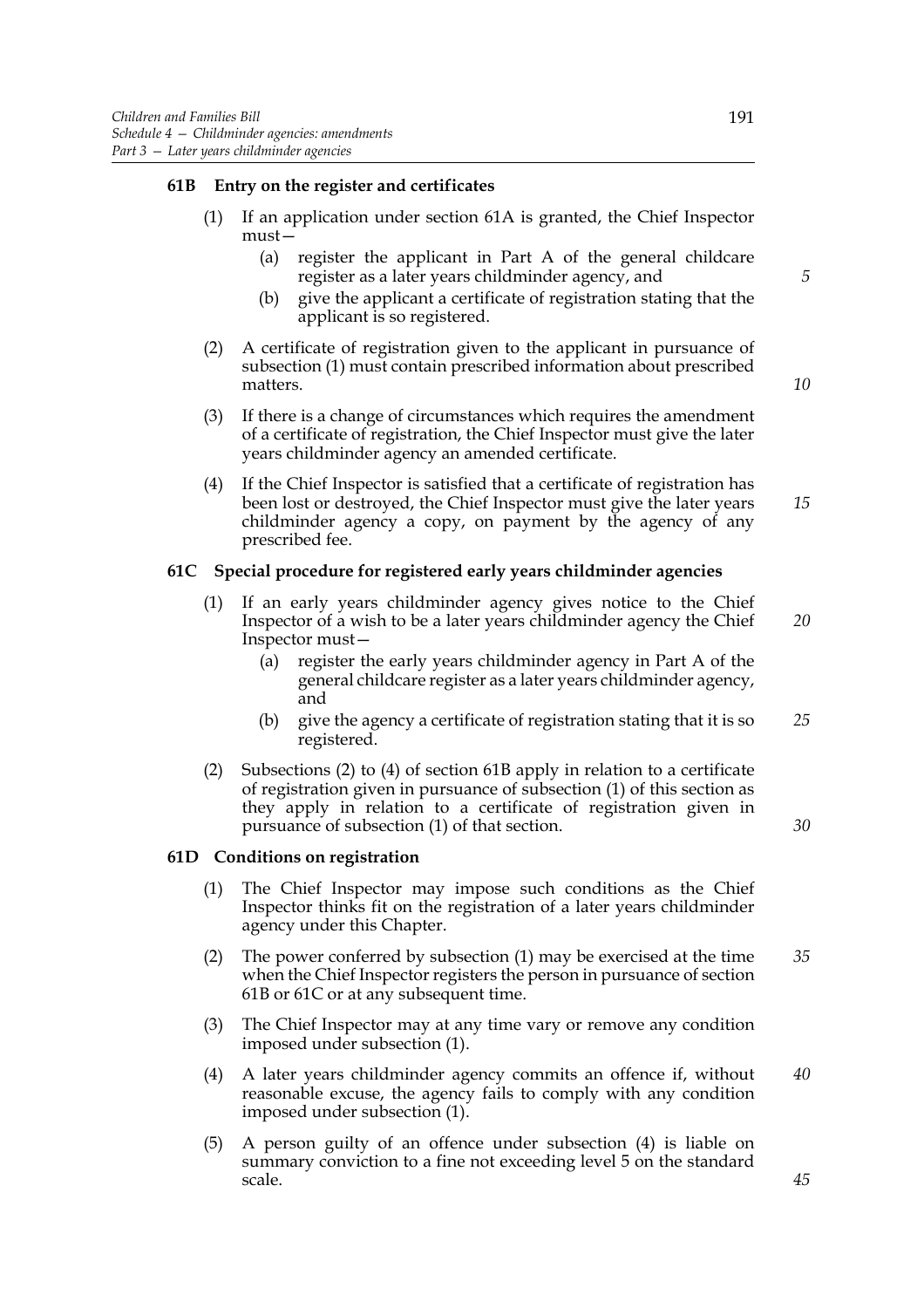#### *Inspections*

## **61E Inspections of later years childminder agencies**

- (1) The Chief Inspector—
	- (a) must inspect a later years childminder agency at any time when the Secretary of State requires the Chief Inspector to secure its inspection, and
	- (b) may inspect a later years childminder agency at any other time when the Chief Inspector considers that it would be appropriate for it to be inspected.
- (2) For the purposes of an inspection under this section, the Chief Inspector may inspect later years provision provided by later years providers who are registered with the later years childminder agency for the purposes of Chapter 3. *10*
- (3) The Chief Inspector may charge a prescribed fee for conducting an inspection of a later years childminder agency where—
	- (a) the inspection is conducted at the request of the agency, and
	- (b) the Chief Inspector is required by the Secretary of State under subsection (1)(a) to conduct that inspection.
- (4) Regulations may make provision requiring a later years childminder agency to notify prescribed persons of the fact that it is to be inspected under this section.

#### **61F Reports of inspections**

- (1) After conducting an inspection under section 61E, the Chief Inspector must make a report in writing on—
	- (a) the quality and standards of the services offered by the later years childminder agency to later years providers registered with it, *25*
	- (b) the quality of leadership and management in the later years childminder agency, and
	- (c) the effectiveness of the arrangements of the later years childminder agency for assuring itself of the quality of the care and education provided by the later years providers registered with it. *30*
- (2) The Chief Inspector—
	- (a) may send a copy of the report to the Secretary of State and must do so without delay if the Secretary of State requests a copy, *35*
	- (b) must ensure that a copy of the report is sent without delay to the later years childminder agency,
	- (c) must ensure that copies of the report, or such parts of it as the Chief Inspector considers appropriate, are sent to such other persons as may be prescribed, and *40*
	- (d) may arrange for the report (or parts of it) to be further published in any manner the Chief Inspector considers appropriate.
- (3) Regulations may make provision—

*15*

*20*

*45*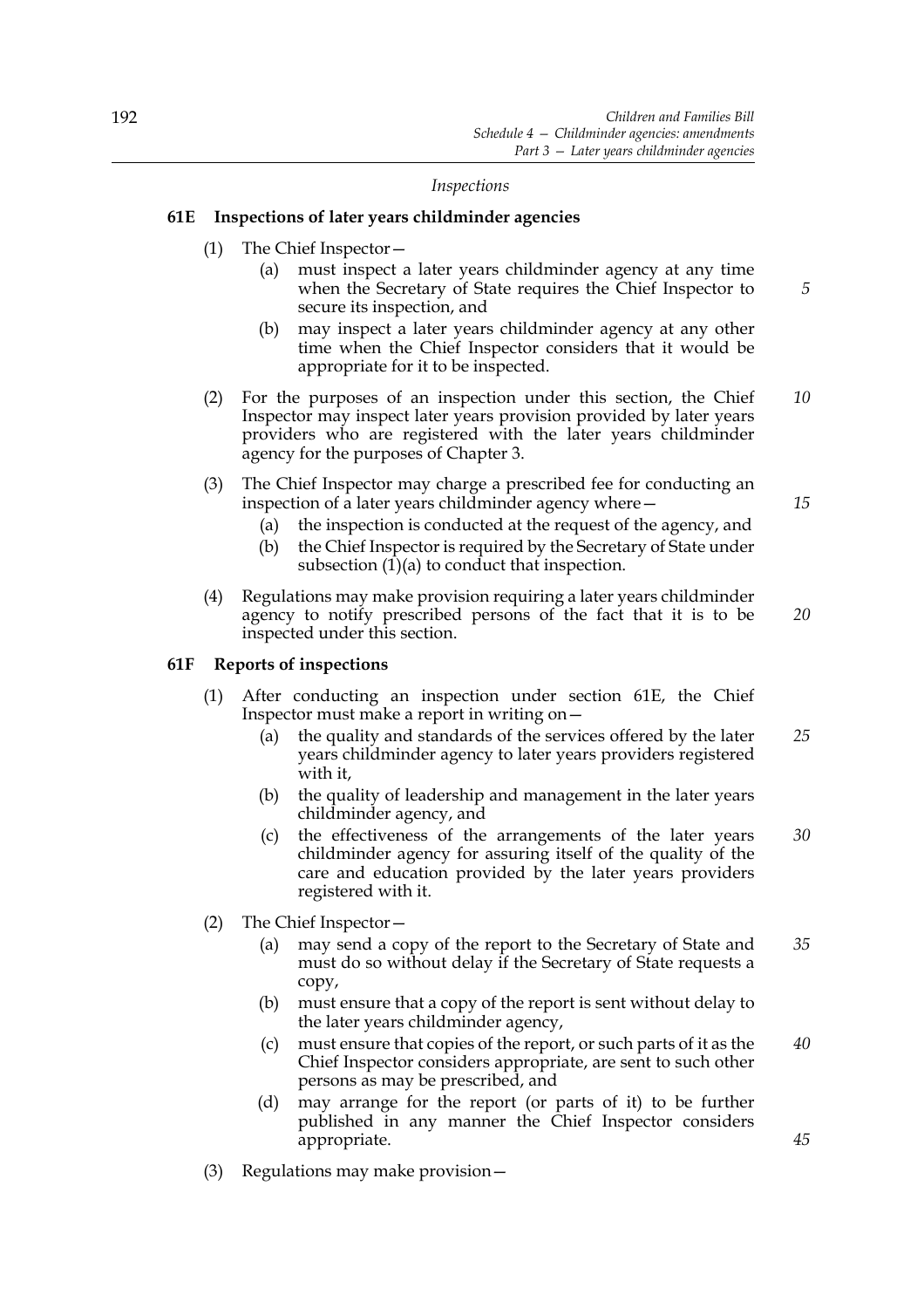- (a) requiring the later years childminder agency to make a copy of any report sent to it under subsection (2)(b) available for inspection by prescribed persons;
- (b) requiring the agency, except in prescribed cases, to provide a copy of the report to prescribed persons;
- (c) authorising the agency in prescribed cases to charge a fee for providing a copy of the report.

#### *False representations*

## **61G False representations**

- (1) A person who without reasonable excuse falsely represents that the person is a later years childminder agency commits an offence. *10*
- (2) A person guilty of an offence under subsection (1) is liable on summary conviction to a fine not exceeding level 5 on the standard scale."

PART 4

#### VOLUNTARY REGISTRATION WITH CHILDMINDER AGENCY

- 27 The Childcare Act 2006 is amended as follows.
- 28 In section 65 (special procedure for persons already registered), in the title, at the end insert "in a childcare register".
- 29 After section 65 insert—

*"Voluntary registration of persons registered with childminder agencies*

# **65A Procedure for persons already registered with a childminder agency**

- (1) A person who is registered as an early years childminder with an early years childminder agency or as a later years childminder with a later years childminder agency may give notice to the agency that he or she wishes to be registered with the agency in respect of the provision in England of—
	- (a) later years childminding for a child who has attained the age of eight;
	- (b) early years childminding or later years childminding for a child who has not attained that age but in respect of which the person is not required to be registered under Chapter 2 or 3. *30*
- (2) If a person gives notice to an agency under subsection (1), the agency must—
	- (a) register the person in the register maintained by the agency as a childminder registered under this Chapter, and
	- (b) give the person a certificate of registration stating that he or she is so registered.
- (3) A person who is registered as an early years provider (other than a childminder) with an early years childminder agency or as a later years provider (other than a childminder) with a later years *40*

*15*

*5*

*20*

*25*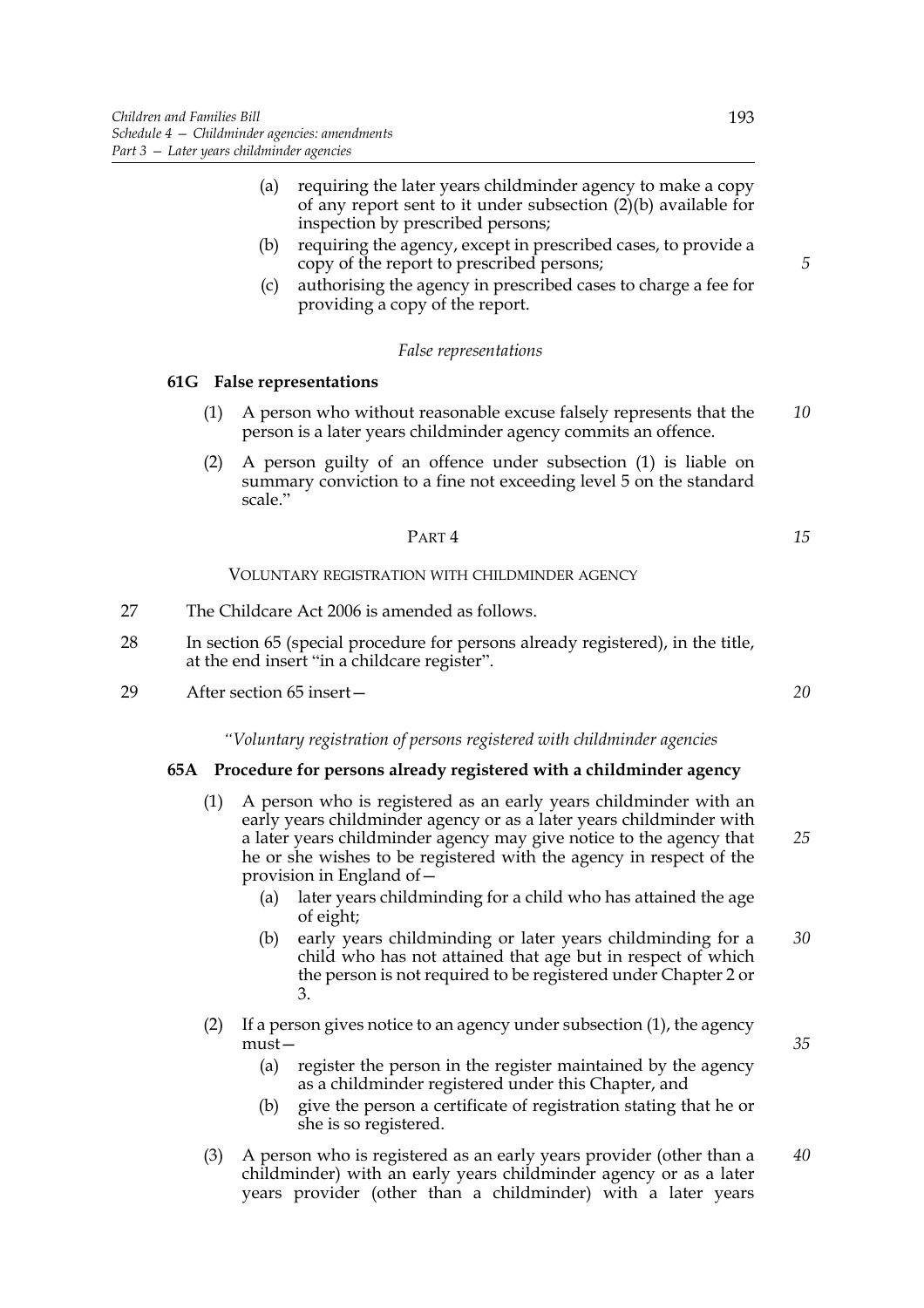childminder agency in respect of particular premises may give notice to the agency that he or she wishes to be registered with the agency in respect of the provision on the same premises of— (a) later years provision (other than later years childminding) for a child who has attained the age of eight; (b) early years provision or later years provision (other than early years or later years childminding) for a child who has not attained that age but in respect of which the person is not required to be registered under Chapter 2 or 3. (4) If a person gives notice to an agency under subsection (3), the agency must— (a) register the person in the register maintained by the agency as a provider of childcare (other than a childminder) registered under this Chapter, in respect of the premises, and (b) give the person a certificate of registration stating that he or she is so registered. (5) A certificate of registration given to the applicant in pursuance of subsection (2) or (4) must contain prescribed information about prescribed matters. (6) If there is a change of circumstances which requires the amendment of a certificate of registration, the agency must give the registered person an amended certificate." 30 In section 66 (conditions on registration), in subsections (1) and (5) for "under this Chapter" substitute "in Part B of the general childcare register". 31 (1) Section 67 (regulations governing activities) is amended as follows. (2) In subsection  $(4)$  – (a) after "Chief Inspector" insert ", early years childminder agencies or later years childminder agencies", and (b) omit "his". (3) In subsection  $(5)$  -(a) after "Chief Inspector" insert ", early years childminder agencies or later years childminder agencies", and (b) omit "his". (4) In subsection (6) after paragraph (a) (and before the "or" which follows it) insert— "(aa) by early years childminder agencies or later years childminder agencies in the exercise of functions under this Part,". PART 5 *10 15 20 35*

PROVISIONS APPLYING IN RELATION TO ALL CHILDMINDER AGENCIES

- 32 The Childcare Act 2006 is amended as follows.
- 33 (1) Section 68 (cancellation of registration) is amended as follows.
	- (2) In subsection (1) after "or 4" insert "in the early years register or the general childcare register".

*5*

- *25*
- *30*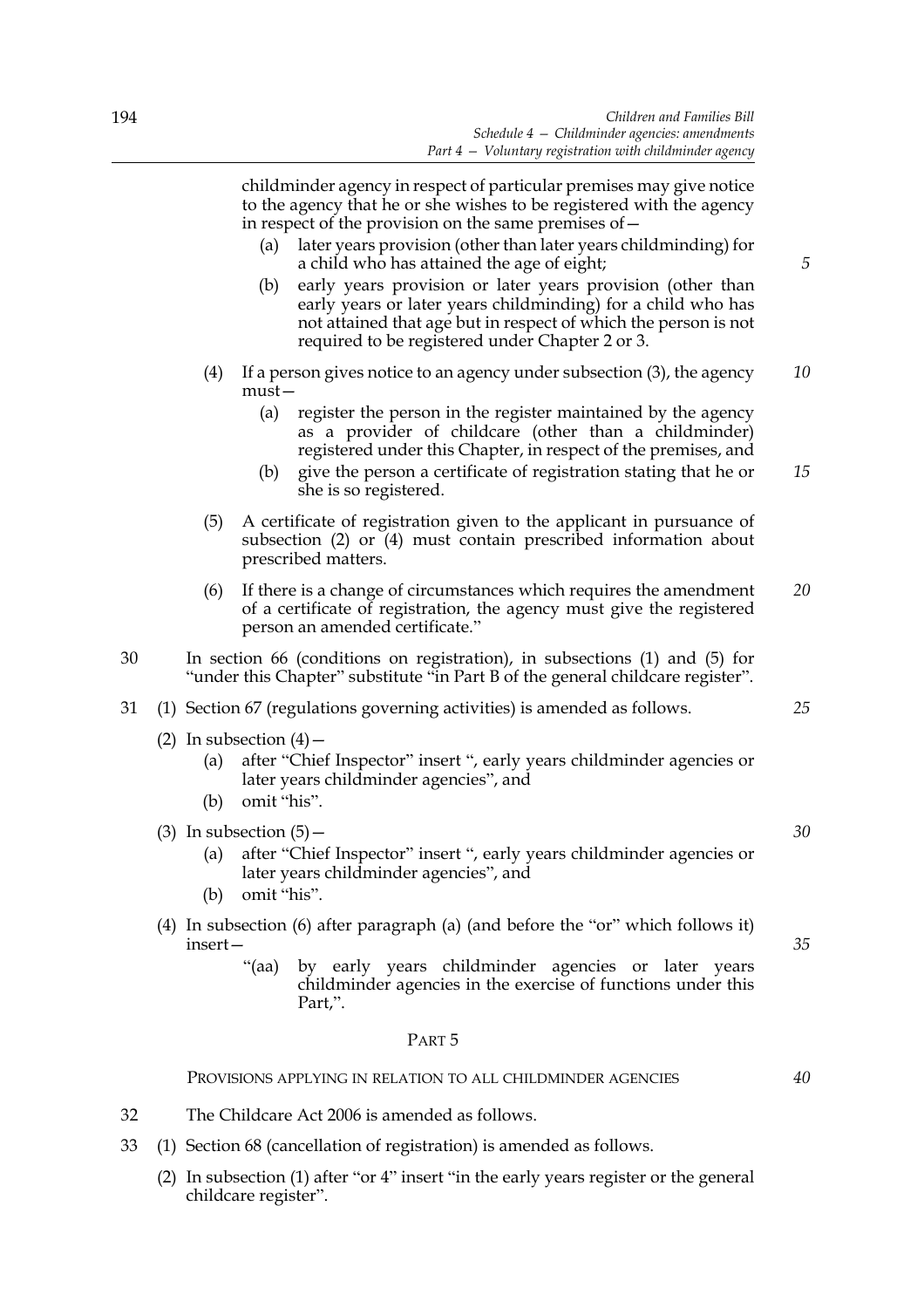- (3) In subsection  $(2)$ 
	- (a) after "or 4" insert "in the early years register or the general childcare register", and
	- (b) in paragraph (d) after "Chapter 2" insert "in the early years register".
- (4) In subsection (3) for "as an early years childminder under Chapter 2" substitute "under Chapter 2 in the early years register as an early years childminder".
- (5) In subsection (4) for "as a later years childminder under Chapter 3" substitute "under Chapter 3 in Part A of the general childcare register as a later years childminder".
- (6) In subsection (5) for "as a childminder under Chapter 4" substitute "under Chapter 4 in Part B of the general childcare register as a childminder".
- (7) In subsection (6) after "or 4" insert "in the early years register or the general childcare register".
- (8) In the title, at the end insert "in a childcare register: early years and later years providers". *15*
- 34 (1) Section 69 (suspension of registration) is amended as follows.
	- (2) In subsection (1) after "or 4" insert "in the early years register or the general childcare register".
	- (3) In subsection (3) for "as an early years childminder under Chapter 2" substitute "under Chapter 2 in the early years register as an early years childminder". *20*
	- (4) In subsection (4) for "as a later years childminder under Chapter 3" substitute "under Chapter 3 in Part A of the general childcare register as a later years childminder".
	- (5) In subsection (6) for "as an early years provider (other than an early years childminder) under Chapter 2" substitute "under Chapter 2 in the early years register as an early years provider (other than an early years childminder)".
	- (6) In subsection (7) for "as a later years provider (other than a later years childminder) under Chapter 3" substitute "under Chapter 3 in Part A of the general childcare register as a later years provider (other than a later years childminder)". *30*
	- (7) In the title, at the end insert "in a childcare register: early years and later years providers".
- 35 After section 69 insert—

## **"69A Cancellation, termination and suspension of registration with a childminder agency**

- (1) Regulations may make provision about the cancellation, termination and suspension of the registration of an early years provider or a later years provider with an early years childminder agency or a later years childminder agency for the purposes of Chapter 2, 3 or 4, in particular—
	- (a) about the termination by an early years provider or a later years provider of his or her registration;

*5*

*10*

*35*

*25*

*45*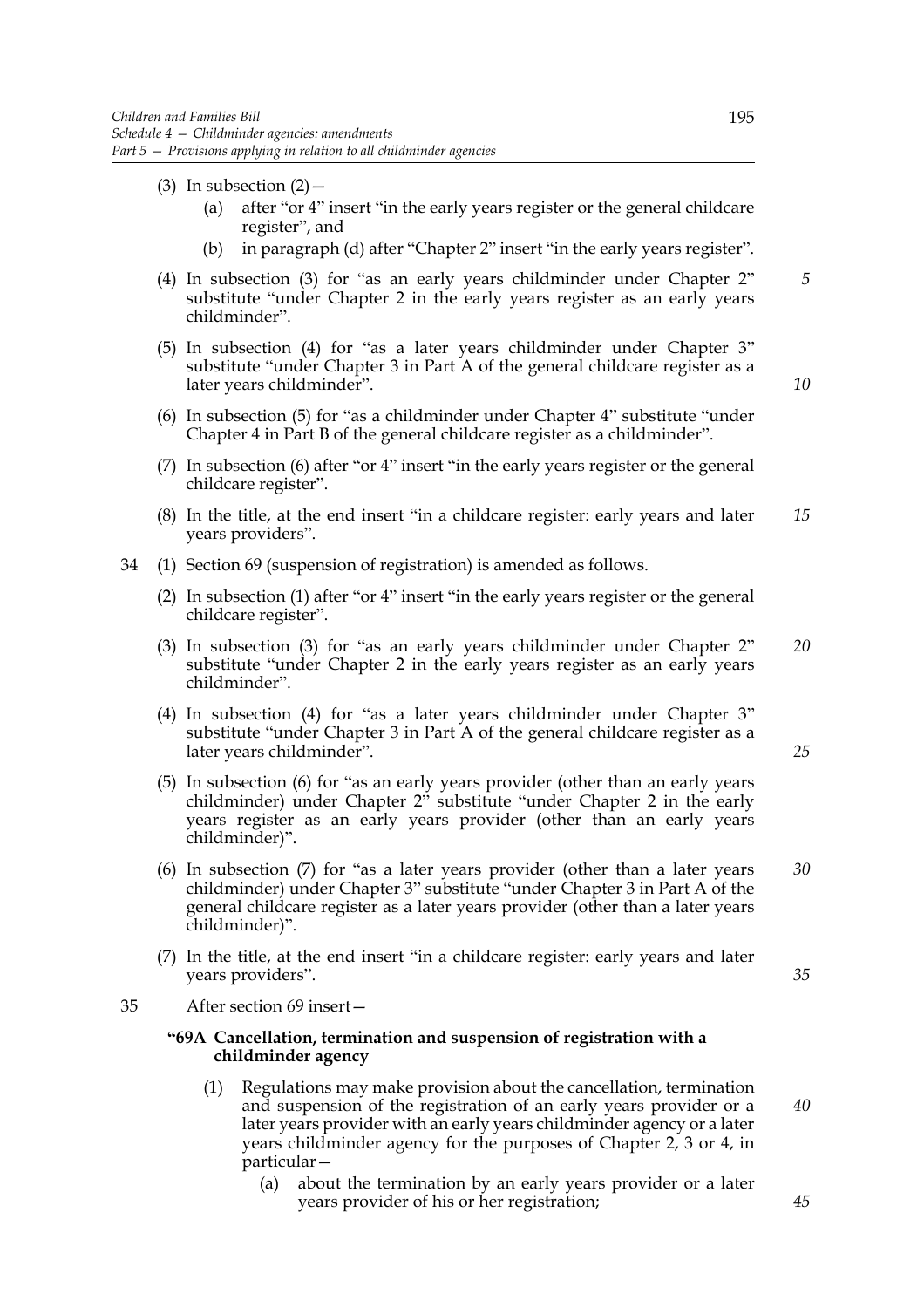- (b) for the creation of offences relating to things done while a registration is suspended;
- (c) about the resolution of disputes between an early years provider or a later years provider and an early years childminder agency or a later years childminder agency.
- (2) Regulations by virtue of subsection (1) which make provision about the suspension of the registration of an early years provider or a later years provider with a childminder agency must include provision conferring on the registered provider a right of appeal to the Tribunal against suspension.
- *10*

*5*

- (3) Regulations made by virtue of subsection (1)(b) may only create offences which are—
	- (a) triable only summarily, and
	- (b) punishable only with a fine not exceeding the level specified in the regulations, which may not exceed level 5 on the standard scale." *15*
- 36 After section 69A (as inserted by paragraph 35) insert—

#### **"69B Cancellation of registration: childminder agencies**

- (1) The Chief Inspector must cancel the registration of a person registered under Chapter 2A or 3A as an early years childminder agency or a later years childminder agency if it appears to the Chief Inspector that the person has become disqualified from registration by regulations under section 76A. *20*
- (2) The Chief Inspector may cancel the registration of a person registered under Chapter 2A or 3A as an early years childminder agency or a later years childminder agency if it appears to the Chief Inspector— *25*
	- (a) that the prescribed requirements for registration which apply in relation to the person's registration under that Chapter have ceased, or will cease, to be satisfied,
	- (b) that the person has failed to comply with a condition imposed on the registration under that Chapter,
	- (c) that the person has failed to comply with a requirement imposed by regulations under that Chapter,
	- (d) that the person has failed to comply with a requirement imposed by this Chapter, or by regulations under this Chapter, or *35*
	- (e) that the person has failed to pay a prescribed fee.
- (3) Where a requirement to make any changes or additions to any services has been imposed on a person registered under Chapter 2A or 3A as an early years childminder agency or a later years childminder agency, the person's registration may not be cancelled on the ground of any defect or insufficiency in the services, if—
	- (a) the time set for complying with the requirements has not expired, and
	- (b) it is shown that the defect or insufficiency is due to the changes or additions not having been made.

*30*

*45*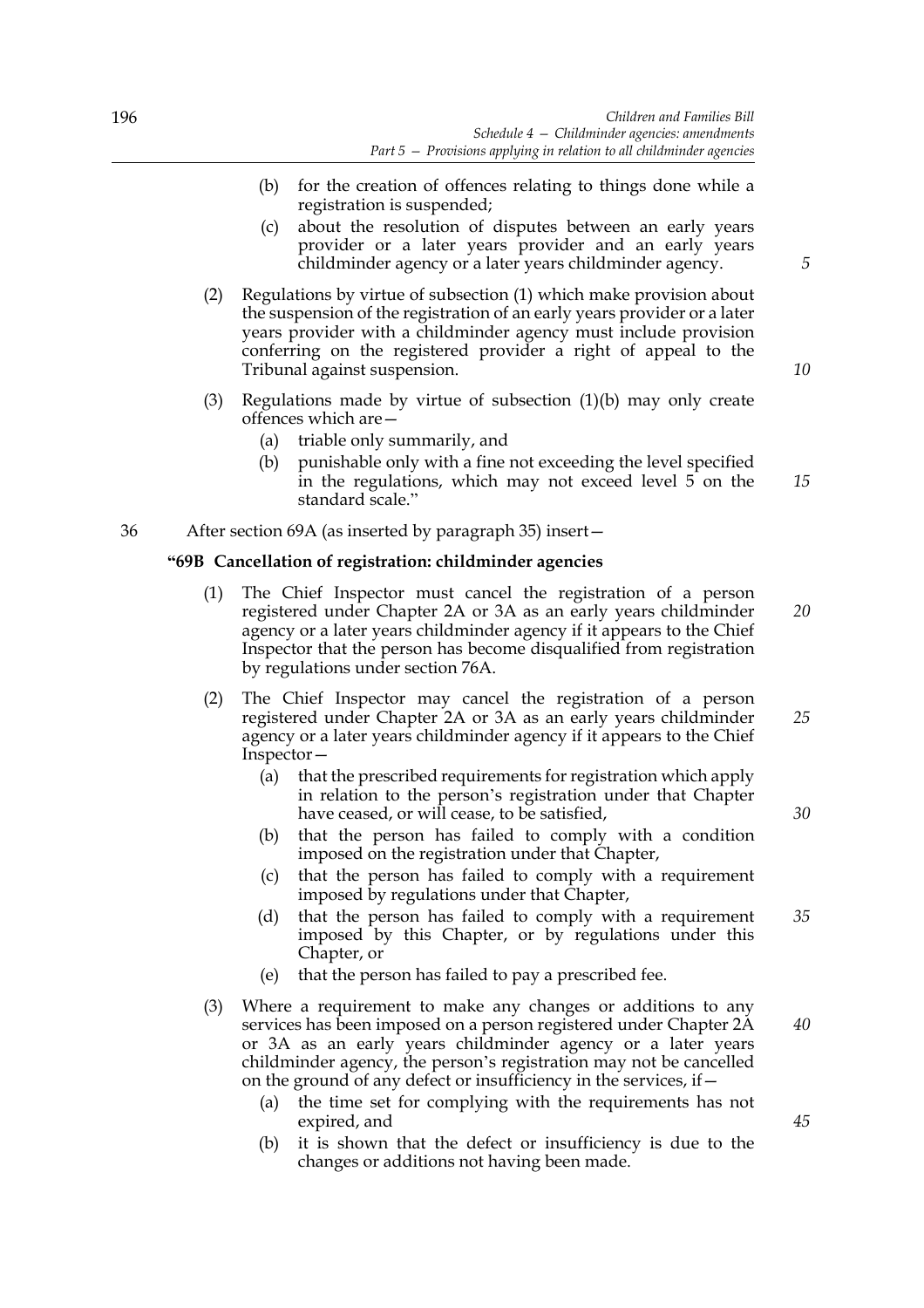(4) Regulations may make provision about the effect of the cancellation under this section of the registration under Chapter 2A or 3A of an early years childminder agency or a later years childminder agency on an early years provider or a later years provider registered with the agency for the purposes of Chapter 2, 3 or 4.

# **69C Suspension of registration: childminder agencies**

- (1) Regulations may provide for the registration of a person registered under Chapter 2A or 3A as an early years childminder agency or a later years childminder agency to be suspended for a prescribed period in prescribed circumstances.
- (2) Regulations under subsection (1) must include provision conferring on the registered person a right of appeal to the Tribunal against suspension.
- (3) Regulations under subsection (1) may make provision about the effect of the suspension of the registration of an early years childminder agency or a later years childminder agency on an early years provider or a later years provider registered with the agency for the purposes of Chapter 2, 3 or 4. *15*
- (4) A person registered under Chapter 2A as an early years childminder agency may not, at any time when the person's registration under that Chapter is suspended in accordance with regulations under this section—
	- (a) exercise any functions of an early years childminder agency, or
	- (b) represent that the person may exercise such functions.
- (5) A person registered under Chapter 3A as a later years childminder agency may not, at any time when the person's registration under that Chapter is suspended in accordance with regulations under this section—
	- (a) exercise any functions of a later years childminder agency, or *30*
	- (b) represent that the person may exercise such functions.
- (6) A person commits an offence if, without reasonable excuse, the person contravenes subsection (4) or (5).
- (7) A person guilty of an offence under subsection (6) is liable on summary conviction to a fine not exceeding level 5 on the standard scale." *35*
- 37 (1) Section 70 (voluntary removal from register) is amended as follows.
	- (2) In subsection (1) for "any of Chapters 2 to 4" substitute "Chapter 2, 3 or 4".
	- (3) In the title for "register" substitute "a childcare register: early years and later years providers".

38 After section 70 insert—

## **"70A Voluntary removal from a childcare register: childminder agencies**

(1) A person registered under Chapter 2A or 3A as an early years childminder agency or a later years childminder agency may give notice to the Chief Inspector of a wish to be removed from the early *5*

*10*

*25*

*20*

*40*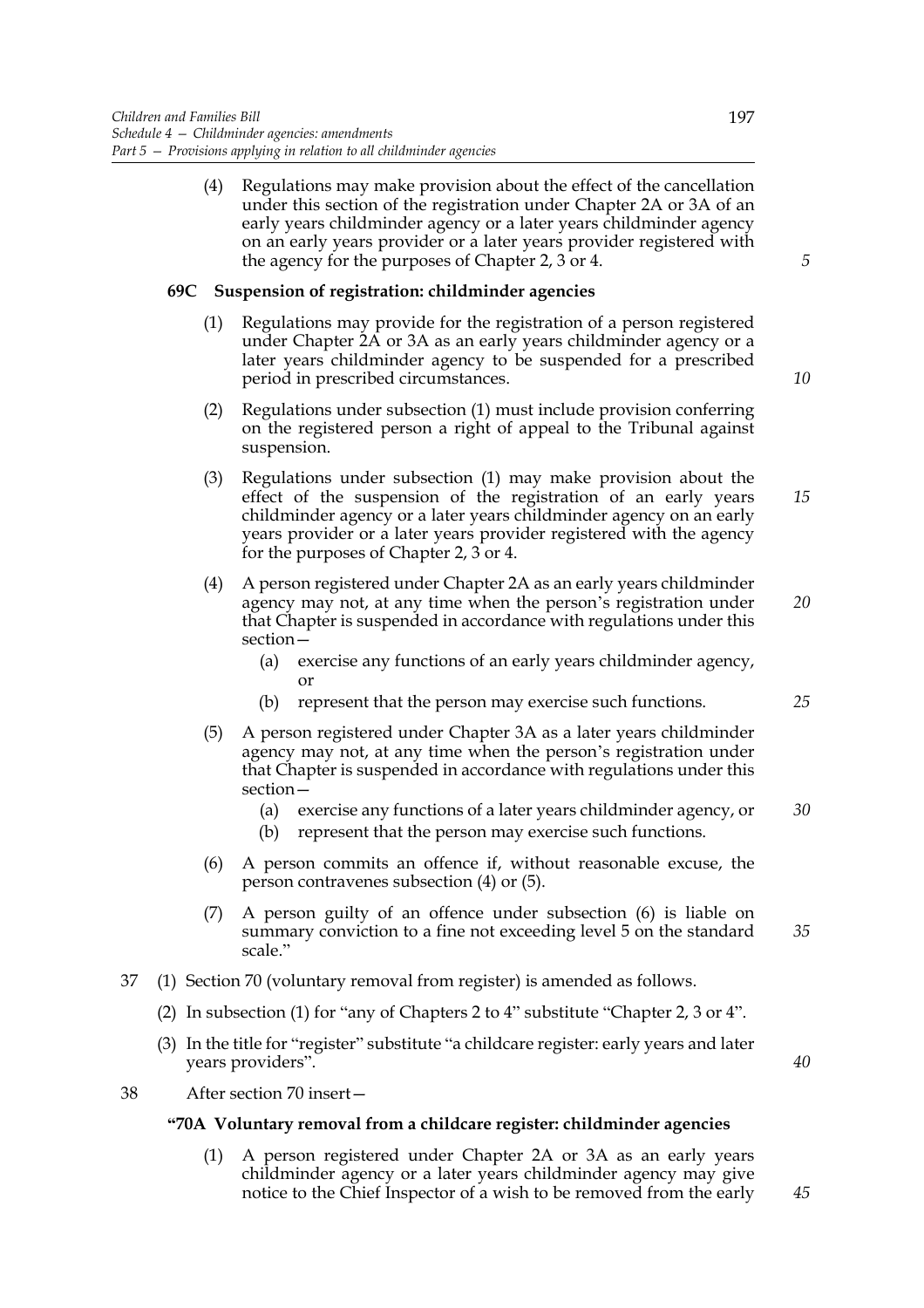years register or (as the case may be) from Part A of the general childcare register. (2) If a person gives notice under subsection (1) the Chief Inspector must remove the person from the early years register or (as the case may be) from Part A of the general childcare register. (3) The Chief Inspector must not act under subsection  $(2)$  if  $$ the Chief Inspector has sent the person a notice (in pursuance of section 73(2)) of the Chief Inspector's intention to cancel the person's registration, and (b) the Chief Inspector has not decided that he or she no longer intends to take that step. (4) The Chief Inspector must not act under subsection (2) if— (a) the Chief Inspector has sent the person a notice (in pursuance of section 73(7)) of the Chief Inspector's decision to cancel the person's registration, and (b) the time within which an appeal under section 74 may be brought has not expired or, if such an appeal has been brought, it has not been determined." 39 In section 71 (termination of voluntary registration on expiry of prescribed period), in the title after "registration" insert "in Part B of the general childcare register". 40 In section 72 (protection of children in an emergency), in subsection (1) after "or 4" insert "in the early years register or the general childcare register". 41 (1) Section 73 (procedure for taking certain steps) is amended as follows. (2) In subsection (3)(b) for "his" substitute "the person's". (3) In subsection (4) for "he" substitute "the applicant or registered person". (4) In subsection  $(5)$  -(a) for "he" substitute "the recipient", and (b) for "him" substitute "the recipient". (5) In subsection (6) for "his" substitute "the recipient's". (6) In subsection (7) for "he" (in the second place it occurs) substitute "the recipient". (7) In subsection (9) for "he" substitute "the person". (8) In subsection (10) for "his" substitute "the". 42 (1) Section 74 (appeals) is amended as follows. (2) In subsection  $(1)$  – (a) in paragraph (a) for "his" substitute "the", (b) in paragraph (b) for "his" substitute "the person's", (c) in paragraph (c) for "his" substitute "the person's", and (d) in paragraph (e) for "his" substitute "the person's". *5 10 15 20 25 30 35 40*

- (3) In subsection (5)(b) for "his" substitute "the".
- (4) In the title, at the end insert "relating to registration in a childcare register".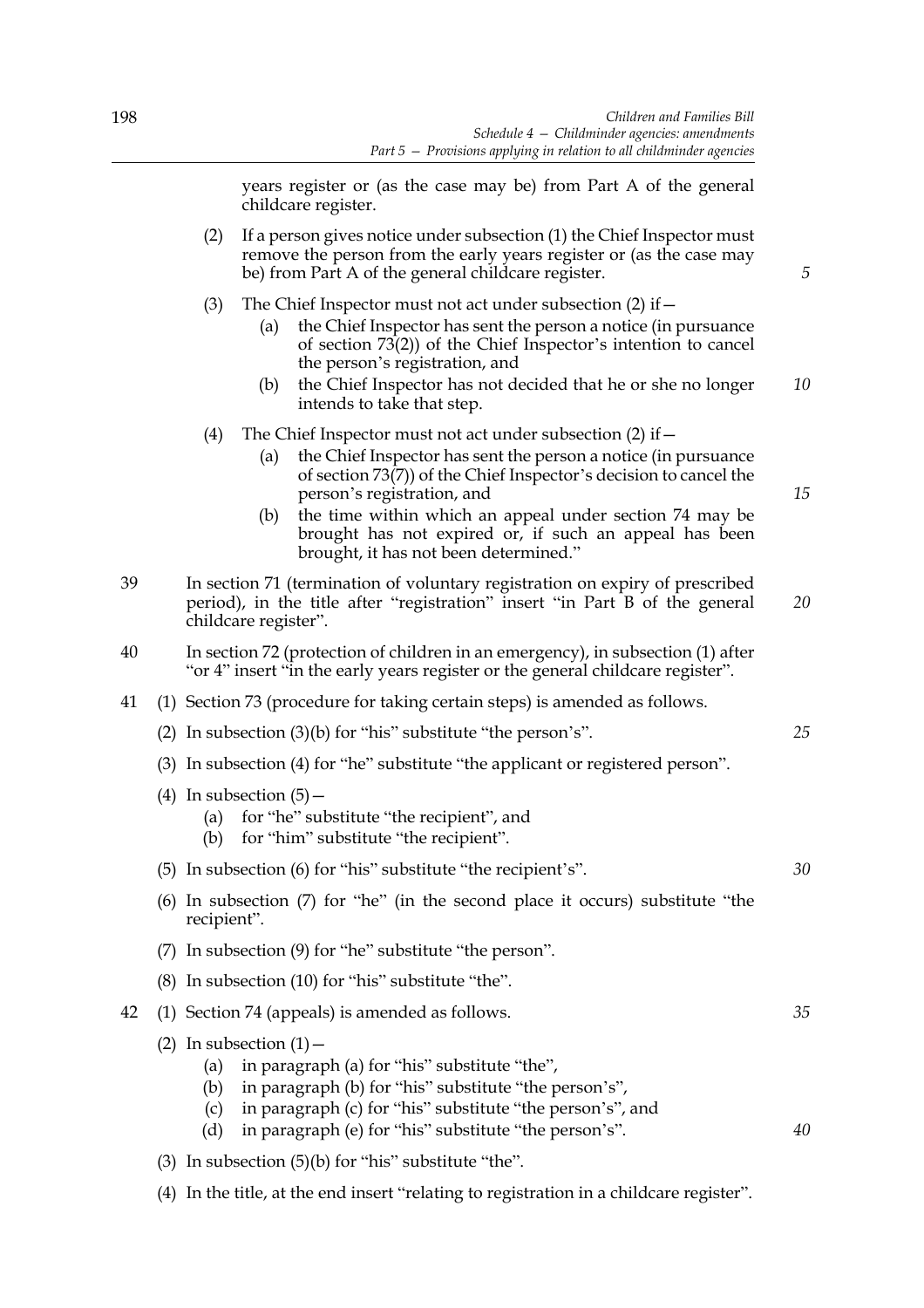- 43 In the italic heading before section 75 (disqualification from registration), at the end insert ": early years and later years providers".
- 44 In the title of section 75, at the end insert ": early years and later years providers".
- 45 (1) Section 76 (consequences of disqualification) is amended as follows.
	- (2) In subsection  $(1)$ 
		- (a) in paragraph (a) after " $34(1)$ " insert "or  $(1A)$ ", and
		- (b) in paragraph (c) after "53(1)" insert "or  $(1A)$ ".
	- (3) After subsection (3) insert—
		- "(3A) An early years childminder agency must not register for the purposes of Chapter 2 a person who is disqualified from registration by regulations under section 75. *10*
			- (3B) A later years childminder agency must not register for the purposes of Chapter 3 a person who is disqualified from registration by regulations under section 75.
		- (3C) An early years childminder agency or a later years childminder agency must not register for the purposes of Chapter 4 a person who is disqualified from registration by regulations under section 75."
	- (4) In subsection (4), for "or (3)" substitute ", (3), (3A), (3B) or (3C)".
	- (5) In subsection  $(6)$  -
		- (a) After "A person" insert "("A")", and
		- (b) for "he" (in each place it occurs) substitute "A".
	- (6) After subsection (6) insert—
		- "(6A) A person ("A") who contravenes subsection  $(3A)$ ,  $(3B)$  or  $(3C)$  is not guilty of an offence under subsection (4) if A proves that A did not know, and had no reasonable grounds for believing, that the person registered by A was disqualified from registration.' *25*
	- (7) In the title, at the end insert ": early years and later years providers".
- 46 After section 76 insert—

#### *"Disqualification from registration: childminder agencies*

# **76A Disqualification from registration: childminder agencies**

- (1) In this section, "registration" means registration under Chapter 2A or 3A.
- (2) Regulations may provide for a person to be disqualified from registration.
- (3) Regulations under subsection (2) may provide for a person not to be disqualified from registration (and in particular may provide for a person not to be disqualified from registration for the purposes of section 76B) by reason of any fact which would otherwise cause the person to be disqualified if—
	- (a) the person has disclosed the fact to the Chief Inspector, and

*5*

*15*

*20*

*40*

*35*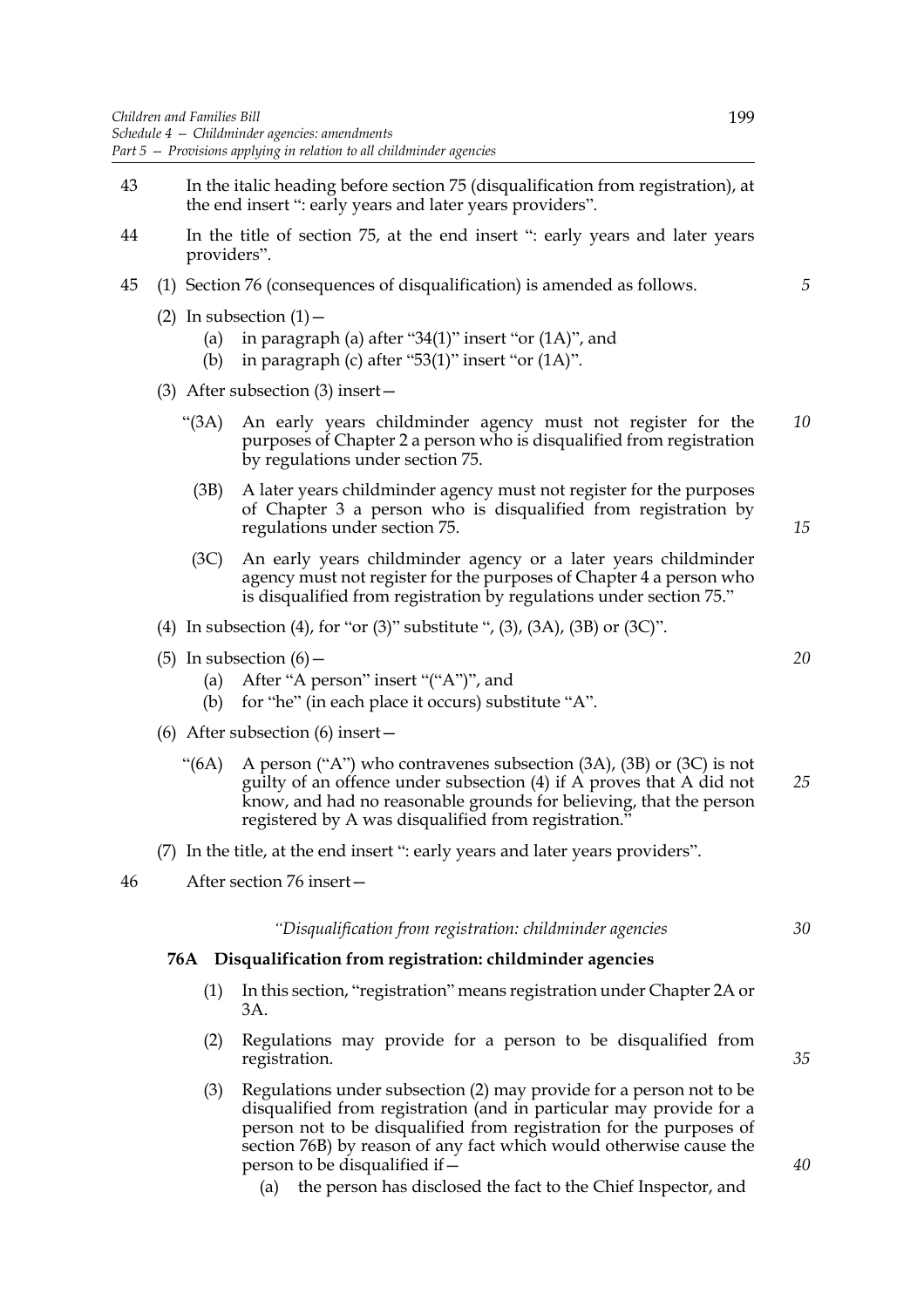(b) the Chief Inspector has consented in writing to the person's not being disqualified from registration and has not withdrawn the consent.

## **76B Consequences of disqualification: childminder agencies**

- (1) A person who is disqualified from registration by regulations under section 76A must not— *5*
	- (a) exercise any functions of an early years childminder agency or a later years childminder agency,
	- (b) represent that the person can exercise such functions,
	- (c) be a director, manager or other officer of, or partner in, an early years childminder agency or a later years childminder agency, be a member of the governing body of such an agency, or otherwise be directly concerned in the management of such an agency, or *10*
	- (d) work for such an agency in any capacity which involves entering premises on which early years provision or later years provision is being provided. *15*
- (2) No early years childminder agency or later years childminder agency may employ a person who is disqualified from registration by regulations under section 76A in any capacity which involves—
	- (a) being directly concerned in the management of an early years childminder agency or a later years childminder agency, or
	- (b) entering premises on which early years provision or later years provision is being provided.
- (3) A person who contravenes subsection (1) or (2) commits an offence. *25*
- (4) A person ("P") who contravenes subsection (2) is not guilty of an offence under subsection (3) if P proves that P did not know, and had no reasonable grounds for believing, that the person whom P was employing was disqualified from registration.
- (5) A person guilty of an offence under subsection (3) is liable on summary conviction to imprisonment for a term not exceeding 51 weeks, or to a fine not exceeding level 5 on the standard scale, or to both. *30*
- (6) In relation to an offence committed before the commencement of section 281(5) of the Criminal Justice Act 2003 (c. 44) (alteration of penalties for summary offences), the reference in subsection (5) to 51 weeks is to be read as a reference to 6 months."
- 47 (1) Section 77 (powers of entry) is amended as follows.
	- (2) In subsection  $(1)$ 
		- (a) after " $34(1)$ " insert "or  $(1A)$ ", and
		- (b) after "53(1)" insert "or (1A)".
	- (3) In subsection (2)(a) for "or  $60$ " substitute ",  $51D(2)$ ,  $60$  or  $61E(2)$ ".
	- (4) For the title substitute "Chief Inspector's powers of entry: early years provision and later years provision".
- 48 For the title of section 78 substitute "Powers of entry under section 77: requirement for consent". *45*

*40*

*20*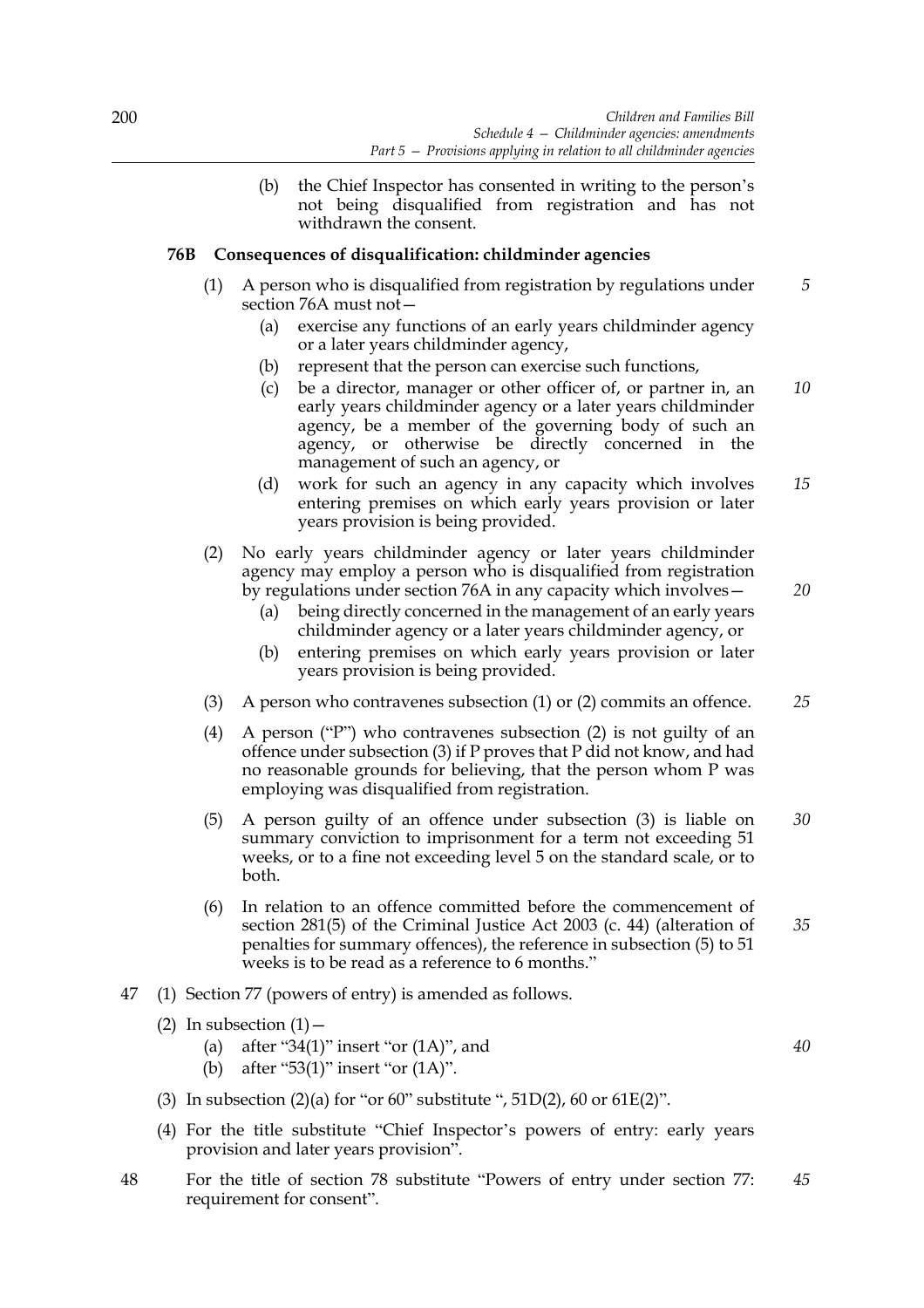#### 49 After section 78 insert—

#### **"78A Chief Inspector's powers of entry: childminder agencies**

- (1) The Chief Inspector may at any reasonable time enter any premises in England if the Chief Inspector has reasonable cause to believe that a person on the premises is falsely representing—
	- (a) that the person is an early years childminder agency, or
	- (b) that the person is a later years childminder agency.
- (2) The Chief Inspector may at any reasonable time enter any premises in England which is registered in—
	- (a) the early years register as premises of an early years childminder agency, or *10*
	- (b) Part A of the general childcare register as premises of a later years childminder agency,

for any of the purposes in subsection (3).

- (3) Those purposes are—
	- (a) conducting an inspection under section  $51D(1)$  or  $61E(1)$ ;
	- (b) determining whether any conditions or requirements imposed by or under this Part are being complied with.
- (4) An authorisation given by the Chief Inspector under paragraph 9(1) of Schedule 12 to the Education and Inspections Act 2006 in relation to the functions under subsection  $(1)$  or  $(2)$  – *20*
	- (a) may be given for a particular occasion or period;
	- (b) may be given subject to conditions.
- (5) A person entering premises under this section may (subject to any conditions imposed under subsection  $(4)(b)$  –
	- (a) inspect the premises;
	- (b) inspect, and take copies of—
		- (i) any records kept concerning early years providers or later years providers, and
		- (ii) any other documents containing information relating to such providers; *30*
	- (c) seize and remove any document or other material or thing found there which the person has reasonable grounds to believe may be evidence of a failure to comply with any condition or requirement imposed by or under this Part;
	- (d) take measurements and photographs or make recordings;
	- (e) interview in private any person present on the premises who works there.
- (6) A person entering premises under this section may (subject to any conditions imposed under subsection (4)(b)) require any person to afford such facilities and assistance with respect to matters within the person's control as are necessary to enable the powers under this section to be exercised.
- (7) Section 58 of the Education Act 2005 (inspection of computer records for the purposes of Part 1 of that Act) applies for the purposes of this section as it applies for the purposes of Part 1 of that Act.

*5*

*15*

*25*

*35*

*40*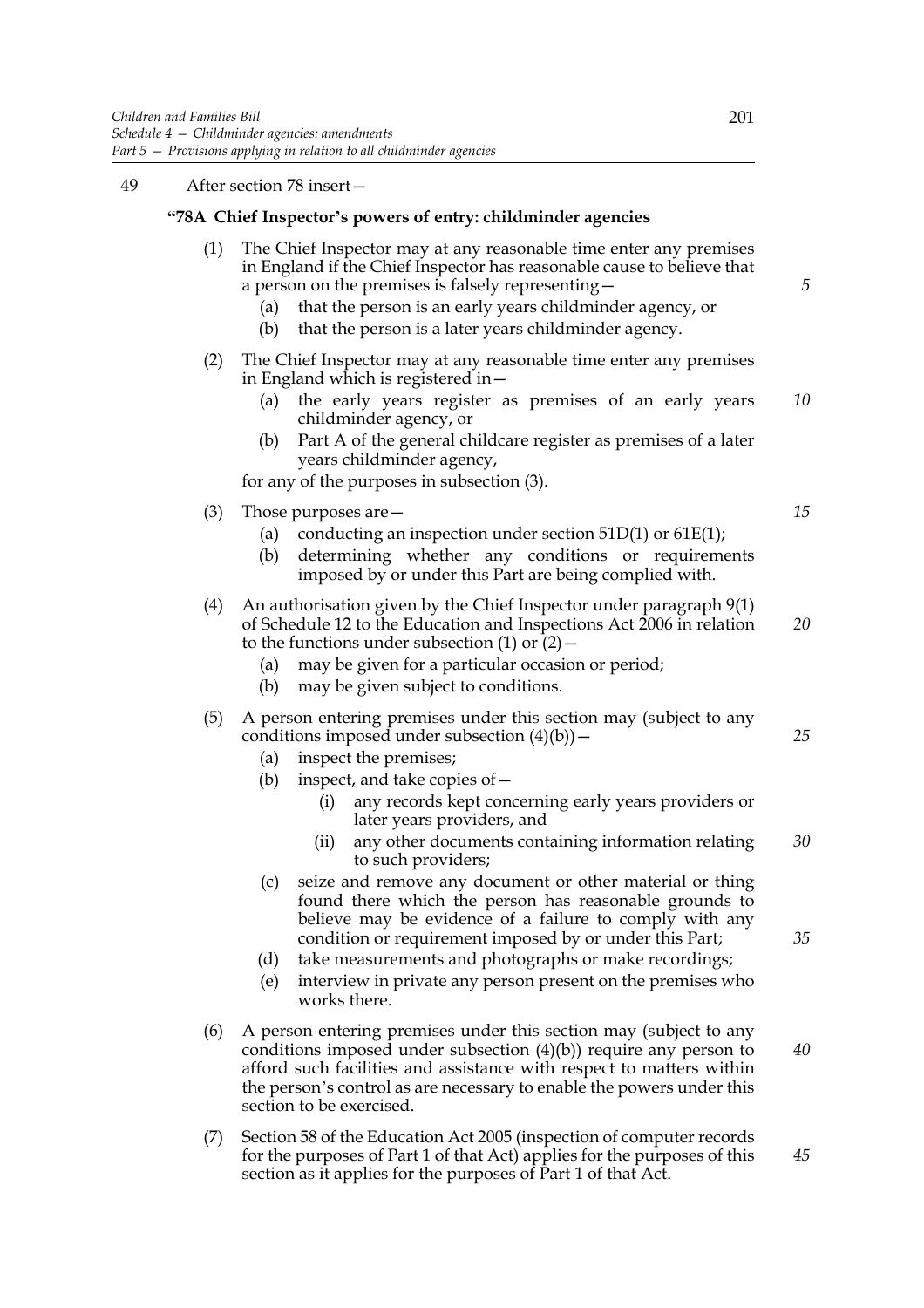- (8) It is an offence intentionally to obstruct a person exercising any power under this section.
- (9) A person guilty of an offence under subsection (8) is liable on summary conviction to a fine not exceeding level 4 on the standard scale.
- (10) In this section, "documents" and "records" each include information recorded in any form.

#### **78B Powers of entry under section 78A: requirement for consent**

- (1) This section applies where a person ("the authorised person") proposes to enter domestic premises in pursuance of a power of entry conferred by section 78A(2).
- (2) If the authorised person has reasonable cause to believe that the premises are the home of a person who—
	- (a) is not employed by the early years childminder agency or (as the case may be) the later years childminder agency, or
	- (b) is not a director, manager or other officer of, or partner in, the agency, a member of its governing body or otherwise directly concerned in the management of the agency,

the authorised person may not enter the premises without the consent of an adult who is an occupier of the premises and who falls within paragraph (a) or (b)."

- 50 In section 79 (power of constable to assist in exercise of powers of entry), in subsection (2), in paragraph (a) after "77" insert "or 78A".
- 51 (1) Section 82 (supply of information to the Chief Inspector), is amended as follows.
	- (2) The existing provision becomes subsection (1).
	- (3) In that subsection, after "later years provider" insert ", or (as the case may be) as an early years childminder agency or later years childminder agency,".
	- (4) After subsection (1) insert—
		- "(2) The Chief Inspector's power under subsection (1) includes a power to require an early years childminder agency or a later years childminder agency to provide the Chief Inspector with information about an early years provider or a later years provider registered with the agency for the purposes of Chapter 2, 3 or 4."
- 52 (1) Section 83 (supply of information to HMRC and local authorities) is amended as follows.
	- (2) In subsection  $(4)$ 
		- (a) after "in which" insert "—

(a) 
$$
\cdot
$$
, and

- (b) after "registered" insert ";
	- (b) registered premises of the early years childminder agency or later years childminder agency are (or, as the case may be, were) located."
- (3) In the title, at the end insert "by the Chief Inspector".

*30*

*35*

*40*

*45*

*15*

*5*

*10*

*25*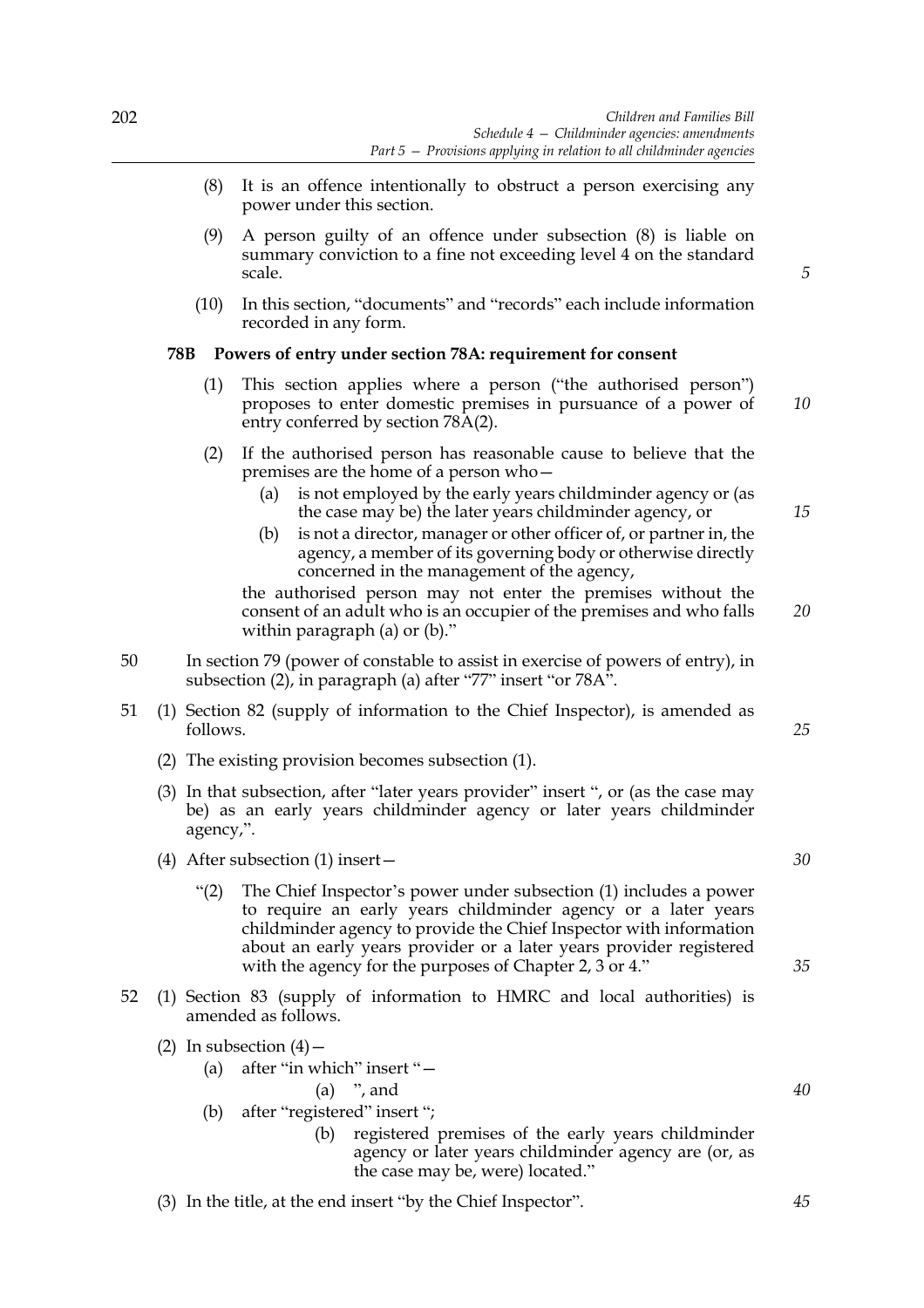#### 53 After section 83 insert—

## **"83A Supply of information to the Secretary of State, HMRC and local authorities by childminder agencies**

- (1) An early years childminder agency or a later years childminder agency must provide prescribed information to the Secretary of State, Her Majesty's Revenue and Customs, and each relevant local authority, if it—
	- (a) grants a person's application for registration for the purposes of Chapter 2, 3 or 4;
	- (b) takes any other steps under this Part of a prescribed description. *10*
- (2) The information which may be prescribed for the purposes of this section is—
	- (a) in the case of information to be provided to the Secretary of State, information which the Secretary of State may require for the purposes of the Secretary of State's functions in relation to universal credit under Part 1 of the Welfare Reform Act 2012; *15*
	- (b) in the case of information to be provided to Her Majesty's Revenue and Customs, information which Her Majesty's Revenue and Customs may require for the purposes of their functions in relation to tax credits; *20*
	- (c) in the case of information to be provided to a relevant local authority, information which would assist the local authority in the discharge of their functions under section 12.
- (3) In this section, "relevant local authority" means an English local authority for an area in which a person who is (or, as the case may be, was) registered with the early years childminder agency or later years childminder agency for the purposes of Chapter 2 or 3 provides (or has provided) early years provision or later years provision in respect of which he or she is (or was) registered."
- 54 In the title of section 84 (disclosure of information for certain purposes), at the end insert ": the Chief Inspector".
- 55 After section 84 insert—

#### **"84A Disclosure of information for certain purposes: childminder agencies** *35*

- (1) An early years childminder agency or a later years childminder agency may arrange for prescribed information held by the agency in relation to persons registered with the agency under this Part to be made available for the purpose of—
	- (a) assisting parents or prospective parents in choosing an early years provider or later years provider, or *40*
	- (b) protecting children from harm or neglect.
- (2) The information may be made available in such manner and to such persons as the agency considers appropriate.
- (3) Regulations may require an early years childminder agency or a later years childminder agency to provide prescribed information held by the agency in relation to persons registered with the agency under *45*

*5*

*25*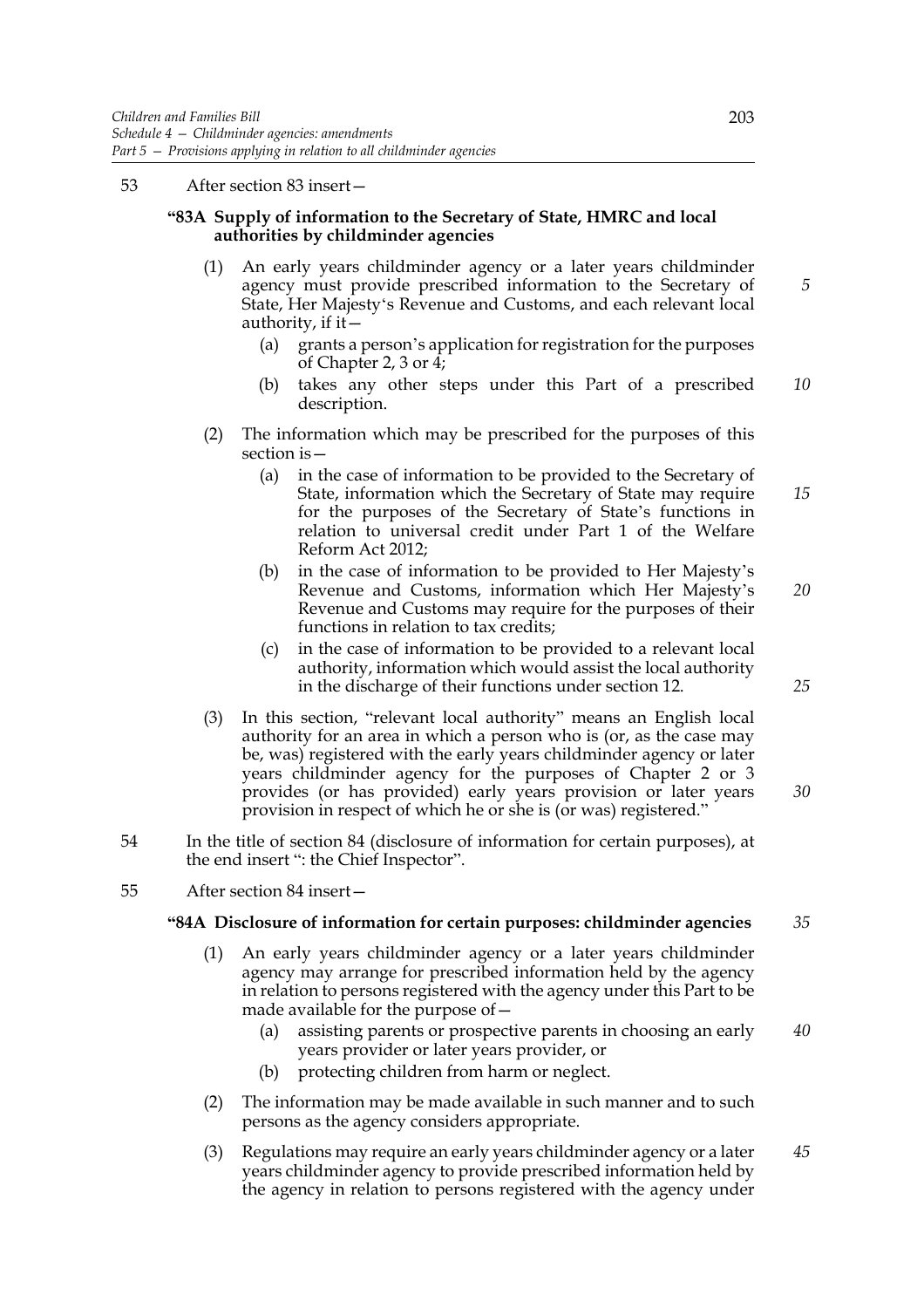*5*

*15*

*20*

*25*

*30*

*35*

*40*

this Part to prescribed persons for either of the purposes mentioned in subsection (1)."

- 56 In section 85 (offence of making false or misleading statement), in subsection (1) for "he" substitute "the person".
- 57 (1) Section 87 (offences by bodies corporate) is amended as follows.
	- (2) In subsection (1) for "This section" substitute "Subsection (2)".
	- (3) After subsection (2) insert—
		- "(3) Subsection (4) applies where any offence under this Part is committed by a partnership.
		- (4) If the offence is proved to have been committed with the consent or connivance of, or to be attributable to any neglect on the part of, any partner, that partner (as well as the partnership) is guilty of the offence and liable to be proceeded against and punished accordingly." *10*

(4) In the title, at the end insert "and partnerships".

- 58 In section 89 (fees), in subsection (1) after "to 4" insert "in the early years register or the general childcare register".
- 59 (1) Section 90 (cases where consent to disclosure is withheld) is amended as follows.

(2) In subsection  $(1)$  -

- (a) in paragraph (a) for "Chapter 2, 3 or 4" substitute "any of Chapters 2 to  $4$ ", and
- (b) in paragraph (b) after " $68(2)(a)$ " insert "or  $69B(2)(a)$ ".

(3) In subsection (2)(b) omit "his" in both places it occurs.

- 60 (1) Section 93 (notices) is amended as follows.
	- (2) In subsection  $(1)$ 
		- (a) after paragraph (a) insert—
			- "(aa) section  $57A(2)$  and  $(4)$ ;
			- (ab) section  $61C(1)$ ;", and
		- (b) after paragraph (b) insert— "(ba) section  $65A(1)$  and  $(3)$ ;".
	- (3) In subsection (2)(a) for "him" substitute "the person".
	- (4) In subsection  $(4)$ 
		- (a) in paragraph (a) for "his" substitute "a", and
		- (b) in paragraph (b) omit "by him".
- 61 In section 94 (power to amend Part 3: applications in respect of multiple premises), in paragraph (a)—
	- (a) after " $36(1)$ " insert "or  $(1A)$ ", and
	- (b) after "55(1)" insert "or (1A)".
- 62 (1) Section 98 (interpretation of Part 3) is amended as follows.
	- (2) In subsection  $(1)$  -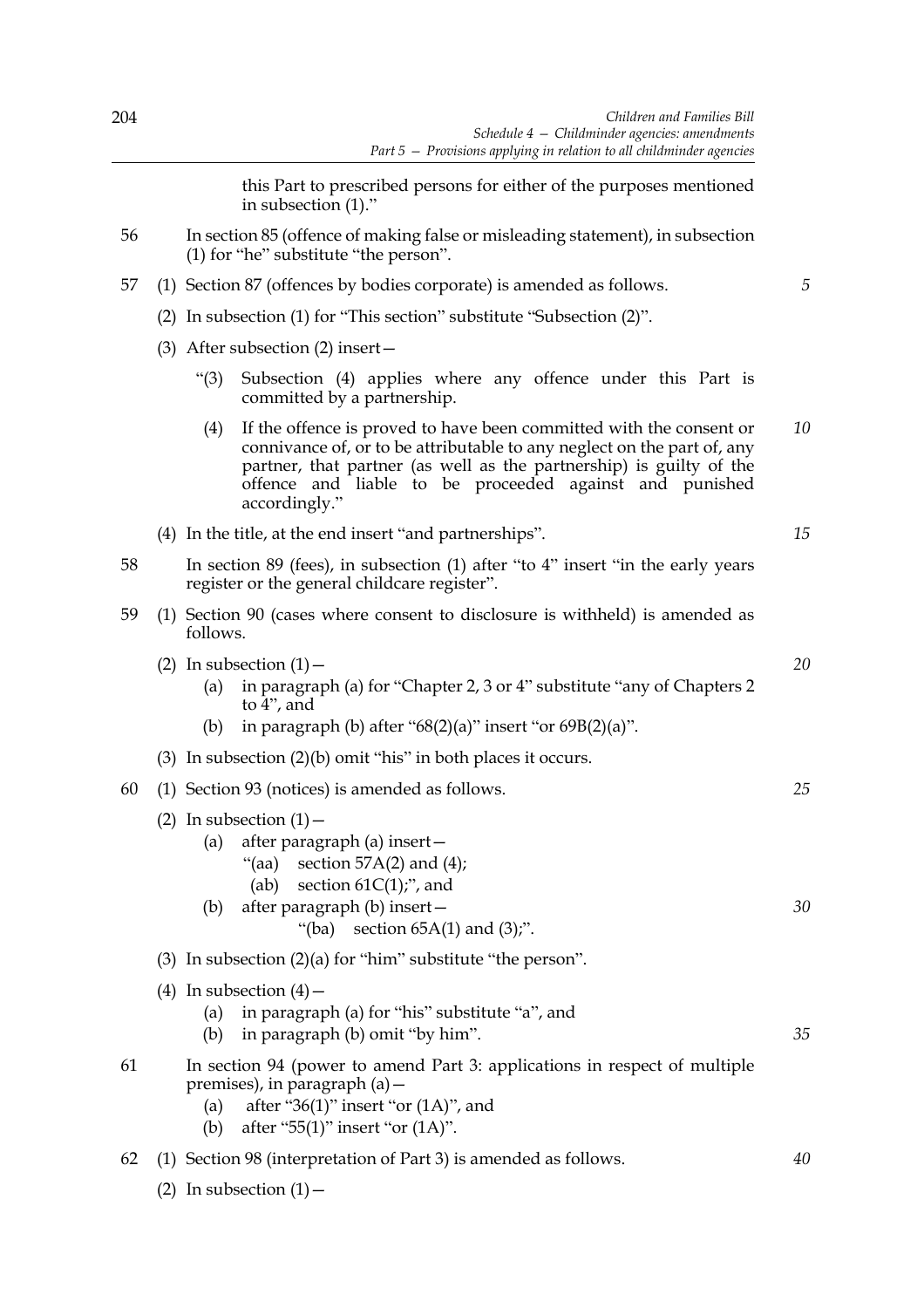- (a) after the definition of "childcare" insert— ""childminder agency" means— (a) an early years childminder agency; (b) a later years childminder agency;", (b) after the definition of "domestic premises" insert— ""early years childminder agency" means a person registered in the early years register as an early years childminder agency;", and (c) before the definition of "later years provision" insert— ""later years childminder agency" means a person registered in Part A of the general childcare register as a later years childminder agency;". (3) After that subsection insert— "(1A) A person is registered for the purposes of this Part if that person is registered— (a) in the early years register, (b) in the general childcare register, or (c) with an early years childminder agency or a later years childminder agency." PART 6 OTHER AMENDMENTS 63 In section 99 of the Childcare Act 2006 (provision of information about young children: England), in subsection (1) after paragraph (a) (and before the "and" which follows it) insert— "(aa) a person registered as an early years childminder agency under Chapter 2A of Part 3,". *5 10 15 20 25*
- 64 In the Employment Agencies Act 1973, in section 13(7) (exemptions) after paragraph (c) insert—
	- "(ca) an early years childminder agency or a later years childminder agency (as defined in section 98 of the Childcare Act 2006);". *30*

# SCHEDULE 5 Section 106

CHILDREN'S COMMISSIONER: MINOR AND CONSEQUENTIAL AMENDMENTS

## *Inquiries*

- 1 (1) Section 3 of the Children Act 2004 (inquiries initiated by Commissioner) is amended as follows.
	- (2) Omit subsection (3) (requirement to consult the Secretary of State before holding an inquiry).
	- (3) In subsection (7) for "under any enactment" substitute "of a public nature".
- - *35*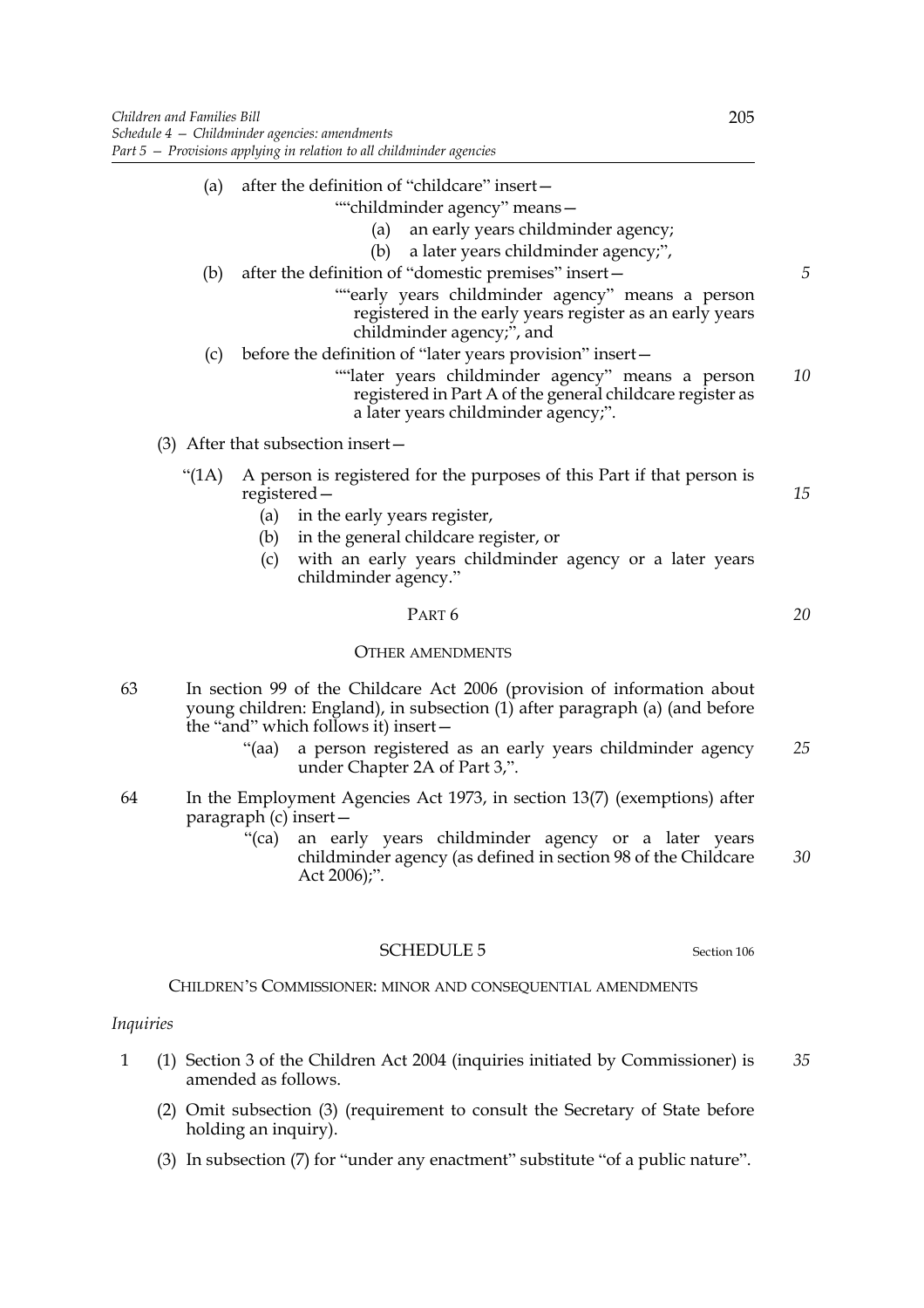- 2 (1) Section 4 of the Children Act 2004 (inquiries held on the direction of the Secretary of State) is repealed.
	- (2) In consequence of sub-paragraph (1), omit the following provisions of the Children Act 2004—
		- (a) section 5(6) and (7) (inquiries in Wales),
		- (b) section 6(7) to (9) (inquiries in Scotland), and
		- (c) section 7(7) to (9) (inquiries in Northern Ireland).

*Functions of Commissioner: children in Wales, Scotland and Northern Ireland*

3 (1) Section 5 of the Children Act 2004 (functions of Commissioner in Wales) is amended as follows.

*10*

*20*

*30*

*5*

- (2) In subsection (1), for "promoting awareness of the views and interests of children in Wales" substitute "promoting and protecting the rights of children in Wales".
- (3) After subsection (1) insert—
	- "(1A) The function under subsection (1) includes promoting awareness of the views and interests of children in Wales." *15*
- (4) For subsection (2) substitute—
	- "(2) Subsections (3) to (5) of section 2 and sections 2A to  $2C$ ,  $2E$  and  $2F$ apply in relation to the Children's Commissioner's function under subsection (1) as in relation to the Commissioner's primary function.
	- (2A) For the purposes of subsection  $(2)$ 
		- (a) section  $2(3)(i)$  has effect as if for "in England" there were substituted "in Wales, except in so far as relating to any matter falling within the remit of the Children's Commissioner for Wales under section 72B, 73 or 74 of the Care Standards Act 2000,", *25*
		- (b) sections 2(4) and 2B(3) have effect as if for "children who are within section 8A (children living away from home or receiving social care) and other groups of children" there were substituted "groups of children",
		- (c) section 2E(1) has effect as if "and the function under section 2D" were omitted, and
		- (d) section 2F(1) has effect as if "or the function under section 2D" were omitted."
- 4 (1) Section 6 of the Children Act 2004 (functions of Commissioner in Scotland) is amended as follows. *35*
	- (2) In subsection (1), for "promoting awareness of the views and interests of children in Scotland in relation to reserved matters" substitute "promoting and protecting the rights of children in Scotland where those rights are or may be affected by reserved matters".
	- (3) After subsection (1) insert—
		- "(1A) The function under subsection (1) includes promoting awareness of the views and interests of children in Scotland."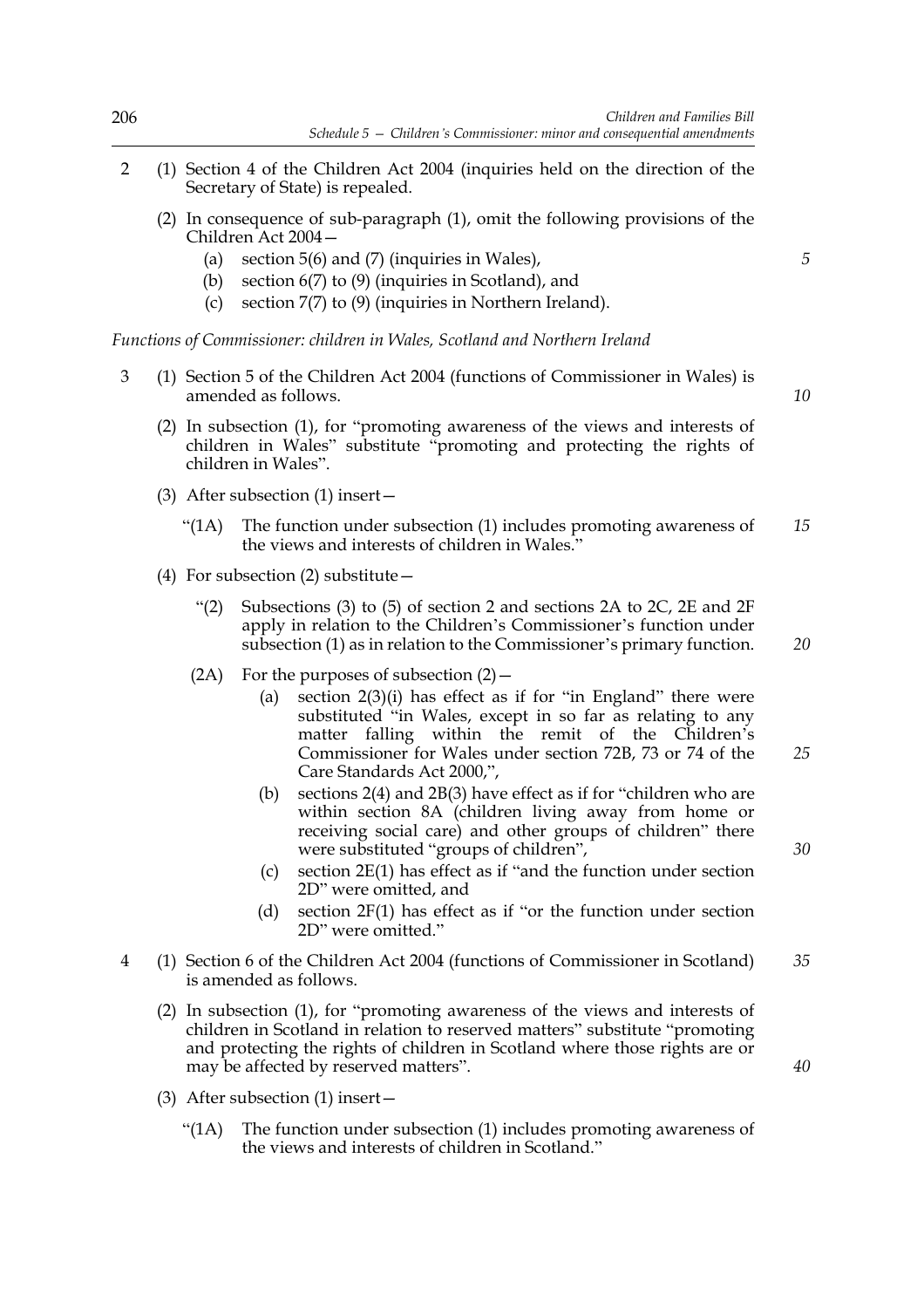- (4) For subsection (2) substitute—
	- "(2) Subsections (3) to (5) of section 2 and sections 2A to 2C, 2E and 2F apply in relation to the Children's Commissioner's function under subsection (1) as in relation to the Commissioner's primary function.
	- (2A) For the purposes of subsection  $(2)$ 
		- (a) section  $2(3)(i)$  has effect as if for "in England" there were substituted "in Scotland, in relation to reserved matters,",
		- (b) sections 2(4) and 2B(3) have effect as if for "children who are within section 8A (children living away from home or receiving social care) and other groups of children" there were substituted "groups of children",
		- (c) section 2E(1) has effect as if "and the function under section 2D" were omitted, and
		- (d) section 2F(1) has effect as if "or the function under section 2D" were omitted."
- 5 (1) Section 7 of the Children Act 2004 (functions of Commissioner in Northern Ireland) is amended as follows.
	- (2) In subsection (1), for "promoting awareness of the views and interests of children in Northern Ireland in relation to excepted matters" substitute "promoting and protecting the rights of children in Northern Ireland where those rights are or may be affected by excepted matters". *20*
	- (3) After subsection (1) insert—
		- "(1A) The function under subsection (1) includes promoting awareness of the views and interests of children in Northern Ireland."
	- (4) For subsection (2) substitute—
		- "(2) Subsections (3) to (5) of section 2 and sections 2A to 2C, 2E and 2F apply in relation to the Children's Commissioner's function under subsection (1) as in relation to the Commissioner's primary function.
		- (2A) For the purposes of subsection  $(2)$ 
			- (a) section  $2(3)(i)$  has effect as if for "in England" there were substituted "in Northern Ireland, in relation to excepted matters,", *30*
			- (b) sections 2(4) and 2B(3) have effect as if for "children who are within section 8A (children living away from home or receiving social care) and other groups of children" there were substituted "groups of children",
			- (c) section 2E(1) has effect as if "and the function under section 2D" were omitted, and
			- (d) section 2F(1) has effect as if "or the function under section 2D" were omitted."

*Young persons*

6 (1) For section 9 of the Children Act 2004 (care leavers and young persons with

*5*

*10*

*15*

*25*

*40*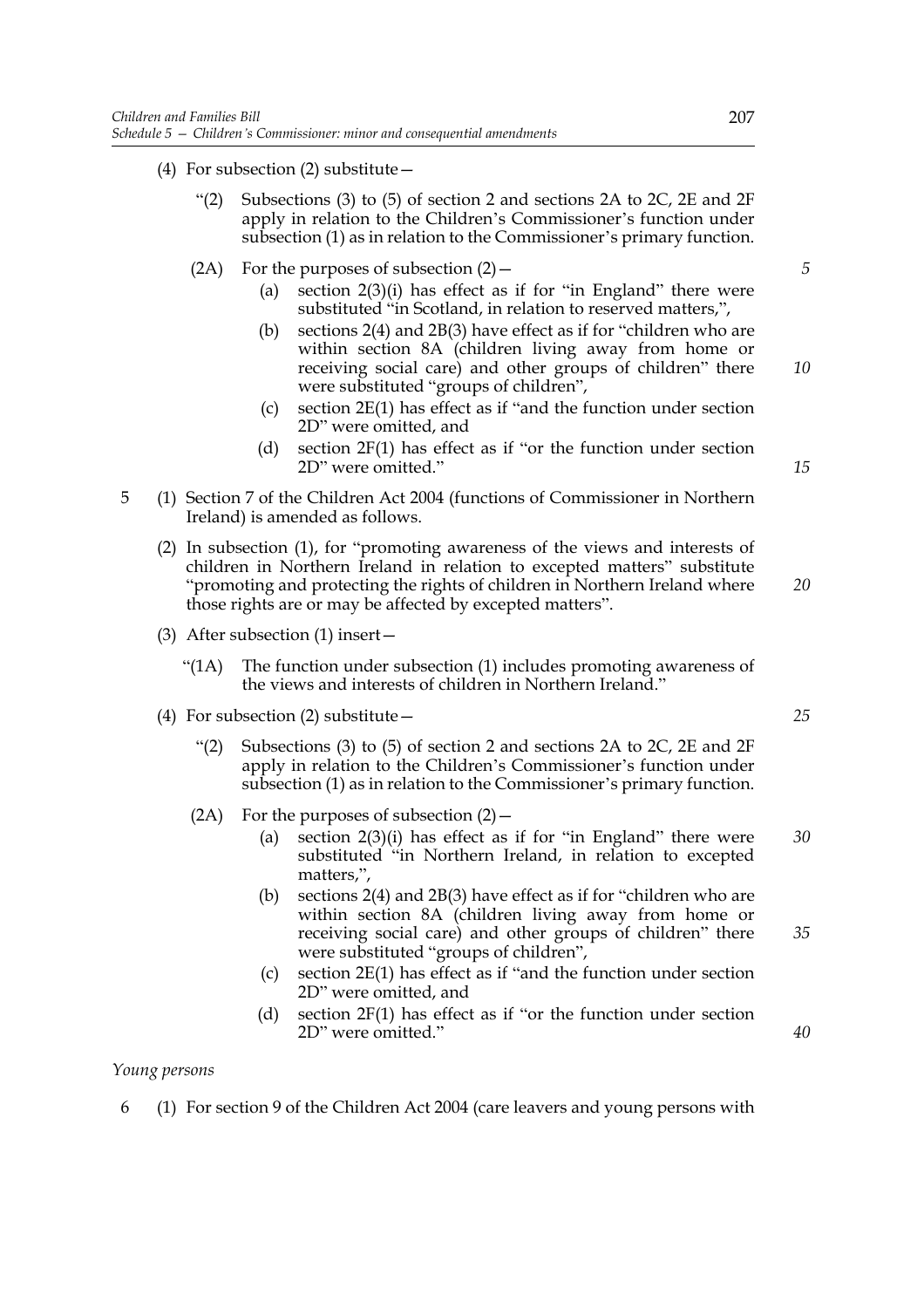learning disabilities) substitute—

# **"9 Commissioner's functions in relation to certain young people**

- (1) This section applies for the purposes of this Part, other than sections 2A and 8A (and references in this Part to a child who is within section 8A).
- (2) For the purposes of the Children's Commissioner's functions in respect of children in England, a reference to a child includes, in addition to a person under the age of 18—
	- (a) a person aged 18 or over for whom an EHC plan is maintained by a local authority,
	- (b) a person aged 18 or over and under 25 to whom a local authority in England has provided services under any of sections 23C to 24D of the Children Act 1989 at any time after reaching the age of 16, or
	- (c) a person aged 18 or over and under 25 who has been looked after by a local authority (in Wales, Scotland or Northern Ireland) at any time after reaching the age of 16. *15*
- (3) For the purposes of the Children's Commissioner's functions in respect of children in Wales, Scotland and Northern Ireland, a reference to a child includes, in addition to a person under the age of 18, a person aged 18 or over and under 25—
	- (a) who has a learning disability,
	- (b) who has been looked after by a local authority (in Wales, Scotland or Northern Ireland) at any time after reaching the age of 16, or
	- (c) to whom a local authority in England has provided services under any of sections 23C to 24D of the Children Act 1989 at any time after reaching the age of 16.
- (4) For the purposes of this section—
	- "EHC plan" means a plan within section 37(2) of the Children and Families Act 2014 (education, health and care plans); *30*
	- "learning disability" means a state of arrested or incomplete development of mind which induces significant impairment of intelligence and social functioning;
	- a person is "looked after by a local authority" if—
		- (a) for the purposes of the Children Act 1989, he or she is looked after by a local authority in Wales;
		- (b) for the purposes of the Children (Scotland) Act 1995, he or she is looked after by a local authority in Scotland;
		- (c) for the purposes of the Children (Northern Ireland) Order 1995, he or she is looked after by an authority in Northern Ireland."
- (2) Until the coming into force of Part 3 of this Act, section 9 of the Children Act 2004 (as substituted by sub-paragraph  $(1)$ ) has effect as if  $-$ 
	- (a) in subsection (2) for paragraph (a) there were substituted  $-$ 
		- "(a) a person aged 18 or over and under 25 in respect of whom an assessment under section 139A of the

*10*

*5*

*20*

*25*

*35*

*40*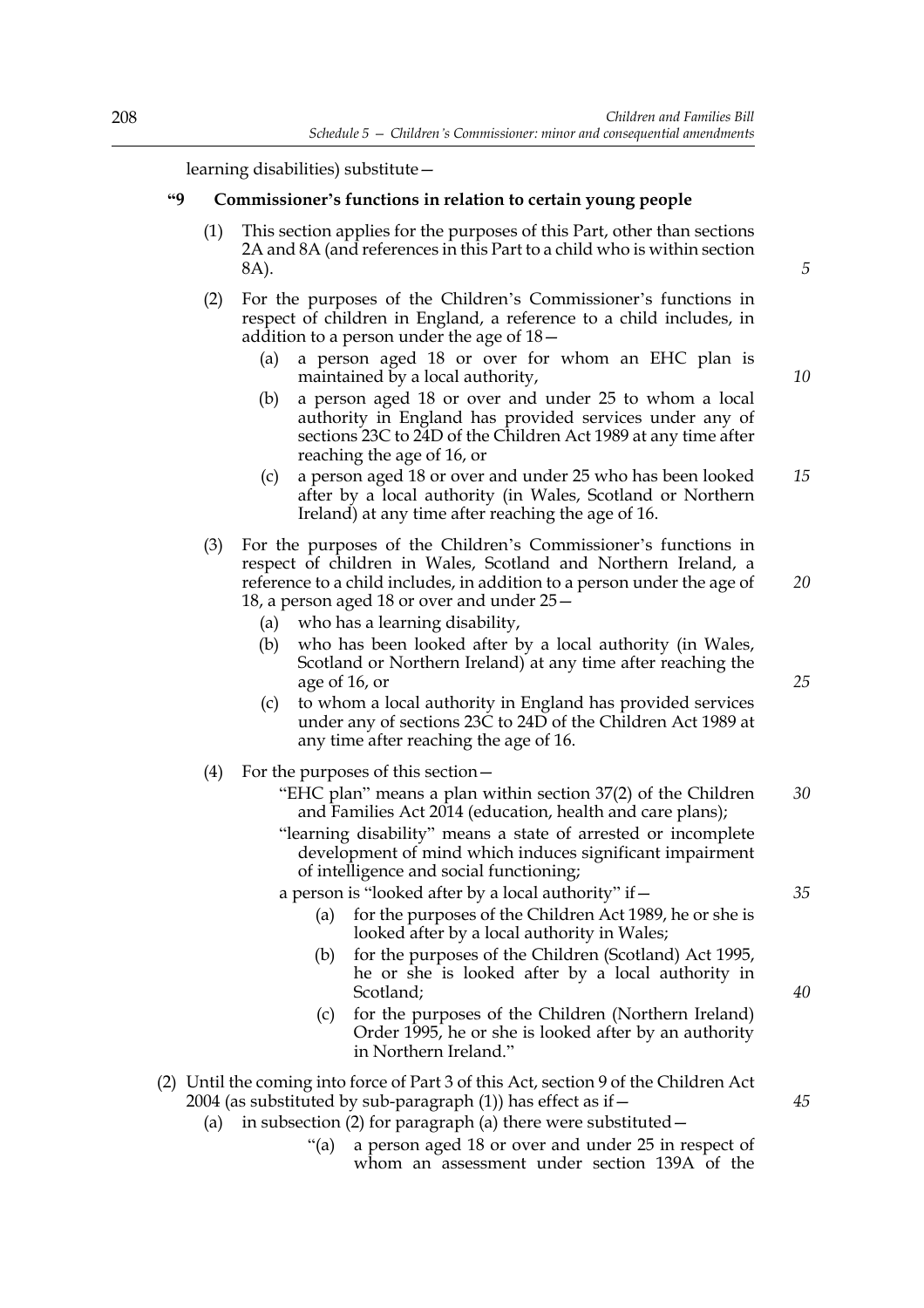Learning and Skills Act 2000 (a learning difficulty assessment) has been conducted,", and

(b) in subsection (4) the definition of "EHC plan" were omitted.

## *Appointment and tenure of Children's Commissioner*

- 7 In Schedule 1 to the Children Act 2004, in paragraph 3 (appointment and tenure of office)— *5*
	- (a) in sub-paragraph (2) for ", to such extent and in such manner as he thinks fit," substitute "take reasonable steps to",
	- (b) in sub-paragraph (4) for "five years" substitute "six years", and
	- (c) in sub-paragraph (5) for "is eligible for reappointment once only" substitute "is not eligible for reappointment". *10*

# 8 In Schedule 1 to the Children Act 2004, after paragraph 3 insert—

*"Interim appointments*

- 3A (1) Where there is a vacancy in the office of Children's Commissioner, the Secretary of State may appoint a person as interim Children's Commissioner. *15*
	- (2) Subject to the provisions of this paragraph, a person holds and vacates office as interim Children's Commissioner in accordance with the terms and conditions of the appointment as determined by the Secretary of State.
	- (3) An appointment as interim Children's Commissioner is for a term ending—
		- (a) with the appointment of a person as the Children's Commissioner under paragraph 3, or
		- (b) if sooner, at the end of the period of six months beginning with the date on which the appointment as interim Children's Commissioner was made. *25*
	- (4) A person who has held office as interim Children's Commissioner—
		- (a) is eligible for reappointment, and
		- (b) is eligible for appointment as the Children's Commissioner.
	- (5) An interim Children's Commissioner may at any time resign by notice in writing to the Secretary of State.
	- (6) The Secretary of State may remove an interim Children's Commissioner from office if satisfied that the interim Commissioner has— *35*
		- (a) become unfit or unable properly to discharge his or her functions; or
		- (b) behaved in a way that is not compatible with continuing in office." *40*

## *Deputy Children's Commissioner*

9 (1) In Schedule 1 to the Children Act 2004, in paragraph 5 (staff)—

*30*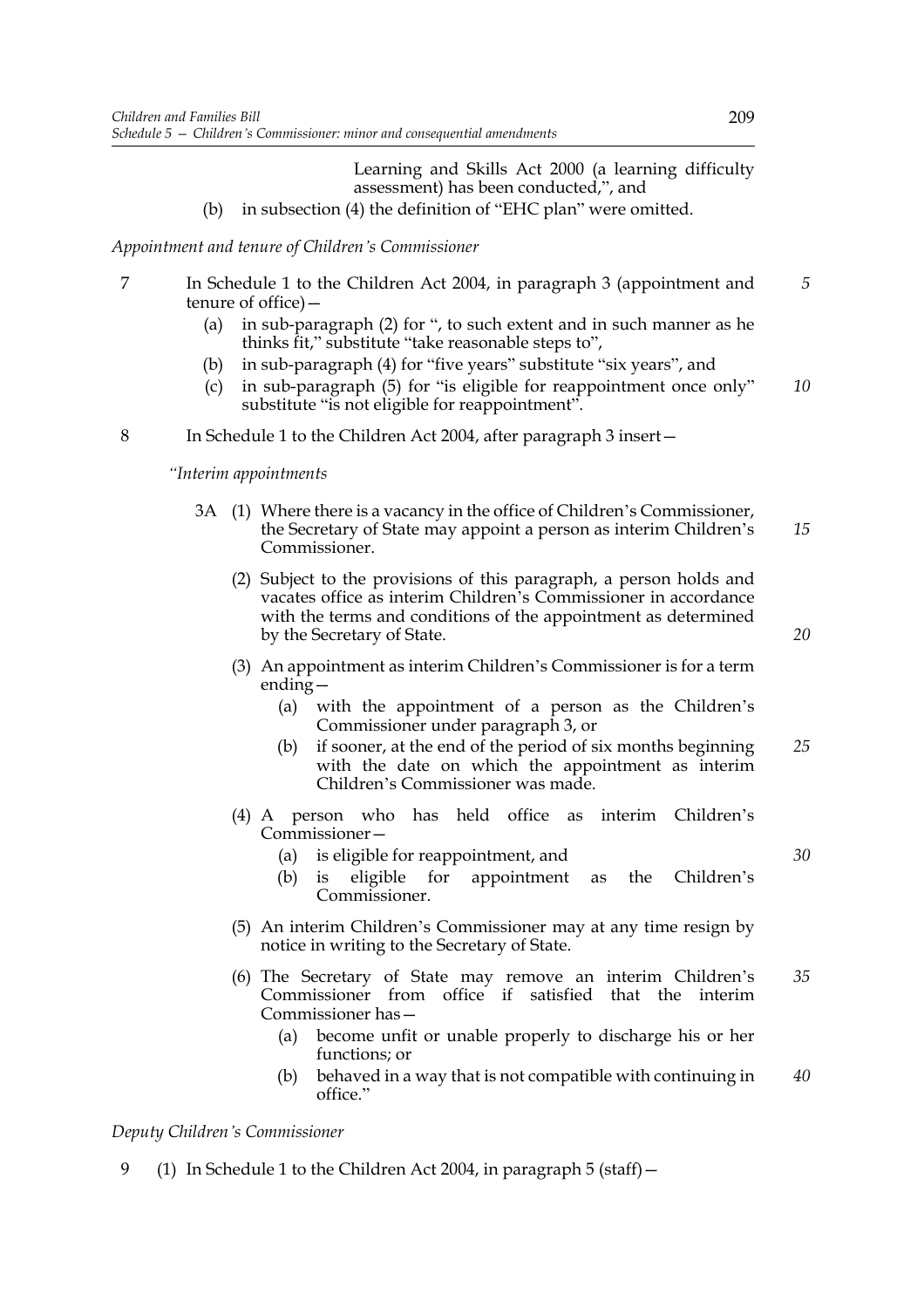- (a) in sub-paragraph (1) omit ", one of whom shall be appointed as deputy Children's Commissioner",
- (b) omit sub-paragraph (2), and
- (c) in sub-paragraph (3) omit "Without prejudice to sub-paragraph (2),".
- (2) In consequence of sub-paragraph (1), in section 36(6) of the Criminal Justice and Court Services Act 2000 (meaning of "regulated position"), in paragraph (fa) omit "and deputy Children's Commissioner".

## SCHEDULE 6 Section 107

REPEAL OF REQUIREMENT TO APPOINT CHILDREN'S RIGHTS DIRECTOR: TRANSFER SCHEMES

*Staff transfer schemes*

- 1 (1) The Secretary of State may make a scheme (a "staff transfer scheme") providing for designated members of staff of the Office for Standards in Education, Children's Services and Skills ("the Office") to become members of the Children's Commissioner's staff.
	- (2) A staff transfer scheme may provide—
		- (a) for the terms and conditions of service of a member of staff of the Office to have effect (subject to any necessary modifications) as the terms and conditions of service as a member of the Children's Commissioner's staff;
		- (b) for the transfer to the Children's Commissioner of the rights, powers, duties and liabilities of the Office under or in connection with the contract of employment of the member of staff; *20*
		- (c) for anything done (or having effect as if done) before that transfer by or in relation to the Office in respect of such a contract or the member of staff to be treated as having been done by or in relation to the Children's Commissioner. *25*
	- (3) A staff transfer scheme may provide for a period before a person became a member of the Children's Commissioner's staff to count as a period during which he or she was a member of the Commissioner's staff (and for the operation of the scheme not to be treated as having interrupted the continuity of that period).
	- (4) A staff transfer scheme may provide for a person who would be treated (by an Act or otherwise) as being dismissed by the operation of the scheme not to be so treated.
	- (5) A staff transfer scheme may provide for a person who is a member of staff of the Office not to become a member of the Children's Commissioner's staff if the person gives notice objecting to the operation of the scheme in relation to him or her. *35*

## *Property transfer schemes*

2 (1) The Secretary of State may make a scheme (a "property transfer scheme") providing for the transfer to the Children's Commissioner of designated property, rights or liabilities of the Office. *40*

*10*

*5*

*15*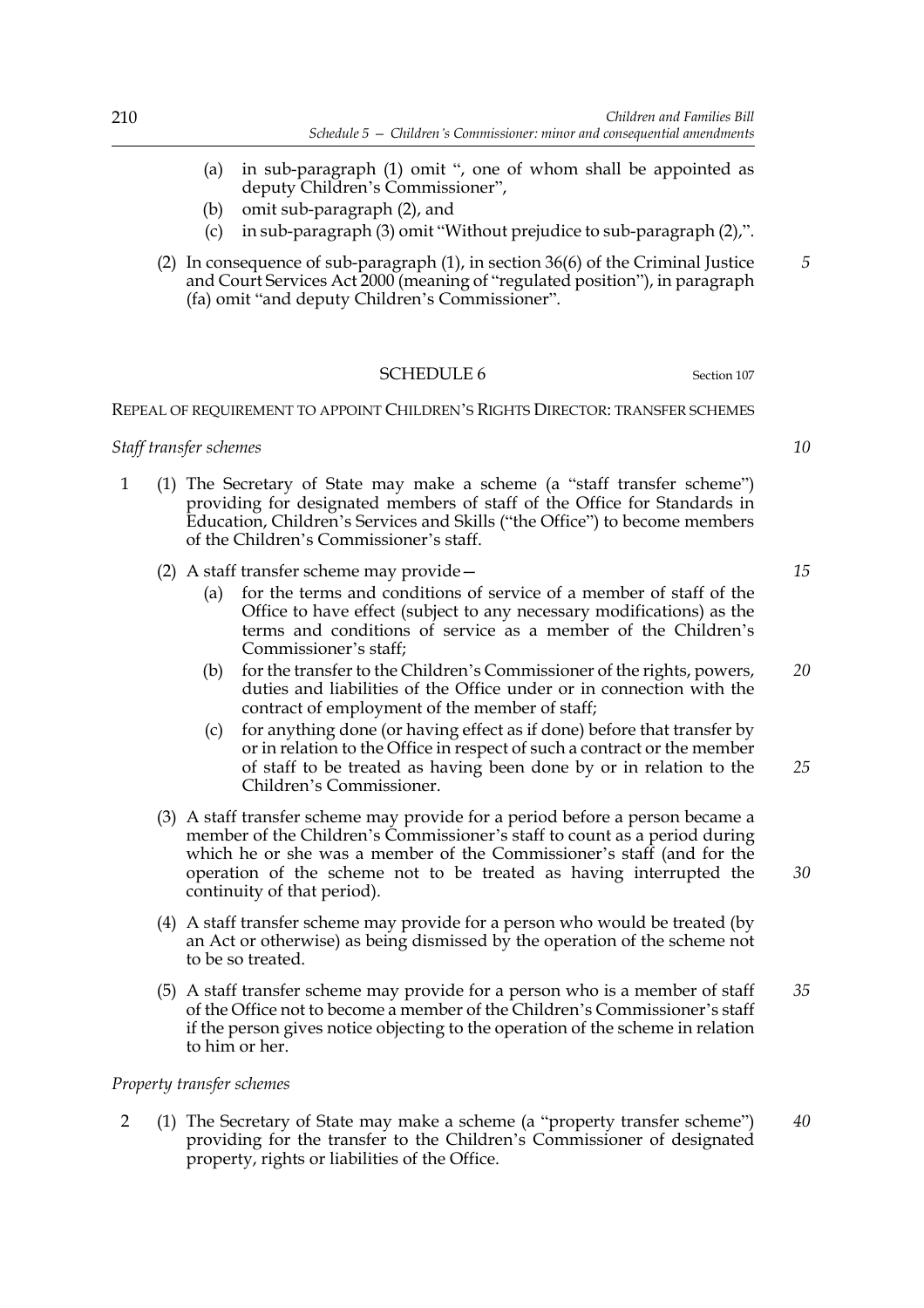- (2) A property transfer scheme may—
	- (a) create rights, or impose liabilities, in relation to property or rights transferred by virtue of the scheme;
	- (b) provide for anything done by or in relation to the Office in connection with any property, rights or liabilities transferred by the scheme to be treated as done, or to be continued, by or in relation to the Children's Commissioner;
	- (c) apportion property, rights and liabilities;
	- (d) make provision about the continuation of legal proceedings.
- (3) The things that may be transferred by a property transfer scheme include— *10*
	- (a) property, rights and liabilities that could not otherwise be transferred;
	- (b) property acquired, and rights and liabilities arising, after the making of the scheme.

#### *The Chief Inspector*

- 3 In the following provisions of this Schedule, a reference to the Office includes a reference to the Chief Inspector—
	- (a) paragraph 1(2)(b) (to the extent that the Chief Inspector has rights, powers, duties or liabilities under or in connection with the contract of employment of a member of staff of the Office);
	- (b) paragraph  $1(2)(c)$  (to the extent that anything has been done (or has effect as if done) by or in relation to the Chief Inspector in respect of such a contract or member of staff before a transfer);
	- (c) paragraph 2(1) (to the extent that the Chief Inspector has property, rights or liabilities);
	- (d) paragraph 2(2)(b) (to the extent that anything has been done by or in relation to the Chief Inspector in respect of any property, rights or liabilities transferred by a property transfer scheme).

# *Continuity*

4 A transfer by virtue of a staff transfer scheme or a property transfer scheme does not affect the validity of anything done by or in relation to the Office or the Chief Inspector before the transfer takes effect. *30*

#### *Supplementary provisions*

5 A staff transfer scheme or a property transfer scheme may include supplementary, incidental, transitional and consequential provision.

#### *Interpretation*

- 6 In this Schedule— "the Chief Inspector" means Her Majesty's Chief Inspector of Education, Children's Services and Skills; "designated", in relation to a staff transfer scheme or a property transfer scheme, means specified in, or determined in accordance with, the
	- scheme;
	- "the Office" has the meaning given in paragraph 1(1).

*5*

*25*

*20*

*15*

*35*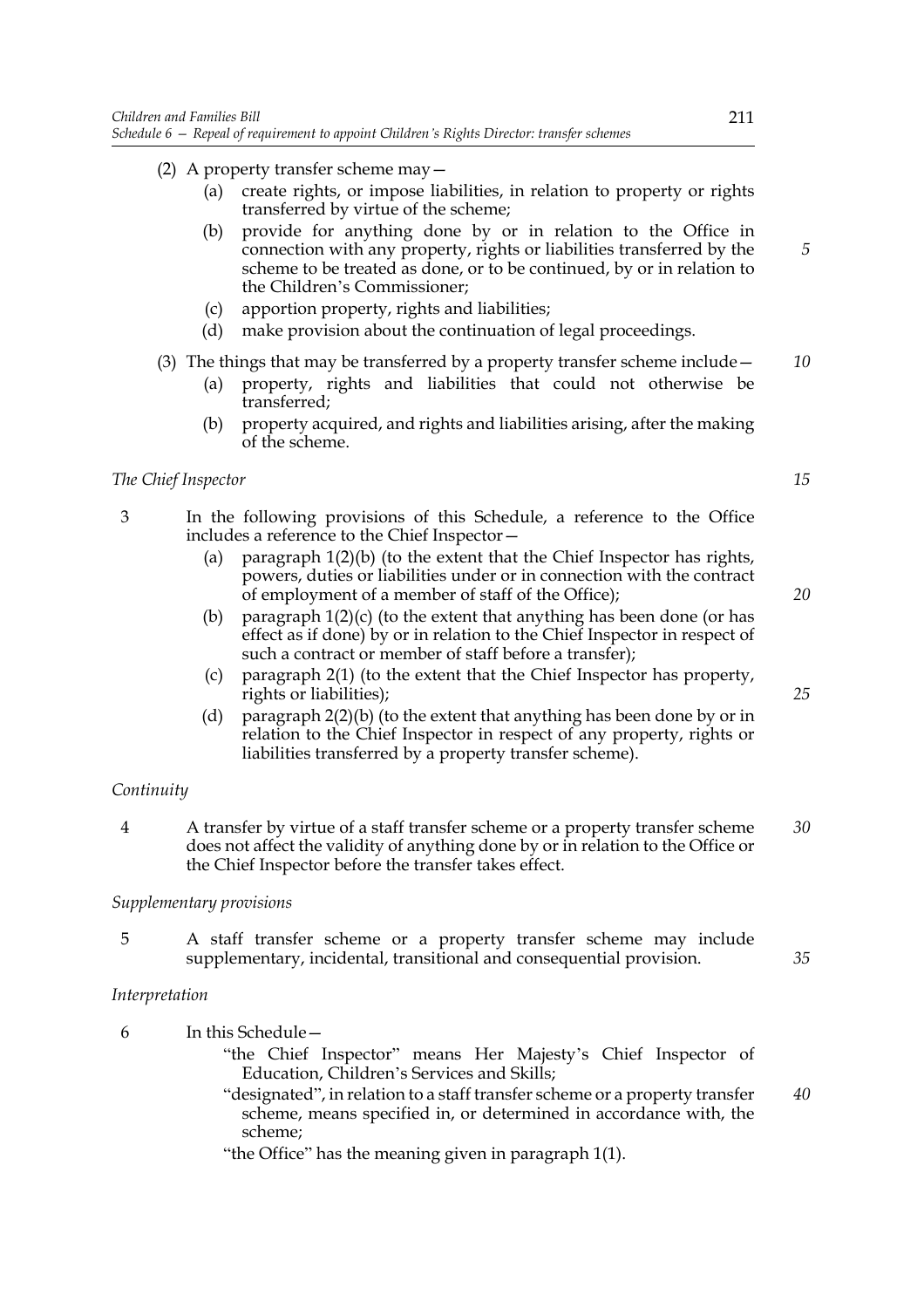#### SCHEDULE 7 Section 117

#### STATUTORY RIGHTS TO LEAVE AND PAY: FURTHER AMENDMENTS

*Social Security Act 1989 (c. 24)*

- 1 Schedule 5 to the Social Security Act 1989 (employment-related schemes for pensions or other benefits to comply with the principle of equal treatment for men and women) is amended as follows.
- 2 (1) Paragraph 5A (schemes that contain unfair paternity leave provisions) is amended as follows.
	- (2) In sub-paragraph (3) (how scheme affected), in the words following paragraph (b), for ", ordinary statutory paternity pay or additional statutory paternity pay" there is substituted "or statutory paternity pay".
	- (3) In sub-paragraph (4) (definitions), in the definition of "period of paid paternity leave"—
		- (a) in paragraph (a), after " $(6)$ ,  $(7)$ " there is inserted ",  $(7A)$  or  $(7B)$ ";
		- (b) in paragraph (a), the words "or (8)" are repealed;
		- (c) in paragraph (b), for ", ordinary statutory paternity pay or additional statutory paternity pay" there is substituted "or statutory paternity pay".
	- (4) In sub-paragraph (7) (type of paid paternity leave: where adoption does not involve placement for adoption under the law of any part of the United Kingdom), for "section 171ZK" there is substituted "section 171ZK(1)".
	- (5) After sub-paragraph (7) there is inserted—
		- "(7A) This sub-paragraph applies if  $-$ 
			- (a) the member's absence from work is due to the placement or expected placement of a child under section 22C of the Children Act 1989, and *25*
			- (b) in relation to that child, the member satisfies the conditions prescribed under section 171ZB(2)(a)(i) and (ii) of the Social Security Contributions and Benefits Act 1992, as modified by section 171ZB(8) of that Act (cases involving the placing of a child by a local authority in England with a local authority foster parent who has been approved as a prospective adopter). *30*
			- (7B) This sub-paragraph applies if—
				- (a) the member's absence from work is due to the birth or expected birth of a child, and *35*
				- (b) in relation to that child, the member satisfies the conditions prescribed under section 171ZB(2)(a)(i) and (ii) of the Social Security Contributions and Benefits Act 1992, as applied by virtue of section 171ZK(2) of that Act (cases involving applicants for parental orders under section 54 of the Human Fertilisation and Embryology Act 2008)."
	- (6) Sub-paragraph (8) (absence from work in circumstances where certain conditions for payment of additional statutory paternity pay are satisfied) is repealed.

*15*

*10*

*5*

*40*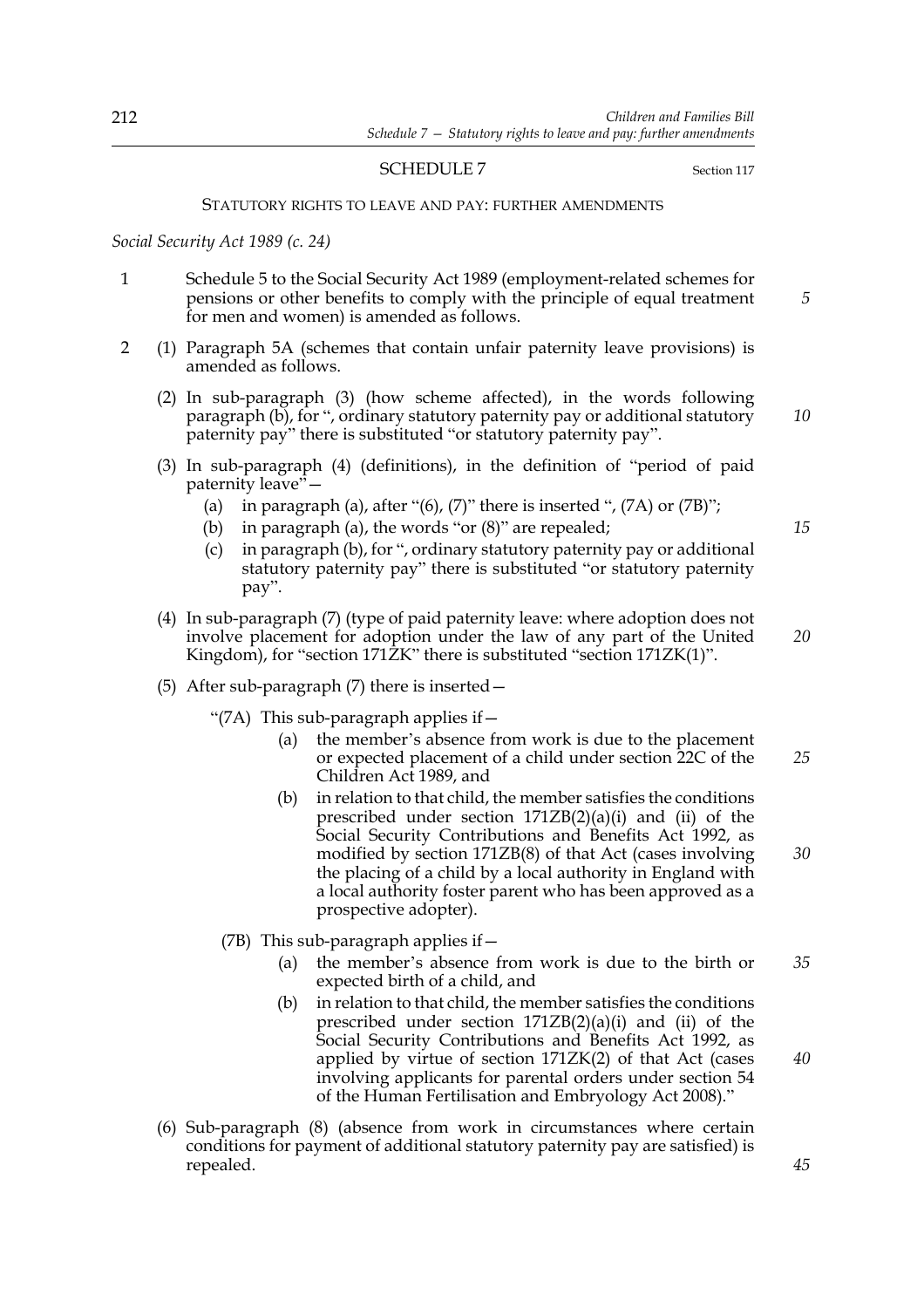- 3 (1) Paragraph 5B (schemes that contain unfair adoption leave provisions) is amended as follows.
	- (2) In sub-paragraph (4) (definitions), in the definition of "period of paid adoption leave", in paragraph (a), for "or  $(6)$ " there is substituted ",  $(6)$ ,  $(7)$  or  $(8)$ ".
	- (3) After sub-paragraph (6) there is inserted—
		- "(7) This sub-paragraph applies if  $-$ 
			- (a) the member's absence from work is due to the placement or expected placement of a child under section 22C of the Children Act 1989, and
			- (b) in relation to that child, the member satisfies the condition in section 171ZL(2)(a) of the Social Security Contributions and Benefits Act 1992, as modified by section 171ZL(9) of that Act (cases involving the placing of a child by a local authority in England with a local authority foster parent who has been approved as a prospective adopter).
		- (8) This sub-paragraph applies if  $-$ 
			- (a) the member's absence from work is due to the birth or expected birth of a child, and
			- (b) in relation to that child, the member satisfies the condition in section 171ZL(2)(a) of the Social Security Contributions and Benefits Act 1992, as applied by virtue of section 171ZT(2) of that Act (cases involving applicants for parental orders under section 54 of the Human Fertilisation and Embryology Act 2008)." *20*
- 4 After paragraph 5B there is inserted—

*"Unfair shared parental leave provisions*

- 5C (1) Where an employment-related benefit scheme includes any unfair shared parental leave provisions (irrespective of any differences on the basis of sex in the treatment accorded to members under those provisions), then—
	- (a) the scheme shall be regarded to that extent as not complying with the principle of equal treatment; and
	- (b) subject to sub-paragraph (3), this Schedule shall apply accordingly.
	- (2) In this paragraph "unfair shared parental leave provisions", in relation to an employment-related benefit scheme, means any provision—
		- (a) which relates to continuing membership of, or the accrual of rights under, the scheme during any period of paid shared parental leave in the case of any member who is (or who, immediately before the commencement of such a period, was) an employed earner and which treats such a member otherwise than in accordance with the normal employment requirement; or
		- (b) which requires the amount of any benefit payable under the scheme to or in respect of any such member, to the extent that it falls to be determined by reference to earnings

*35*

*40*

*10*

*5*

*15*



*30*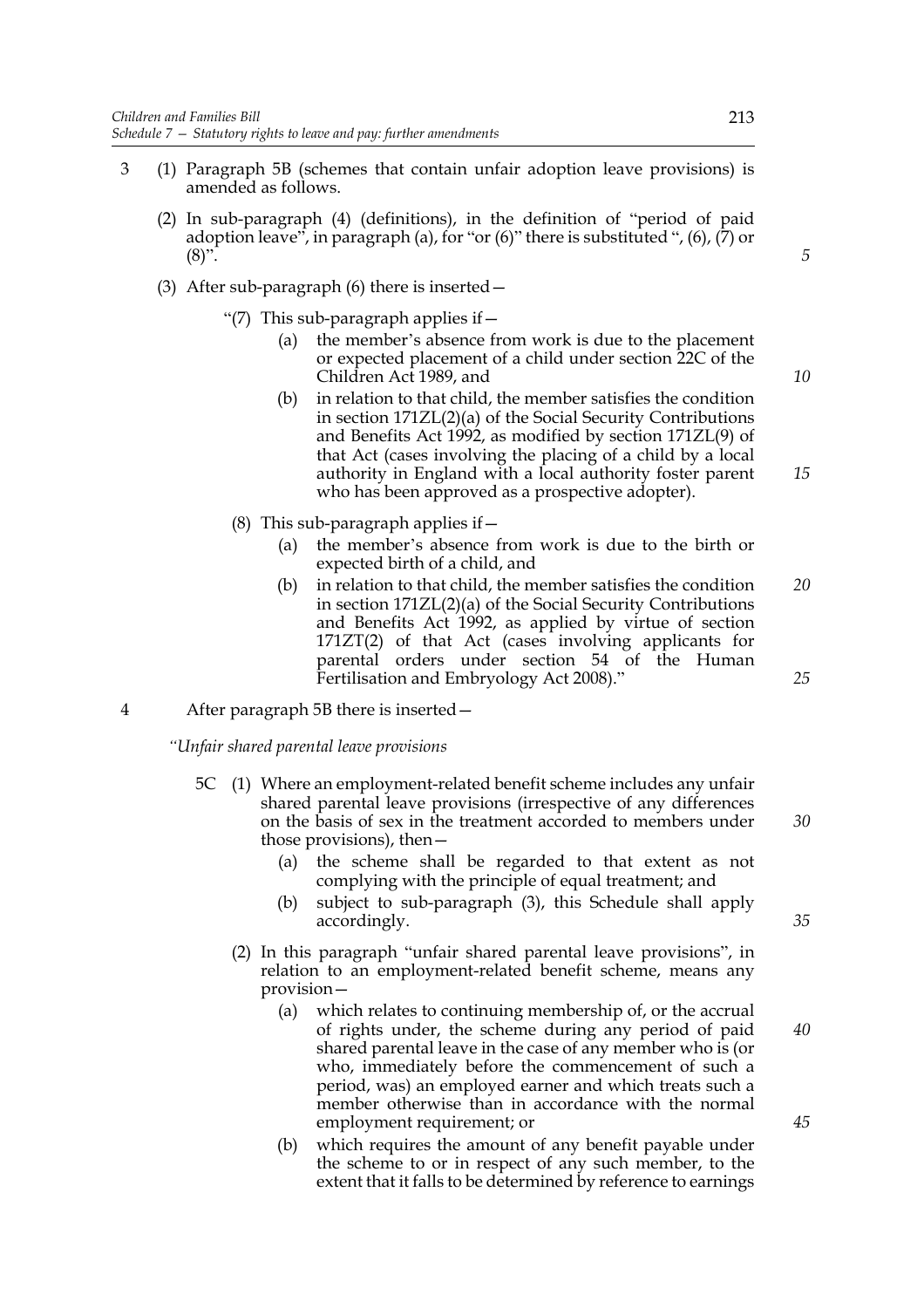during a period which included a period of paid shared parental leave, to be determined otherwise than in accordance with the normal employment requirement.

- (3) In the case of any unfair shared parental leave provision—
	- (a) the more favourable treatment required by paragraph 3(1) is treatment no less favourable than would be accorded to the member in accordance with the normal employment requirement; and
	- (b) paragraph 3(2) does not authorise the making of any such election as is there mentioned;

but, in respect of any period of paid shared parental leave, a member shall only be required to pay contributions on the amount of contractual remuneration or statutory shared parental pay actually paid to or for the member in respect of that period.

(4) In this paragraph—

- "the normal employment requirement" is the requirement that any period of paid shared parental leave shall be treated as if it were a period throughout which the member in question works normally and receives the remuneration likely to be paid for doing so;
- "period of paid adoption leave" has the same meaning as in paragraph 5B;
- "period of paid paternity leave" has the same meaning as in paragraph 5A;
- "period of paid shared parental leave", in the case of a member, means a period— *25*
	- (a) throughout which the member is absent from work in circumstances where sub-paragraph (5), (6), (7), (8),  $(9)$  or  $(10)$  applies, and
	- (b) for which the employer (or if the member is no longer in that person's employment, his former employer) pays the member any contractual remuneration or statutory shared parental pay. *30*
- (5) This sub-paragraph applies if  $-$ 
	- (a) the member's absence from work is due to the birth of a child, *35*
	- (b) the member is the mother of the child, and
	- (c) the absence from work is not absence on maternity leave (within the meaning of the Equality Act 2010).
- (6) This sub-paragraph applies if  $-$ 
	- (a) the member's absence from work is due to the birth of a child,
	- (b) the member is a person who satisfies the conditions prescribed under section 171ZU(4)(b)(i) or (ii) of the Social Security Contributions and Benefits Act 1992 in relation to the child, and
	- (c) the member's absence from work is not absence during a period of paid paternity leave.
- (7) This sub-paragraph applies if  $-$

*15*

*20*

*40*

*45*

*10*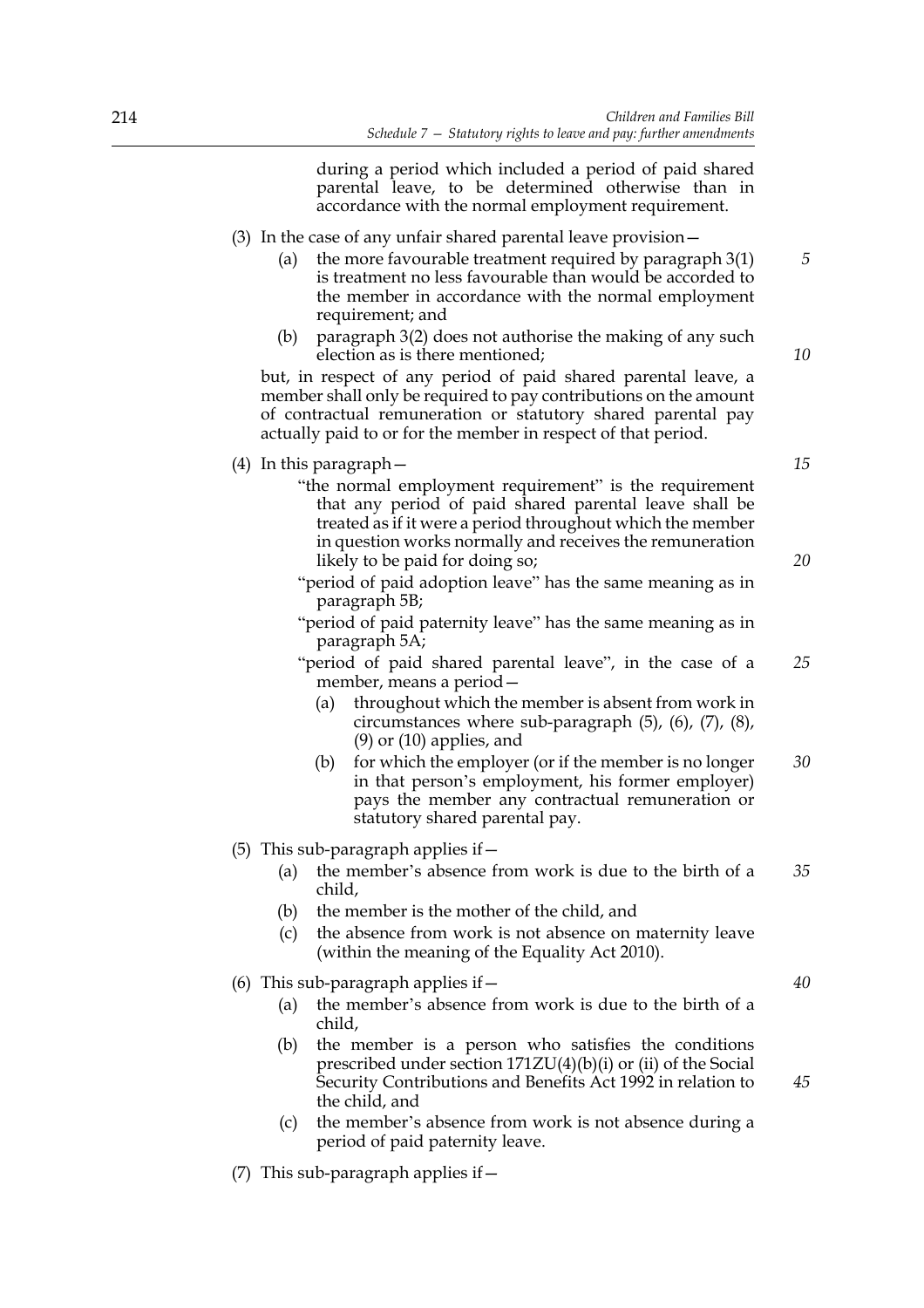- (a) the member's absence from work is due to the placement of a child for adoption under the law of any part of the United Kingdom,
- (b) the member is  $-$ 
	- (i) a person with whom a child is placed for adoption under the law of any part of the United Kingdom, or
	- (ii) a person who satisfies the conditions prescribed under section  $171ZV(4)(b)(i)$  or (ii) of the Social Security Contributions and Benefits Act 1992 in relation to the child, and
- (c) the member's absence from work is not absence during—
	- (i) a period of paid paternity leave, or
	- (ii) a period of paid adoption leave.
- (8) This sub-paragraph applies if  $-$ 
	- (a) the member's absence from work is due to the placement of a child under section 22C of the Children Act 1989 by a local authority in England with a local authority foster parent who has been approved as a prospective adopter,
	- (b) the member is—
		- (i) the local authority foster parent with whom the child in question is placed under section 22C of the Children Act 1989, or
		- (ii) a person who satisfies the conditions prescribed under section  $171ZV(4)(b)(i)$  or (ii) of the Social Security Contributions and Benefits Act 1992, as modified by section 171ZV(18) of that Act (cases involving the placing of a child by a local authority in England with a local authority foster parent who has been approved as a prospective adopter), in relation to the child, and *25 30*
	- (c) the member's absence from work is not absence during—
		- (i) a period of paid paternity leave, or
		- (ii) a period of paid adoption leave.
- (9) This sub-paragraph applies if  $-$ 
	- (a) the member's absence from work is due to the adoption or expected adoption of a child who has entered the United Kingdom in connection with or for the purposes of adoption which does not involve placement of the child for adoption under the law of any part of the United Kingdom,
	- (b) the member is  $-$ 
		- (i) the person who has adopted or expects to adopt the child in question, or
		- (ii) a person who satisfies the conditions prescribed under section  $171ZV(4)(b)(i)$  or (ii) of the Social Security Contributions and Benefits Act 1992, as applied by virtue of section 171ZZ5(1) of that Act (adoption cases not involving placement under the law of the United Kingdom), in relation to the child, and *45 50*

*5*

*10*

*20*

*35*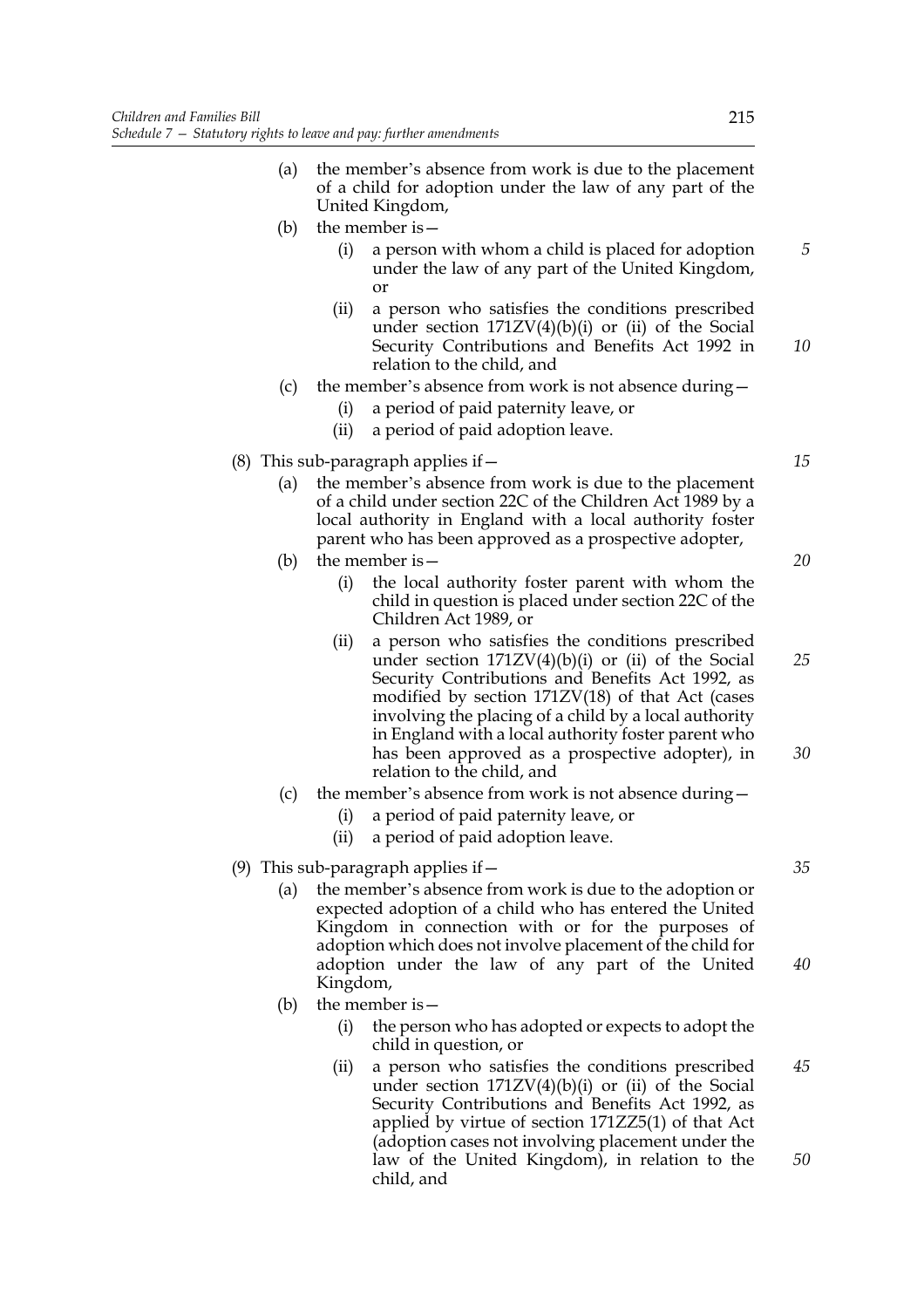- (c) the member's absence from work is not absence during—
	- (i) a period of paid paternity leave, or
	- (ii) a period of paid adoption leave.
- (10) This sub-paragraph applies if  $-$ 
	- (a) the member's absence from work is due to the birth of a child, *5*
	- (b) the member is a person who has applied, or intends to apply, for a parental order under section 54 of the Human Fertilisation and Embryology Act 2008 in relation to the child, and
	- (c) the member's absence from work is not absence during—
		- (i) a period of paid paternity leave, or
		- (ii) a period of paid adoption leave."

*Finance Act 1989 (c. 26)*

- 5 (1) Section 182 of the Finance Act 1989 (offences relating to disclosure of information relating to social security functions etc) is amended as follows. *15*
	- (2) In subsection (1) (offence where official discloses information relating to an individual's tax affairs etc), in paragraph (c) (an individual's statutory  $pay)$ —
		- (a) for "ordinary statutory paternity pay, additional statutory paternity pay or" there is substituted "statutory paternity pay,"; *20*
		- (b) after "statutory adoption pay" there is inserted "or statutory shared parental pay".
	- (3) In subsection (2A) (meaning of "social security functions"), in paragraph  $(a)$  —
		- (a) for "ordinary statutory paternity pay, additional statutory paternity pay or" there is substituted "statutory paternity pay,";
		- (b) after "statutory adoption pay" there is inserted "or statutory shared parental pay".
	- (4) In subsection (4)(c) (offence where person discloses information relating to an individual's tax affairs etc), in sub-paragraph (iii) (an individual's statutory benefits and statutory pay)— *30*
		- (a) for "ordinary statutory paternity pay, additional statutory paternity pay or" there is substituted "statutory paternity pay,";
		- (b) after "statutory adoption pay" there is inserted "or statutory shared parental pay". *35*
	- (5) In subsection  $(5)(b)$  (exception to offence: disclosure with consent)
		- (a) for "ordinary statutory paternity pay, additional statutory paternity pay or" there is substituted "statutory paternity pay,";
		- (b) after "statutory adoption pay" there is inserted "or statutory shared parental pay". *40*
	- (6) In subsection (11A) (references to Great Britain statutory pay to include references to statutory pay under corresponding Northern Ireland legislation)—
		- (a) for "ordinary statutory paternity pay, additional statutory paternity pay or" there is substituted "statutory paternity pay,"; *45*

*10*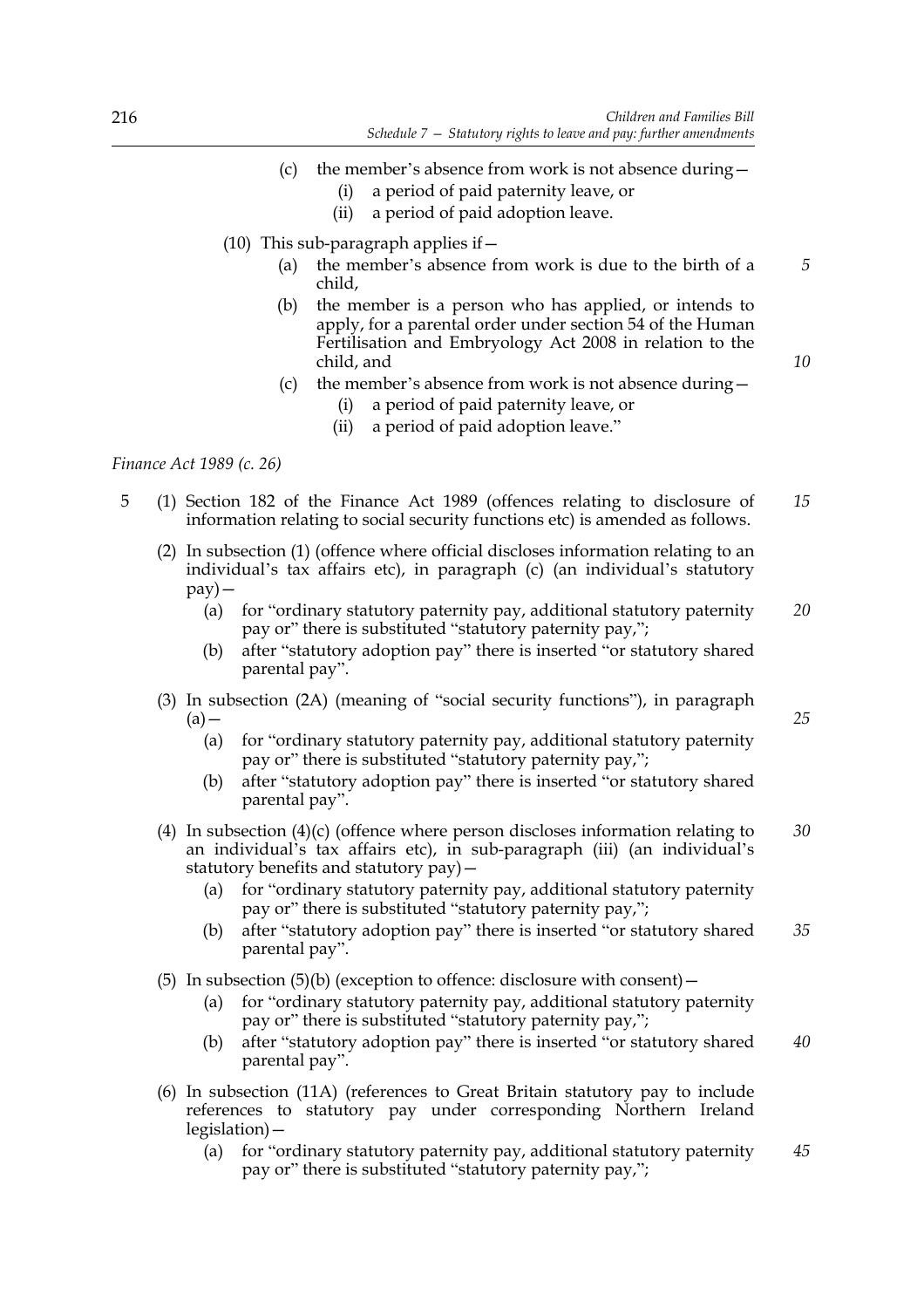- (b) after "statutory adoption pay" there is inserted "or statutory shared parental pay";
- (c) for "or Part 12ZB" there is substituted ", Part 12ZB or Part 12ZC".

## *Social Security Contributions and Benefits Act 1992 (c. 4)*

- 6 The Social Security Contributions and Benefits Act 1992 is amended as follows. *5*
- 7 In section 1 (outline of contributory system), in subsection (5) (money provided by Parliament applied in relation to statutory pay)—
	- (a) for "ordinary statutory paternity pay, additional statutory paternity pay and" there is substituted "statutory paternity pay,";
	- (b) after "statutory adoption pay" there is inserted "and statutory shared parental pay".
- 8 In section 4 (payments treated as remuneration and earnings), in subsection  $(1)(a)$  —
	- (a) in sub-paragraph (iii), the word "ordinary" is repealed;
	- (b) sub-paragraph (iv) (additional statutory paternity pay) and the "or" following it are repealed;
	- (c) for the "and" following sub-paragraph  $(v)$  there is substituted "or (vi) statutory shared parental pay; and".
- 9 In section 4C (power to make provision in consequence of provision made by or by virtue of section 4B etc), in subsection (11), in the definition of "statutory payment", in paragraph  $(a)$  – *20*
	- (a) for "ordinary statutory paternity pay, additional statutory paternity pay or" there is substituted "statutory paternity pay,";
	- (b) after "statutory adoption pay" there is inserted "or statutory shared parental pay". *25*
- 10 In the title of Part 12ZA, the words "Ordinary and additional" are repealed.
- 11 The italic cross-heading preceding section 171ZA is repealed.
- 12 (1) Section 171ZA (entitlement to ordinary statutory paternity pay: birth) is amended as follows.
	- (2) In subsection (1), for ""ordinary statutory paternity pay"" there is substituted ""statutory paternity pay"".
	- (3) In subsection (4), the word "ordinary" is repealed.
- 13 (1) Section 171ZB (entitlement to ordinary statutory paternity pay: adoption) is amended as follows.
	- (2) In subsection (1), for ""ordinary statutory paternity pay"" there is substituted ""statutory paternity pay"".
	- (3) In subsection (4), the word "ordinary" is repealed.
	- (4) In subsection (6), the word "ordinary" is repealed.
- 14 (1) Section 171ZC (entitlement to ordinary statutory paternity pay: general) is amended as follows. *40*
	- (2) In subsection (1), the word "ordinary", in both places it occurs, is repealed.

*10*

*15*

*35*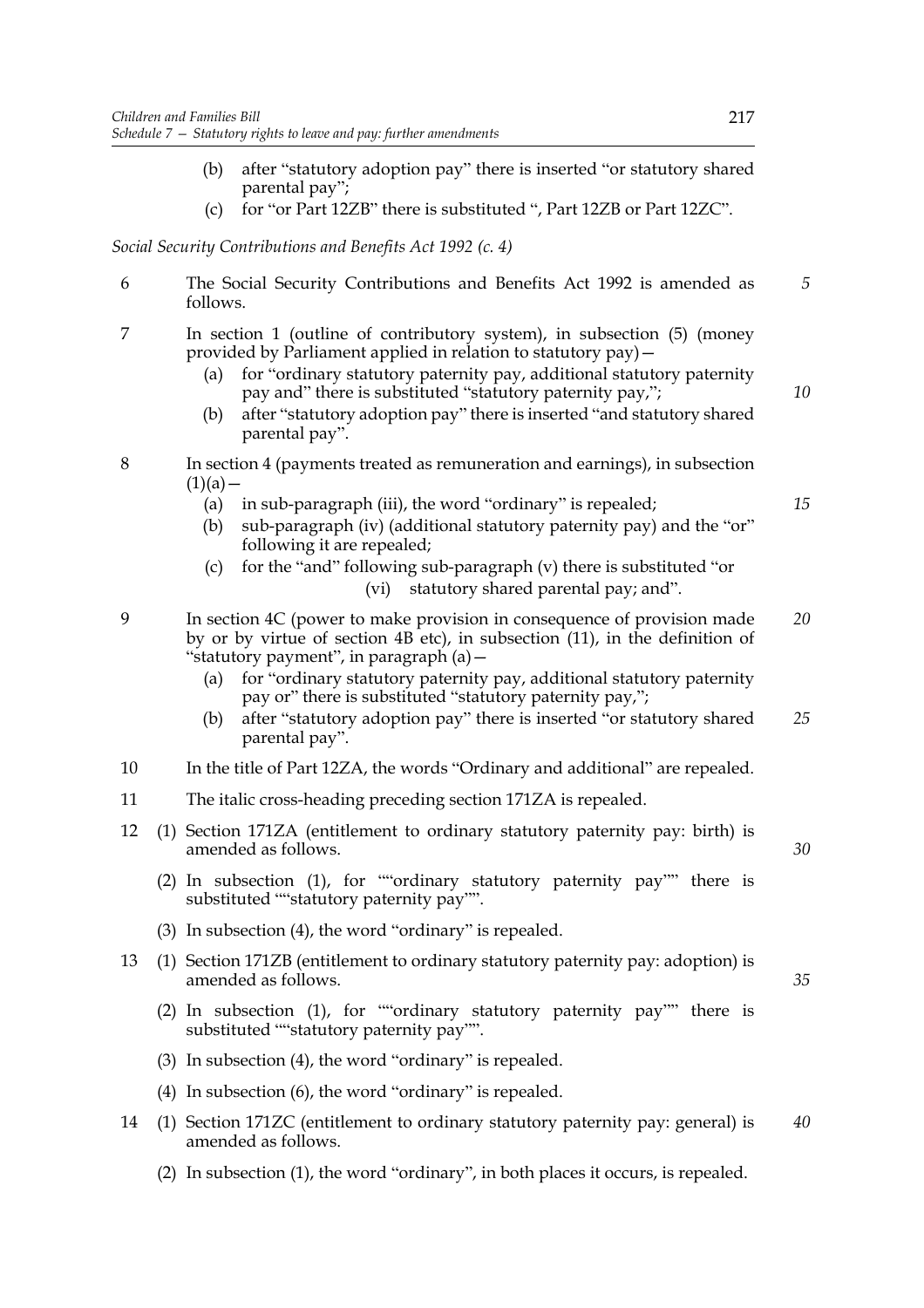- (3) In subsection (2), the word "ordinary" is repealed. 15 (1) Section 171ZD (liability to pay ordinary statutory paternity pay) is amended as follows. (2) In subsection (1), the word "ordinary" is repealed. (3) In subsection  $(2)$  -(a) the word "ordinary", in both places it occurs, is repealed; (b) the words "or additional statutory paternity pay (or both)" are repealed. 16 (1) Section 171ZE (rate and period of pay) is amended as follows. (2) In subsection (1), the word "Ordinary" is repealed. (3) In subsection  $(2)$  -(a) in the words preceding paragraph (a), the word "Ordinary" is repealed; (b) in paragraph (b), the word "ordinary" is repealed. (4) In subsection (4), the word "Ordinary" is repealed. (5) In subsection (5), the word "ordinary" is repealed. (6) In subsection (7), the word "ordinary", in both places it occurs, is repealed. (7) In subsection (8), the word "ordinary" is repealed. (8) In subsection (10A), the word "ordinary", in both places it occurs, is repealed. (9) In subsection (11), in the definition of "statutory pay week", the word "ordinary", in both places it occurs, is repealed. 17 The italic cross-heading preceding section 171ZEA is repealed. 18 The italic cross-heading preceding section 171ZF is repealed. 19 In section 171ZF (restrictions on contracting out), in subsection (2) (agreements which are not void for contracting out), for "ordinary statutory paternity pay or additional statutory paternity pay" there is substituted "statutory paternity pay". 20 In section 171ZG (relationship with contractual remuneration), subsection (4) is repealed. 21 (1) Section 171ZJ (provision supplementary to Part 12ZA) is amended as follows. (2) In subsection (5) (meaning of "week"), for "sections 171ZE and 171ZEE" there is substituted "section 171ZE". (3) In subsection  $(10)(f)$  (regulations relating to NHS contracts treated as a single contract: provision for identifying the employer under the single contract), for "ordinary statutory paternity pay or additional statutory paternity pay" there is substituted "statutory paternity pay". *5 10 15 20 25 30 35*
- 22 In section 176 (Parliamentary control of subordinate legislation), in subsection (1) (affirmative procedure), in paragraph (a), the words "171ZEA to 171ZEE;" are repealed. *40*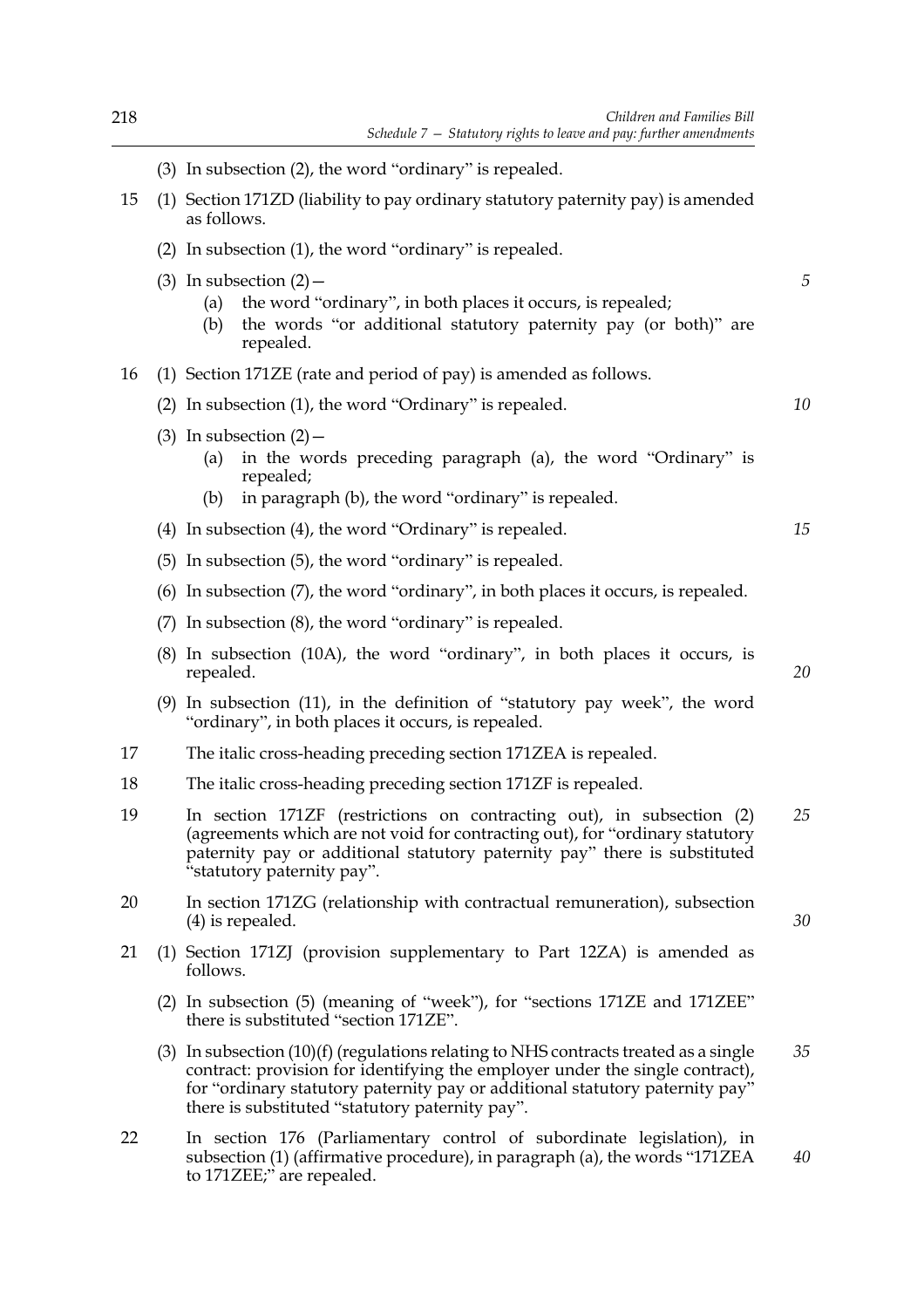*Social Security Administration Act 1992 (c. 5)*

- 23 The Social Security Administration Act 1992 is amended as follows.
- 24 In section 5 (regulations about claims for and payments of benefits), in subsection (5) (application of provisions of subsection (1) to statutory  $pay$ ) –
	- (a) for "ordinary statutory paternity pay, additional statutory paternity pay and" there is substituted "statutory paternity pay,";
	- (b) after "statutory adoption pay" there is inserted "and statutory shared parental pay".
- 25 In section 122AA (disclosure of contributions information etc by HMRC), in subsection (1) (disclosure to HSE etc or because of reciprocal agreements with other countries)—
	- (a) for "ordinary statutory paternity pay, additional statutory paternity pay or" there is substituted "statutory paternity pay,";
	- (b) after "statutory adoption pay" there is inserted "or statutory shared parental pay".
- 26 In section 150 (annual up-rating of benefits), in subsection (1) (sums to be reviewed), in paragraph (j), for "171ZEE(1) or 171ZN(1)" there is substituted " $171ZN(2E)(b)$  or  $171ZY(1)$ ".
- 27 In section 163 (general financial arrangements), in subsection (1) (payments to be made out of the National Insurance Fund), in paragraph (d) (sums falling to be paid etc by HMRC under regulations relating to forms of statutory pay)—
	- (a) for "ordinary statutory paternity pay or additional statutory paternity pay" there is substituted "statutory paternity pay";
	- (b) before the words ", falls to be" there is inserted "or statutory shared parental pay". *25*
- 28 (1) Section 165 (adjustments between the National Insurance Fund and the Consolidated Fund) is amended as follows.
	- (2) In subsection (1) (payments from National Insurance Fund into Consolidated Fund), in paragraph (b) (payments by way of adjustment in consequence of the operation of legislation relating to forms of statutory pay)— *30*
		- (a) in sub-paragraph (iii) (ordinary statutory paternity pay), the word "ordinary" is repealed;
		- (b) sub-paragraph (iv) (additional statutory paternity pay) and the "and" following it are repealed; *35*
		- (c) in sub-paragraph (v), at the end there is inserted "; and

(vi) statutory shared parental pay."

- (3) In subsection (5) (payments from National Insurance Fund into Consolidated Fund), in paragraph (a) (sums in respect of HMRC administrative expenses)—
	- (a) for "ordinary statutory paternity pay, additional statutory paternity pay or" there is substituted "statutory paternity pay,";
	- (b) after "statutory adoption pay" there is inserted "or statutory shared parental pay".

*45*

*40*

*20*

*5*

*10*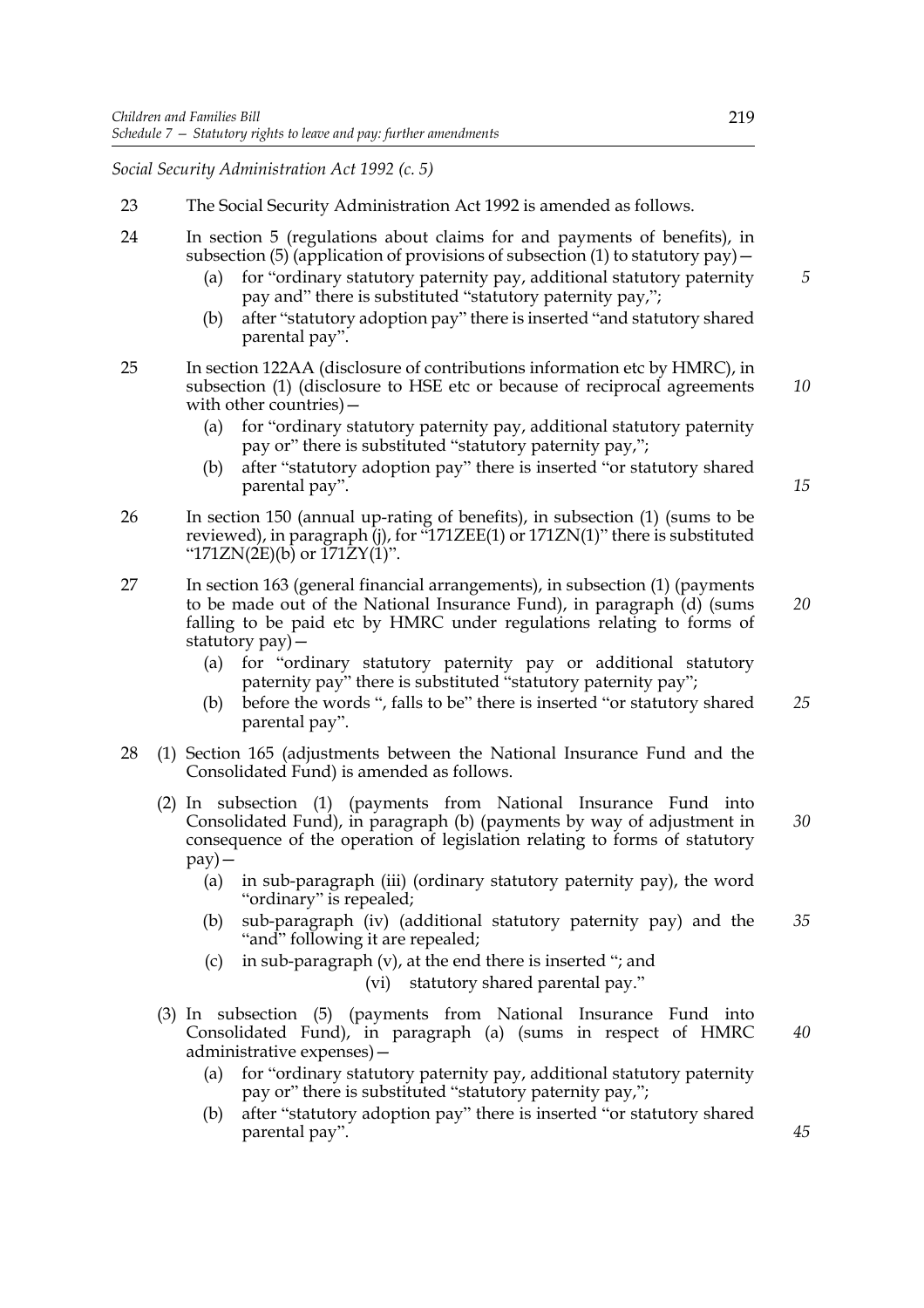*20*

*30*

*40*

*Employment Rights Act 1996 (c. 18)*

- 29 The Employment Rights Act 1996 is amended as follows.
- 30 In section 27 (meaning of "wages"), in subsection (1) (sums included)—
	- (a) in paragraph (ca), for "ordinary statutory paternity pay or additional statutory paternity pay" there is substituted "statutory paternity pay";
	- (b) after paragraph (cb) there is inserted—
		- "(cc) statutory shared parental pay under Part 12ZC of that Act,".
- 31 In section 47C (right not to be subjected to detriment in connection with leave for family and domestic reasons), in subsection (2) (reasons that may be prescribed)— *10*
	- (a) after paragraph (ba) there is inserted—
		- "(bb) shared parental leave,";
	- (b) in paragraph (ca) (paternity leave), the words "ordinary or additional" are repealed. *15*
- 32 In section 80A (entitlement to ordinary paternity leave: birth), in the title, the word "ordinary" is repealed.
- 33 In section 80B (entitlement to ordinary paternity leave: adoption), in the title, the word "ordinary" is repealed.
- 34 (1) Section 80C (rights during and after ordinary and additional paternity leave) is amended as follows.
	- (2) In subsection (1) (provision as to rights under section 80A or 80AA), the words "or 80AA" are repealed.
	- (3) In subsection (2) (absence on leave under section 80A or 80AA may include a period of other statutory leave)— *25*
		- (a) the words "or 80AA" are repealed;
		- (b) paragraph (za) (leave under section 80AA) is repealed;
		- (c) the "and" following paragraph (b) is repealed;
		- (d) after paragraph (b) there is inserted—
			- "(ba) shared parental leave, and".
	- (4) In subsection (3) (provision as to rights under section 80B or 80BB)—
		- (a) the words "or 80BB" are repealed;
		- (b) the words "or 80AA" are repealed.
	- (5) In subsection (4) (absence on leave under section 80B or 80BB may include a period of other statutory leave)— *35*
		- (a) the words "or 80BB" are repealed;
		- (b) paragraph (za) (leave under section 80BB) is repealed;
		- (c) after paragraph (b) there is inserted—
			- "(ba) shared parental leave,";
		- (d) in paragraph (d) (leave under section 80A or 80AA), the words "or 80AA" are repealed.
	- (6) In subsection (6) (provision as to remuneration), for "any of sections 80A to 80BB" there is substituted "section 80A or 80B".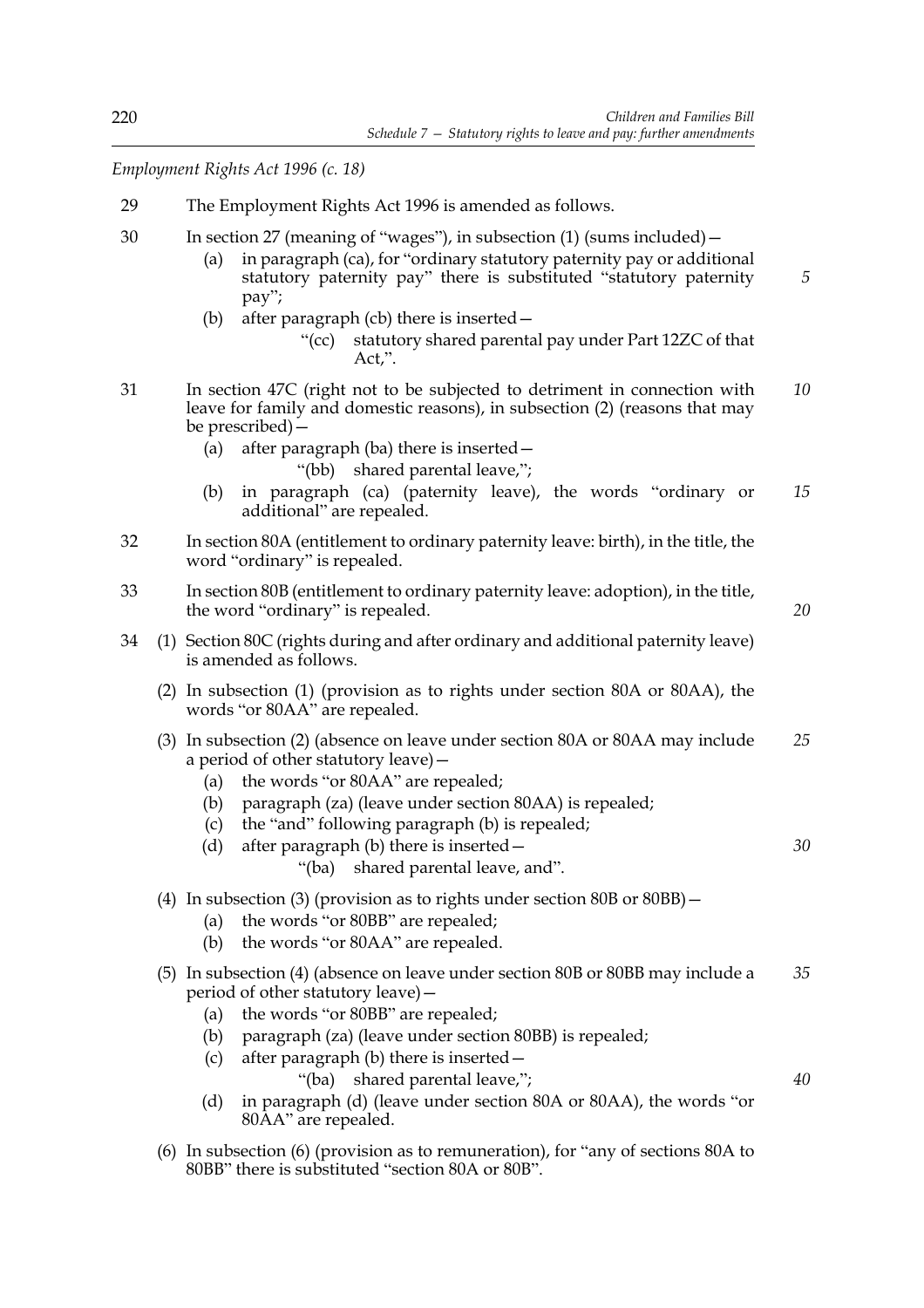- (7) In subsection (7) (provision as to seniority on return etc), for "any of sections 80A to 80BB" there is substituted "section 80A or 80B".
- 35 In section 80D (provision as to redundancy or dismissal), in subsection (1), for ", 80AA, 80B or 80BB" there is substituted "or 80B".
- 36 (1) Section 80E (supplemental to Chapter 3 of Part 8) is amended as follows.
	- (2) In subsection (1) (provision that may be made by regulations), for "any of sections 80A to 80BB", in each place it occurs, there is substituted "section 80A or 80B".
	- (3) Subsection (2) (persons who may be subjected to duties in connection with employees exercising rights under section 80AA or 80BB) is repealed.
- 37 (1) Section 88 (liability of employer to pay employee during period of notice: employments with normal working hours) is amended as follows.
	- (2) In subsection (1)(c) (liability to employee who is absent from work because of pregnancy etc)—
		- (a) after "adoption leave," there is inserted "shared parental leave,"; *15*
		- (b) for "ordinary or additional paternity leave" there is substituted "paternity leave".
	- (3) In subsection (2) (certain payments during the period of notice treated as meeting employer's liability)—
		- (a) for "ordinary statutory paternity pay, additional statutory paternity pay" there is substituted "statutory paternity pay"; *20*
		- (b) after "statutory adoption pay," there is inserted "shared parental pay, statutory shared parental pay,".
- 38 (1) Section 89 (effect of notice of termination: employments without normal working hours) is amended as follows.
	- (2) In subsection (3)(b) (effect of absence from work because of pregnancy etc during the period of notice)—
		- (a) after "adoption leave," there is inserted "shared parental leave,";
		- (b) for "ordinary or additional paternity leave" there is substituted "paternity leave".
	- (3) In subsection (4) (certain payments during the period of notice treated as remuneration)—
		- (a) for "ordinary statutory paternity pay, additional statutory paternity pay" there is substituted "statutory paternity pay";
		- (b) after "statutory adoption pay," there is inserted "shared parental pay, statutory shared parental pay,". *35*
- 39 In section 99 (dismissal to be regarded as unfair where the dismissal relates to leave for family reasons), in subsection (3) (reasons or sets of circumstances that may be prescribed)—
	- (a) after paragraph (ba) there is inserted—
		- "(bb) shared parental leave,";
	- (b) in paragraph (ca), for "ordinary or additional paternity leave" there is substituted "paternity leave".
- 40 In section 106 (dismissal of employee engaged as replacement for person absent from work because of pregnancy etc), in subsection (2)(a), for "leave

*10*

*25*

*30*

*40*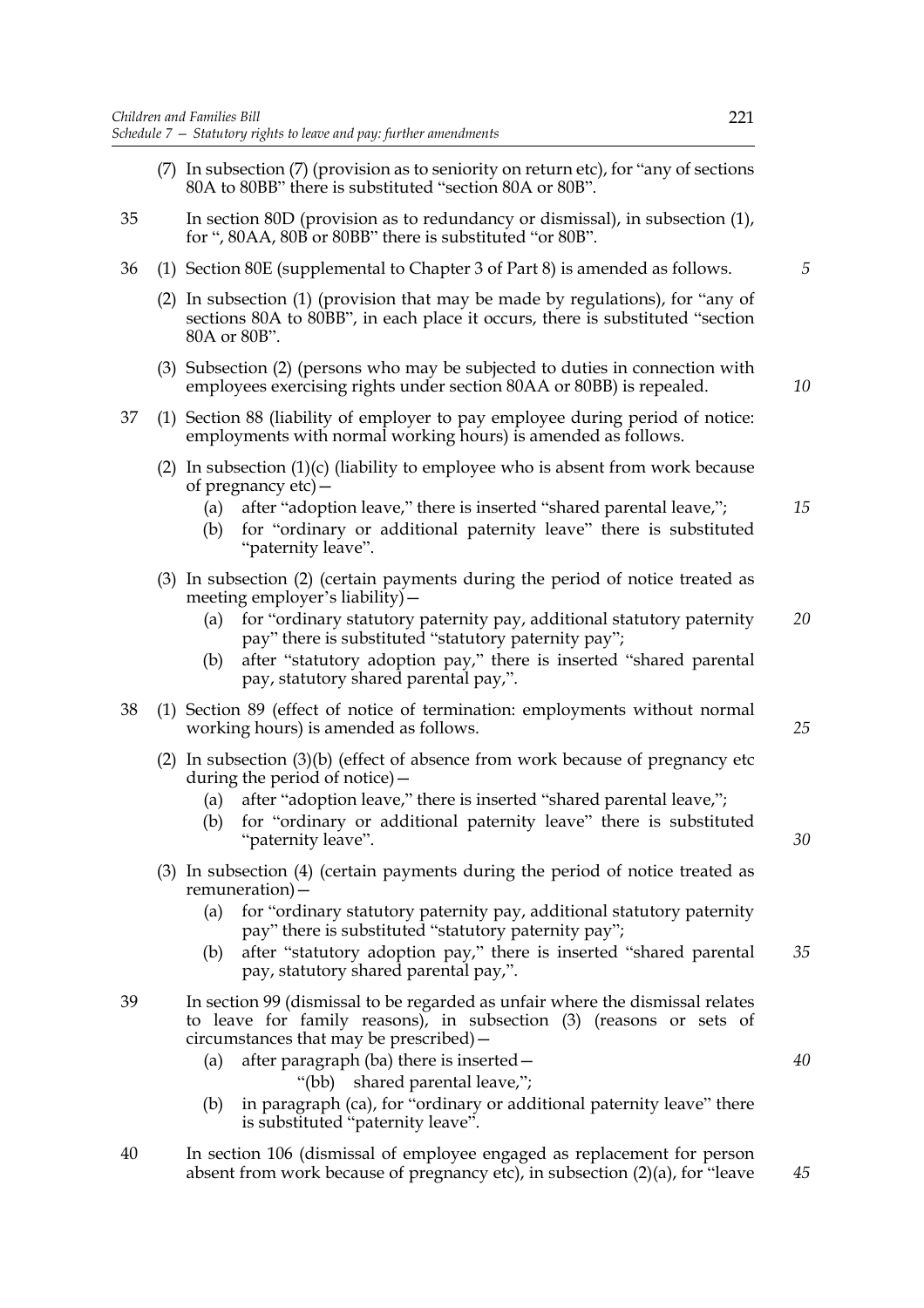under section 80AA or 80BB (additional paternity leave)" there is substituted "shared parental leave".

- 41 In section 230 (meaning of "employee", etc), after subsection (6) there is inserted—
	- "(7) This section has effect subject to section 75K(3) and (5)."
- 42 In section 235 (other definitions), in subsection (1)—
	- (a) for the definition of "ordinary or additional paternity leave" there is substituted—
		- ""paternity leave" means leave under section 80A or  $\left[80B\right]$ :
	- (b) in the definition of "week", in paragraph (b), after "in sections" there is inserted "75F, 75H,";
	- (c) at the appropriate place there is inserted—

""shared parental leave" means leave under section 75E or 75G,".

- 43 In section 236 (orders and regulations), in subsection (3) (affirmative procedure), the following are repealed—
	- (a) "80AA,";
	- (b) "80BB,".

*Social Security Contributions (Transfer of Functions, etc.) Act 1999 (c. 2)*

- 44 The Social Security Contributions (Transfer of Functions, etc.) Act 1999 is amended as follows.
- 45 (1) Section 8 (decisions by officers of Revenue and Customs) is amended as follows.
	- (2) In subsection  $(1)$ 
		- in paragraph (f), for "ordinary statutory paternity pay, additional statutory paternity pay or" there is substituted "statutory paternity pay,";
		- (b) in paragraph (f), after "statutory adoption pay" there is inserted "or statutory shared parental pay";
		- (c) in paragraph (g), for "to 12ZB" there is substituted "to 12ZC";
		- (d) in paragraph (g), for "ordinary statutory paternity pay, additional statutory paternity pay and" there is substituted "statutory paternity pay,";
		- (e) in paragraph (g), after "statutory adoption pay" there is inserted "and statutory shared parental pay"; *35*
		- (f) in paragraph (ga), for "ordinary statutory paternity pay, additional statutory paternity pay or" there is substituted "statutory paternity pay,";
		- (g) in paragraph (ga), after "statutory adoption pay" there is inserted "or statutory shared parental pay". *40*
	- (3) In subsection  $(3)(b)$ 
		- (a) for "ordinary statutory paternity pay, additional statutory paternity pay or" there is substituted "statutory paternity pay,";
		- (b) after "statutory adoption pay" there is inserted "or statutory shared parental pay". *45*

*20*

*25*

*30*

*5*

*10*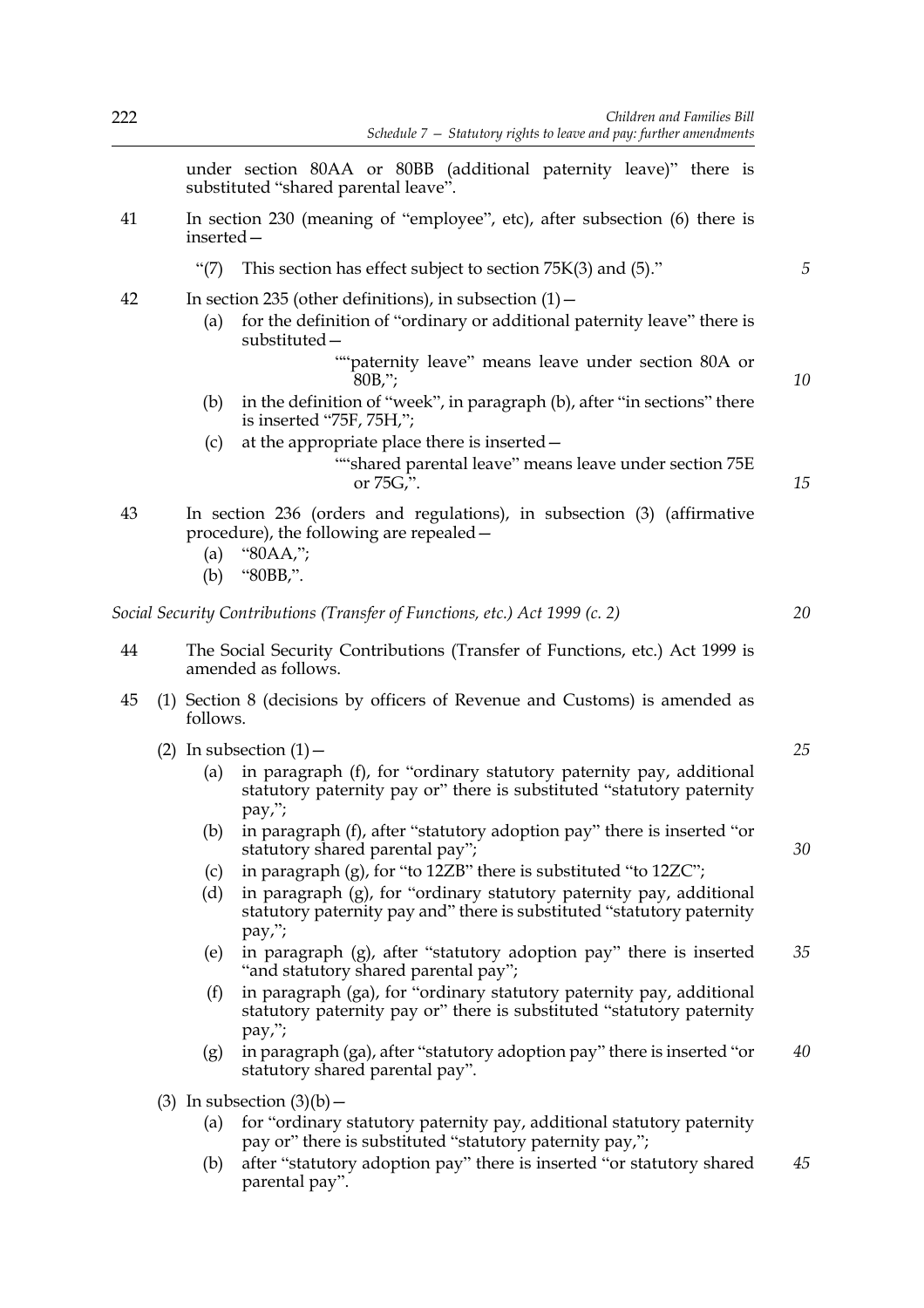- 46 In section 11 (appeals against decisions of officers of Revenue and Customs), in subsection  $(2)(a)$  –
	- (a) for "ordinary statutory paternity pay, additional statutory paternity pay or" there is substituted "statutory paternity pay,";
	- (b) after "statutory adoption pay" there is inserted "or statutory shared parental pay". *5*
- 47 (1) Section 14 (matters arising as respects decisions) is amended as follows.
	- (2) In subsection (1) (regulations as to matters arising pending a decision etc), in paragraph (a)(i)—
		- (a) for "ordinary statutory paternity pay, additional statutory paternity pay or" there is substituted "statutory paternity pay,"; *10*
		- (b) after "statutory adoption pay" there is inserted "or statutory shared parental pay".
	- (3) In subsection (3) (regulations requiring concurrence of the Secretary of State)—
		- (a) for "ordinary statutory paternity pay, additional statutory paternity pay or" there is substituted "statutory paternity pay,";
		- (b) after "statutory adoption pay" there is inserted "or statutory shared parental pay".

*Finance Act 1999 (c. 16)*

- 48 (1) Sections 132 and 133 of the Finance Act 1999 have effect as if statutory shared parental pay were a matter which is under the care and management of the Commissioners for Revenue and Customs.
	- (2) In this paragraph "statutory shared parental pay" includes statutory pay under Northern Ireland legislation corresponding to the provisions of Part 12ZC of the Social Security Contributions and Benefits Act 1992. *25*

*Finance Act 2000 (c. 17)*

49 In Schedule 15 to the Finance Act 2000 (the corporate venturing scheme), in paragraph 22A (qualifying issuing company: full-time equivalent employee number to be less than 50), in sub-paragraph (4) (who is an employee), in paragraph (b)(i) (exception relating to certain leave), for "or paternity" there is substituted ", paternity or shared parental".

*Employment Act 2002 (c. 22)*

- 50 The Employment Act 2002 is amended as follows.
- 51 (1) Section 7 (funding of employers' liabilities as regards certain statutory pay) is amended as follows. *35*
	- (2) In subsection (1) (power to make regulations regarding the funding of statutory pay by Her Majesty's Revenue and Customs)—
		- (a) for "ordinary statutory paternity pay, additional statutory paternity pay and" there is substituted "statutory paternity pay,";
		- (b) after "statutory adoption pay" there is inserted "and statutory shared parental pay".
	- (3) In subsection (2) (recovery relating to small employers' relief)—

*15*

*20*

*30*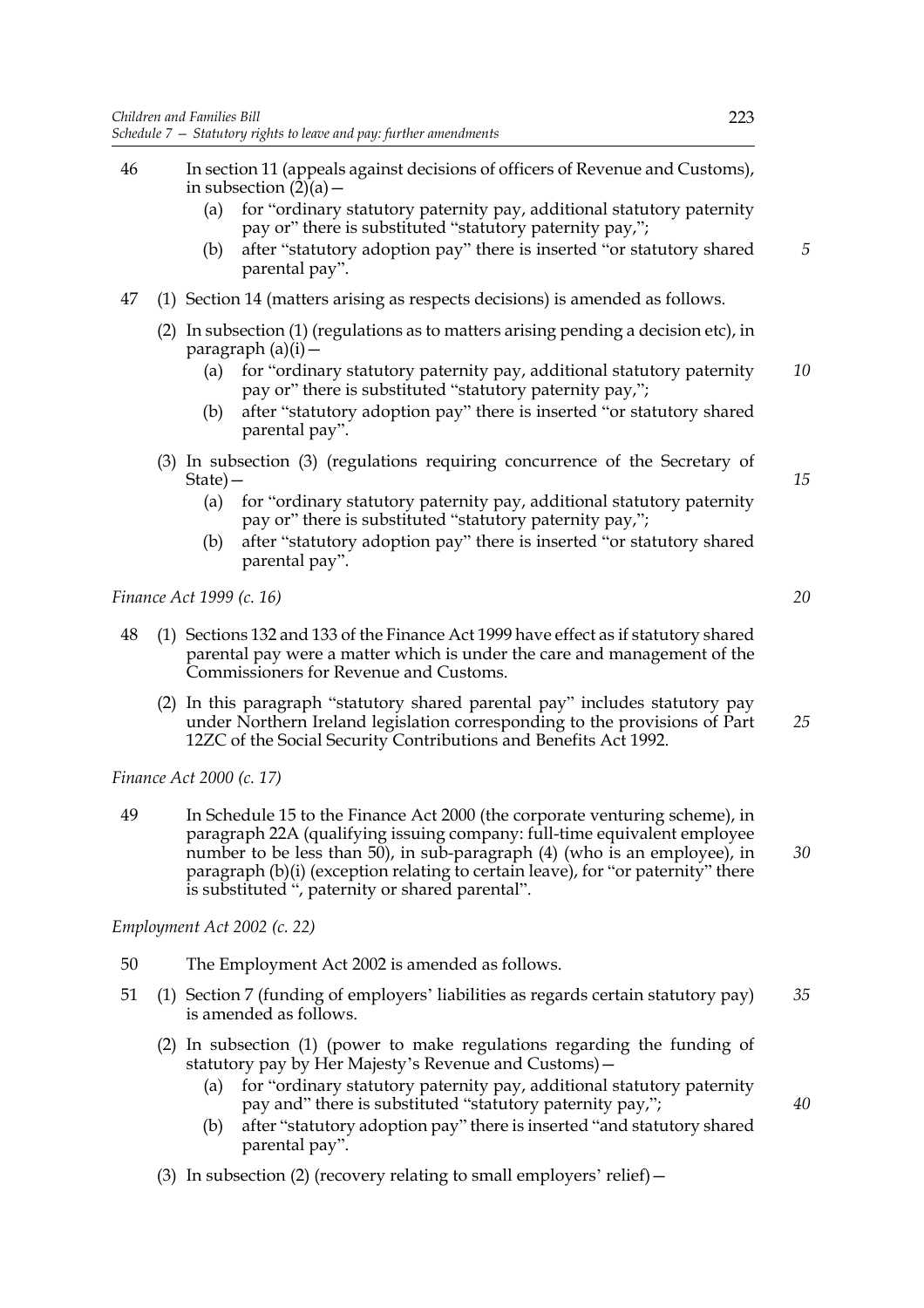- (a) in paragraph  $(a)$  -
	- (i) for "ordinary statutory paternity pay, additional statutory paternity pay or" there is substituted "statutory paternity pay,";
	- (ii) after "statutory adoption pay" there is inserted "or statutory shared parental pay"; *5*
- (b) in paragraph  $(b)$  -
	- (i) for "ordinary statutory paternity pay, additional statutory paternity pay or" there is substituted "statutory paternity pay,";
	- (ii) after "statutory adoption pay" there is inserted "or statutory shared parental pay".
- (4) In subsection (3) (payments treated as qualifying for small employers' relief)—
	- (a) for "ordinary statutory paternity pay, additional statutory paternity pay or" there is substituted "statutory paternity pay,"; *15*
	- (b) after "statutory adoption pay", in the first place it occurs, there is inserted "or statutory shared parental pay";
	- (c) for the words from "treating the period" to the end there is substituted "treating—
		- (a) the period for which the payment of statutory paternity pay is made,
		- (b) the payee's adoption pay period, or
		- (c) the period for which the payment of statutory shared parental pay is made,

as the maternity pay period."

- 52 (1) Section 8 (regulations about payment) is amended as follows.
	- (2) In subsection (1) (power to make regulations with respect to payment by employers of statutory pay)—
		- (a) for "ordinary statutory paternity pay, additional statutory paternity pay and" there is substituted "statutory paternity pay,"; *30*
		- (b) after "statutory adoption pay" there is inserted "and statutory shared parental pay".
	- (3) In subsection (2) (further provision as to regulations)  $-$ 
		- (a) in paragraph  $(a)$ 
			- (i) for "ordinary statutory paternity pay, additional statutory paternity pay and" there is substituted "statutory paternity pay,";
			- (ii) after "statutory adoption pay" there is inserted "and statutory shared parental pay";
		- (b) in paragraph (b)—
			- (i) for "ordinary statutory paternity pay, additional statutory paternity pay and" there is substituted "statutory paternity pay,";
			- (ii) after "statutory adoption pay" there is inserted "and statutory shared parental pay"; *45*
		- (c) in paragraph  $(d)$  –

*35*

*40*

*10*

*20*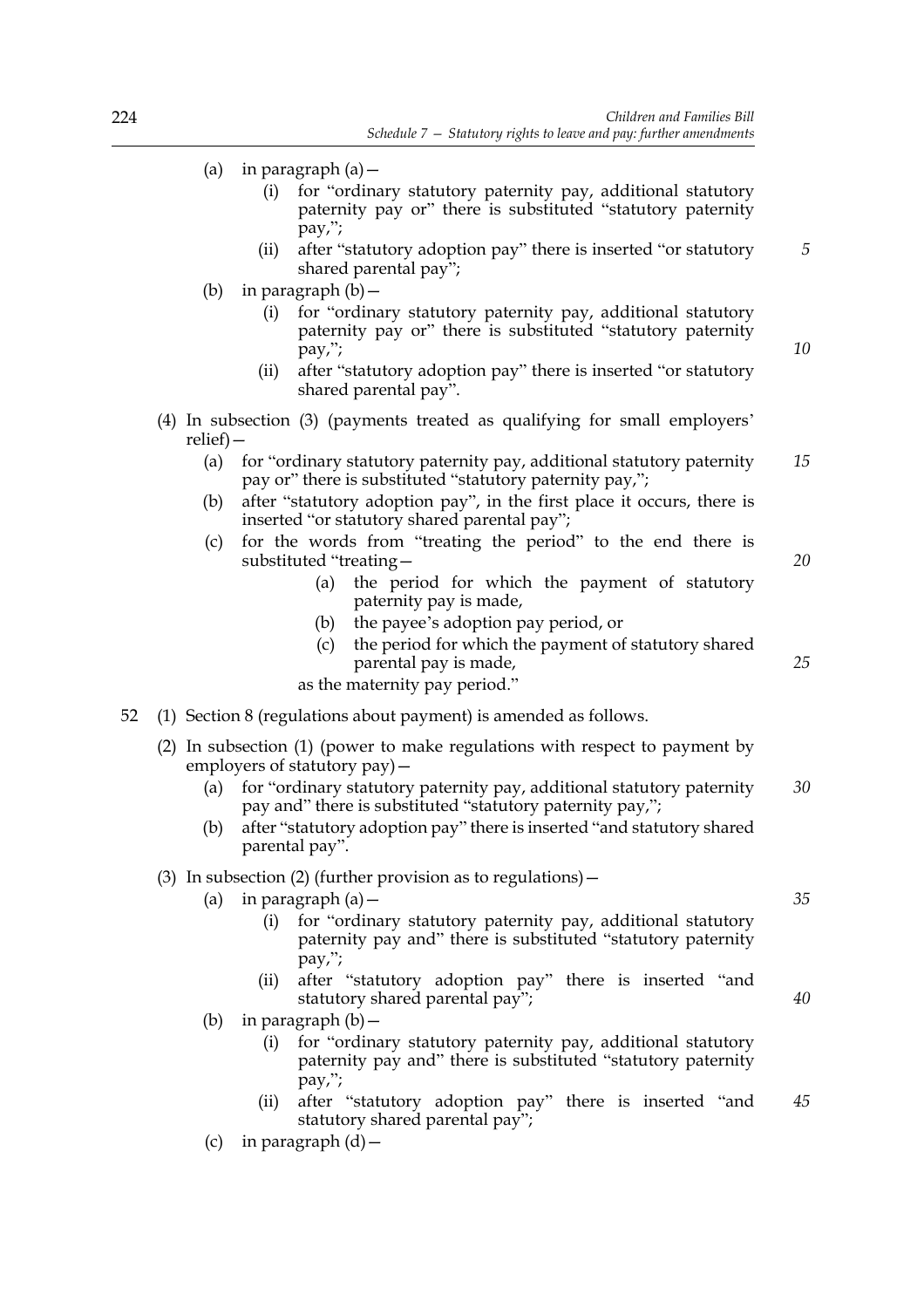- (i) for "ordinary statutory paternity pay, additional statutory paternity pay and" there is substituted "statutory paternity pay,";
- (ii) after "statutory adoption pay" there is inserted "and statutory shared parental pay".
- 53 (1) Section 10 (powers to require information) is amended as follows.
	- (2) In subsection (1) (power to make regulations requiring the production of information or documents)—
		- (a) for "ordinary statutory paternity pay, additional statutory paternity pay or" there is substituted "statutory paternity pay,";
		- (b) after "statutory adoption pay" there is inserted "or statutory shared parental pay".
	- (3) In subsection (2) (persons who may be specified as liable to produce information or documents), in paragraph (a)—
		- (a) for "ordinary statutory paternity pay, additional statutory paternity pay or" there is substituted "statutory paternity pay,"; *15*
		- (b) after "statutory adoption pay" there is inserted "or statutory shared parental pay".
- 54 In section 11 (penalties for failure to comply), in subsection (6) (failures to make payments)—
	- (a) for "ordinary statutory paternity pay, additional statutory paternity pay or" there is substituted "statutory paternity pay,";
	- (b) after "statutory adoption pay" there is inserted "or statutory shared parental pay".
- 55 (1) Section 12 (penalties for fraud or negligence) is amended as follows.
	- (2) In subsection (1) (incorrect statement or declaration: ordinary statutory paternity pay)—
		- (a) in paragraph (a), the word "ordinary" is repealed;
		- (b) in paragraph (b), the word "ordinary" is repealed.
	- (3) In subsection (2) (incorrect statement or declaration: statutory adoption pay or additional statutory paternity pay)— *30*
		- (a) in paragraph (a), for "additional statutory paternity pay" there is substituted "statutory shared parental pay";
		- (b) in paragraph (b), for "additional statutory paternity pay" there is substituted "statutory shared parental pay".
	- (4) In subsection (3) (incorrect payment: ordinary statutory paternity pay), the word "ordinary" is repealed.
	- (5) In subsection (4) (incorrect payment: statutory adoption pay or additional statutory paternity pay), for "additional statutory paternity pay" there is substituted "statutory shared parental pay".
	- (6) In subsection (5) (fraudulently or negligently providing incorrect information or receiving incorrect payments), the word "ordinary" is repealed.
- 56 In section 13 (supply of information held by Her Majesty's Revenue and Customs), in subsection  $(1)$  –

*10*

*25*

*20*

*40*

*45*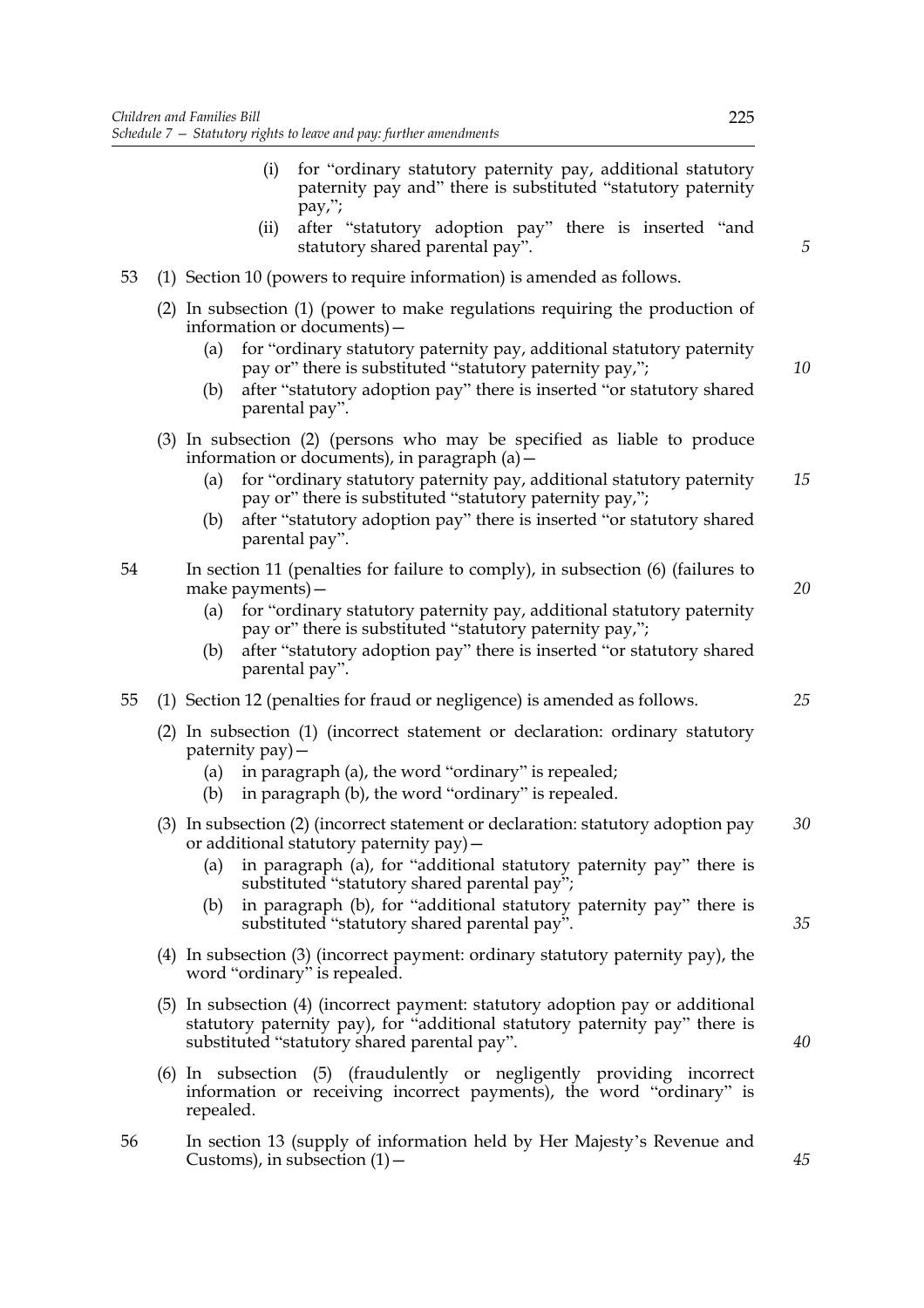- (a) for "ordinary statutory paternity pay, additional statutory paternity pay or" there is substituted "statutory paternity pay,";
- (b) after "statutory adoption pay" there is inserted "or statutory shared parental pay".
- 57 (1) Section 14 (supply of information held by the Secretary of State) is amended as follows. *5*
	- (2) In subsection  $(1)$ 
		- (a) for "ordinary statutory paternity pay, additional statutory paternity pay or" there is substituted "statutory paternity pay,";
		- (b) after "statutory adoption pay" there is inserted "or statutory shared parental pay". *10*

# (3) In subsection  $(2)$  –

- (a) for "ordinary statutory paternity pay, additional statutory paternity pay or" there is substituted "statutory paternity pay,";
- (b) after "statutory adoption pay" there is inserted "or statutory shared parental pay". *15*
- 58 In section 15 (use of information by Her Majesty's Revenue and Customs), in subsection (2) (functions for the purposes of which information may be used)—
	- (a) in paragraph (a) (functions relating to ordinary statutory paternity pay), the word "ordinary" is repealed; *20*
	- (b) paragraph (aa) (functions relating to additional statutory paternity pay) is repealed;
	- (c) the "and" following paragraph (b) is repealed;
	- (d) after paragraph (b) there is inserted—
		- "(ba) their functions in relation to statutory shared parental pay; and".
- 59 In section 55 (short title etc), in subsection (8) (references to Great Britain statutory pay to include statutory pay under corresponding Northern Ireland legislation)—
	- (a) for "ordinary statutory paternity pay, additional statutory paternity pay or" there is substituted "statutory paternity pay,";
	- (b) after "statutory adoption pay" there is inserted "or statutory shared parental pay";
	- (c) for "or Part 12ZB" there is substituted ", Part 12ZB or Part 12ZC".

## *Proceeds of Crime Act 2002 (c. 29)*

- 60 (1) Section 323 of the Proceeds of Crime Act 2002 (Revenue functions) is amended as follows.
	- (2) In subsection (1) (general Revenue functions)—
		- (a) in paragraph (g) (ordinary statutory paternity pay), the word "ordinary" is repealed; *40*
		- (b) paragraph (ga) (additional statutory paternity pay) is repealed;
		- (c) after paragraph (h) there is inserted—

"(ha) statutory shared parental pay;".

(3) In subsection (4) (interpretation: Great Britain)—

*25*

*35*

*45*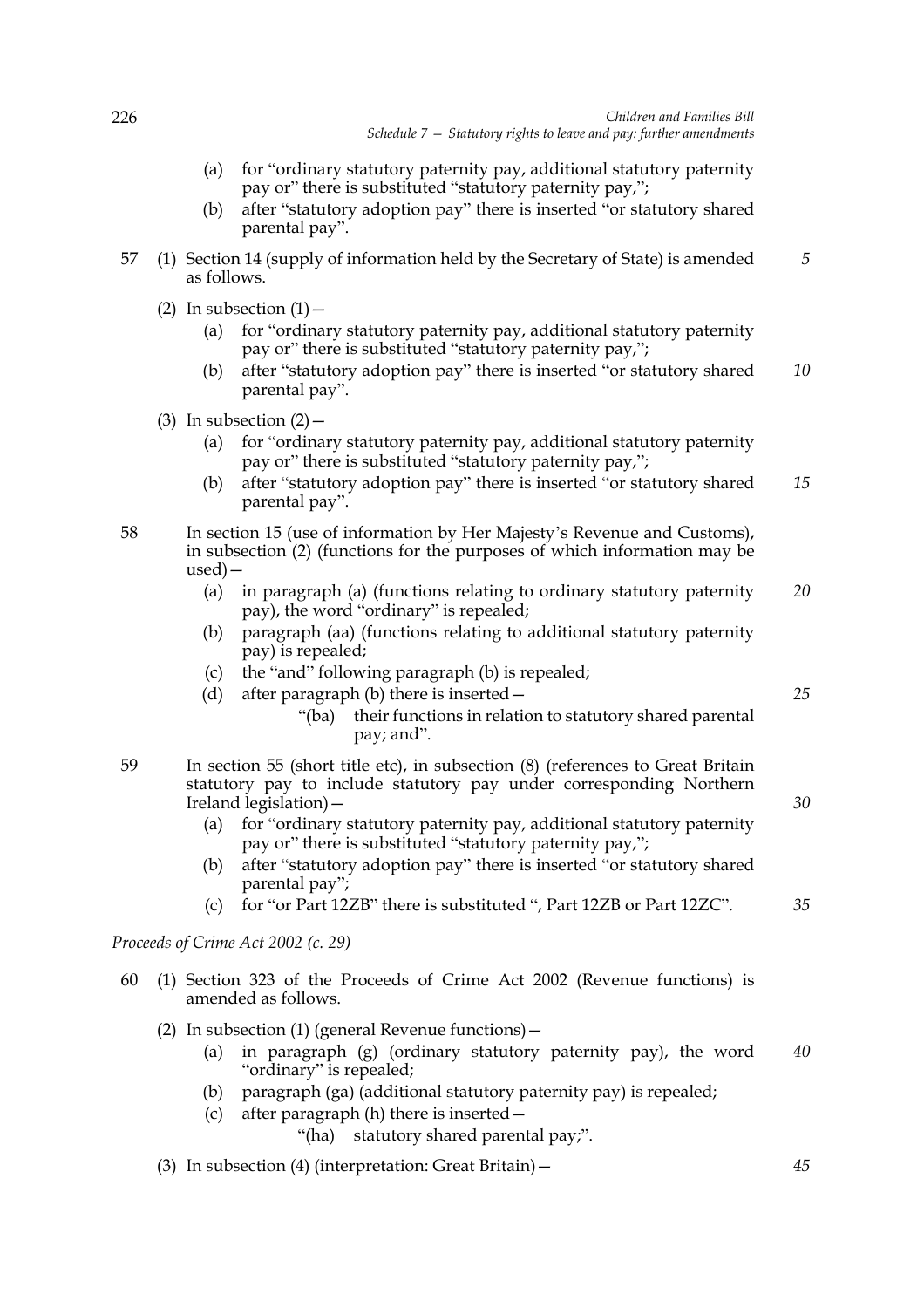- (a) in paragraph (d), for ""ordinary statutory paternity pay"" there is substituted ""statutory paternity pay"";
- (b) paragraph (da) (meaning of "additional statutory paternity pay") is repealed;
- (c) after paragraph (e) there is inserted—
	- "(ea) "statutory shared parental pay" must be construed in accordance with sections 171ZU and 171ZV of that Act;".
- (4) In subsection (5) (interpretation: Northern Ireland)—
	- (a) in paragraph (d) (construction of "ordinary statutory paternity pay" and "additional statutory paternity pay"), for ""ordinary statutory paternity pay" and "additional statutory paternity pay"" there is substituted ""statutory paternity pay""; *10*
	- (b) after paragraph (e) there is inserted—
		- "(ea) "statutory shared parental pay" must be construed in accordance with any Northern Ireland legislation which corresponds to Part 12ZC of that Act;". *15*

*Income Tax (Earnings and Pensions) Act 2003 (c. 1)*

- 61 The Income Tax (Earnings and Pensions) Act 2003 is amended as follows.
- 62 (1) Section 660 (taxable benefits: UK benefits Table A) is amended as follows. *20*
	- (2) In subsection (1), in Table A, the entry relating to additional statutory paternity pay is repealed.
	- (3) In subsection (1), in Table A, in the entry relating to ordinary statutory paternity pay, in the left hand column, for "Ordinary statutory" there is substituted "Statutory".
	- (4) In subsection (1), in Table A, after the entry relating to statutory maternity pay there is inserted—

| "Statutory shared   SSCBA 1992<br>parental pay |                                                                                                           | Section 171ZU or 171ZV |     |
|------------------------------------------------|-----------------------------------------------------------------------------------------------------------|------------------------|-----|
|                                                | Any provision made for Northern Ireland which<br>corresponds to section 171ZU or 171ZV of SSCBA<br>1992". |                        | -30 |

- (5) In subsection  $(2)$ 
	- (a) the entry relating to additional statutory paternity pay is repealed;
	- (b) in the entry relating to ordinary statutory paternity pay, the word "ordinary" is repealed; *35*
	- (c) after the entry relating to statutory maternity pay there is inserted— "statutory shared parental pay;".
- 63 (1) Schedule 5 (enterprise management incentives) is amended as follows.
	- (2) In paragraph 12A (the number of employees requirement), in subparagraph (4) (who is an employee), in paragraph (b)(i) (exception relating *40*

*5*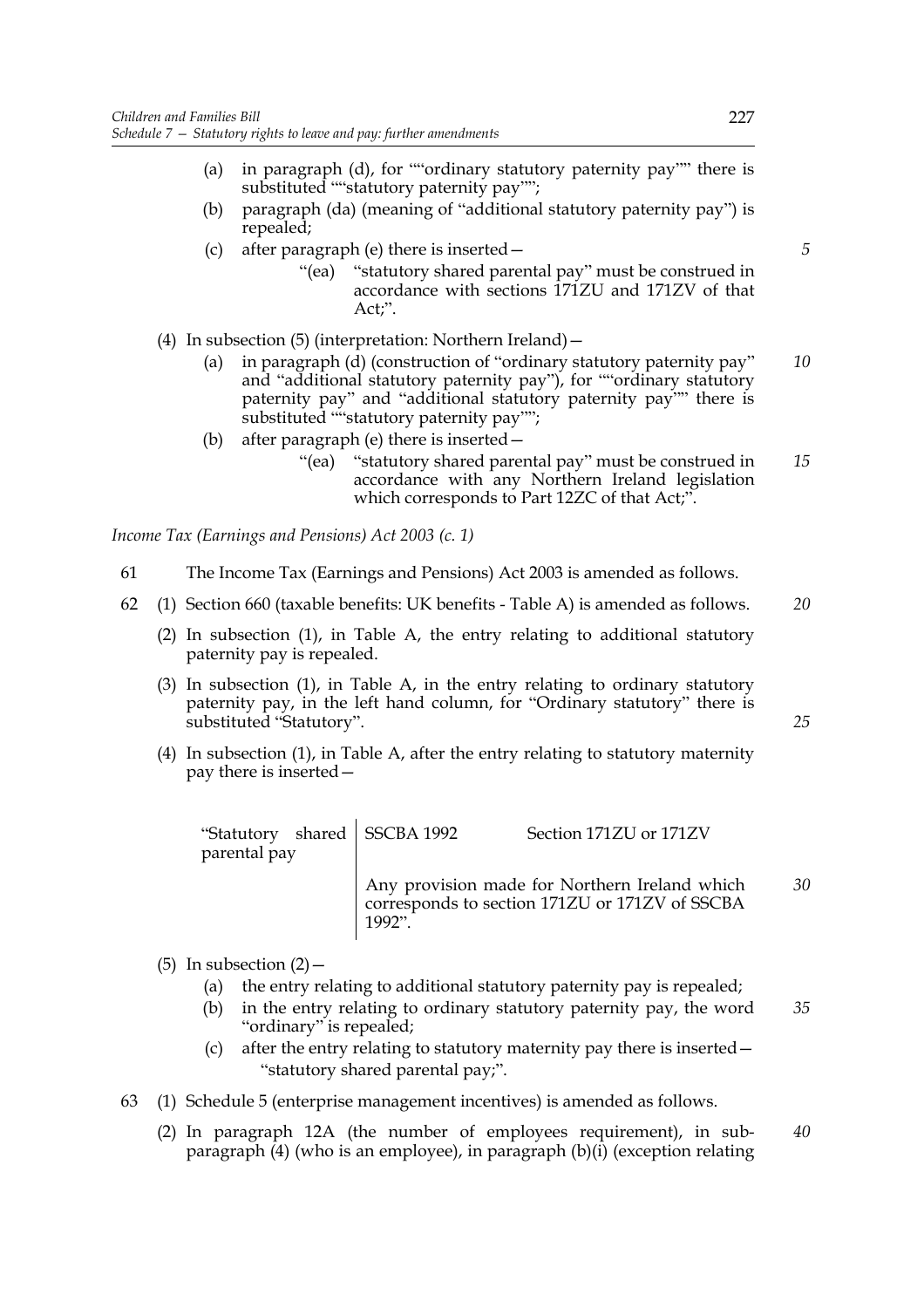to certain leave), for "or paternity" there is substituted ", paternity or shared parental".

(3) In paragraph 26 (eligible employees: requirement as to commitment of working time), in sub-paragraph (3) (what is committed time), after "paternity leave" there is inserted ", shared parental leave".

*Commissioners for Revenue and Customs Act 2005 (c. 11)*

- 64 (1) Schedule 1 to the Commissioners for Revenue and Customs Act 2005 (former Inland Revenue matters where functions vest in officers of Revenue and Customs) is amended as follows.
	- (2) In paragraph 26 (ordinary statutory paternity pay), for "Ordinary statutory" there is substituted "Statutory". *10*
	- (3) Paragraph 26A (additional statutory paternity pay) is repealed.
	- (4) After paragraph 26A there is inserted— "26B. Statutory shared parental pay."

*Work and Families Act 2006 (c. 18)*

- 65 The Work and Families Act 2006 is amended as follows.
- 66 Sections 3 to 10 (additional paternity leave and additional statutory paternity pay) are repealed.
- 67 Section 11(2) (treatment of references to statutory paternity pay) is repealed.
- 68 In Schedule 1 (leave and pay related to birth or adoption: further amendments), paragraphs  $1(4)$ , 11, 17, 19, 22, 38(3), 49 and 57(b) are repealed. *20*

*Income Tax Act 2007 (c. 3)*

- 69 The Income Tax Act 2007 is amended as follows.
- 70 In section 186A (enterprise investment schemes: the number of employees requirement for an issuing company), in subsection (4) (who is an employee), in paragraph (b)(i) (exception relating to certain leave), for "or paternity" there is substituted ", paternity or shared parental". *25*
- 71 In section 257DJ (seed enterprise investment schemes: the number of employees requirement for an issuing company), in subsection (4) (who is an employee), in paragraph (b)(i), for "or paternity" there is substituted ", paternity or shared parental". *30*
- 72 In section 297A (venture capital trusts: the number of employees requirement for a qualifying holding), in subsection (4) (who is an employee), in paragraph (b)(i), for "or paternity" there is substituted ", paternity or shared parental".

*Welfare Reform Act 2007 (c. 5)*

73 (1) Section 20 of the Welfare Reform Act 2007 (relationship with statutory payments) is amended as follows.

*15*

*35*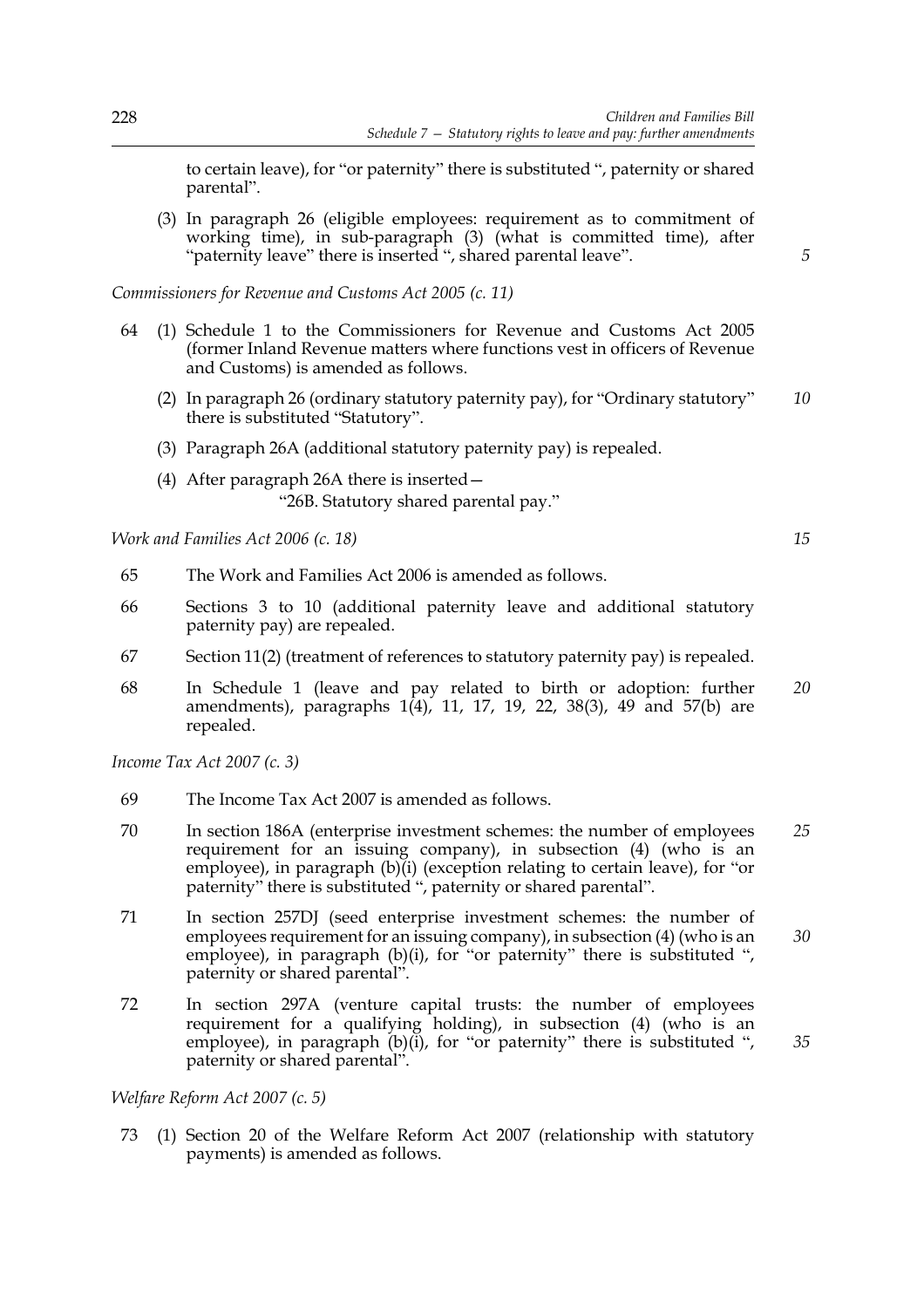- (2) In subsection (6) (no entitlement to an employment and support allowance during an additional paternity pay period $\overline{)}$  –
	- (a) for "additional statutory paternity pay" there is substituted "statutory shared parental pay";
	- (b) for "a day that falls within the additional paternity pay period" there is substituted "a day that falls within a period in respect of which statutory shared parental pay is payable".
- (3) In subsection (7) (regulations providing for exceptions to subsection (6)), in paragraph (a), for "additional statutory paternity pay for a period" there is substituted "statutory shared parental pay for a period".
- (4) In subsection (8) (definitions), the definition of "the additional paternity pay period" is repealed.

*Pensions Act 2008 (c. 30)*

- 74 In section 13 of the Pensions Act 2008 (qualifying earnings), in subsection (3) (meaning of "earnings")—
	- (a) in paragraph (d), for "ordinary statutory paternity pay or additional statutory paternity pay" there is substituted "statutory paternity pay";
	- (b) after paragraph (e) there is inserted—
		- "(ea) statutory shared parental pay under Part 12ZC of that Act;". *20*

*Welfare Reform Act 2012 (c. 5)*

75 In the Welfare Reform Act 2012, in section 63 (entitlement to be in employment as condition for receiving maternity allowance or statutory pay), subsections (6) and (7) are repealed.

*25*

*5*

*10*